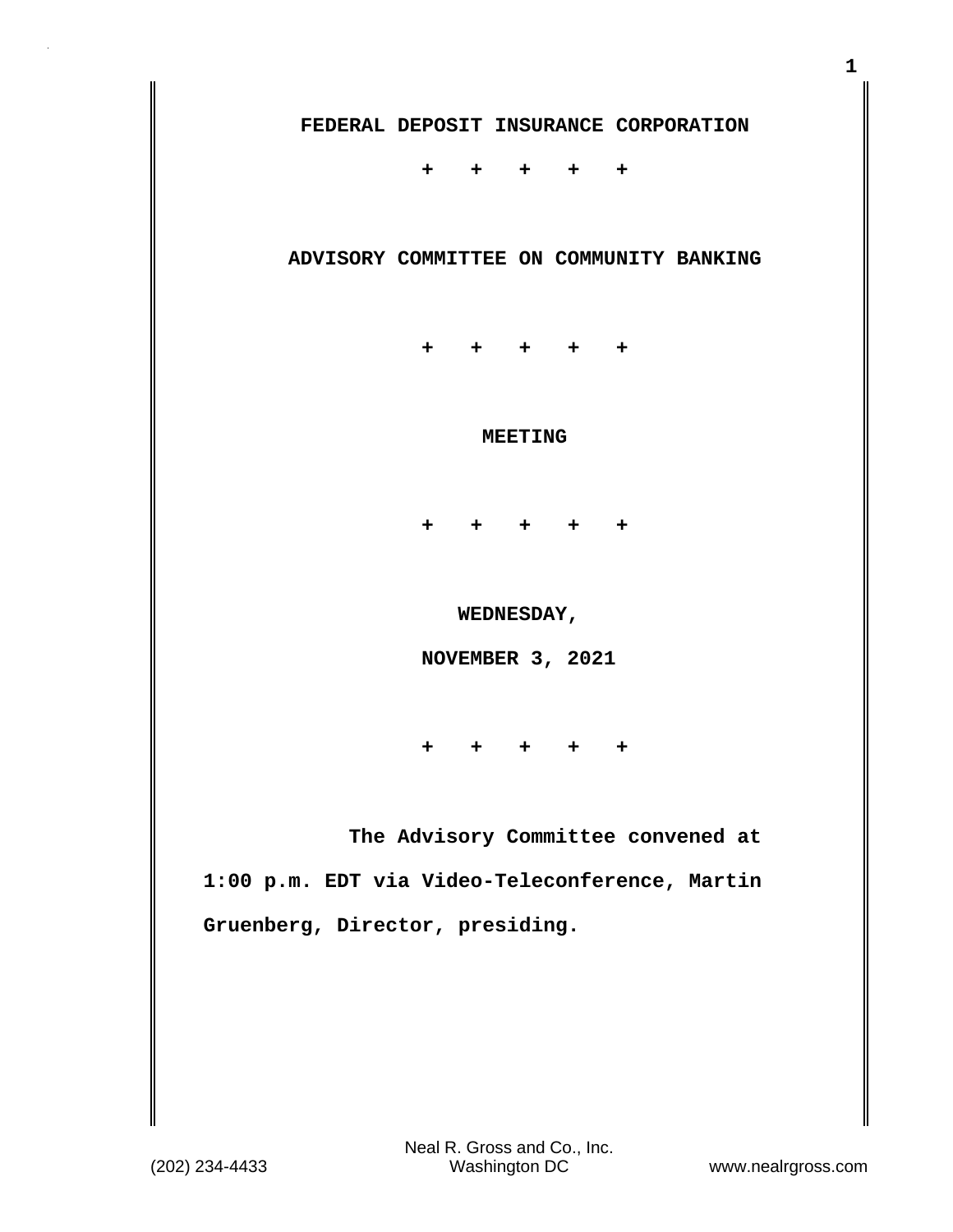**PRESENT:** 

**SHAZA ANDERSEN, CEO, Trustar Bank MIKE BOCK, CEO, Dairy State Bank ANTHONY CAPOBIANCO, President and CEO, American Community Bank SARAH GETZLAFF, CEO, Security First Bank of North Dakota STEPHEN K. HAYES, Chairman and President, Dakota Prairie Bank HAROLD HORVAT, President, CEO and Chairman, Centreville Bank BETSY JOHNSON, President and CEO, Solutions Bank KENNETH KELLY, Chairman and CEO, First Independence Bank CYNTHIA A. KITNER, President and CEO, Jefferson Security Bank PATTY MONGOLD, Chairperson, President and CEO, Mt. McKinley Bank GILBERT NARVAEZ, JR., President and CEO, Falcon International Bank MARK PITKIN, President and CEO, Sugar River Bank ANDREW WEST, President and CEO, Eagle Bank JOHN E. WHARTON, V, President and CEO, Yampa** 

**Valley Bank**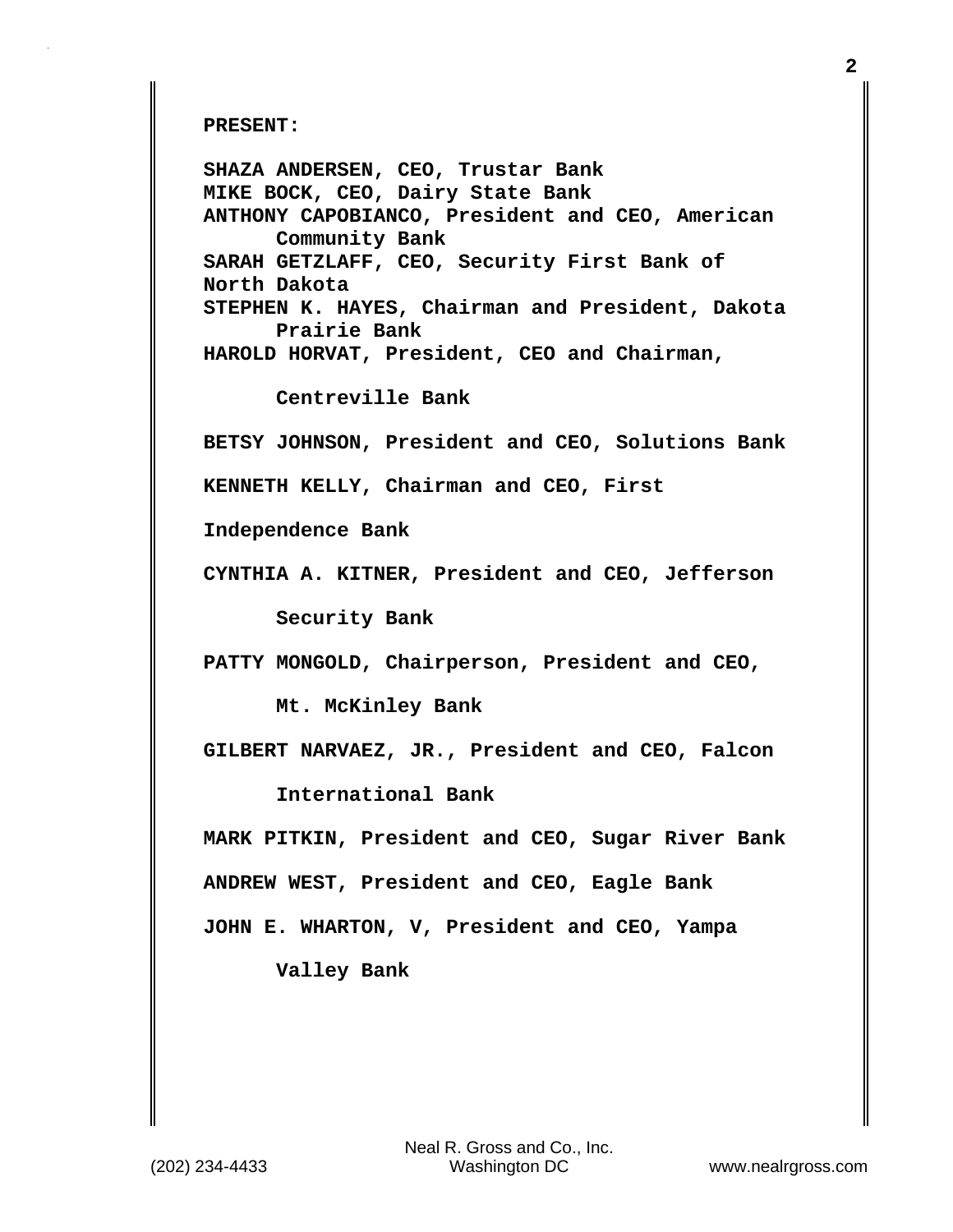**ALSO PRESENT:** 

**MARTIN J. GRUENBERG, Director, FDIC CHAD DAVIS, Moderator, Deputy to the Chairman for External Affairs** 

**GREGORY BOTTONE, Regional Director, Chicago**

 **Region** 

**DIANE ELLIS, Director, Division of Insurance and Research** 

**MARTIN HENNING, Deputy Director, Operational**

 **Risk Division of Risk Management**

 **Supervision** 

**JOHN HENRIE, Regional Director, Atlanta Region** 

**DAN HOOPLE, Financial Economist, Division of**

 **Insurance and Research** 

**ARLEAS UPTON KEA, Designated Federal Official** 

**SULTAN MEGHJI, FDIC Chief Innovation Officer** 

**SHAYNA OLESIUK, Associate Director, National and**

 **Regional Risk Analysis, Division of**

 **Insurance and Research** 

**BETTY RUDOLPH, National Director, Minority and Community Development Banking**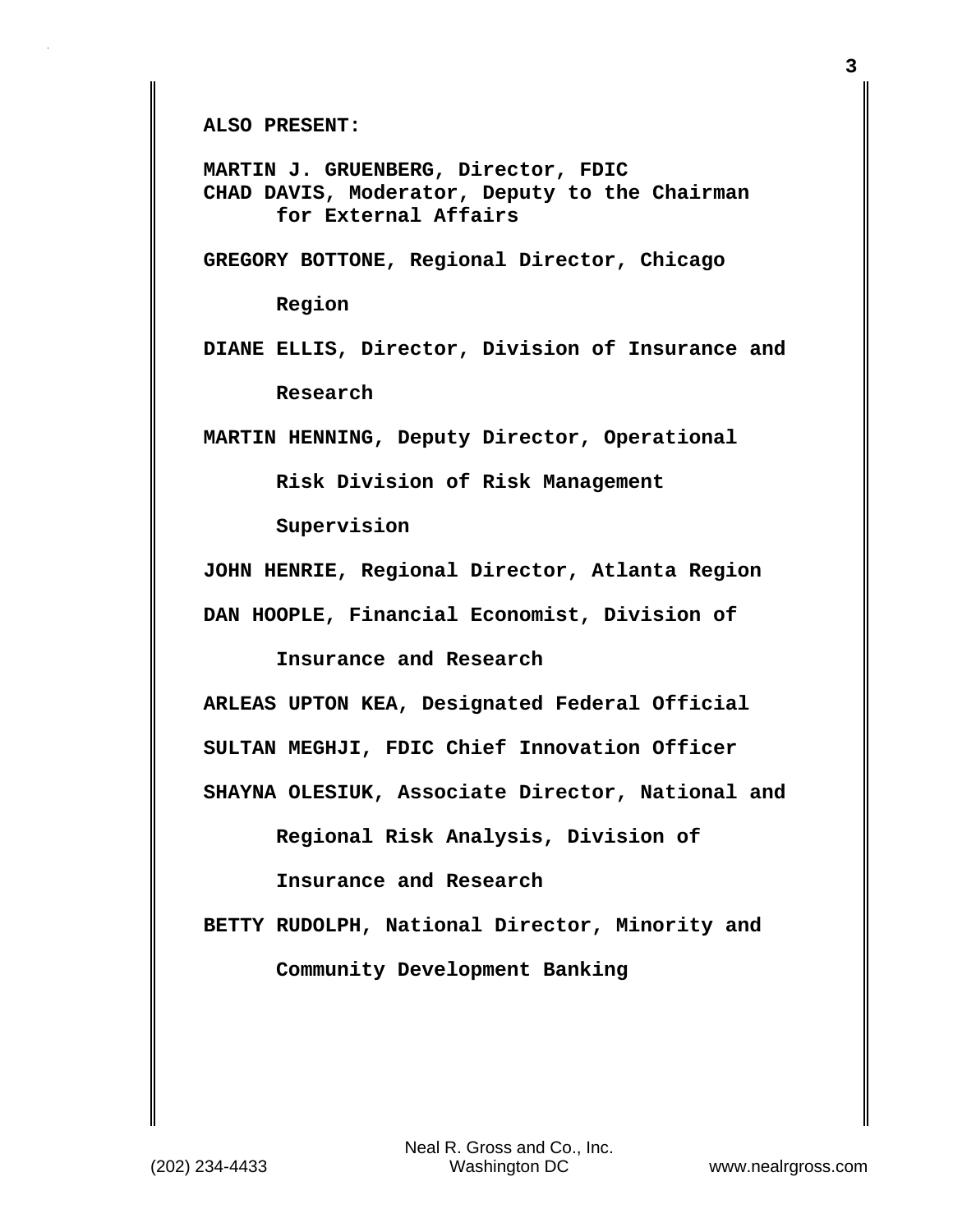## **CONTENTS**

| Introductory Remarks                      |
|-------------------------------------------|
| Martin Gruenberg 5                        |
| Discussion of Local Banking Conditions    |
| Sarah Getzlaff 10                         |
| Mark Pitkin. 16                           |
| Gilbert Narvaez. 22                       |
| Shaza Andersen 26                         |
| Kenneth Kelly. 32                         |
| Patty Mongold. 40                         |
| Stephen Hayes. 47                         |
| Hal Horvat 53                             |
| PJ Wharton 58                             |
| Betsy Johnson. 68                         |
| Andrew West. 78                           |
| Mike Bock. 84                             |
| Cynthia "Cindy" A. Kitner. 94             |
| Anthony Capobianco 100                    |
| Discussion of Local Banking Conditions    |
|                                           |
| Shayna Olesiuk 106<br>John Henrie. 111    |
|                                           |
| Gregory Bottone. 118                      |
| Update from the Minority Depository       |
| Institutions Subcommittee                 |
| Gilbert Narvaez. 129                      |
| Betty Rudolph. 131                        |
| <b>FDITECH Update</b>                     |
| Sultan Meghji.<br>145                     |
|                                           |
| Community Bank Research                   |
| Diane Ellis. 160                          |
| Dan Hoople164                             |
| Information Technology Supervision Update |
| Martin Henning 173                        |
|                                           |
| Closing Remarks                           |
| Martin Gruenberg 196                      |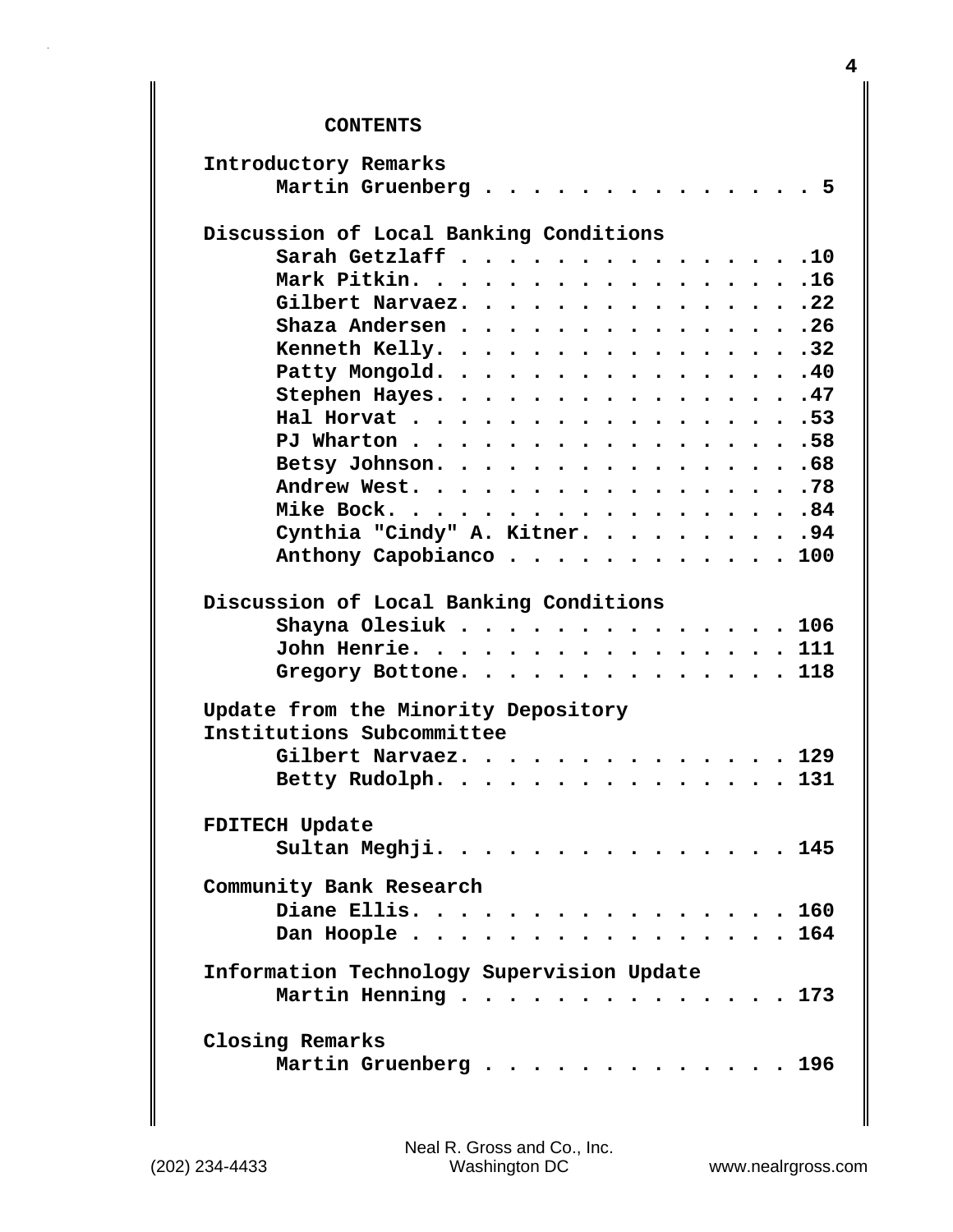| $\mathbf 1$  | $P-R-O-C-E-E-D-I-N-G-S$                           |
|--------------|---------------------------------------------------|
| $\mathbf{2}$ | $1:04$ p.m.                                       |
| 3            | DIRECTOR GRUENBERG: Good afternoon,               |
| 4            | everybody, and welcome to this meeting of the     |
| 5            | FDIC's Advisory Committee on Community Banking.   |
| 6            | Unfortunately, Jelena McWilliams had              |
| 7            | a last-minute conflict, and much to her regret,   |
| 8            | is not able to participate in today's meeting.    |
| 9            | So, I'll do my best to pinch hit.                 |
| 10           | This Advisory Committee was                       |
| 11           | established 12 years ago. Over that time, it has  |
| 12           | proven to be an invaluable resource for           |
| 13           | thoughtful and candid advice from a               |
| 14           | representative group of community bankers from    |
| 15           | around the country.                               |
| 16           | Given the uncertainty that lies ahead,            |
| 17           | as we, hopefully, reach the final stages of this  |
| 18           | pandemic and begin to consider the future         |
| 19           | challenges facing community banking in the United |
| 20           | States, the input of this Committee I believe     |
| 21           | will be more important to the FDIC than ever.     |
| 22           | So, we really deeply appreciate your              |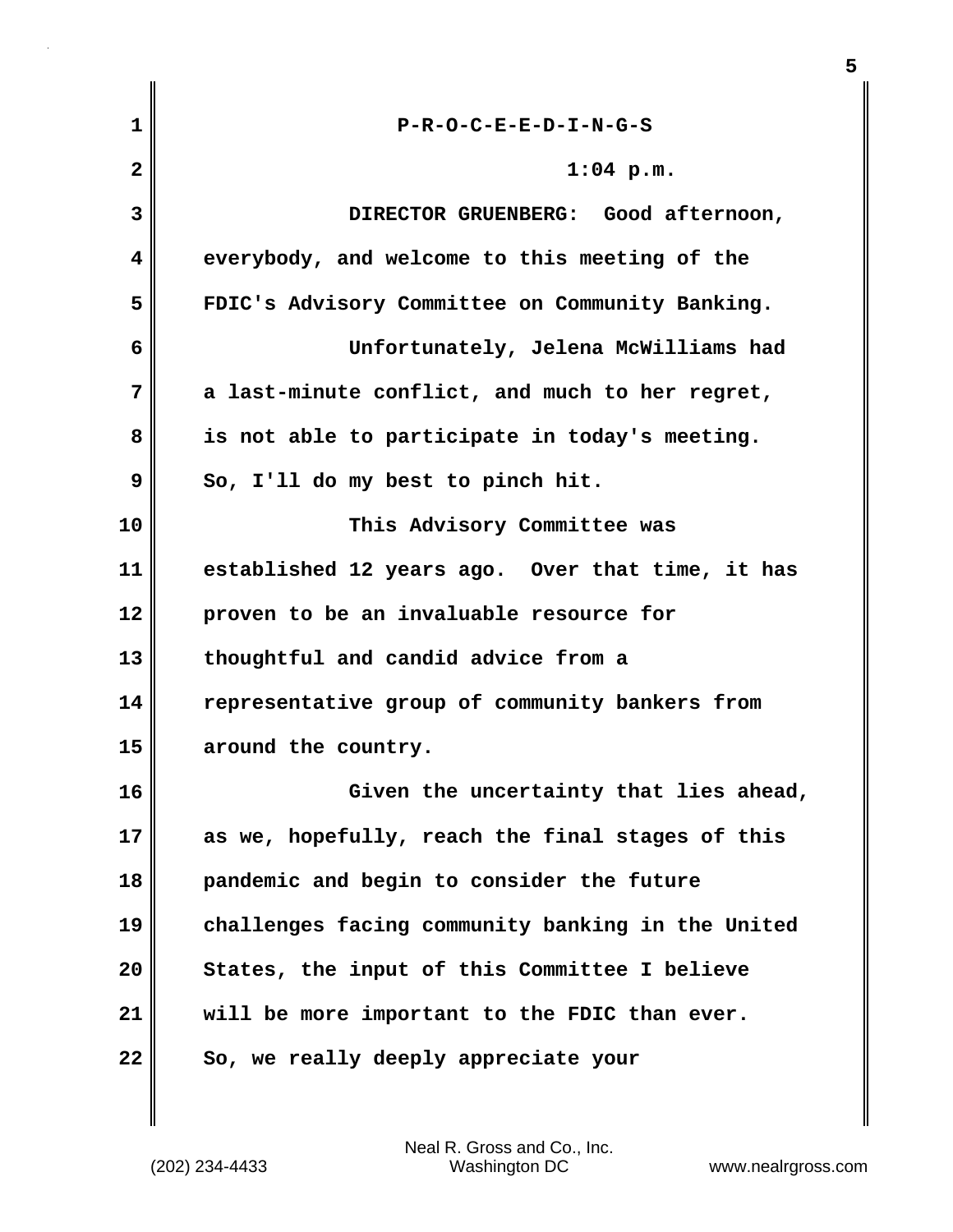**1 2 participation and your willingness to give us your time.**

**3 4 5 6 Before I conclude my remarks, I do want to take this opportunity to acknowledge the forthcoming retirement of a very important person at the FDIC, Arleas Upton Kea.**

**7 8 9 10 11 12 Many of you may know Arleas. She currently serves as the Deputy to the Chairman for External Affairs, and in that capacity, she serves as the Designated Federal Official for this Committee, the MDI Subcommittee, and also our Advisory Committee for State Regulators.**

**13 14 15 16 17 18 19 20 21 Prior to that, you should know that Arleas served as the Chief Operating Officer and Deputy to the Chairman, the Director of the FDIC's Division of Administration, the FDIC's Ombudsman, and also, held a series of senior positions in the Legal Division of the FDIC. Fair to say she has played a major leadership role at the FDIC over the course of her 35 years of service and in many ways** 

**epitomizes the "can do" spirit of the FDIC.** 

Neal R. Gross and Co., Inc. (202) 234-4433 Washington DC <www.nealrgross.com>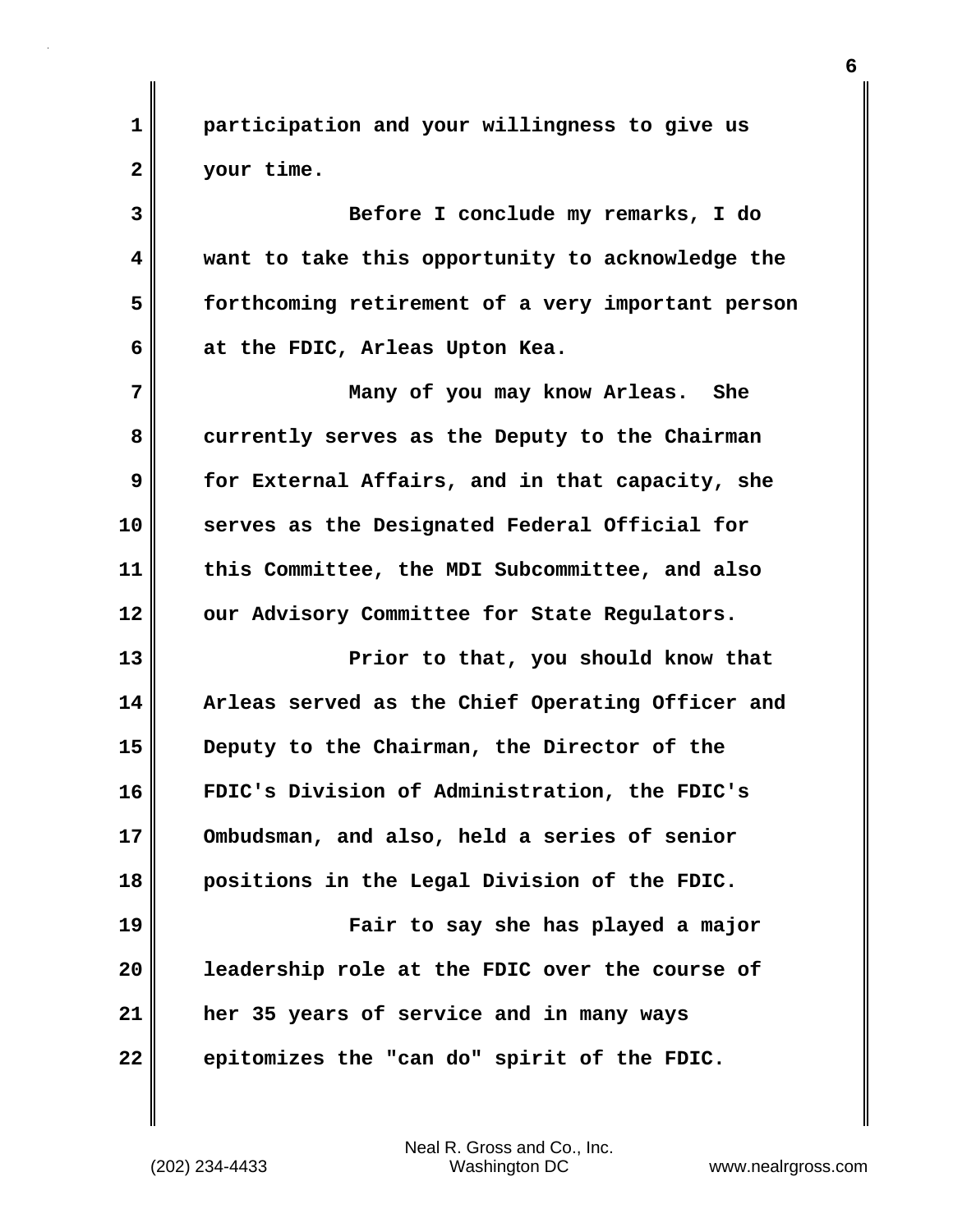| $\mathbf 1$  | And as I mentioned at the MDI                     |
|--------------|---------------------------------------------------|
| $\mathbf{2}$ | Subcommittee yesterday, Arleas' contributions to  |
| 3            | the FDIC have in many ways been historic. And I   |
| 4            | particularly wanted to underscore this. She has   |
| 5            | been a trailblazer for women of color to rise to  |
| 6            | senior positions of leadership at the FDIC, and   |
| 7            | she has provided that leadership over time with   |
| 8            | courage and grace. Her devotion to the FDIC, its  |
| 9            | mission, and its employees has been second to     |
| 10           | none. She will leave a mark on this Agency that   |
| 11           | will stand the test of time.                      |
| 12           | So, I wanted to take this opportunity             |
| 13           | -- and I may have others -- so, I wanted to take  |
| 14           | this opportunity to thank her for her service and |
| 15           | to let her know that we will miss her very much.  |
| 16           | And it's now my privilege to turn the             |
| 17           | program over to Arleas, who will serve as the     |
| 18           | moderator for today's meeting.                    |
| 19           | Arleas, it's all yours.                           |
| 20           | MS. KEA: First, let me say, Director              |
| 21           | Gruenberg, thank you. Thank you so much for       |
| 22           | those beautiful words. I'm just very touched.     |

Neal R. Gross and Co., Inc. (202) 234-4433 Washington DC <www.nealrgross.com>

 $\mathbf{I}$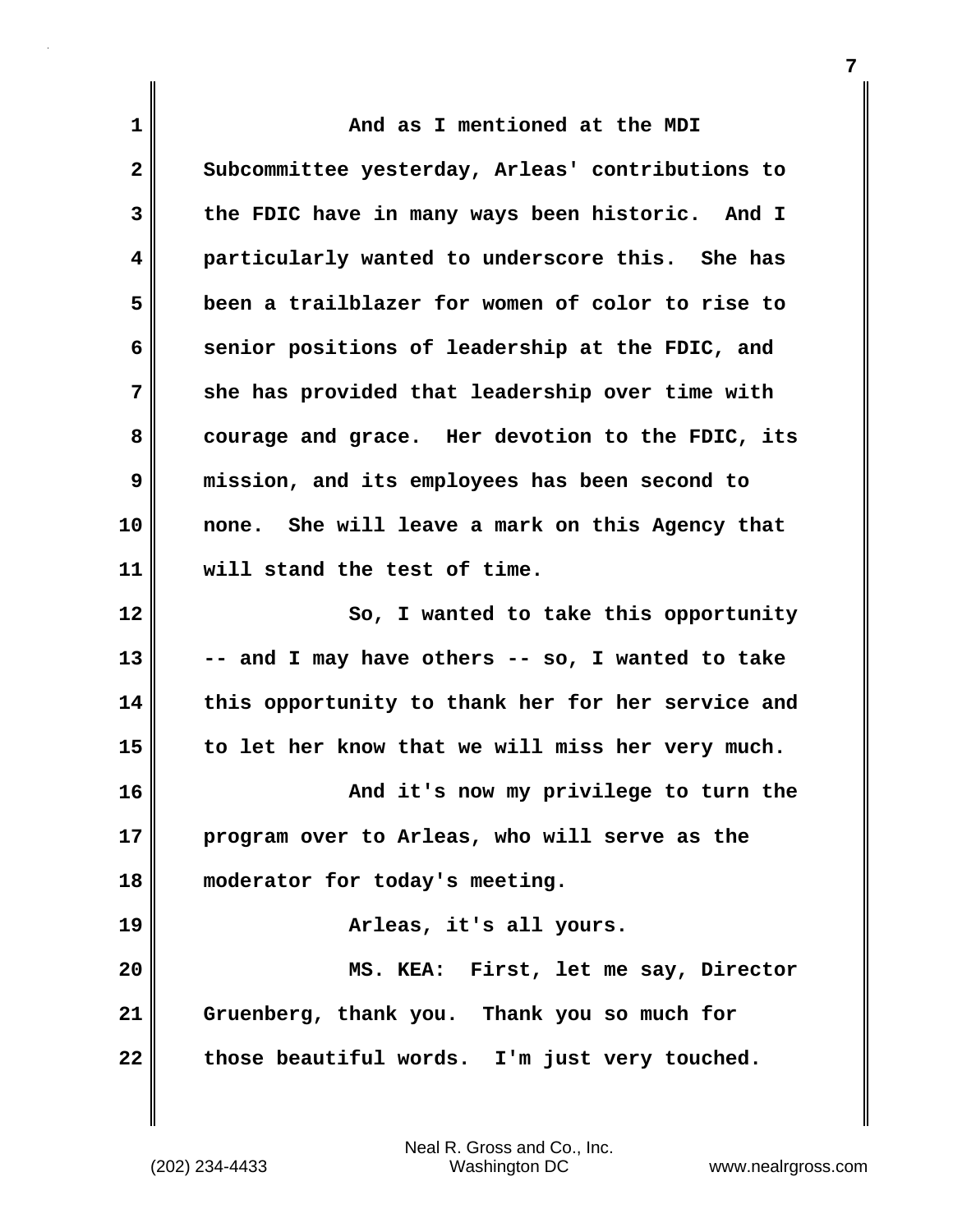**1** 

**Just need a moment. Thank you.**

| $\overline{\mathbf{2}}$ | And I just want to say that there are             |
|-------------------------|---------------------------------------------------|
| 3                       | really no appropriate words -- somebody just      |
| 4                       | passed me a tissue; thank you -- to describe the  |
| 5                       | awesome experience that I've had working here at  |
| 6                       | the FDIC for over 35 years, as you said. I just   |
| 7                       | feel so blessed that I've been able to work with  |
| 8                       | you during your time as Chairman, as well as with |
| 9                       | 10 other Chairmen of the FDIC.                    |
| 10                      | And I've assisted in resolving two                |
| 11                      | financial crises -- not one, but two -- and now,  |
| 12                      | working through the pandemic. And it has just     |
| 13                      | been a very special opportunity to be able to     |
| 14                      | work as a public servant in all of my various     |
| 15                      | capacities.                                       |
| 16                      | And to the Committee members, it has              |
| 17                      | really been an absolute pleasure to interact with |
| 18                      | you all. Some of you, I have never actually met   |
| 19                      | in person, but I do feel your presence through    |
| 20                      | the virtue meetings that we've had. And I feel    |
| 21                      | that I've bonded in so many ways in the meetings  |
| 22                      | that we've had end of last year and this year.    |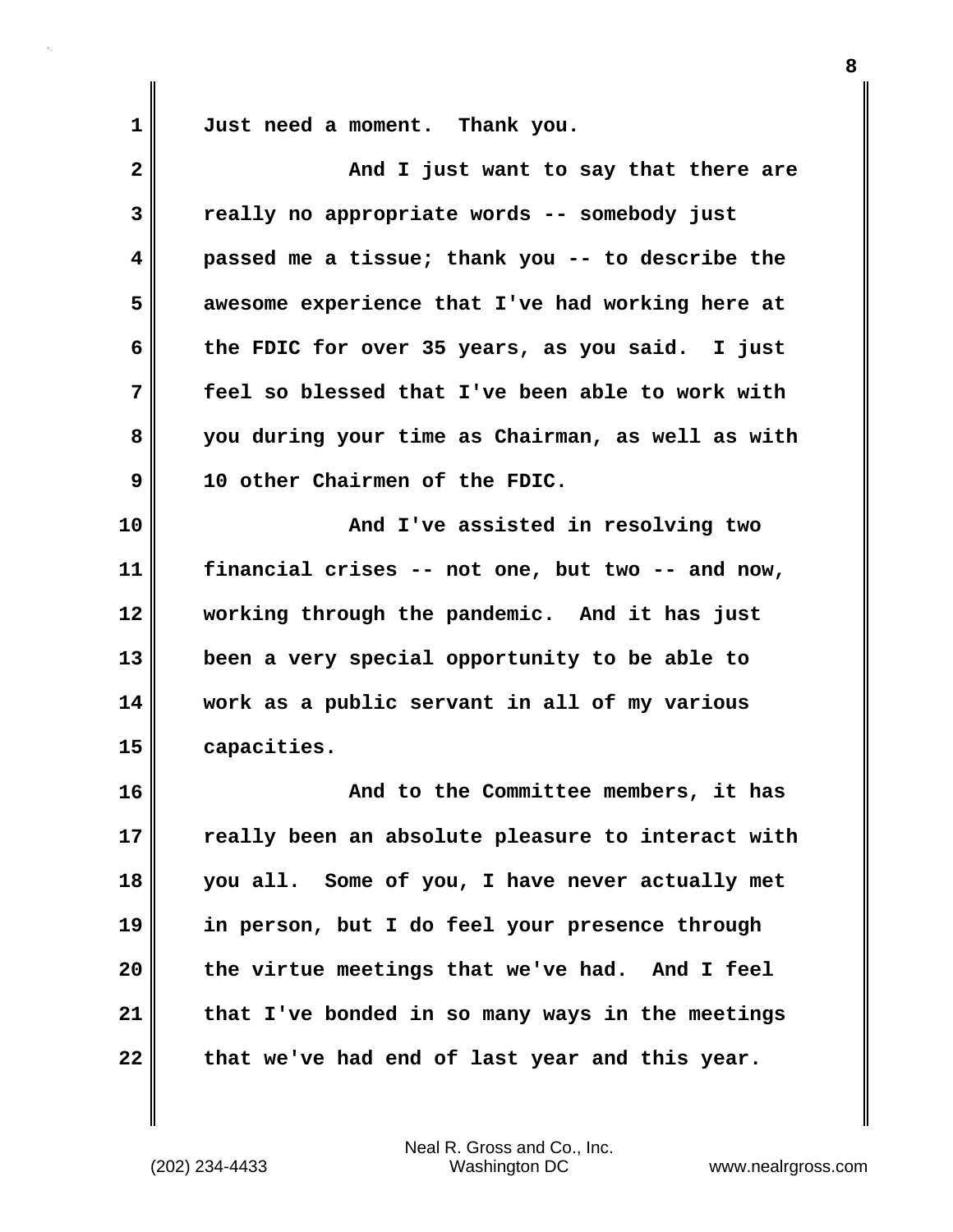| $\mathbf 1$  | I'll always have a great love for the                 |
|--------------|-------------------------------------------------------|
| $\mathbf{2}$ | FDIC and I look forward to all of the things that     |
| 3            | are still yet to come.                                |
| 4            | So, Director Gruenberg, I just want to                |
| 5            | thank you again so very much. Thank you.              |
| 6            | So now, let me pause for just a minute                |
| 7            | and we'll get back on the agenda. I think we're       |
| 8            | going to have a great meeting today.                  |
| 9            | We're going to start the afternoon by                 |
| 10           | turning to the Committee members for a discussion     |
| 11           | about the trends and issues related to banking        |
| 12           | conditions and what's going on in your                |
| 13           | communities. And as Director Gruenberg said, and      |
| 14           | I'll just amplify, that is always a highlight of this |
| 15           | meeting.                                              |
| 16           | After we've heard from you all, the                   |
| 17           | Committee members, we're also going to hear from some |
| 18           | FDIC staff members, and they are going to discuss     |
| 19           | their observations.                                   |
| 20           | It's always, again, another highlight when            |
| 21           | we hear from Shayna Olesiuk, Associate Director of    |
| 22           | National and Regional Risk Analysis from our Division |
|              |                                                       |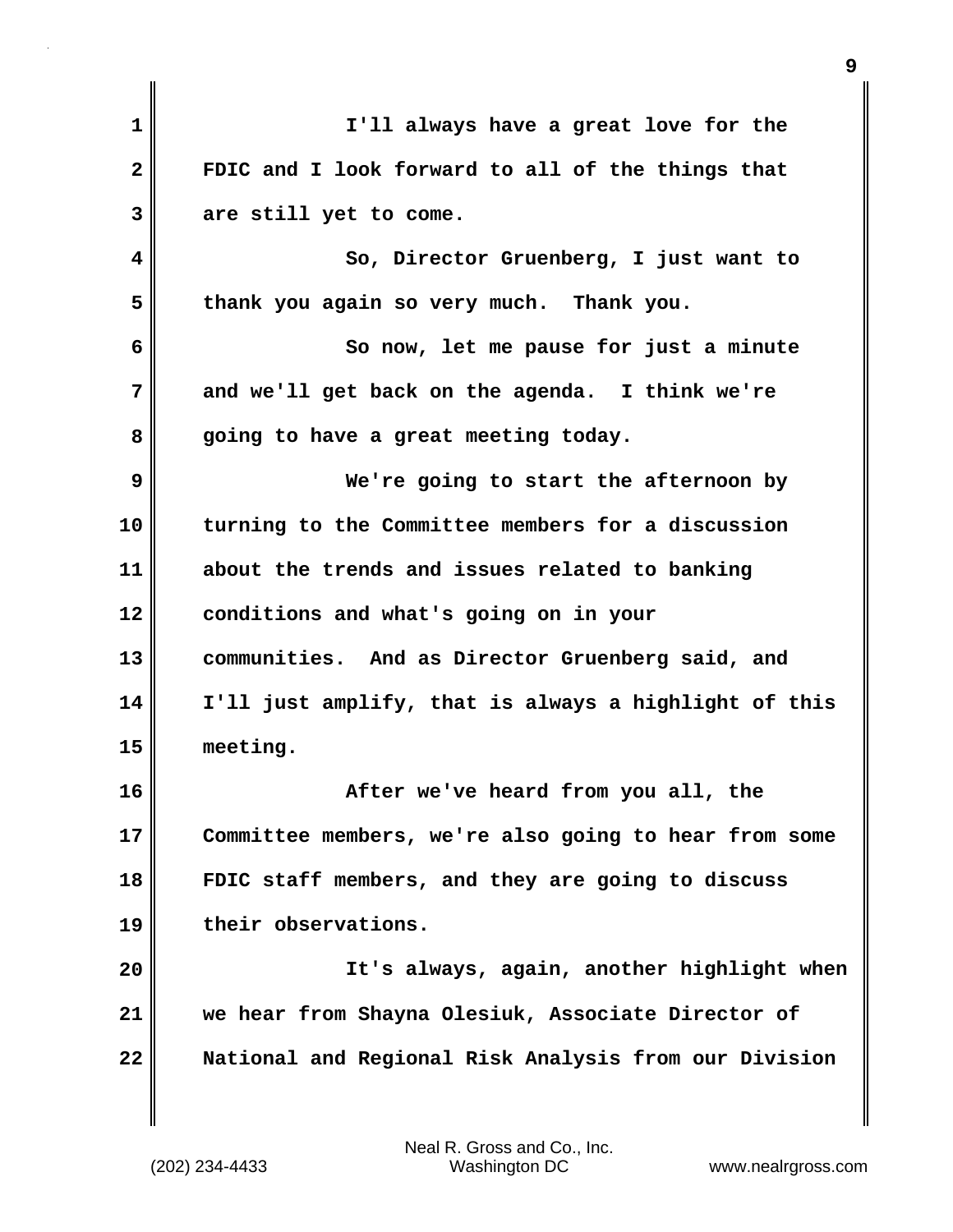**1 2 3 of Insurance. And she's going to cover some observations about the national economy and banking trends.**

**4 5 6 7 8 And then, we're going to hear from John Henrie, our Regional Director for the Atlanta Region, and then, Greg Bottone, our Regional Director for the Chicago Region. And they're going to discuss some local FDIC staff observations.**

**9 10 11 12 13 14 15 16 I'd like to ahead and start at this point with our Committee members. As I mentioned, Sarah Getzlaff is going to start us off. And Sarah is the Chief Executive Officer of Security First Bank of North Dakota. And then, she'll be followed by the other Committee members, and I know that we have sent that order out to all of you. It should be in your packets.**

**17 18 So, at this point, Sarah, thank you very much. We'll go ahead and start with you.**

**19 20 21 22 MEMBER GETZLAFF: Thank you, Arleas. Thank you for your service, too. That's quite an impressive record, especially when you mentioned how many FDIC Directors you've worked with.**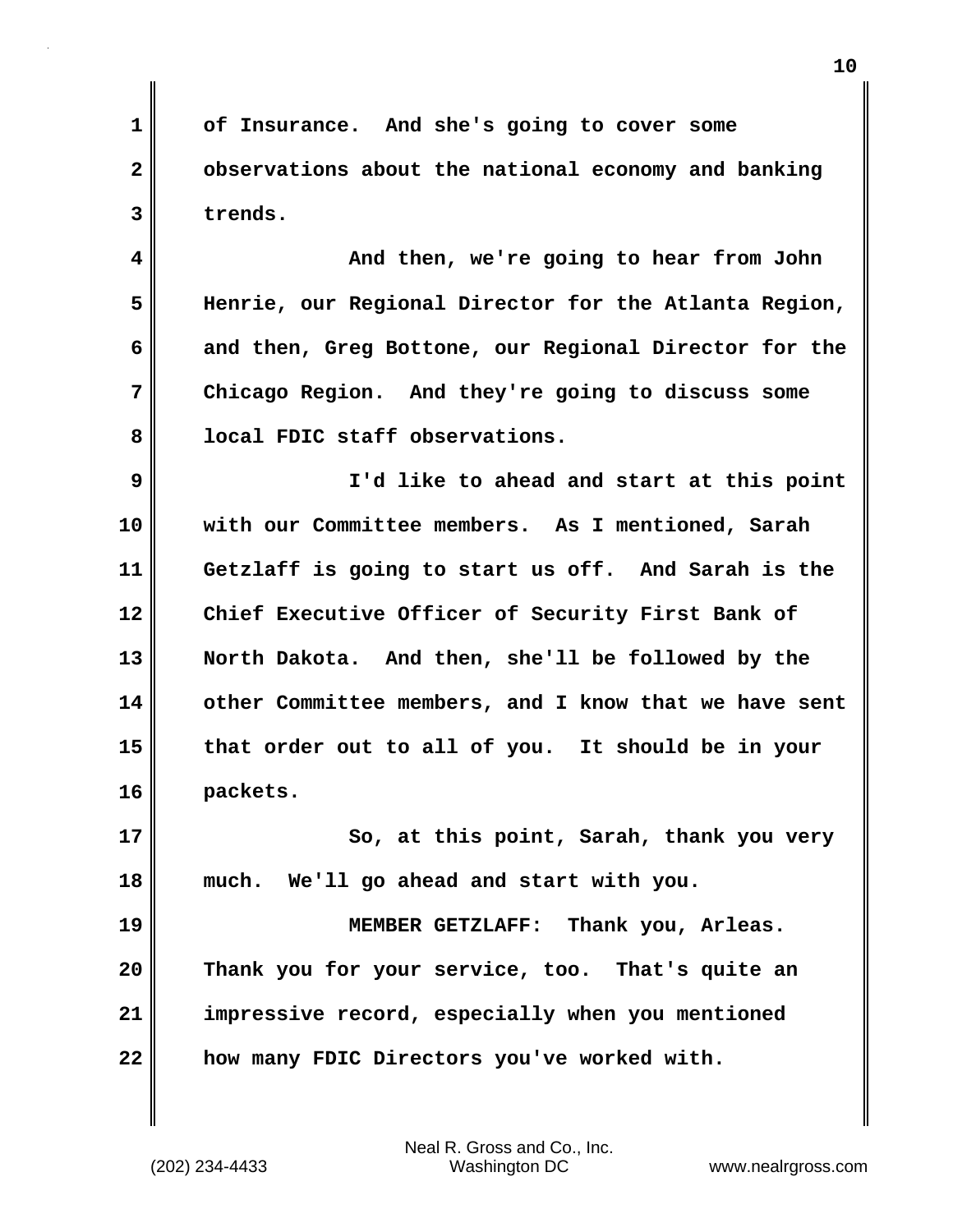**1** 

**That's outstanding.**

**2 3 4 5 6 7 8 9 10 11 12 13 14 15 16 17 18 19 20 21 22 So, as she mentioned, I'm Sarah Getzlaff, CEO of Security First Bank of North Dakota, which is in central North Dakota. It's \$220 million, community-based, third-generation family-owned. In North Dakota, we can't really talk about economic conditions without talking about COVID. COVID is definitely here. We knew it would come back as soon as the cold weather set in, and our rates are kind of back where they were about a year ago. It's about 7 percent; obviously, a new rate each day. But the difference between a year ago and now is it's really not impacting our daily life as far as business is fully open; schools are open, airports and medical facilities, but that's, honestly, about it. Sixty percent of our State is vaccinated, but, more importantly, 82 percent of those over 65 are vaccinated. So, that is really helping to bring hospitalizations down.**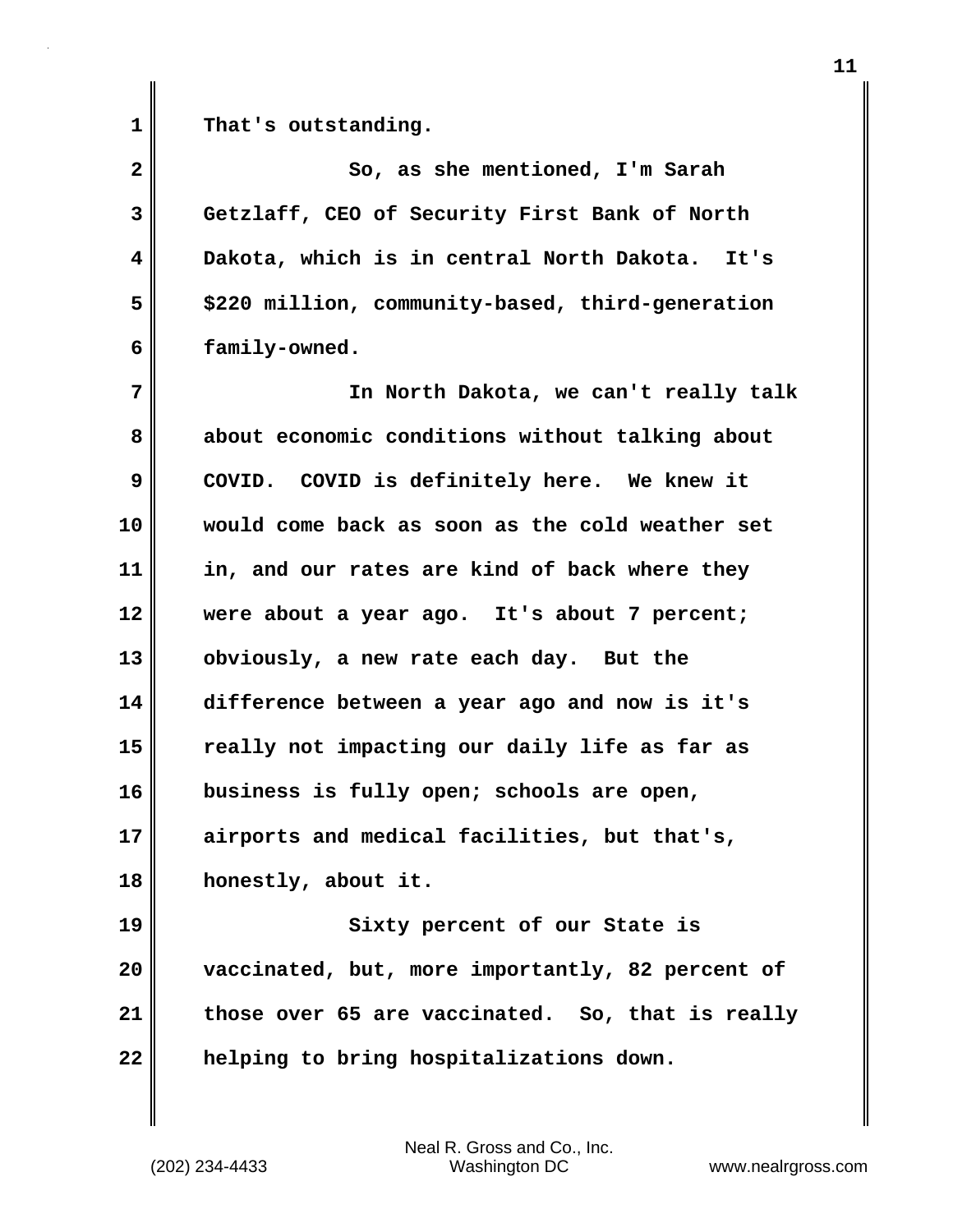| 1  | Our (audio interference) is back to               |
|----|---------------------------------------------------|
| 2  | pre-COVID levels at 2.8 percent. Everyone is      |
|    |                                                   |
| 3  | (audio interference) everywhere. Our loan         |
| 4  | portfolio is really clean. Real estate portfolio  |
| 5  | is very clean. We really never identified a lot   |
| 6  | of delinquencies throughout the pandemic, and now |
| 7  | that some of the government assistance as far a   |
| 8  | stimulus payments (audio interference). We're     |
| 9  | cautious in watching our (audio interference)     |
| 10 | rates, but, right now, everything is really       |
| 11 | good.                                             |
|    |                                                   |
| 12 | Statewide, we were (audio                         |
| 13 | interference). So, our crop failings were         |
| 14 | terrible. People had almost nothing to (audio     |
| 15 | interference. But, fortunately for us, crop       |
| 16 | insurance prices were really good, and then,      |
| 17 | between the crop insurance prices being good, the |
| 18 | stimulus payments people received, the farm       |
| 19 | payments peopled received during COVID, and also  |
| 20 | PPP loans, everybody, obviously, had a really     |
| 21 | good year. So, our portfolio is strong right      |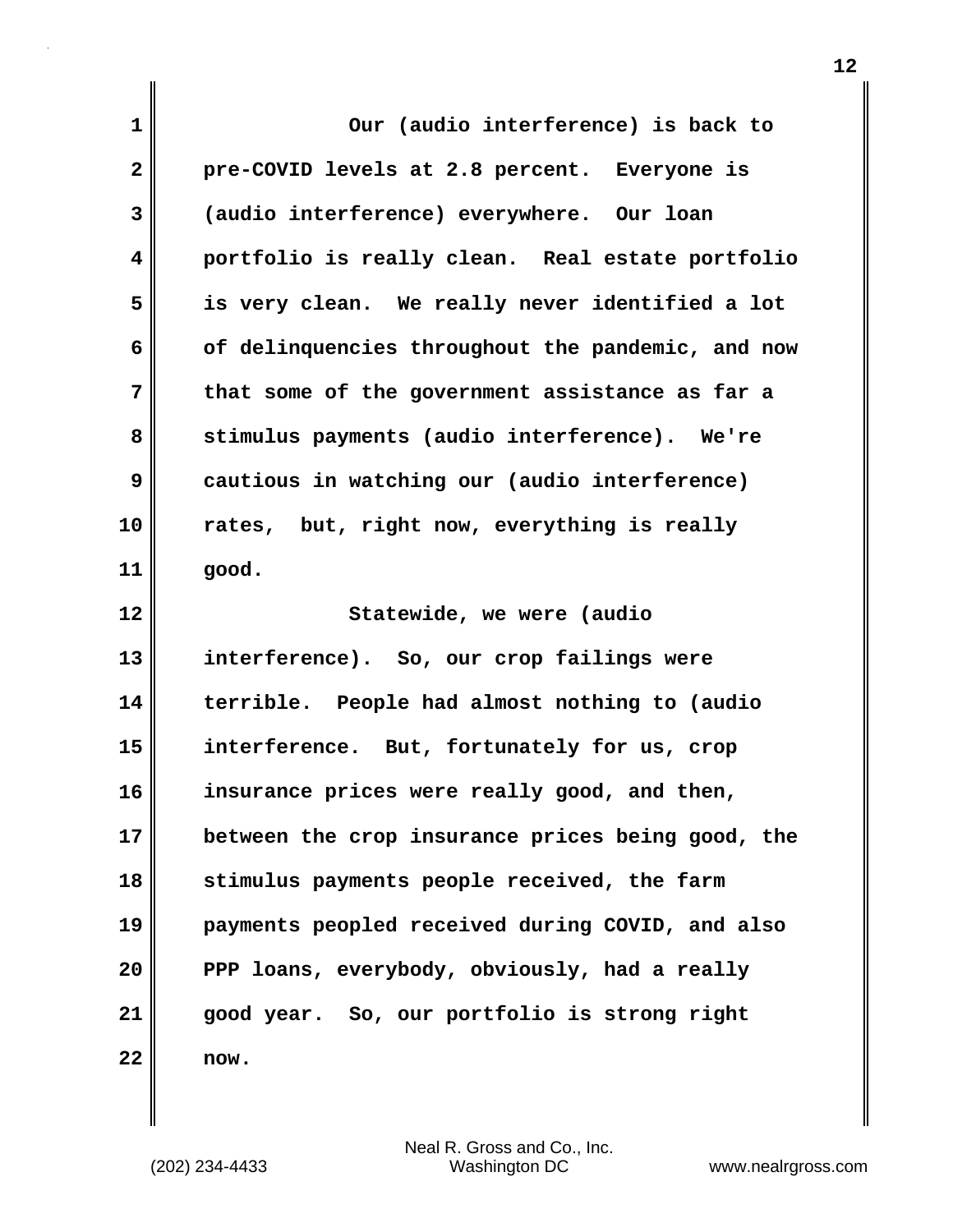**1 2 3 4 5 6 We are predicted to stay in a drought for next year. So, we are a little nervous about that, and as obvious as it sounds, everybody is praying we get a lot of snow this winter, and especially this spring, so it runs off into the fields before planting season hits.**

**7 8 9 10 11 12 13 14 15 16 Overall, earnings will be strong this year, but, much like most community banks in the country, our liquidity, it is just continues to grow. Every week it's more and more (audio interference). We met with you in July and I think we had \$35 million in funds on hand, and now it's \$52 million. And the (audio interference) market is not a good option right now. It's better than nothing maybe, but it's not great.**

**17 18 19 20 21 22 We've seen lower loan demand. (Audio interference) inventory, so they're not drawing down on their line of credit. That is the same with car dealers and lots of other businesses that can't get inventory. That increase, along with all the payments that farmers have received**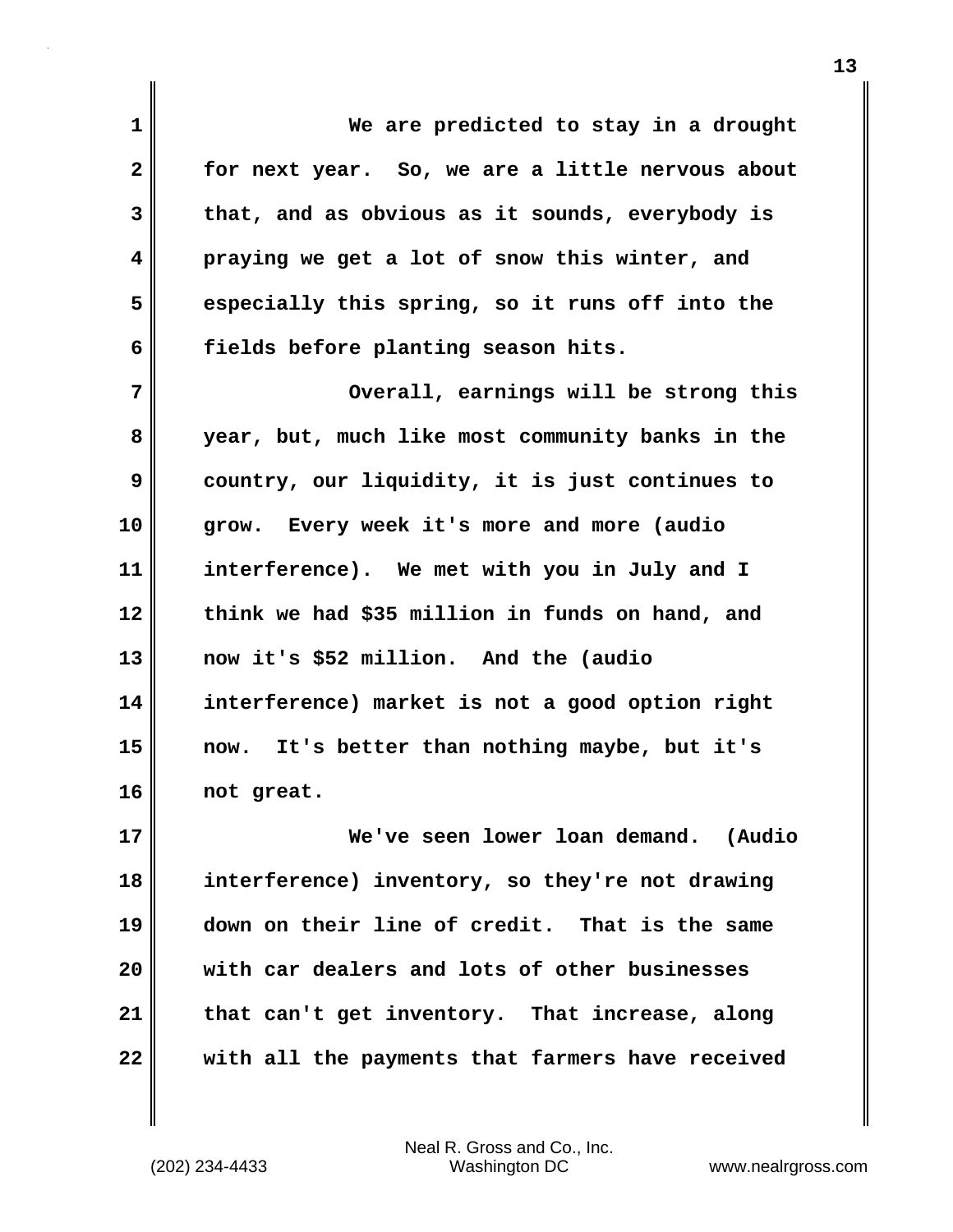**1 2 3 4 5 6 7 and (audio interference) have really just led to less loan demand overall. So, between the higher liquidity and the lower loan demands, we are a little concerned about our margins (audio interference) next year and, also, in the next five years, as our loan rates typically don't reset for five years at a time.**

**8 9 10 11 And I'll end here, but when I end, I always like to mention what keeps me up at night. The interest rate part and the liquidity is definitely one aspect of it.**

**12 13 14 15 16 17 18 19 20 21 22 But you might notice I'm dressed a little more casually today. It's because I'm leaving right after this meeting to go up to my hometown, which is where our original bank location is. It's a town of 550 people, and we have a customer appreciation dinner (audio interference) night where we literally feed the entire town. It's the only town in the county and we're the only bank in the county. And it's really unique in that way to our area, but I know it doesn't make it unique nationwide because I**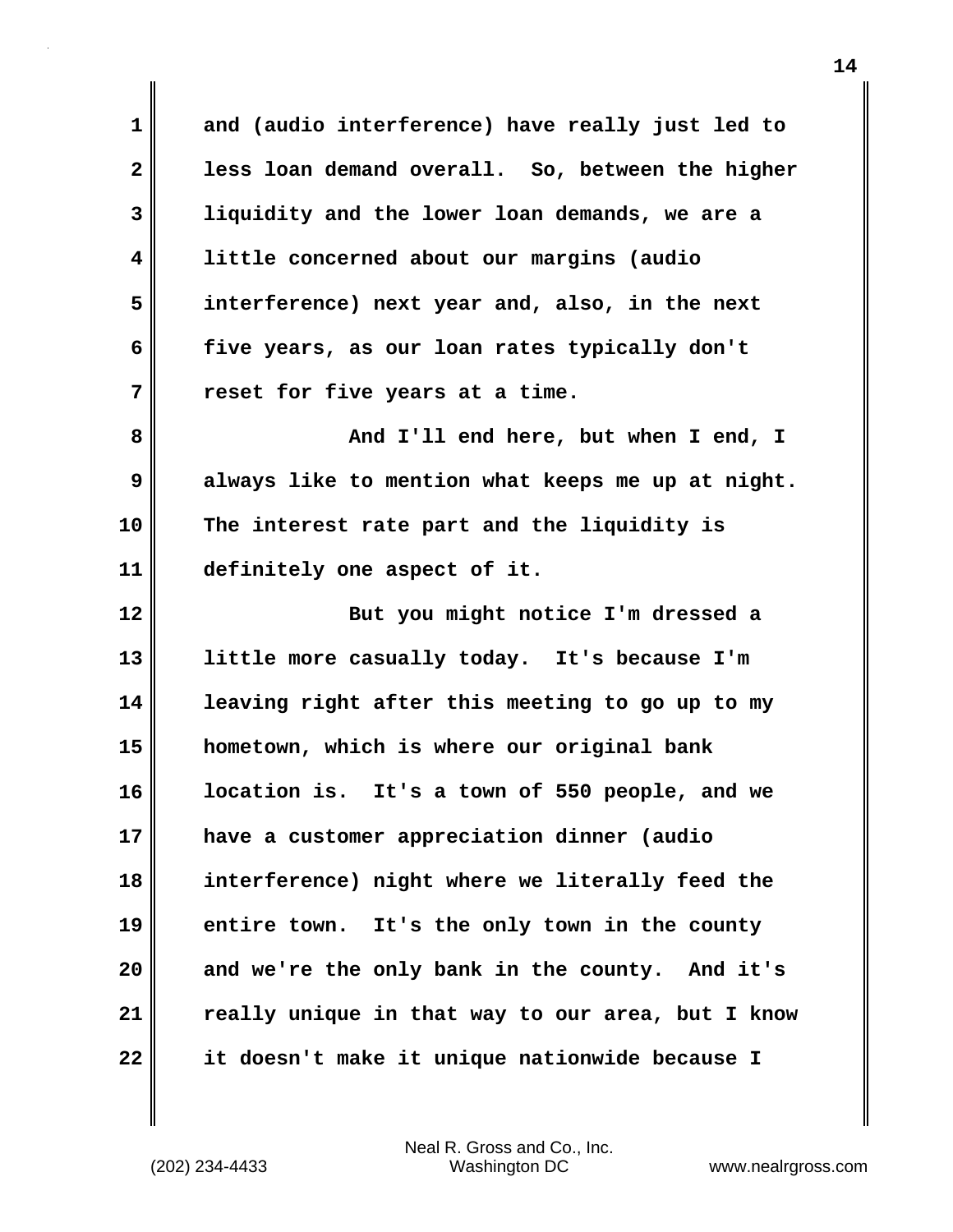**1** 

**know there's other banks in our situation.**

**2 3 4 5 6 7 8 9 10 11 12 13 14 15 16 17 18 19 20 21 22 And the reason I bring all this up is because the CFPB has recently come out with a proposal for 1071, and with us having to report a (audio interference) code, and then, disclose our loan debt, we are really super concerned that, when we make a loan to the only dentist in town, the only hair salon in town, the only butcher shop in town, people are going to be able to look at that data and, basically, figure out exactly who our loans are to. And we're concerned that, when word gets out to the public, that, then, these customers won't want to bank with their hometown bank; that maybe they'll go to the next community over to a bigger bank, where they feel like that they can get the privacy that they've always had. And so, I would just hope that the FDIC would advocate with us for tiering within this regulation. I know that's not really (audio interference) at this point from what the CFPB said, but the banks that they regulate are so**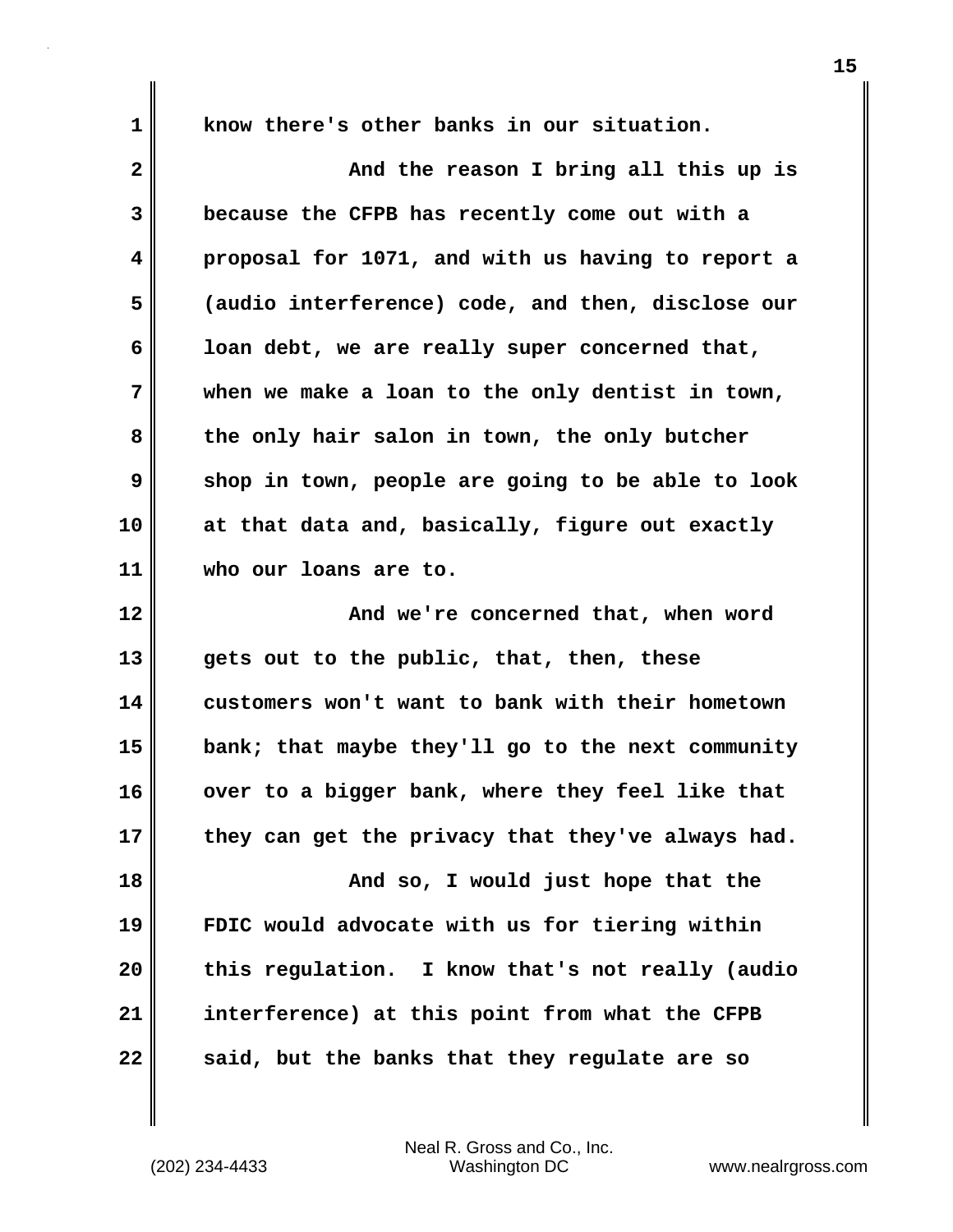**1 2 3 4 5 6 7 8 9 10 11 12 13 14 15 16 17 18 19 20 21 22 different than the banks that you regulate from just a size perspective, that I would really hope that they would recognize that difference and give us some sort of tiered regulation to help that out. With that, I would like to thank you for your time and let you know that I really appreciate this opportunity. And also, I will hand it off to Mark Pitkin of Sugar River Bank. MEMBER PITKIN: Thank you, Sarah. Good morning, or good afternoon, everyone. As Sarah indicated, I'm Mark Pitkin, President and CEO of Sugar River Bank. We're located in Newport, New Hampshire. Certainly, thank you, Director Gruenberg and the entire FDIC team, for allowing us the opportunity to again share our thoughts. The inclusion on this Committee has been, and continues to be, a personal honor. So, Sugar River Bank is a 126-year-**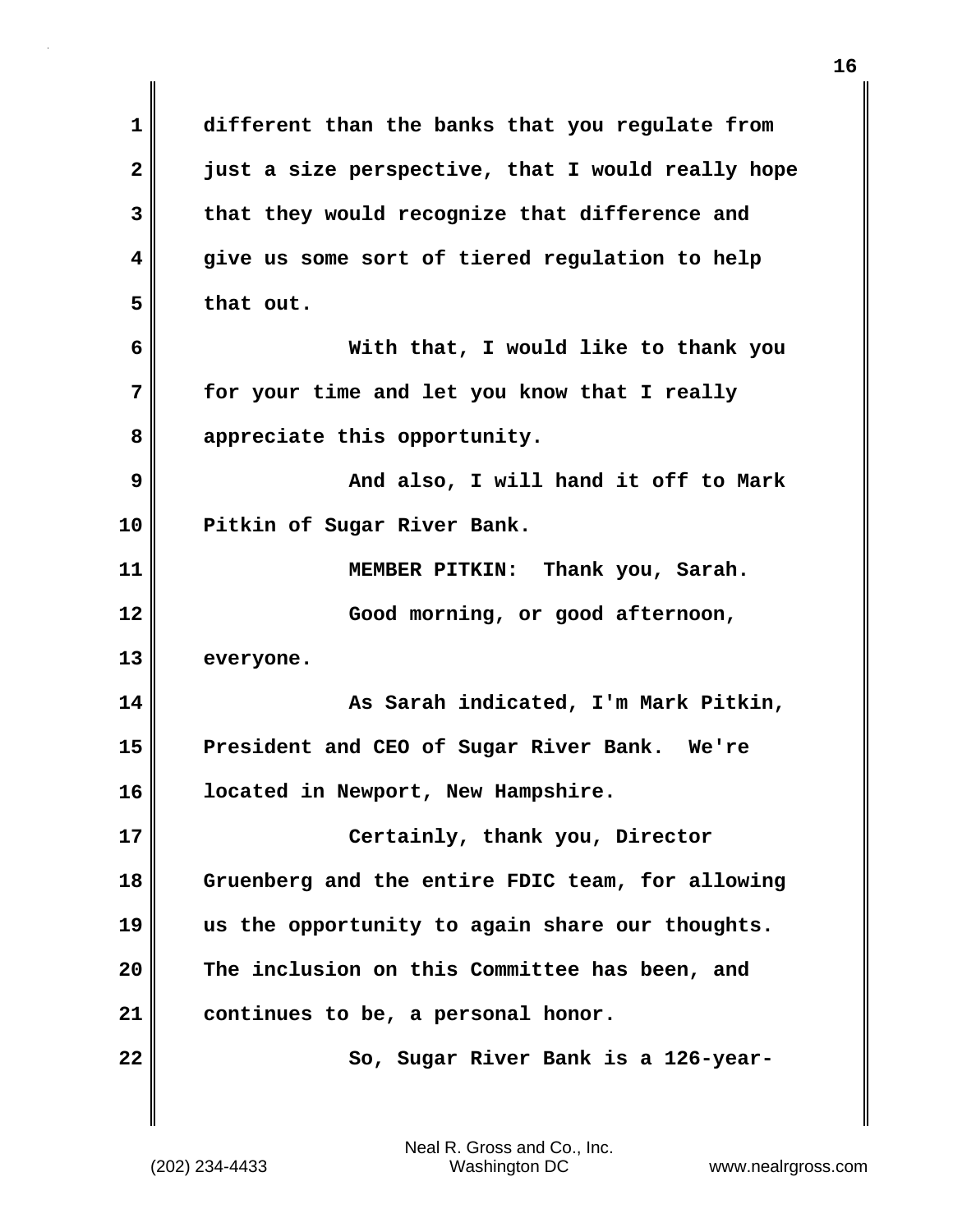**1 2 3 4 5 6 7 8 9 10 11 12 13 14 15 16 17 18 19 20 21 22 old, State-chartered mutual institution. We have six branches spanning from the west central to the central part of the State, and our current assets, which have grown substantially throughout 2021, is currently \$371 million. Overall, banking and the economy remain strong in both local and statewide markets in New Hampshire, although concerns of inflation, the crippled supply chain, and the continued detriments of COVID-19 are shared by many bankers and citizens alike in the State. New Hampshire's unemployment rate remains low at 2.9 percent, as of September. Likewise, unemployment claims have dropped a significant 28 percent, as compared to August, and are the lowest they've been since 2000. Bankruptcy claims in September also totaled a record low of 48, which is the lowest number of bankruptcies in the State since 1986. But, despite these superlative metrics, New Hampshire businesses continue to struggle to find workers. This begs the**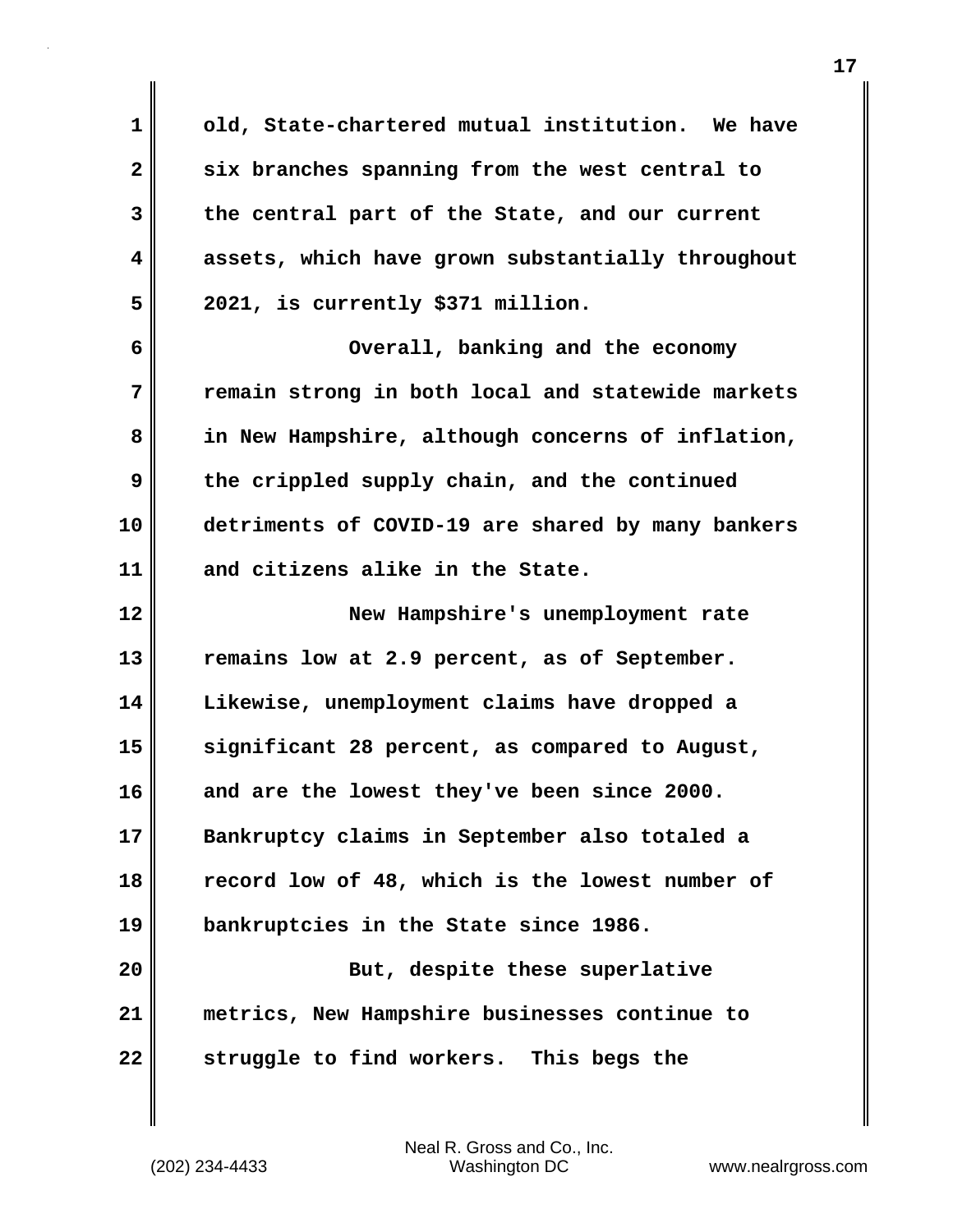**1 2 3 4 5 6 7 8 9 10 11 12 13 14 15 16 17 question, are our pre-COVID workers going back to work or are they leaving the workforce? Another growing concern in the State, including the banking sector, is the increasing number of retiring experienced workers. With fewer available workers, experienced or not, and even fewer young people aspiring to be community bankers, this requires a paradigm shift in the recruitment, training, and wage scale of current and future bank staff and, also, demands much higher productivity and efficiency at our institution. To overcome these staff shortages, the local talent erosion, and newly found fondness of working from home throughout the pandemic, many community banks in New Hampshire are finding that remote working conditions are necessary to retain** 

**18 and attract employees.**

**19 20 21 22 While that model may make great sense for those institutions, Sugar River Bank continues to embrace the importance of employees remaining onsite. As a relatively small bank**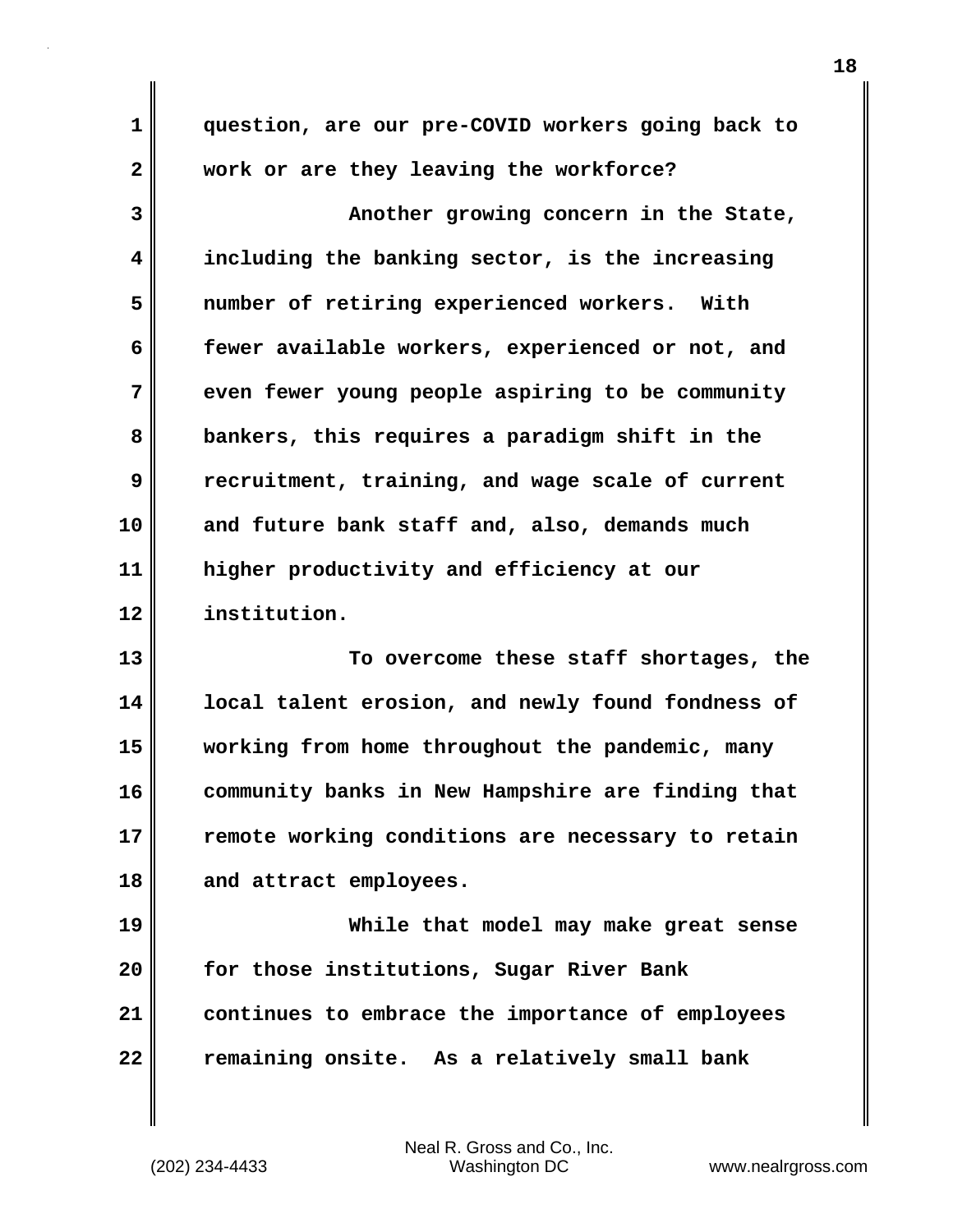**3 4 located mostly in rural markets, our competitive advantage has been, and we believe always will be, centered on personal relationships and interactions with our customers.**

**5 6 7 8 9 10 We have been fortunate that the overwhelming majority of our employees and those who we recruit do embrace that model. However, the uncertainty of future employee demands and changes in mainstream working environments are definitely concerning to us.**

**11 12 13 14 15 16 17 18 19 20 21 22 We continue to successfully partner with a number of fintechs, most notably, on the lending side of the house. During a time of low margins, intense lender competition, and fewer investment alternatives, these partnerships have proven highly advantageous. Likewise, we continue to look for other fintech opportunities in the marketplace, not only to best ensure longterm sustainability, but to provide better service to our customers as well. Just this past month, I had the opportunity to meet with several fintechs at an** 

**1**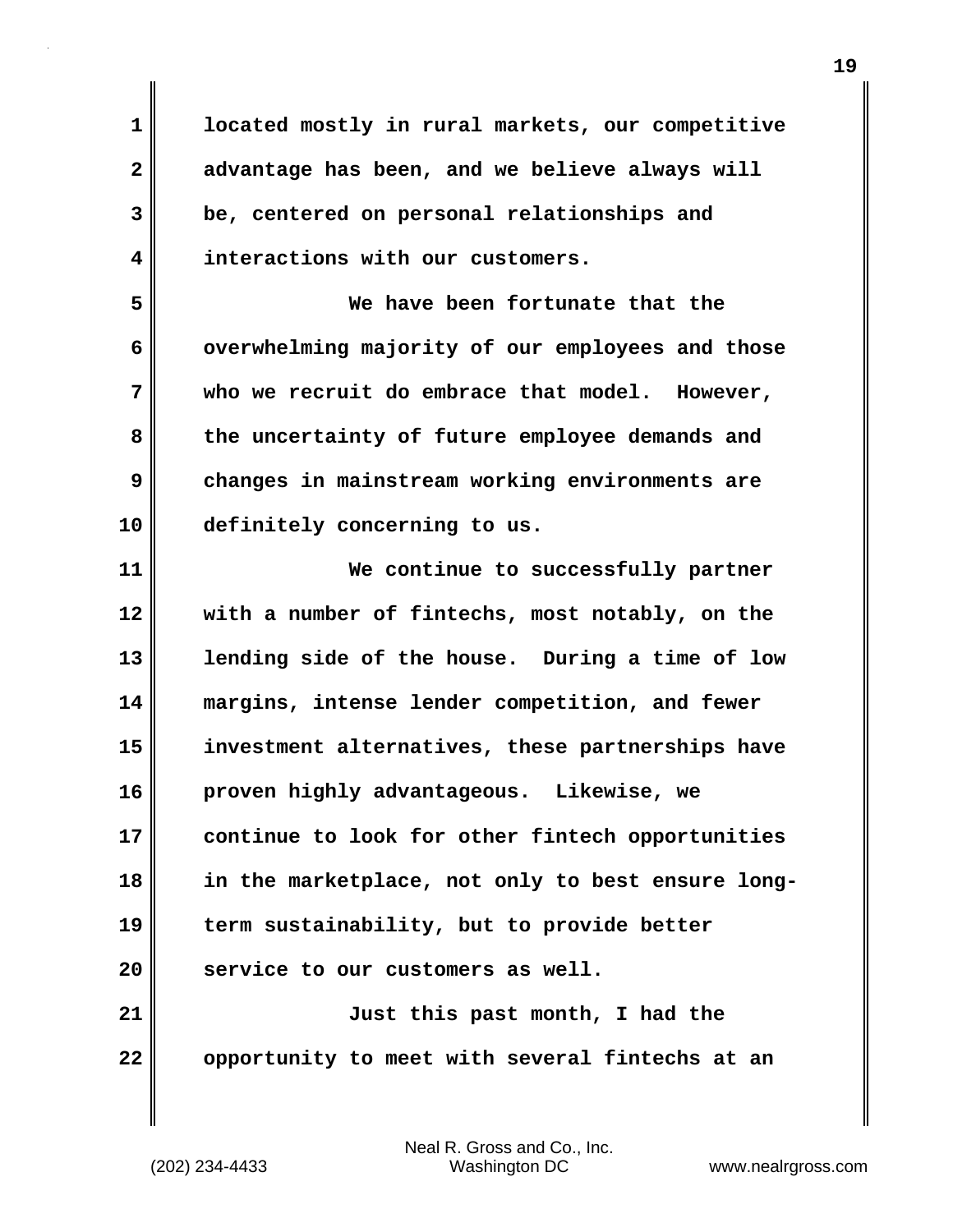**industry association's annual convention. I was amazed at the growth in technology, even over only a period of 12 months, and the options available to better serve banks.**

**5 6 7 8 9 10 11 12 13 To that end, I am very encouraged by the continued direction that the FDIC is taking, under the leadership of the Chairman, to embrace the prudent use of financial technology and innovation to enhance customer experience and to create a more diverse and equitable banking system. I am confident that this collaborative effort is critical to the survival of community banks in the future.**

**14 15 16 17 18 19 20 21 22 As for bank performance, our balance sheet continues to grow, as deposit growth shows little sign of weakening. As of year to date October 30, total assets have grown 12.7 percent, and although 86 percent of our PPP loans have paid off, the bank has grown total loans by 4.7. This is due primarily to continued local demand of both one to four family mortgages, as well as commercial real estate.** 

Neal R. Gross and Co., Inc. (202) 234-4433 Washington DC <www.nealrgross.com>

**1** 

**2** 

**3**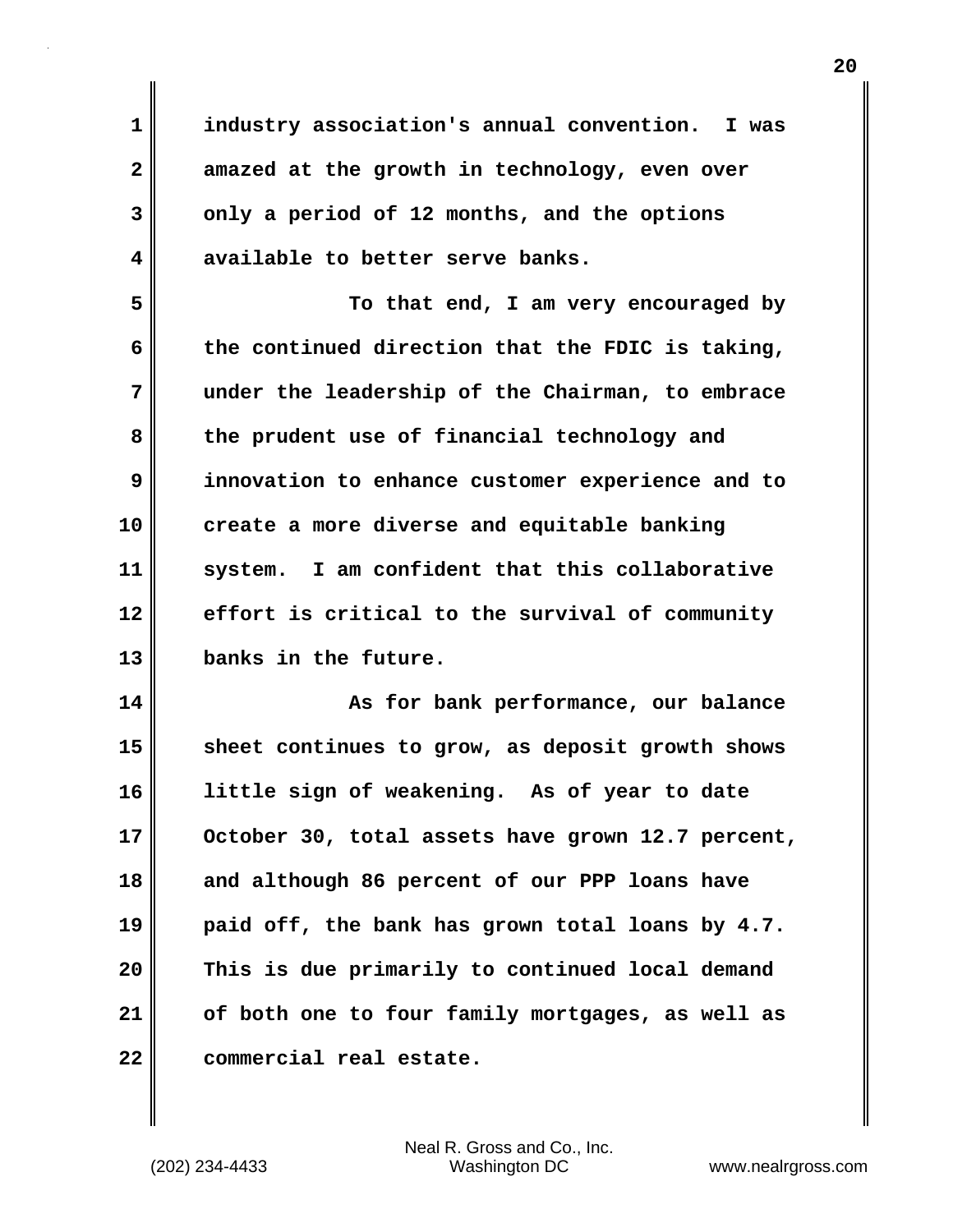**1 2 3 4 5 6 7 8 9 10 11 12 13 14 15 16 17 18 19 20 21 22 Historically high balances in our investment portfolio continued through October, which grew by 33 percent year to date, month end October. Tier 1 leverage capital continues to be strong at 13 percent, but has declined by 11.2 percent since its high in 2019, due to the unanticipated ballooning of the balance sheet. Due to our mutual charter, our capital, while eroding, does remain well above regulatory capital requirements. However, I will note that a number of banks in New Hampshire are reporting much lower ratios due to the swelling of their balance sheets. Many bankers I have spoken to remain concerned about continued leverage ratio pressure, especially as it relates to regulatory thresholds. While originally thought to be transitory growth, many bankers, including myself, believe this growth to be much longer lasting, if not permanent. With this in mind, I respectfully ask that the FDIC continue to look closely at this matter before year end, as it may have adverse effects to the performance**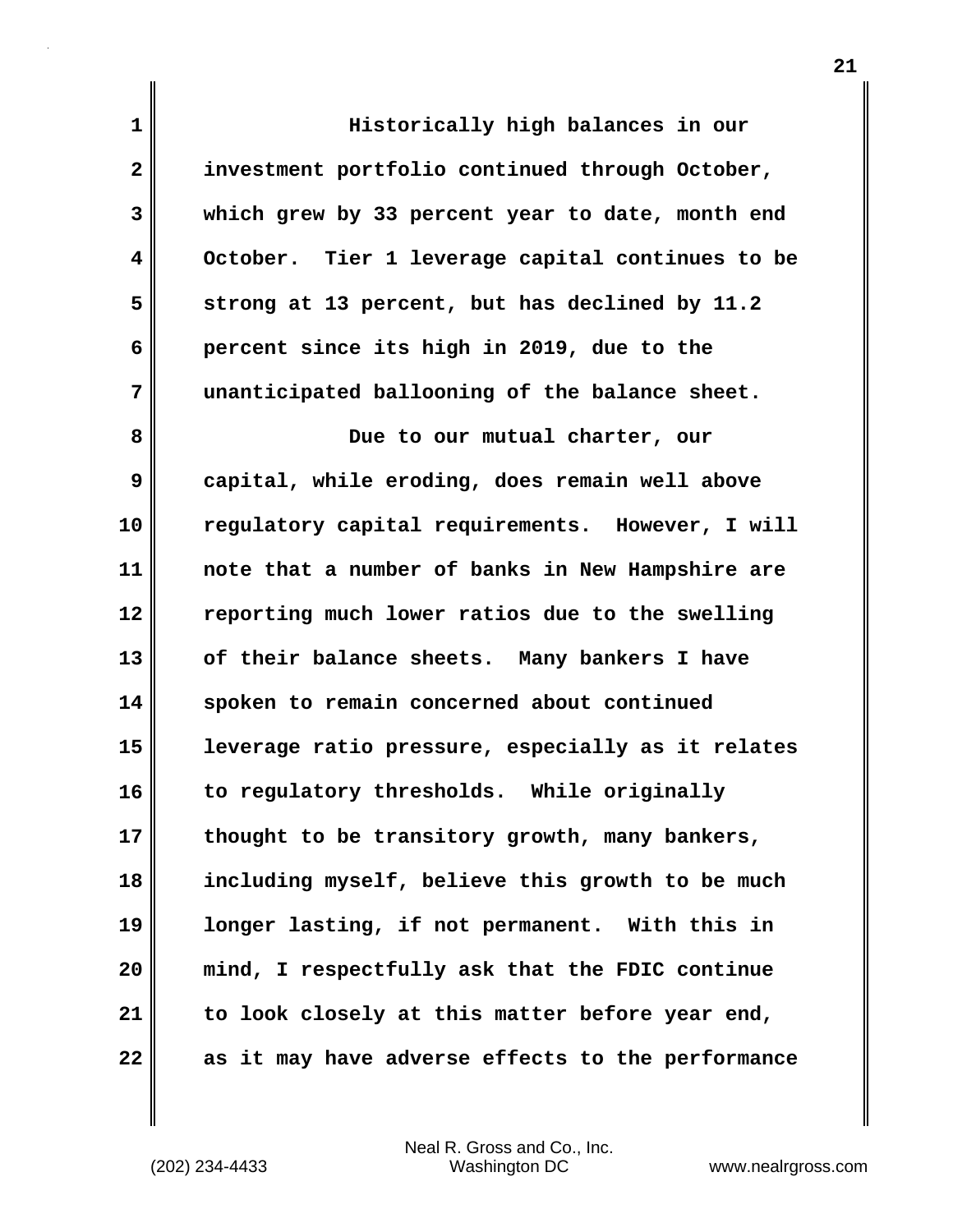**of many banks and their customers.**

| $\overline{\mathbf{2}}$ | I have recently heard from some                  |
|-------------------------|--------------------------------------------------|
| 3                       | bankers that they are begrudgingly turning away  |
| 4                       | large local community deposits to limit future   |
| 5                       | capital erosion. I have also heard from others   |
| 6                       | that the Tier 1 ratio is less meaningful going   |
| 7                       | forward, as much of their new growth is invested |
| 8                       | in cash and other very low-risk rated assets.    |
| 9                       | So, again, I respectfully ask that this is       |
| 10                      | something that remains at the top of the FDIC    |
| 11                      | list.                                            |
| 12                      | And with that, I certainly thank you             |
| 13                      | all again for the opportunity to share what's    |
| 14                      | going on at the bank in New Hampshire and look   |
| 15                      | forward to future meetings.                      |
| 16                      | With that, I will now turn it over to            |
| 17                      | Gilbert Narvaez.                                 |
| 18                      | MEMBER NARVAEZ: Thank you, Mark.                 |
| 19                      | Good afternoon, everyone.                        |
| 20                      | I'm Gilbert Narvaez, Jr. I'm                     |
| 21                      | President and CEO of Falcon Bank. Our bank is    |
| 22                      | headquartered in Laredo, Texas. The Port of      |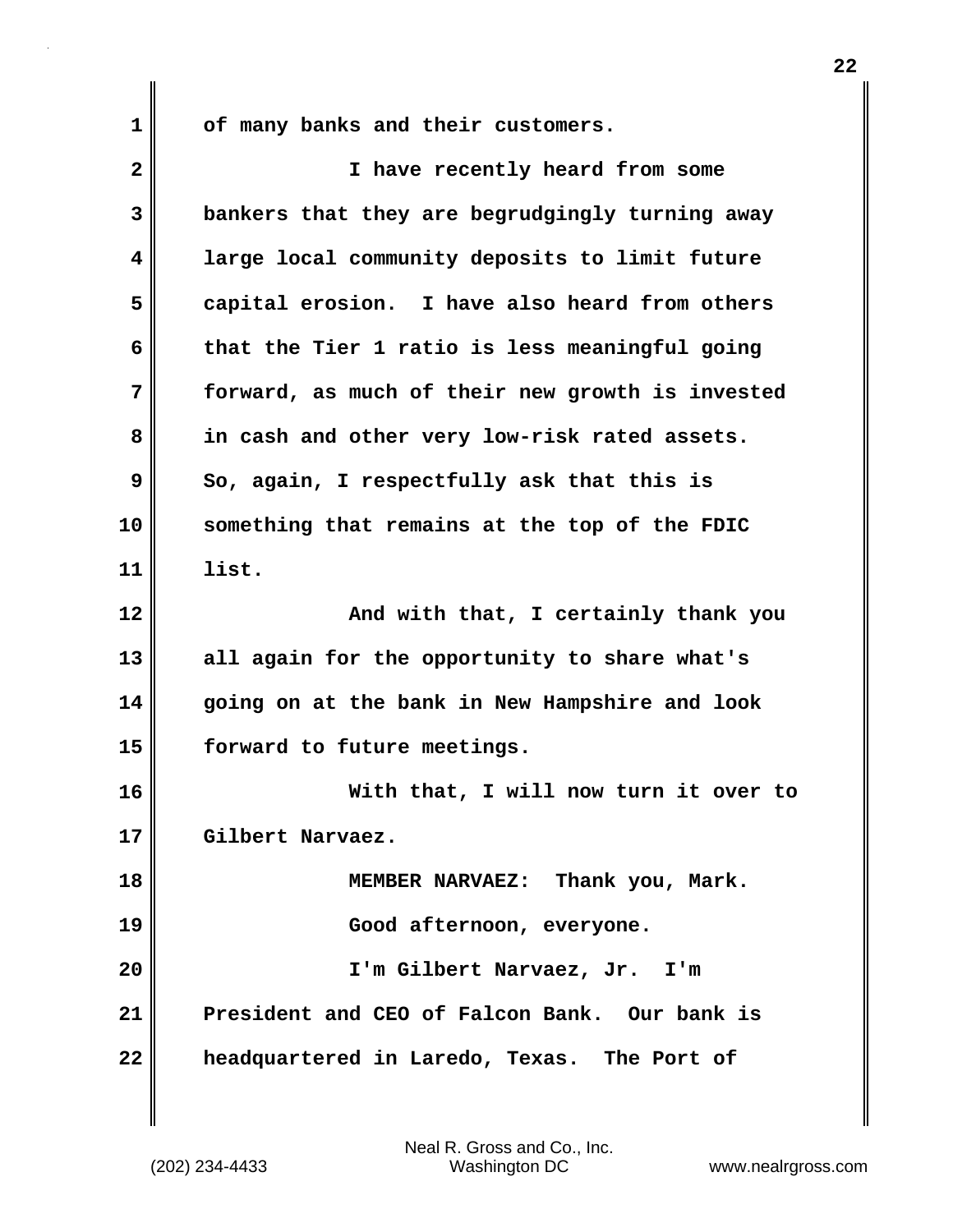**Laredo is the largest inland port along the U.S.- Mexico border and the nation's third busiest port amongst more than 450 airports, seaports, and border crossings.**

**5 6 7 8 9 10 11 12 13 14 15 We're celebrating our 35th anniversary this year and currently stand at \$1.7 billion in assets. We conduct a significant part of our business along the Texas-Mexico border. The bank's 17-branch footprints also extends into the south central region of the State, which includes the cities and metro areas of San Antonio and the Austin area. Our branches service communities comprised predominantly of the Hispanic population and, also, serve many customers in the low to moderate income areas.**

**16 17 18 19 20 21 22 Being that Laredo is the largest inland port between the U.S. and Mexico, international trade and transportation sectors continue to be very important and very active to us in this operating environment. We've been fortunate that, throughout the pandemic, the international bridges have remained open for** 

Neal R. Gross and Co., Inc. (202) 234-4433 Washington DC <www.nealrgross.com>

**1** 

**2** 

**3**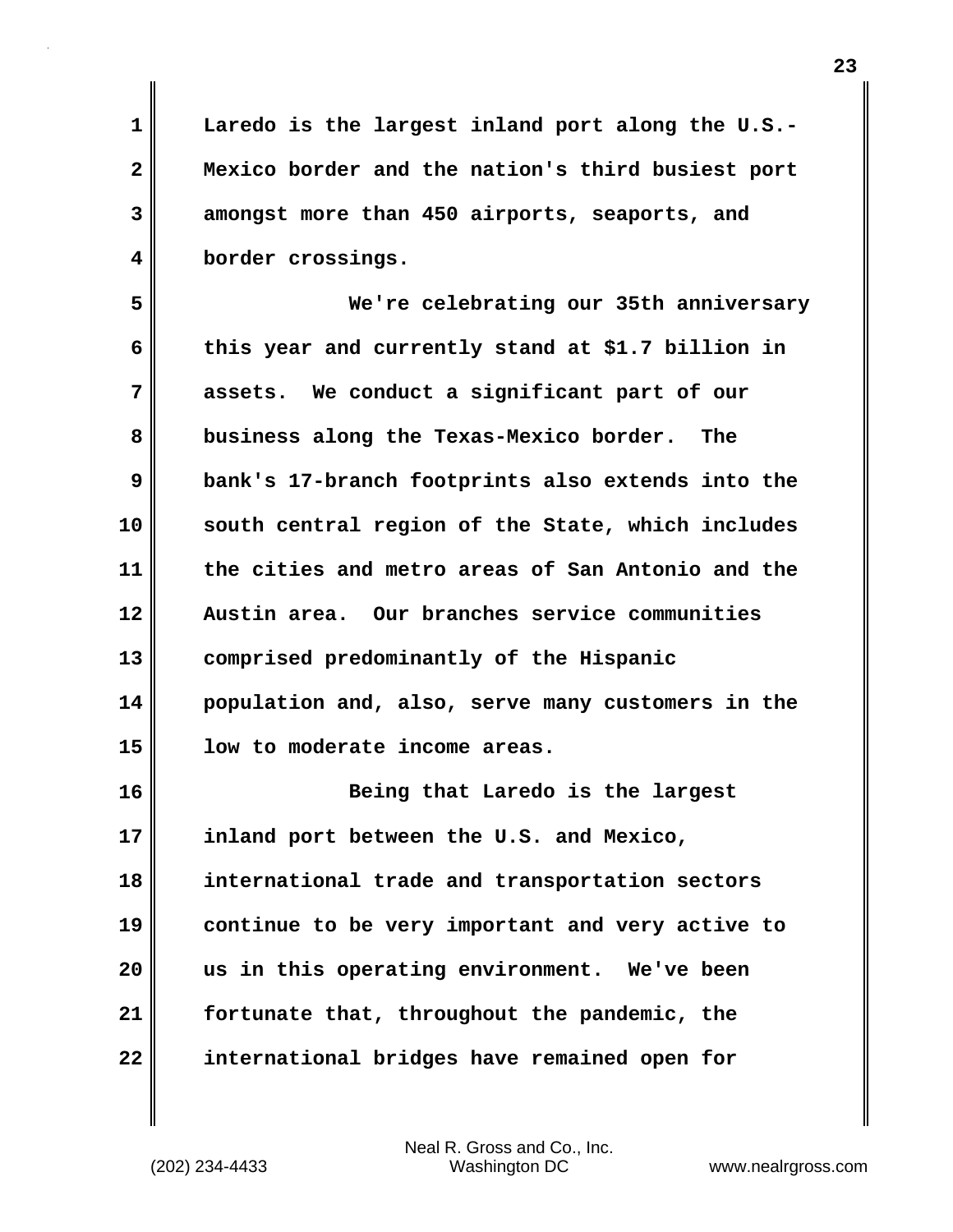**international trade business.**

**1** 

| $\overline{\mathbf{2}}$ | Today, our local economies are                    |
|-------------------------|---------------------------------------------------|
| 3                       | experiencing to as close to business as usual to  |
| 4                       | pre-pandemic times, with the exception of the     |
| 5                       | non-existent business activities stemming from    |
| 6                       | the non-essential travel sector in cities along   |
| 7                       | the Texas-Mexico border. This non-essential       |
| 8                       | travel sector, which is the catalyst of retail,   |
| 9                       | hospitality, and restaurant-related activity, is  |
| 10                      | slated to open on November the 8th. We expect     |
| 11                      | that this reopening will be the final touch in    |
| 12                      | bringing back and improving the lightening        |
| 13                      | retail, hospitality, and restaurant business      |
| 14                      | segments along those cities and along the border. |
| 15                      | As most of our markets are                        |
| 16                      | experiencing pre-pandemic business activity       |
| 17                      | levels, we are also dealing with the challenges   |
| 18                      | in the labor market pressures and, also, in terms |
| 19                      | of (audio interference) backlogs.                 |
| 20                      | At the bank performance front,                    |
| 21                      | liquidity continues to be plentiful. Loan demand  |
| 22                      | has been slow in the first six months of the      |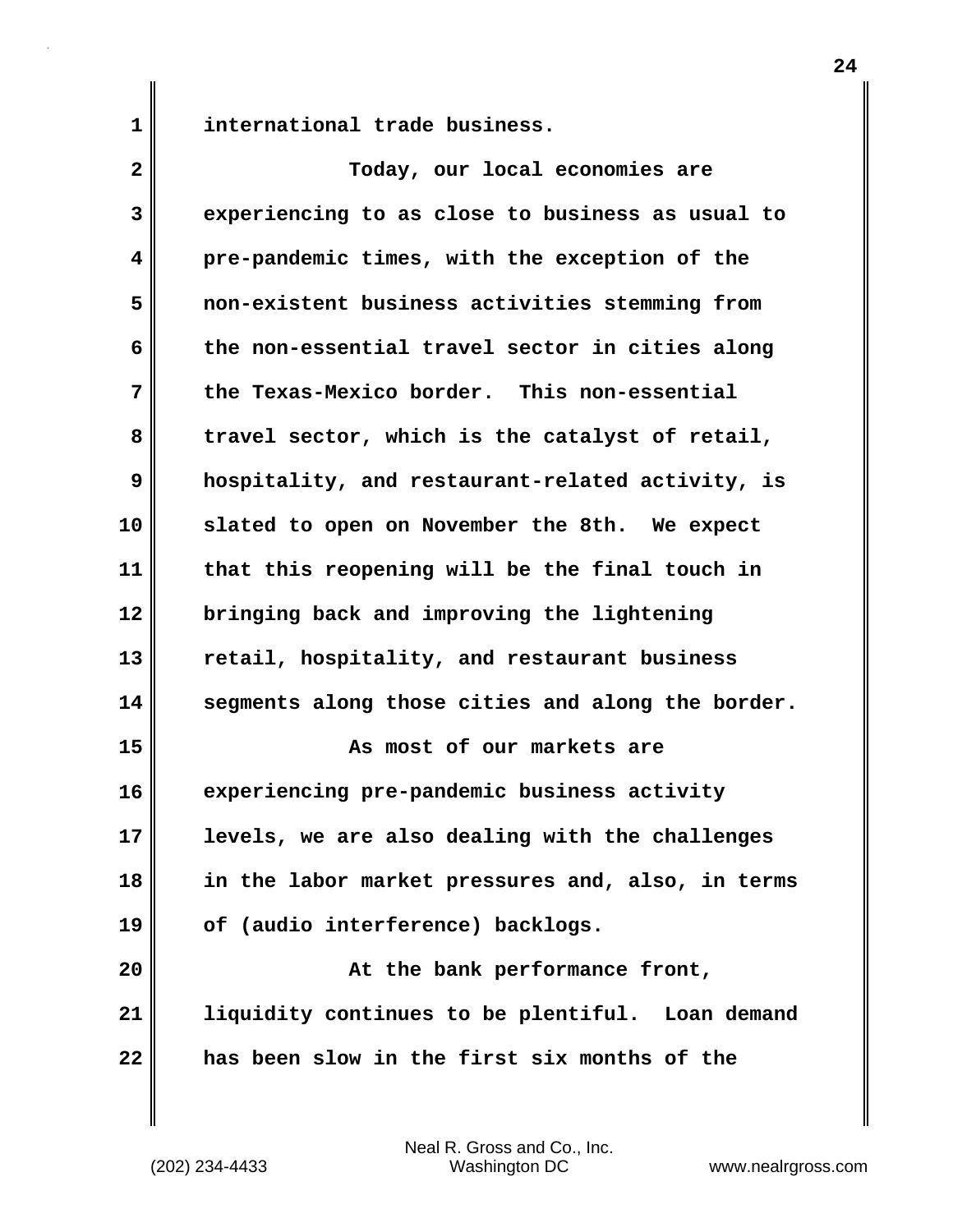**1 2 3 4 5 6 7 8 9 10 11 12 13 14 15 16 17 18 19 20 21 22 year, but has really picked up these last two quarters. Particularly in the metro areas of San Antonio and Austin, there's a lot of folks coming in from out of state and making huge investments in those areas. So, we've been fortunate to be able to capitalize on some of that activity. Today, also, loan delinquencies and non-performing assets are at all-time lows, and we remain, despite the growth in deposits, we still remain at a more-than-adequate capitalized position. On the COVID front, the number of new COVID cases and hospitalization rates have declined to all-time lows in most of our operating areas and really the entire State of Texas. And at the bank level, we're happy to announce that we've accomplished a little bit over 98 percent of a fully vaccinated rate. So, we're still working on the other 1.5 percent. Before I conclude my report, I'd like to share that our bank was recently certified as Bank On Provider, and we're hoping to continue to**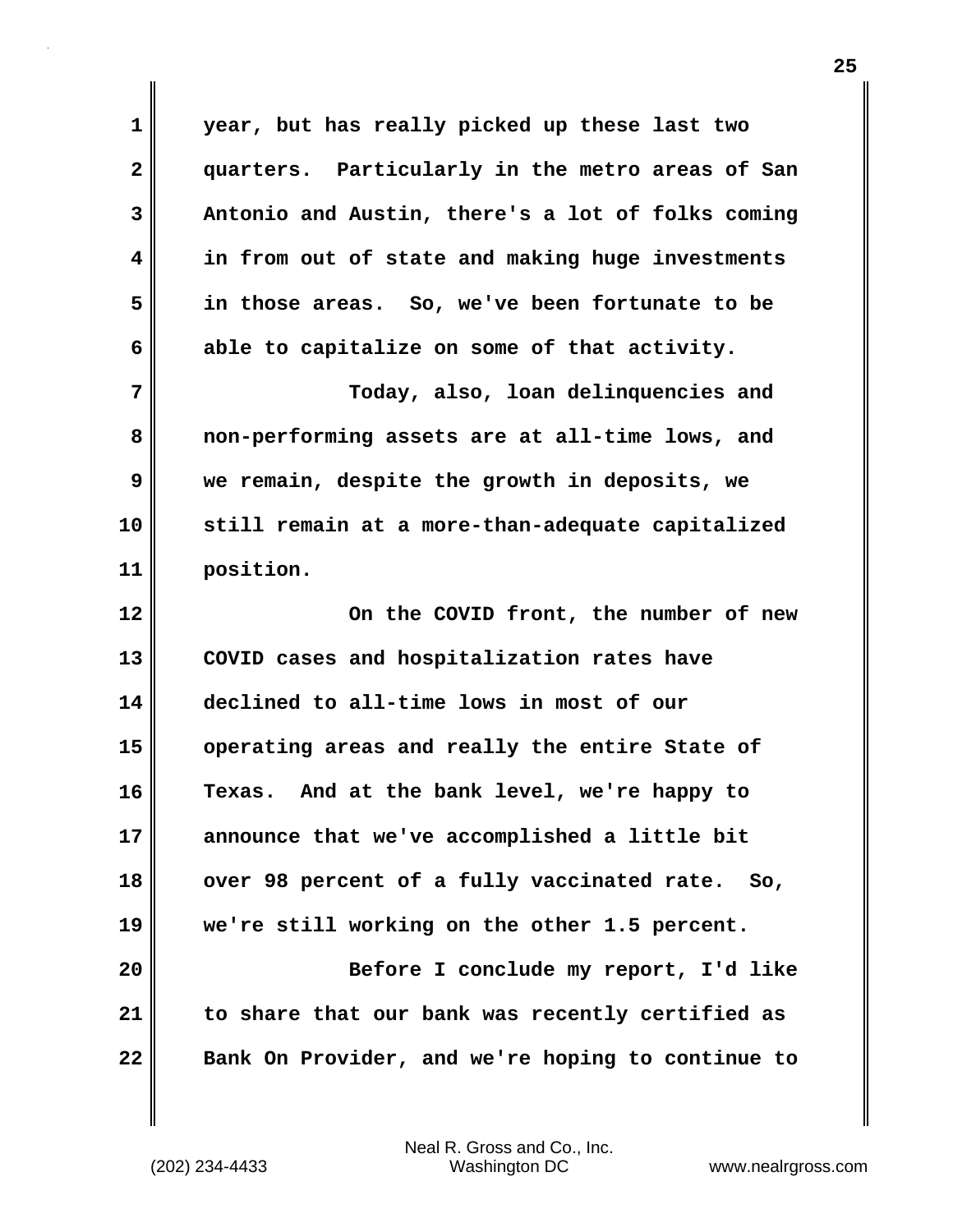**1 2 do our part and make a significant difference in reaching out in Banking Reinvent.**

**3 4 5 6 7 8 9 10 11 12 13 14 15 16 17 18 19 20 21 22 I also want to take this opportunity to address Arleas. You know, it's been a great pleasure and experience working with you and we appreciate all your contributions to our MDI Committee and Subcommittee. And you will be dearly missed, and we wish you the very best and hope that you enjoy your time off. MS. KEA: Thank you. MEMBER NARVAEZ: This concludes my report, and I'd like to introduce Shaza Anderson, CEO of Trustar Bank, as our next speaker. MEMBER ANDERSEN: Thank you so much. Can you all hear me? Okay, I'll assume you can. DIRECTOR GRUENBERG: Yes, we hear you fine, Shaza. MEMBER ANDERSEN: Thank you. So, I'm Shaza Andersen, the CEO at Trustar Bank. I have to say that I'm really proud to**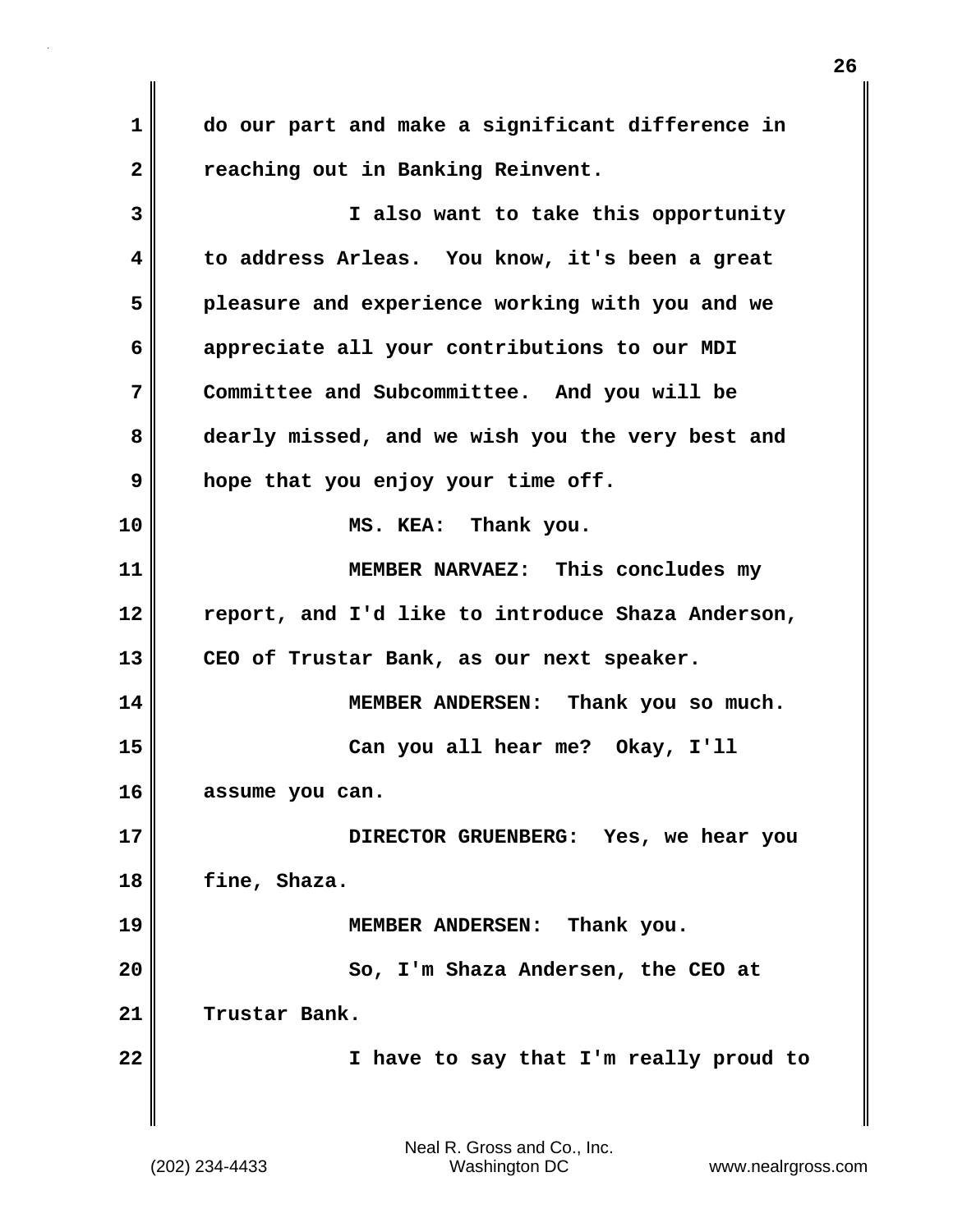**say that we celebrated our two-year anniversary in July. We are now two and a half years old, but our bank continues to expand into the Washington Metropolitan Area. We currently have four locations since we opened, and we continue to grow.**

**7 8 9 10 11 12 13 Our bank has currently over \$470 million in assets, of which we are \$401 million in loans and 300 -- or sorry -- \$401 million in deposits and \$373 million in loans. So, we've been growing at a very fast pace, which really tells us that there was a huge demand for community banking in our market.**

**14 15 16 We continue to be well-capitalized. We're well over 12 percent risk-based capital, and our net interest margin remains over 3.2.**

**17 18 19 20 21 22 Our first tranche of PPP loans have all been forgiven. We continue to work on a very small amount of loans that are remaining. And obviously, the second tranche is in the process of applying for forgiveness. But that program seems to have worked for a lot of the small** 

Neal R. Gross and Co., Inc. (202) 234-4433 Washington DC <www.nealrgross.com>

**1** 

**2** 

**3** 

**4** 

**5**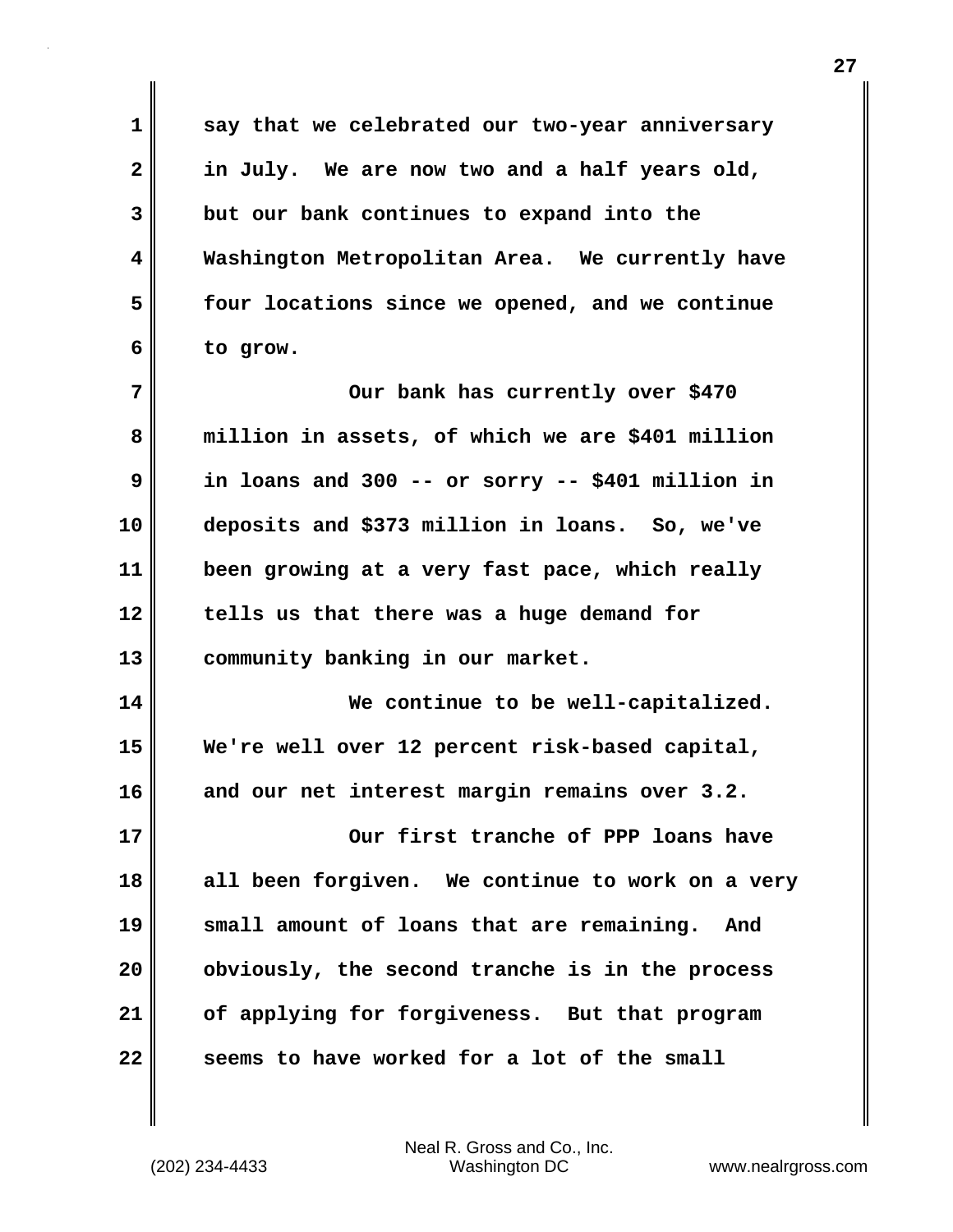**1** 

**businesses in our market.**

| $\overline{\mathbf{2}}$ | COVID cases and COVID around our                  |
|-------------------------|---------------------------------------------------|
| 3                       | community seems to have declined. We at the bank  |
| 4                       | have not had a case since last March, and we have |
| 5                       | remained open throughout the entire COVID         |
| 6                       | pandemic, but in a hybrid model. We have          |
| 7                       | followed the CDC guidelines and it seems to have  |
| 8                       | worked for us. Our customers seem to be very      |
| 9                       | happy with the access to their bank.              |
| 10                      | We have zero percent MDA. We have                 |
| 11                      | zero percent overdrafts. But I have to say that   |
| 12                      | the confidence in our market is wavering.         |
| 13                      | Although the D.C./Washington Metropolitan Area    |
| 14                      | has always been strong, I think people are afraid |
| 15                      | about what's happening with inflation.            |
| 16                      | Our gas prices have gone from \$2.40              |
| 17                      | per gallon to \$3.40 per gallon. Our              |
| 18                      | poultry/beef/eggs/milk have gone up drastically   |
| 19                      | 15 percent. And now, we're going to be going      |
| 20                      | into the winter months, and the price of gas, et  |
| 21                      | cetera, I'm not really sure how the inflation is  |
| 22                      | going to hit, you know, that area, but we seem to |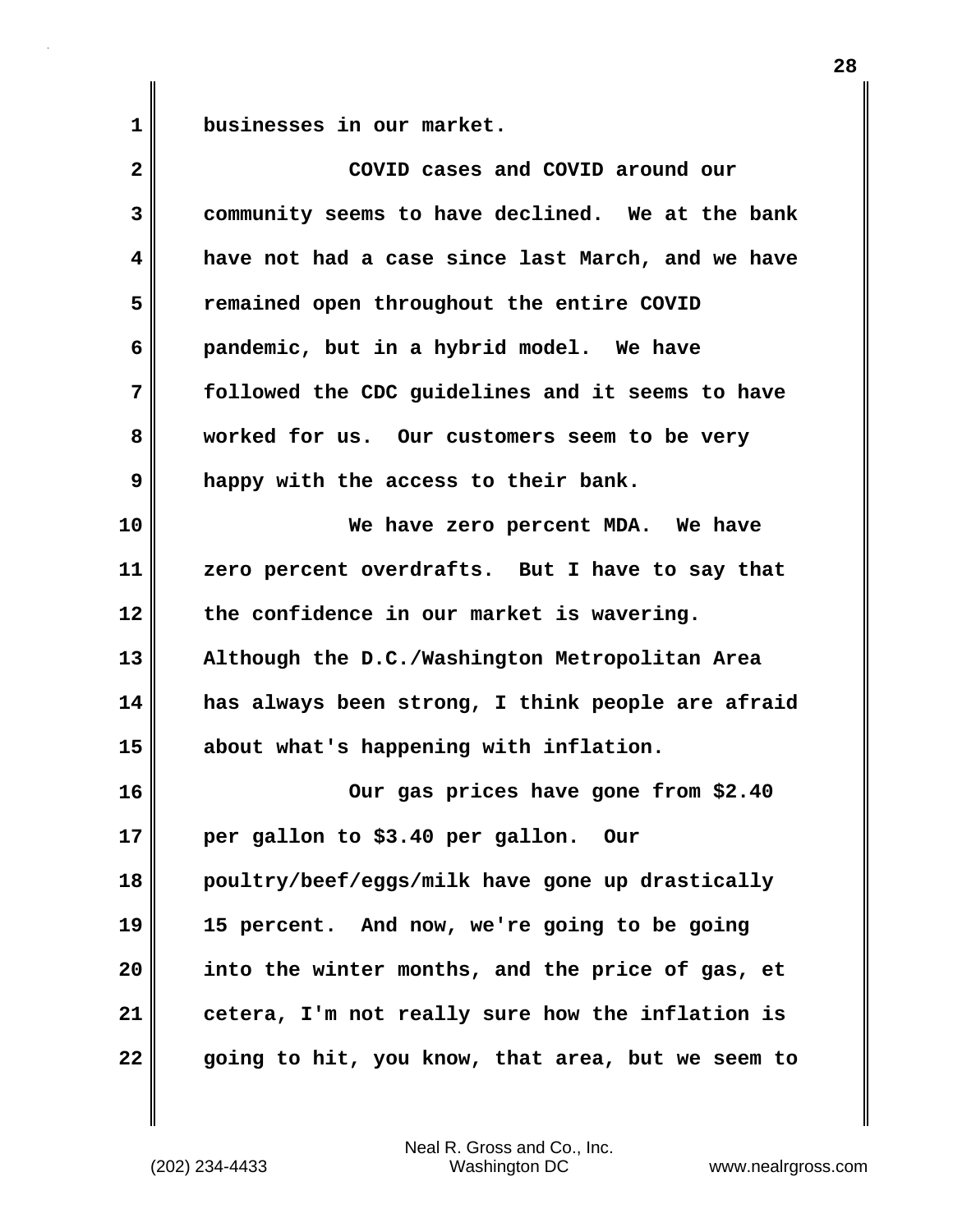**see some hesitation about what's going to happen in the future.**

**3 4 5 6 7 8 9 10 11 12 13 14 15 16 17 18 19 While, in reality, the liquidity in the market has been great -- it seems like everybody has been flush with cash -- we are seeing a worsening in the human resource area and in the supplies and material area. We go to restaurants in the area and there's one or two servers. They can't hire enough people. Where are all the people? I'm not really sure. I'm not sure if they're scared and staying home or if they're not paying enough for them. But we seem to have a real issue in all these smaller businesses around us hiring people. We also seem to be having a lot of issues with supplies and materials. They keep saying everything is on backorder. We ordered glass for one of our branches; it took four months to get a glass for the window at one of** 

**21 22 So, cars, they're selling at a premium in our market. You know, if they have the MSRP** 

Neal R. Gross and Co., Inc. (202) 234-4433 Washington DC <www.nealrgross.com>

**our branches.**

**20** 

**1**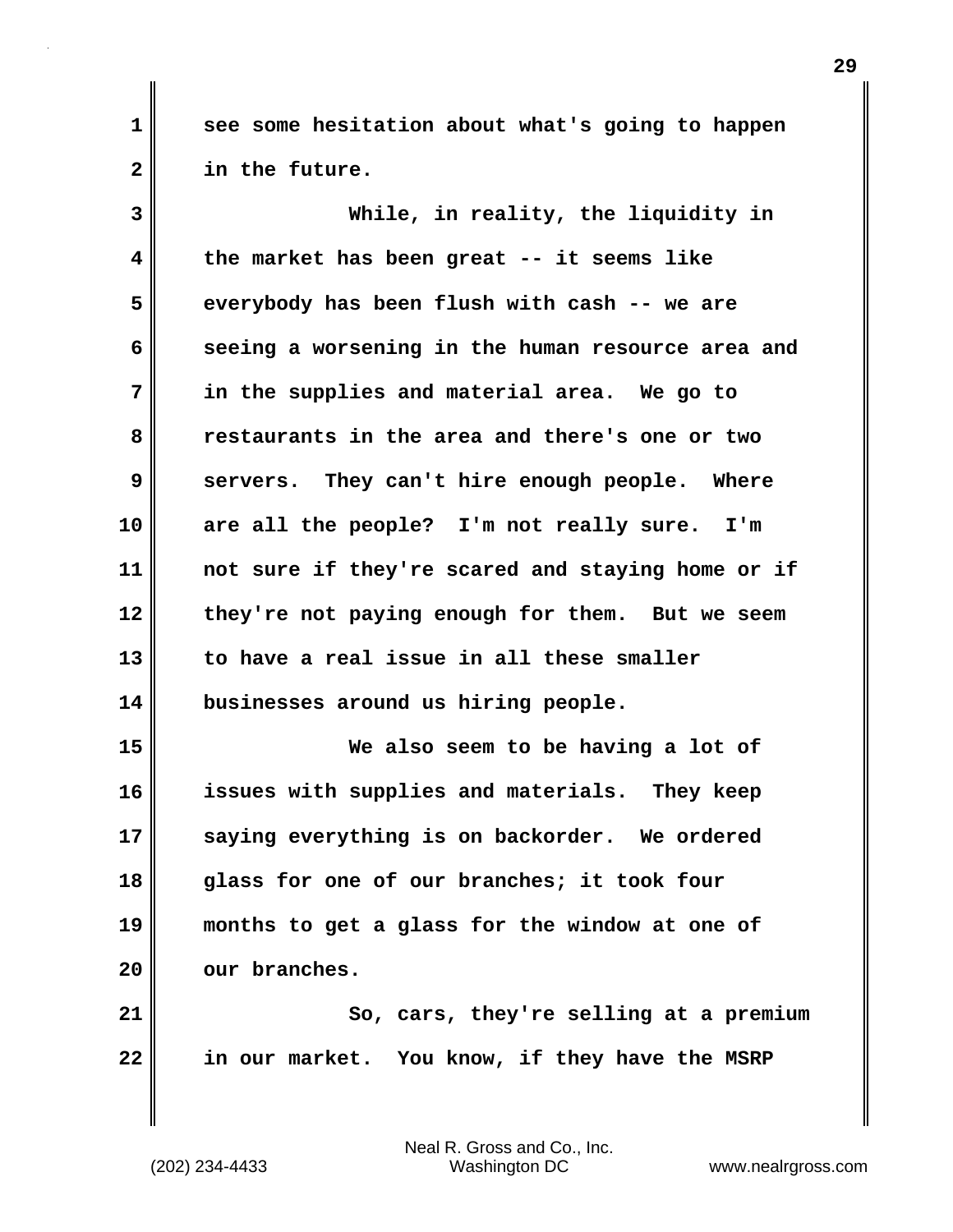| 1                       | price, it's going at 20-30 percent premium        |
|-------------------------|---------------------------------------------------|
| $\overline{\mathbf{2}}$ | because they don't have cars to sell. You go to   |
| 3                       | the dealerships and there's five or six cars      |
| 4                       | lined up in there.                                |
| 5                       | So, there are some concerns. Nobody               |
| 6                       | has a crystal ball. But I think we need to be     |
| 7                       | very diligent in our growth and very careful      |
| 8                       | about the lending, I would call it.               |
| 9                       | Although our market continues to be a             |
| 10                      | little bit insulated, as we have businesses like  |
| 11                      | Amazon, Microsoft, and now, StarKist tuna is      |
| 12                      | moving from Pittsburgh to Fairfax County, which   |
| 13                      | is right here where we operate our bank. So, the  |
| 14                      | demand for real estate has gone up in our         |
| 15                      | immediate market, although we have customers and  |
| 16                      | businesses in D.C. that are turning some of their |
| 17                      | buildings into condominiums because they are      |
| 18                      | getting less people renewing their leases on the  |
| 19                      | business side, and the workforce has been -- I    |
| 20                      | don't know whether it's enjoying or it's been a   |
| 21                      | convenience of having them work from home and     |
| 22                      | still be able to generate the results.            |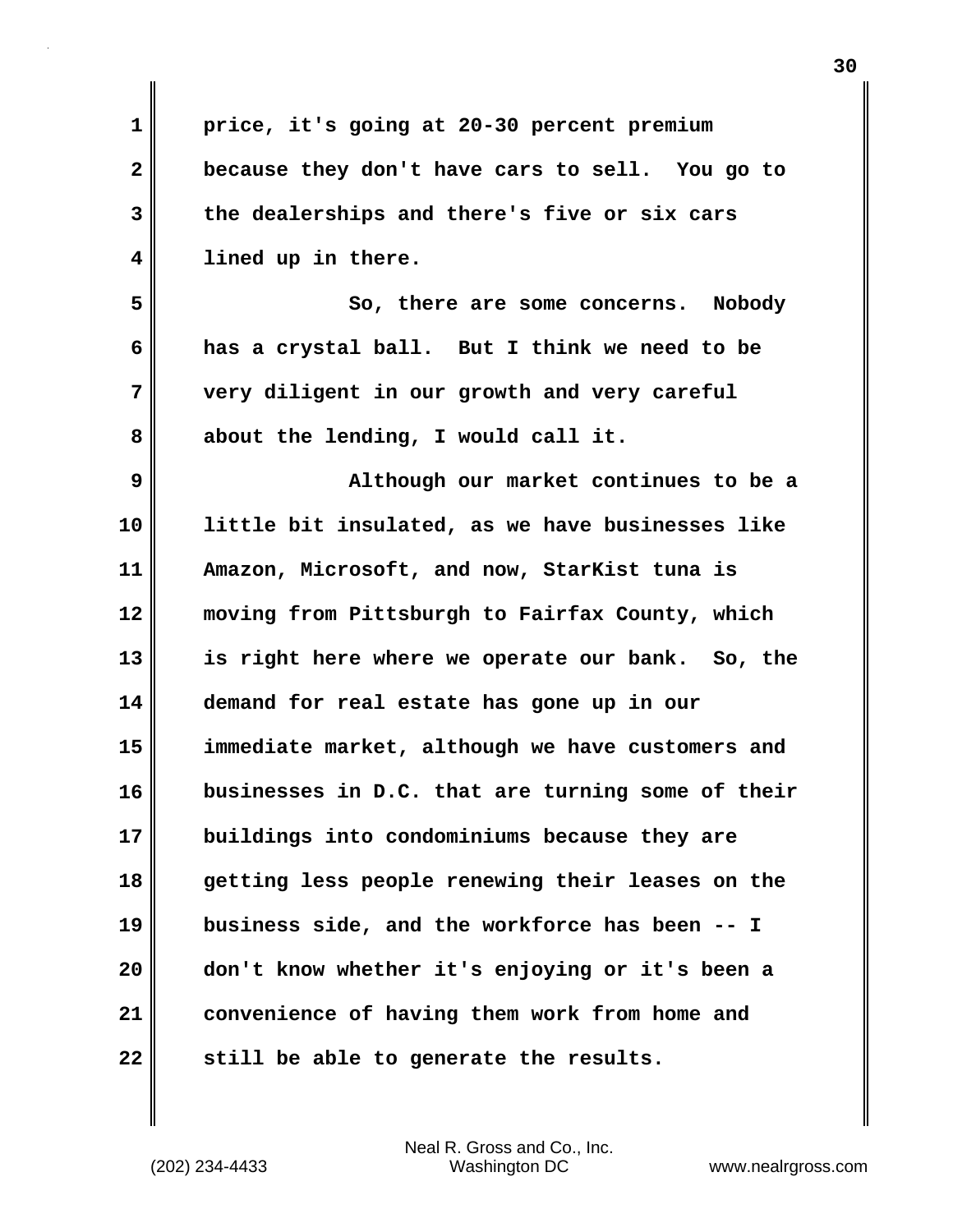| $\mathbf 1$  | But, all in all, I believe that we're             |
|--------------|---------------------------------------------------|
| $\mathbf{2}$ | very hopeful that the market will continue to     |
| 3            | stay strong in the Washington Metropolitan Area,  |
| 4            | but we're keeping an eye on what's going on with  |
| 5            | inflation, with unemployment, with the increasing |
| 6            | in pricing across all different areas, and really |
| 7            | with the supply chain, we call it.                |
| 8            | But, with that, I mean, I want to also            |
| 9            | thank everybody that are presenting today.        |
| 10           | I want to thank Director Gruenberg.               |
| 11           | I want to tell Arleas, although we                |
| 12           | have worked together only during the pandemic, we |
| 13           | will miss you terribly and congratulations.<br>We |
| 14           | wish you the very best. You've been such a great  |
| 15           | sunshine to this Committee with a big smile on    |
| 16           | your face at all times, and even during this      |
| 17           | whole pandemic area, and you've guided this       |
| 18           | Committee well. So, we thank you. Our salutes     |
| 19           | off to you.                                       |
| 20           | And I will turn it right now over to              |
| 21           | Kenneth Kelly, the Chairman and CEO of First      |
| 22           | Independence Bank.                                |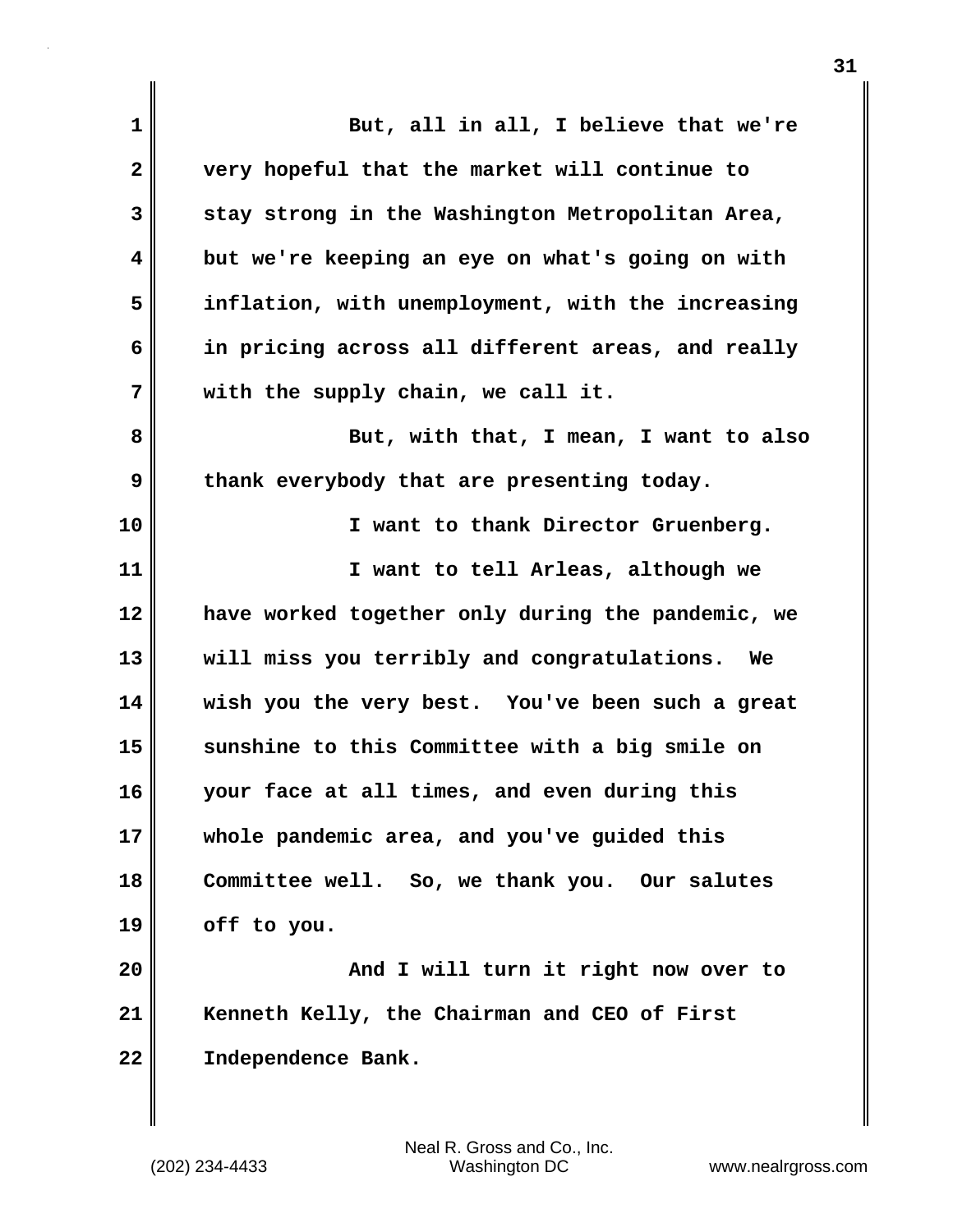| 1                       | MEMBER KELLY: Good afternoon, and                |
|-------------------------|--------------------------------------------------|
| $\overline{\mathbf{2}}$ | good morning to those of you on the West Coast.  |
| 3                       | Thank you, Shaza, for that warm                  |
| $\overline{\mathbf{4}}$ | welcome/introduction.                            |
| 5                       | I'm Kenneth Kelly. I serve as the                |
| 6                       | Chairman and CEO of First Independence Bank,     |
| 7                       | based in Detroit, Michigan. We were one of the   |
| 8                       | positive outcomes of the 1967 riots there in     |
| 9                       | Detroit. Took 22 leaders about three and a half  |
| 10                      | years, two and a half years, to (audio           |
| 11                      | interference) this organization. So, I'm so      |
| 12                      | proud to sit in this seat with that being our    |
| 13                      | premise.                                         |
| 14                      | Many of the comments you've heard my             |
| 15                      | colleagues state are right on target. Our bank   |
| 16                      | is experiencing some of the same things. We do   |
| 17                      | have a little bit of a discrepancy of one area,  |
| 18                      | though. While we have seen the actual balance    |
| 19                      | sheet growth that's been discussed, we've also   |
| 20                      | seen some challenges with loan growth in the     |
| 21                      | minority market. And so, that's an area that's a |
| 22                      | little bit of a discrepancy that I would share.  |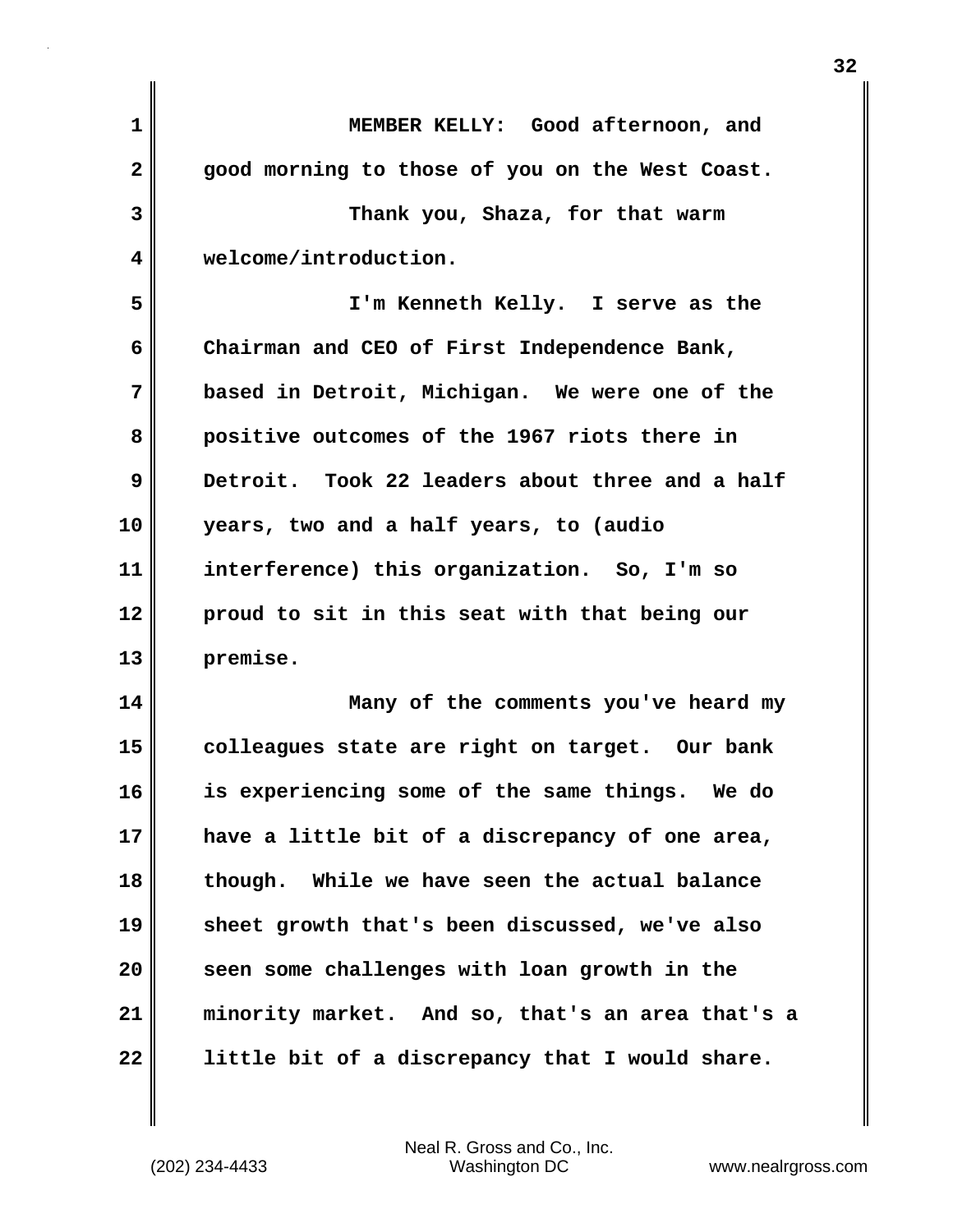| $\mathbf 1$  | But, as you know, our intention and what we are   |
|--------------|---------------------------------------------------|
| $\mathbf{2}$ | focusing on is ensuring that there is equity in   |
| 3            | that space, and we'll continue to do that.        |
| 4            | Some of the issues I'd like to just               |
| 5            | bring to the table, in addition to many that my   |
| 6            | colleagues have already mentioned, is the         |
| 7            | discussion around really, as you think about the  |
| 8            | cybersecurity efforts I think all of us are       |
| 9            | facing in the banking space.                      |
| 10           | We probably need to look at a more                |
| 11           | collaborative effort from the regulatory agencies |
| 12           | in how we deal with the cybersecurity. What I     |
| 13           | have found is many of us kind of suffer in        |
| 14           | silence on that, in that area, oftentimes, and we |
| 15           | try to figure out a way through it. But, as you   |
| 16           | know, this is an arms race that becomes a little  |
| 17           | bit more sophisticated every single day in trying |
| 18           | to figure out how individuals can use fraud to    |
| 19           | really penetrate our institutions. And so,        |
| 20           | that's a topic I'd like to bring up for           |
| 21           | discussion.                                       |
| 22           | The liquidity issue is exactly as been            |

 $\mathsf I$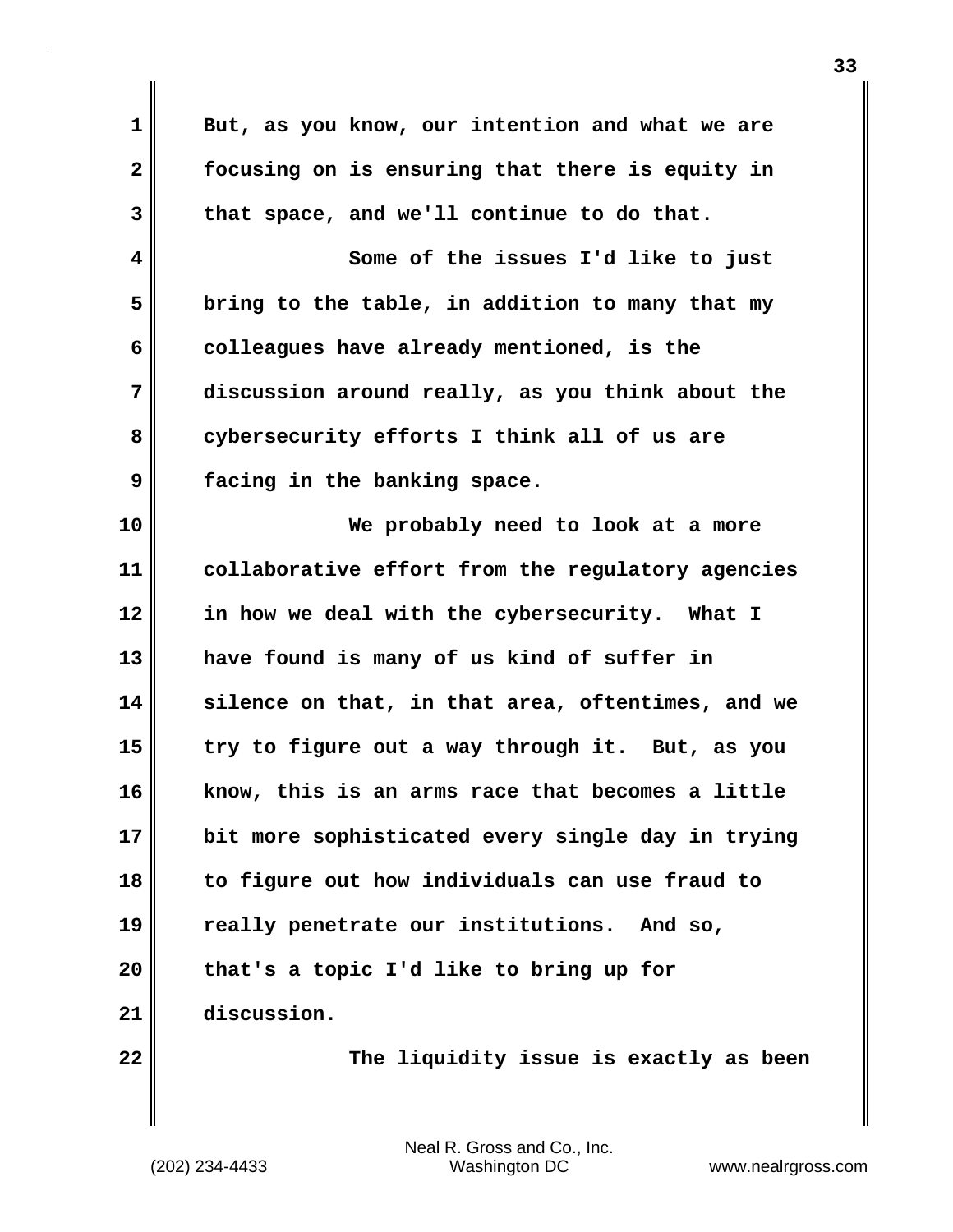**1 2 3 4 5 6 7 8 9 10 11 12 13 14 15 16 17 18 19 20 21 22 mentioned. Again, you know, you go back two and a half years; we were probably were looking to try to figure out how to get the deposits, but, today, it's an area where we have an oversupply. And that really impacts a lot of us. And I think it was mentioned a little bit earlier, as we were talking about deposits impacting the leverage ratios of our institutions. We do believe that the regulatory agencies may want to look at how can they help some of these institutions that are having what we would normally consider a good issue, meaning having more assets on the balance sheet, and particularly, impact them negatively as it relates to equity. One of the challenges we have seen that we've overcome in this environment, and particularly, in the minority banking space, is this ballooning of the balance sheet has actually helped out, because we have had additional capital come into our institutions. Many of the, I'll call them GSIBs, global institutions, have**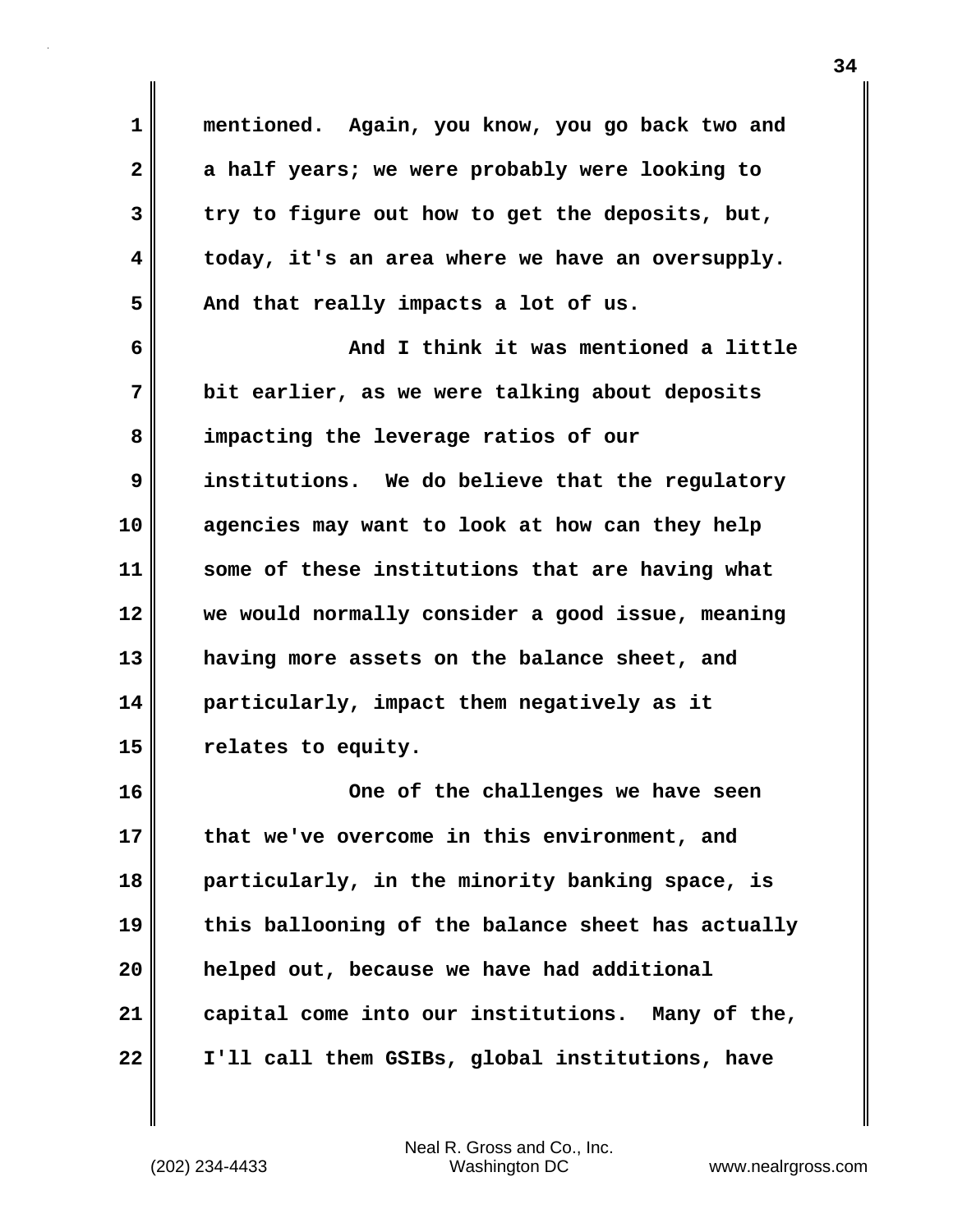**made commitments to minority banks, particularly, and have made investments in our banks that have really helped to really bring us back up to what would be considered equitable across the banking space. And so, I want to talk a little bit about that.**

**7 8 9 10 11 I also want to bring up the topic regarding CRA. There was a lot of discussion about a year and a half ago (audio interference) the OCC. We do believe that's a topic that needs to continue to be refined going forward.**

**12 13 14 15 16 17 18 19 One of the issues we believe, or I personally believe, is that the description of community used to be around geography. I think we're going to see that morphing, gray in some areas where the affinity of organizations or the affinity of the bank itself may go beyond geography. And we'll have to figure out how do you manage through that.**

**20 21 22 And my point is that, when you look at fintech today, it is managing across those geographies and bringing particularly together** 

**1** 

**2** 

**3** 

**4** 

**5**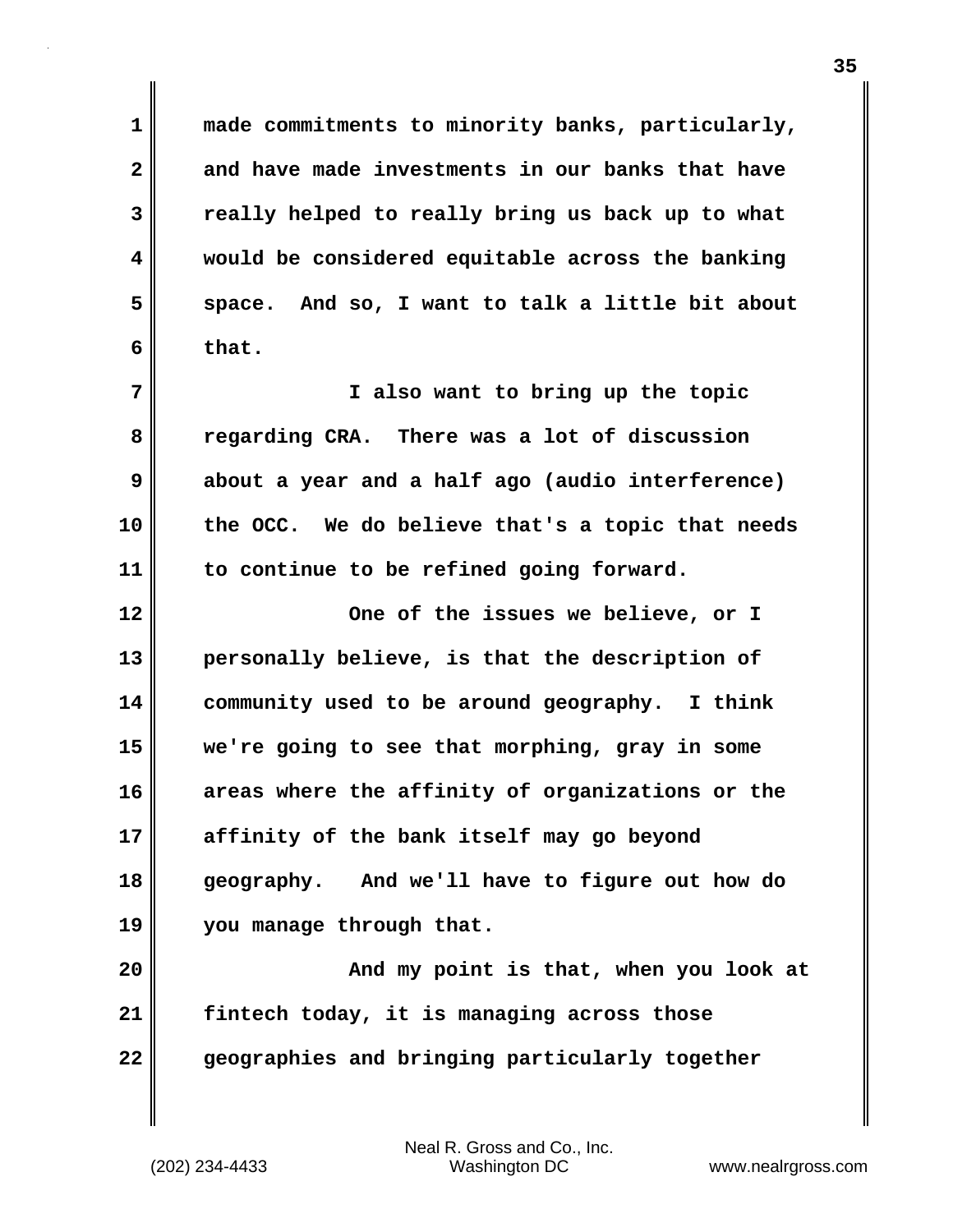**1 2 3 4 5 6 7 8 9 10 11 12 13 14 15 16 17 18 19 20 21 22 different infinities. And so, I think the banking community, we have to be, I think, forward-looking and looking at how do we compete in that space and move forward. Some of the highlights of the banking, in particular, minority banking space, I'd like to turn to, deals with what the Chairman stated yesterday in the announcement of a Minority Banking Office that Betty Rudolph will continue to lead, and really providing resources there. We know from the (audio interference) Chicago and Boston, they've all demonstrated the need for minority banks, and the impact those minority banks have in their respective communities. So, I just want to applaud the Chairwoman for her efforts in establishing that office, and I just want to say so much to Betty Rudolph of what she does for this sector every day. And we wish you continued success. Again, as we look at what is happening in this space right now, particularly the minority space, there has been a sustained**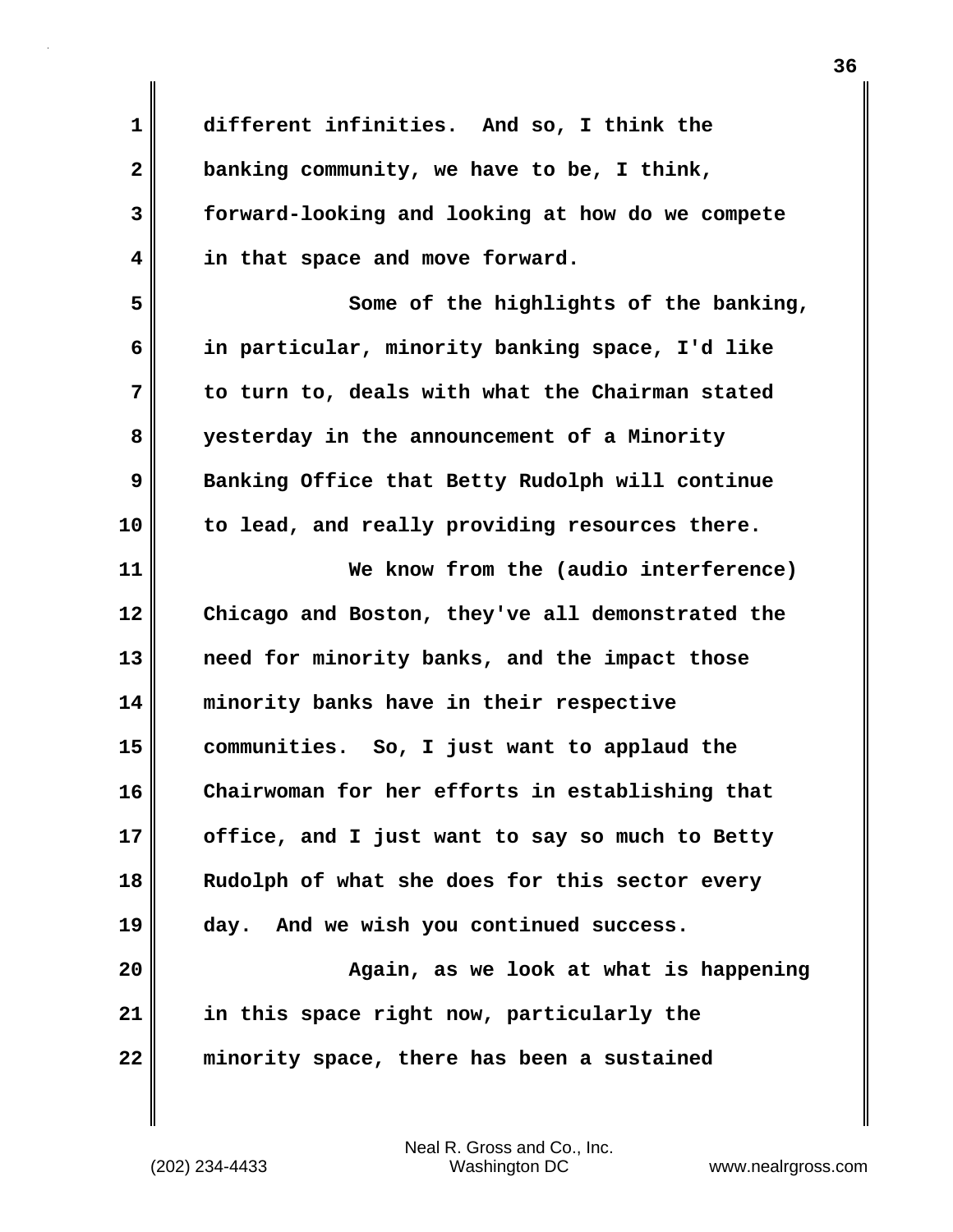**1 2 3 interest over the last, let's say, year and a half. We've got to be sure that that effort continues to grow.**

**4 5 6 7 8 9 10 11 12 13 14 I'm so grateful to our banks in the Minnesota market, the Minneapolis market, in welcoming us to that market. I call them the "Fab Five," or the "Fabulous Five," not to infringe on any trademarks. That includes Wells Fargo, Remer Bank, US Bank, TCL/Huntington, and Bank of America. And so, we are so grateful to have partnered with them in looking at the opportunity to move into that market and be a beacon of hope in the Minnesota market going forward.**

**15 16 17 18 Again, I want to talk about at a high level what we have discussed. The leverage ratio issue is one that's real. I think it's one that needs some discussion and concern.**

**19 20 21 22 The idea of cryptocurrency is one that's real from a regulatory perspective. I know it is considered property today, but many believe at some point in time it might be**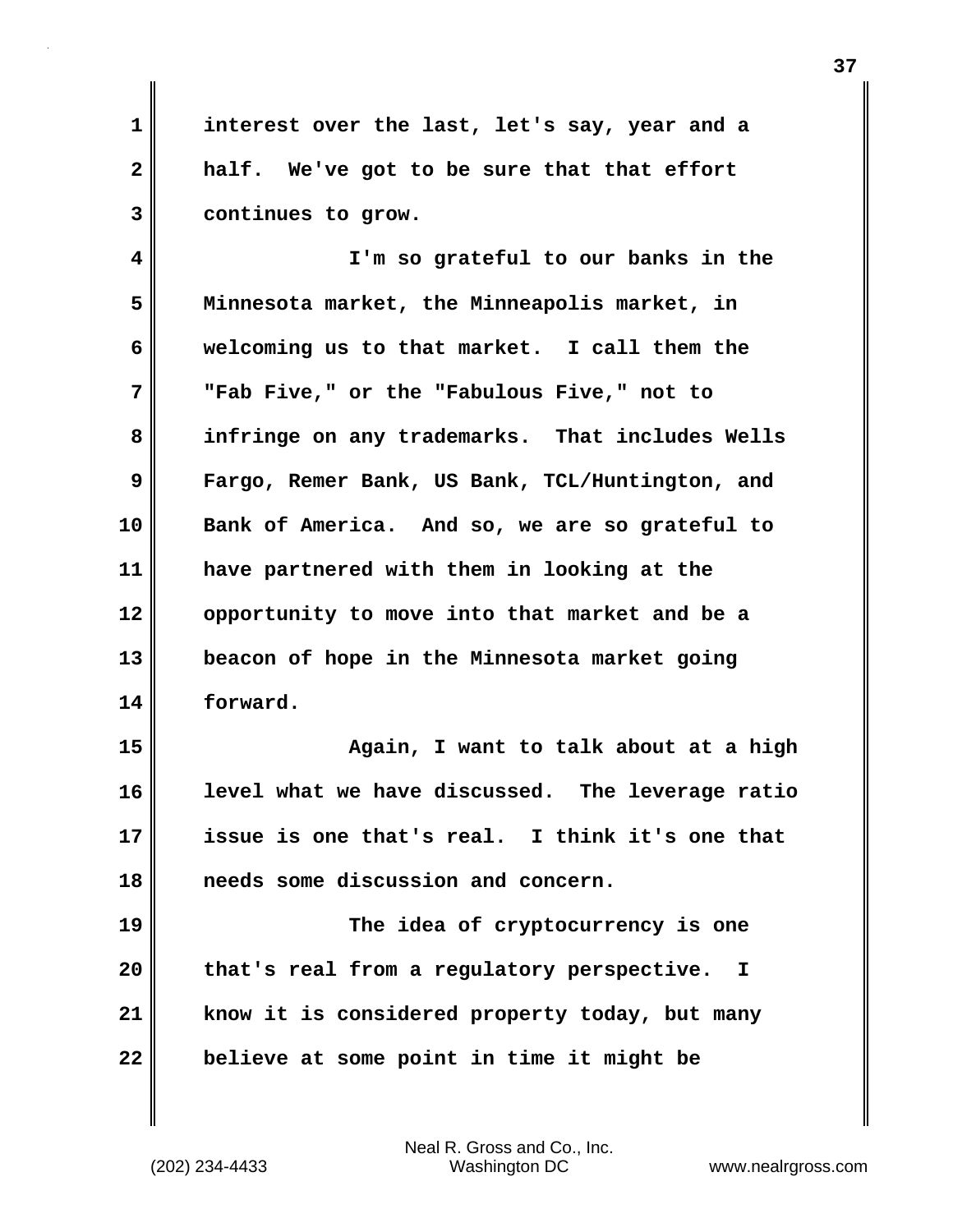**considered currency by the Treasury. But I think it's one that the banking industry and the regulators ought to be talking about and thinking about.**

**5 6 7 8 9 10 The fintech challenge I think is daunting. It is one that we certainly need to look at how do we embrace and engage. And you heard one of my colleagues mention that earlier. I think we have to look at, how do we lead in that and just become followers in that space?**

**11 12 13 14 15 16 17 18 And then, lastly, I want to talk a little bit about examinations. This is an issue not only specific to me, but, generally, we're heard this brought up. In the midst of COVID and doing a lot of that examinations that are being done remote, you really miss the opportunity to be right across the desk from someone and really understand the nature of that business.**

**19 20 21 22 And so, we would certainly encourage more of a hybrid approach, where it makes sense and where it is safe, going forward, because we do believe that, as you know, relationships** 

Neal R. Gross and Co., Inc. (202) 234-4433 Washington DC <www.nealrgross.com>

**1** 

**2** 

**3**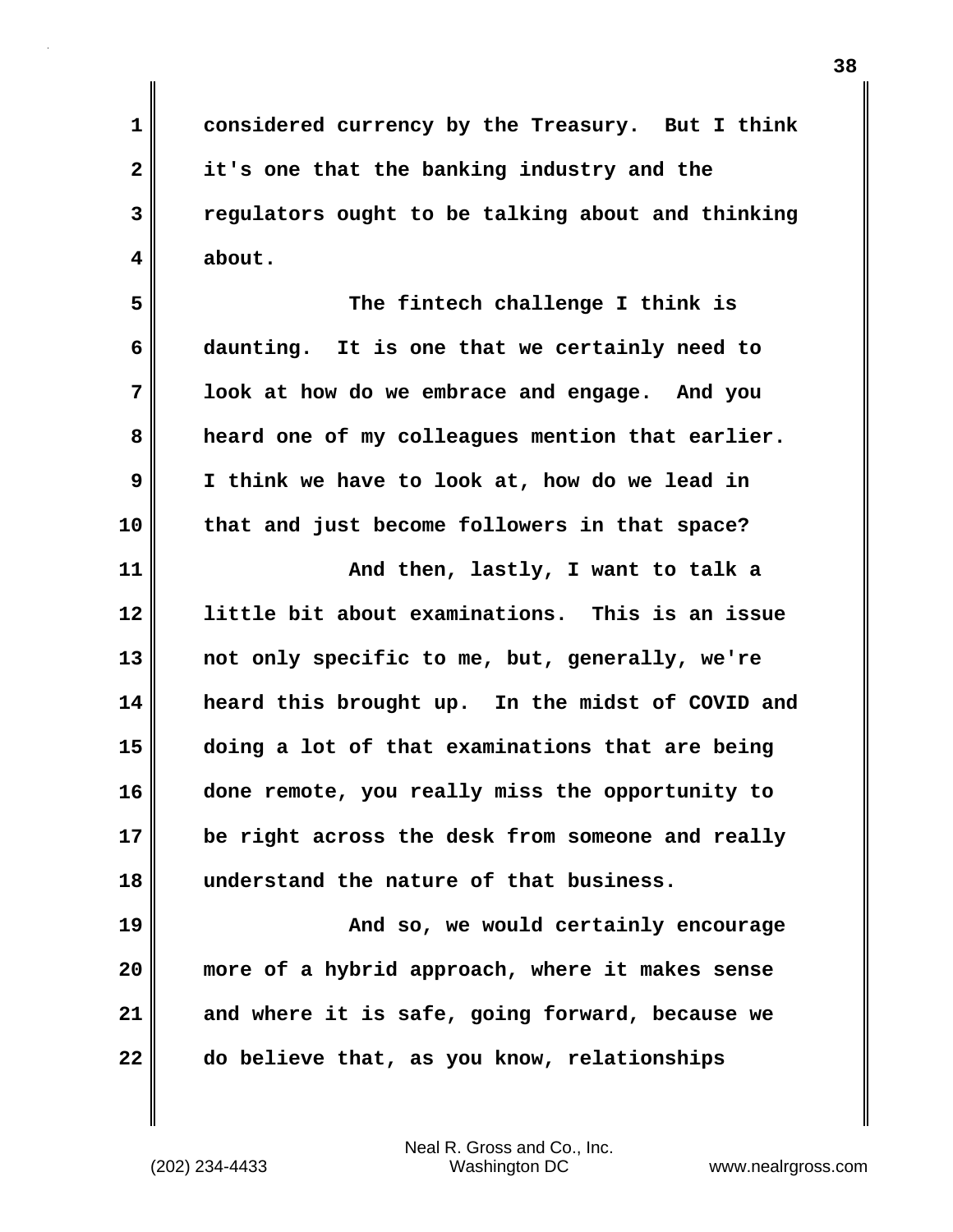| $\mathbf 1$ | matter in understanding and being able to feel    |
|-------------|---------------------------------------------------|
| 2           | and touch. The culture can matter, as opposed to  |
| 3           | doing that just remotely. So, that's another      |
| 4           | topic I would like to bring up.                   |
| 5           | In closing, I want to thank you again,            |
| 6           | Arleas. I heard that word used today that we      |
| 7           | used yesterday, "grace." I think you've done      |
| 8           | that with grace and style. We just want to say    |
| 9           | thank you for your leadership.                    |
| 10          | Please give our regards to the                    |
| 11          | Chairwoman. I know this is my last Committee,     |
| 12          | and it has been a pleasure to have been appointed |
| 13          | to this role and serve over the last several      |
| 14          | years. And so, please give my regards to her.     |
| 15          | And to Director Gruenberg, your                   |
| 16          | mentorship, your leadership has just been         |
| 17          | phenomenal with me. And I just really appreciate  |
| 18          | the way you've led, and I'd love to be in contact |
| 19          | with you going forward long past my service on    |
| 20          | this Committee.                                   |
| 21          | So, at this point in time, I have the             |
| 22          | pleasure of introducing Patty Mongold, who is     |
|             |                                                   |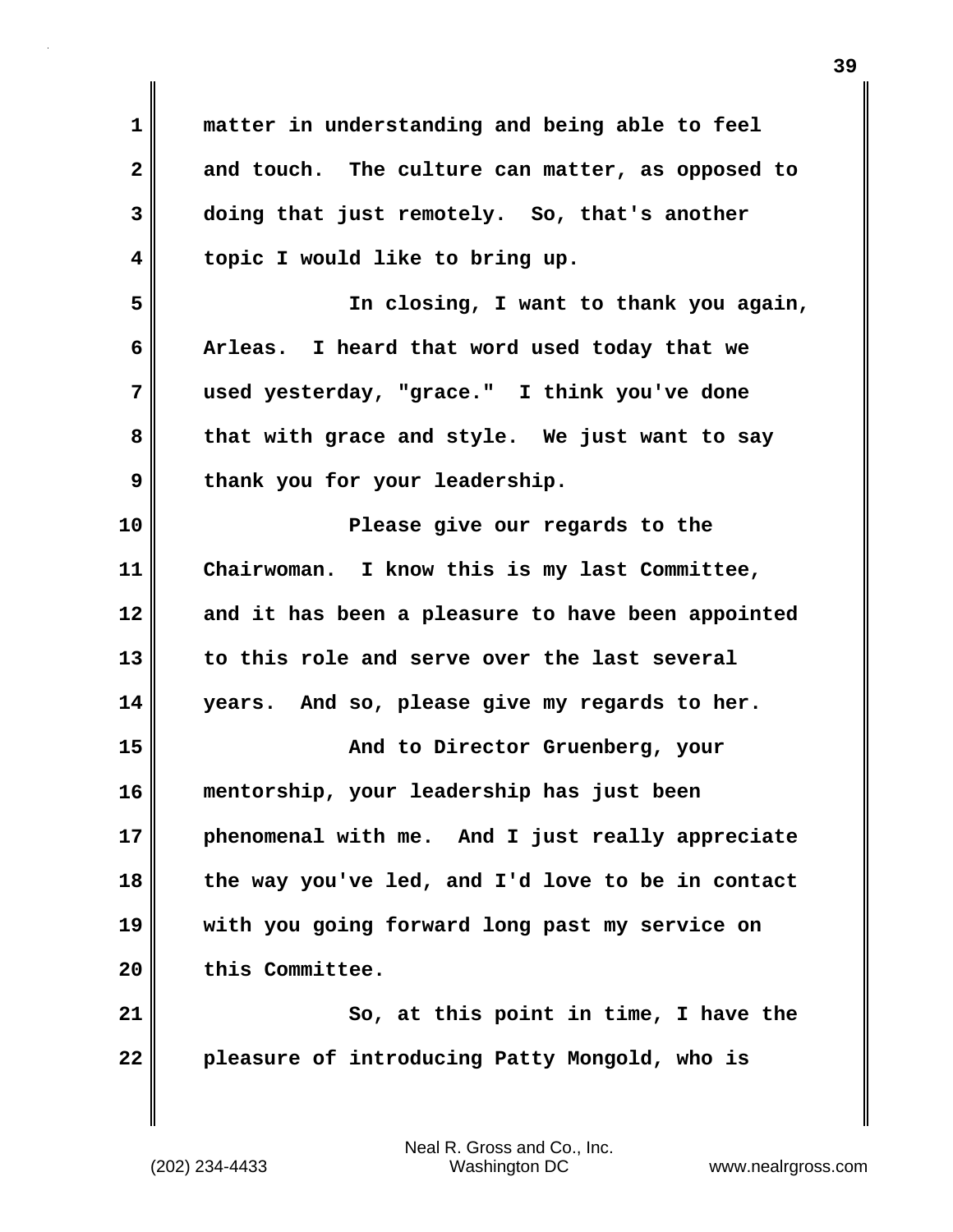**1 2 3 4 5 6 7 8 9 10 11 12 13 14 15 16 17 18 19 20 21 22 Chairman, President, and CEO of the Mt. McKinley Bank. Patty? MEMBER MONGOLD: Thank you, Kenneth. I appreciate that. I am Patty Mongold, President, CEO, and Chair for Mt. McKinley Bank, a mutual bank in the center of the State of Alaska. I appreciate the opportunity to talk with you today about some of the things that are going on in Alaska and in Fairbanks. This year, at Mt. McKinley, we had an FDIC State of Alaska Safety and Soundness exam in July. This was our first year virtual, and we were quite pleased with how well it went. We had an exam team that recognized our increased workload to help load information, and they worked with us to reduce the number of documents to bare necessities. This team took an advisory approach and gave us tremendous insight into their expectations for future exams as we grow and meet**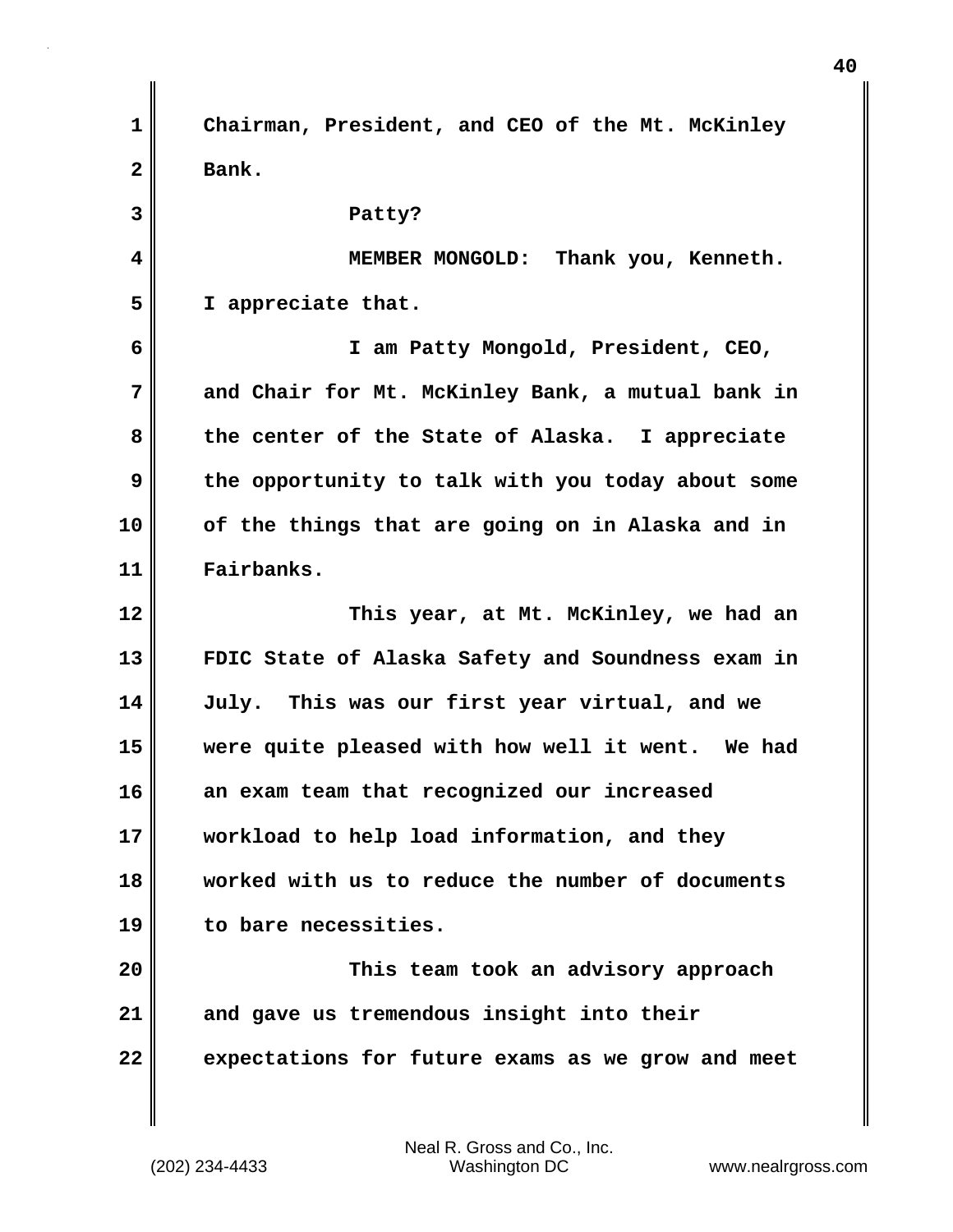**1 2 3 4 5 new asset thresholds. I would like to commend FDIC for this group of professionals that made a difficult process relatively easy. In my opinion, they represented the FDIC exceptionally well.**

**6 7 8 9 10 11 12 13 14 15 Bring on our second week of our compliance CRA exam, and that process is also going well. This is the second time that we've had multiple exams in one year, and it's difficult when you have two exams back to back, but, fortunately for us, the exam teams worked with us and they put a couple of months' difference, space, between the exams. So, that really helped. We do appreciate their flexibility.**

**16 17 18 19 20 21 22 I would say that, having gone through one totally virtual exam and another partially finished, I think that, even though they've gone well, it does not replace the opportunity for face-to-face meetings. In some instances, we were required to upload additional information on loans or reports that would not have been**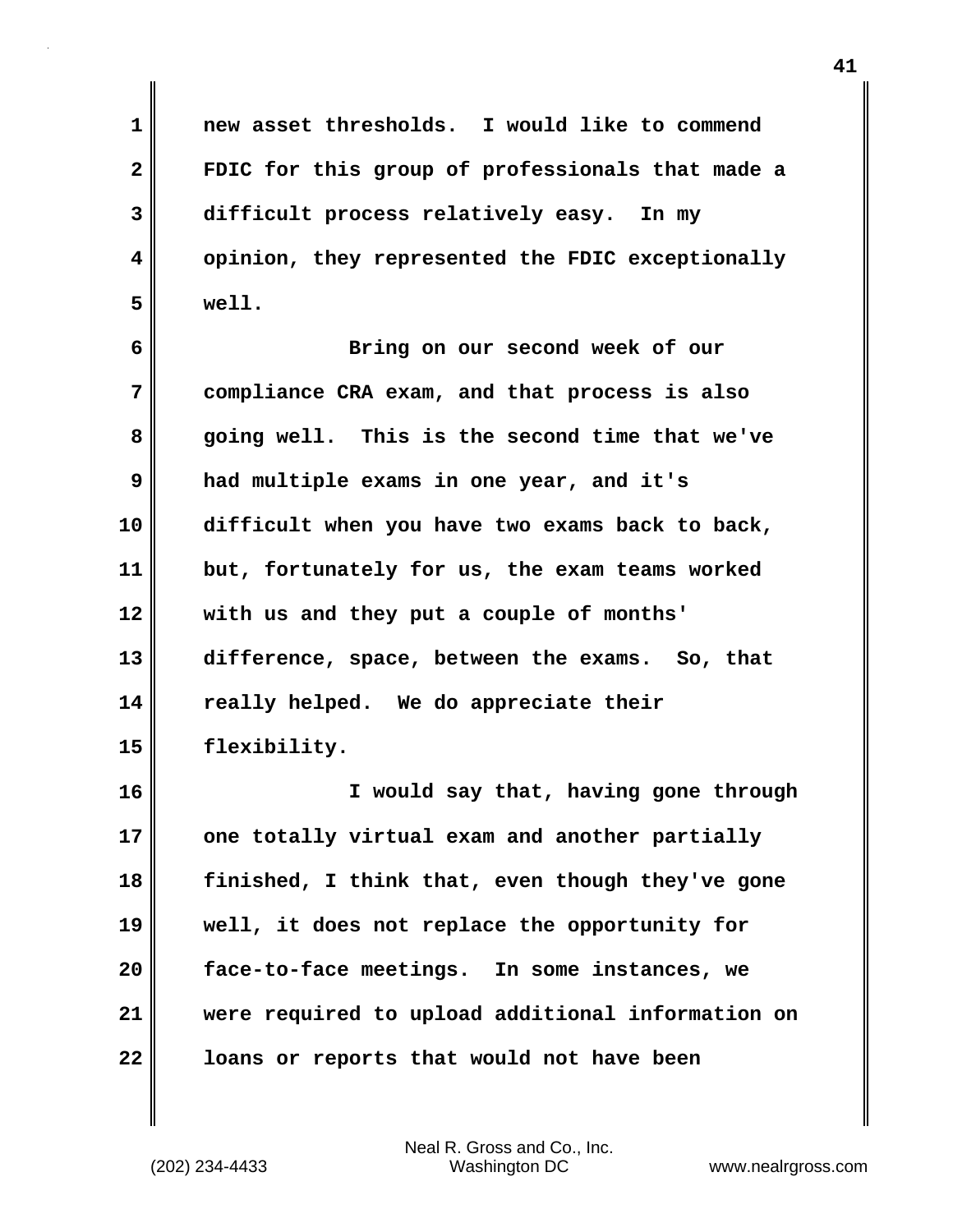**1 2 3 4 5 6 7 8 9 10 11 12 13 14 15 16 17 18 19 20 21 necessary if we had been able to just hand the file or report to an examiner that was in person. I'm sure it's frustrating for them to have to wait for us to get things uploaded and compiled. And so, I think in the future it would be great, once we're past the lack of ability to meet in person or the travel restrictions, that it would be great if we could get to some sort of a hybrid model, where we have some examiners in the building. I believe the examiners get a better understanding of the bank when they're in person, and I also think that the bank benefits from that working relationship. On other subjects, the State of Alaska, much like many other states, is in need of more workers. You've heard that from other speakers today and I'm sure you'll hear it from others that follow me. The shortage of qualified applicants for positions is still very great. At Mt. McKinley Bank, we're feeling the pain of the labor shortages especially** 

**22** 

**because our number of COVID cases and exposures**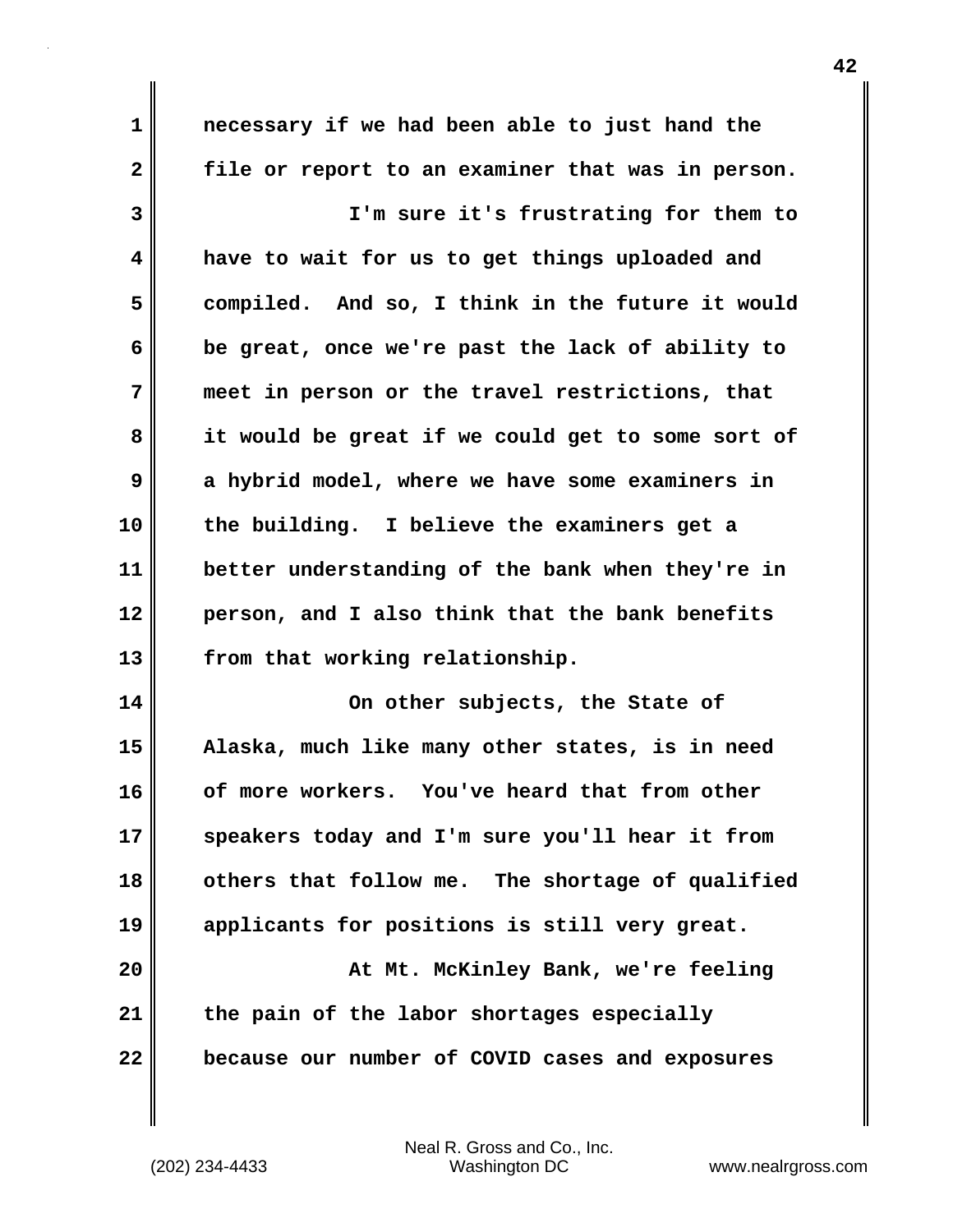**in our community is quite high, and some of our employees are being required to stay home until they're healthy, get test results, or a sufficient amount of time has elapsed after their exposure to COVID-19.**

**6 7 8 9 10 11 12 13 14 Alaska leads the nation in the rate of new positive COVID cases per capita. The death rate here over the last week and a half is more than four times the national average -- not really things that we should be very proud of. But the good news is that our numbers seem to be plateauing. So, hopefully, that will lead to some decline in both positive cases and death rate.**

**15 16 17 18 19 20 21 22 On the financial side, Mt. McKinley Bank continues to do well in 2021. Our earnings are good, exceeding our expectations for both income and balance sheet both. We continue to be optimistic for our 2021 earnings to mirror those of 2020, which was also a really good year. We finished the summer tourist season with decent numbers, but far fewer visitors than** 

Neal R. Gross and Co., Inc. (202) 234-4433 Washington DC <www.nealrgross.com>

**1** 

**2** 

**3** 

**4**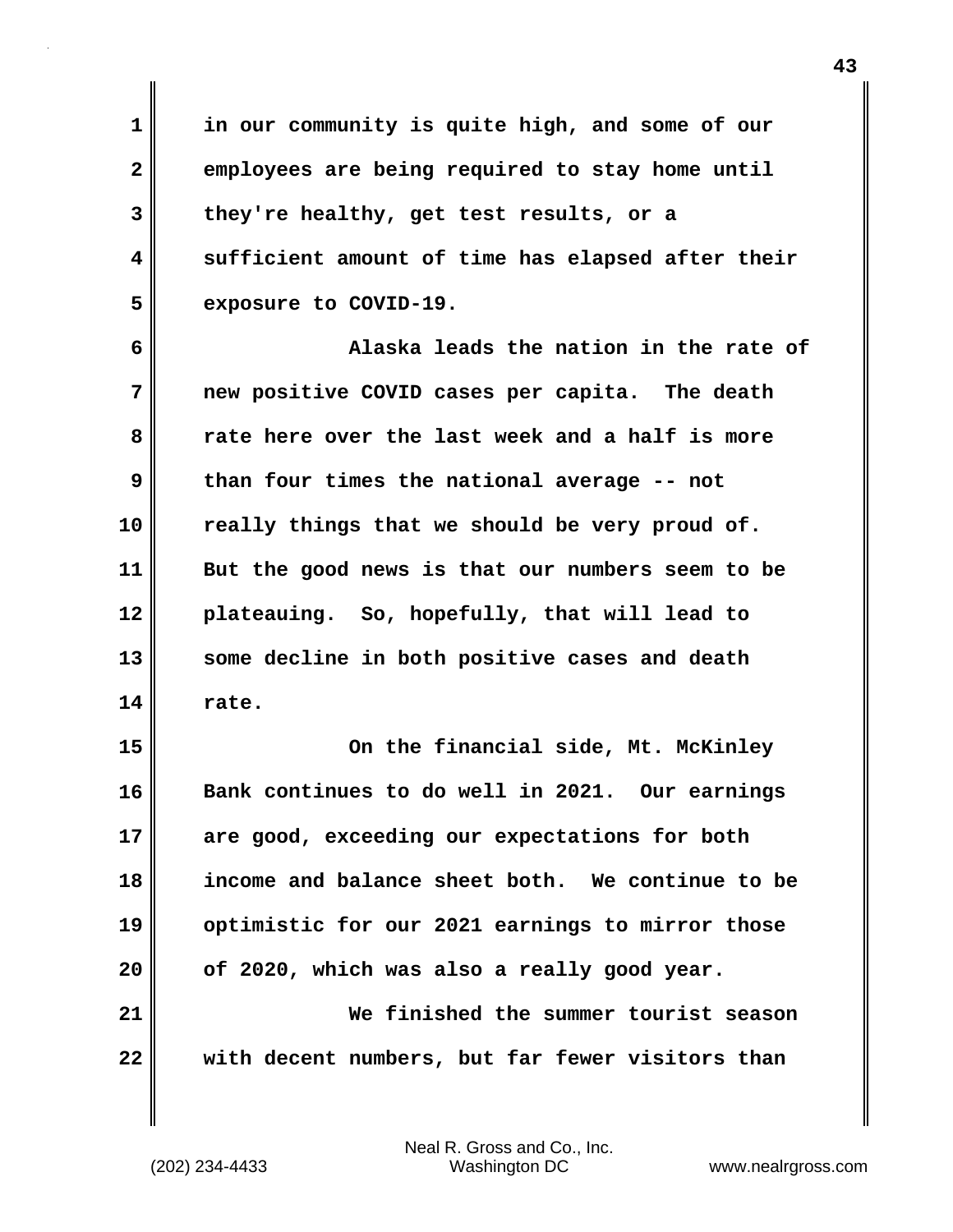**our pre-COVID years, but definitely better than last year. This helped our tourism-related businesses to have a better year than last, and their bookings for 2022 are up from 2021. So, they're very hopeful that the worse is behind them.**

**7 8 9 10 11 12 13 14 15 A bright spot is that we do have one customer that relies on winter travelers only; they're closed in the summer. They recently expanded their operations substantially, raised the rates, and are still solidly booked through 2022 and into 2023. Winter tourism in the interior of Alaska is a small, but growing market. So, we're happy for that one bright spot.**

**16 17 18 19 20 21 On the housing front, the military is talking about more expansion into the interior, which will continue to put pressure on our housing market. We have a housing shortage statewide, but it's especially difficult in the interior of Alaska.**

 **Currently, we are short over 500** 

Neal R. Gross and Co., Inc. (202) 234-4433 Washington DC <www.nealrgross.com>

**22** 

**1** 

**2** 

**3** 

**4** 

**5**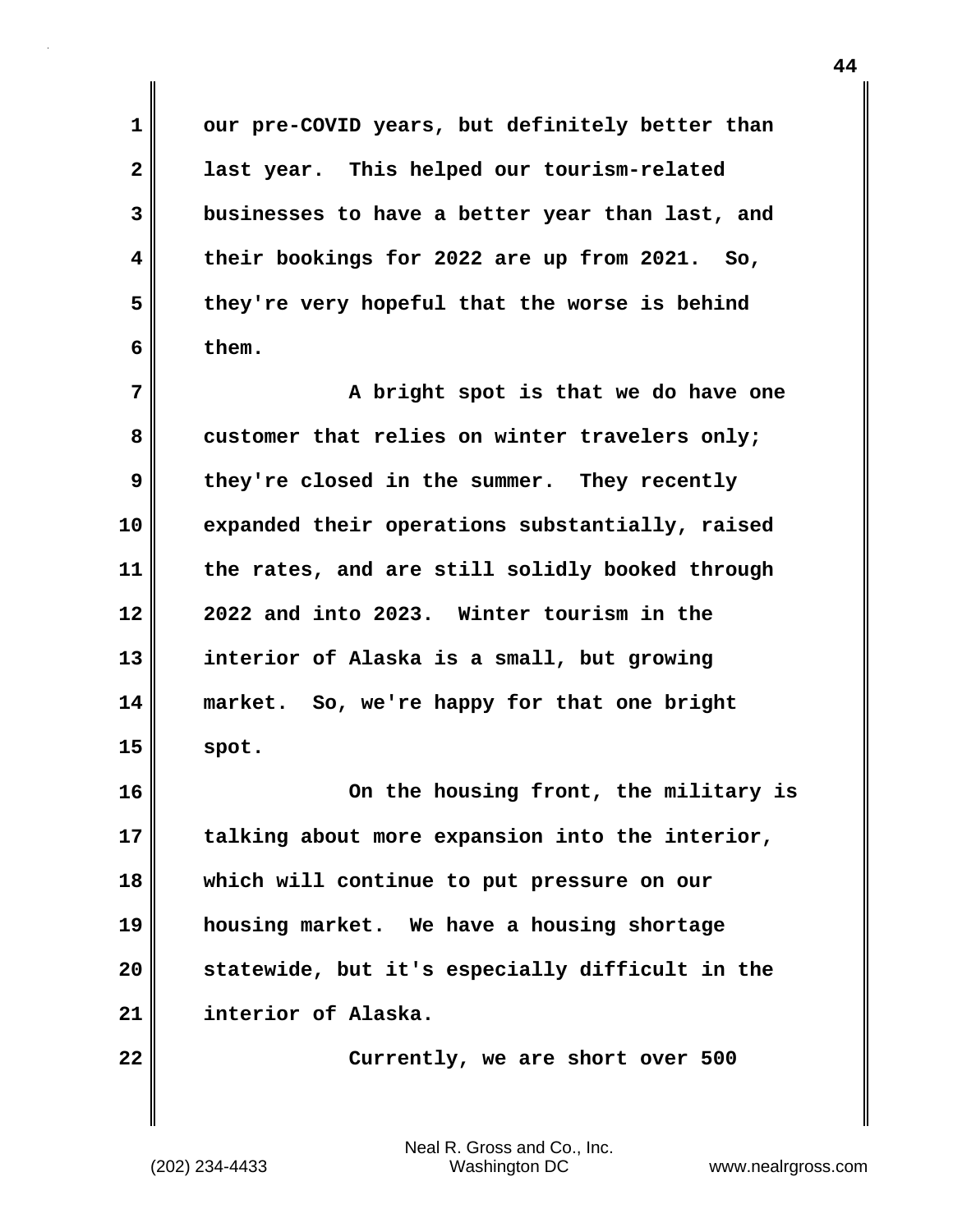**1 2 3 4 housing units in the Fairbanks area, in the preferred area for our local Air Force Base, and that's through 2024. Those numbers are as troops come in through 2024.**

**5 6 7 8 9 10 11 Our builders have responded because the shortage was much higher just a few years ago before the buildup began. The State of Alaska has also responded and they've created a military facility zone loan for borrowers who want to lease properties to military families. So, those things are certainly helping.**

**12 13 14 15 16 17 But, unfortunately, with the labor shortages that we are experiencing, as well as the supply chain issues that we face, there's just no way to get all these homes built before the Air Force Base personnel arrive. So, it's a constant battle.**

**18 19 20 21 22 The Army Post is also talking about expansion, which will add even more pressure on our market. So, we're working with the local governments to try to get some resolutions in place for those things, but we definitely need**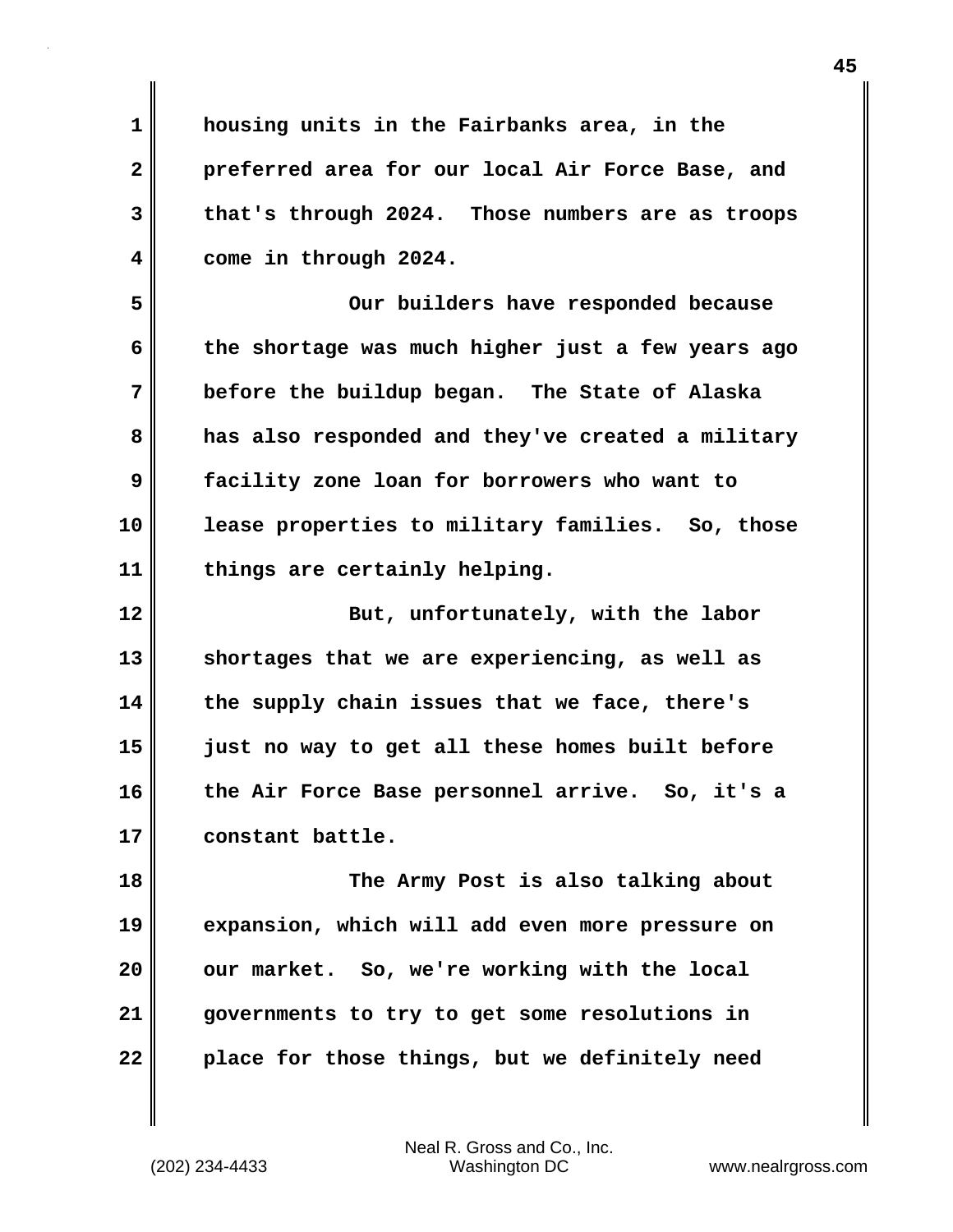**1 2 3 4 5 6 7 8 9 10 11 12 13 14 15 16 17 18 19 20 21 22 more qualified workers in those construction industries. Other than our COVID numbers, things are going fairly well in Alaska, and in Fairbanks, in particular. We're optimistic about 2022 and hope that we continue to see improvements in our economy and our bank will continue to thrive. I also want to thank Director Gruenberg, Chair McWilliams, and the rest of the FDIC staff, for this opportunity to visit with you a couple of times a year. It's been a unique opportunity and I've really appreciated it. I hope that I've shared enough about what's going on in our local community to give you some insight into Alaska, and it's been a pleasure to spend time with all of the other Committee members, as well as the FDIC staff. So, thank you very much. And at this time, I would like to introduce our next speaker, who is Neil McCurry, President and CEO of Sabal Palm Bank.**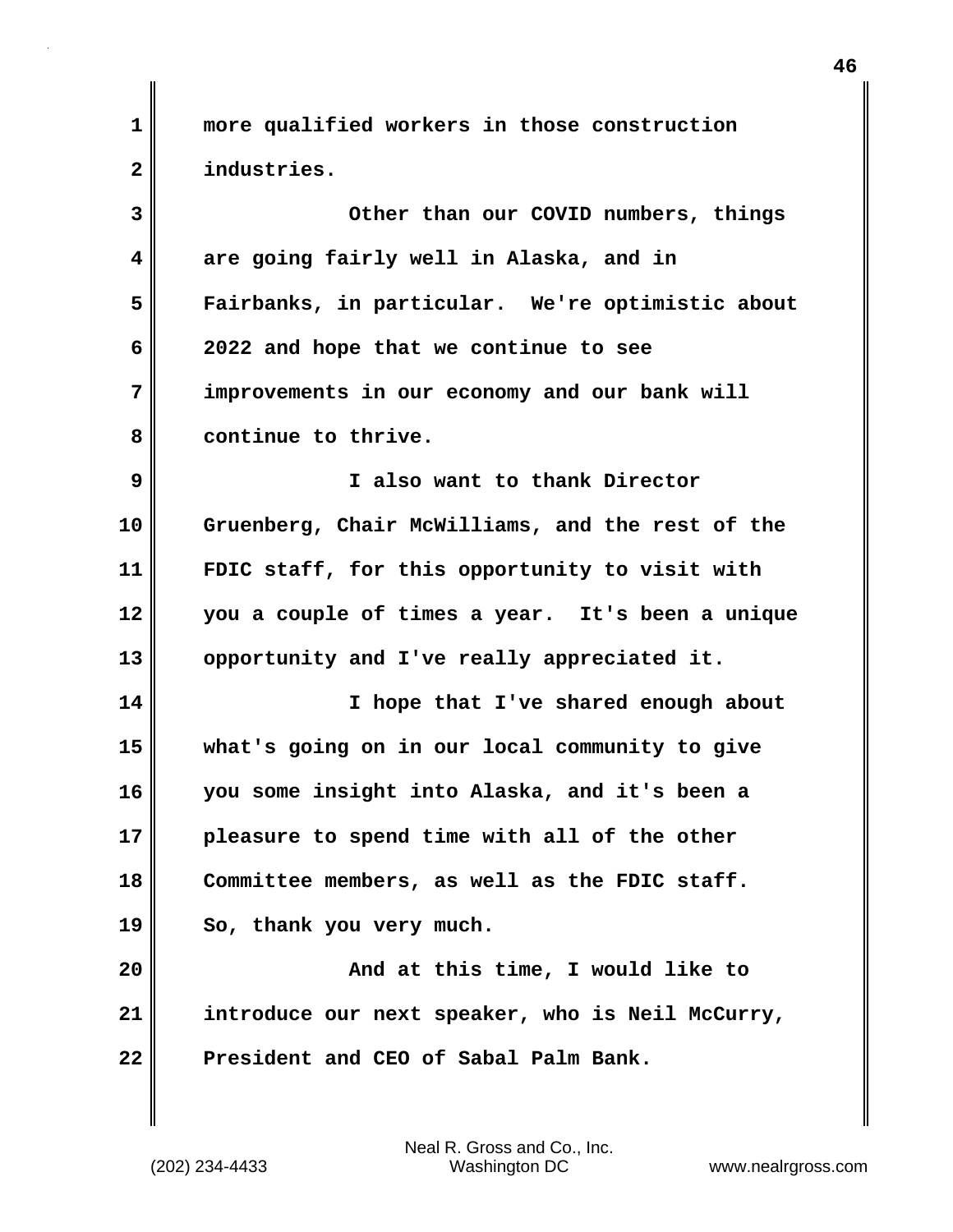| $\mathbf 1$    | Thank you.                                       |
|----------------|--------------------------------------------------|
| $\overline{2}$ | MS. ROY: Actually, we're going to                |
| 3              | move to Mr. Hayes.                               |
| 4              | MEMBER HAYES: Can you hear me now?               |
| 5              | MS. ROY: Yes, we can hear you.                   |
| 6              | MEMBER HAYES: Okay. Thank you. I                 |
| 7              | appreciate the opportunity to say a few words    |
| 8              | here.                                            |
| 9              | This is also my last meeting as well,            |
| 10             | and I'll share a few more comments a little      |
| 11             | later.                                           |
| 12             | But, again, my name is Steve Hayes.              |
| 13             | I'm President and CEO of Dakota Prairie Bank,    |
| 14             | located in central South Dakota. We're family-   |
| 15             | owned, about a \$120 million bank, all within 45 |
| 16             | to 50 miles of one another, of the four          |
| 17             | locations.                                       |
| 18             | Now, when I talk about banking                   |
| 19             | conditions, we're probably 60-percent-plus ag,   |
| 20             | and the other 40 percent comes in in commercial  |
| 21             | and consumer.                                    |
| 22             | And in sharing with the Banking                  |
|                |                                                  |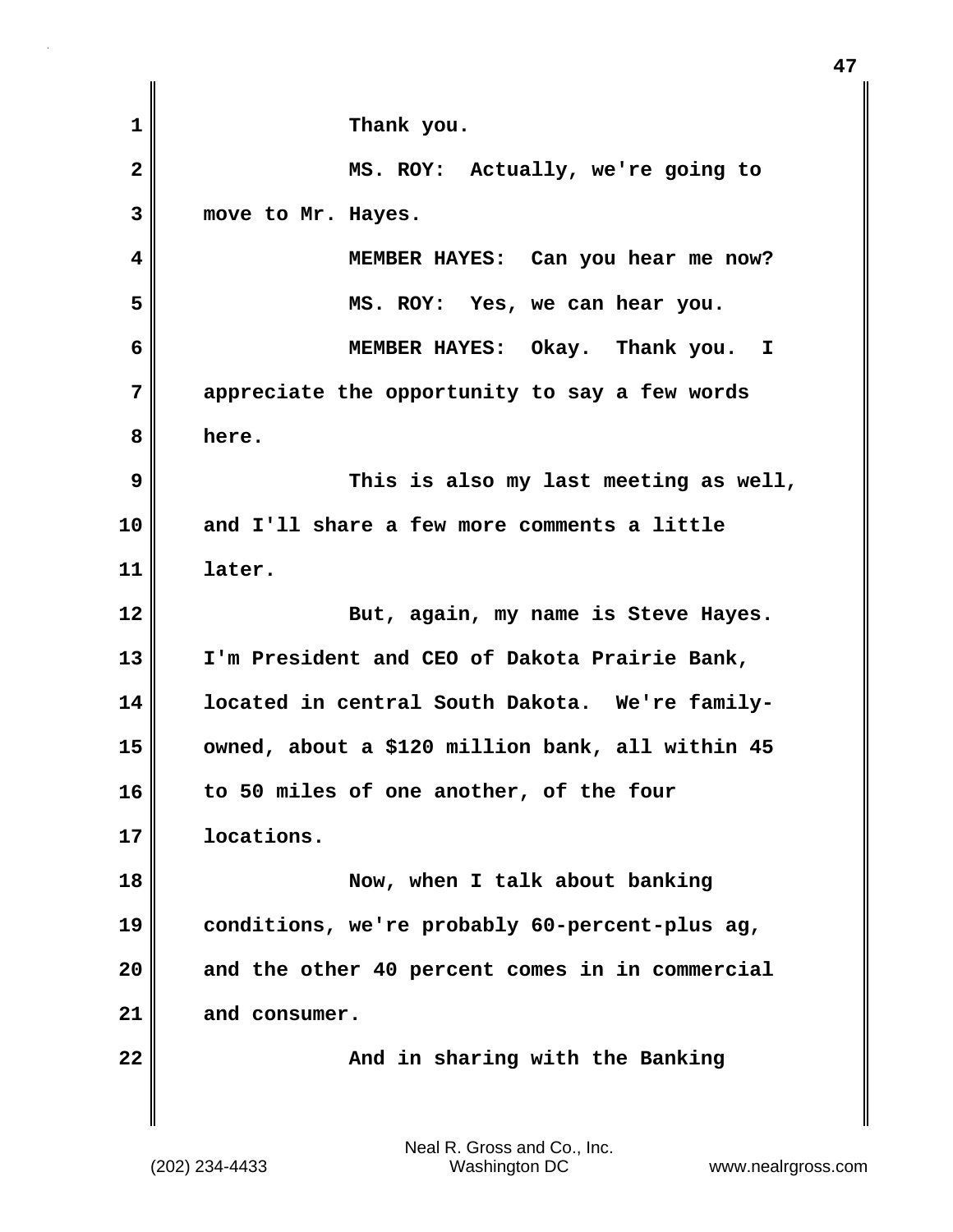**1 2 3 4 5 6 7 8 9 10 11 12 13 14 15 16 17 18 19 20 21 22 Commission, what a change from our July meeting, because I believe I was sharing with you in July how the drought effect was going on in central and western South Dakota; that some of our livestock producers were selling off some of their livestock herd because there just wasn't any hay to put up any feed whatsoever. But I'm really blessed and happy to say that, in the last month, we've had numerous rains, very timely rains, which makes, obviously, a big difference and changes the attitudes of so many people. And with that, you know, our grain farmers are going to turn out pretty well. They're currently harvesting their beans and corns and sunflowers. Our yields are going to be down, and that's primarily due to the drought, but our commodity prices have been really holding. Coupled with all the PPP loans, and so forth, I think our grain farmers will come through this year fine. Our livestock producers, yes, I think**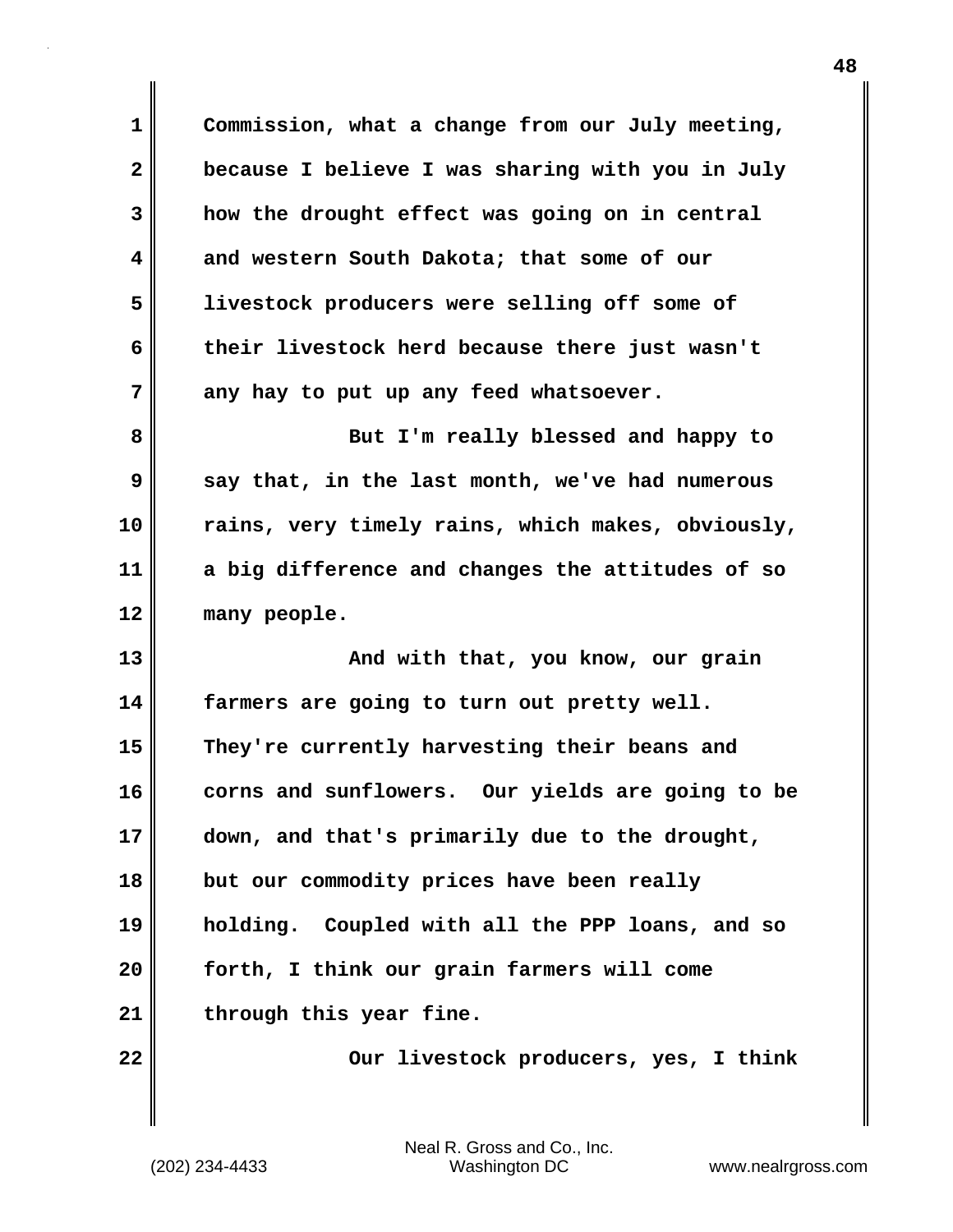| 1            | this rain will help them, hopefully, going into            |
|--------------|------------------------------------------------------------|
| $\mathbf{2}$ | the spring. The real issue here is going to be             |
| 3            | the shortage of hay, and we hope that -- you               |
| 4            | know, we need moisture and we need snow through            |
| 5            | the winter, but the shortage of hay is going to            |
| 6            | be an issue. And if they do get a hold of hay,             |
| 7            | it's tripled in price. But I think the prices              |
| 8            | and our livestock producers are doing well.                |
| 9            | On our commercial side, tourism is up.                     |
| 10           | Our communities have done really well, I think.            |
| 11           | The C stores, the gas stations, lodging has                |
| 12           | really improved over last year.                            |
| 13           | The big thing here is -- it's been                         |
| 14           | talked about before, and again, I'm sure it will           |
| 15           | be in future speakers here -- is the shortage of           |
| 16           | labor, and that's, obviously, a continued-on, an           |
| 17           | issue.                                                     |
| 18           | One of the things that I have the                          |
| 19           | concern with the ag and producers, as well as the          |
| 20           | commercial producers, is the supply chain.<br>$\mathbf{I}$ |
| 21           | mean, we have farmers trying to lock in prices in          |
| 22           | '22 and '23. Because it's really an issue, not             |
|              |                                                            |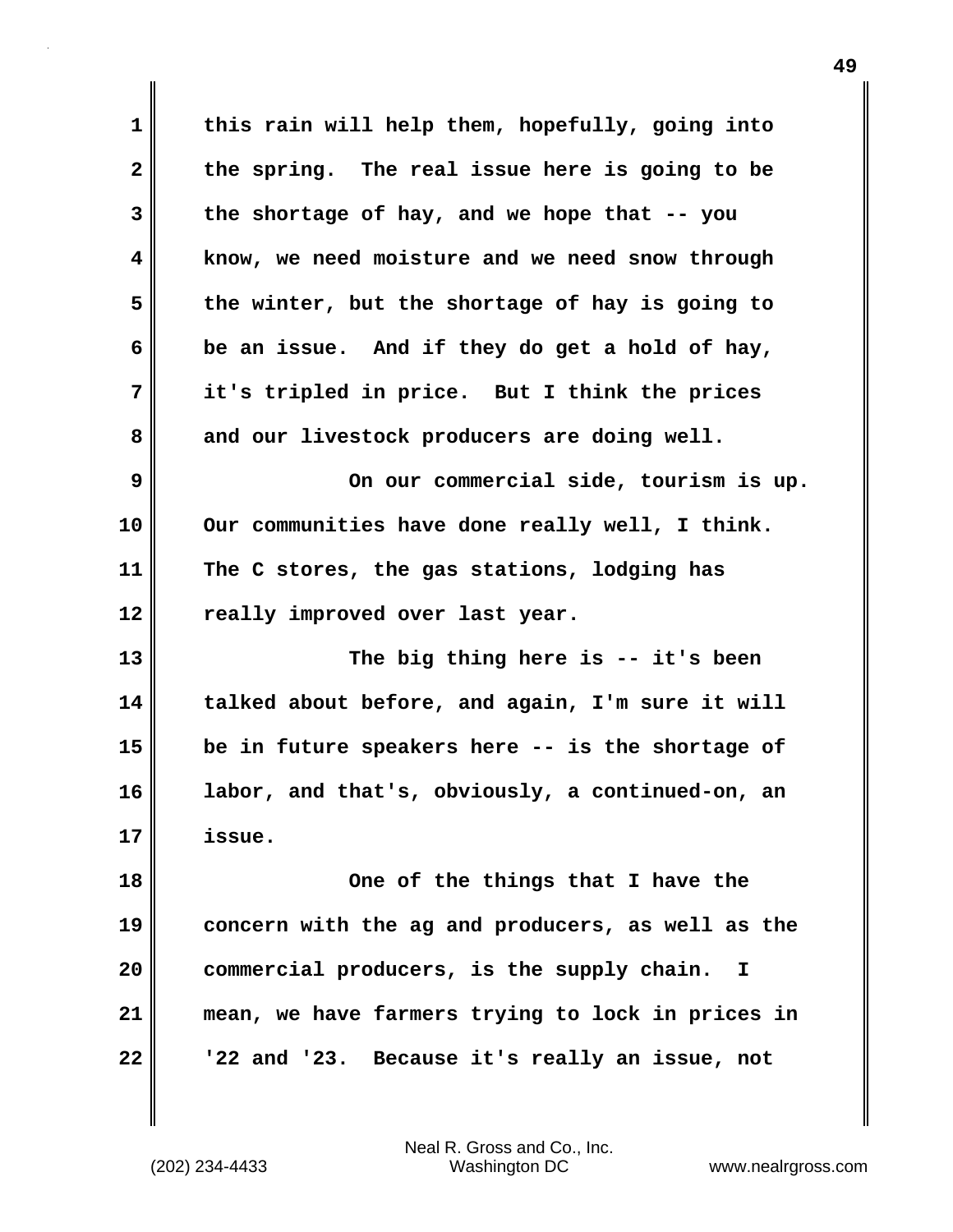**only can you get price locked in, but also trying to get the product here. And again, we've heard that before. So, that's one of our concerns, as an ag banker, is the expense side in our balance sheet, because everything is just tripling in cost.**

**7 8 9 10 11 12 13 14 15 16 17 As far as the bank financially, we're doing well. I expect to have a real good year, better than we thought. Obviously, the same issue is depressed net interest margins, liquidity, trying to figure out how we can gain a little more revenue on that cash that's sitting out there. But, overall, the capital is good. Our loan quality has been holding well. So, those are things that I feel really well going into '22, you know, with the exception of the net interest margins.**

**18 19 20 21 22 As far as the high point of the issues, I should say, you know, I've sat on probably two or three roundtable discussions amongst bankers in South Dakota, and it goes back to Mr. Kelly was talking about the joint exams,** 

**1** 

**2** 

**3** 

**4** 

**5**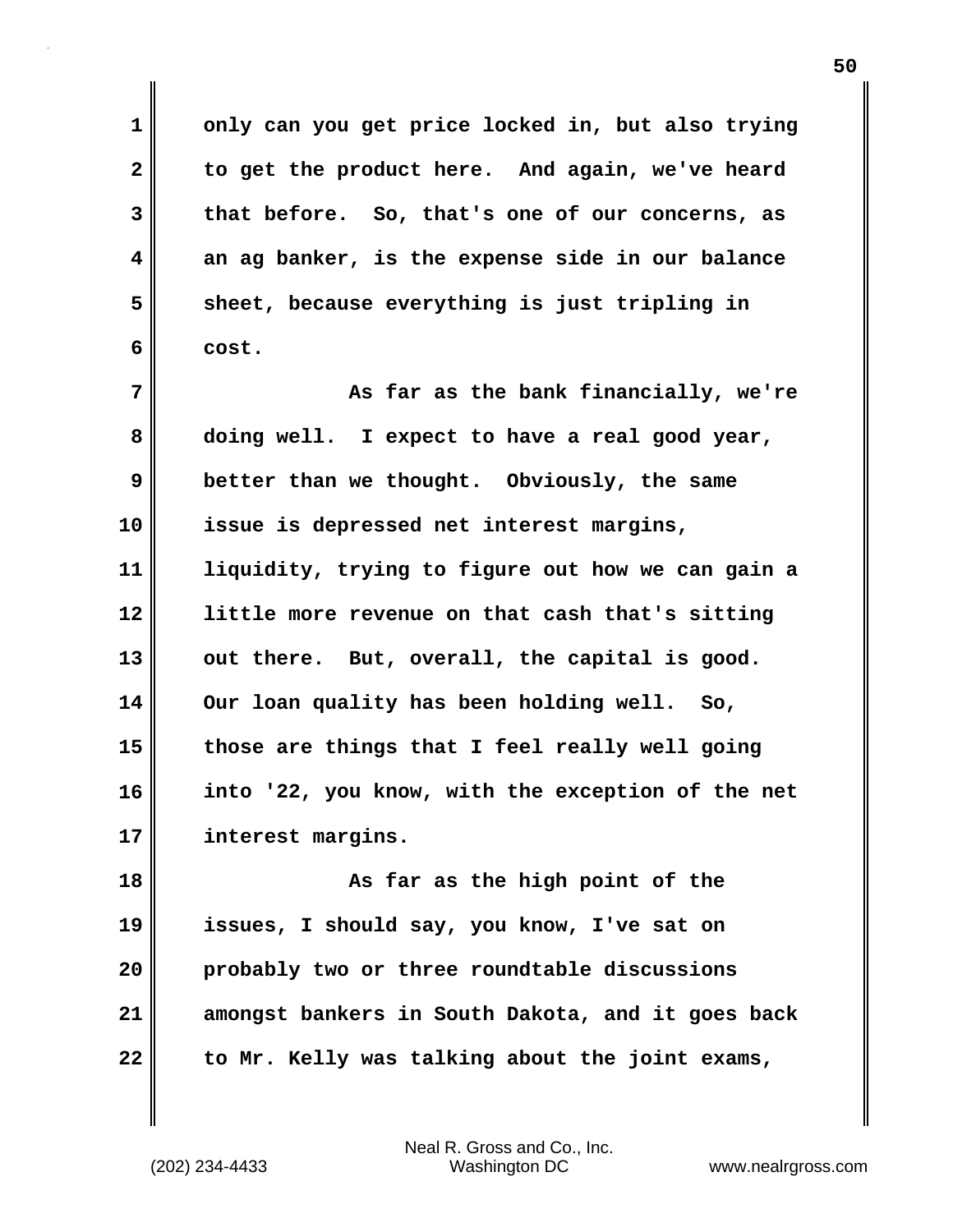**1 2 3 4 the hybrid exams, and I have to concur with that. The majority of the people that I've talked to across the State as to the hybrid exam, we hope that they will consider that.**

**5 6 7 8 9 10 11 12 13 14 15 16 17 The last item we have really as the concern, I guess, is the cannabis banking, and I really worry about that. You know, there's just so many, what I call, offshoots from this. Out here, we've gotten some of our farmers wanting to lease some land. And so, the payment coming in will come from those proceeds. So, that's an issue that we're watching very closely, just trying to get our arms wrapped around that, because it is happening. We've had a couple of people approach us about whether we would be able to bank those folks. So, that's the other thing that's the real issue there.**

**18 19 20 21 22 So, with that, as I mentioned, this is also my last meeting. And I want to spend a little more time sincerely thanking Chairman McWilliams and Director Gruenberg and the FDIC staff. I tell you what; this has been such a humbling**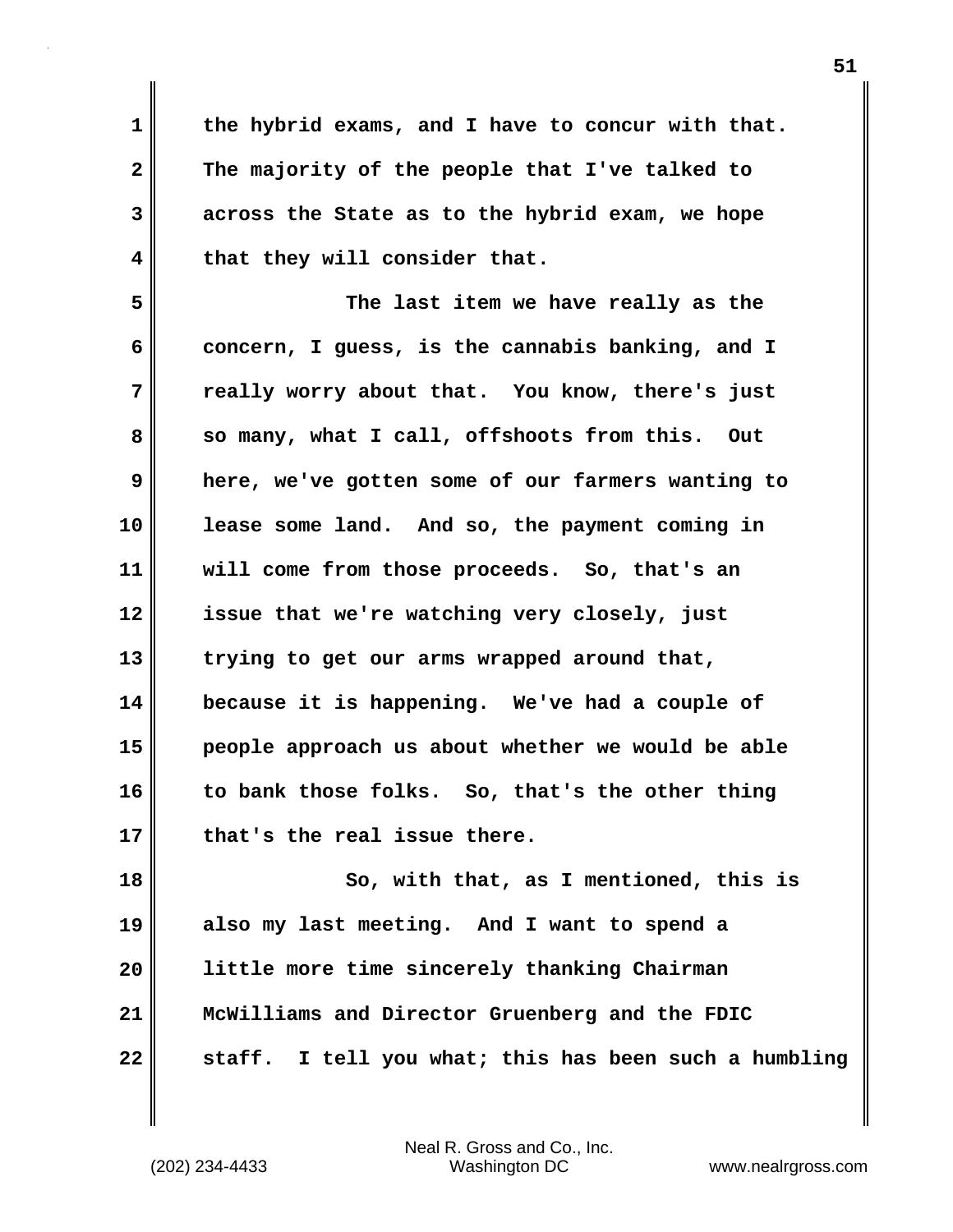**experience. I'm truly honored to sit -- well, I was hoping to get together with everybody in a room, but this has been a tremendous experience that I will never forget. And I just appreciate so much the opportunity to be a part of this group.**

**6 7 8 9 10 11 12 13 And I also want to thank, in ending, I want to thank the FDIC for all that you do for us community bankers. It's all about relationships. It's all about relationships, and that's so important to continue on, even beyond the pandemic, and we get into another cycle someday down the road, that it's all working together. So, I really appreciate the folks at the FDIC.**

**14 15 16 17 18 19 20 21 And again, one more comment. I just want to thank the members of the Advisory Board. Again, I wish I had the opportunity to meet all of you in person, but that wasn't meant to be. And so, I wish you all the very best, as you get through this pandemic and you move forward in serving your communities that you've done for many years. So, thank you so much for your commitment.**

**22** 

**1** 

**2** 

**3** 

**4** 

**5** 

 **With that, I'm going to turn it over to**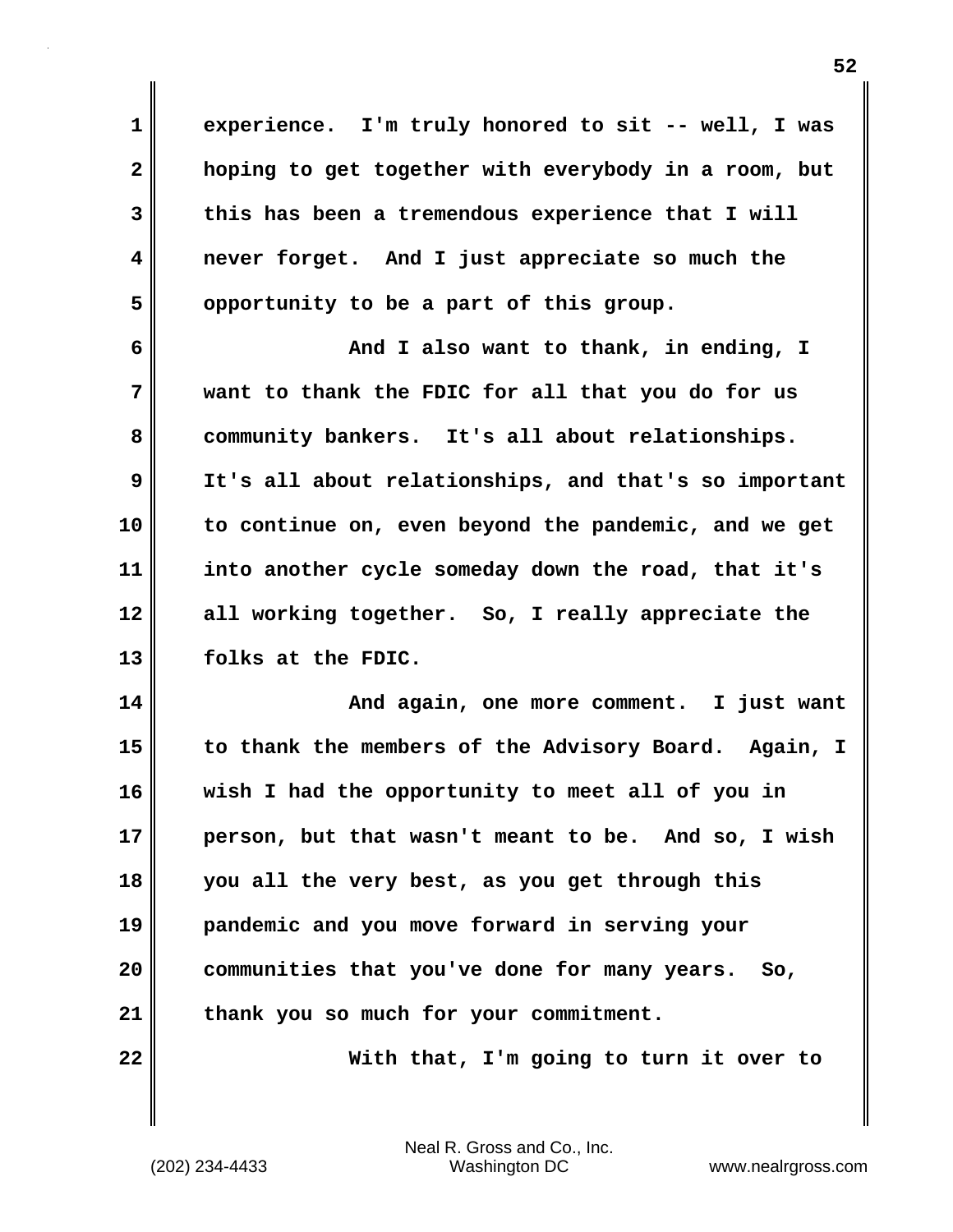| 1            | Hal Horvat, the President and CEO and Chairman of |
|--------------|---------------------------------------------------|
| $\mathbf{2}$ | Centreville Bank.                                 |
| 3            | Hal?                                              |
| 4            | MEMBER HORVAT: Thank you, Steve.                  |
| 5            | My name's Hal Horvat. Hopefully --                |
| 6            | oh, my video has not started yet. I'm having a    |
| 7            | little trouble with my video. However, I will     |
| 8            | start with the presentation.                      |
| 9            | My name is Hal Horvat. I am the CEO               |
| 10           | and President of Centreville. We are a \$1.9      |
| 11           | billion asset institution, about 192 years old.   |
| 12           | So, we've been around a long time. We're based    |
| 13           | in West Warwick, Rhode Island. We have 17         |
| 14           | locations, nine of which are in the State of      |
| 15           | Rhode Island and eight of which are in the State  |
| 16           | of Connecticut, nearby eastern Connecticut.       |
| 17           | In terms of the economic outlook for              |
| 18           | Rhode Island and nearby Connecticut, it's         |
| 19           | actually improved pretty significantly over the   |
| 20           | third quarter of this year. We're still           |
| 21           | operating a pre-pandemic levels, but the signs    |
| 22           | are really encouraging.                           |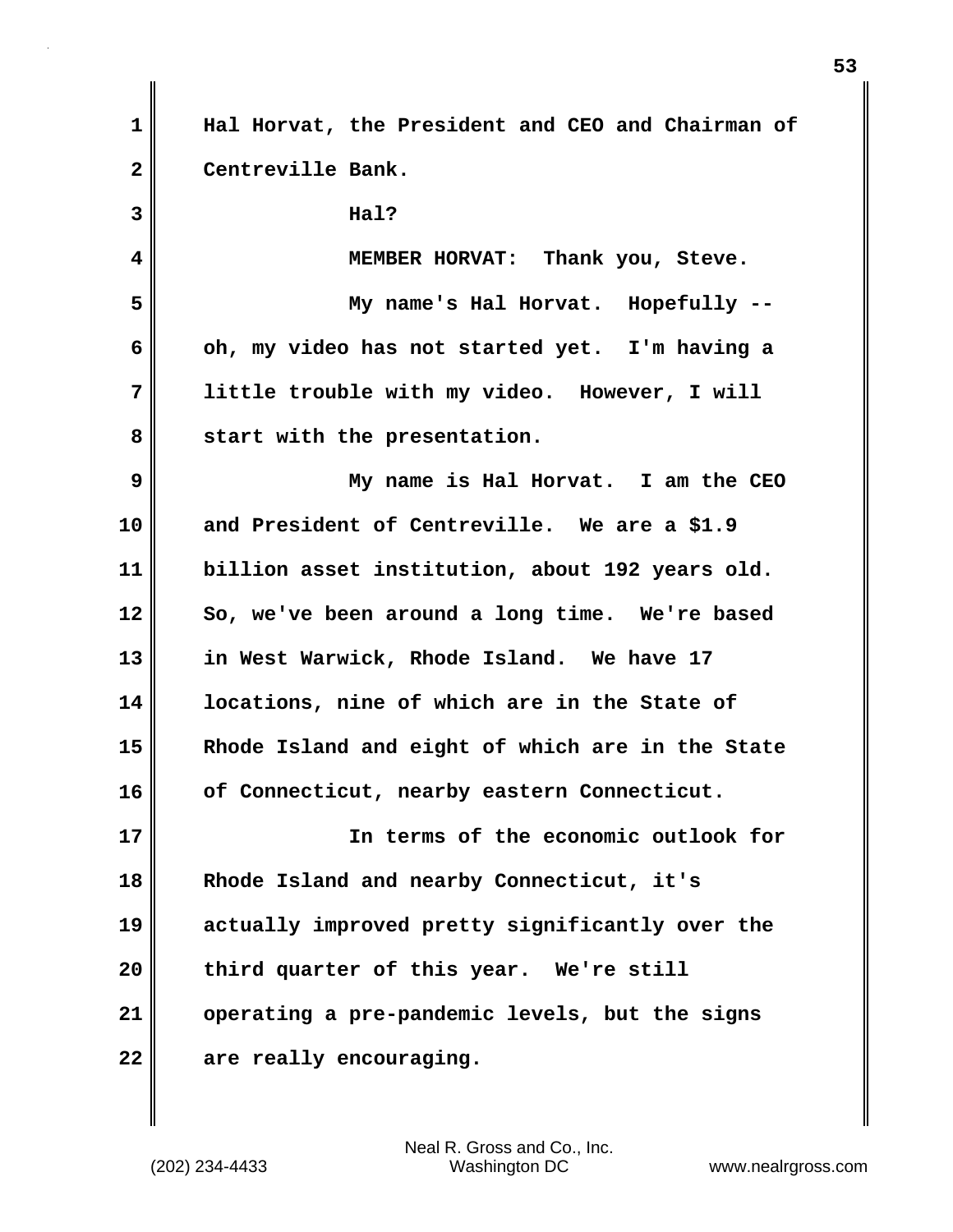| $\mathbf 1$  | Our unemployment is down in Rhode                 |
|--------------|---------------------------------------------------|
| $\mathbf{2}$ | Island to 5.2 percent, still above the national   |
| 3            | average, but it's shown a nice improvement, as    |
| 4            | we've gone through the summer and into the fall.  |
| 5            | The labor force participation rate has            |
| 6            | improved, but not enough. As many of my           |
| 7            | colleagues have mentioned, there's been a real    |
| 8            | issue on labor shortage, and that's been          |
| 9            | certainly true in our area.                       |
| 10           | There's a real concern about wage                 |
| 11           | inflation because, unlike commodity prices that   |
| 12           | go up and down, once your wages go up, they don't |
| 13           | have a tendency go down. And that's particularly  |
| 14           | true with banks as well.                          |
| 15           | We've seen some growth, particularly              |
| 16           | in leisure and hospitality, as well as government |
| 17           | sectors, and it's outpaced the region and the     |
| 18           | nation.                                           |
| 19           | The hospitality industry and tourism              |
| 20           | is very important to our area, and they had a     |
| 21           | much-needed strong demand over the summer months  |
| 22           | -- with finding help being probably the largest   |
|              |                                                   |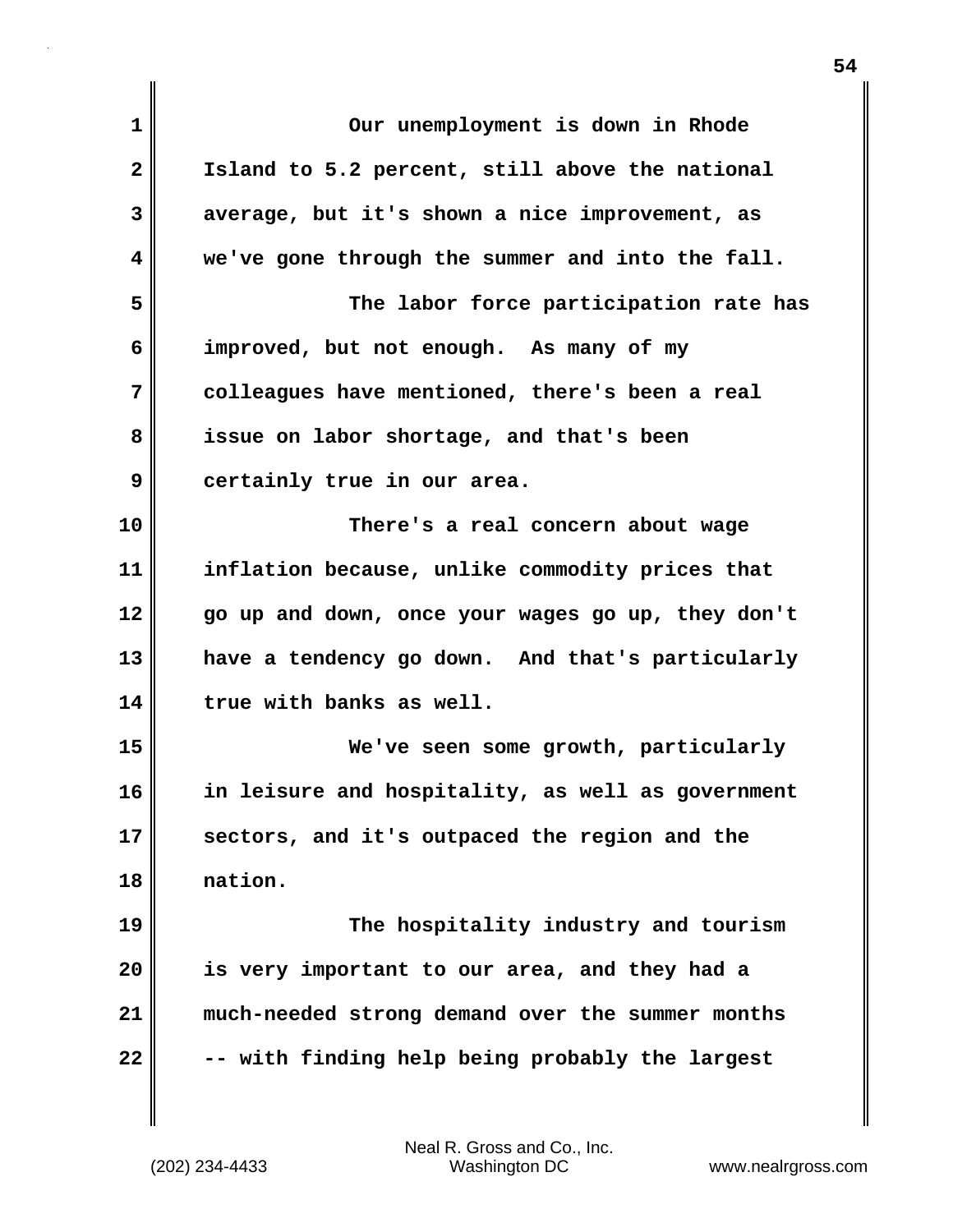| $\mathbf 1$  | issue. Many of the restaurants, many of the      |
|--------------|--------------------------------------------------|
| $\mathbf{2}$ | hotels had to close for more hours than they     |
| 3            | really had anticipated and could not take        |
| 4            | advantage of the strong demand.                  |
| 5            | Home prices in our area continue to be           |
| 6            | very strong. We don't see any signs of any       |
| 7            | relief there. Inventory levels continue to be    |
| 8            | very low as well.                                |
| 9            | As far as the bank, we're back to                |
| 10           | conducting business completely in person. Our    |
| 11           | lobbies are completely open, as they have been   |
| 12           | for some time. In contrast, I'm actually in      |
| 13           | Washington, D.C., today. I was here for an ABA   |
| 14           | Community Bank Council meeting. And I was        |
| 15           | surprised to see that it's pretty much locked    |
| 16           | down here in Washington, D.C., with masks        |
| 17           | required everywhere -- really a contrast to what |
| 18           | we're seeing at home back in Rhode Island.       |
| 19           | In terms of the financials, net income           |
| 20           | is positive to budget. We've had very strong     |
| 21           | commercial loan production and very strong       |
| 22           | residential loan originations. Our margins       |

Neal R. Gross and Co., Inc. (202) 234-4433 Washington DC <www.nealrgross.com>

 $\mathbf{l}$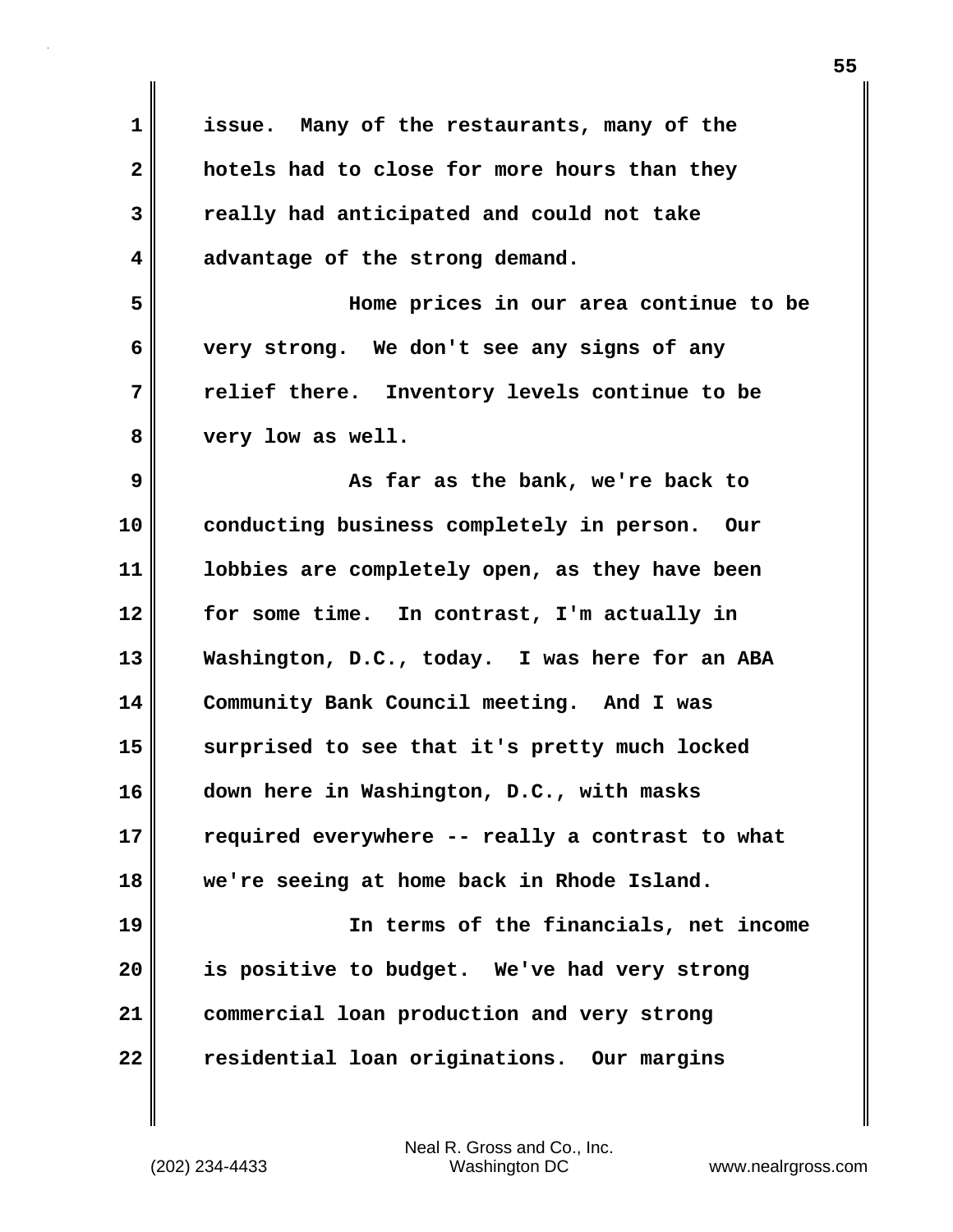| $\mathbf 1$  | continue to be the main concern heading into      |
|--------------|---------------------------------------------------|
| $\mathbf{2}$ | 2022. And we really have to produce a             |
| 3            | significant amount more in production in order to |
| 4            | achieve the same level of income.                 |
| 5            | Asset quality, however, remains very              |
| 6            | strong, with very little delinquency. As of       |
| 7            | September 30th, we have no P&I deferrals on our   |
| 8            | books and we have a limited number of interest-   |
| 9            | only loans.                                       |
| 10           | Commercial real estate lending                    |
| 11           | continues to be very strong with investors taking |
| 12           | advantage of the low interest rates. We've seen   |
| 13           | a considerable increase in construction projects  |
| 14           | during the year, but an uptick in demand for High |
| 15           | Bay industrial properties, particularly around    |
| 16           | transportation hubs.<br>And then, we've seen some |
| 17           | medical and apartment projects as well.           |
| 18           | Residential lending has been strong               |
| 19           | throughout the year, and we anticipate that       |
| 20           | continue through the end of the year. Refinance   |
| 21           | makes up almost all of our volume at this point,  |
| 22           | mainly due to some of the inventory shortages of  |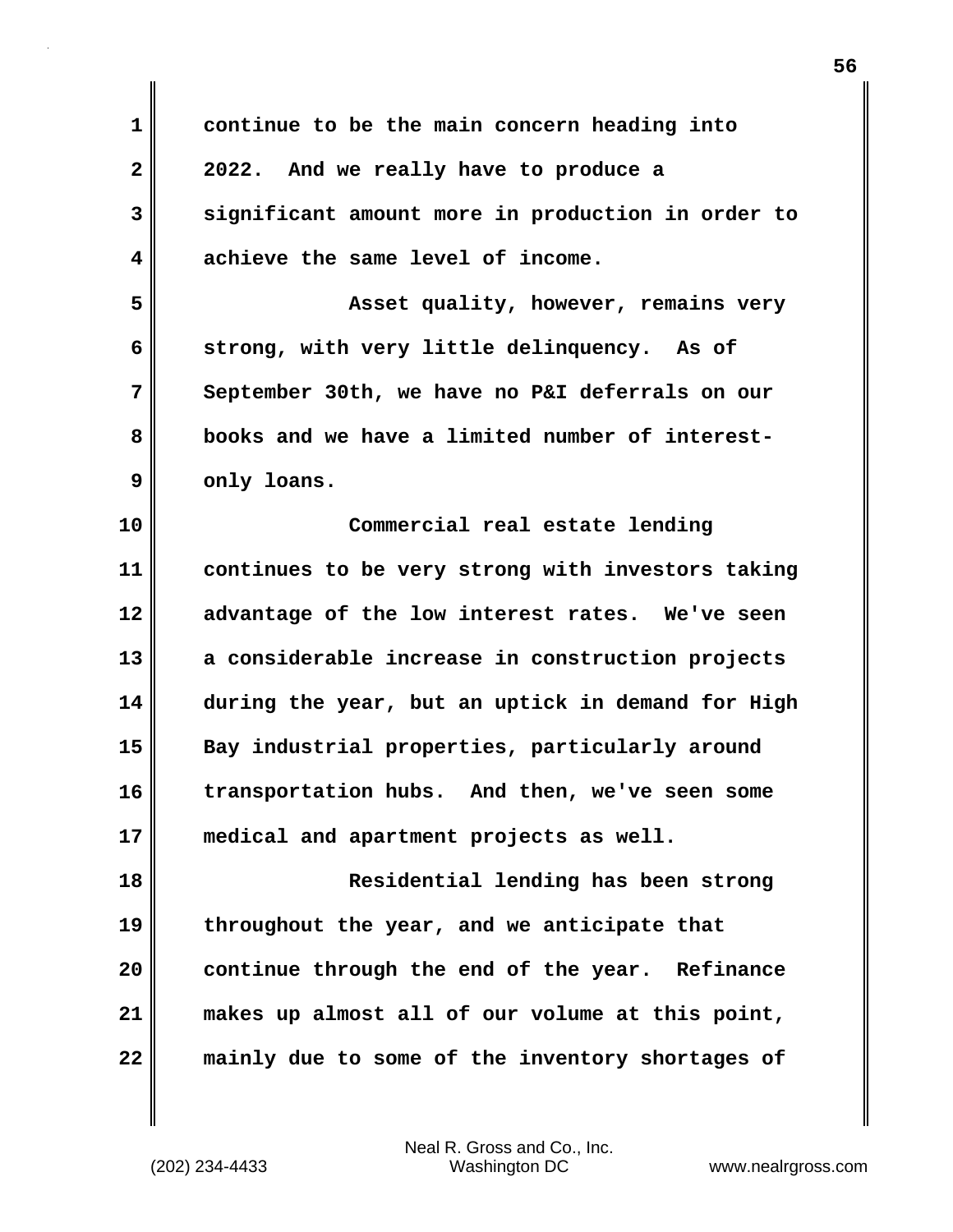| $\mathbf{2}$ | Deposits are also healthy, as many                |
|--------------|---------------------------------------------------|
| 3            | banks have mentioned. And in terms of looking     |
| 4            | forward, we expect to finish out 2021 very        |
| 5            | strong, but we're cautious about next year.       |
| 6            | Certainly, the decreased margins we expect to     |
| 7            | continue. We anticipate a recovery in the         |
| 8            | hospitality industry.                             |
| 9            | And we've also seen an uptick in usage            |
| 10           | of digital channels, mostly through outreach and  |
| 11           | necessity. And we have ITMs in place which have   |
| 12           | significant amount of increased usage. So, we     |
| 13           | look to continue to focus on growth in all of our |
| 14           | areas.                                            |
| 15           | I would echo the sentiments earlier               |
| 16           | about the remote exams. I think a hybrid model    |
| 17           | would probably make the most sense. We did        |
| 18           | complete both our CRA exam and our Safety and     |
| 19           | Soundness exam this year. The professionalism     |
| 20           | that we received from both staffs has been very,  |
| 21           | very high, and we were very pleased with the      |
| 22           | outcome.                                          |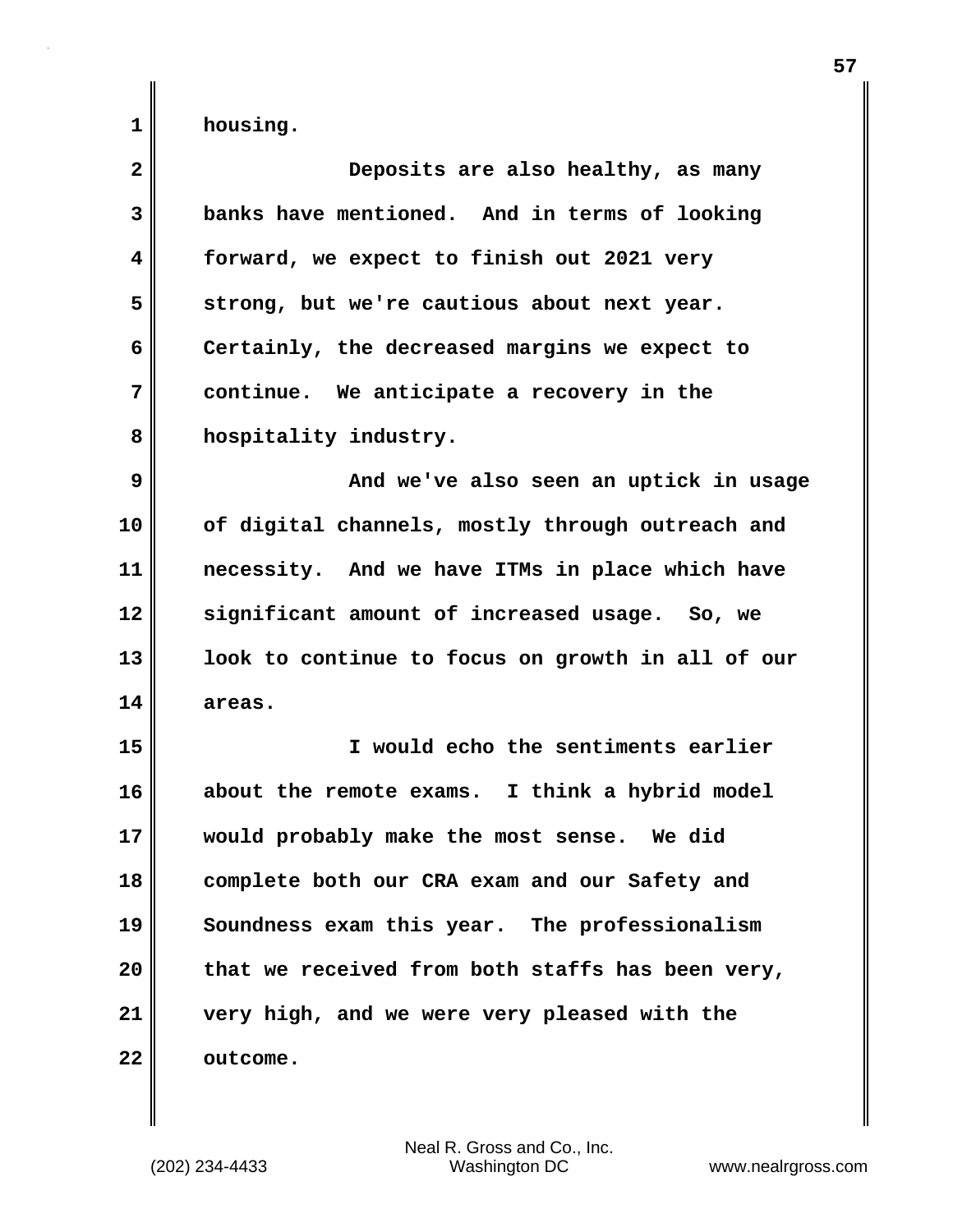| 1            | And with that, I will turn it over to             |
|--------------|---------------------------------------------------|
| $\mathbf{2}$ | PJ Wharton, who is the CEO of Yampa Valley Bank.  |
| 3            | And thank you for this opportunity.               |
| 4            | MEMBER WHARTON: Hal, thank you so                 |
| 5            | Appreciate the introduction.<br>much.             |
| 6            | And I want to thank and congratulation            |
| 7            | Mr. Kelly and Mr. Hayes for your service to this  |
| 8            | group, and my greatest regret is we didn't get to |
| 9            | meet in person. And I, too, am very disappointed  |
| 10           | we're not all together. Deeply respect the        |
| 11           | lockdown in D.C., but very much look forward to   |
| 12           | gathering face to face.                           |
| 13           | Everybody loves visuals. And if I                 |
| 14           | could share my screen, if that's okay, and if you |
| 15           | can see that, what I am showing is about six      |
| 16           | miles from my chair is the top of Steamboat Ski   |
| 17           | Mountain. And two things that I want to point     |
| 18           | out. No. 1, we don't have any smoke or fires,     |
| 19           | and No. 2, as you see here in the righthand       |
| 20           | corner, about 10 inches of fresh snow. So, we're  |
| 21           | very, very excited about the future for skiing.   |
| 22           | We don't open up until Thanksgiving, but I'd love |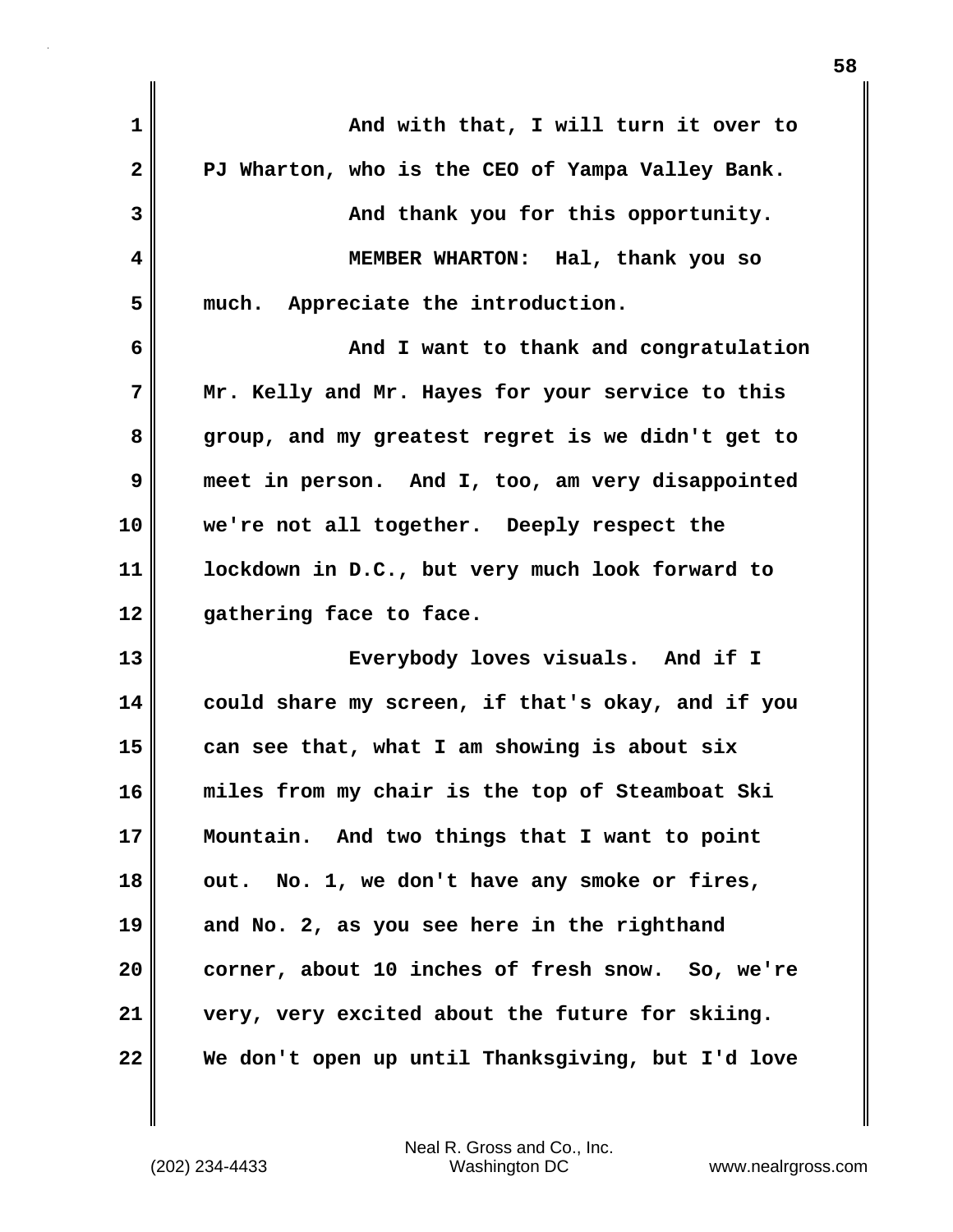**to host any and all of you, if you want to come to the great State of Colorado.**

**3 4 5 6 7 8 9 10 11 12 13 14 15 16 17 Steamboat Springs, Yampa Valley Bank represents two communities, two very diverse and different communities. Steamboat Springs is a small community, about 12,500 people. Our asset base here in Steamboat is about \$360 million, and then, our friends to the west in Moffat County, and specially, Craig, Colorado, our second branch has about \$115 million in assets, and truly a cowboy town and has the unique distinction of also being directly impacted by the Green Movement. We have a power plant there with three coal-powered generators that will be decommissioned in the next 10 years. So, we are directly being impacted very significantly in our valley.**

**18 19 20 21 So, in this area, we have the tourism; obviously, the ski mountain, and enormous numbers of people moving here, based on the current economic environment.**

**22** 

**1** 

**2** 

 **I'm going to echo the sentiments of my**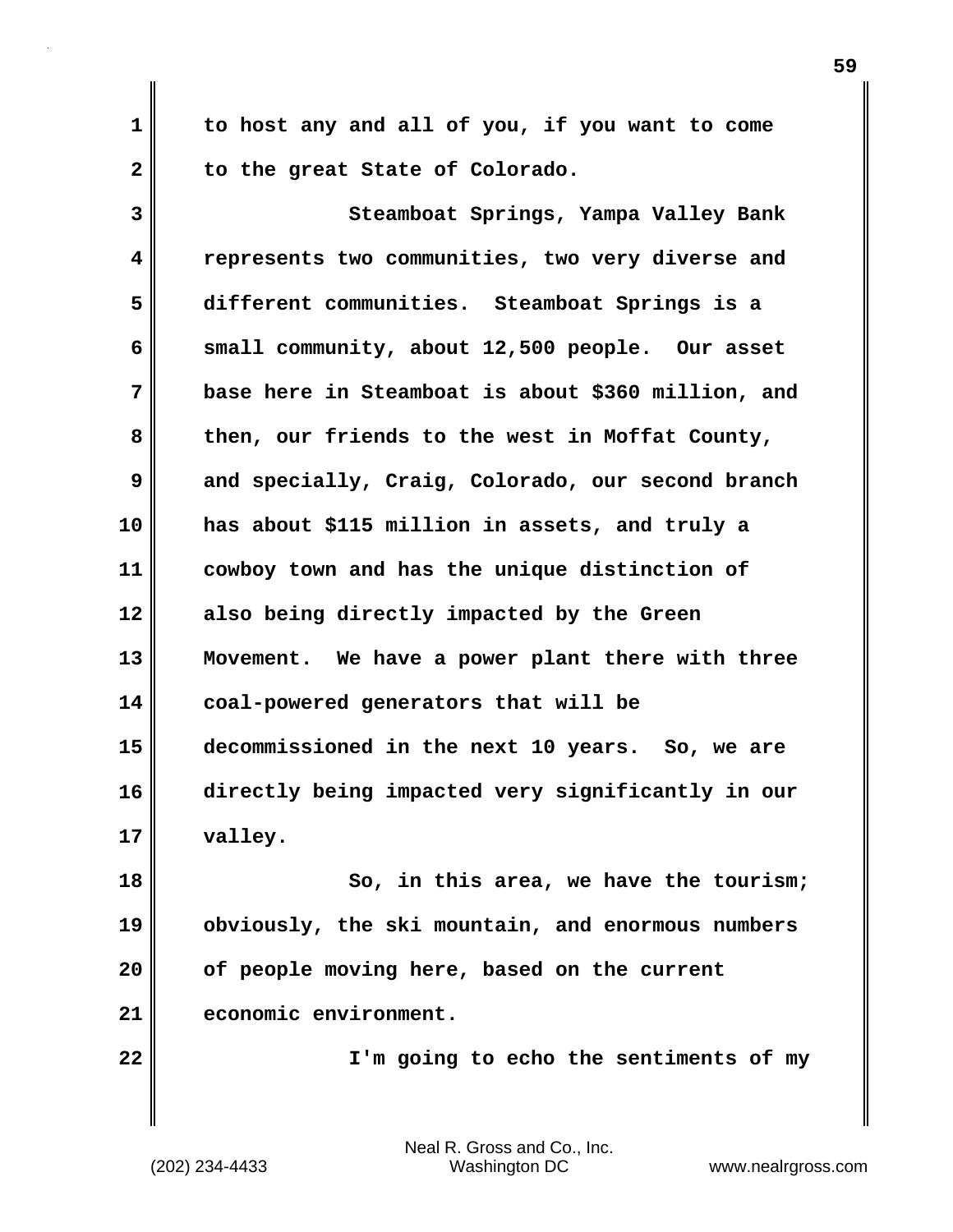**1 2 3 4 5 6 7 8 9 10 11 12 13 14 15 16 17 18 19 20 21 22 peers. Right now, our staffing is our No. 1 challenge. Currently, we have a team, between our two branches, of approximately 60 people. We are down right now, with open positions. About 20 percent of our staff has open positions, which is down a little bit from the summer. This year, we have filled 28 positions, or about 61 percent of our staffing, and year to date, we've had about 14 percent of our employees separate, leaving the banks. So, overall, that remains a huge issue. And what's been unique this time, as opposed to taking jobs that may have been in their degree or other opportunities, being in a tourism town, we get a highly educated group moving here to take part in the outdoor recreation industry. What we're seeing different this time is dramatic changes. At least seven of our employees have moved out of state -- places like Virginia, Michigan, Alaska. So, major career and life changes. In the past two years, to try to**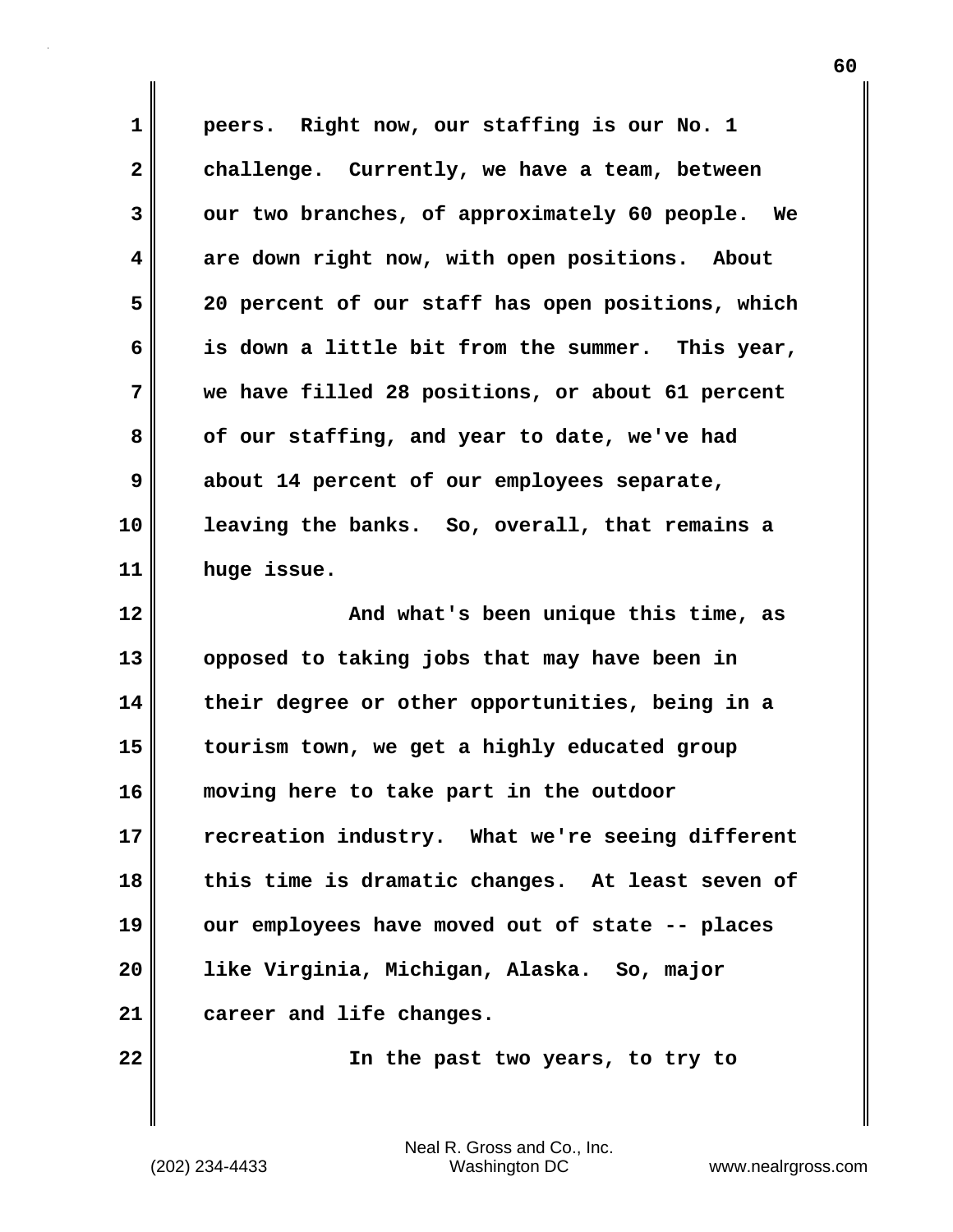**address this, we have addressed our starting salary or starting wage for our teller line. It has increased from \$16 per hour to now \$20 per hour, a 25 percent increase in the past two years. So, we are doing everything we can, but it remains a challenge.**

**7 8 9 10 11 12 13 14 15 16 17 18 A great example, as I showed the powder cam from the ski area, our ski area needs to hire a thousand new employees this fall. As of now, they are projecting that they will fill 70 percent of those positions. So, while the mountain will certainly be open, what they're, basically, projecting now is they will not have any nighttime restaurants or other ancillary services open during the ski year. So, that's a great example of the staffing needs that we're experiencing, and I'm sure we all are across the country.**

**19 20 21 22 The next, second point would be inflation. I'm here to sound the siren, from a community bank perspective, that inflation is here. I would argue it is not transitory; it is** 

Neal R. Gross and Co., Inc. (202) 234-4433 Washington DC <www.nealrgross.com>

**1** 

**2** 

**3** 

**4** 

**5**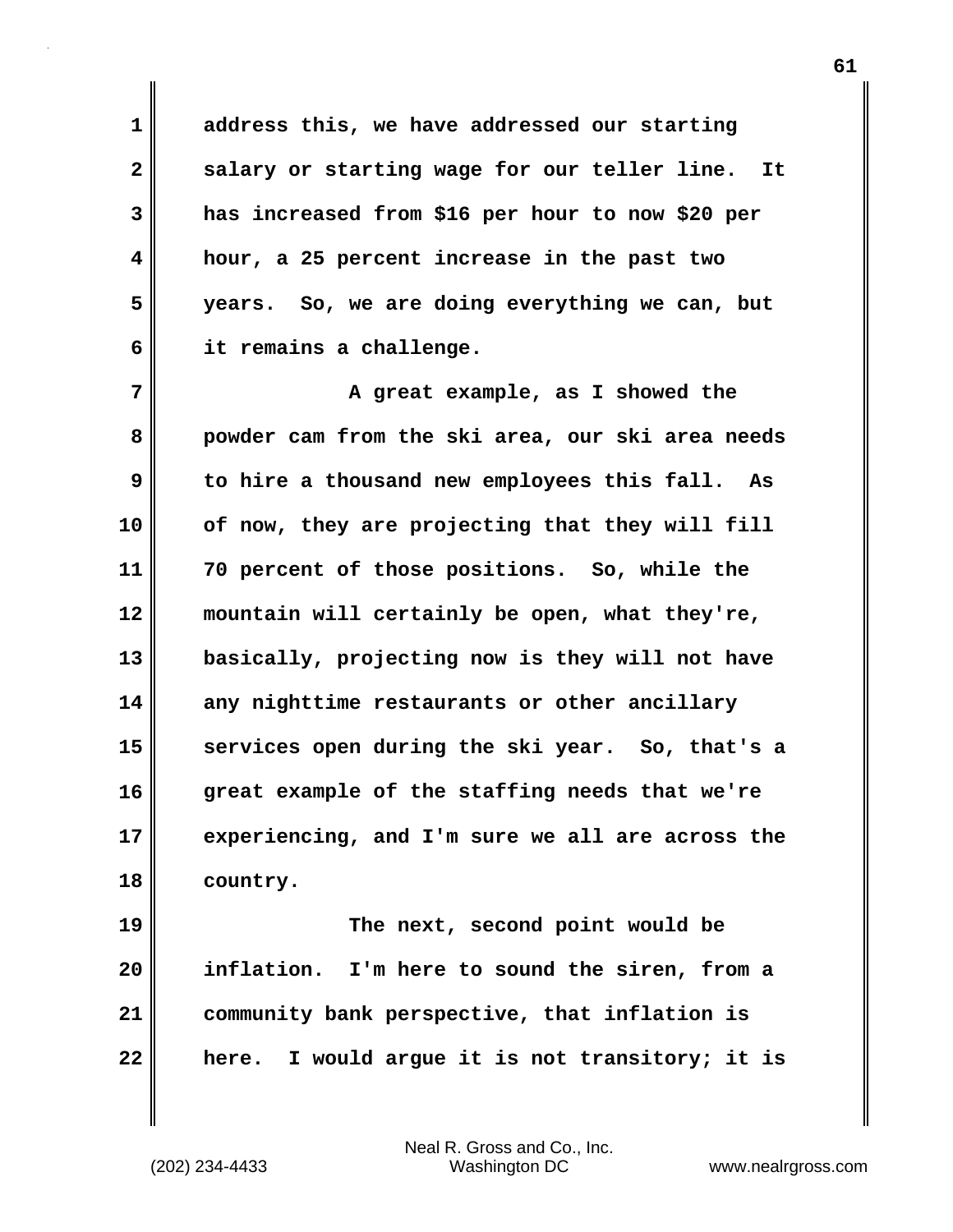**1 2 3 4 5 6 7 8 9 10 11 12 13 14 15 16 17 18 19 20 21 22 real. It is affecting all phases of our business. The one I would speak to is construction. At Yampa Valley Bank, probably our No. 1 business is single family construction of custom homes. Again, numerous folks move here from out of state, either now for fully remote or as a second home. Cost for housing, on average in the past two years, we've seen the cost per square foot just for hard costs increase from approximately \$300 per foot to \$500 per foot. In the past three years, we have seen construction costs increase between 40 and 60 percent. Just last week, we approved a construction loan for a well-qualified buyer. The construction cost for the home on a 4,000 square-foot home was \$3.4 million and approaching \$900 per square foot. The home was very nice, but was not over the top. So, again, obviously, supply chain disruptions, but just inflation is here, and**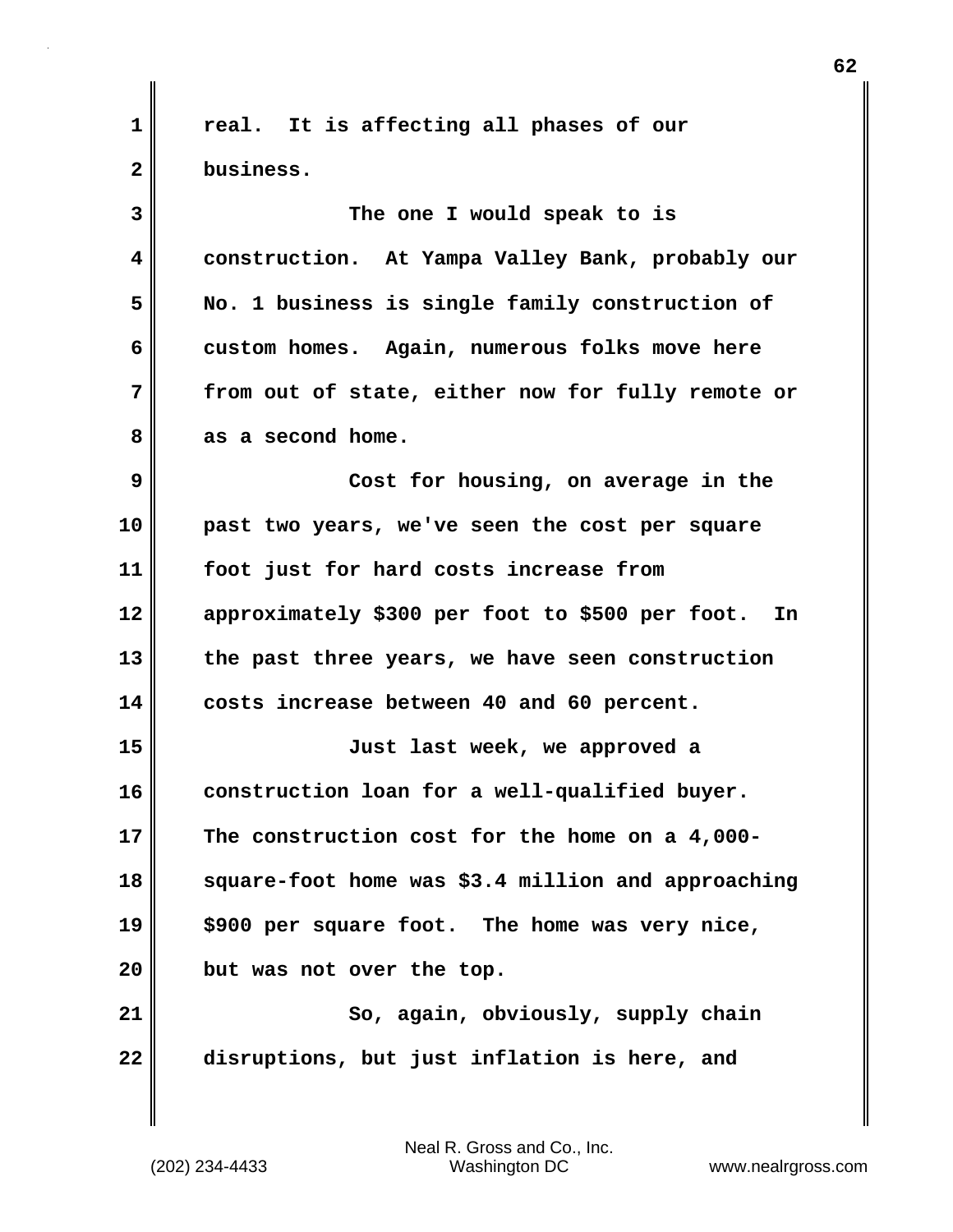| 1            | we're all experiencing it, as you've heard --      |
|--------------|----------------------------------------------------|
| $\mathbf{2}$ | gasoline prices, milk prices, et cetera.           |
| 3            | The third factor I'd like to talk                  |
| 4            | about is wealth and deposit growth. The Yampa      |
| 5            | Valley Bank has increased, as of September, to     |
| 6            | \$445 million in deposits between our two          |
| 7            | branches. In the past 12 months, our deposit       |
| 8            | growth has been \$98 million, 28 percent. In the   |
| 9            | past 24 months, deposit growth has been \$161      |
| 10           | million, or 57 percent.                            |
| 11           | Last year, as we projected to 2021, we             |
| 12           | did not anticipate additional stimulus. We         |
| 13           | anticipated our deposits to shrink. The exact      |
| 14           | opposite has occurred.                             |
| 15           | And I echo Mr. Pitkin's sentiments in              |
| 16           |                                                    |
|              | regard to the community bank leverage ratio.<br>I. |
|              | would encourage -- we are the poster child in      |
| 17<br>18     | terms of the community bank leverage ratio.<br>And |
|              | the abundance of stimulus, and specifically, cash  |
| 19<br>20     | and cash investments that we have, as a result,    |
| 21           | our community bank leverage ratio has dropped to   |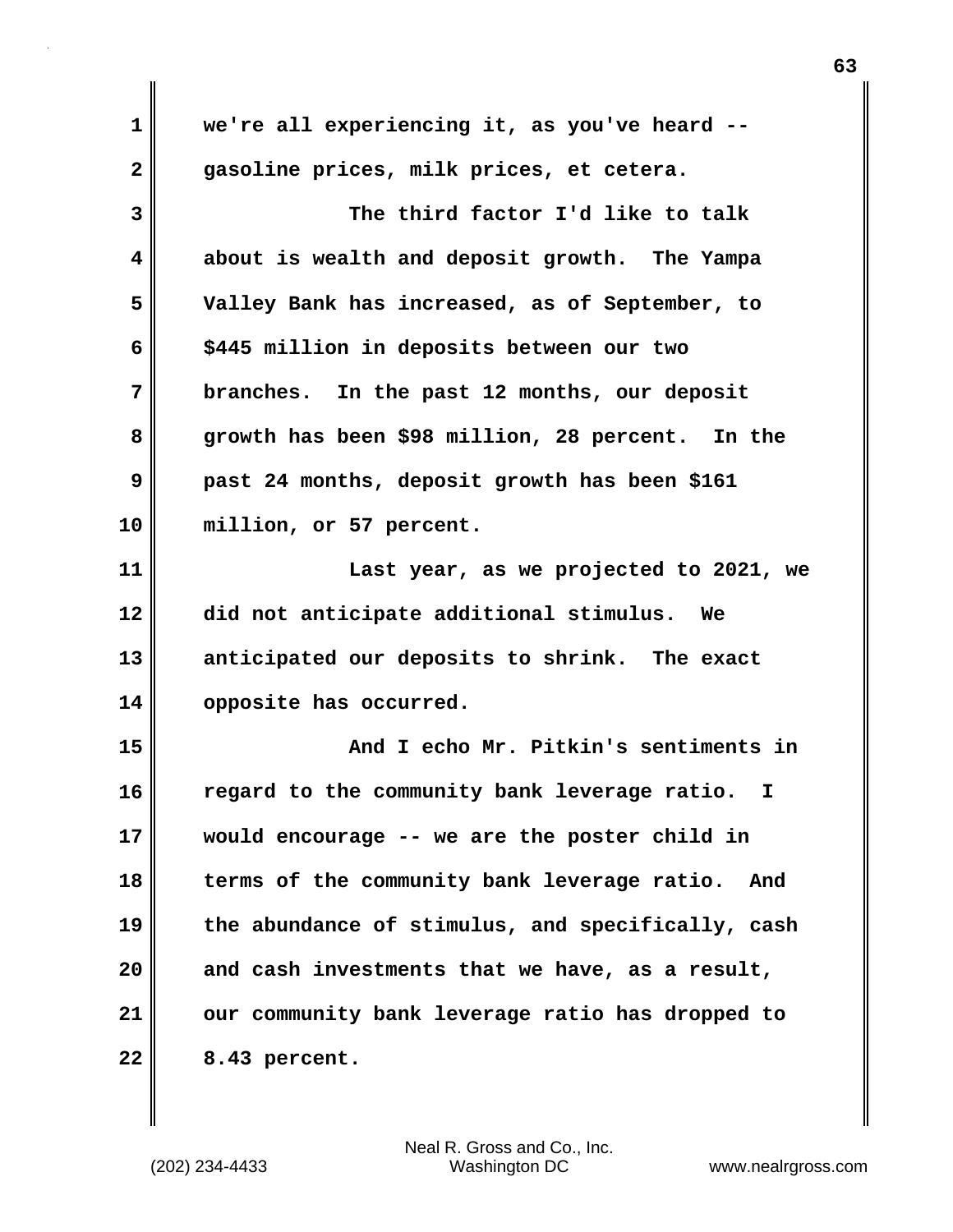| 1            | While we anticipate, because of our               |
|--------------|---------------------------------------------------|
| $\mathbf{2}$ | strong earnings, that we will return above 9      |
| 3            | percent, it will not happen before December 31st, |
| 4            | as our competitors -- specifically, Bank of the   |
| 5            | West, BNP Paribas, and Wells Fargo -- have        |
| 6            | effectively abandoned community banking. Bank of  |
| 7            | the West is closing their branch in Craig,        |
| 8            | Colorado, a town with three branches, three       |
| 9            | competitors. So, we will be down to two other     |
| 10           | competitors, and we have earned the lion's share  |
| 11           | of those deposits.                                |
|              |                                                   |
| 12           | So, overall, I would ask the FDIC,                |
| 13           | respectfully, to continue to look at that         |
| 14           | community bank leverage ratio. At this point in   |
| 15           | time, there aren't severe negative consequences,  |
| 16           | but, from our perspective, we want to make sure   |
| 17           | we are abiding by all of the requirements.        |
| 18           | Fourth, I want to talk a little bit               |
| 19           | about first-time banking and minority banking.    |
| 20           | We're very, very proud here in Steamboat Springs  |
| 21           | and Craig that we have a very strong relationship |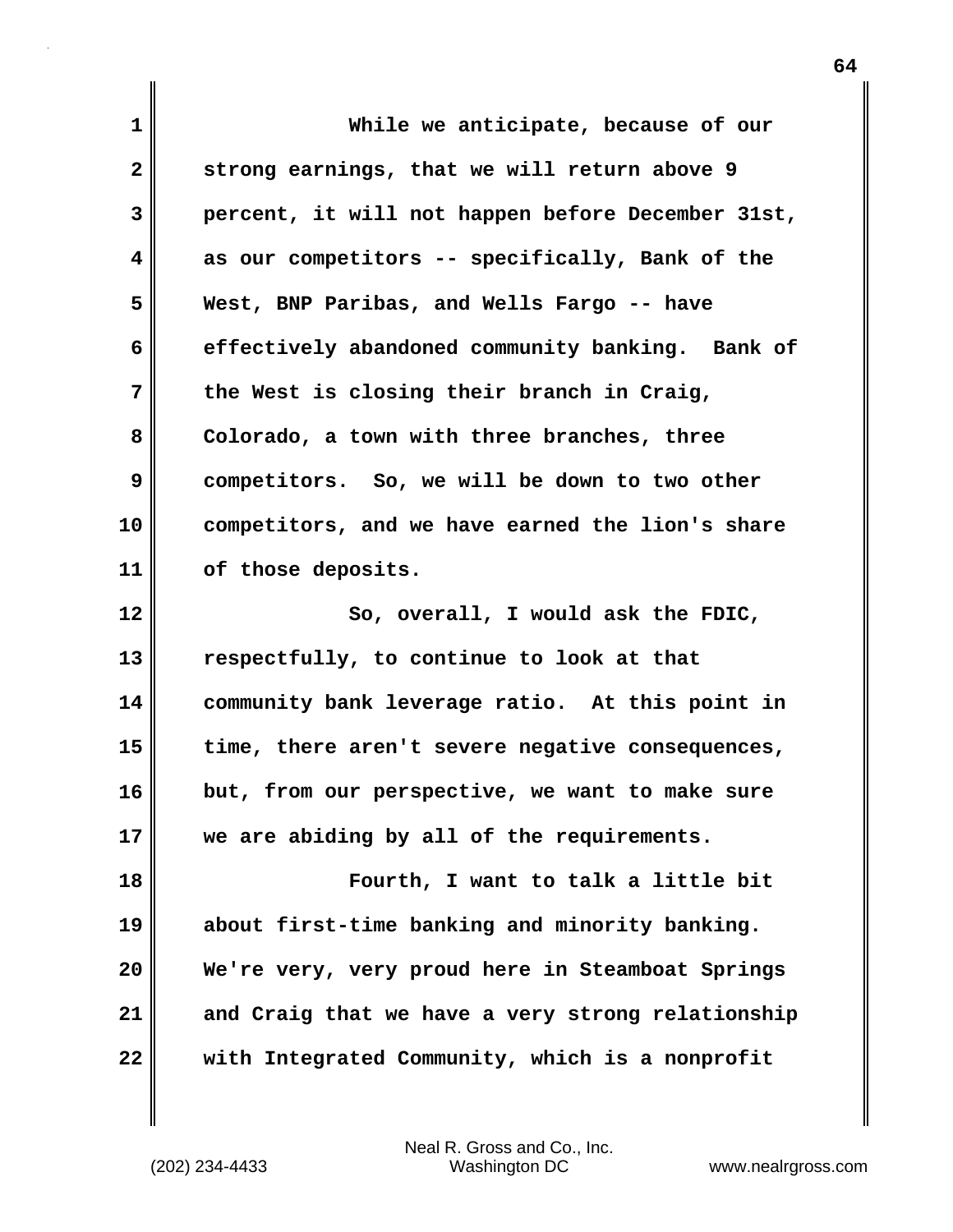**that specifically reaches out to the immigrant population.**

| 3  | And we've been successful for really              |
|----|---------------------------------------------------|
| 4  | one primary reason: we have made an effort to     |
| 5  | hire bilingual employees. In our communities, we  |
| 6  | have a large Hispanic population, and as a result |
| 7  | of having three bilingual employees, including    |
| 8  | one manager, word of mouth has caused us to be    |
| 9  | the bank of choice for our Hispanic community,    |
| 10 | and we're quite proud of that, and continuing to  |
| 11 | reach out with education and a welcoming          |
| 12 | opportunity and attitude.                         |
| 13 | Finally, one thing, as we've all been             |
|    |                                                   |
| 14 | faced with, is affordable housing. Obviously, in  |
| 15 | resort communities, as I just talked about these  |
| 16 | incredible costs for building a home,             |
| 17 | affordability, either for rental or               |
| 18 | homeownership, is very, very difficult. And as    |
| 19 | you've all heard, in communities in the           |
| 20 | mountains, in resort communities, are employees   |
| 21 | are forced to drive 25, sometimes 44, miles to    |

Neal R. Gross and Co., Inc.<br>Washington DC (202) 234-4433 Washington DC <www.nealrgross.com>

**1**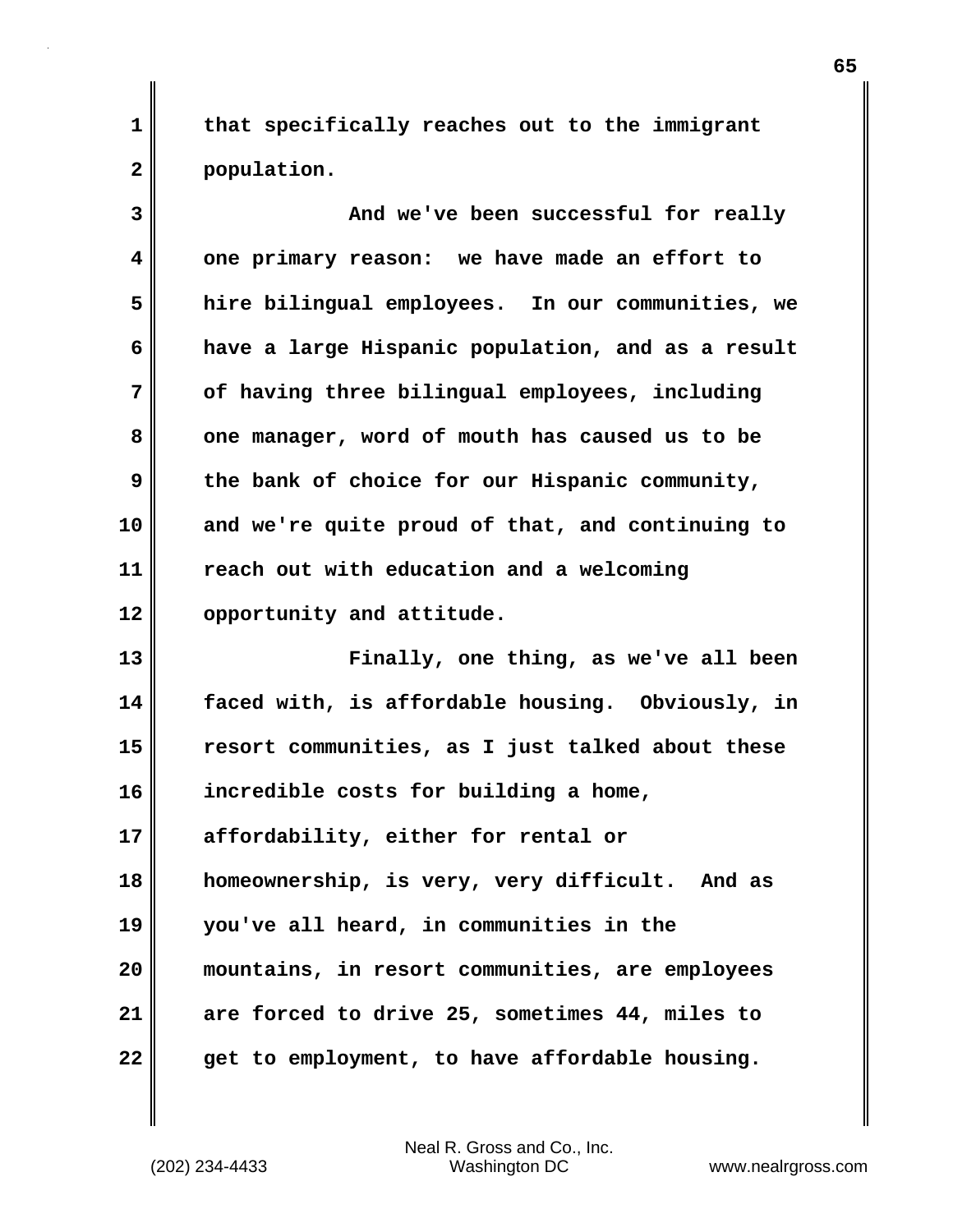| 1            | We had a very unique circumstance.<br>As         |
|--------------|--------------------------------------------------|
| $\mathbf{2}$ | I described, this relates to the wealth in our   |
| 3            | community. We had an anonymous donor reach out   |
| 4            | and work with our Housing Authority, our local   |
| 5            | Housing Authority, that provides affordable      |
| 6            | housing. They donated \$25 million to purchase a |
| 7            | 300-acre parcel that will have the capacity for  |
| 8            | 3,000 units, all to be dedicated to affordable   |
| 9            | housing.                                         |
| 10           | And not to be outdone, that was six              |
| 11           | miles from town. So, we have a once-in-a-        |
| 12           | lifetime opportunity for affordable housing for  |
| 13           | our workers. And most likely, what is going to   |
| 14           | happen, it will not be deed-restricted, but what |
| 15           | it will be is be required that you live here,    |
| 16           | that you work here, and/or retire here. So, no   |
| 17           | second homes; no VRBO; no speculative. So, we're |
| 18           | really very excited about that.                  |
| 19           | Finally, with financials, 2021 will be           |
| 20           | the best financial results that we've ever had.  |
| 21           | I think you will all agree, from a management    |
| 22           | perspective, it's probably the most difficult    |

Neal R. Gross and Co., Inc. (202) 234-4433 Washington DC <www.nealrgross.com>

 $\mathbf{l}$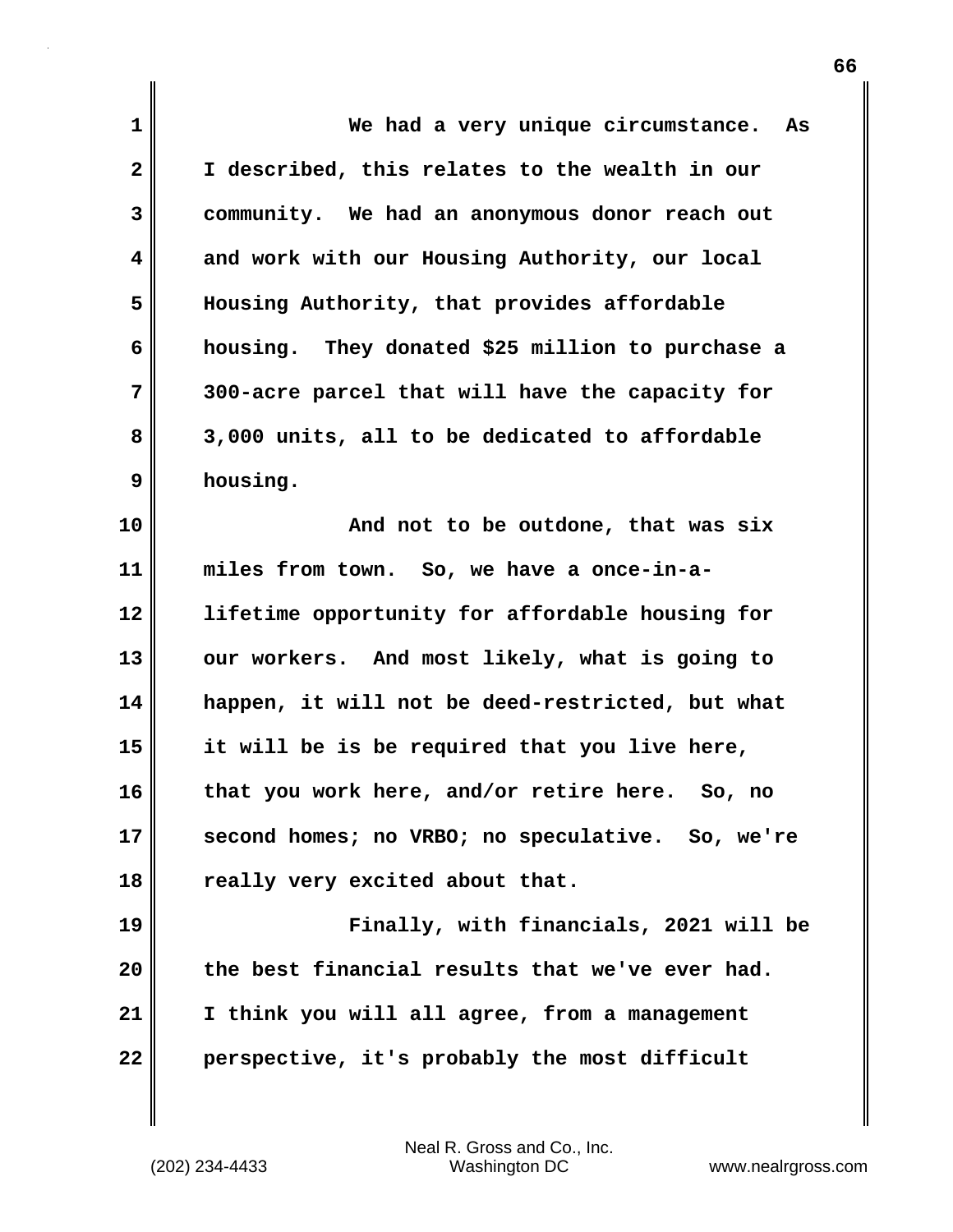**1 2 3 4 5 6 7 8 9 10 11 12 13 14 15 16 17 18 19 20 21 22 year we've ever had -- between COVID and folks moving out of state, et cetera. Management and overall, I would categorize our team as emotional exhausted. So, the year for us, we will put up an ROI in excess of 2 percent. On a Sub S, non-taxadjusted, our ROE will be above 25 percent. And this will be the best year that we have put up for our shareholders. As we look ahead, we definitely expect next year to be much more difficult. We've heard about compression to the net interest margin. And with the lack of PPP fee income, we are projecting both revenue to decrease, but, certainly, net interest margin and net income will decrease in 2022. So, again, I just want to join the sentiment of my fellow community bankers. What an honor it is to be on this Committee. I so very much look forward to hearing from each of you what's happening in your respective communities.**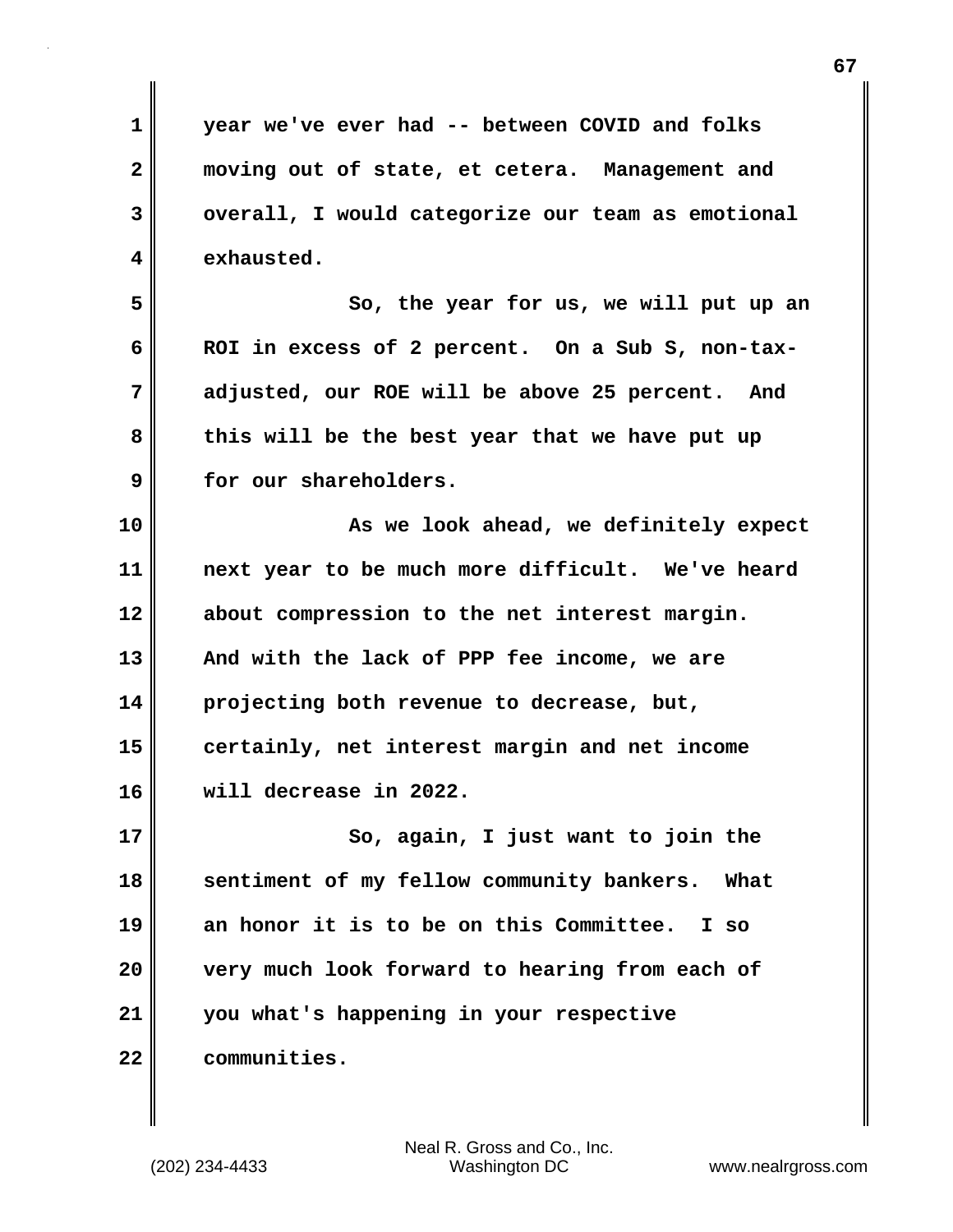| 1            | So, thank you, Director Gruenberg, and            |
|--------------|---------------------------------------------------|
| $\mathbf{2}$ | thank you, Arleas. We're all jealous of those     |
| 3            | who have met you face to face and have had the    |
| 4            | opportunity to work with you on a daily basis.    |
| 5            | But it is very obvious, just the respect that     |
| 6            | your fellow FDIC teammates have for you, and that |
| 7            | incredible smile that you have, that you're       |
| 8            | special person. So, we all wish you the very      |
| 9            | best in your future.                              |
| 10           | And as I turn it over to Betsy                    |
| 11           | Johnson, my final comment would be, please,       |
| 12           | please, please, we'll bring our vaccination card; |
| 13           | we'll have our masks. Let's meet in person in     |
| 14           | February.                                         |
| 15           | Thank you.                                        |
| 16           | Thank you, PJ.<br>MEMBER JOHNSON:                 |
| 17           | I second that wholeheartedly. I've                |
| 18           | got my vaccination card. So, let's use it.        |
| 19           | Again, I'm Betsy Johnson, CEO and                 |
| 20           | President of Solutions Bank, located in northern  |
| 21           | rural Illinois, previously and historically, an   |
| 22           | ag lending bank, ag concentration, except when we |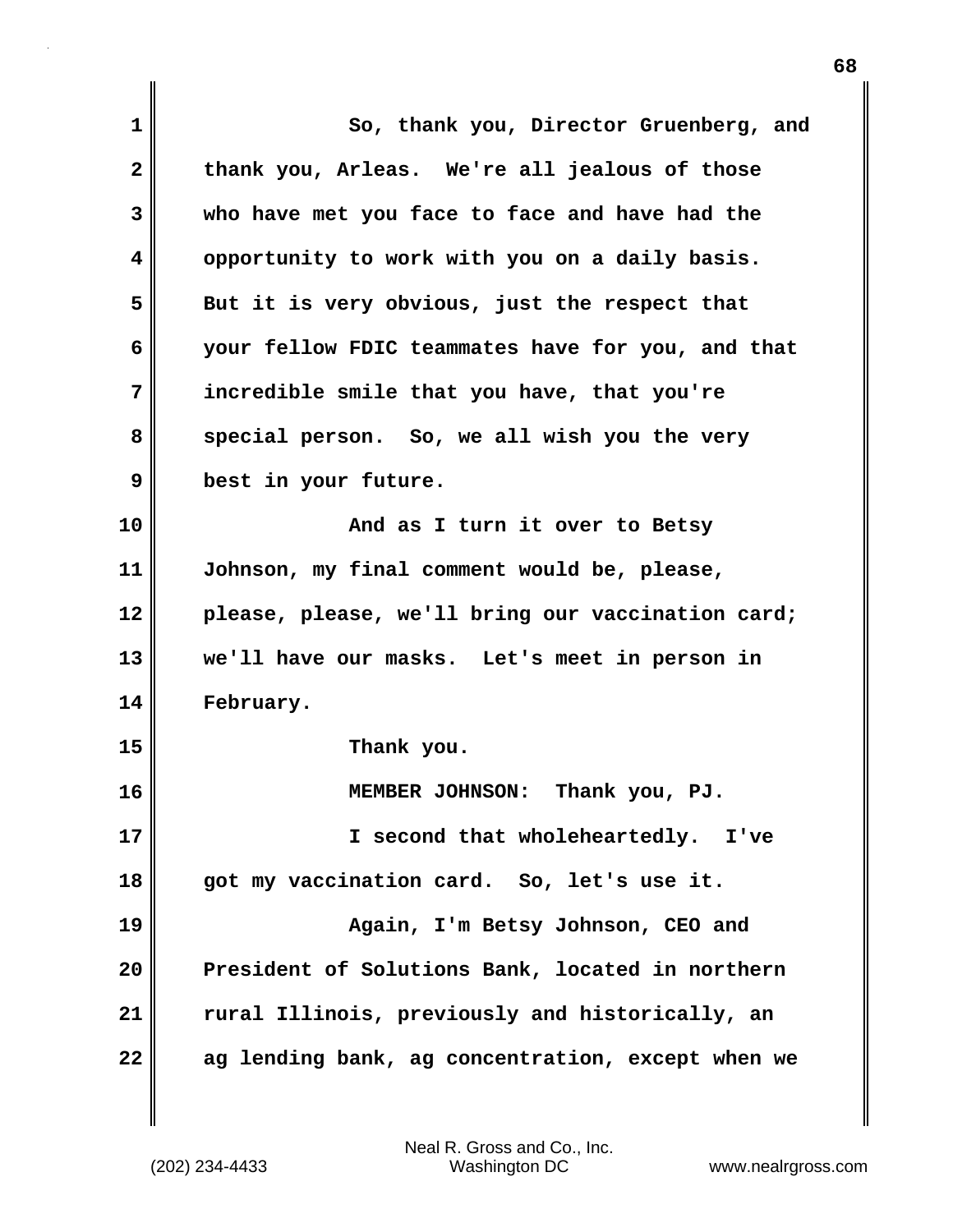| $\mathbf 1$             | added two banks, one in 2019 and one which we'll  |
|-------------------------|---------------------------------------------------|
| $\mathbf{2}$            | merge in with January 2022 -- with more ag        |
| 3                       | customers, and that's wonderful because that's    |
| $\overline{\mathbf{4}}$ | what we do; that's what we know. But we'll also   |
| 5                       | take a side of some of that total concentration   |
| 6                       | with some more business in commercial             |
| 7                       | opportunities there. So, that's a wonderful       |
| 8                       | thing.                                            |
| 9                       | I'm downtown Chicago today. So, it                |
| 10                      | was a balmy 22 degrees when I left, and I've got  |
| 11                      | it doubled to 44 degrees. So, PJ, I don't think   |
| 12                      | you should have noted that you love winter and    |
| 13                      | hope to see you out in Steamboat.                 |
| 14                      | Sarah and Steve, you know, kind of                |
| 15                      | close your ears when I tell you what a great crop |
| 16                      | production year it was in the State of Illinois.  |
| 17                      | Although our summer ended up fairly dry, much-    |
| 18                      | needed rain was held off until most of the        |
| 19                      | harvest was complete. Yields were good;           |
| 20                      | commodity prices were good, which helps crop      |
| 21                      | production businesses to remain stable and        |
| 22                      | strong.                                           |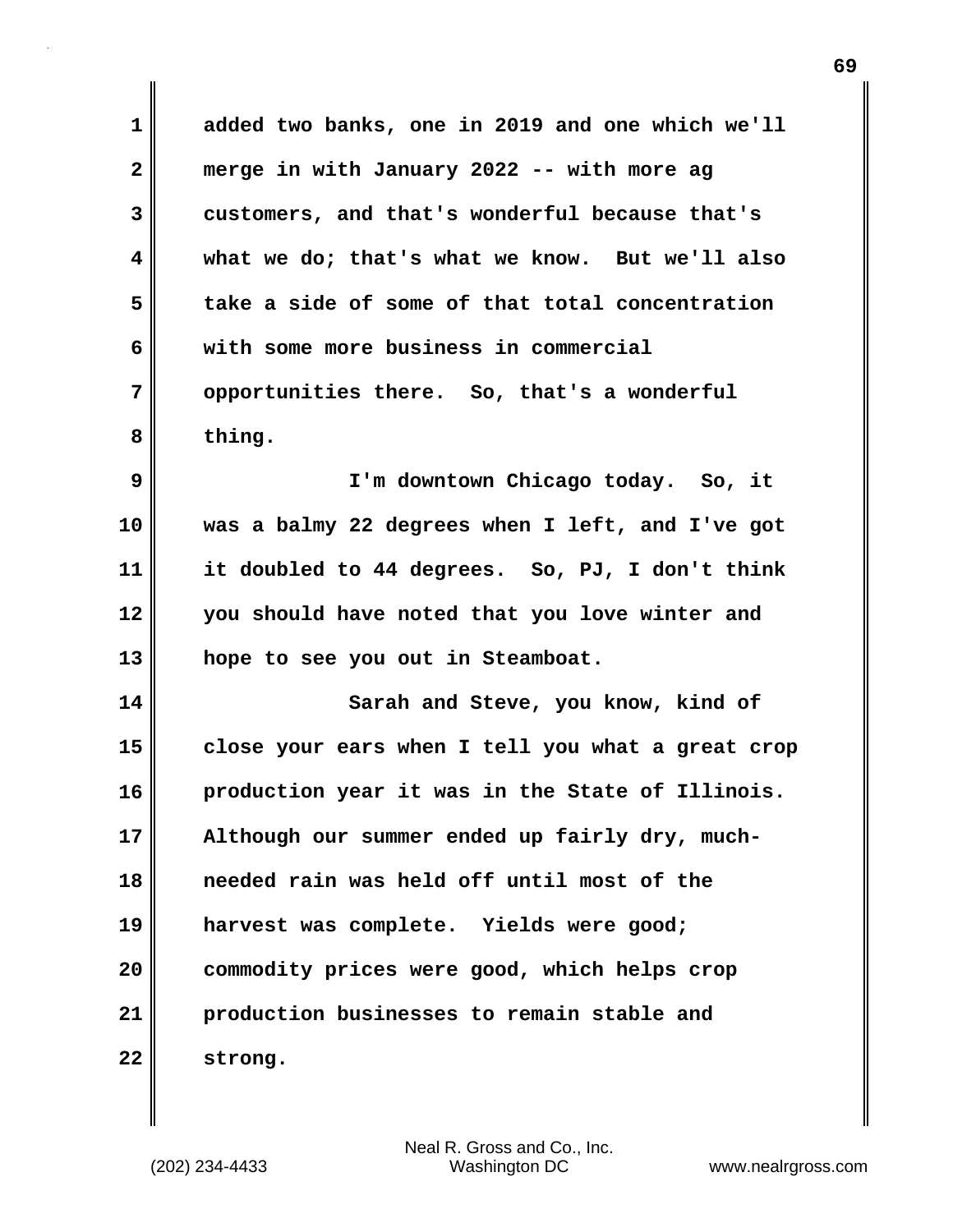| 1  | However, we know input costs are                  |
|----|---------------------------------------------------|
| 2  | always increasing and that's normal. And the      |
| 3  | supply chain is also affecting that as well, as   |
| 4  | we can hear John Deere -- I don't think they've   |
| 5  | quite reached an agreement with their employees,  |
| 6  | but that's also affecting our ag customers when   |
| 7  | they just need to replace something and keep      |
| 8  | production going.                                 |
| 9  | We don't have a lot of livestock, but,            |
| 10 | also, as I hear from Sarah and Steve, the         |
| 11 | livestock production is good. The price has been  |
| 12 | good. But, also, as we know, you know, I hear     |
| 13 | from Shaza that the food prices are going up.     |
| 14 | And that's all the result of that. So, it's a     |
| 15 | snowball effect, and it's something that we're    |
| 16 | going to have to deal with, even though it seems  |
| 17 | like we do that kind of every year, except for    |
| 18 | this time, it's a little bit more severe and      |
| 19 | something for us to keep our eye on.              |
| 20 | More importantly, I wanted to mention             |
| 21 | that, even though we have good crop production in |
| 22 | the State of Illinois, more importantly is that   |

Neal R. Gross and Co., Inc. (202) 234-4433 Washington DC <www.nealrgross.com>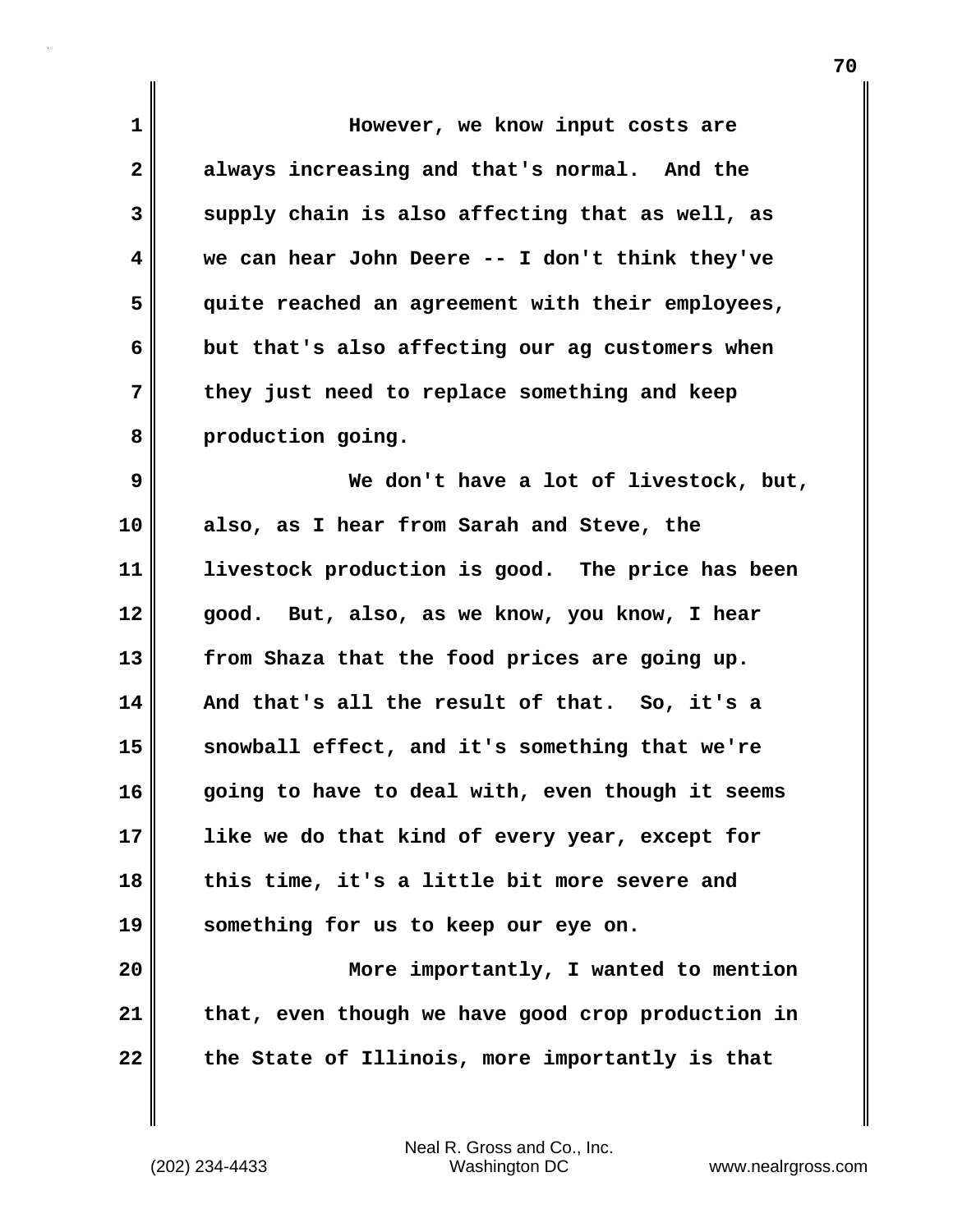**1 2 3 carryover is not going to be a problem; has not been a problem; it will not continue to be a problem in our area.**

**4 5 6 7 8 9 Like I said, we've seen not much drop of land prices. Depending on the quality and soil of the range, it's still going from about \$8 to \$15 thousand an acre. Any more so in the high end, as, also, we know demand comes up when the neighbor's farm comes up for sale.**

**10 11 12 13 14 15 Residential market, we know the supply still lags behind the demand. Illinois, in rural area, we're seeing more building permits, despite the higher cost, but, also, lagging behind because of supply chain command affecting some of the lending as well.**

**16 17 18 19 20 21 22 Just to mention on COVID, our bank in the rural area, we filed with the CDC and the local health department; unfortunately, you know, COVID still exists in our area. Like I said, I'm in downtown Chicago today, and I do know that some of our local bankers, they haven't come back to the office. And so, it varies from cities and**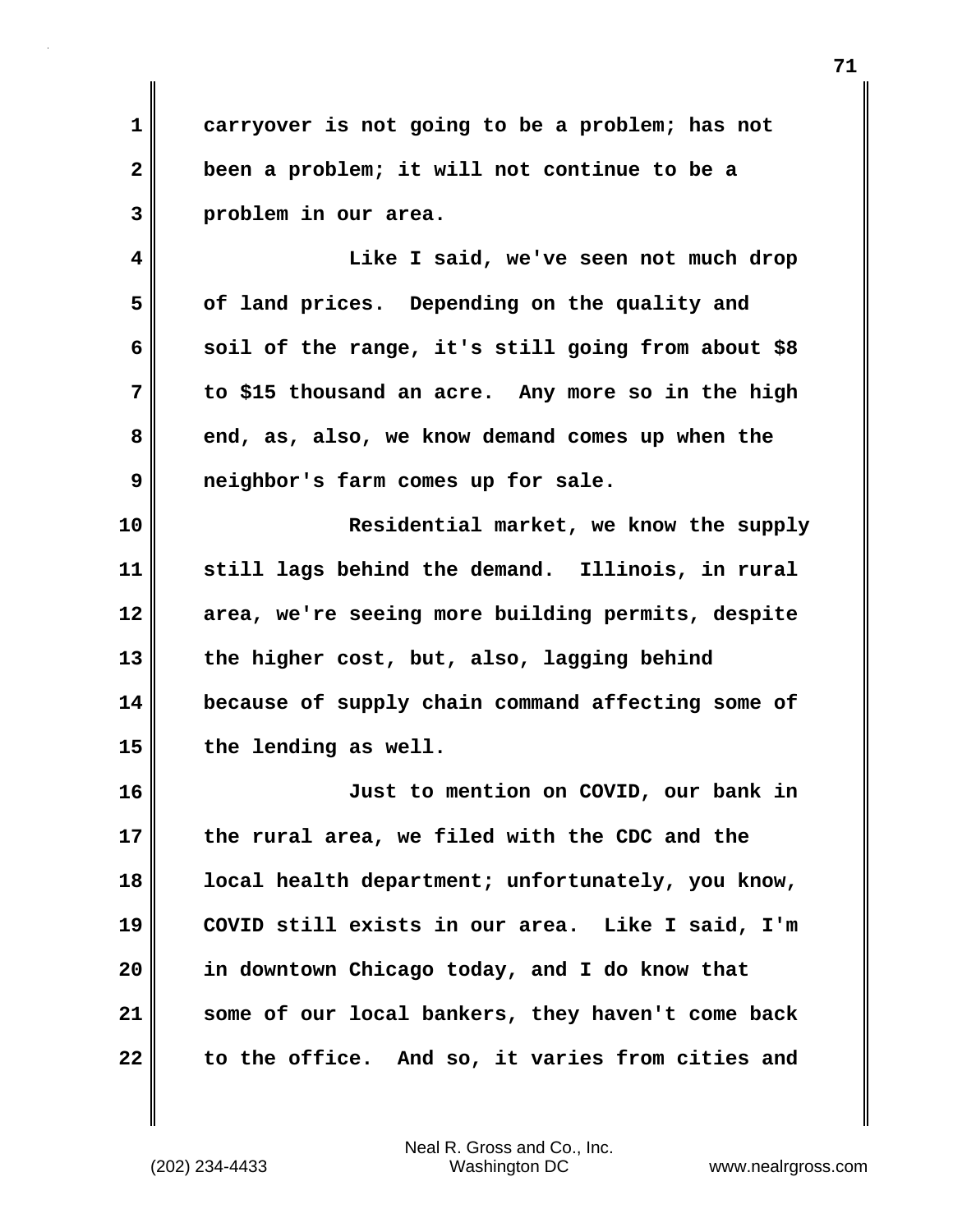**metropolitan areas out to the rural areas, where I'm at.**

| 3  | But our lobbies that were particularly            |
|----|---------------------------------------------------|
| 4  | open on Saturdays, they were closed during COVID, |
| 5  | and we have not yet opened up those lobbies, but  |
| 6  | we do, of course, always by appointment, and so   |
| 7  | forth. And we're not sure we're going to open     |
| 8  | them up, but we'll monitor the activity.          |
| 9  | Deposits. As everyone was saying,                 |
| 10 | when Mark put his presentation on, I concur in    |
| 11 | some of the same. Our numbers might be a little   |
| 12 | bit different, but the same message in all of     |
| 13 | that.                                             |
| 14 | (Audio interference) deposits since               |
| 15 | the beginning of the year in all our banks        |
| 16 | increased by \$48 million. And so, that's not all |
| 17 | PPP. So, I'm just mirroring and echoing what      |
| 18 | everyone has already said, and I can't express    |
| 19 | that even more -- it's top of the mind of every   |
| 20 | banker that we talk to, is the leverage ratios    |
| 21 | and what's going to happen with that. I know I    |
| 22 | wish we all had a crystal ball of what's going    |

Neal R. Gross and Co., Inc.<br>Washington DC (202) 234-4433 Washington DC <www.nealrgross.com>

**1**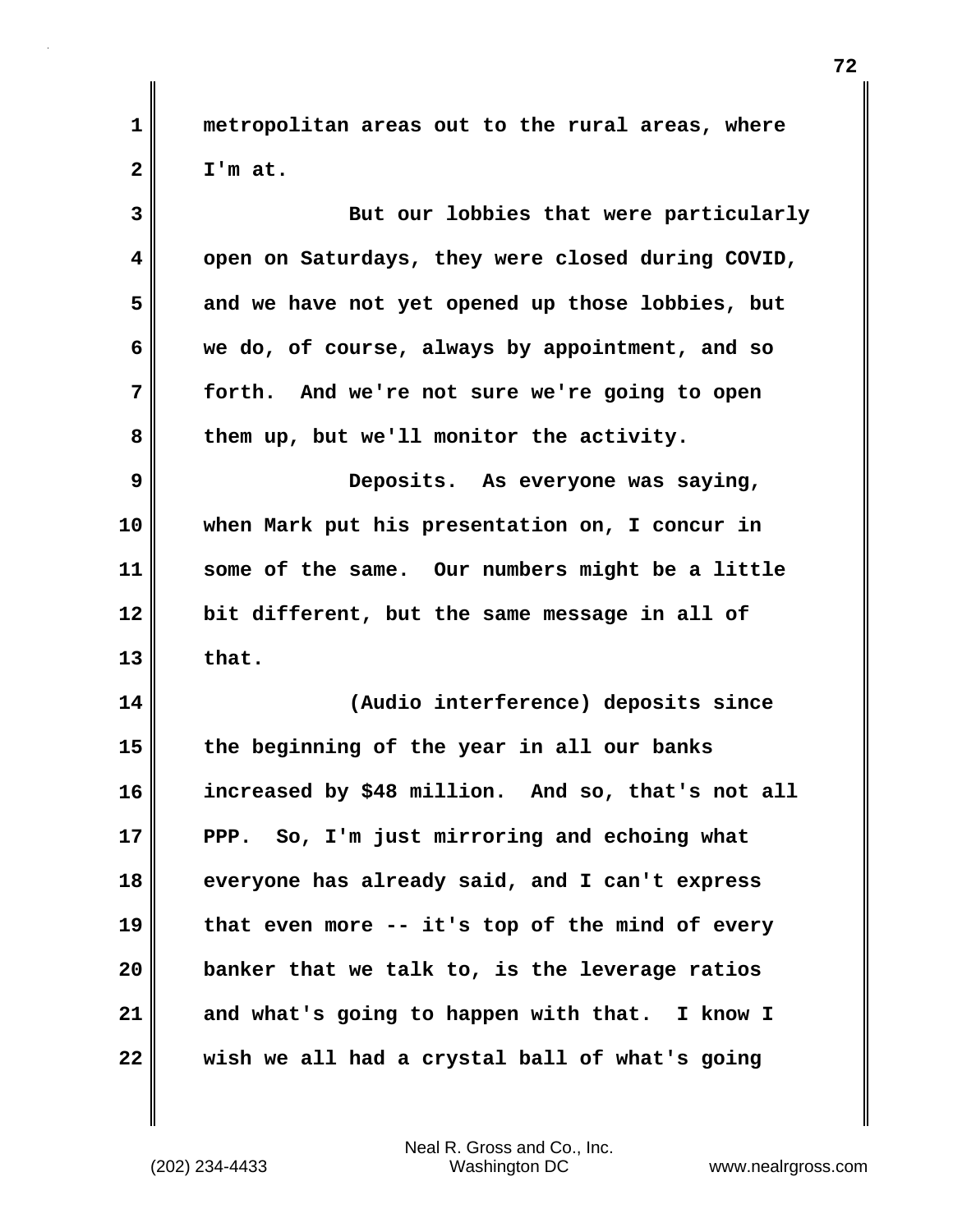**happen.**

**1** 

| $\overline{\mathbf{2}}$ | We do know that consumer spending is              |
|-------------------------|---------------------------------------------------|
| 3                       | up year to date compared to last year; it was a   |
| 4                       | negative; it's a positive this year. But I can't  |
| 5                       | imagine that that's going to decrease deposit     |
| 6                       | rates and they're going to use their funds in the |
| 7                       | accounts to make up for the lag on the lending    |
| 8                       | side.                                             |
| 9                       | I'm sure we will see, as the supply               |
| 10                      | chains -- it's a hope, as the supply chains get   |
| 11                      | better and they improve, that the business and    |
| 12                      | development, the construction will go at a faster |
| 13                      | pace, and some of that money can be lent out for  |
| 14                      | those purposes.                                   |
| 15                      | In PPP, also, we know that was a good             |
| 16                      | thing. Most of our balances, original balances,   |
| 17                      | are down to 10 percent and in single digits for   |
| 18                      | forgiveness. I don't think that's quite           |
| 19                      | widespread through the State of Illinois. I hear  |
| 20                      | from other bankers that their forgiveness numbers |
| 21                      | and the balances are still in the mid to low      |
| 22                      | digits, and some even getting some audits on some |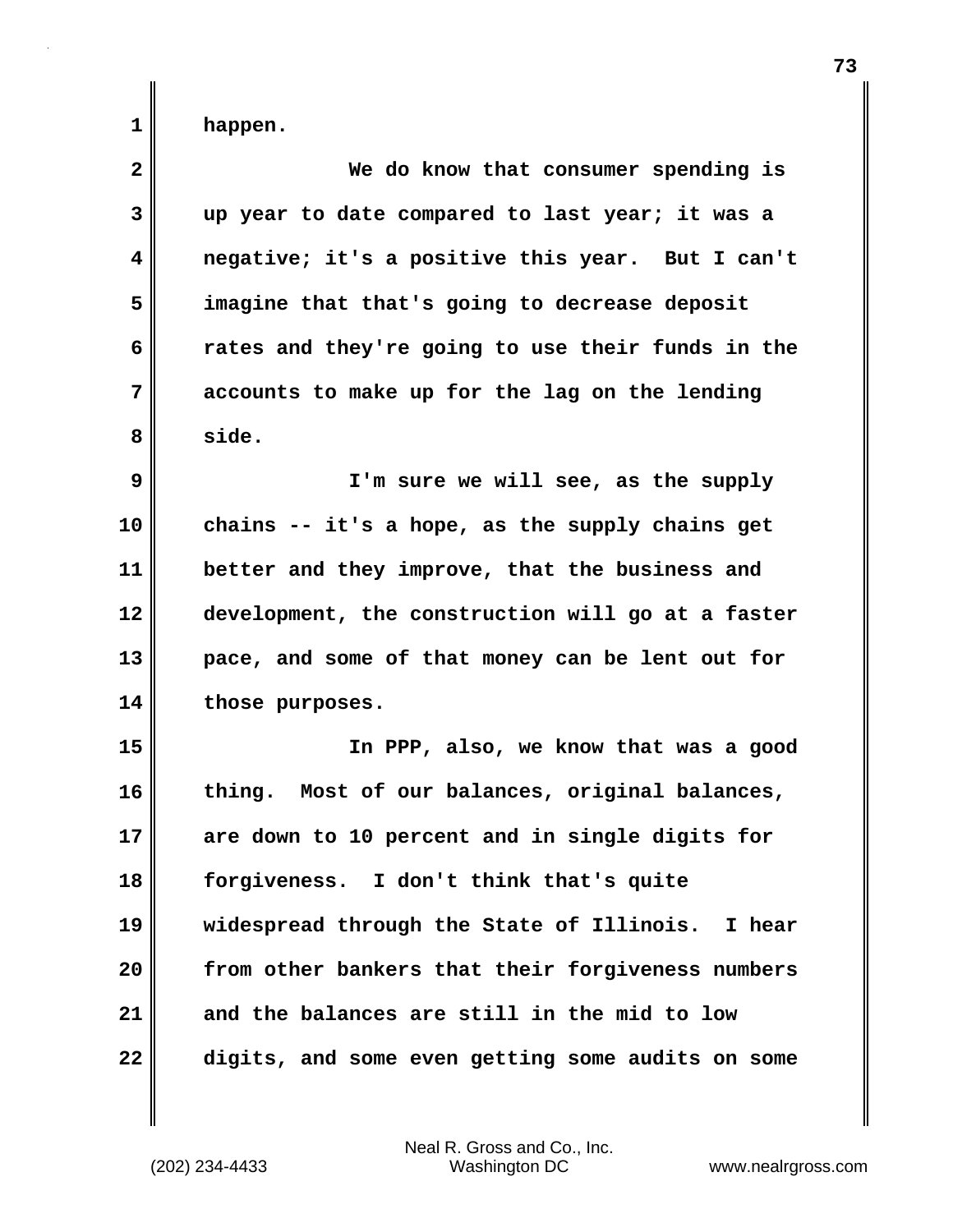| $\mathbf{1}$ | low balances. I hope those are one-offs, and      |
|--------------|---------------------------------------------------|
| $\mathbf{2}$ | that's not a normal practice. But, just the       |
| 3            | same, that's what I am hearing, and also, that    |
| 4            | some people are leaving their money sit because   |
| 5            | they're unsure of whether they will be audited or |
| 6            | not. So, on the borrowing end, that's some        |
| 7            | information/feedback I've been getting.           |
| 8            | Illinois, as a whole, I'd just                    |
| 9            | mentioned -- you guys talk about unemployment     |
| 10           | rates -- the good news, even though Illinois is   |
| 11           | higher, is that 7.2, which it just jumped up just |
| 12           | a slight bit, but I guess that's the bad news.    |
| 13           | But the good news was it was 16 percent back in   |
| 14           | April of 2020. So, for the State of Illinois,     |
| 15           | that is doing okay.                               |
| 16           | Another thing I wanted to mention,                |
| 17           | too, that comment made about the hybrid           |
| 18           | examinations, in some of our banker discussions,  |
| 19           | it was brought to my attention -- oh, a former    |
| 20           | examiner, now a banker, explained that, you know, |
| 21           | a typical banker's explanation of a good          |
| 22           | examination equals a rating of 1 to 2, and a bad, |

 $\mathbf{l}$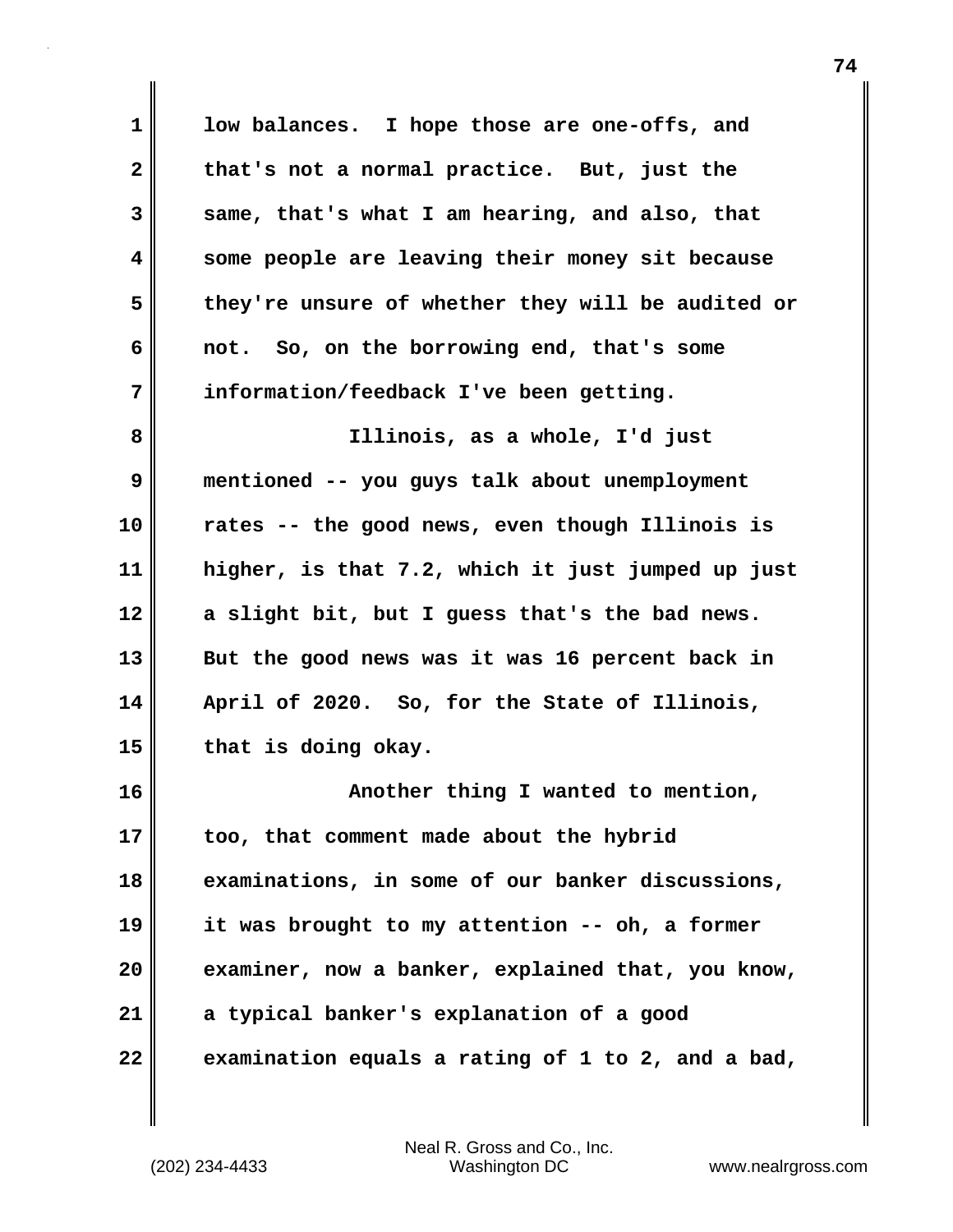**not-so-good examination is rating received of 3 or worse.**

**3 4 5 6 7 8 9 10 11 12 13 14 15 16 17 18 19 20 21 So, understanding that, there will be more complaints from others that didn't get a good examination. So, when we talk about this, and taking that into a mindset, I believe one of the most important items of this is our communication and understanding. And bankers want to be understood by their examiners. They want to know who they are. I always like to come with a solution or a suggestion to a problem or a situation, and the only thing I can come up with now is, part of the communication that we have when the examiners sit down -- I guess I'll step back a little bit and say that I am all for a hybrid examination. I'm also maybe more on the virtual and our experience is that has been very good. But I think maybe improvement may in the first communication that we have, if it has to be virtual.**

**22** 

**1** 

**2** 

 **A conversation when we're training, or**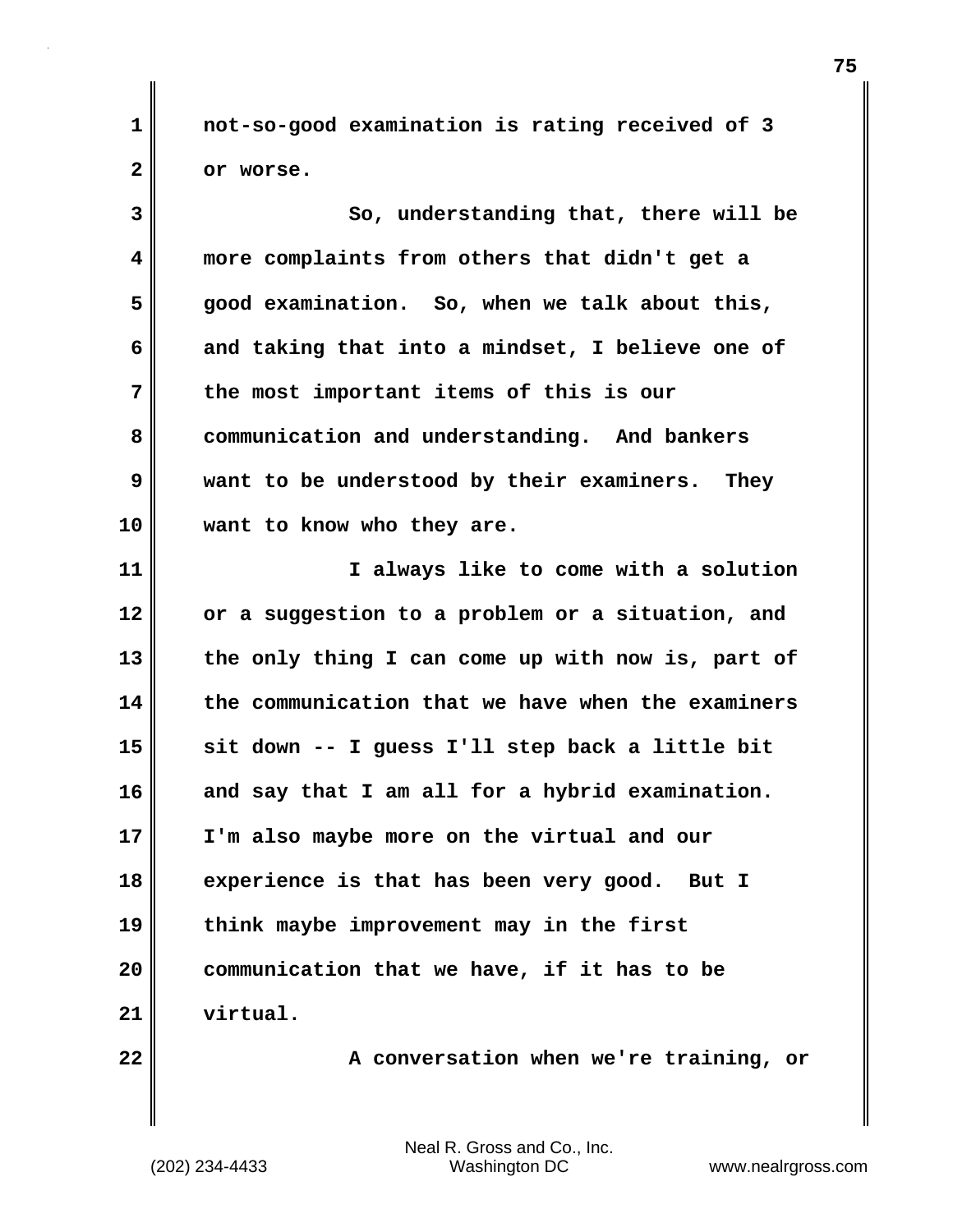**1 2 3 4 5 6 7 8 9 10 11 12 13 14 15 16 17 18 19 20 21 22 doing refreshers for existing staff for examinations, that they get to know us. Maybe it's a little more personal basis. Our community bankers, we want to make it personal. We are very passionate about what we do in our banking; that we want the examiners to know who we are. And on the other side of that, maybe we should take a little bit more time and understand who our examiner is as well. So, enough said about that. I also want to give a shoutout to PJ, commending him on wage increases. It is a problem trying to retain staff, and especially in our small community areas, to get staff who they want to come and be bankers. And our model is a universal banker model for our frontline staff. And they aren't just people that clock in and clock out. So, no one is making minimum wage. They are way above minimum wage. So, anybody that does that and increases their wages, their people are of value.**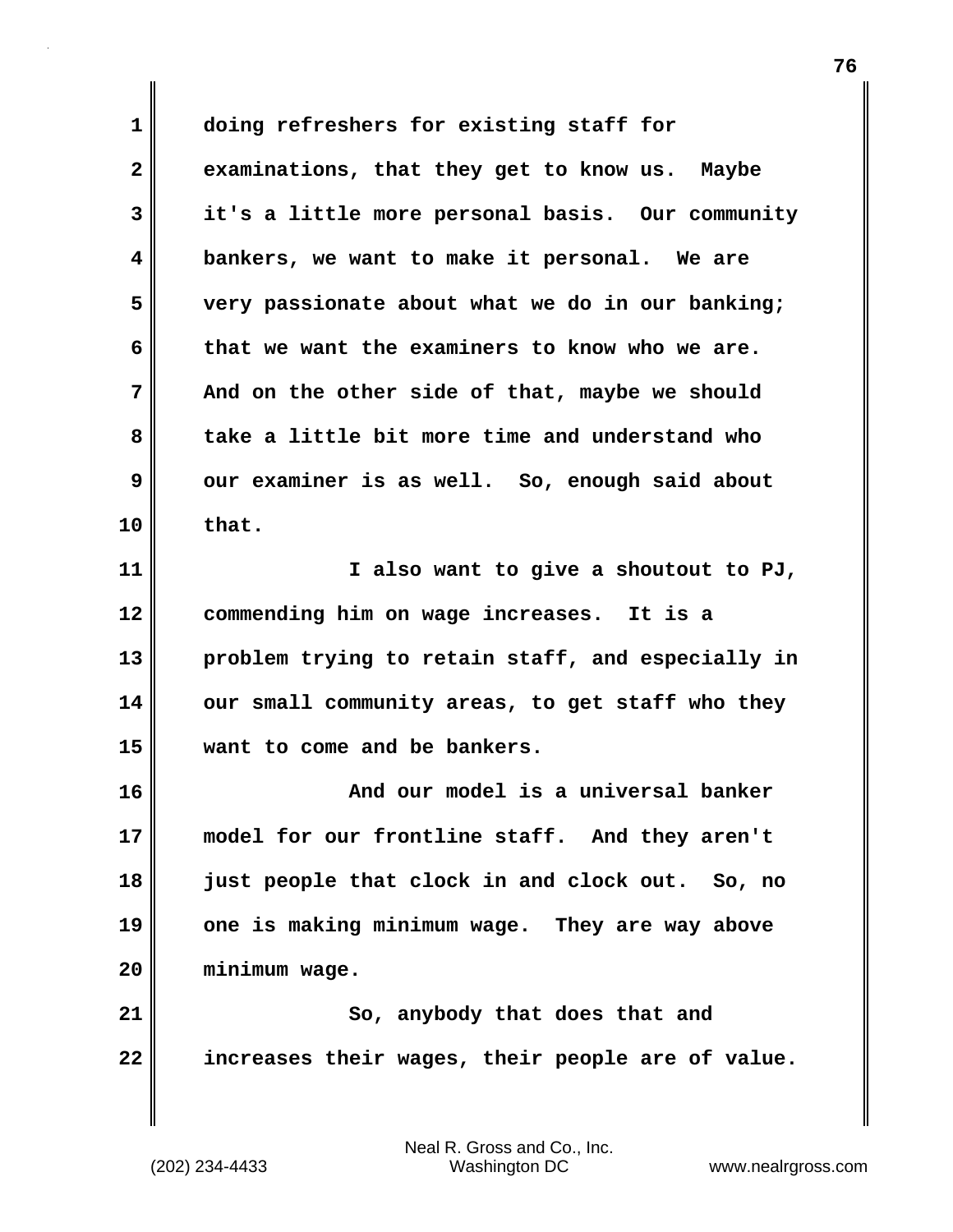| 1            | We ask them to do a lot. They're, basically,     |
|--------------|--------------------------------------------------|
| $\mathbf{2}$ | personal bank owners on the frontline staff, and |
| 3            | they're the first contact with our customers.    |
| 4            | So, it's very important.                         |
| 5            | So, I encourage everybody to take a              |
| 6            | look at that, not only in order to retain your   |
| 7            | staff. And think of it, it's not just I have to, |
| 8            | but just think of their worth as well, because   |
| 9            | they are extremely important.                    |
| 10           | I'll close in saying, Arleas, congrats           |
| 11           | to an awesome career.                            |
| 12           | And, Ken and Steve, we'll miss your              |
| 13           | contribution.                                    |
| 14           | Director Gruenberg, thanks for sitting           |
| 15           | in and pitch hitting today.                      |
| 16           | I know Chairman McWilliams, she's                |
| 17           | going to be meeting with some Illinois bankers   |
| 18           | later this week. So, it will be interesting to   |
| 19           | hear what feedback she has, also, from the State |
| 20           | of Illinois.                                     |
| 21           | Thank you.                                       |
| 22           | And I'm going to turn it over to                 |
|              |                                                  |

 $\mathbf{I}$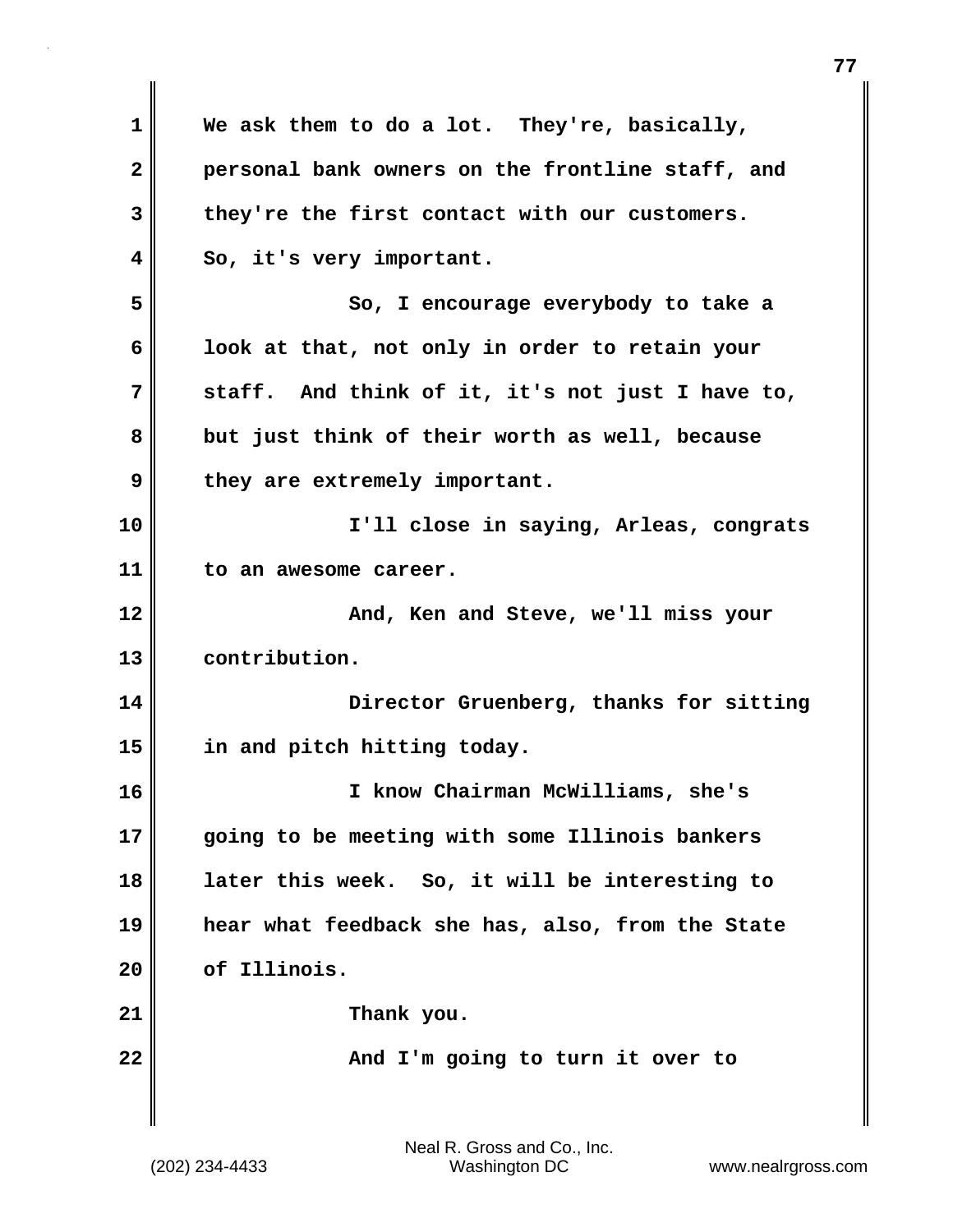| 1            | Andrew West, President of Eagle Bank.              |
|--------------|----------------------------------------------------|
| $\mathbf{2}$ | MEMBER WEST: Good afternoon,                       |
| 3            | everyone.                                          |
| 4            | My name is Andrew West. I'm the                    |
| 5            | President and CEO of Eagle Bank in Polson,         |
| 6            | Montana.                                           |
| 7            | Eagle Bank is one of 18 tribally-owned             |
| 8            | banks in the United States. We have average        |
| 9            | assets of around \$95 million. It fluctuates a     |
| 10           | little bit, based on inflows and outflows from     |
| 11           | tribal deposit accounts, but we hover around 95.   |
| 12           | I expect we'll break over \$100 million next year. |
| 13           | We're located on the Flathead Indian               |
| 14           | Reservation in western Montana. We're the home     |
| 15           | to the Confederated Salish and Kootenai Tribes.    |
| 16           | The Pend d'Oreille Tribe is also part of this.     |
| 17           | Our market consists primarily within               |
| 18           | the exterior boundaries of the reservation, which  |
| 19           | encompasses 1,938 square miles, 1.3 million        |
| 20           | acres. There's around 30,000 people living on      |
| 21           | the reservation, and approximately 5,000 of those  |
| 22           | people are tribal members.                         |

 $\mathbf{I}$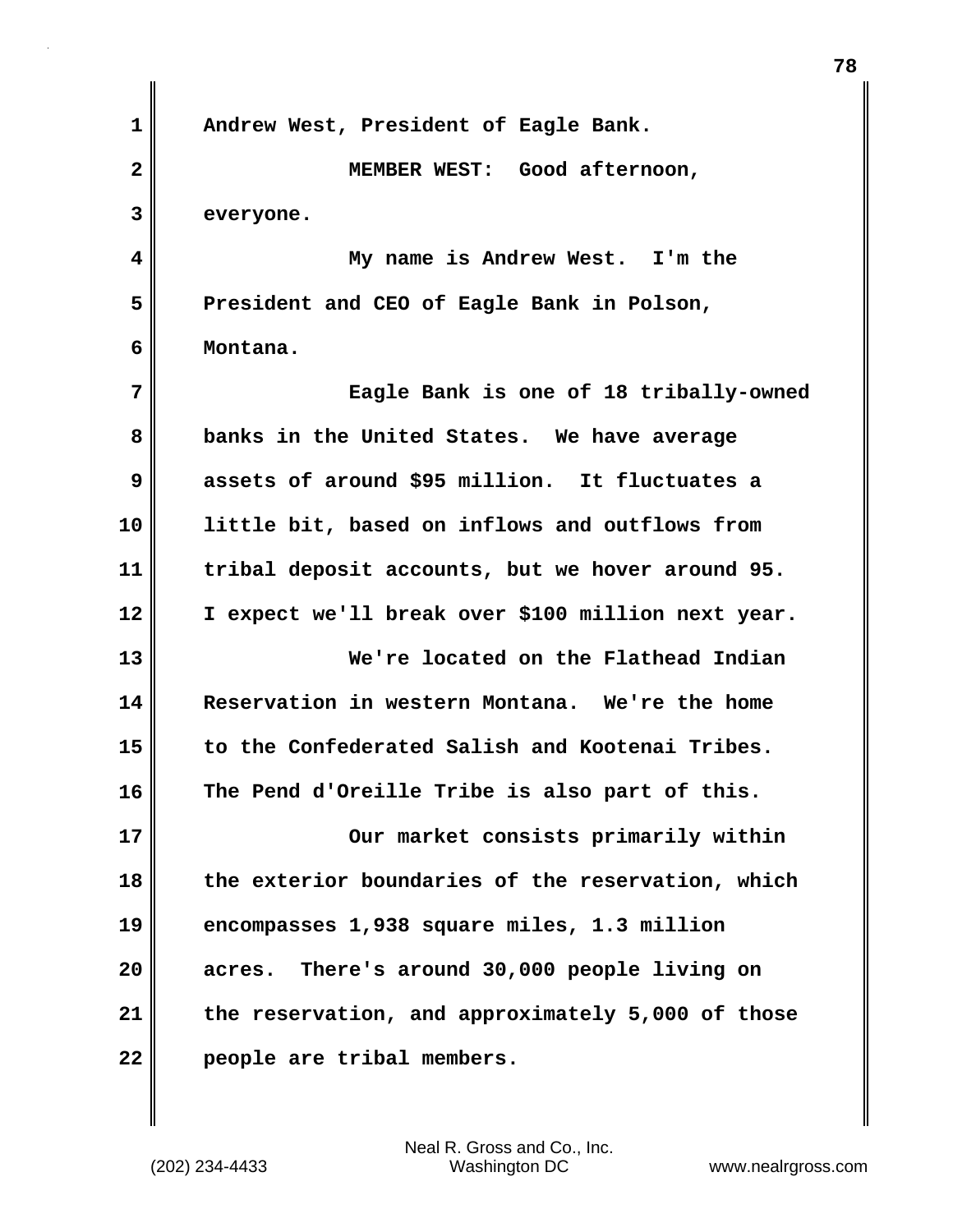| 1            | Our original mandate was to help the              |
|--------------|---------------------------------------------------|
| $\mathbf{2}$ | unbanked and underbanked. We try very hard to     |
| 3            | continue to do that every day. Over the last few  |
| 4            | years, we have broadened our scope and have done  |
| 5            | more commercial ag and mortgage lending to all    |
| 6            | residents of the reservation, rather than just    |
| 7            | tribal members.                                   |
| 8            | Regarding banking and economic                    |
| 9            | conditions here, Montana has an unemployment rate |
| 10           | that's around 3.7-3.8 percent. On the             |
| 11           | reservation, it's over 20 percent. There is the   |
| 12           | same problem here. Businesses cannot find help.   |
| 13           | It's just an ongoing thing. I think it's being    |
| 14           | experienced across the nation.                    |
| 15           | We have a higher-than-normal COVID                |
| 16           | infection rate here in Lake County, where I am.   |
| 17           | the tribal government has been extremely          |
| 18           | proactive in trying to battle this, but it's      |
| 19           | still very much a factor here.                    |
| 20           | We had our lobby closed for about a               |
| 21           | year. It reopened in June. Didn't seem to         |
| 22           | affect our performance at all last year or this   |

 $\mathbf{I}$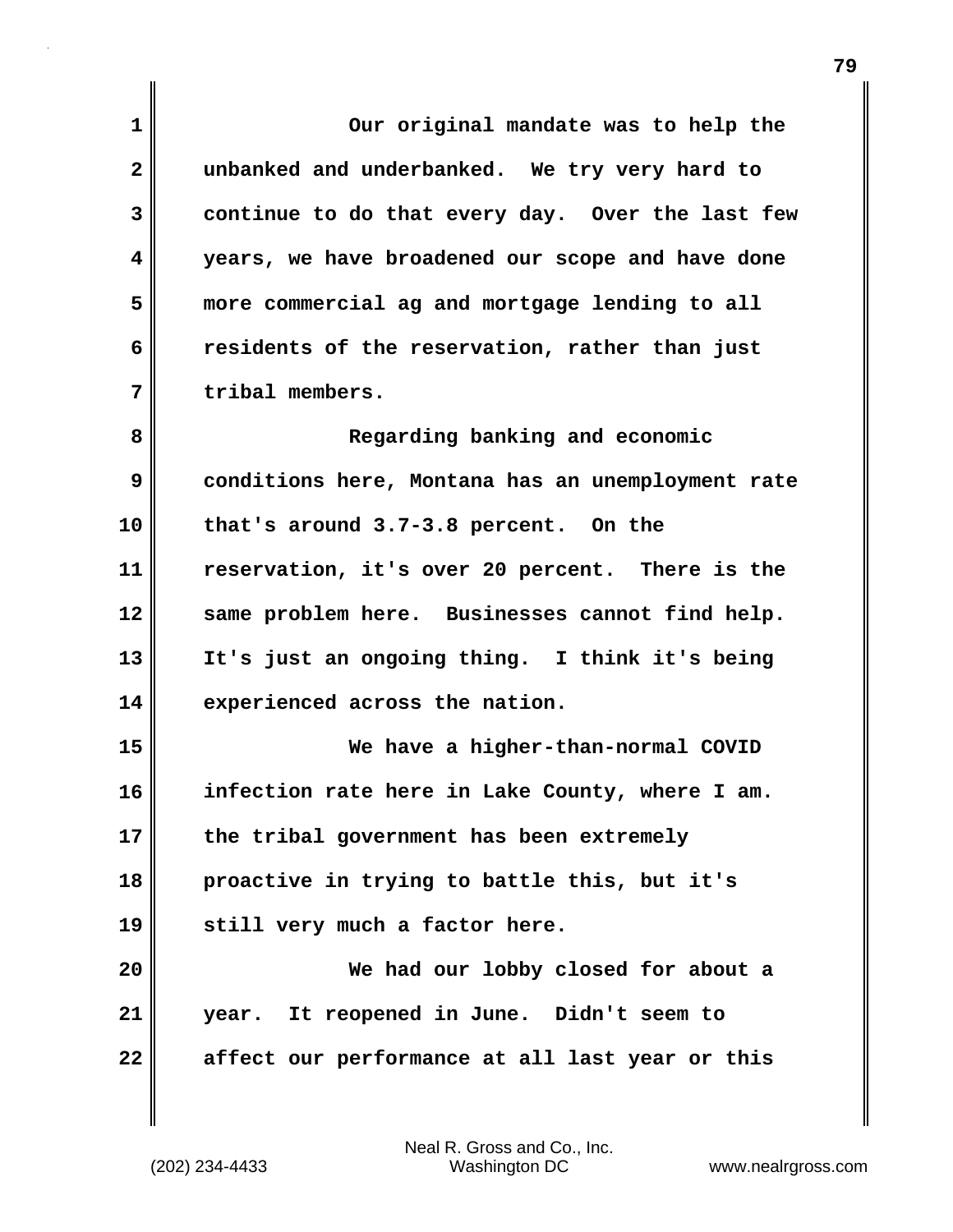**1 2 3 4 5 year. The customers have just changed how they interface with the bank, using mobile banking and the drive-through. And it hasn't really been a problem for us, but we are back open and everything seems to be going okay.**

**6 7 8 9 10 11 12 13 14 Despite the higher-than-normal levels of COVID infection here, we have had a ridiculous amount of people move in. We've had 3,000 new residents move onto the reservation since April of 2021. And the county north of us, in Flathead County, they have had approximately 30,000 people move in since April, which is, for a small state like ours -- large by geography; small by population -- that's a lot of people.**

**15 16 17 18 19 20 Previously, moving to Montana, the barrier to coming in here was there is a lack of viable jobs. Well, now with everybody being able to work from home, that barrier is pretty much gone. So, that does help the economy with the influx of more money.**

**21 22 But the downside is that it's created a housing shortage. And we get a lot of people**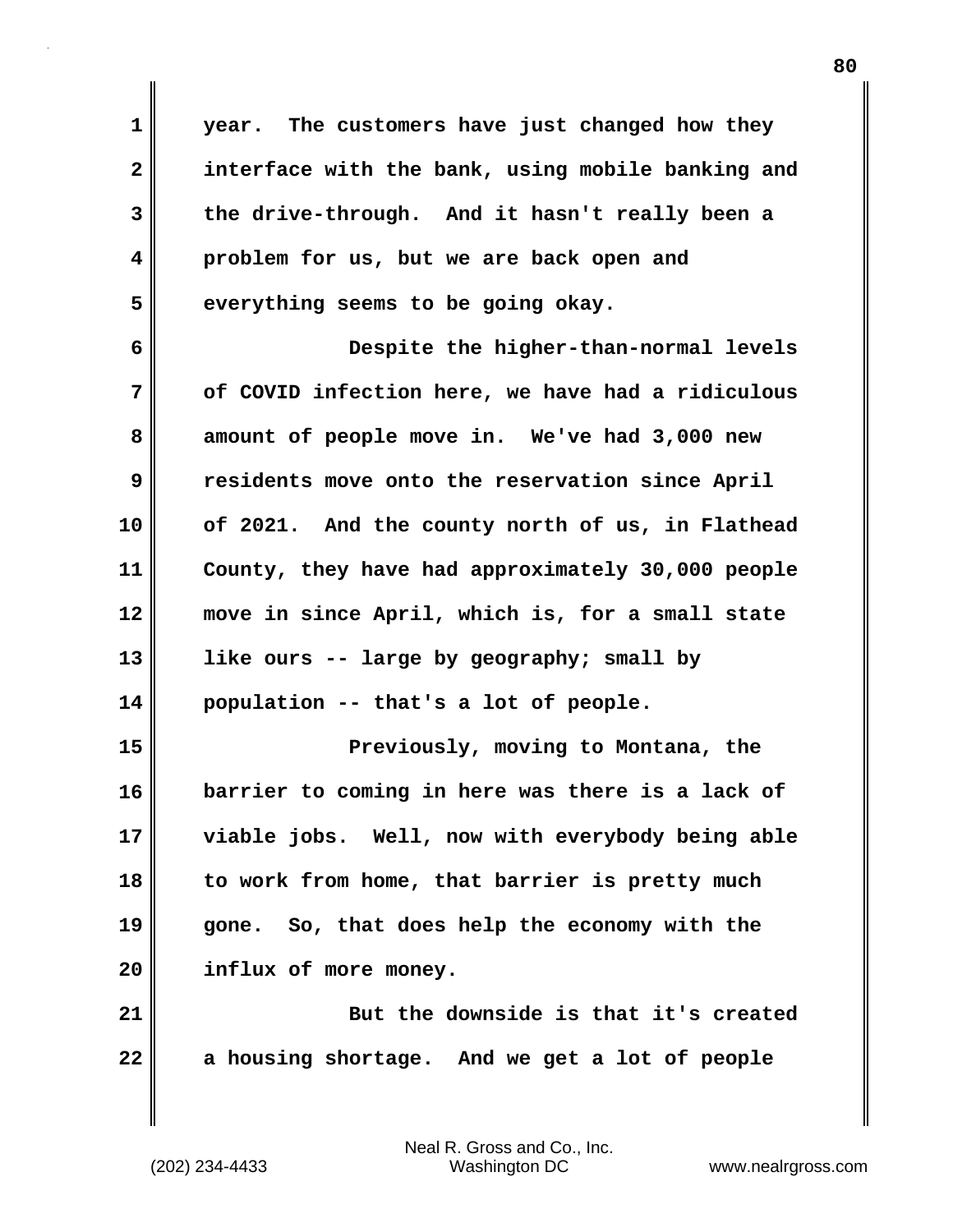**1 2 3 4 5 6 7 8 9 10 11 moving here from California who have a lot of money. They sell their house for a million or a million and a half dollars, and they come here and they can buy one for \$500,000 that's better than the one they sold. And they are willing to pay, and a lot of cash buyers. And what ends up happening is it's driving the price of housing up so high here that a normal born-and-bred Montanan can't afford to buy a house anymore. So, that's a real problem here, not to mention there's just a housing shortage.**

**12 13 14 15 16 17 18 19 20 21 In 2020 and 2021, we saw exceptional real estate lending activity, just not unlike almost everyone. We were tripling our 2019 numbers. Real estate production has begun to taper. I think we're just running out of inventory, and everyone who wanted to finance their house has financed their house, or refinanced. I expect that it will pick back up in the spring a little bit, but it has been a little slow.**

**22** 

 **Commercial loan demand has been**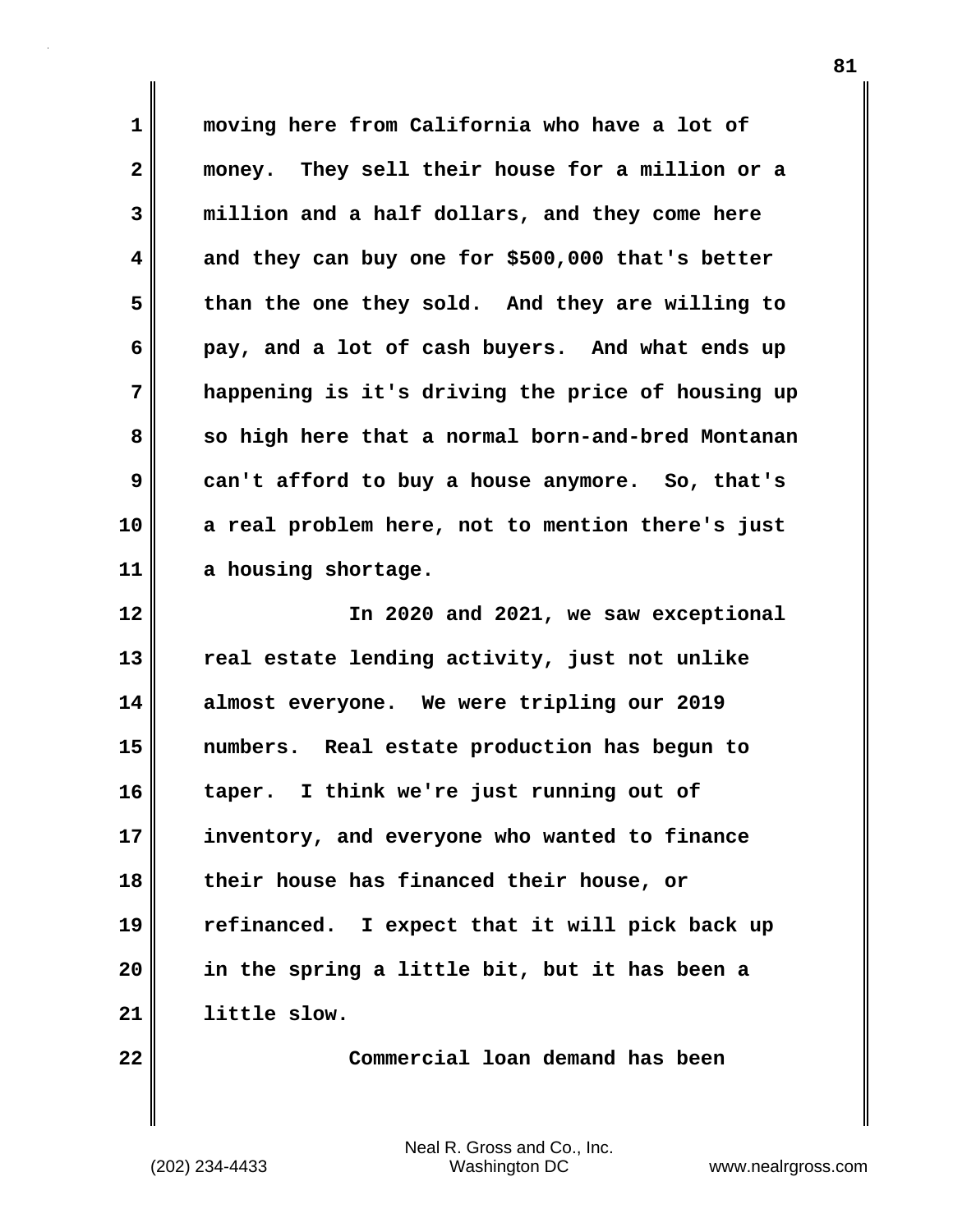**1 2 3 4 5 6 7 8 moderate compared to prior years for us. As a lot of the PPP loans begin to roll off the books, it's been a little bit of a challenge for us to replace those. Fourth quarter there, we're starting to see things pick up. There's been a lot of uncertainty here, and I think the commercial loan demand has kind of reflected that.**

**9 10 11 12 13 14 15 16 17 Agriculture business has been difficult across all of Montana, not just here in western Montana. But we had an exceptionally hot summer last summer, and there was just a tremendous drought and a grasshopper hatch that was for the ages. The combination of the heat and the grasshopper hatch -- you know, the grasshoppers destroyed hay crops; the heat destroyed hay crops.**

**18 19 20 21 22 And hay, normally, may be \$100 a ton; it's \$70 to \$100 for ranchers here. It's \$350 a ton. And even though cattle prices have gone up, you cannot run a viable ranch and operation on \$350-a-ton hay. It's just not possible.**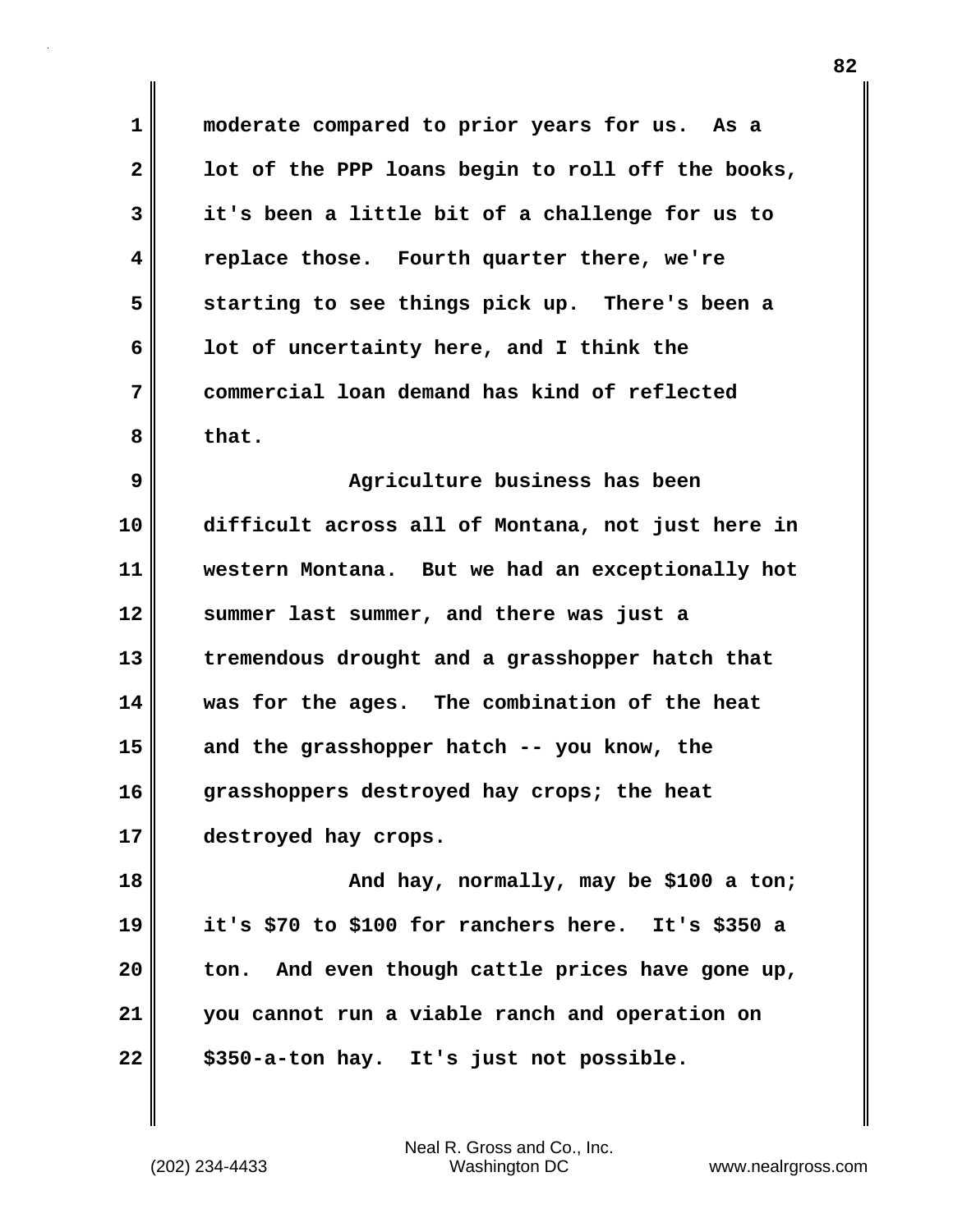**1 2 3 4 5 6 7 8 9 10 11 12 13 14 15 16 17 18 19 20 21 22 So, what we're seeing is a lot of people are selling off their herds, which, in turn, is going to end up with we're going to not have as many cattle on the market, and it could affect the market going forward for many years. In the consumer realm, there's been, as everyone knows, there's a large influx of stimulus money. Where I live on the reservation, the tribal government has given out even more stimulus money than the U.S. Government. And what we've seen from that is we have very few past dues, but, also, very low demand for consumer loans. People are flush right now, and they just don't need these smaller loans that we often do. And then, additionally, credit unions are marketing very low interest rate consumer loans, and we don't have any interest in competing with that. So, it's been a little bit of a challenge on the consumer. Overall, the bank's doing well. We're probably going to have the best year we've ever had. A lot of cautious optimism about going**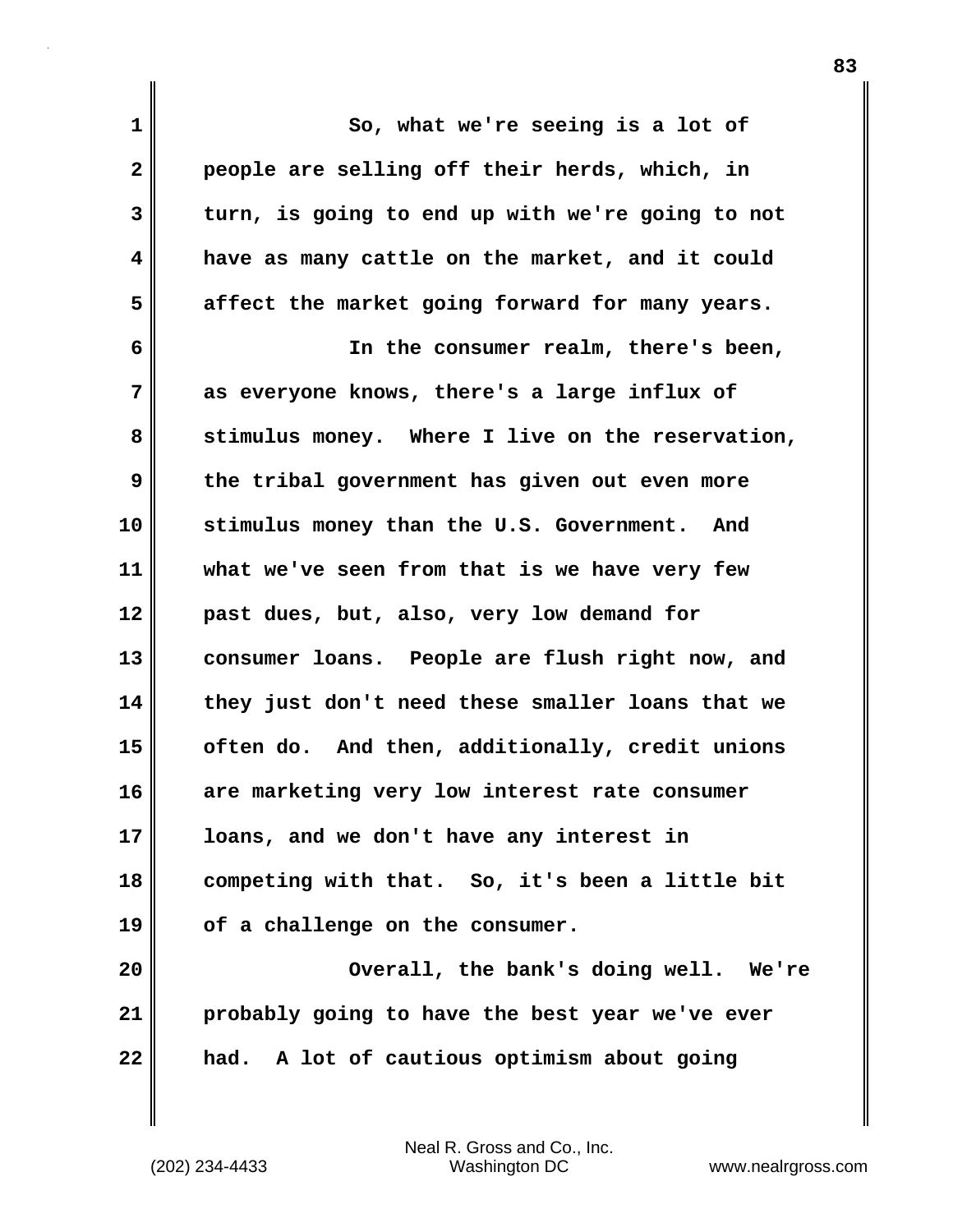**1** 

**forward into 2022.**

| $\overline{\mathbf{2}}$ | You know, we've experienced margin                |
|-------------------------|---------------------------------------------------|
| 3                       | compression. If interest rates continue to climb  |
| 4                       | or they begin to climb, we're concerned about it  |
| 5                       | clamping down on borrowing activities.            |
| 6                       | So, like I said, we're cautiously                 |
| 7                       | optimistic. Everything is going well, but I       |
| 8                       | certainly have worked hard to prepare the bank to |
| 9                       | be positioned for a downturn in the economy. So,  |
| 10                      | we're kind of hoping for the best and planning    |
| 11                      | for the worst.                                    |
| 12                      | And that's all I have to report.                  |
| 13                      | And I would turn it over to Mike Bock,            |
| 14                      | CEO of Dairy State Bank.                          |
| 15                      | Thank you.                                        |
| 16                      | MEMBER BOCK: Thank you, Andrew.                   |
| 17                      | Mike Bock, Dairy State Bank, CEO of               |
| 18                      | Dairy State Bank in Rice Lake, Wisconsin. We are  |
| 19                      | about 100 miles straight east of the Minneapolis- |
| 20                      | St. Paul area. So, if you're trying to put us in  |
| 21                      | geography in Wisconsin, that's about where we     |
| 22                      | lie.                                              |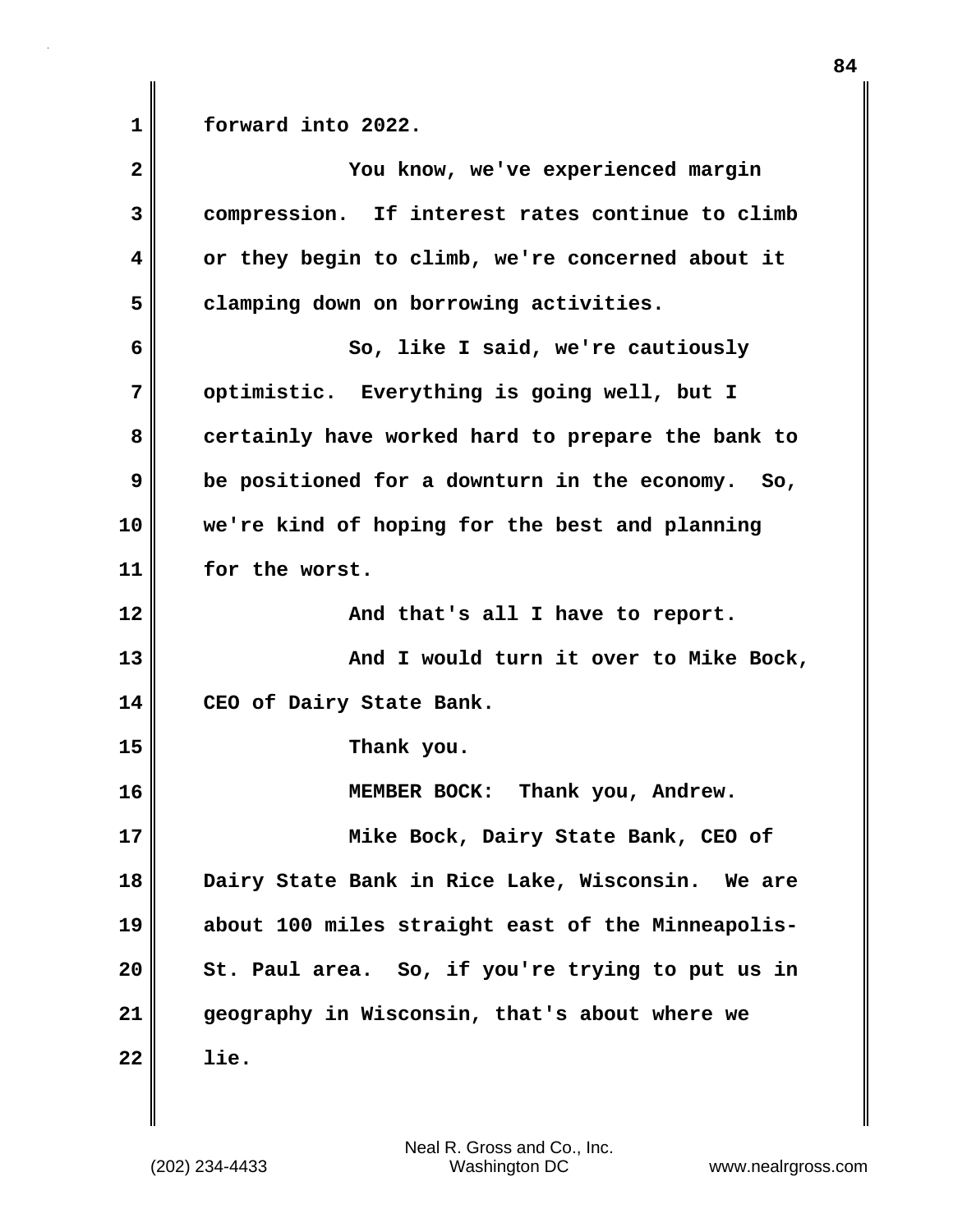| $\mathbf 1$  | We have a market area that runs kind              |
|--------------|---------------------------------------------------|
| $\mathbf{2}$ | of northern Wisconsin down to mid-Wisconsin, so   |
| 3            | no the north end of it. We have a lot of          |
| 4            | tourism, some logging, those types of industries, |
| 5            | moving through some industrial stuff in the       |
| 6            | middle, down to some farming in the south. So,    |
| 7            | we've got a big variety of customers that we do   |
| 8            | work with.                                        |
| 9            | We are experiencing a very good year              |
| 10           | at this point in time. PPP loans have been very   |
| 11           | successful. We've got most of them forgiven.      |
| 12           | We're down to our last literally handful of loan  |
| 13           | applications to get through the system. They've   |
| 14           | gone through very smoothly, very few audits,      |
| 15           | double-checks.                                    |
| 16           | So, that process was going well,                  |
| 17           | which, in turn, resulted into some fee income for |
| 18           | us, as well as others have experienced that;      |
| 19           | plus, a little luck and some other items that     |
| 20           | have gone through the bank. We're going to have   |
| 21           | a very successful year this year. Profitability   |
| 22           | will probably be as high as we've ever            |

Neal R. Gross and Co., Inc. (202) 234-4433 Washington DC <www.nealrgross.com>

 $\mathbf{I}$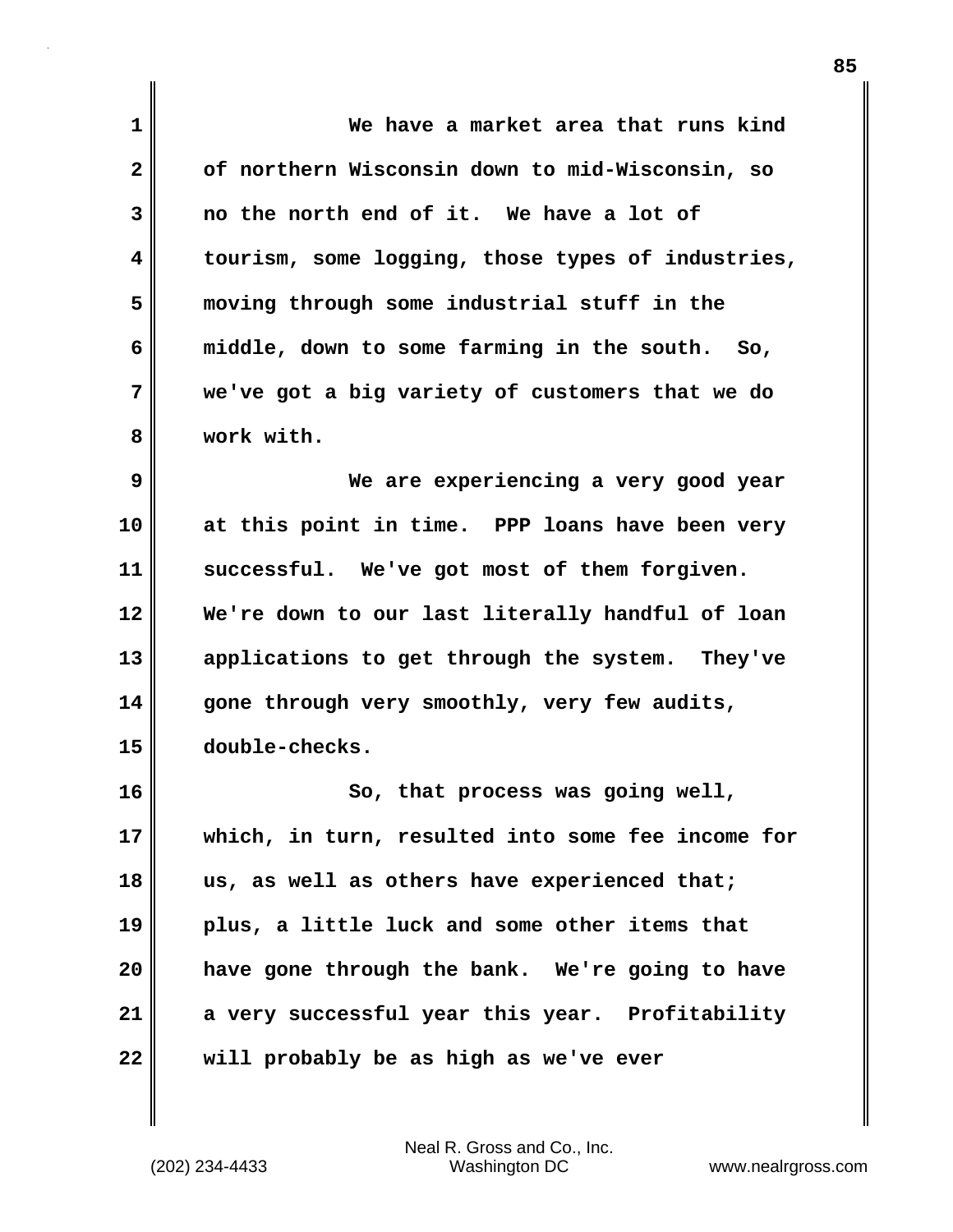**1 2 3 4 5 6 7 8 9 10 11 12 13 14 15 16 17 18 19 20 21 22 experienced in our, roughly, 60-year history. But, with that profitability, we've gone through some significant asset growth. From pre-COVID times, we've grown about 40 percent. We went from a \$500 million bank; today, we're running about \$740 million. We keep talking about this can't last forever, and then, next month we add another \$5 million to the total. So, some of this is going to reverse. But, as that money comes in, what we've experienced is a significant downturn in loan demand. Obviously, the PPP era brought us a lot of loans, but we are largely a commercial bank. And in that commercial bank world, we finance inventory and we finance car dealers and we finance RV dealers, and those folks literally have nothing on their lots out here to sell. It's reached the point that, if you want a car, you put your name in; you put an order in, and when the car comes off the truck, you pay for it and off it goes. So, a significant part of our**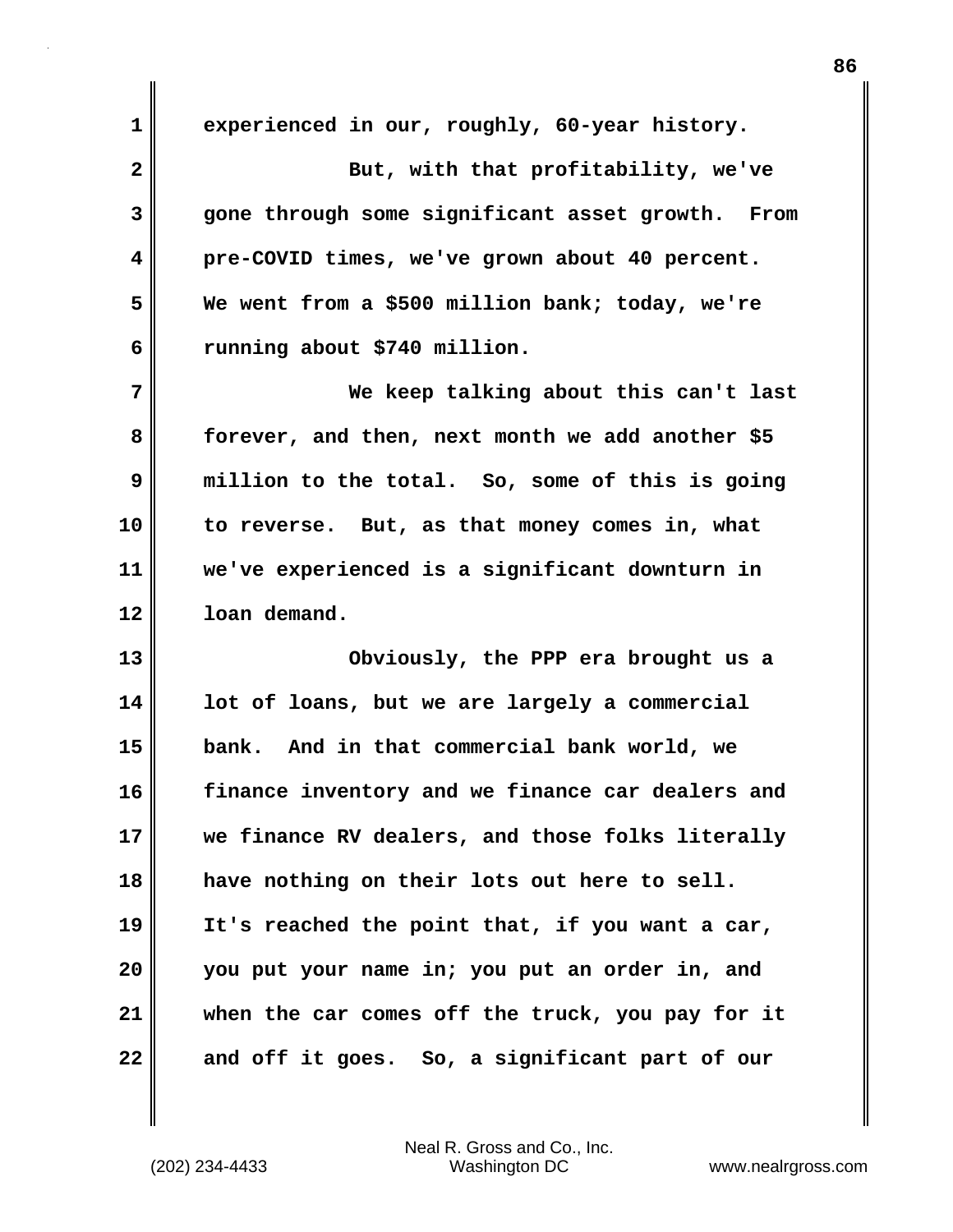**1 2 3 business had been Ford plant financing, and we are down to almost zero in terms of dollars outstanding for that right now.**

**4 5 6 7 8 9 10 11 12 13 14 But what's unique and interesting, as we talk to the dealers, they're thinking this might become somewhat the new look of their new business model. They're finding that, with less cars on their lot, there's less overhead and there's less interest to be incurred, and they may see this as part of their future, that they will never go back to the levels of inventory financing that they've done in the past. And again, for us, that has been a very significant part of our commercial business.**

**15 16 17 18 19 20 21 22 There's money that keeps coming into the system. Just recently, in northern Wisconsin, even though the egg industry has been supplemented nicely by different areas, the State of Wisconsin is going to have another grant program that comes out today for agriculture people. A hard industry and hard business, it's been a good year for them on many fronts this**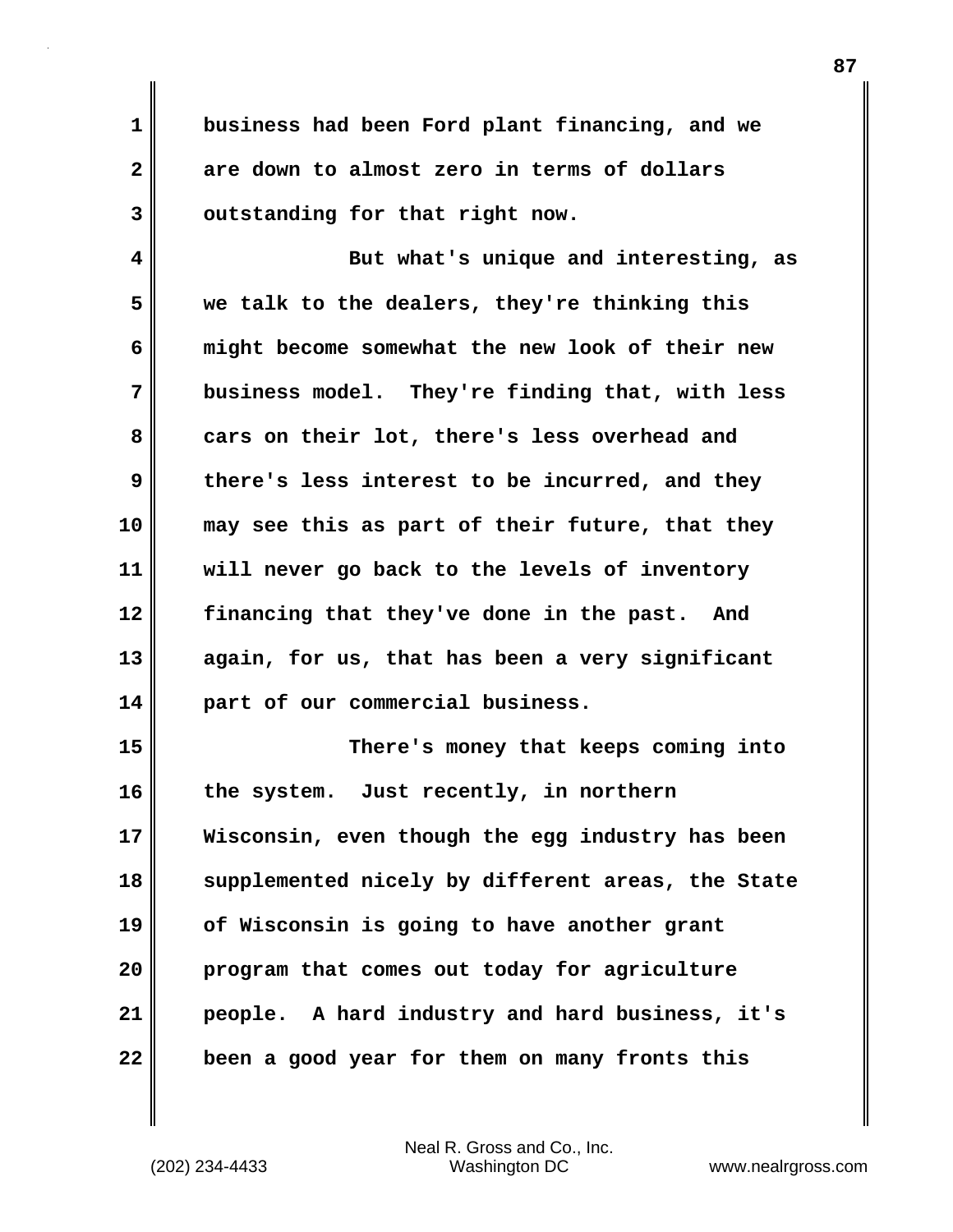**year, but there will be some more assistance coming out.**

**3 4 5 6 7 8 9 10 11 12 13 14 15 16 17 18 But there are starting to be some questions for them and other businesses on what next year might bring. As we've talked about before, we have supply chain issues; we have inflation issues. Some of the commodities that go into our commercial industries that do manufacturing are escalating in price. We're trying to get ahead of the curve, get orders in, get prices locked, et cetera. But they've been through cycles where they do this before, and then, suddenly, supply chains get better; prices go back down. Now they're sitting on high-priced inventory costs that they have to cycle through the system at some point in time. So, that is a challenge that a lot of businesses are trying to juggle.**

**19 20 21 22 The other thing that we see on here, as we get into some of the national potential COVID protocols coming down the line in terms of testing, vaccination requirements, et cetera,** 

Neal R. Gross and Co., Inc. (202) 234-4433 Washington DC <www.nealrgross.com>

**1** 

**2**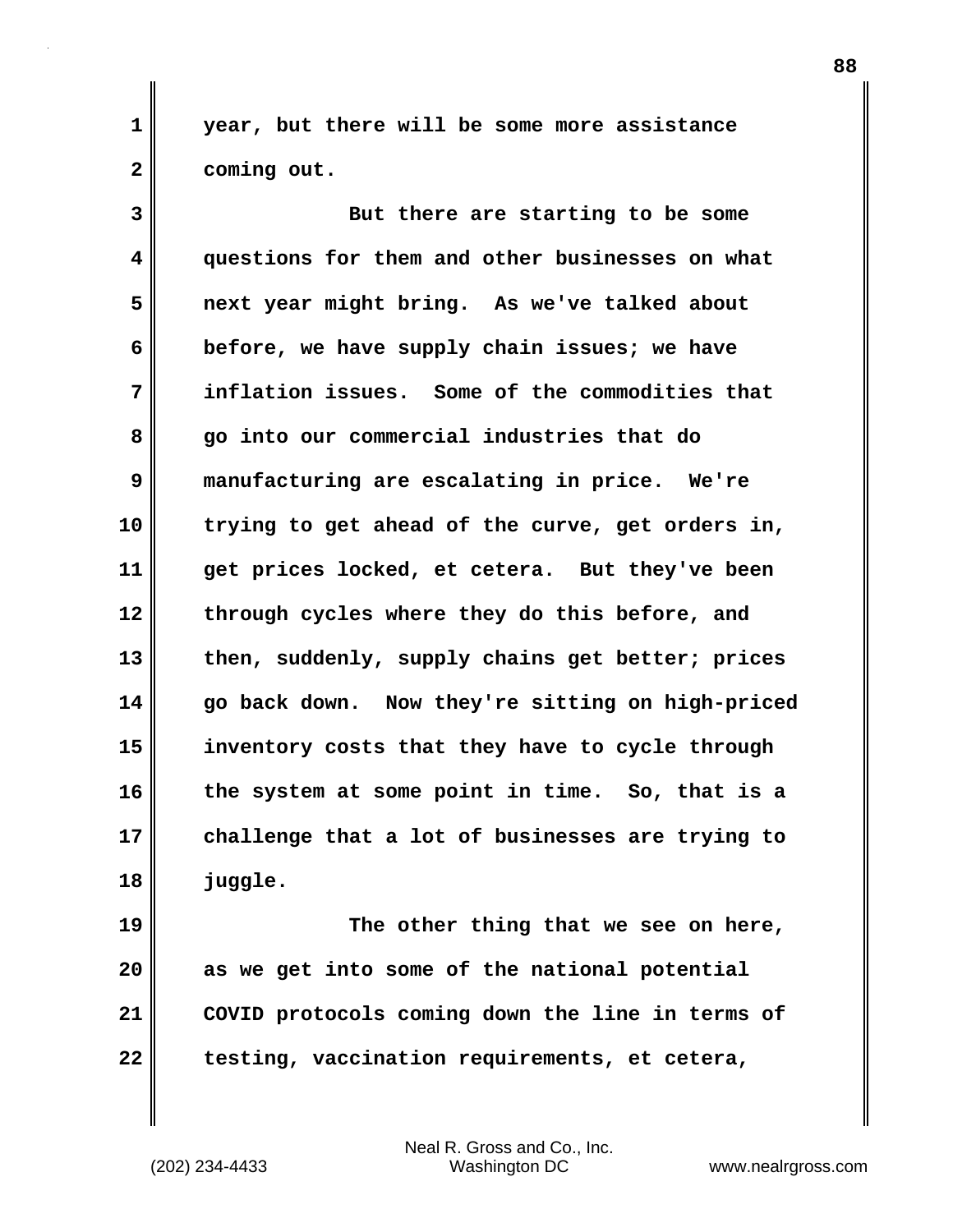**1 2 3 4 5 6 7 8 9 10 11 12 13 14 15 16 17 18 19 20 21 we're currently in an area that our vaccination rates, basically, they're running 50 to 55, maybe 58 percent. So, it's relatively low here. So, as we talk to some of our larger businesses who are already short in terms of finding labor, and they see a potential COVID vaccine mandate coming down, and they've said a number of their staff have said, "We will simply not follow that and we will step out of the workforce." They're seeing an already short labor force becoming shorter and shorter. So, no matter what kinds of inventory they can get in terms of raw materials, with no people to do the job, they will have no products, as they go forward. So, a lot of interesting forces out there at work. So, again, 2021 is going to be a great year for us. We had great growth. Asset quality is phenomenal. We have virtually no passthroughs. We have nothing in other real estate. And it's looking very good at this point to have** 

**22** 

Neal R. Gross and Co., Inc. (202) 234-4433 Washington DC <www.nealrgross.com>

**huge amounts of dollars.**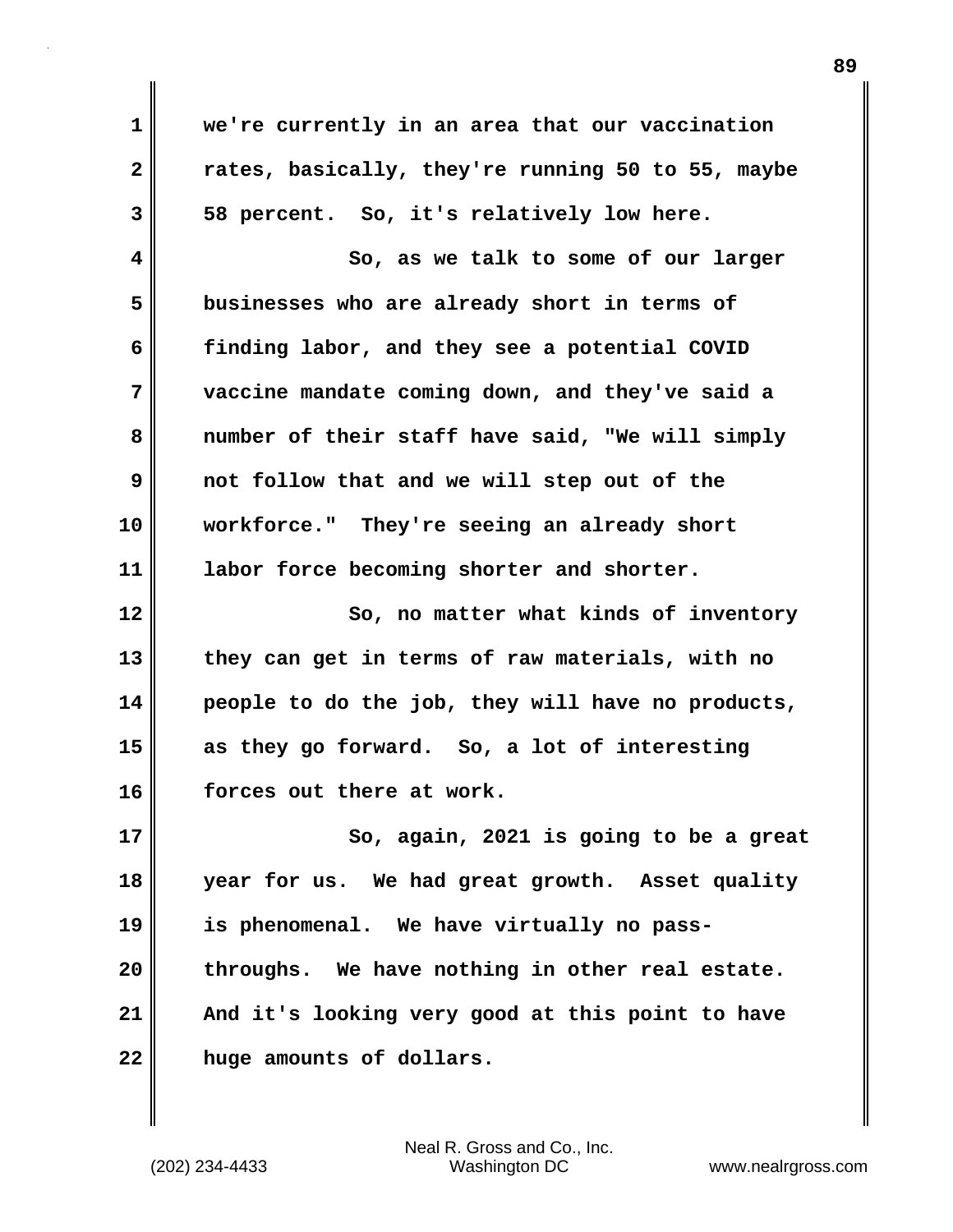**1 2 3 4 5 6 7 8 9 10 11 12 13 14 15 16 17 18 19 20 21 22 But where does 2022 take us? Now this is a little bit of the unknown right now. Again, we have supply chain issues, inventory price increases for a lot of our commercial customers. They're being very conservative for next year in terms of their planning, which, of course, leads to us. Earlier it was stated that inflation is here; it's real, and it's not going away. And it's not transitory; I tend to agree with that. Could we have some drawback? Yes, but, with all we've experienced with the real estate market, construction cost market, we just don't see that ever rolling back to a level that it was pre-COVID going forward. And with a shortage of labor, labor costs are going to continue to stay up. Even if we get some people back, we don't see labor costs dropping back now because, literally, everybody has had to make some labor adjustments going forward. Interest rates, the Fed is meeting**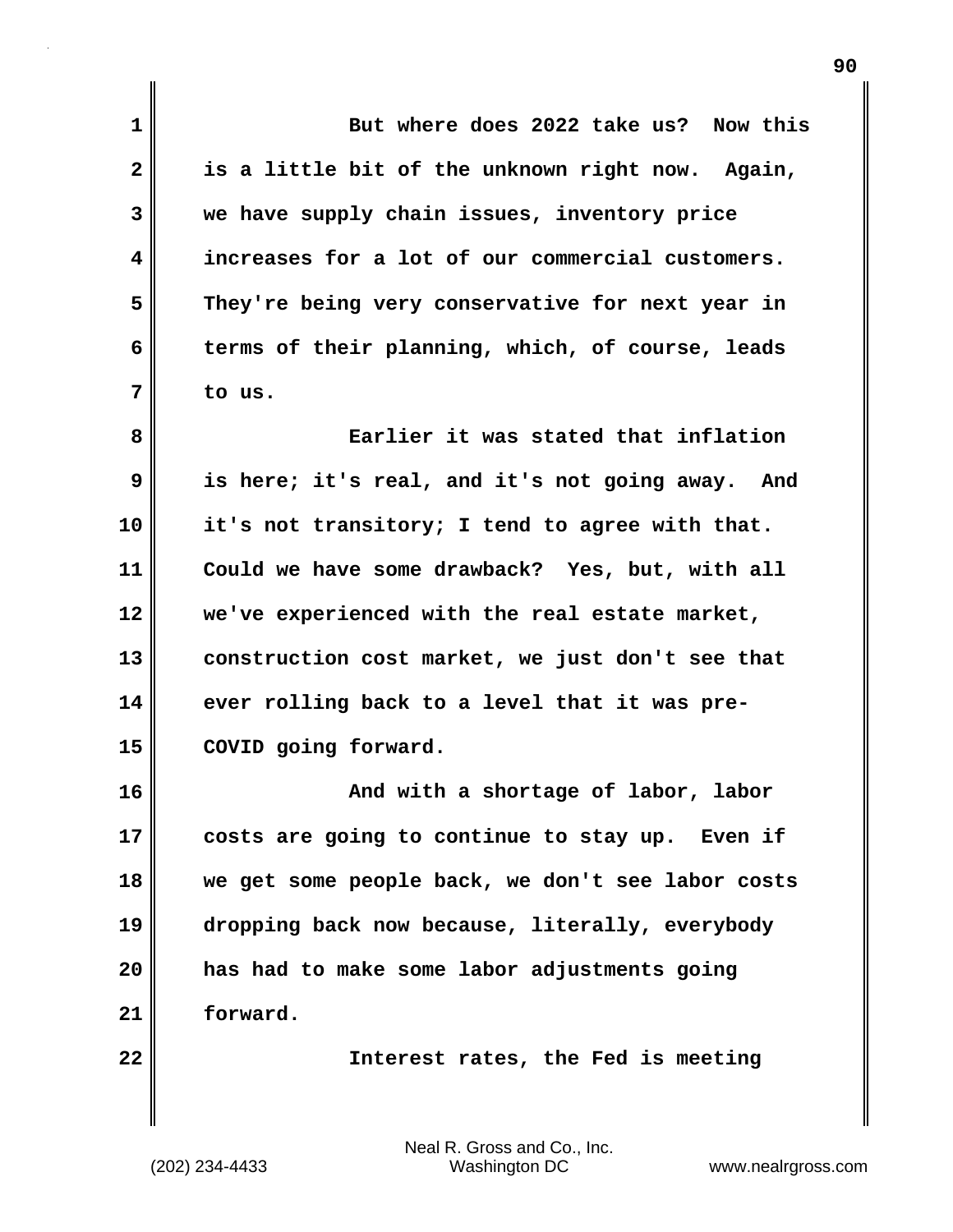**1 2 3 4 5 6 7 today. Where those goes, that's also a question for us in our industry, as well as our customers. All of our customers are looking at those right now, and they want the longest term, the lowest rate possible, and from a business standpoint, we can't blame them, which has tendencies to put pressures on all of us.**

**8 9 10 11 12 13 14 15 16 17 18 But the other thing that we're hearing from our larger commercial customers, in particular, is the uncertainty of what's being discussed in terms of potential Tax Code changes. As a result, a lot of our businesses have drawn back, have gotten very conservative and kind of let's see what the six months plays out to be. Eventually, there will be answers to these questions, but there's enough uncertainties in the world already in terms of raw material costs, labor costs, et cetera. Throwing** 

**19 20 21 potential Tax Code changes on top of that just adds a little more uncertainty to the businesses that are out there.**

**22** 

 **In a wide-ranging area, our egg folks**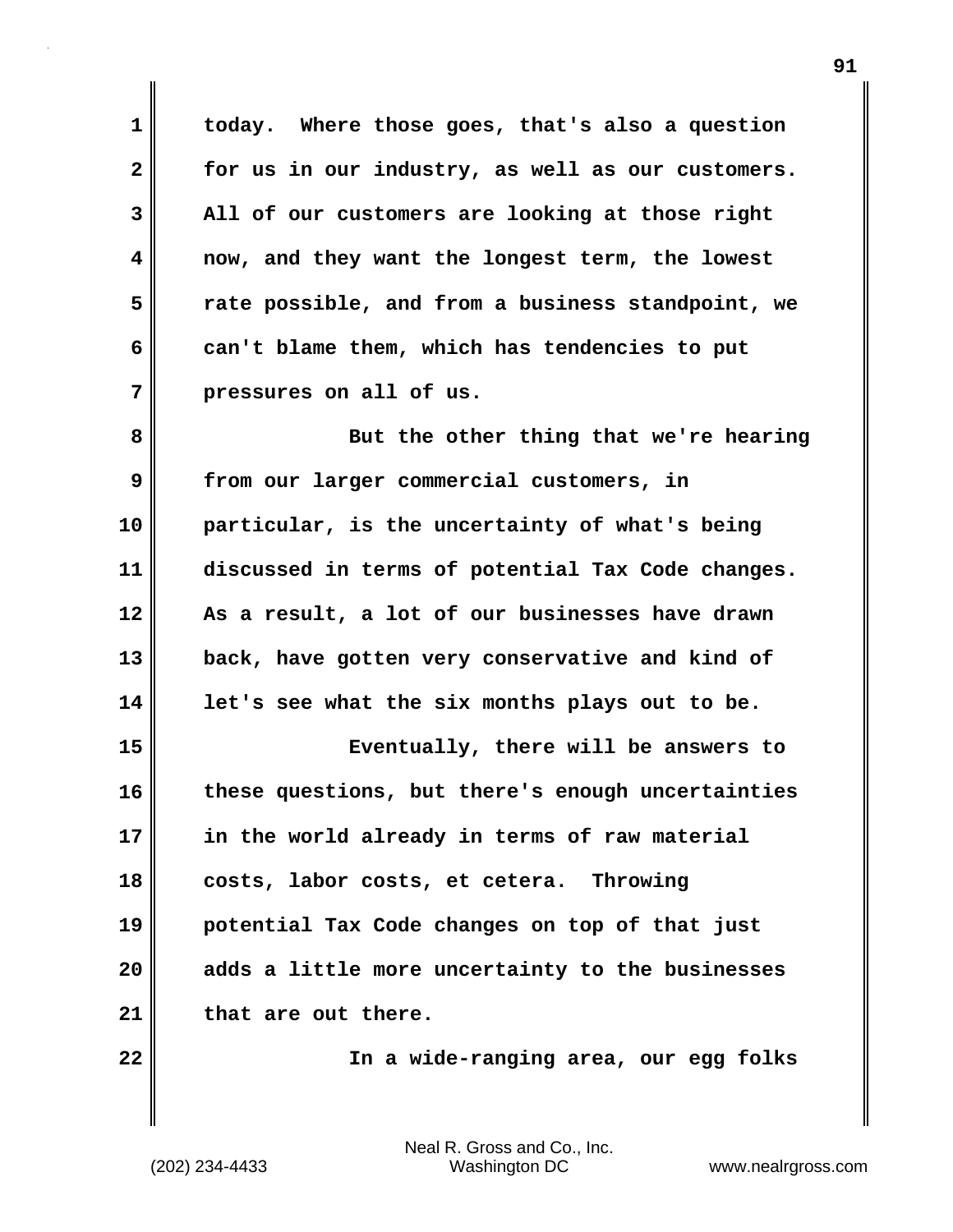**1 2 3 4 5 6 7 have had an excellent year. We had rain when we needed it. Yields coming off the field have been phenomenal. Prices are great. We have a lot of happy farmers at this point in time. But, again, input costs are expected to go up next year. They're not quite sure where that may bring them. (Audio interference) markets, the** 

**8 9 10 11 12 13 14 15 16 17 hospitality industry, business has come back. They're doing a lot better, but labor is an issue. They're having difficulty finding people to clean their rooms, take care of things that they need, and service the customers they want. The common theme is becoming we're not going to be open on Monday-Tuesday in a lot of cases. Some businesses are not going to open on Wednesday, either, just for staffing issues. So, definitely some issues coming down the pike.**

**18 19 20 21 22 Again, a great year for 2021. I think that's going to be industrywide. But quarterly challenges going forward to utilize that money, and as had been discussed many times, the Tier 1 capital ratio is certainly something to watch.**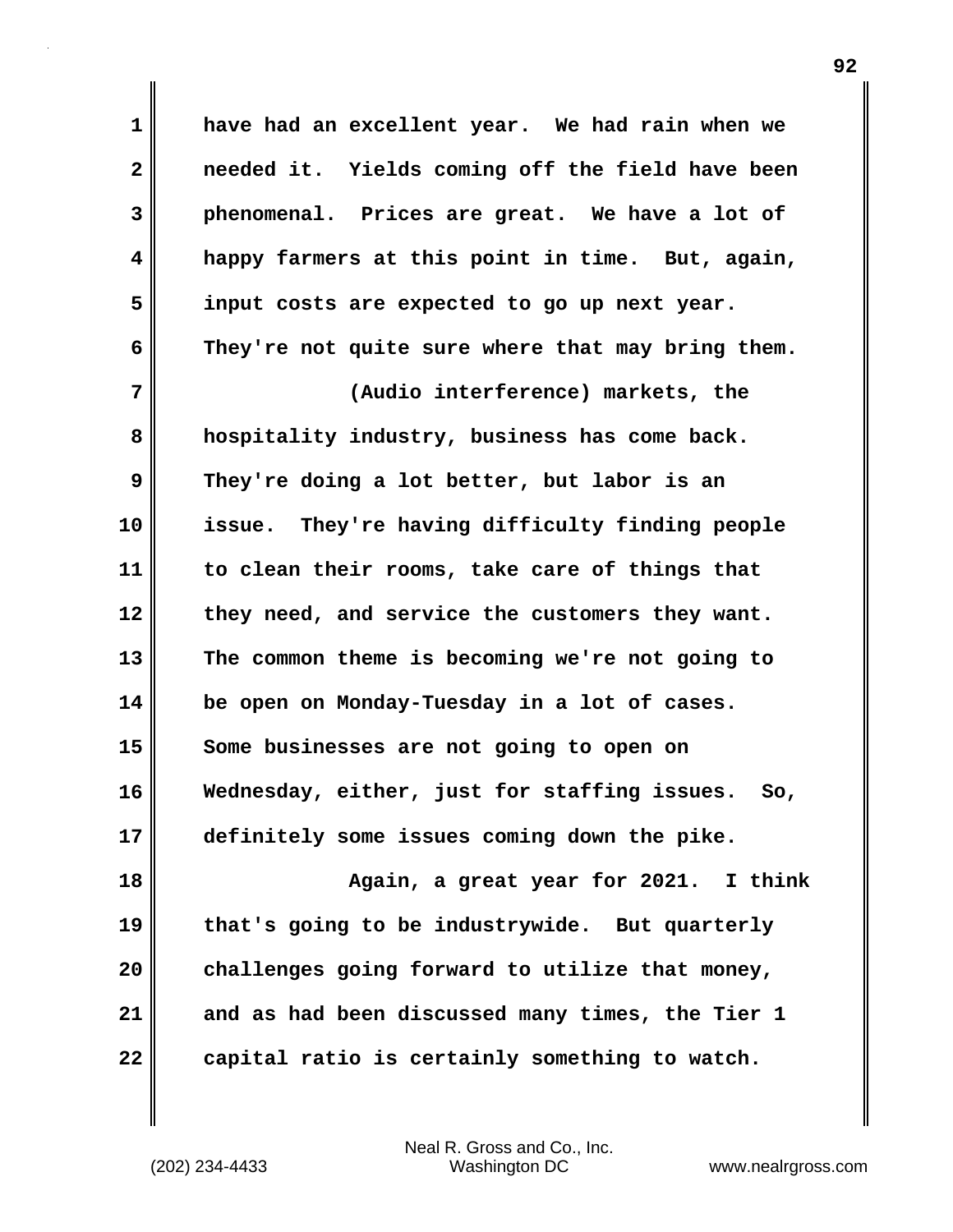**1 2 3 4 5 6 7 8 9 10 11 12 13 14 15 16 17 18 19 20 21 22 We are fortunate that we've been well-stocked in the Tier 1 capital ratio, but, with the growth we've experienced, that is being challenged, and I'm glad that it's been discussed. And I'm sure the regulators are looking at that in terms of the risk that's being taken on. A lot of our additional assets have gone into very low-risk assets. Yes, there is risk in terms of market value risk, et cetera, but credit risk should be very, very low for that going forward. So, certainly, an area for us, and I think many others in the industry, to keep track of, as we go forward. So, long story short, good 2021. For all of the folks that are wrapping up their time on the Committee, thank you for your service. For Arleas, thank you for your service. It would have been great to meet you before you retired out to have a handshake and a face-to-face, but, hopefully, that day will come for the rest of us, as we go forward.**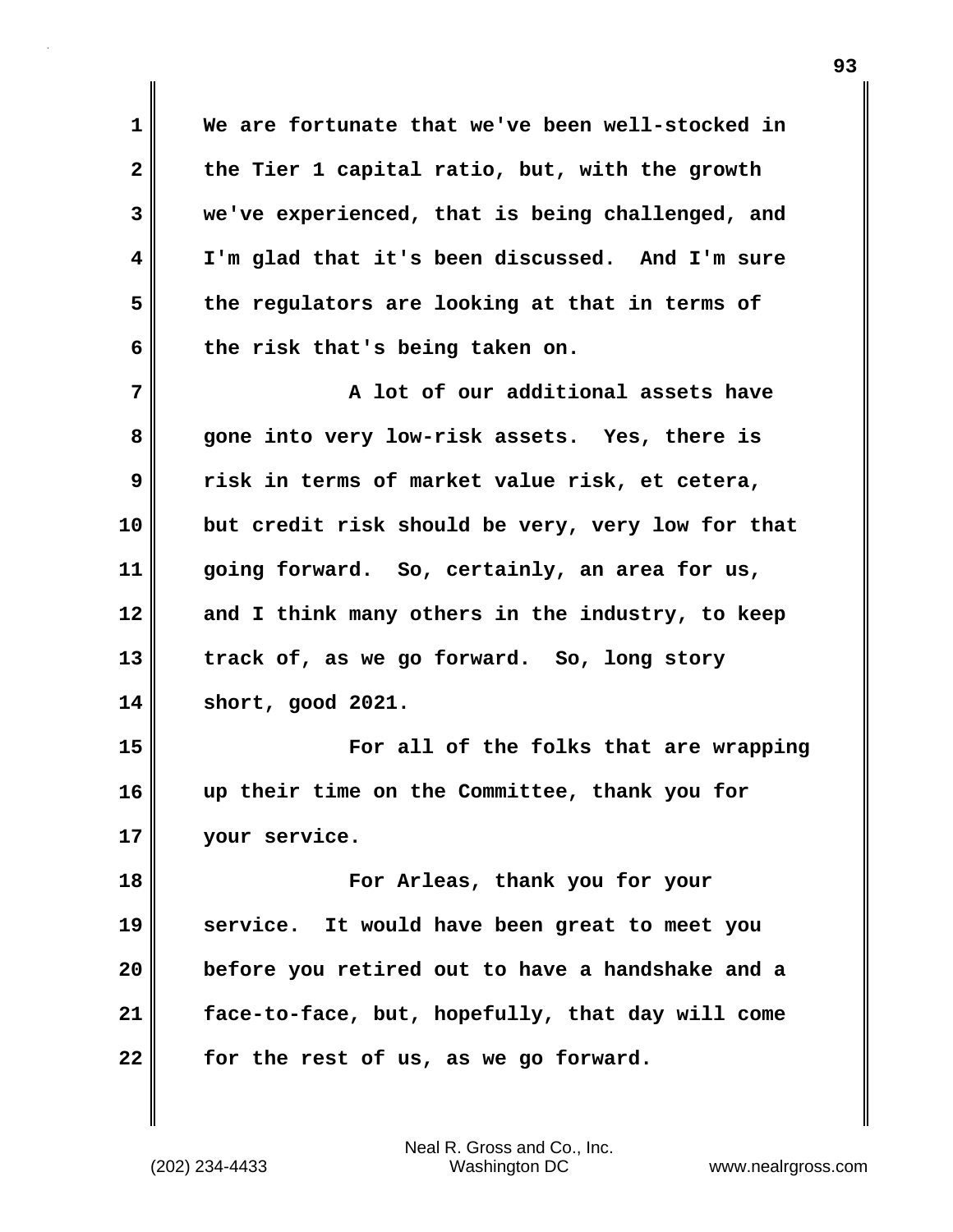**1 2 3 4 5 6 7 8 9 10 11 12 13 14 15 16 17 18 19 20 21 22 So, with that, I'll wrap up and introduce Cindy Kitner, President and CEO of Jefferson Security Bank. Cindy, it's all yours. MEMBER KITNER: Thank you for that, Mike. Good afternoon. I am Cindy Kitner. I am the President and CEO of Jefferson Security Bank. Our bank was chartered over 152 years ago. We are located in the eastern panhandle of West Virginia. Our asset size is around \$430 million with 70 employees. We operate six locations, with two of those being drive-through-only, one of which was drive-through before our pandemic started. I, too, would like to thank Chairman McWilliams. I'm sorry that she couldn't be here with us today, but I do appreciate all that she does, and certainly, Director Gruenberg, all of the FDIC staff, and of my colleagues here today. I have great appreciation for this opportunity and for the commitment that we all share for**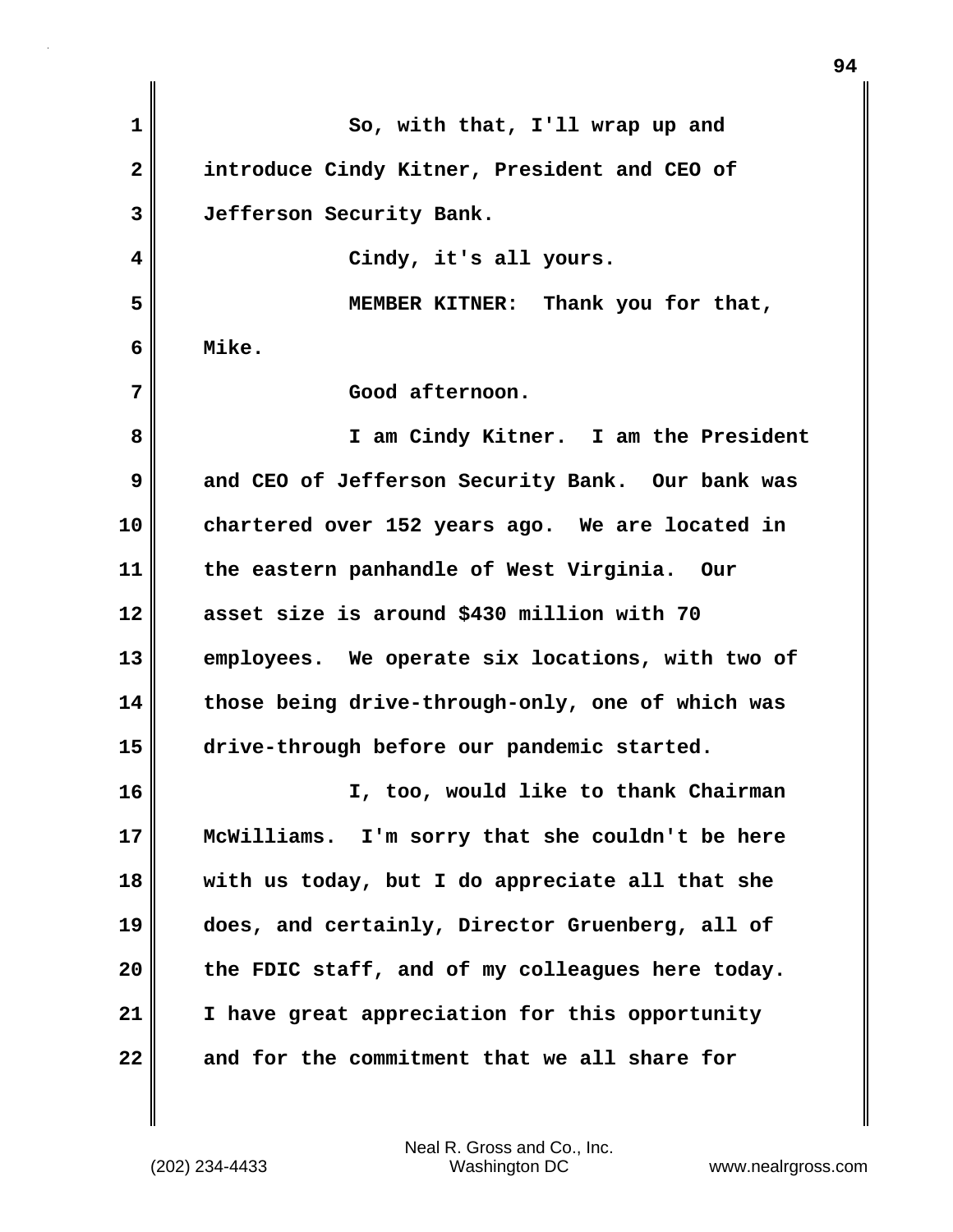**1** 

**community banking.**

**2 3 4 5 6 7 8 9 10 11 12 13 14 15 16 17 18 19 20 21 22 At this point in the presentation, I will try not to be repetitive, but would state that we share in a lot of the challenges and concerns previously mentioned. To go through those quickly: With COVID, our numbers have improved, but some of the highest numbers in our State have been in our neighboring communities and counties throughout the pandemic. In addition to that, concerns over inflation, the impact of labor shortages, supply shortages, balance sheet growth, cannabis banking, and also to mention that we are a heavy real estate lender. So, watching those real estate values climb is something that we are closely monitoring. To touch base on just a couple of things in more depth, in regards to capital, we remain well-capitalized. However, while we work to embrace our heritage here at the bank, our corporate structure and shareholder base presents**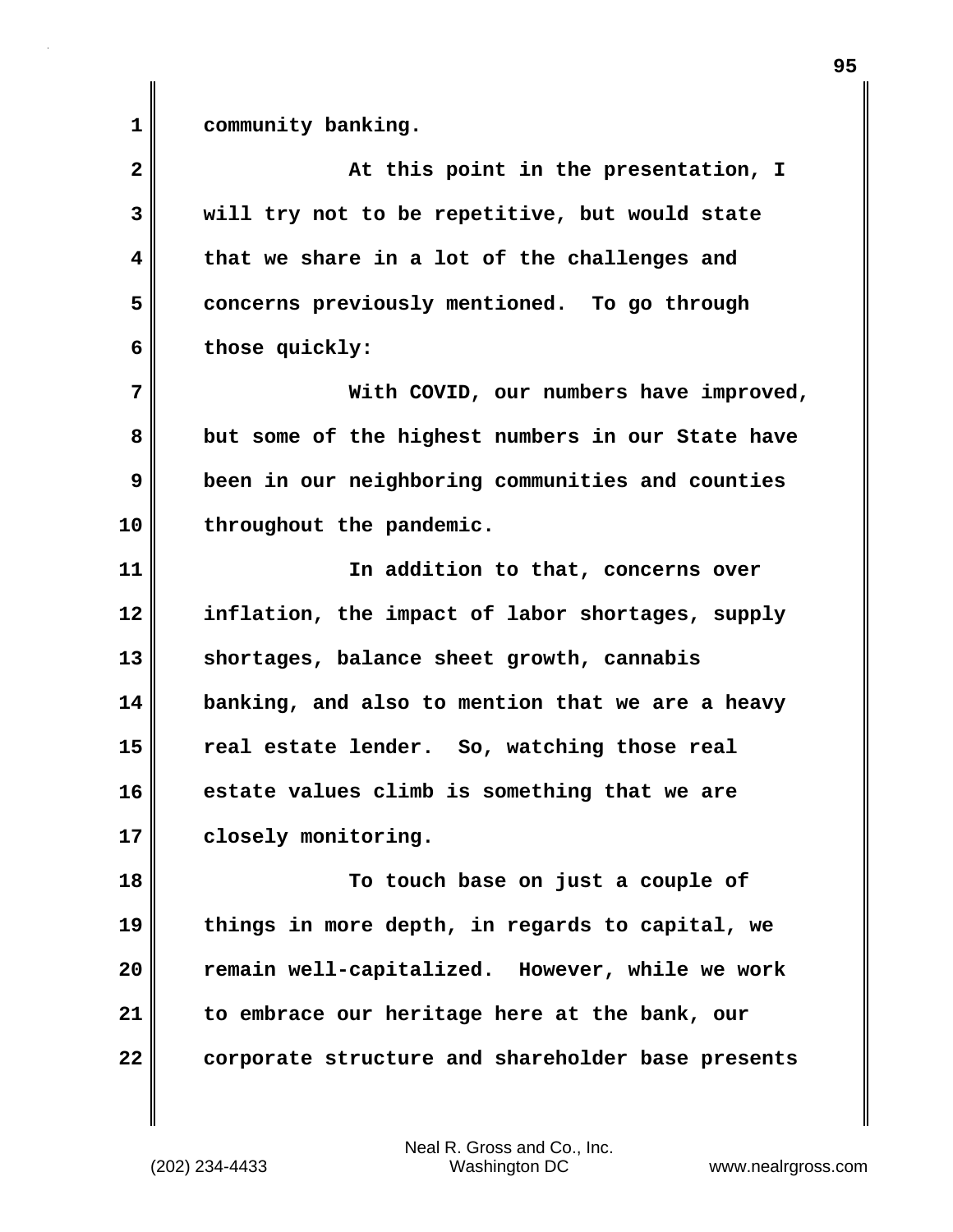**1 some unique challenges.**

| $\overline{\mathbf{2}}$ | Prior to the pandemic and the                     |
|-------------------------|---------------------------------------------------|
| 3                       | resulting impact of a significant increase in our |
| 4                       | deposit base, we felt that we had more time to    |
| 5                       | prepare our capital for our growth. As for loan   |
| 6                       | growth, we have seen strong competition in our    |
| 7                       | local market and continue to have margin          |
| 8                       | compression.                                      |
| 9                       | We have several large public deposit              |
| 10                      | relationships, some of which we have had since    |
| 11                      | the 1970s. The additional funding that they have  |
| 12                      | seen and received has further amplified our       |
| 13                      | growth. All together, those changes have reduced  |
| 14                      | our loan-to-deposit ratio and put pressure on our |
| 15                      | capital ratios. We continue to closely monitor    |
| 16                      | all capital levels, including our risk-based      |
| 17                      | capital and are working to strategically adjust   |
| 18                      | for the unexpected balance sheet growth that we   |
| 19                      | have seen. I feel, as an industry, we need to     |
| 20                      | continue to acknowledge the unintended            |
| 21                      | consequences of this pandemic and work together   |
| 22                      | to safely and methodically address these          |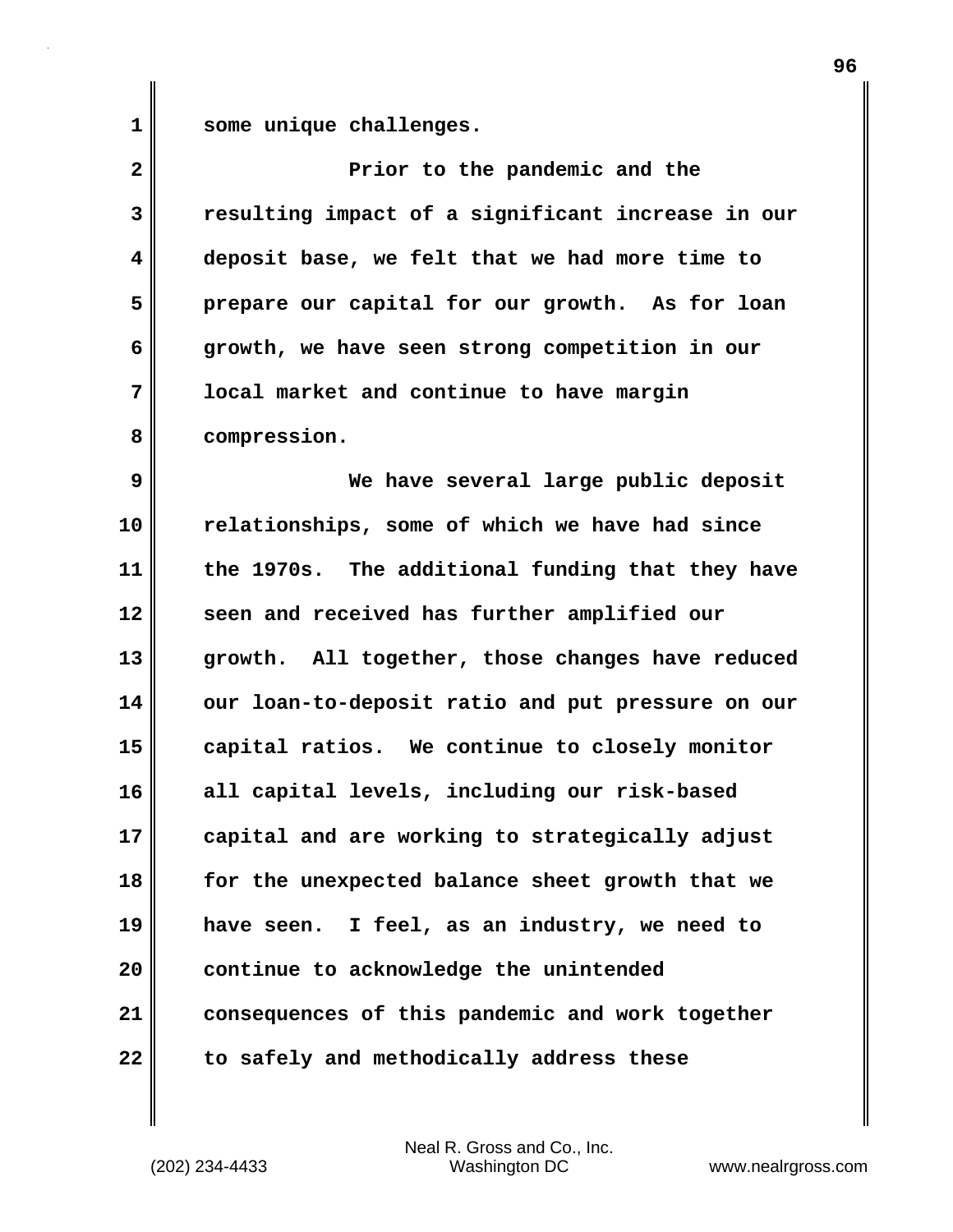**concerns.**

**1** 

| $\mathbf{2}$ | Another area that I wanted to touch on            |
|--------------|---------------------------------------------------|
| 3            | is employment. Within a 10-mile radius of our     |
| 4            | offices, we have several major manufacturing and  |
| 5            | distributing centers, including Amazon, FedEx,    |
| 6            | Macy's, P&G, and others. As we all know, these    |
| 7            | large corporations significantly impact the wages |
| 8            | in our area, particularly at this time of the     |
| 9            | year, as they are hiring seasonal employees.      |
| 10           | As a small community bank, staying                |
| 11           | competitive and finding talent is becoming        |
| 12           | increasingly challenging. Recently, we've had     |
| 13           | some success in hiring through some new           |
| 14           | techniques.                                       |
| 15           | One example that I'd like to share is             |
| 16           | we've recently added a Community Impact           |
| 17           | Coordinator. As we experienced changes again in   |
| 18           | marketing, I knew that it was time to take a      |
| 19           | different approach. I have met a dynamic, what I  |
| 20           | would call an undiscovered, community influencer  |
| 21           | and knew that we needed to add her to our team.   |
| 22           | Focusing on our mission, our core values, and     |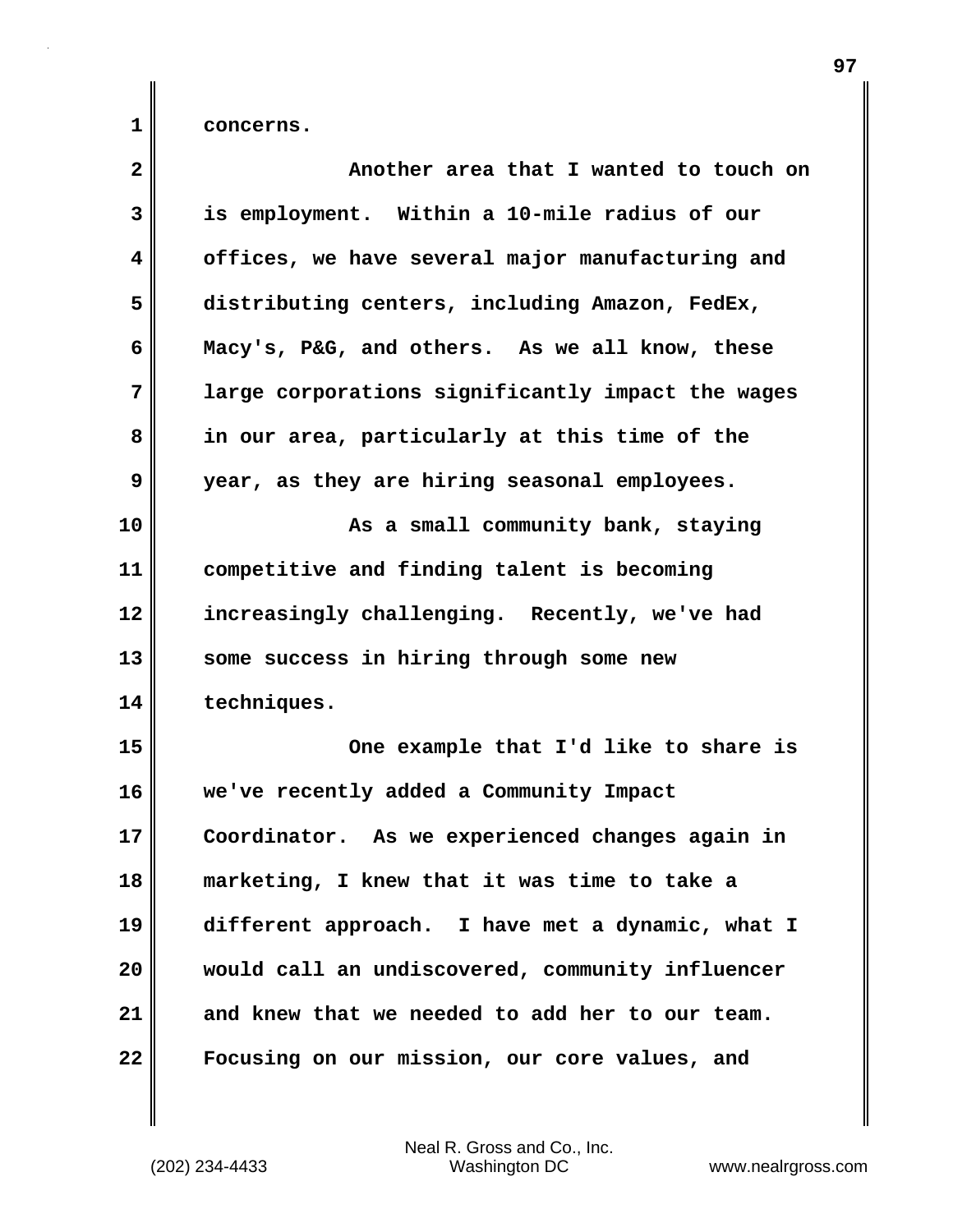**1 2 3 4 5 6 7 8 9 10 11 12 13 14 15 16 17 18 19 20 strong desire to reach deeper into our communities helped form this position. She brings with her two assets: a strong commitment to developing our youth and others in our community, connecting with our staff, and reaching out to the community to better understand the needs. Through her efforts, we believe that our team can have a greater impact to improve our current relationships, as well as reaching those that are less familiar with banking. We agree that she could continue to teach career development at our local university, allowing us to stay connected with our youth and evaluate how we can make a difference. This is an exciting addition to our team which has brought some muchneeded energy in the recent weeks. I would echo the importance of what we heard earlier with the importance of having staff in our offices. For us, having our employees** 

**22** 

**21** 

Neal R. Gross and Co., Inc. (202) 234-4433 Washington DC <www.nealrgross.com>

**connected with this community and with our** 

**customers is the core of what started our bank**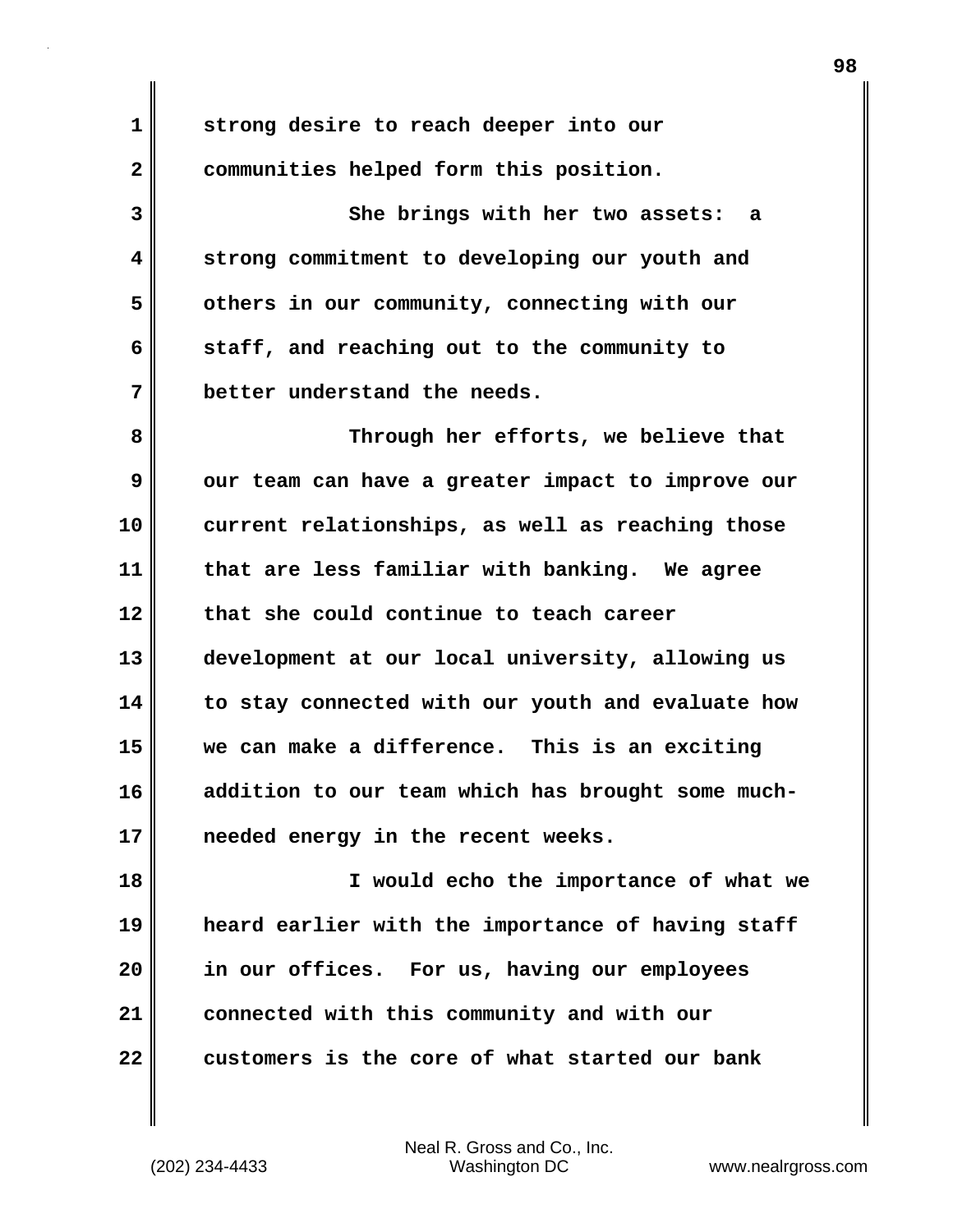**1 2 3 4 5 6 7 8 9 10 11 12 13 14 15 16 17 18 19 20 21 22 and what has grown our bank over the last 152 years. So, that remains a focus of ours. When we need to go to a remote environment, we certainly can and will, but we will do everything that we can to keep our staff in the office. And that's been a great model for us. This year, from an earnings perspective, we are ahead of last year, and this could lead to our third year in a row of record earnings. However, we share in the concerns of next year with margin compression and all the other issues that have been discussed here today. With that, I would like to, again, thank Chairman McWilliams, Director Gruenberg, all of the FDIC staff, all of those of you that are here today. Our continued support and commitment to community banking is so important, and we know that we can't do it alone. So, thank you all for that. Additionally, Arleas, while we've only had limited interactions, I do want to congratulate you on your retirement and all the**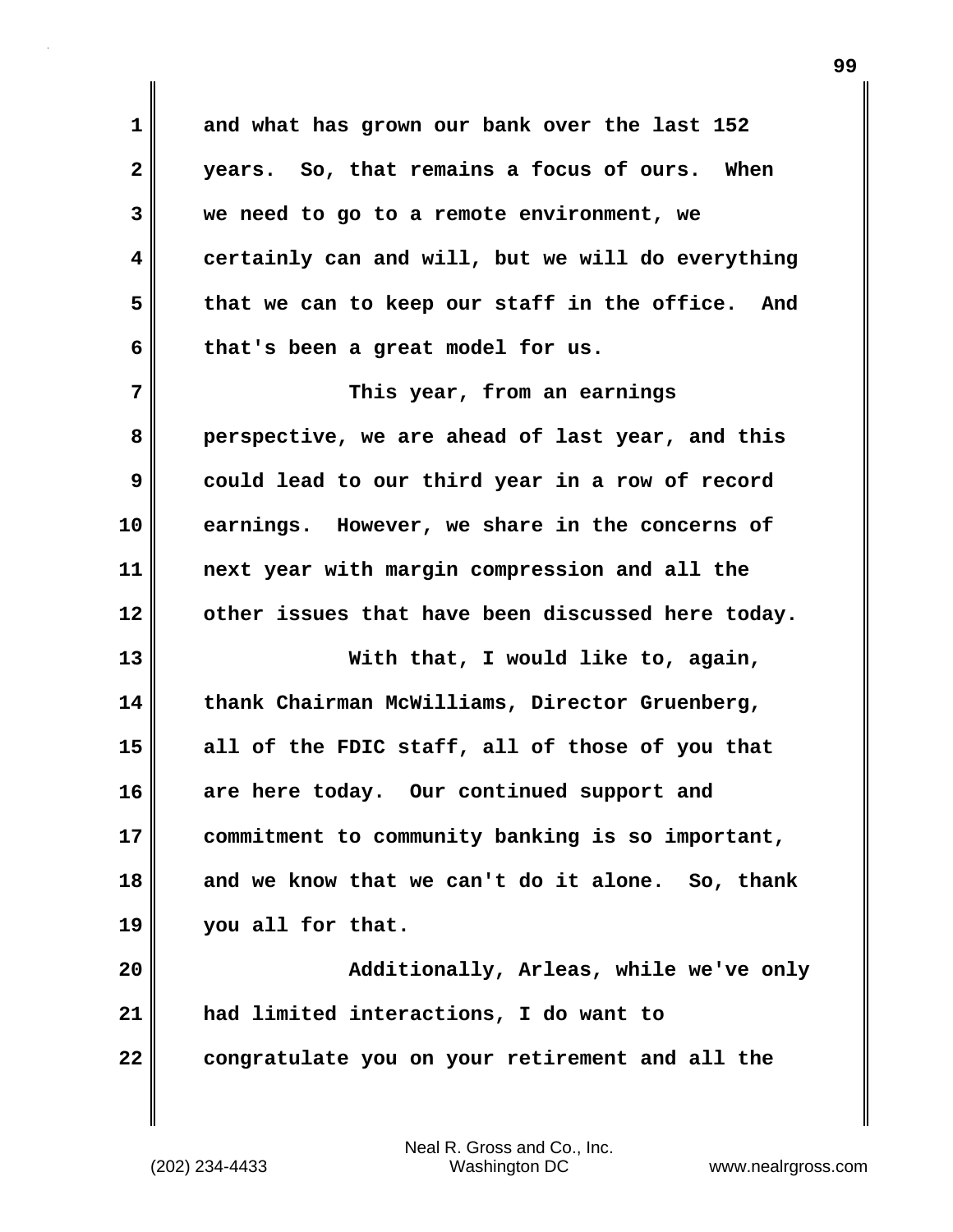**1 2 3 4 5 6 7 8 9 10 11 12 13 14 15 16 17 18 19 20 21 22 work that you've put into the FDIC, and thank you for that. So, with that, I will introduce our next presenter, Anthony Capobianco, President and CEO of American Community Bank. Thank you. MS. KEA: Anthony, pardon me, but I believe you are on mute. We are not able to hear you yet. MEMBER CAPOBIANCO: Can you hear me now? I'm sorry. MS. KEA: Yes, we can. MEMBER CAPOBIANCO: All right. I apologize, everybody. I'm having technical difficulties again. I apologize. Thank you again, Cindy. Good afternoon, everyone. I'm Tony Capobianco, President and CEO of American Community Bank here in Glen Cove, New York. We started this bank about 20 years ago, and we're located just outside of New York City in the suburbs of Long Island, in the Counties of**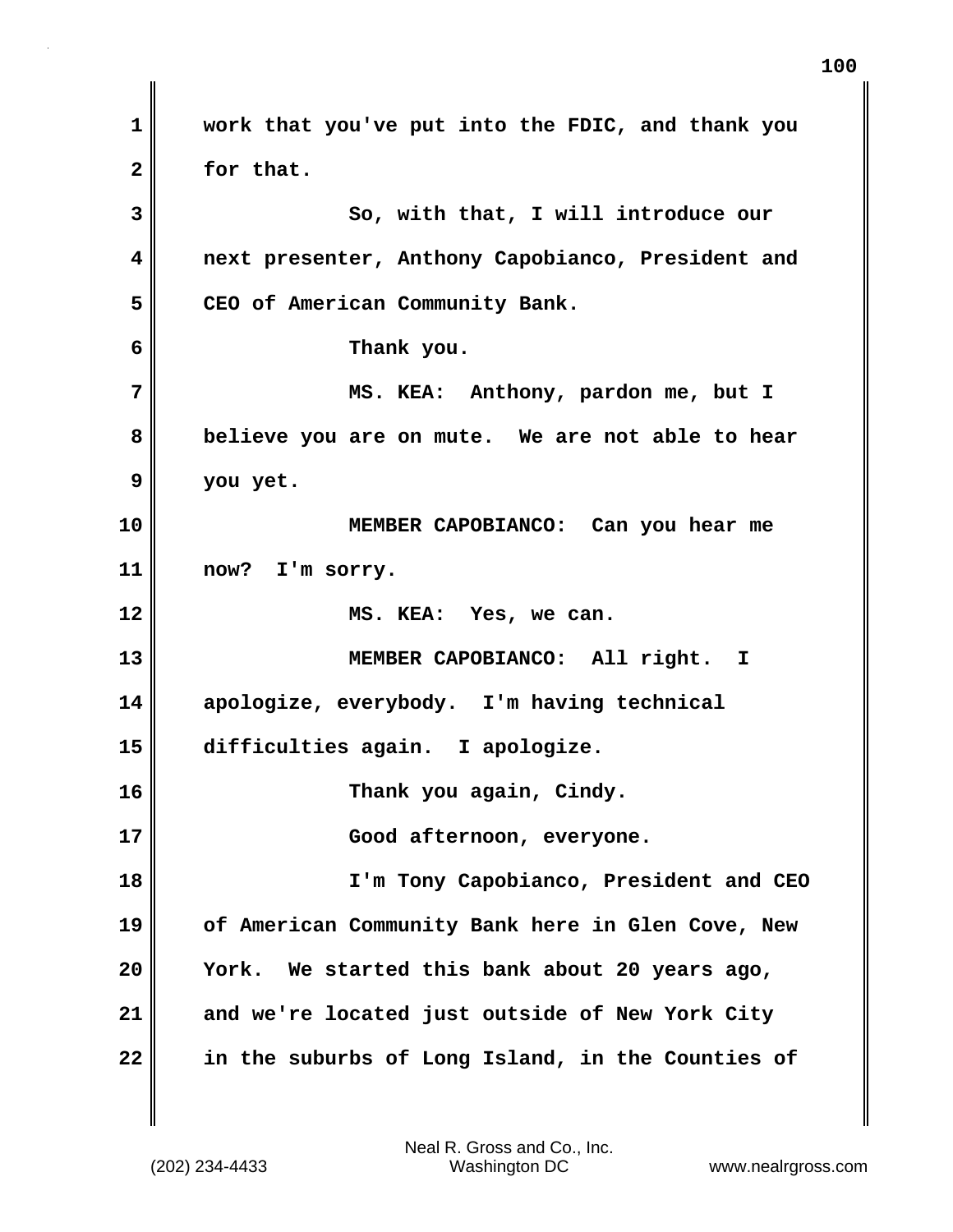**1 2 3 4 5 6 7 Nassau and Suffolk. We're a small, localized community bank, and our footings total about \$250 million. We have five branches with about 40 employees in those two counties. The lion's share of our business is commercial real estate, I'd say about 95 percent-plus. So, the banking conditions in our** 

**8 9 10 11 12 13 14 15 16 17 local area have continued to improve since COVID, and while we close out the forgiveness applications for round two of the PPP loans, by the way, we're about 25 percent forgiveness in round two, and we anticipate full, 100 percent forgiveness by the end of the first quarter of 2022. In the meantime, we've now been able to ramp up new loan originations back to pretty much normal, or whatever the new normal is going to be.**

**18 19 20 21 22 I reported at our last meeting that our plan was to get back to 100 percent of regular underwriting parameters by the fourth quarter, and fortunately, we've been able to do that successfully thus far. Of course, if**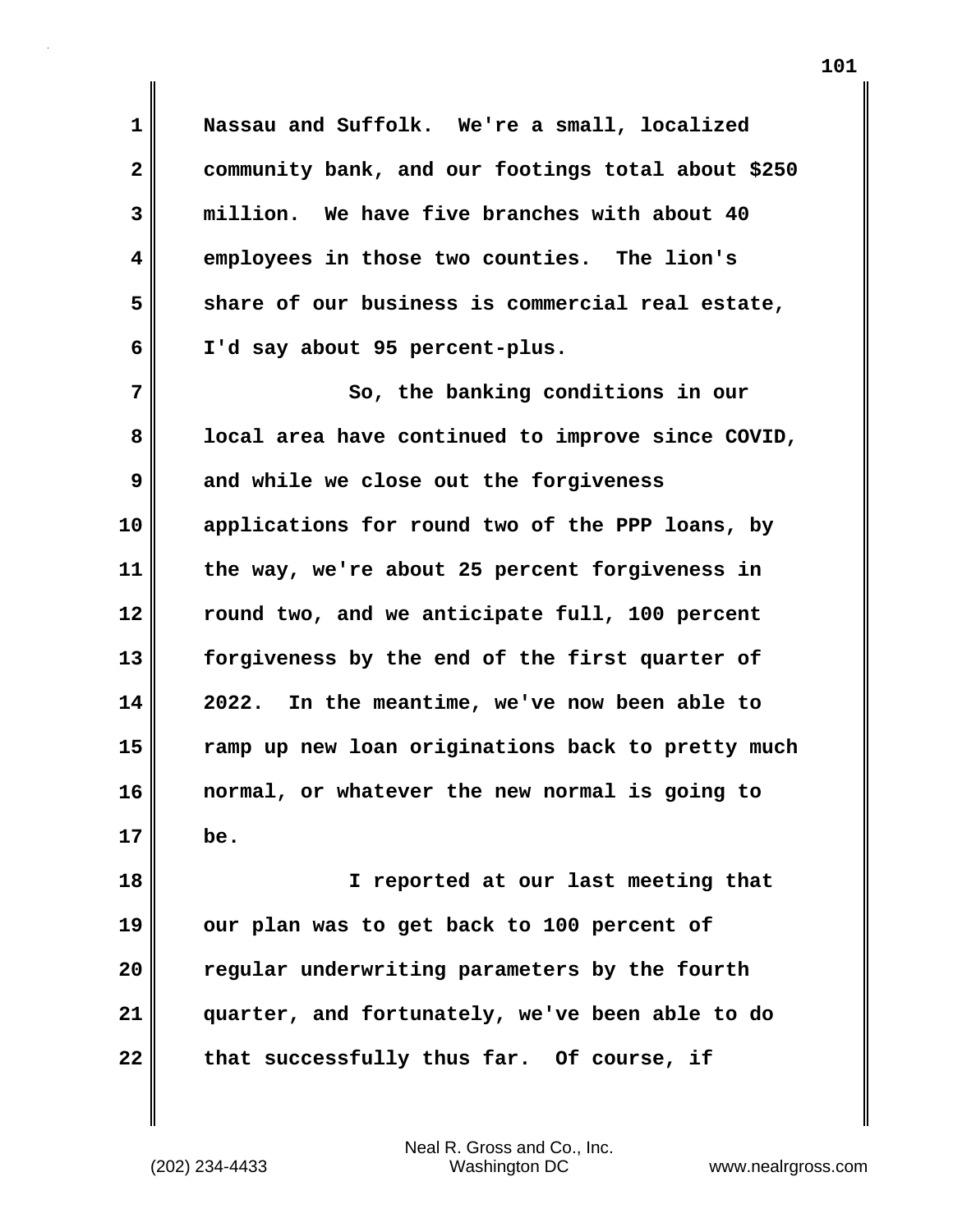**there's another surge in COVID, or any of the variants, then we'll have to ease off.**

**3 4 5 6 7 8 9 10 11 12 But our main focus right now, and the crucial question for me -- and I'm sure for many of us on this Committee -- is how to replace PPP income in 2022 and beyond. So, not to sound overly negative, but what if COVID doesn't die down and inflation continues to rise, and supply chain issues continue, like I've heard mentioned by almost all of you in your presentations? And there's the employee staffing challenges and turnover.**

**13 14 15 16 17 18 19 20 21 22 By the way, we've also had to increase telewages by 25 percent, not over the past two years, but by just this year. And interest rates are projected to go up. So cost of funds increase, but we can't correspondingly increase loan yields. And then, there's always the constant, lingering threat of cybersecurity. And that's all before the corporate income tax rates that are expected to go up, too. And I'm sure the list can go on and on and on.** 

Neal R. Gross and Co., Inc. (202) 234-4433 Washington DC <www.nealrgross.com>

**1** 

**2**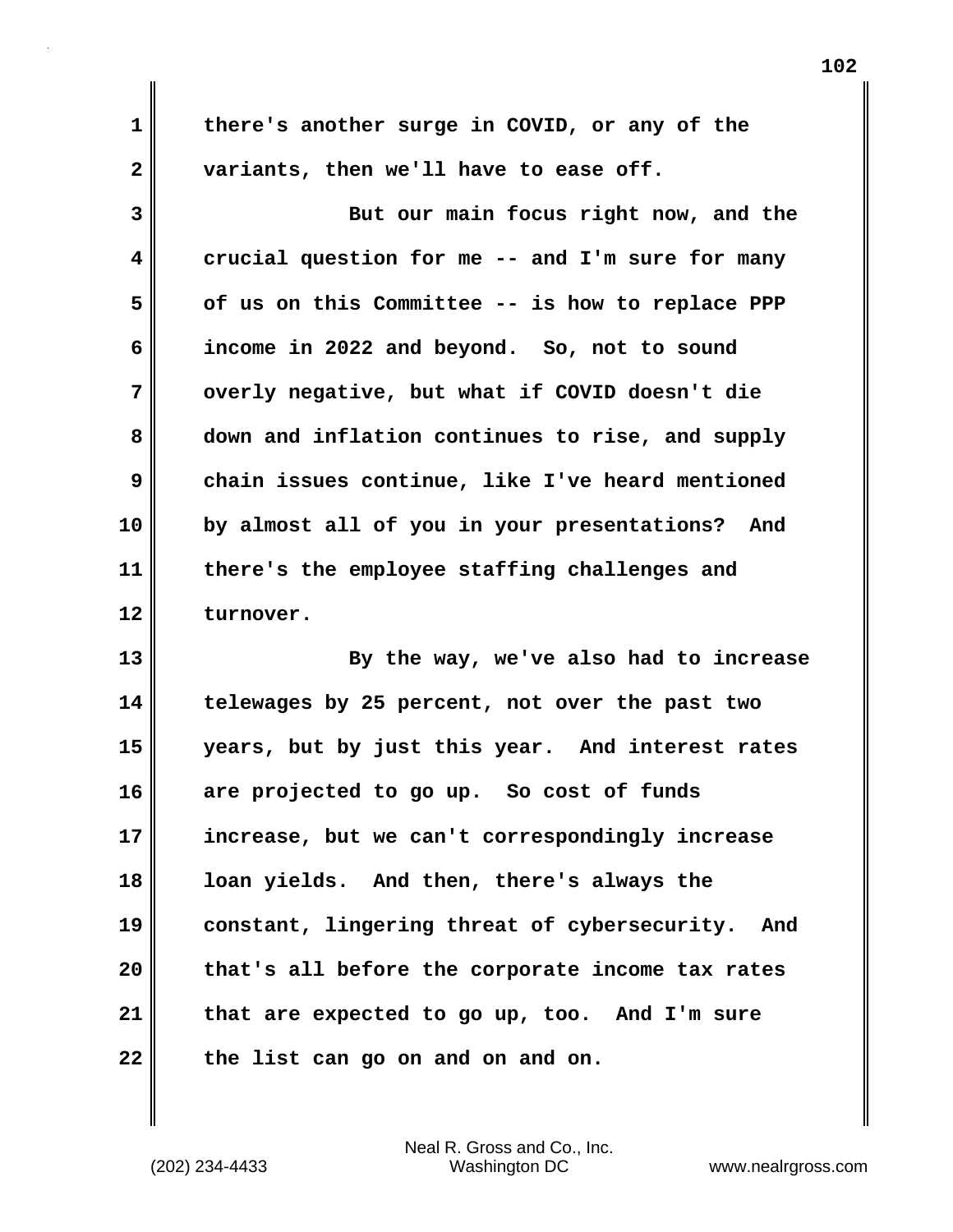**1 2 3 4 5 6 7 8 9 10 11 12 13 14 15 16 17 18 19 20 21 22 So, I've been spending a lot of time, probably since the beginning of the year, on exploring other opportunities in anticipation of this outcome. So, in our marketplace, we'd like to be able to deploy the significant excess liquidity that we all have, and again, I've been hearing about as well. And for us, it resulted primarily from the pandemic and many of the PPP loans that we made are not being used. Fortunately, they didn't use all the funds. So, they're still on deposit with us, but I don't see that decreasing at all. And even if it does a little bit, we're still way over our liquidity, necessary liquidity minimums and what we have in order to redeploy into higher earning assets. So, the opportunities that I've been looking at pretty much in-depth for the last several months include fintech-related partnerships, non-conforming residential mortgages, table funding, anything related to blockchain technology, and really taking a deep**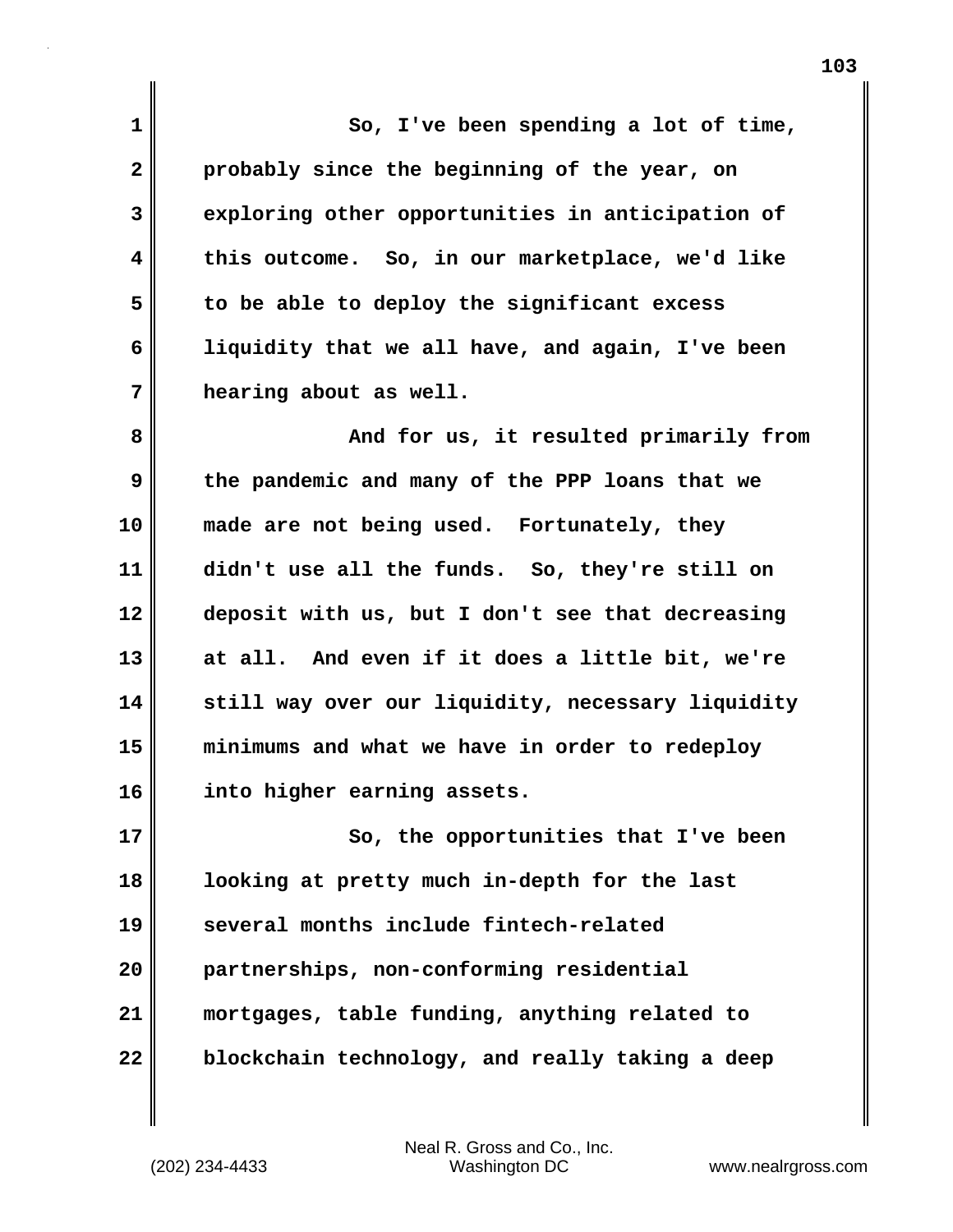**1 2 3 4 5 6 7 dive into the pass-through payment processing. So, these are all avenues that would primarily impact just the non-interest fee income side of the ledger, but we feel that would also have the ancillary benefit of increasing shareholder value on our balance sheet, and that's always our No. 1 priority.**

**8 9 10 11 12 To that end, and in accordance with the current digital age, I'd just like to highlight a couple of very important digital trends with large percentage increases in our electronic services at our bank.**

**13 14 15 16 17 18 19 20 21 22 We've had a 33 percent increase since last year in our mobile banking customer enrollments and a massive 70 percent increase in the number of deposits made by simply snapping a picture through our mobile app. More and more customers are migrating to our convenience digital product, and once they do, they stick with it. So, even though we're all about relationships -- we built this bank on**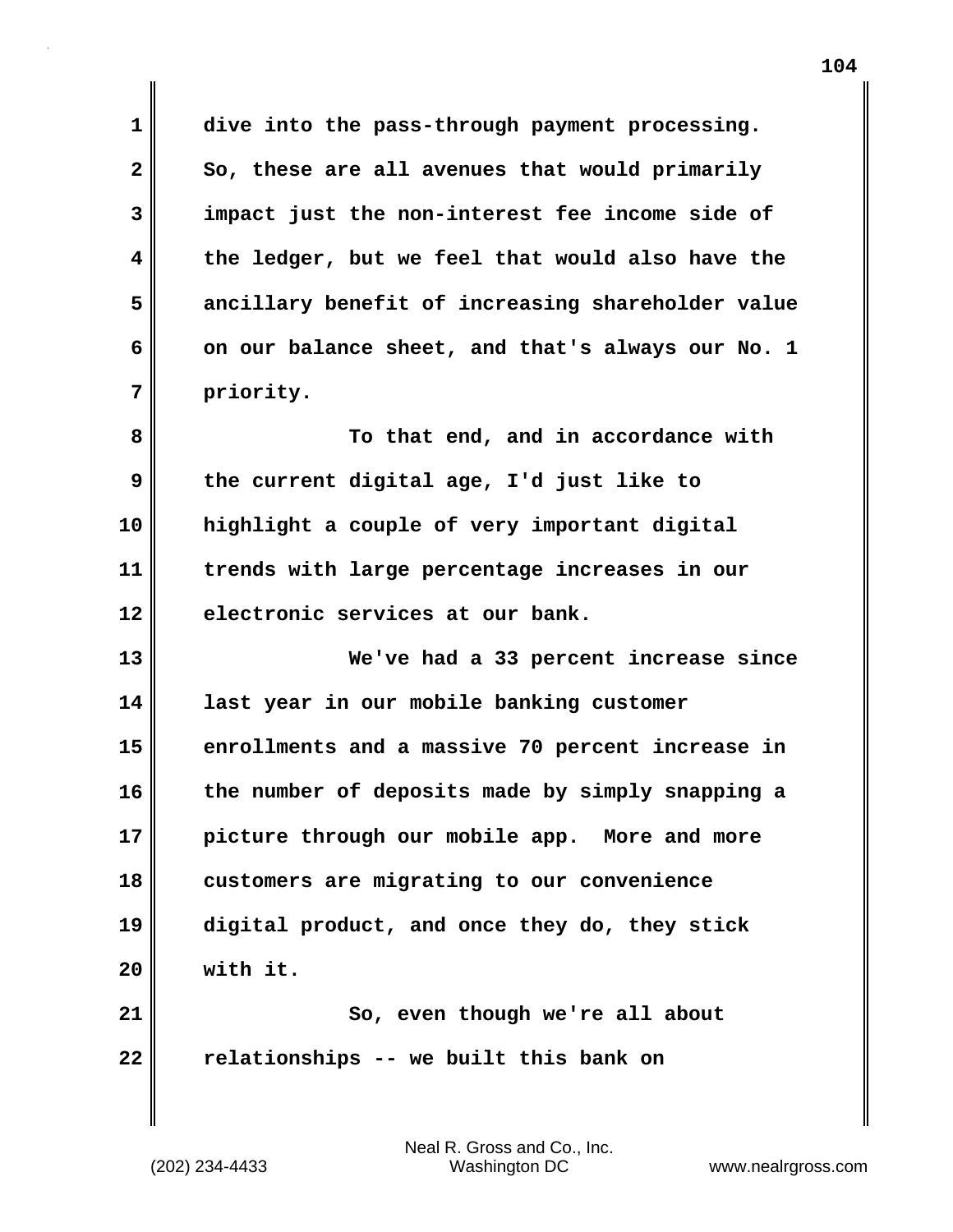**relationships, and that continues to be our most important competitive advantage -- and there's nothing like face-to-face, in my humble opinion, we still must continue to embrace any and all digital or remote access to banking in our industry.**

**7 8 9 10 11 12 13 14 15 16 17 18 19 20 21 22 So, overall, I would say that the local banking trend issues and conditions are positive, but 2022 will be more of a challenge, based on anticipated margin compression and increased competition for loan demand and growth. The good news is we continue to enjoy our best year in our history again in terms of ROA and ROE. Our capital ratios continue to be strong. Our credit quality remains pristine with zero past dues and zero substandards. And even though we expect a downward trend slightly in earnings for 2022, we remain cautiously optimistic for a strong, continued recovery in our local economy, anyway. With that, I'd like to thank this Committee for allowing me the opportunity to** 

Neal R. Gross and Co., Inc. (202) 234-4433 Washington DC <www.nealrgross.com>

**1** 

**2** 

**3** 

**4** 

**5** 

**6**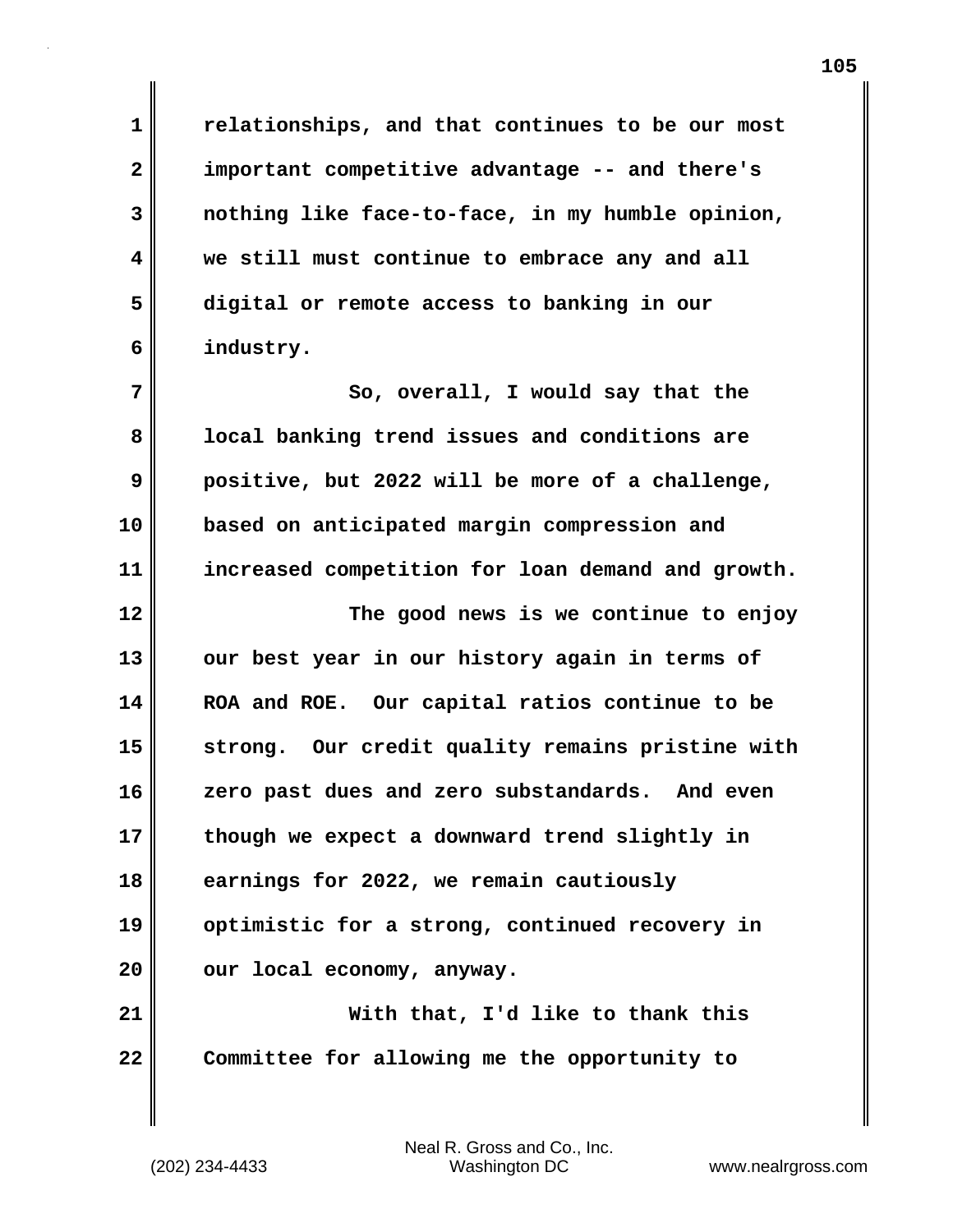**1 2 3 4 5 6 7 8 9 10 11 12 13 14 15 16 17 18 19 20 21 22 present alongside our colleagues. Thank you to the folks at FDIC for supporting us. And also, a special thank you and best wishes and congratulation to our host, Arleas, who I will turn the floor back over to now. Thank you. MS. KEA: Thank you so much, Tony. And let me just say, thank you all for sharing your observations on your communities. But there is a part two to this discussion, and that's where we're going to have our FDIC staff -- Shayna, John, and Greg -- engage you as they talk about some of their observations of the things that you have said. So, at this point, I'll turn it over to Shayna, John, and Greg. MS. OLESIUK: Great. Thank you very much, Arleas, and thank you to all the participants. I always find the discussions of this Committee very enjoyable and informative, and today was no different. So, I will spend just a few minutes**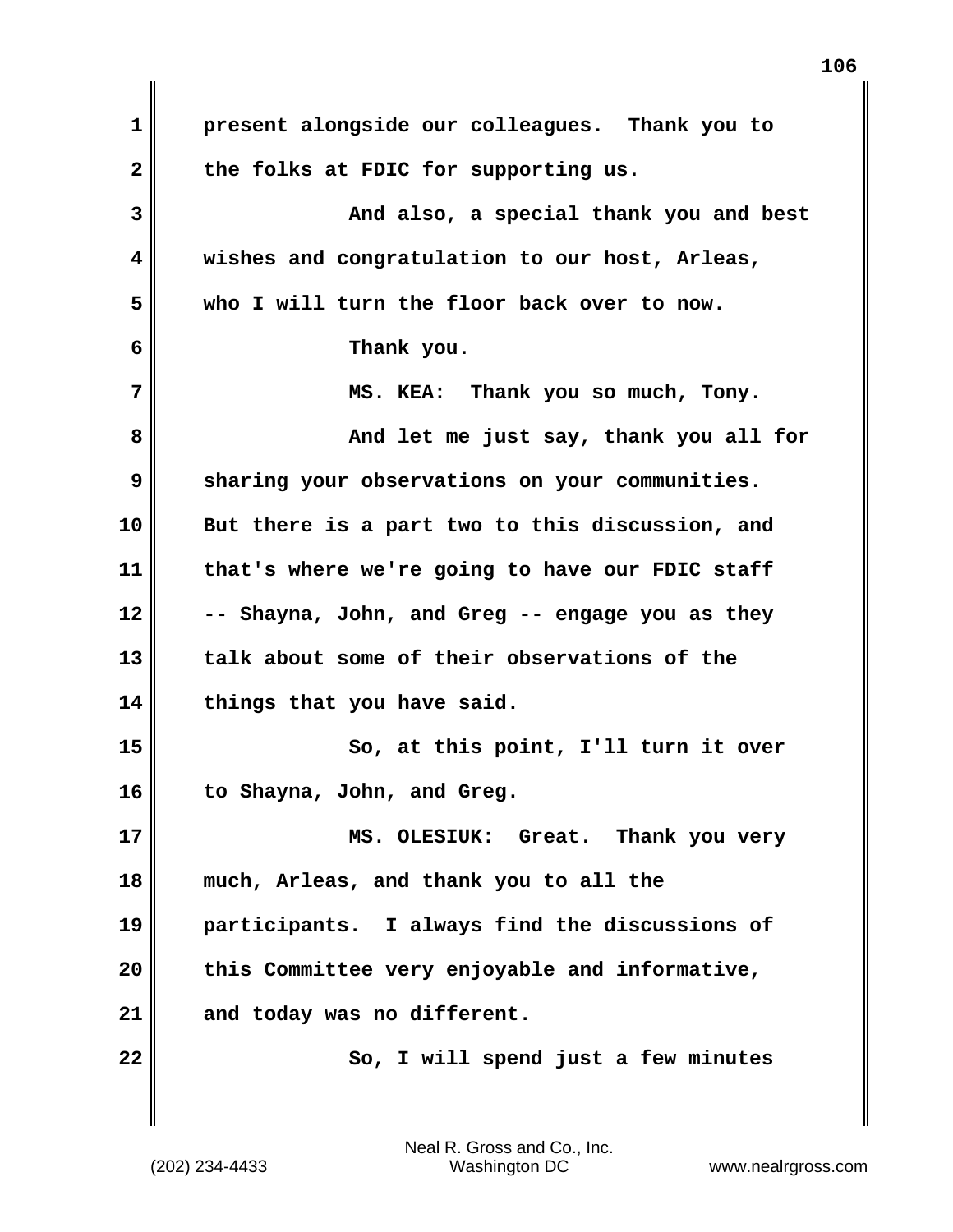**1 2 3 4 5 6 7 8 9 10 11 12 13 14 15 16 17 18 19 20 21 22 sharing some of our team's observations from a national viewpoint. So, in summary, economic and credit conditions continue to improve. Of course, they're still sensitive to the path of the pandemic, as we've heard today from many points around the country. The outlook is positive, but certainly faces downside risk from the labor market and supply chain constraints, also as many of you mentioned. And key risks for banking include: potential strains on credit, as pandemic support programs for borrowers begin to wind down and loan forbearance periods end. In addition, earnings pressures from low interest rates are certainly on our minds. So, along the lines of economic conditions, GDP growth was more than 6 percent in first and second quarter of this year, but it slowed considerably in third quarter and actually came in below expectations at around 2 percent**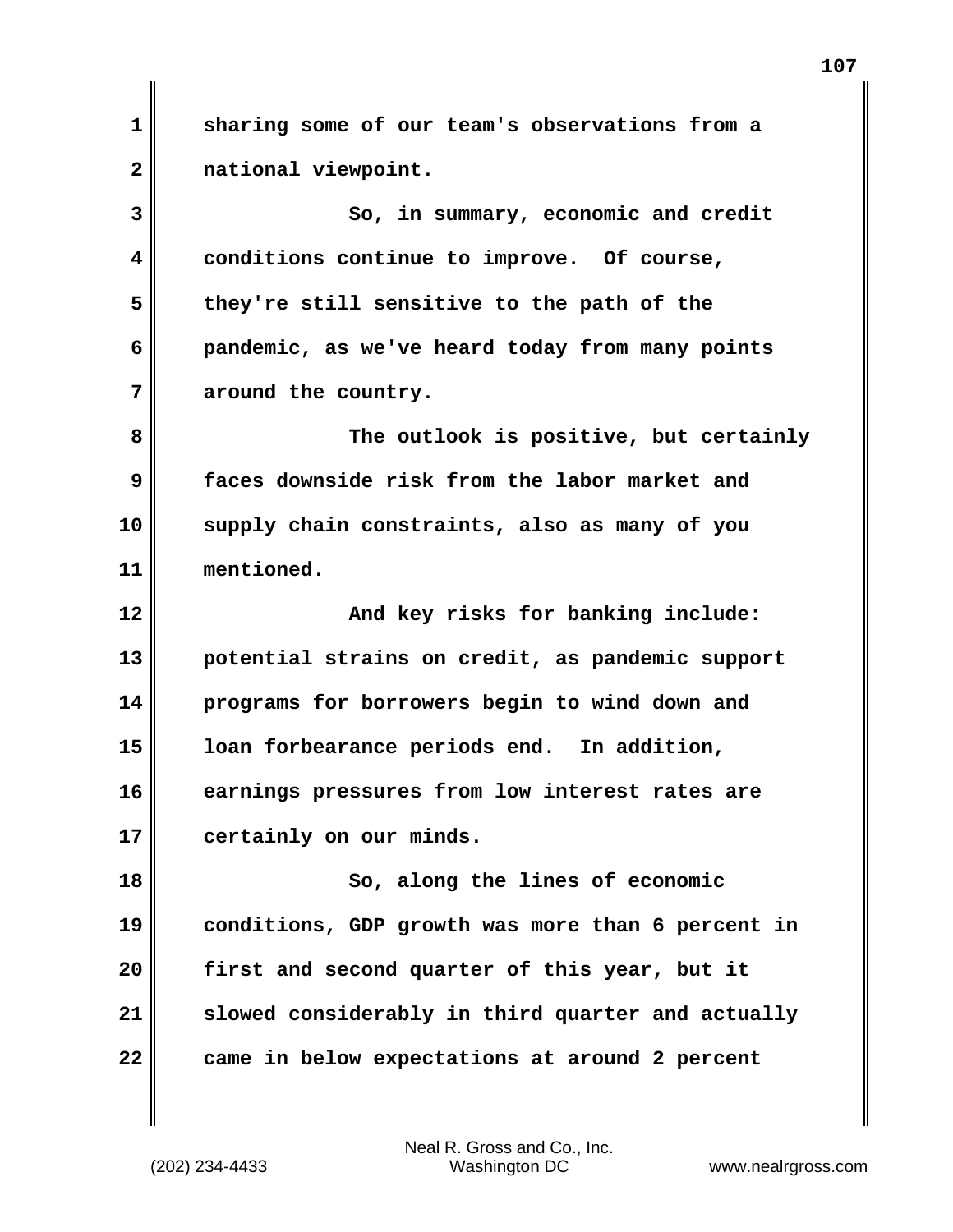**1 2 3 4 5 6 7 8 9 10 for third quarter. As of the October 2021 Blue Chip Forecast, the current consensus forecast for the full year of 2021 is at 5.7 percent growth. So, still quite strong from a historical perspective, but I think it's important to note that that forecast just in the last few months, since June, has slowed a full percentage point from 6.7 percent expected for the full year of 2021, now down to 5.7 percent. So, we're certainly seeing that slowdown.**

**11 12 13 14 15 16 17 18 19 20 21 22 Also, the story is concerning for employment, as many of you mentioned. While we have seen job growth -- through September of this year, the economy has regained more than threequarters of the jobs that were lost during the early days of the pandemic -- but, despite that, we're still about 5 million jobs fewer now than before the pandemic started. So, this translates to continued weakness in parts of the labor market and potential financial difficulties when programs such as the extended unemployment and forbearance end.**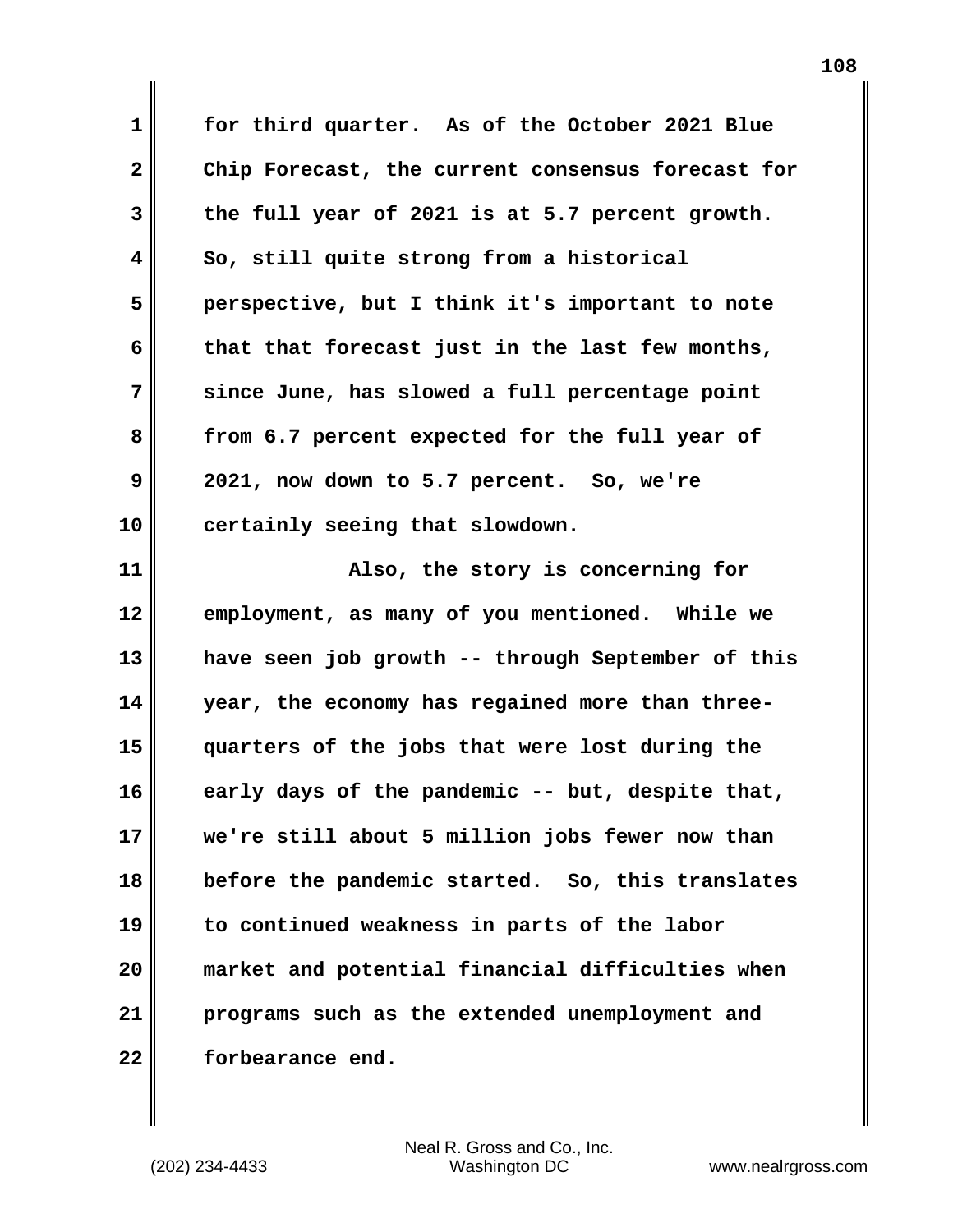**1 2 3 4 5 6 7 8 9 10 11 12 13 14 15 16 17 18 19 20 21 22 As many of you mentioned, the unemployment rate has come down quite a bit from a peak of nearly 15 percent early in the pandemic down to 4.8 percent nationally in September. So, that's certainly good news. And also, I would echo concerns about inflation, as many of you mentioned. The Blue Chip Consensus Forecast continues to point to a return of inflation just above 2 percent by year end 2022. Those forecasts have recently been moved out from the earlier forecasts which were saying that we were going to reach that level by the end of this year, 2021. So, certainly, concerns on the inflation front as well. I'll mention two other key areas of concern that we're watching. The first is commercial real estate. So, early in the pandemic, there was a lot of concern about how commercial real estate would fare during the pandemic. And we've seen that commercial real estate property prices have remained remarkably resilient, especially**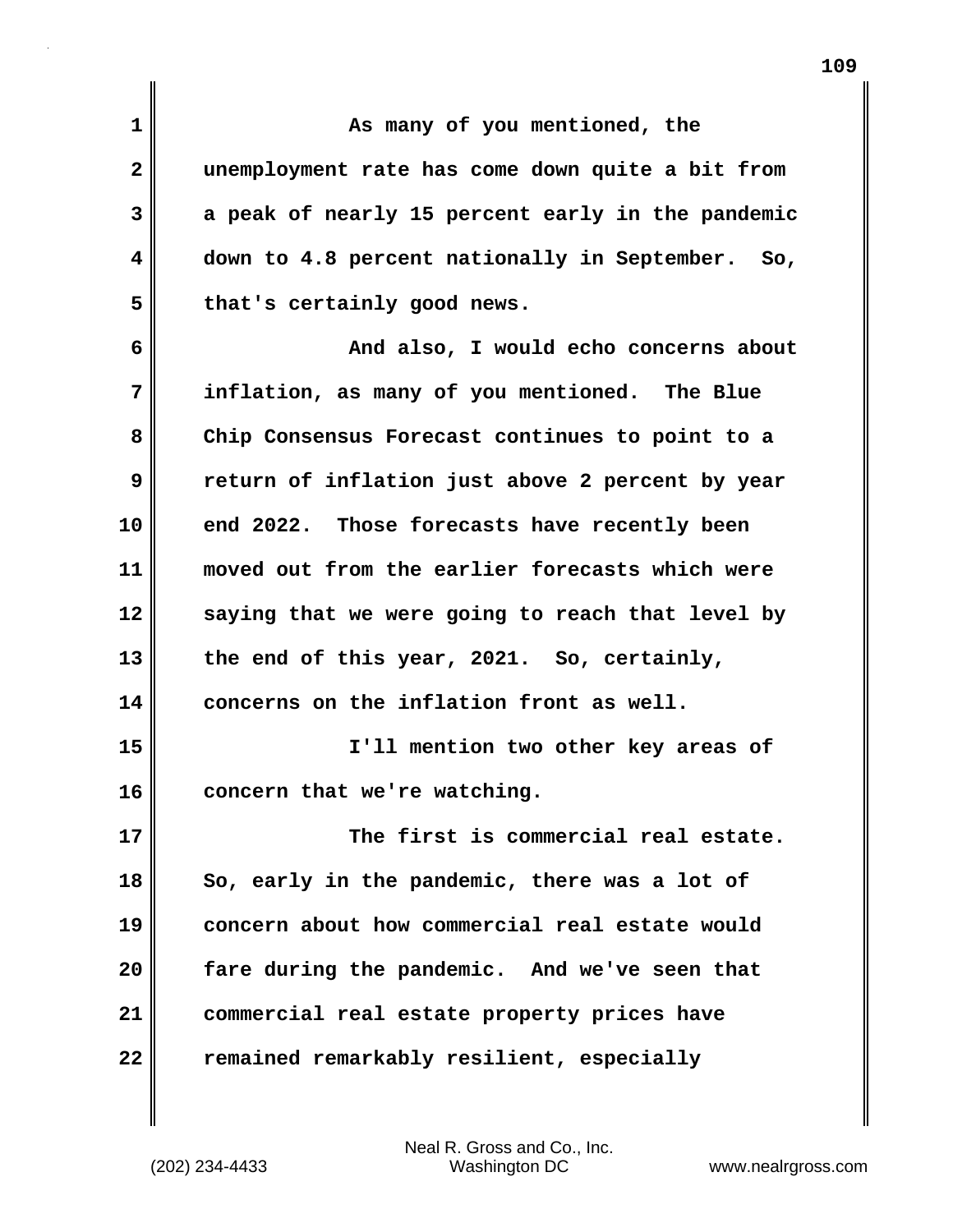**compared to the performance of in the Great Recession.**

**3 4 5 6 7 8 9 10 11 12 Office, retail, and lodging property prices remain below pre-pandemic peaks, but not by much, and this is, clearly, better than where we were about 18 months after the start of the Great Recession. Office vacancy rates remain high in many metropolitan areas, and they could increase even more as longer-term office leases become due, if companies decide they don't need as much space as they currently have. And finally, we're closely watching** 

**13 14 15 16 17 18 19 20 21 22 the housing markets. Of course, housing prices have continued to climb, reaching record levels of growth in 2021. The rise in home prices last year helped reduce the share of homes with negative equity. So, that's definitely a good thing. Homes with negative equity now account for just 3 percent of total mortgage debt, and that's down from the recent peak back in 2009 of 26 percent. So, this abundance of home equity could certainly insulate banks and other lenders** 

Neal R. Gross and Co., Inc. (202) 234-4433 Washington DC <www.nealrgross.com>

**1**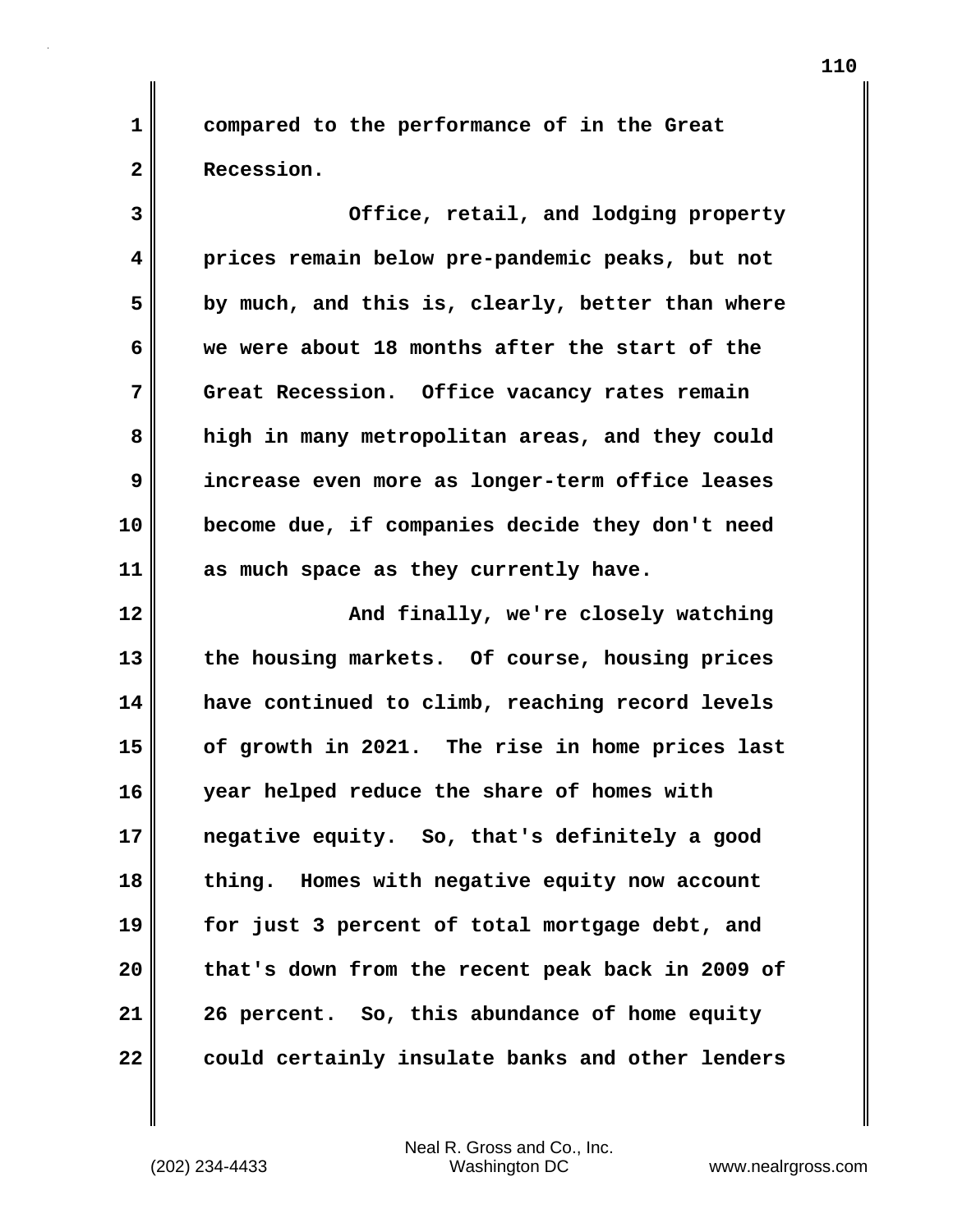**1 2 3 4 5 6 7 8 9 10 11 12 13 14 15 16 17 18 19 20 21 22 from losses like we saw in the last cycle. So, with that, I will turn it over to John Henrie and Greg Bottone to share their insights from the regional perspectives. MR. HENRIE: This is a mic check. Can you hear me, Shayna? MS. OLESIUK: We can, John. MR. HENRIE: Yay. Okay. Well, first of all, thank you, Shayna. And good afternoon. I've really enjoyed listening in on hearing the presenters talk about their bank's experiences. And I'll have to be honest with you, many of the things that you shared were similar in the Atlanta Region. For your information, if you're not aware, the Atlanta Region covers the seven southeastern states, including West Virginia, Virginia, North and South Carolina, Georgia, Alabama, and Florida. In fact, I hope you don't mind, Shaza and Cindy, I just want to call you out. It's**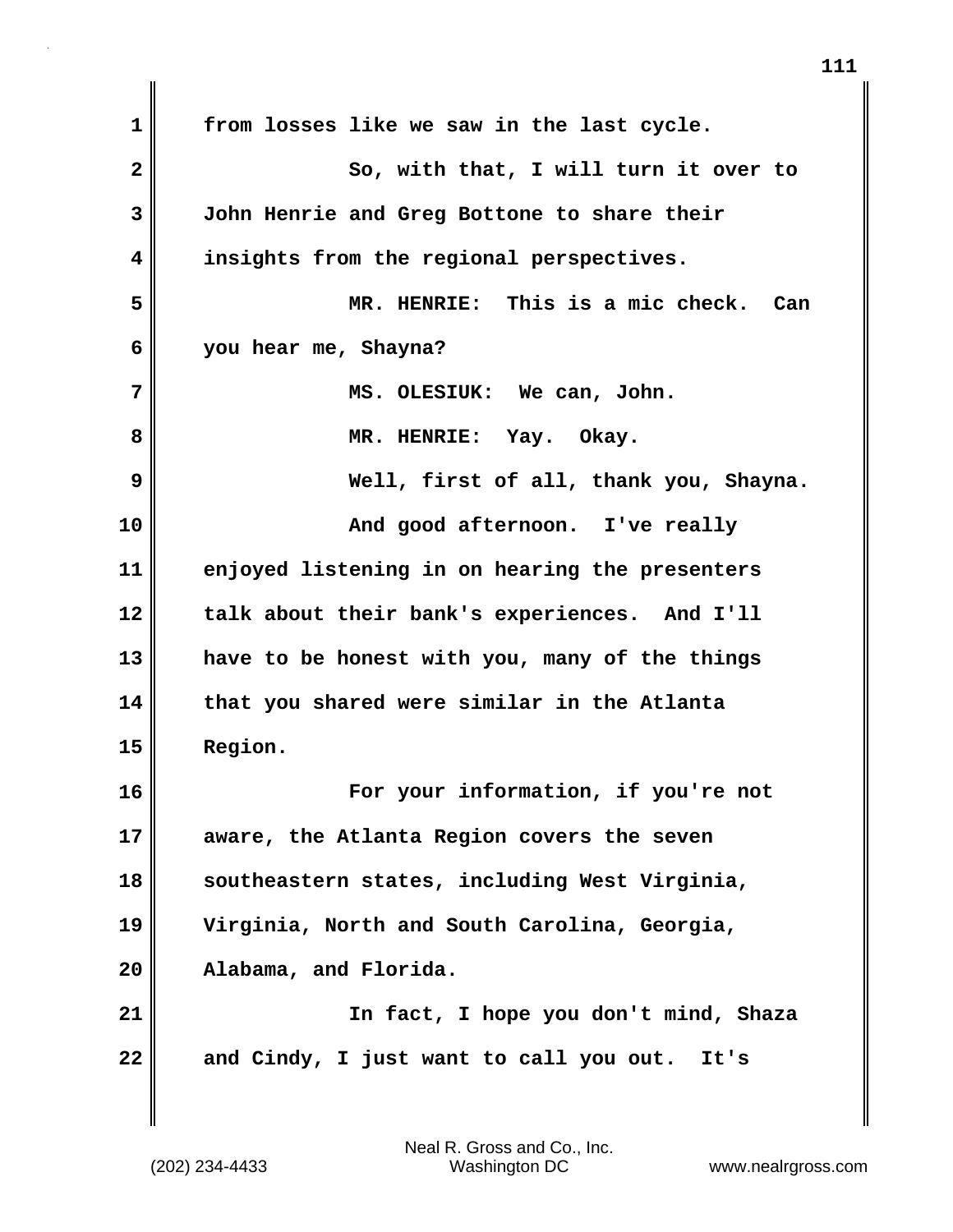**1 2 3 good to see you here, and I'm glad to see you be able to participate on something as important as this.**

**4 5 6 7 8 9 10 Now I'm going to really stick -- you know, I've always congratulated bankers when I meet them, given all that they did. I don't think we'd be where we're at today if it weren't for their considerable efforts to navigate the challenges that we've been through for the last year and a half. So, thank you very much.**

**11 12 13 14 15 16 17 18 19 20 21 22 And really, what I am seeing in the Atlanta Region right now is, you know, all the key performance metrics are showing favorable. Capital is sound. Asset quality remains sound, although we did see a slight uptick in delinquencies. Earnings are up, although the significant change between the second quarter 2021 and last year was really release of reserves or lower expenses that offset, as everyone discussed, the compressed net interest margins pressured by asset yields declining faster than funding costs.**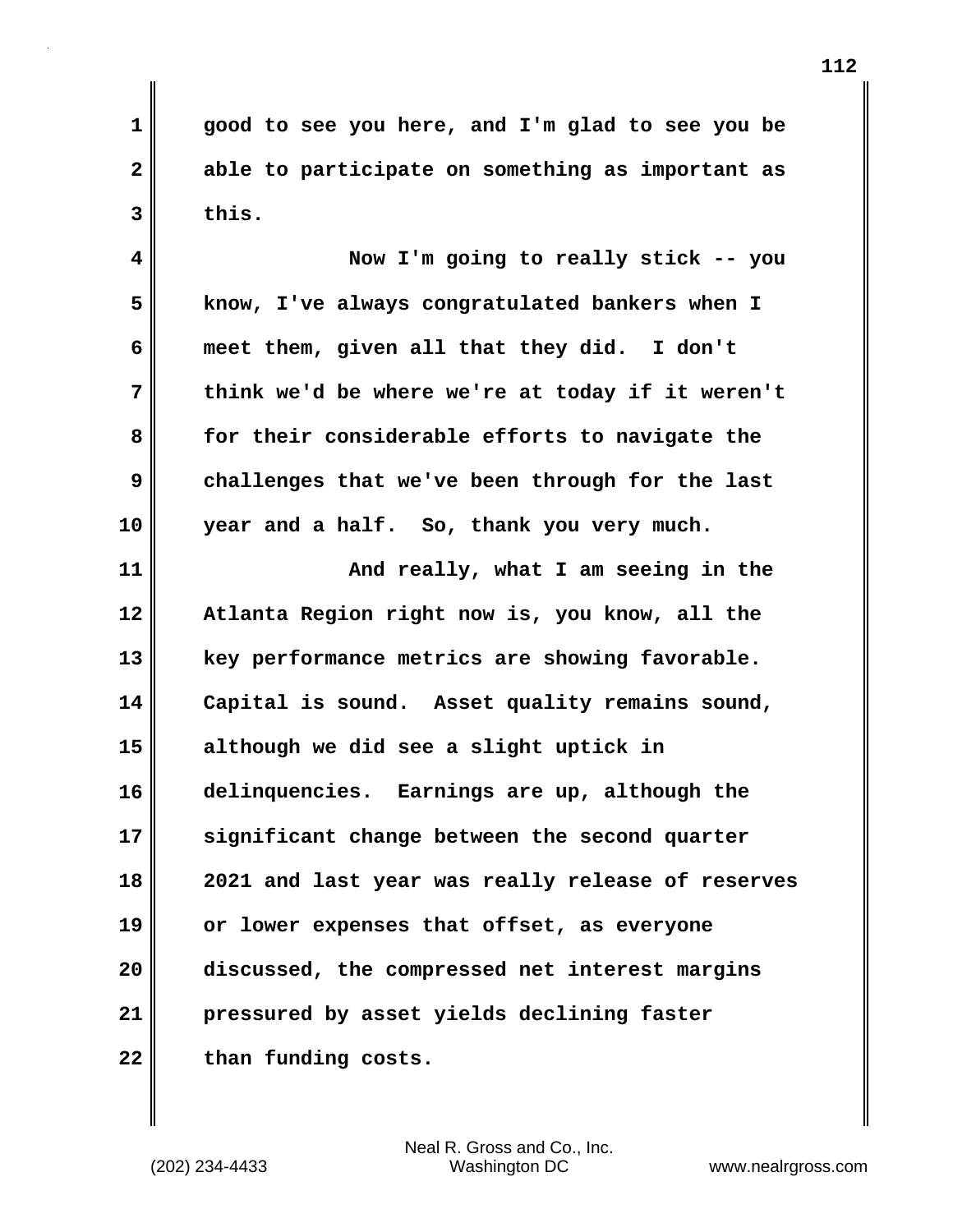| 1                       | The other challenge for earnings, and             |
|-------------------------|---------------------------------------------------|
| $\mathbf{2}$            | I agree with what everyone is saying -- Shaza, I  |
|                         |                                                   |
| 3                       | heard you talk about it -- a lot of banks would   |
| $\overline{\mathbf{4}}$ | be envious of you because across the Atlanta      |
| 5                       | Region our banks are finding it very difficult to |
| 6                       | achieve desired loan growth. In fact, they're     |
| 7                       | reporting increased levels of competition for     |
| 8                       | loan business. So, that's something that rang     |
| 9                       | true.                                             |
| 10                      | And one characteristic of the Atlanta             |
| 11                      | Region that I want to share is really, it's about |
| 12                      | interest rate risk exposure. We view it as        |
| 13                      | elevated in the Atlanta Region. In particular,    |
| 14                      | what we have here is Atlanta Region banks have    |
| 15                      | extended the maturities and pricing dates of      |
| 16                      | their assets while growing short-term deposits.   |
| 17                      | In fact, the percentage of banks with             |
| 18                      | net long-term assets over 40 percent of total     |
| 19                      | assets remains elevated at 72 percent.<br>And     |
| 20                      | that's as of June 30th of this year. And this     |
| 21                      | compares to just 24 percent in 2010. If you       |
| 22                      | think about that timeframe, that shift has        |

 $\mathbf{I}$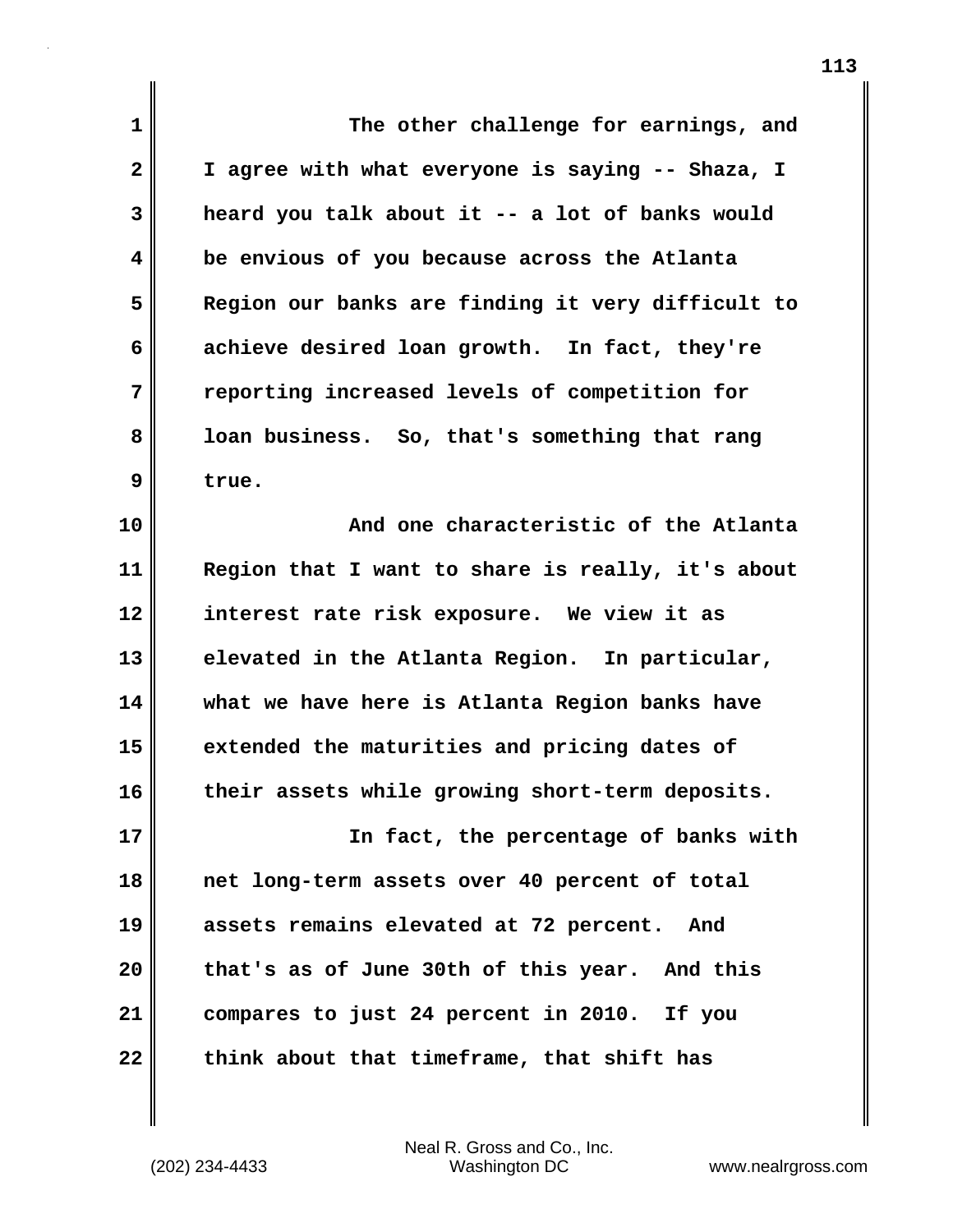**1 2 3 4 5 6 7 8 9 10 11 12 13 14 15 16 17 18 19 20 21 22 occurred during an extended period of historic lower interest rates. So, that's something that we're, obviously, looking at very closely. Likewise, I don't need to really talk about liquidity. Everyone knows it's increased, and it is in some cases difficult to redeploy. In terms of specific areas that we're monitoring in the Atlanta Region, employment, as everyone has indicated, the trends are good. Unemployment rates across the Region range from 3.1 percent in Alabama to 4.9 percent in Florida. One trend that is concerning involves the Region's labor force participation rate, which stands at 59.4 percent, which is considerably lower than the 62.7 percent it averaged in 2019, a year before the recession. So, if you take those two numbers, the difference roughly translates into about 700,000 fewer regional residents looking for employment, and we think that may be contributing to some of the challenges businesses are facing when they're trying to fill positions.**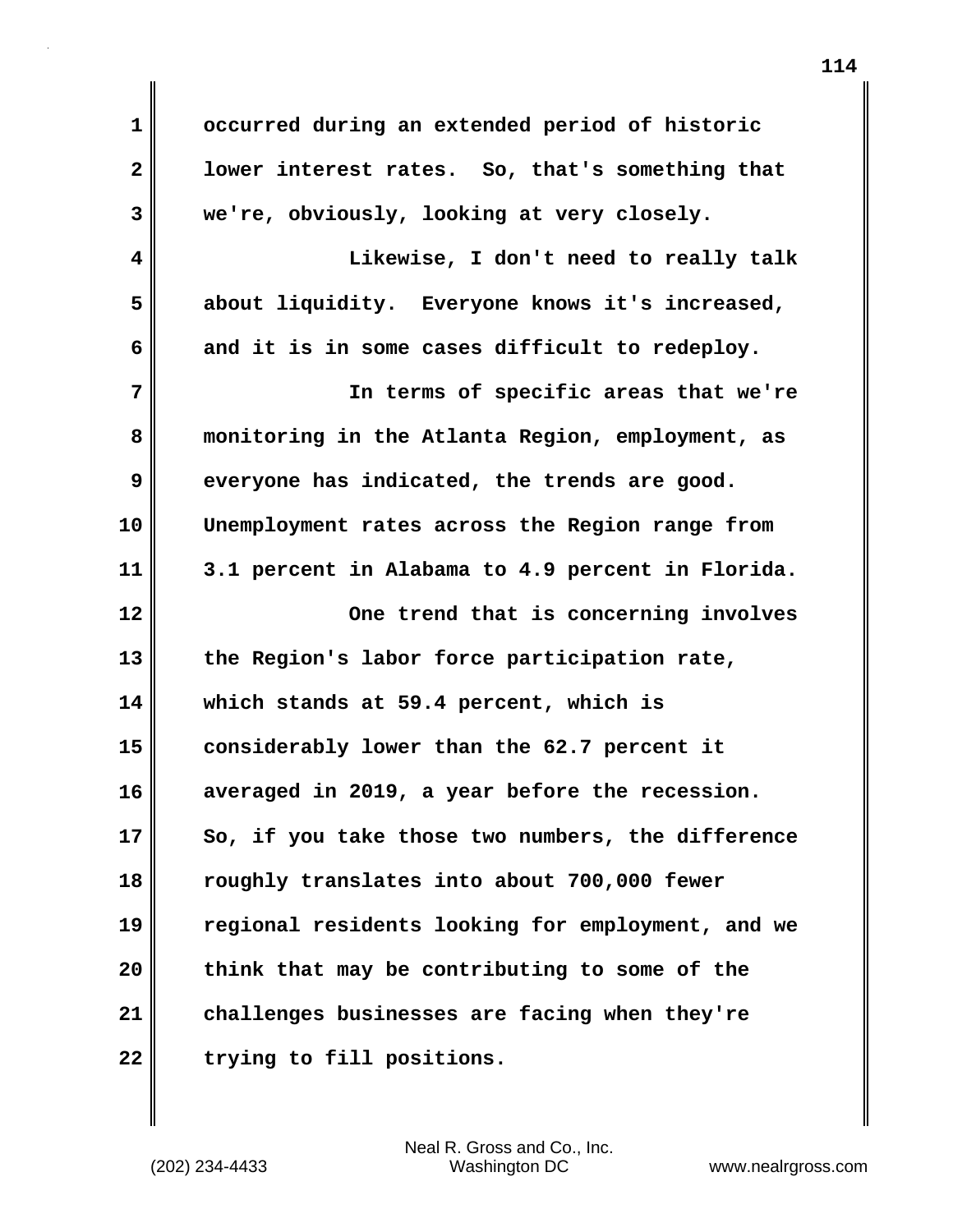**1 2 3 4 5 6 7 8 9 10 11 12 13 14 15 16 17 18 19 20 21 22 In terms of manufacturing, we've recovered, roughly, 82 percent of the 200,000 plus jobs that were lost during the pandemic recession. The ISM, sometimes referred to as a purchasing managers' index, is in its 16th month of expansion, as demand for new orders is strong. However, there are headwinds involving, as we've indicated earlier, worker shortages and material scarcities, which are slowing production and increasing delivery times. I'll spend the last minute or two just talking about commercial real estate trends. Office space -- and really, commercial real estate a mixed bag -- office space continues to face challenges amid companies delaying their return-to-office plans. Aging office vacancies rose during the second quarter to 9.2 percent from 7.8 percent a year ago. Forecasters are projecting modest to moderate decline in office demand in the next five years, given an increase in the number of employees working remotely. On the other hand, retail space**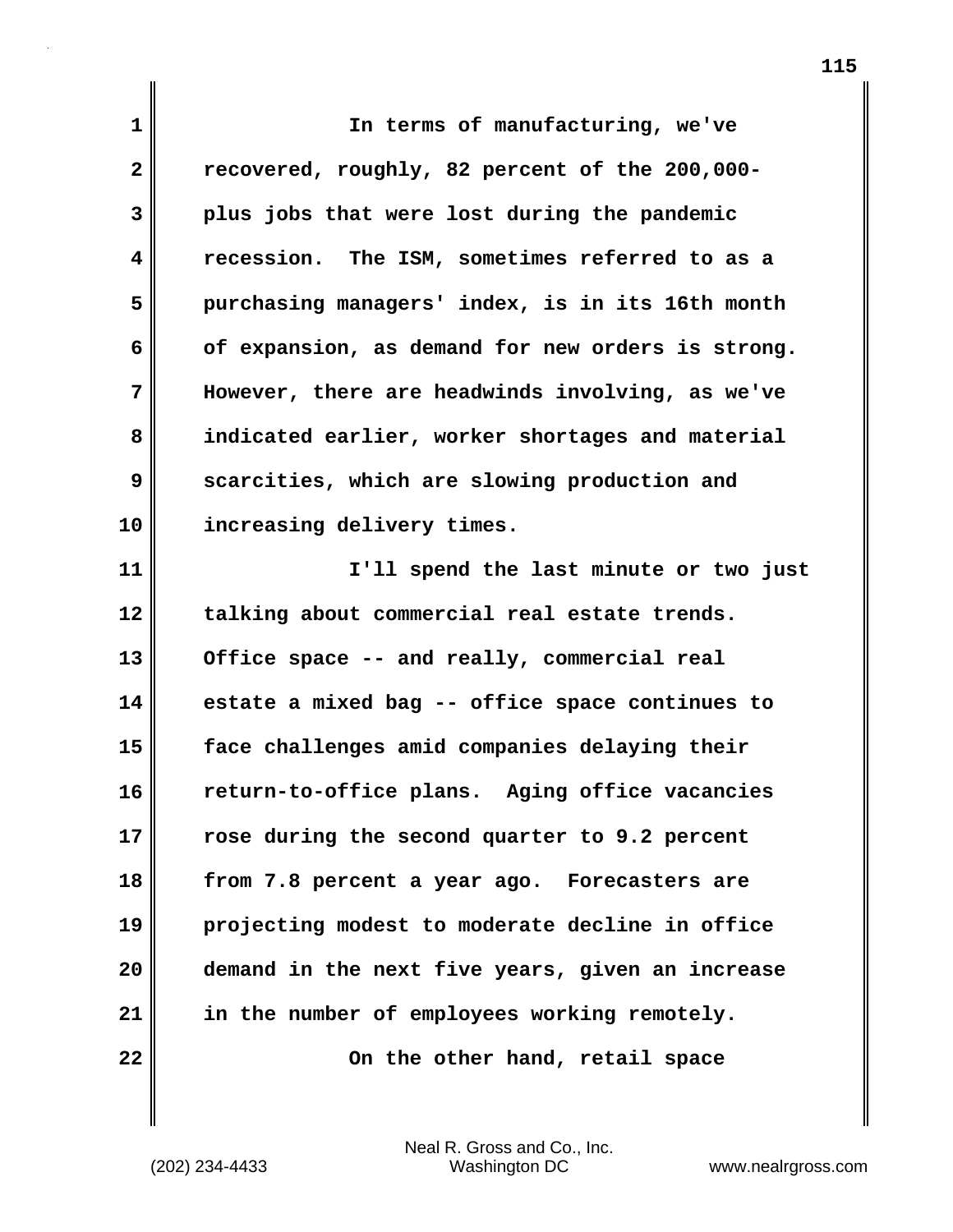**1 2 3 4 5 6 7 8 9 10 11 12 13 14 15 16 17 18 19 20 21 22 fundamentals have improved, as vacancies have trended lower, rents have increased, and recent activity has boosted space absorption. This year, in fact, retail openings have outpaced store closures, and rents are also showing a nearly 3 percent increase from the prior year. Obviously, the pandemic had a direct and significant impact on trends in travel. The Atlanta Region hotel occupancy rates dropped to 53 percent during the first quarter of 2021, down from 61 percent in the year prior. Travel and tourism has picked up during the summer and growth is expected to remain over the year. However, employee shortages and adverse global trends could temper those expectations. The Atlanta Region multifamily vacancies, another good point, are at their lowest level in years at 5.4 percent compared to 7.7 percent during the pandemic. Asking rents in the region peaked to nearly \$1,400, a 13 percent increase from a year earlier. With that said, we are seeing an increasing number of markets**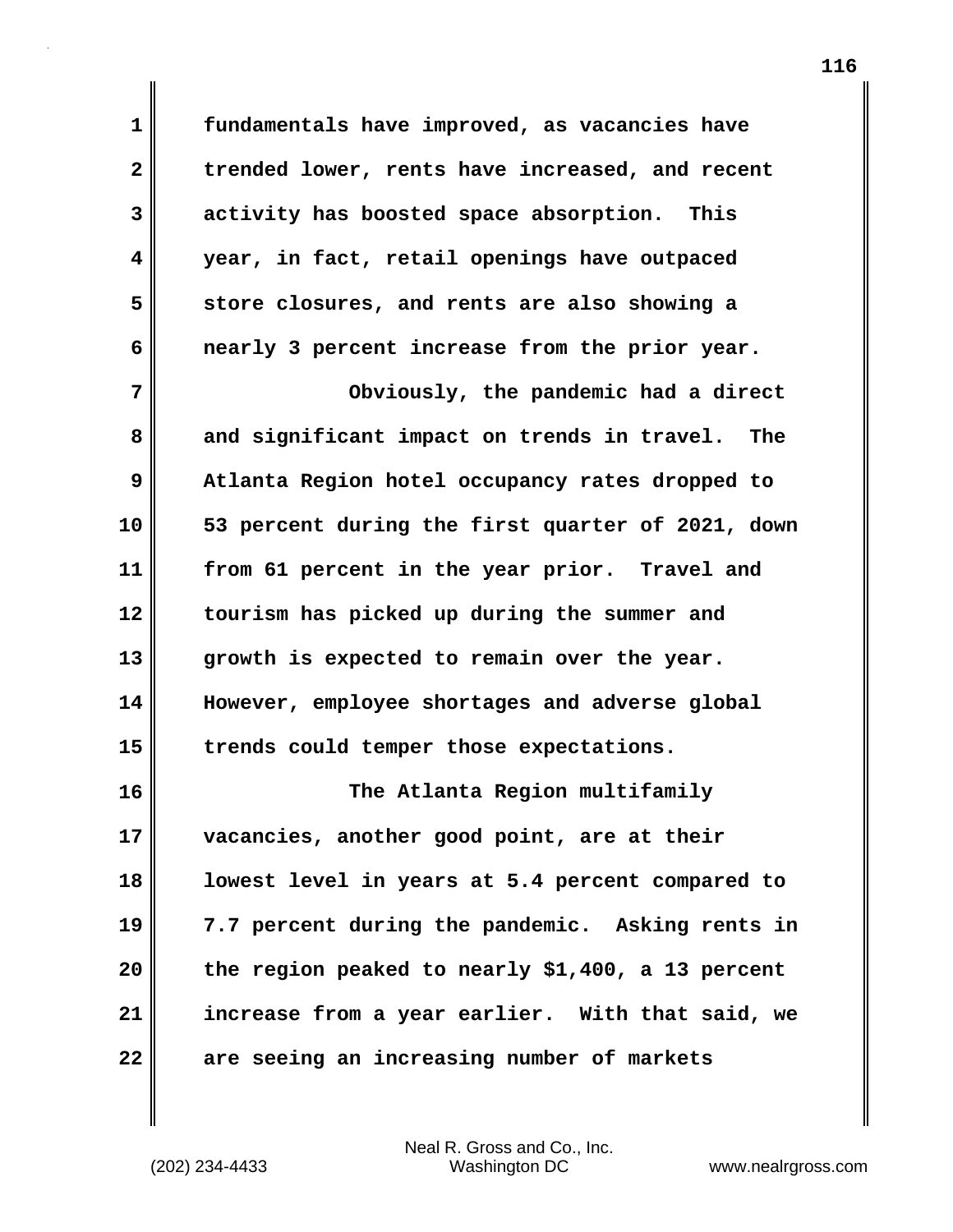**showing excess supply that we are closely monitoring.**

**3 4 5 6 7 8 9 10 11 12 13 14 15 16 17 18 19 20 21 22 And obviously, the elephant in the room, residential real estate, what can I say more? Prices have been going up. Home price growth in many of the states remained strong into the second quarter. For the first time ever, four of the Region's seven states logged doubledigit gains, and Alabama, Georgia, North Carolina, and South Carolina recorded their fastest pace of home price growth ever. Limited housing supply and low interest rates have been contributing factors to those trends. Although (audio interference), discussion is starting to shift and focus on overvalued markets. The S&P recently issued a report that concluded the nationwide housing market is, roughly, 5 percent overvalued. For the Atlanta Region, the report shows Georgia as overvalued within the range of 5 to 10 percent, and Florida is overvalued within the range of 15 to 20 percent. Of course, with greater price** 

**1**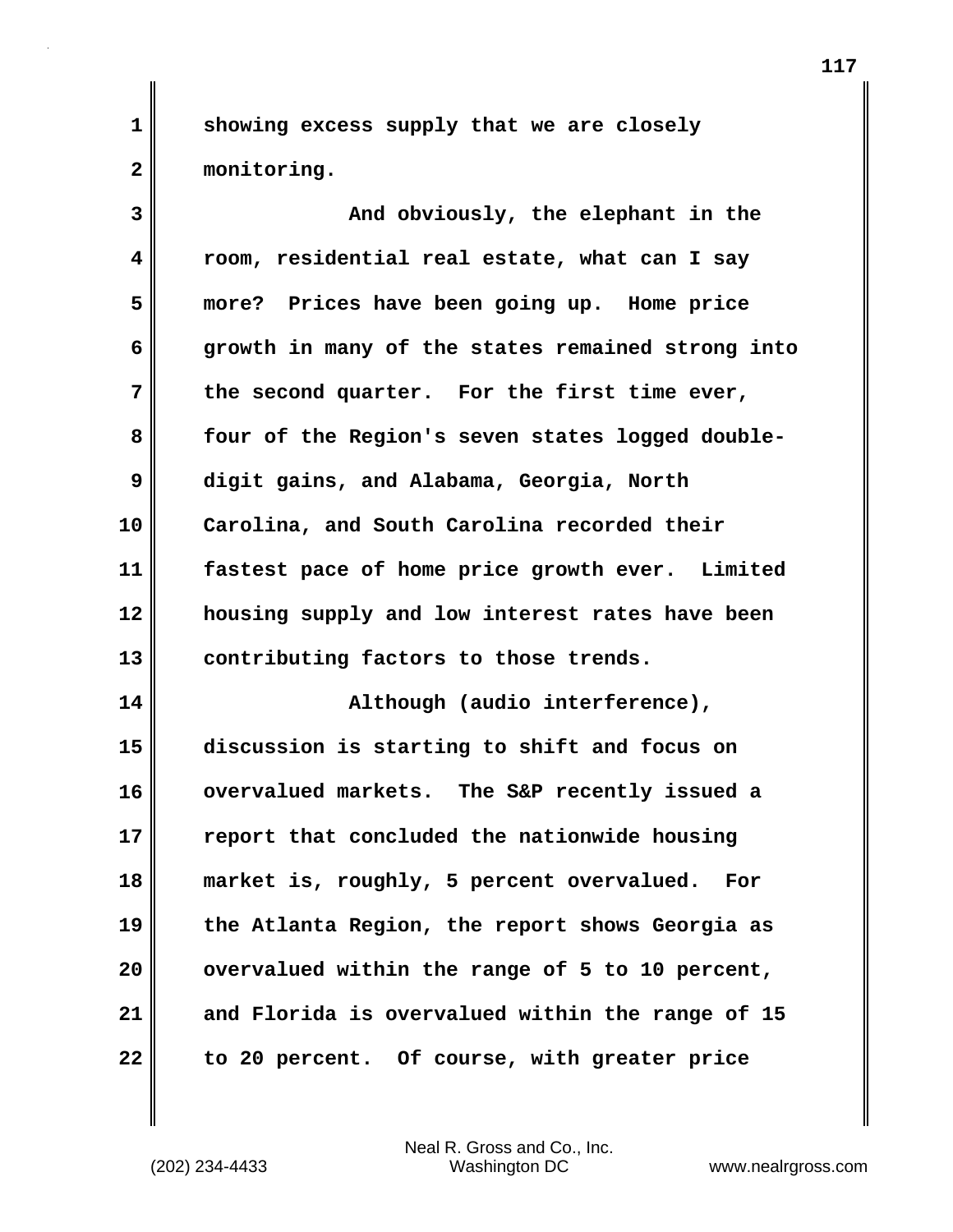**1 2 3 4 5 6 7 8 9 10 11 12 13 14 15 16 17 18 19 20 21 22 appreciation, they could experience greater value decline and shift market conditions to deteriorate. Again, I just want to thank you for this opportunity to present a little overview of the Atlanta Region, and I would like to turn the time over to Greg. MR. BOTTONE: Thank you, John. (Pause.) MS. KEA: Greg, we see you. MR. BOTTONE: Okay, okay, I don't see myself. I'm sorry. Thank you. MS. KEA: We are able to see you. MR. BOTTONE: Yes, thank you. Good afternoon, everyone. Before I begin my comments, I just want to acknowledge our CBAC representatives from the Chicago Region: Betsy Johnson, Kenneth Kelly, and Mike Bock. I want to thank you for being on this Committee, and I hope to meet all of you in person in the future. And I also want to say hello to Mark**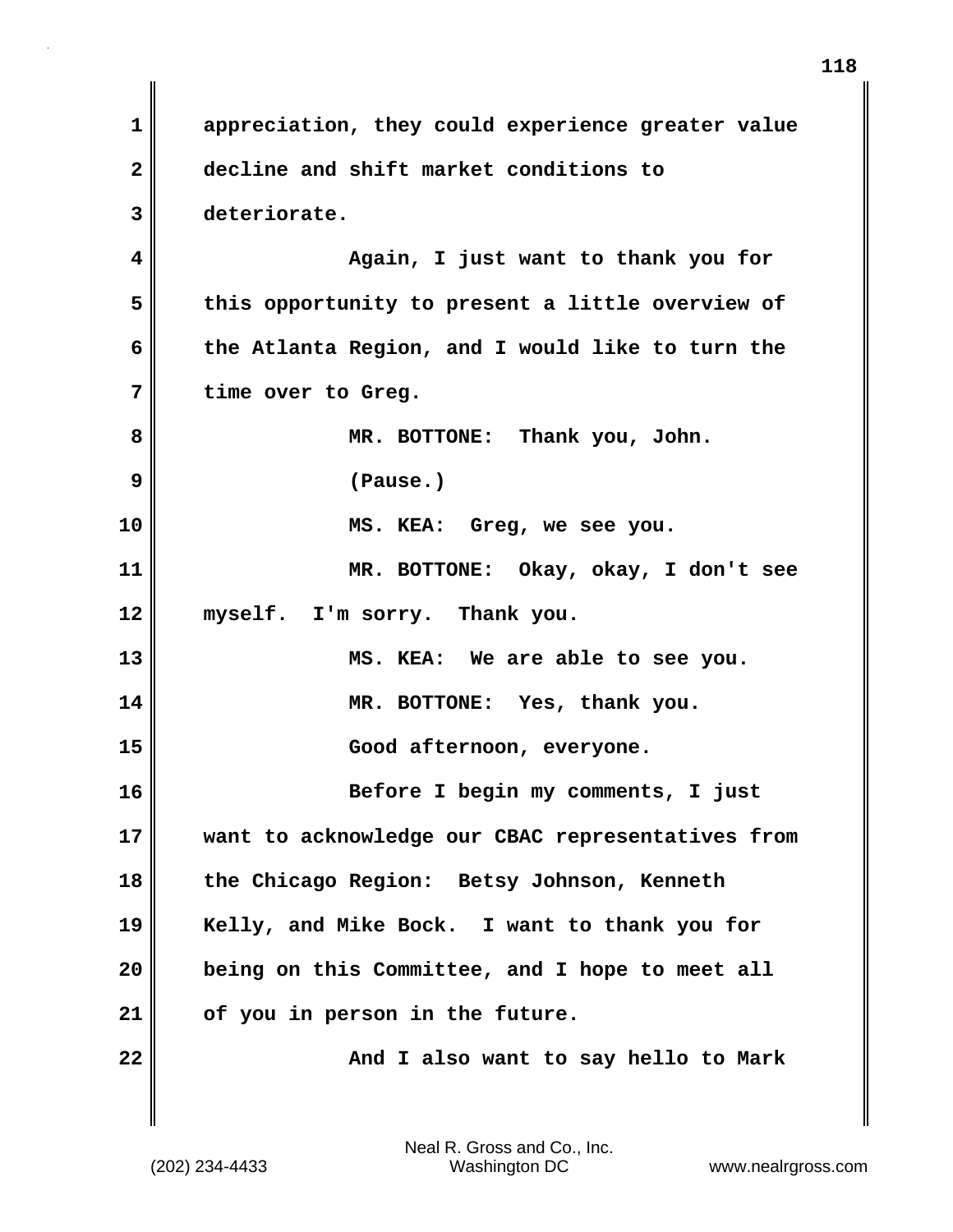**1 2 3 4 5 6 7 8 9 10 11 12 13 14 15 16 17 18 19 20 21 22 Pitkin. Mark and I go way back, and I thoroughly enjoyed working with him in my previous position. I thought today I would speak generally about the economic conditions in the Chicago Region, then, talk a little bit about banking conditions and some things that we are watching going forward. For background, from east to west, the Chicago Region consists of the states of Kentucky, Ohio, Michigan, Indiana, Illinois, and Wisconsin. There's, obviously, a great variety of economic activity from agriculture and manufacturing and the metropolitan areas in each state. I'm happy to say that agriculture is doing well. And that's been further evidenced by our CBAC representatives' comments here today. Prices across all commodities appear wellsupported. Land values are also strong. If there's one negative that I've been hearing, it's that farms are doing so well that their demand for current financing has been muted.**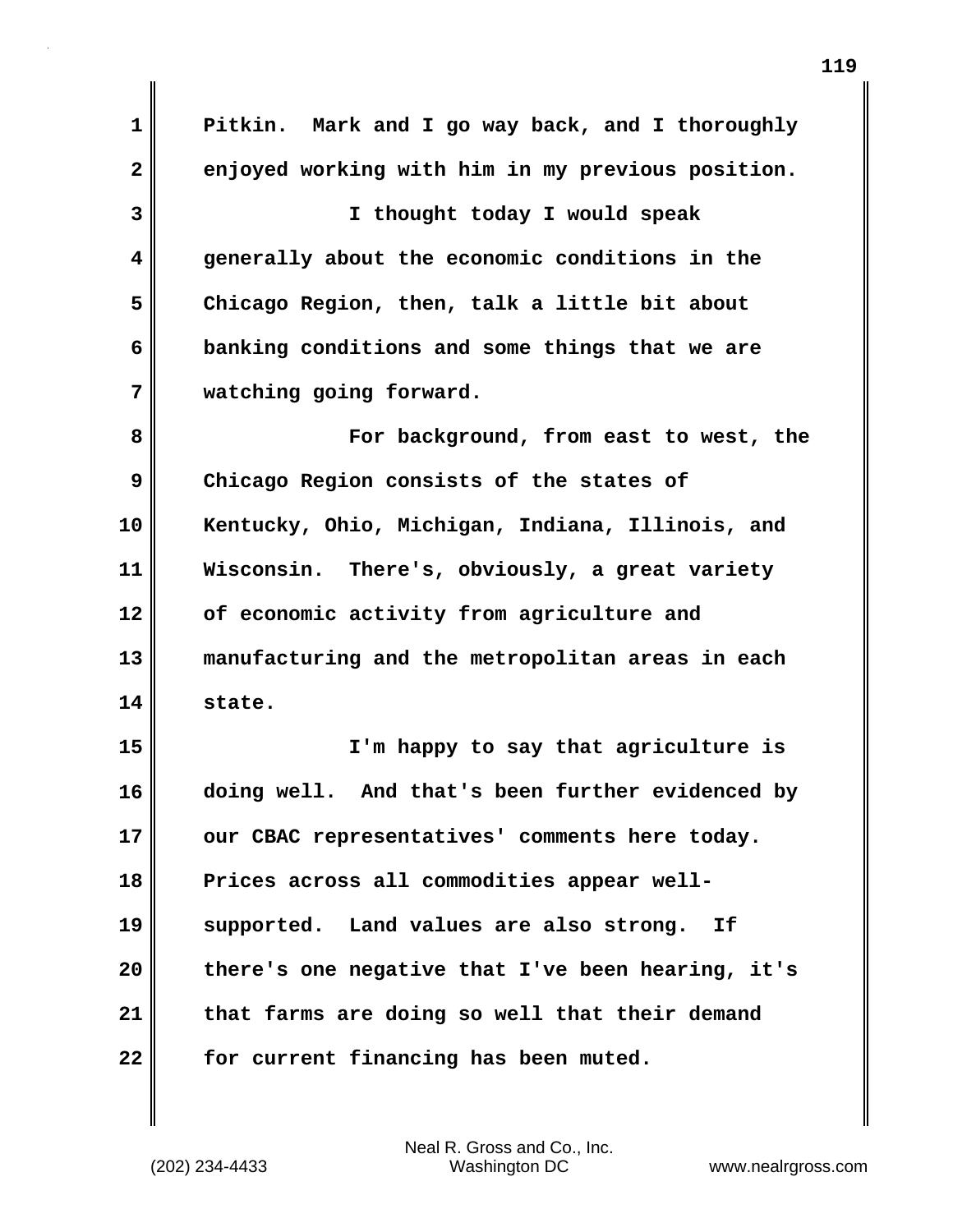| 1  | Manufacturing is far more important in            |
|----|---------------------------------------------------|
| 2  | the Chicago Region than any other. Unlike         |
| 3  | previous recessions, which were particularly      |
| 4  | damaging for manufacturing, the good news is that |
| 5  | the sector has weathered the pandemic relatively  |
| 6  | well, has a significant amount of consumer        |
| 7  | spending, and has turned from services to goods.  |
| 8  | However, one major issue is affecting             |
| 9  | the auto sector. While generally doing well, it   |
| 10 | continues to suffer from semiconductor chip       |
| 11 | shortage limiting production during a period of   |
| 12 | increasing demand for new cars and trucks.        |
| 13 | Auto manufacturers use many varieties             |
| 14 | of chips in their vehicles, leaving them exposed  |
| 15 | to supply disruptions. These chips are generally  |
| 16 | older and less expensive than other sectors, and  |
| 17 | chip manufacturers make less profit on older      |
| 18 | chips, limiting incentive to ramp up their        |
| 19 | production. States such as Michigan, Indiana,     |
| 20 | and Kentucky have high exposure to the auto       |
| 21 | industry. Experts are divided about when the      |
| 22 | shortage will ease, but, generally, everyone      |

 $\mathbf{I}$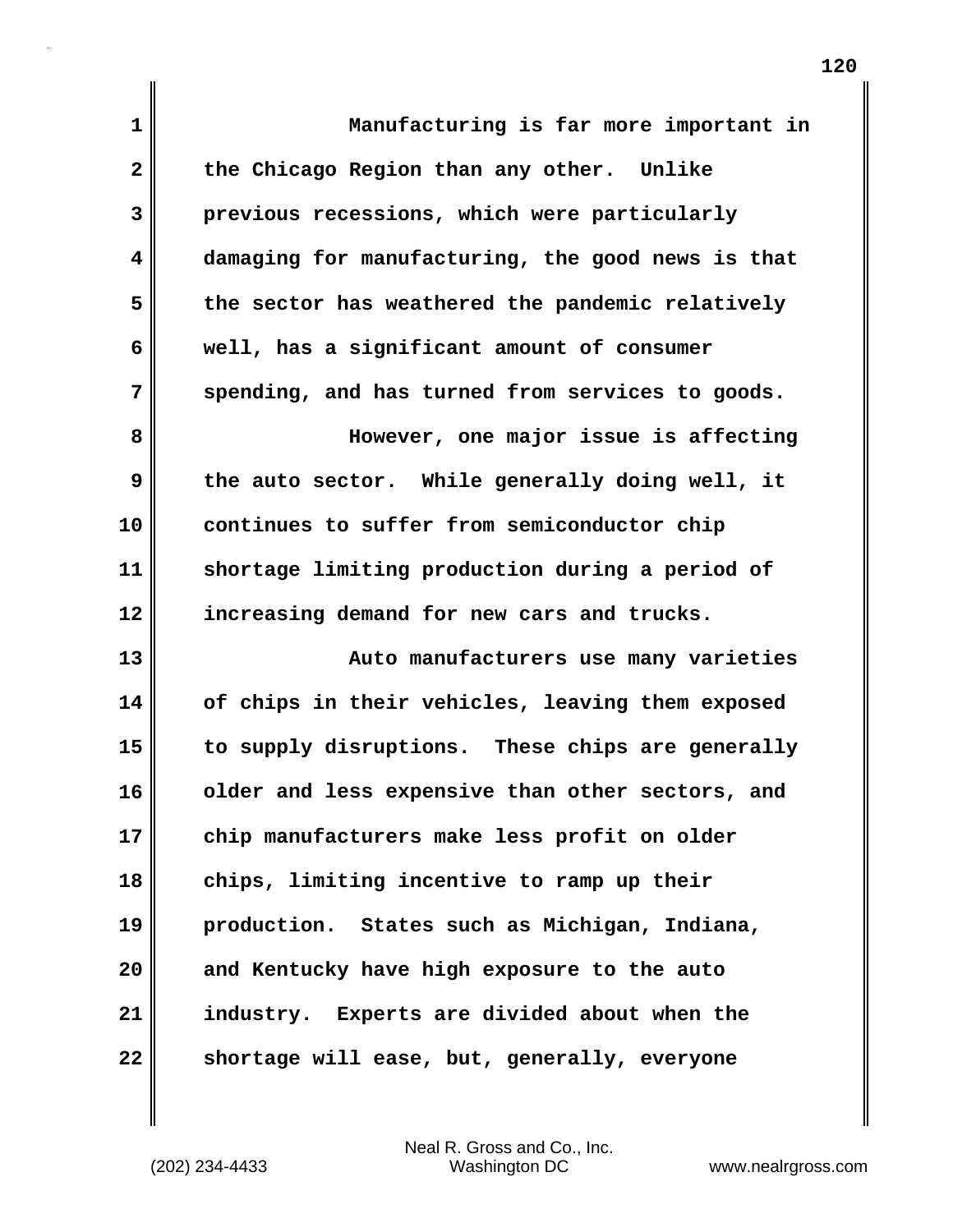**1** 

**agrees it will continue into 2022.**

**2 3 4 5 6 7 8 9 10 11 12 13 14 15 16 17 18 Like other parts of the country, residential real estate has done extraordinarily well. Price appreciation in several states has shown increases even over the national rate. The lowest in the region was Illinois at 7.9 percent year over year. Residential real estate markets have benefitted from lower interest rates, and household with disposal incomes have bought remodeled homes. The exception has been multifamily housing, which while showing some positive growth, has exhibited a more modest increase in prices. However, most recently, from my discussions with associations and bankers in the Region, prices and demand seem to be moderating. Banking conditions are good, with** 

**19 20 21 22 earnings exhibiting solid returns, despite margin compression at historically low levels. Net interest margins in the Region are the lowest reported, going back to at least 2000, with**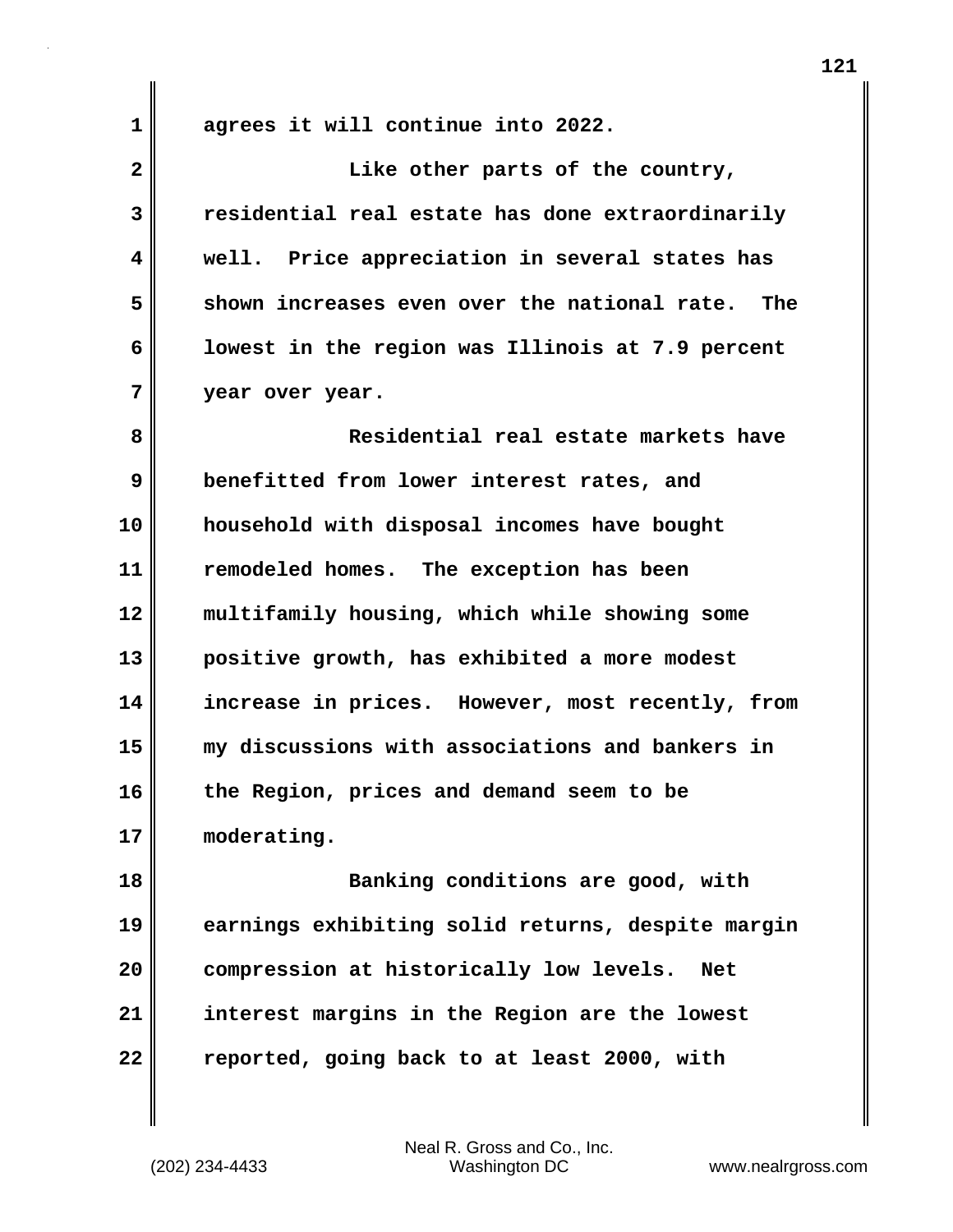**decline in yields dropping more than the cost of funds.**

**3 4 5 6 7 8 9 10 11 12 13 14 15 16 17 18 19 20 21 22 Low interest rates and a relatively flat yield curve are major factors. Non-interest income increased, reduction in overhead, and lower loan loss provisions have at least mitigated some of the margin issues. Almost every bank experienced strong deposit growth through the pandemic, and liquidity remains high. At first, we believed that liquidity levels would drop fairly quickly through increased loan demand, but loan growth has been sluggish and was actually negative in the Region year over year at the end of June. Anecdotally, we've been hearing that loan growth did increase the third quarter, and early indications from the 9/30 Call Report is that we did have a modest increase in loans growth. Of note, asset quality remains very good. Total past due loans in the Region are less than 1 percent. COVID-related loan modifications, as defined in government stimulus** 

**1**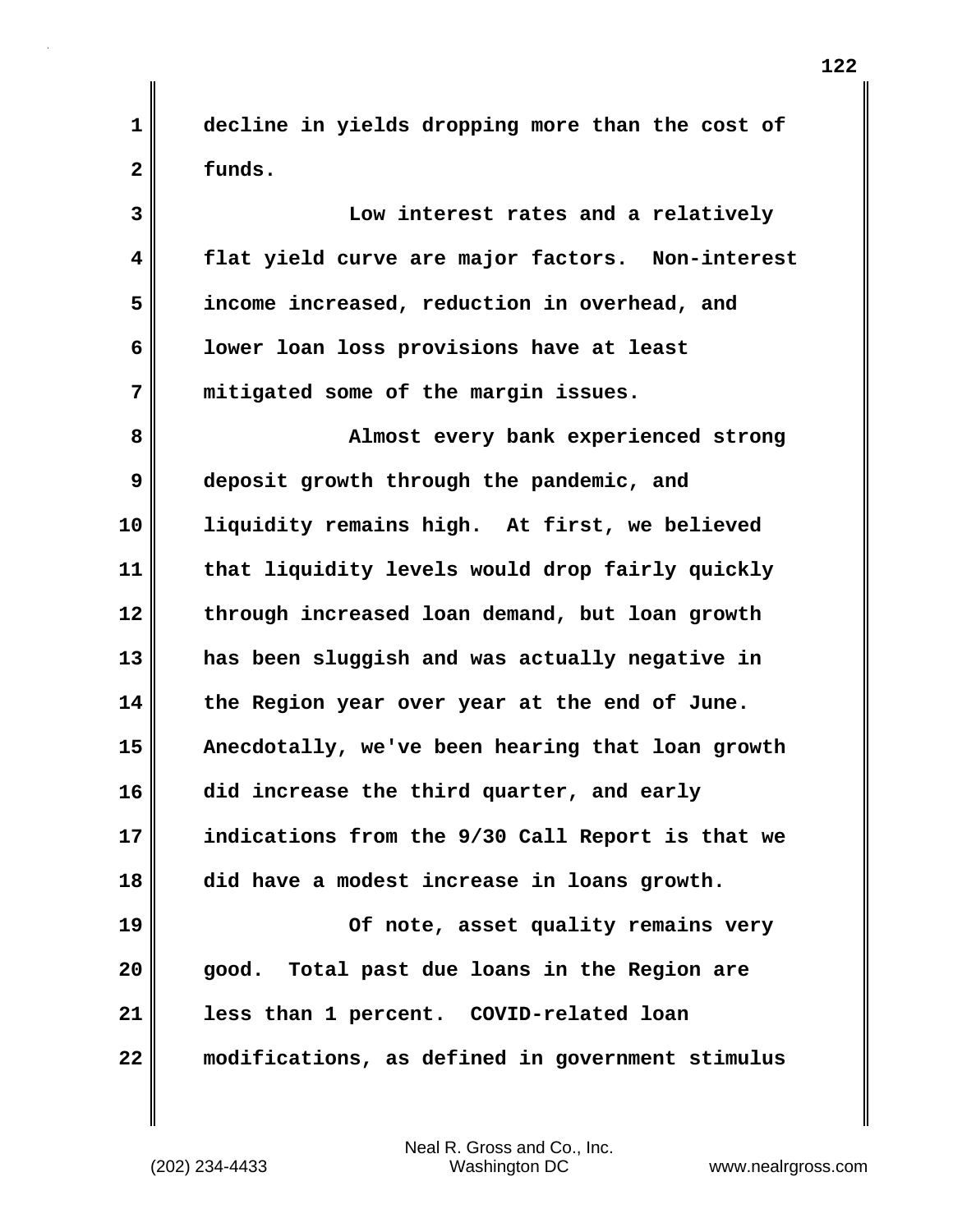**legislation, have declined substantially, as most credit is modified, either returned to current status or otherwise has been resolved. Loan chargeoffs are at levels similar to pre-pandemic.**

**5 6 7 8 9 10 11 12 13 14 15 Capital levels have declined, as asset growth outpaced capital growth. The decline can be attributed to several factors, including PPP lending and the resulting increase in liquidity. Although levels are at some of the lowest in the last eight years, it's not necessarily a significant regulatory issue at the moment. Asset quality is good. Earnings are positive. And the growth on the asset side is largely in short-term investments and the expectation of increasing loan growth.**

**16 17 18 19 20 21 22 I've heard it spoken about today, and I've also been asked by several bankers, about the decline in capital ratios and would it result in a grading downgrade. Capital is largely rated on the risk of each institution's balance sheet and their strategic plan. Therefore, funds placed in such short-term investments as** 

Neal R. Gross and Co., Inc. (202) 234-4433 Washington DC <www.nealrgross.com>

**1** 

**2** 

**3**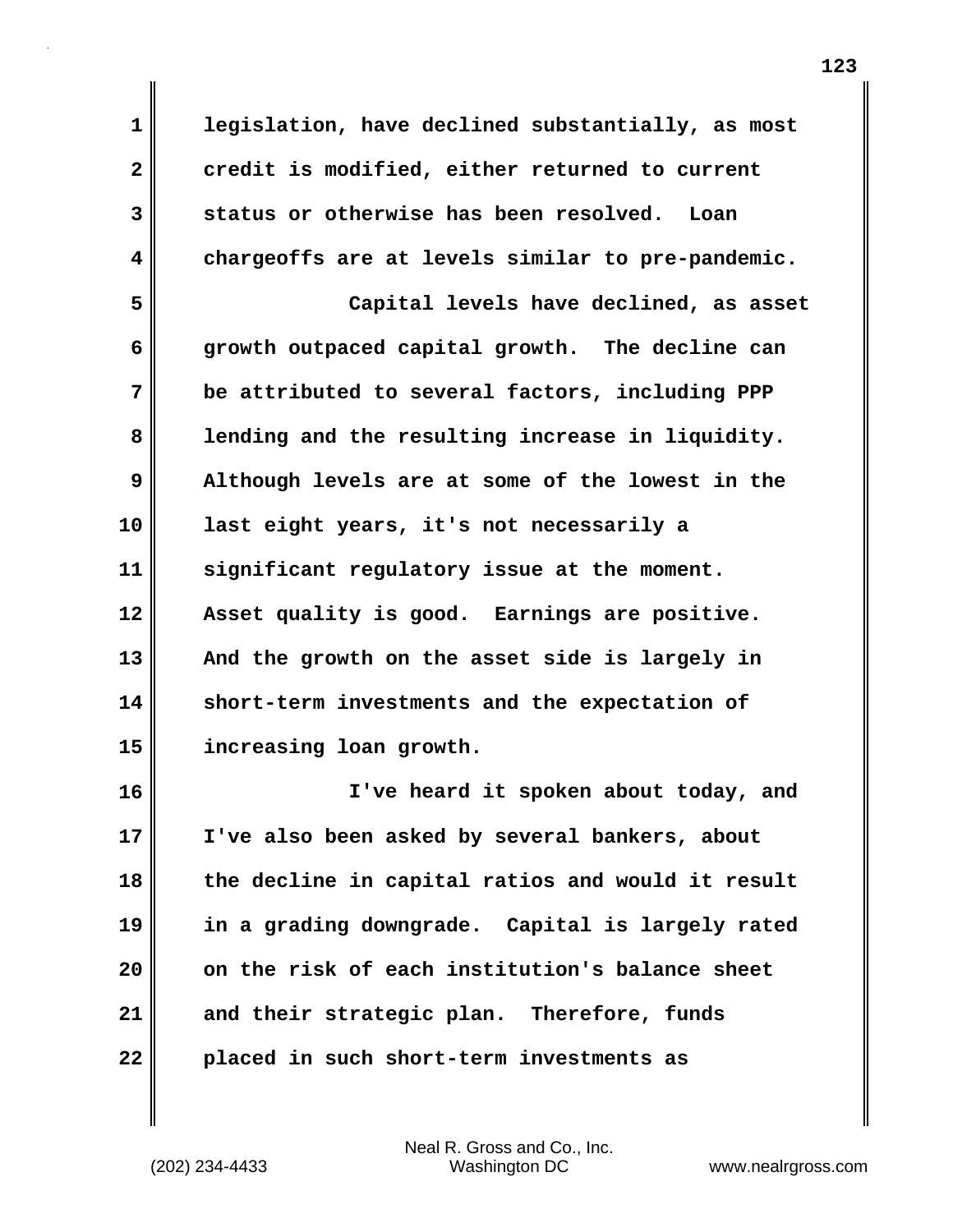**1 2 Treasuries and government agencies, in preparation for normal loan growth, should not be** 

**a major concern.**

**3** 

**4** 

**5** 

 **There are three other areas that we're watching.**

**6 7 8 9 10 11 12 One is our regional bankers citing a lack of clarity for the near-term on economic conditions. Events such as major government stimulus programs are still unfolding, and other proposed for the future, including those currently debated in Congress, may affect lending and overall growth.**

**13 14 15 16 17 18 19 And staffing is also cited as an issue. The ability to retain, hire, and attract talent in the pandemic has become a challenge. Qualified individuals are asking for such things as the ability to work remotely or an increase in salary, and competition is fierce for their services.**

**20 21 22 The last area is commercial real estate and, in particular, office space, and to a lesser extent, commercial real estate associated**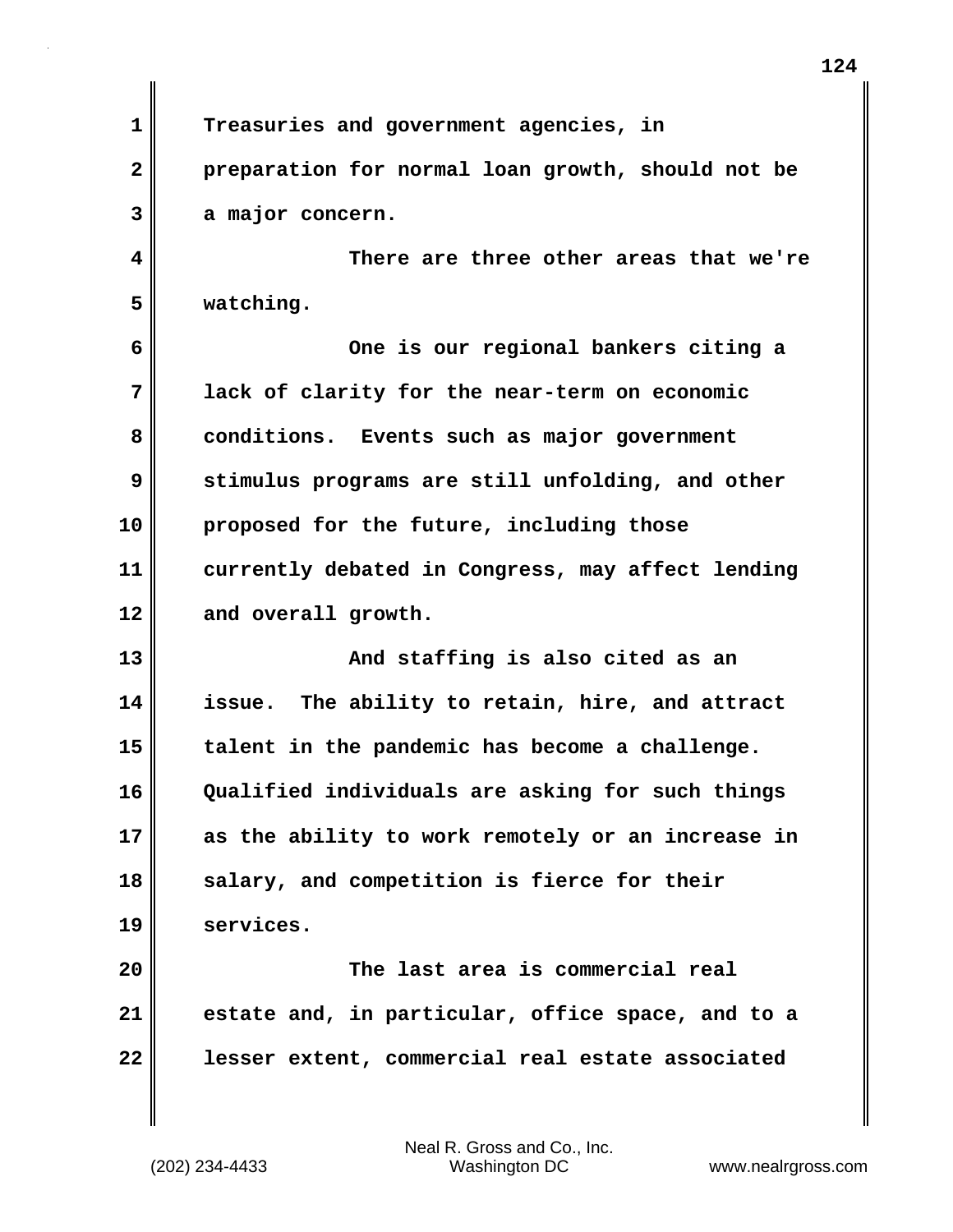**1 2 3 4 5 6 7 with hospitality. It was recently reported that the downtown office market in Chicago is reporting a vacancy rate of 20 percent. This is the highest ever recorded, even more than the Great Recession. The good news is that other office markets in the Region are at or slightly below historical levels.**

**8 9 10 11 12 13 14 15 16 17 18 Companies are reevaluating the amount of space needed, given their employees' ability to work remotely, as demonstrated during the pandemic, and what that will mean for the future. And reductions in office space leased can also affect hotels that rely on businesses for business travel and large events such as conventions. Two of our institutions are heavily concentrated in this area, but the overall economic effect of these conditions could impact their business lines.**

**19 20 21 So, thank you for the opportunity to speak with you today. And I'll turn it back over to Arleas.**

**22** 

 **MS. KEA: Thank you, Shayna, John, and**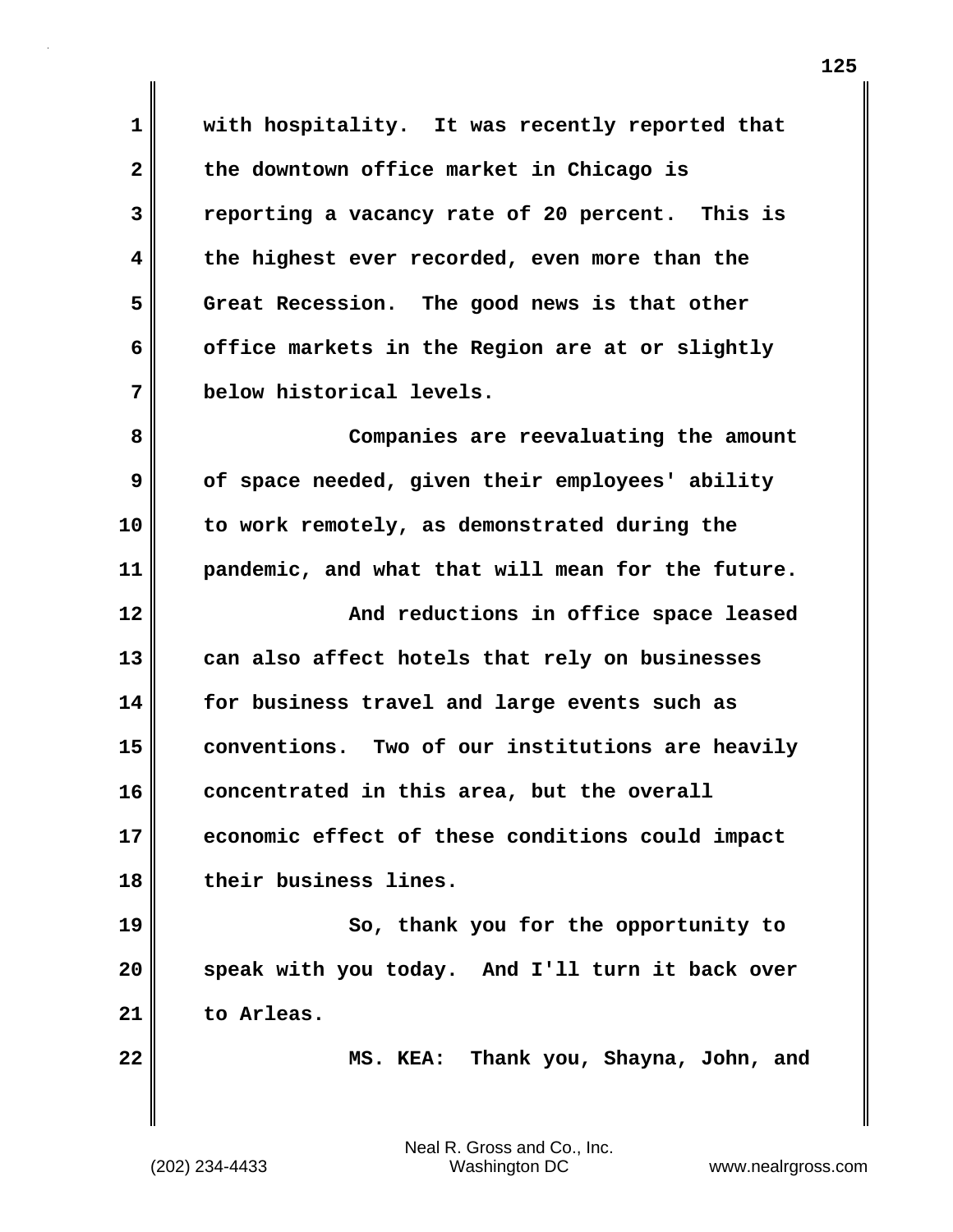**1 2 3 4 5 6 7 8 9 10 11 12 13 14 15 16 17 18 19 20 21 22 Greg. Let me ask of the members, if you had any questions of the observations and statements made by our team, this would be an opportunity to engage, if anyone has any thoughts. (No response.) I'm not sure that I see any hands raised in the chat. But asking the team just to double-check me on that. Okay. Very good. I think everybody might be ready for a break. But, before we go to the break and get too far away from the comments, especially those made by the members, as we went through, I just want to thank you all for acknowledging our Chairman in her absence. It means a lot to us that you all see what we see, and I want to thank you for all of your acknowledgments of her many efforts to help the members of our community bankers. Thank you especially for the warm sentiments that you gave to me.**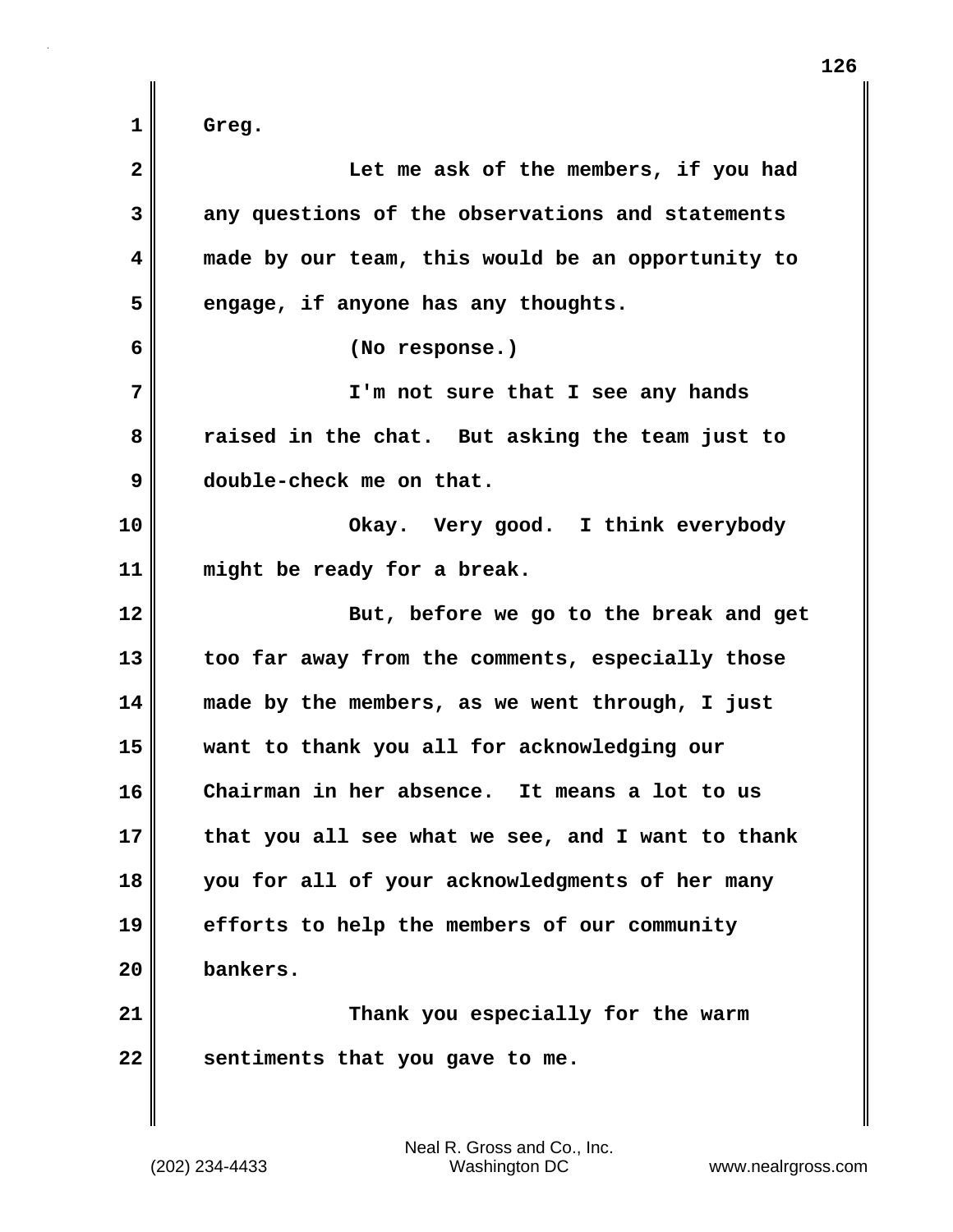| $\mathbf{1}$ | And then, you will hear more from                   |
|--------------|-----------------------------------------------------|
| $\mathbf{2}$ | Director Gruenberg before we close the meeting,     |
| 3            | where he will provide some words of appreciation    |
| 4            | to our members who are rotating off and this is     |
| 5            | their last meeting.                                 |
| 6            | So, with that, you all have earned the              |
| 7            | right to go on break. We will have a 15-minute      |
| 8            | break. So, if you will be back in 15 minutes,       |
| 9            | we'll then resume. Thank you.                       |
| 10           | (Whereupon, at $3:10$ p.m., the                     |
| 11           | foregoing matter went off the record and went       |
| 12           | back on the record at 3:25 p.m.)                    |
| 13           | MS. KEA: Thank you and welcome back,                |
| 14           | everyone. We're getting ready to start up. I        |
| 15           | think we had a great discussion. And, again,        |
| 16           | with regard to the trends, there was so many        |
| 17           | similarities.                                       |
| 18           | Yesterday, we had a meeting of the                  |
| 19           | Minority Depository Institution Subcommittee,       |
| 20           | which is a subcommittee of this committee.<br>We've |
| 21           | referenced it, to some extent, in our discussions   |
| 22           | earlier, and I'd like to just remind everyone       |
|              |                                                     |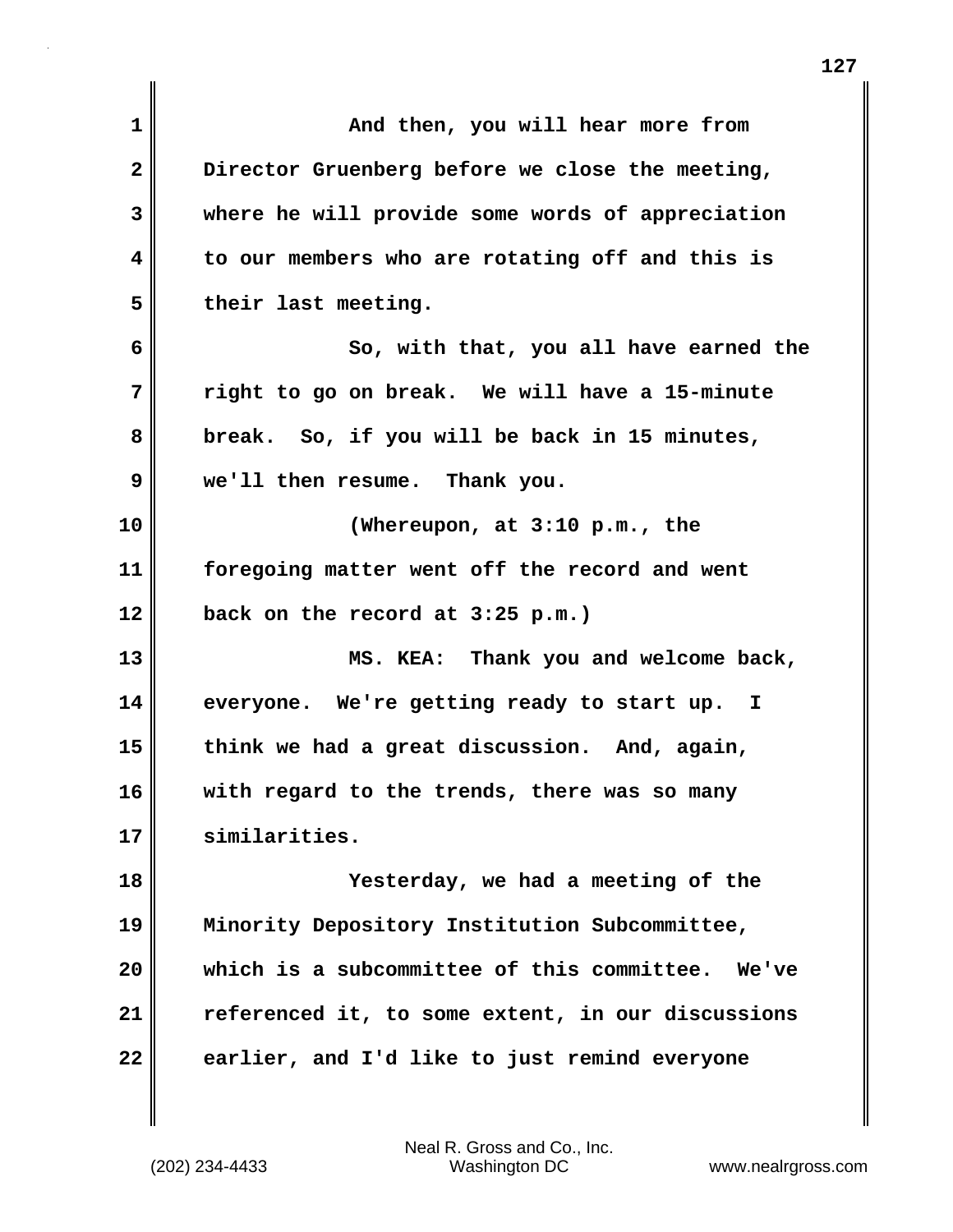**1 2 3 4 5 6 7 8 9 10 11 12 13 14 15 16 17 18 19 20 21 22 that Gilbert Narvaez serves on both this committee and the MDI Subcommittee, and I've invited Gilbert and Betty. Let me just pause on Betty for a moment. I think Ken Kelly indicated, as he was at our subcommittee meeting yesterday giving a spotlight, but he referenced the fact that the Chairman made an announcement that we now have a new office, she's created a new office, our Minority and Community Development Banking office. And Betty, who has been so passionate and who has worked so hard as the National Directory of our Minority and Community Development Banking program, is the new director of our new office. So at this time, I'd like to invite her and Gilbert to give a report out and engage you in some discussion on all of the items that were on the agenda at yesterday's meeting. So Betty, shall I say Director Betty, we will, we'll hear from you at this point. Thank you. MS. RUDOLPH: Great. Thank you so much, Arleas. I appreciate that. And I think**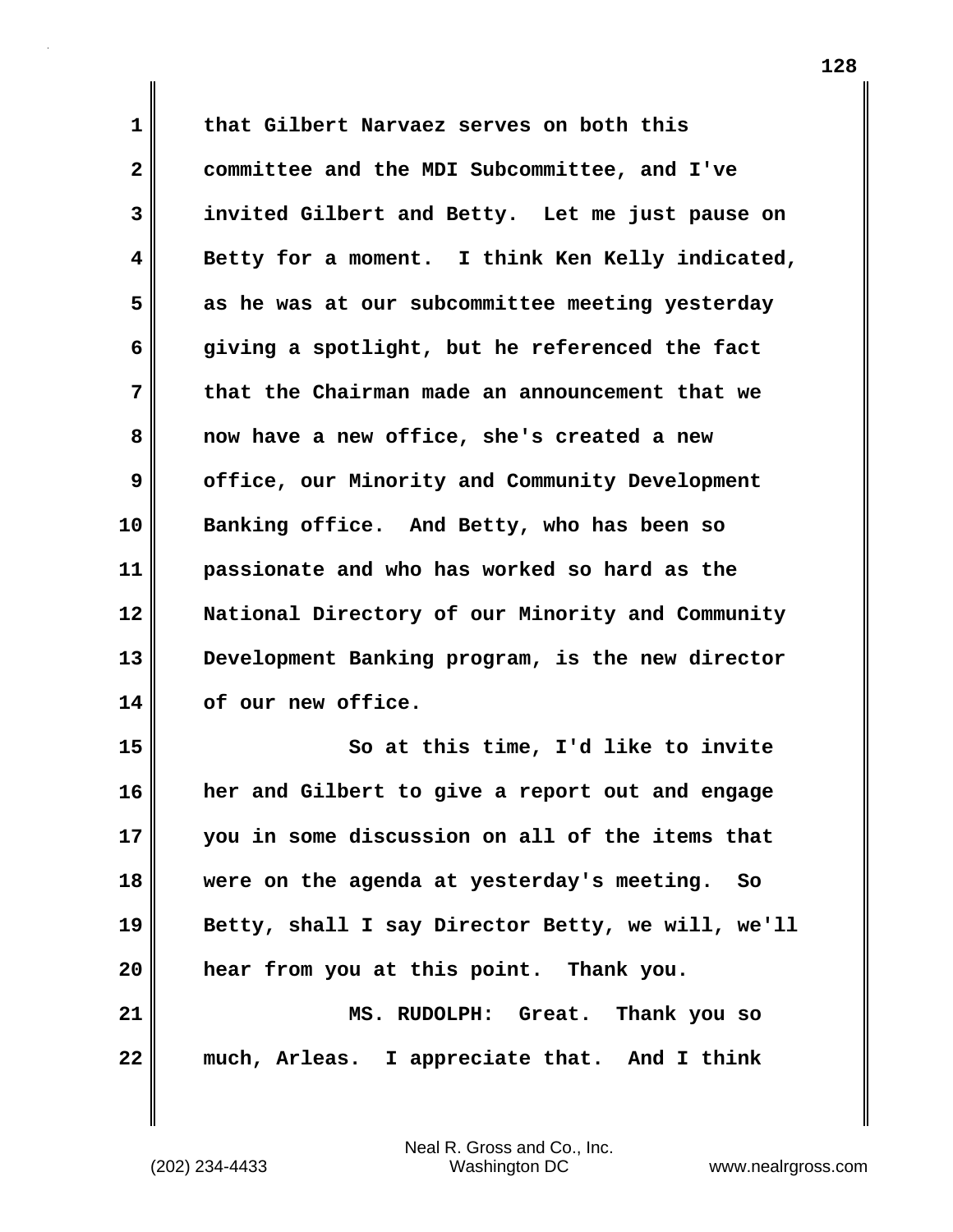| 1  | I'd like to invite Gilbert Narvaez to join me.    |
|----|---------------------------------------------------|
| 2  | As Arleas said, he has served on both of these    |
| 3  | committees, I think, for a couple of years now,   |
| 4  | and I really appreciate his participation, as     |
| 5  | well.                                             |
| 6  | Gilbert, are you able to join?                    |
| 7  | MEMBER NARVAEZ: Yes, I am.                        |
| 8  | MS. RUDOLPH: Thank you.                           |
| 9  | MEMBER NARVAEZ: Thank you, Betty. I               |
| 10 | just wanted to briefly remind the Committee that  |
| 11 | the FDIC established this MDI Subcommittee under  |
| 12 | the authority of the Advisory Committee on        |
| 13 | Community Banking, CBAC. The Federal Advisory     |
| 14 | Committee Act requires that subcommittees provide |
| 15 | advice or recommendations to the agency through   |
| 16 | the parent committee. Therefore, the MDI          |
| 17 | Subcommittee reports directly to CBAC, to you     |
| 18 | all, and not to the FDIC.                         |
| 19 | The goals of the MDI Subcommittee are             |
| 20 | to, one, to serve as a source of feedback for the |
| 21 | FDIC on strategies to fulfill its statutory goals |
| 22 | and to preserve and promote MDIs; two, to provide |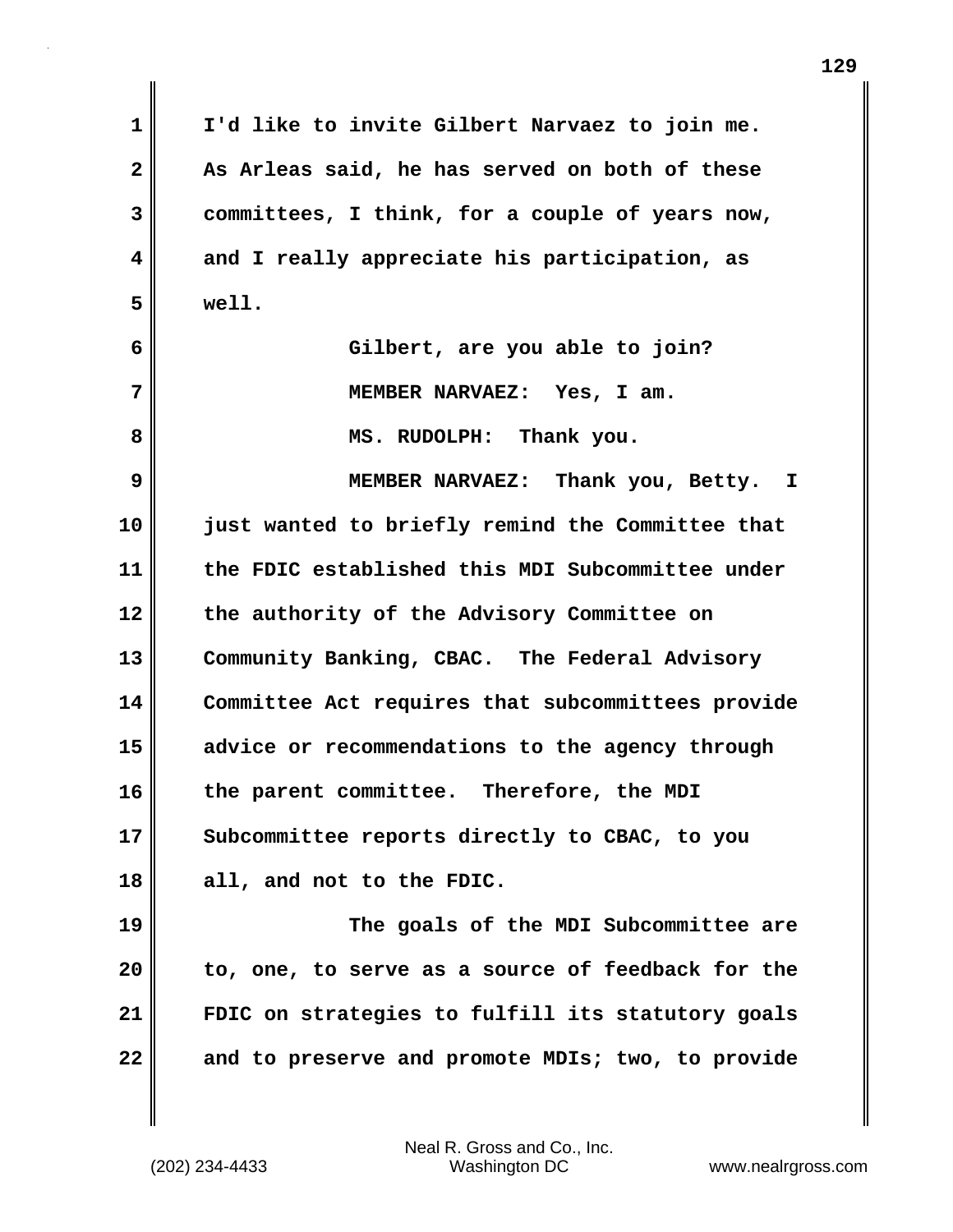**a platform for MDIs to promote collaboration, partnerships, and best practices; and, finally, to identify ways to highlight the work of MDIs in their communities.**

**5 6 7 8 9 10 11 12 13 14 15 16 The MDI subcommittee is comprised of nine MDI executives representing a diversity of types of MDIs, from African American, Hispanic, Asian American, and Native American, and a range of business model size and geographic mix. The nine committee members of the MDI represent about 10 percent of all the 96 MDIs supervised by the FDIC. In addition, there are three MDIs represented on CBAC, which is Mr. Kenneth Kelly from First Independent Bank of Detroit, Michigan; Mr. Andrew West, Eagle Bank of Polson, Montana; and myself.**

**17 18 19 20 21 22 Yesterday, we learned about the creation of the new Office of Minority Community Banking that the FDIC is creating to support the mission-driven bank. And congratulations, Betty, on your new post. During the MDI spotlight on the best practices, we heard about an innovative** 

Neal R. Gross and Co., Inc. (202) 234-4433 Washington DC <www.nealrgross.com>

**1** 

**2** 

**3**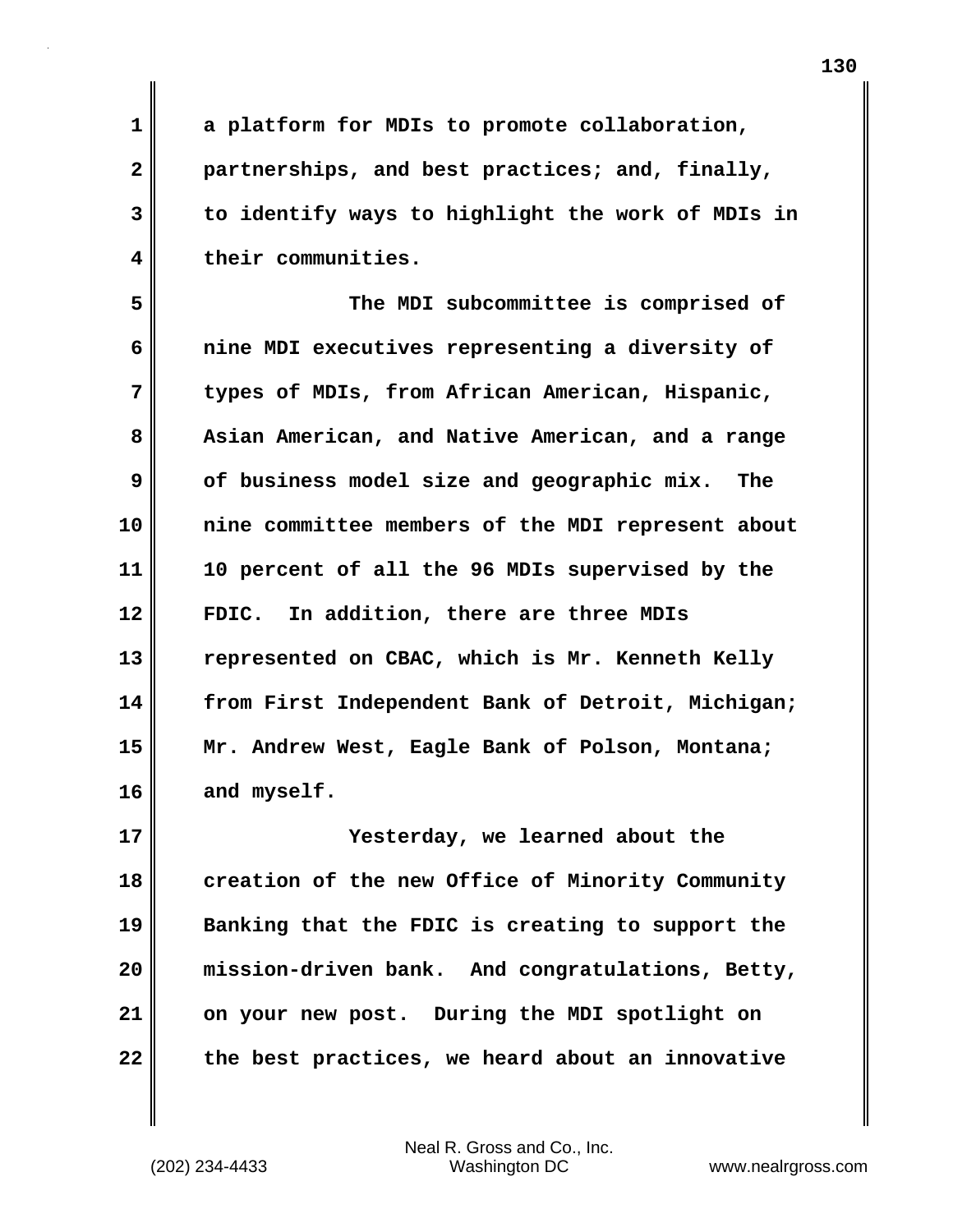**1 2 3 4 5 6 7 8 9 10 partnership that Kenneth Kelly's bank, First Independent Bank of Detroit, Michigan, recently engaged to expand the bank's footprint to the Twin Cities of Minneapolis and St. Paul. This initiative brings and African American-owned and controlled bank to serve a community in need. We learned about the partnership between the community, the large banks in the Twin Cities, and First Independent Bank that facilitated this initiative.**

**11 12 13 14 15 During the Bankers' Roundtable, we heard many of the themes and topics that the CBAC members discussed earlier today. In addition, we discussed possible topics for MDI research and the creation of MDI origin story videos.**

**16 17 18 19 20 21 22 At this time, the MDI Subcommittee does not have any recommendations for the FDIC, but the subcommittee does want to share a briefing on Mission-Driven Bank Fund, which the FDIC launched in September this year. And for this, I'll turn it over to Betty Rudolph. MS. RUDOLPH: Thank you so much,**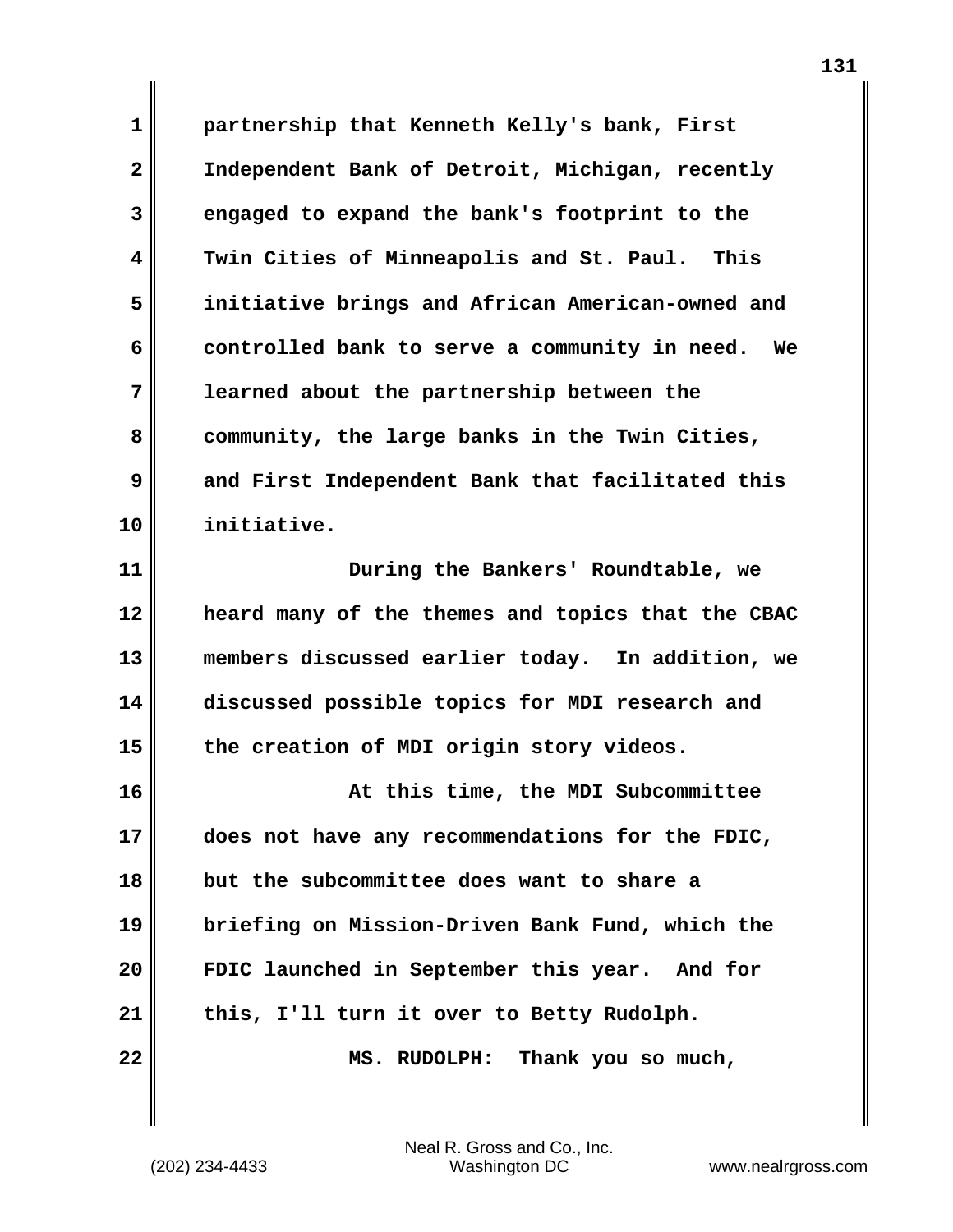| 1            | Gilbert. And, Mike, if you could queue up the     |
|--------------|---------------------------------------------------|
| $\mathbf{2}$ | slides, that would be terrific.                   |
| 3            | I wanted to brief you all about the               |
| 4            | Mission-Driven Bank Fund, which is a very unique  |
| 5            | public-private partnership that the FDIC          |
| 6            | announced. As Gilbert said, Chairman McWilliams   |
| 7            | held a press conference on September 16th to      |
| 8            | share information about this unique               |
| 9            | public-private partnership and to announce the    |
| 10           | anchor investors in the fund, as well as to       |
| 11           | invite other investors to come forward.           |
| 12           | And one of the unique features of this            |
| 13           | fund is that the FDIC created it using our, as    |
| 14           | Chairman McWilliams said, our weight and our      |
| 15           | brand, as well as our statutory goals to preserve |
| 16           | and promote minority depository institutions.     |
| 17           | The FDIC will not be an investor in the fund or   |
| 18           | provide investment advice. That would be a        |
| 19           | conflict of interest due to our supervisory role  |
| 20           | and insurance role of our these institutions.     |
| 21           | But what we will do is support the mission focus  |
| 22           | of the fund through an advisory role, and I'll    |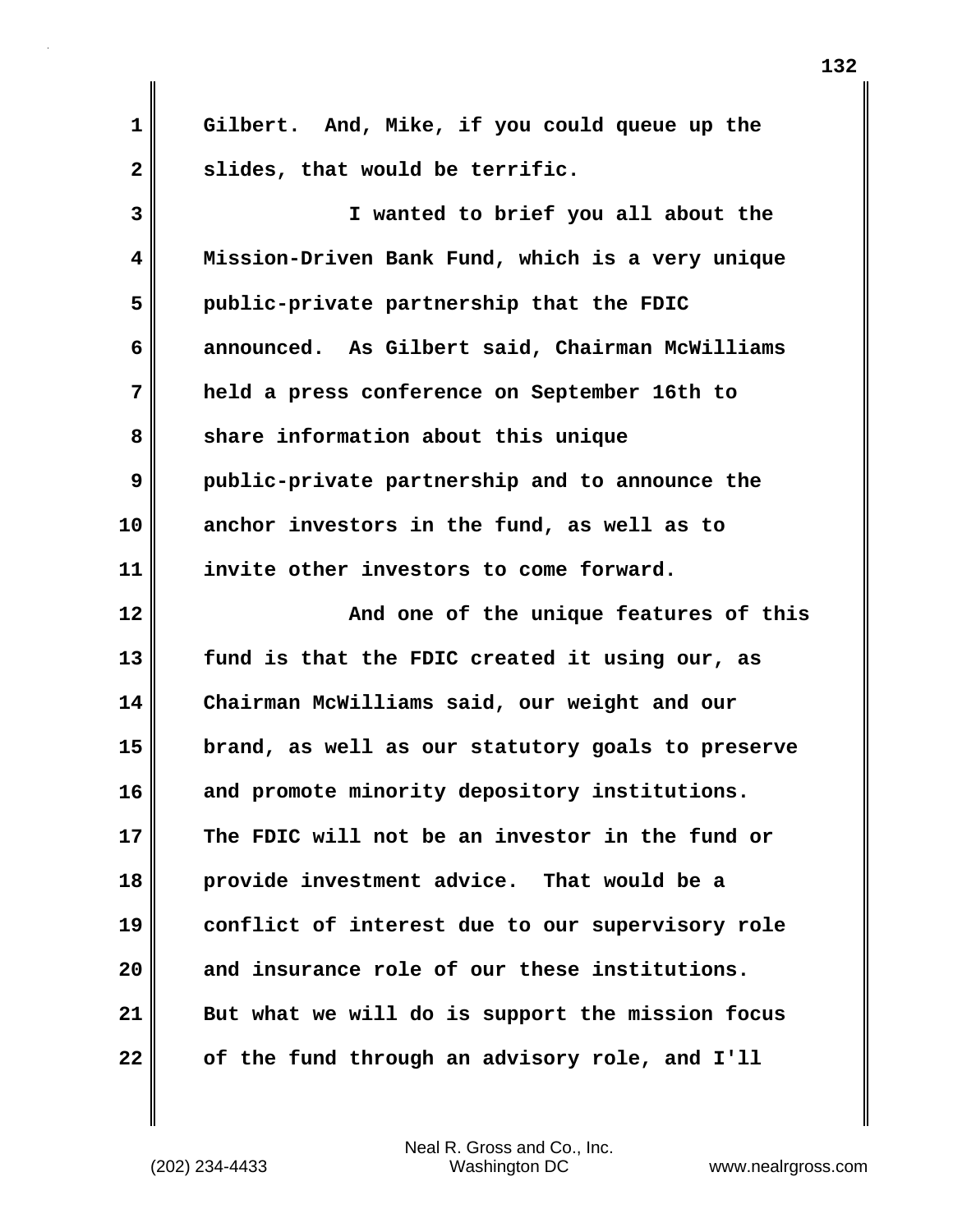| 1            | talk a little bit more about that in the future.  |
|--------------|---------------------------------------------------|
| $\mathbf{2}$ | So if you could just switch to the                |
| 3            | first slide, Mike. Thank you.                     |
| 4            | You know, last summer, the FDIC                   |
| 5            | received a number of calls from treasurers of     |
| 6            | corporations, from larger banks, interested in    |
| 7            | doing something to support communities in need,   |
| 8            | including low-income communities, minority        |
| 9            | communities, and rural communities. And a lot of  |
| 10           | them said, you know, we have \$100 million we'd   |
| 11           | like to put in deposits in these institutions.    |
| 12           | And for many of these corporate treasurers, they  |
| 13           | didn't understand the deposits are a liability on |
| 14           | a bank's balance sheet and actually can have the  |
| 15           | potential to exacerbate access to capital.<br>In  |
| 16           | many of these institutions, mission-driven banks  |
| 17           | historically have had a lack of opportunity for   |
| 18           | access to capital, so large deposits were going   |
| 19           | to be exacerbating that.                          |
| 20           | So the fund is designed to provide                |
| 21           | investors with an opportunity to support these    |
| 22           | mission-driven banks and the communities that     |

 $\mathbf{I}$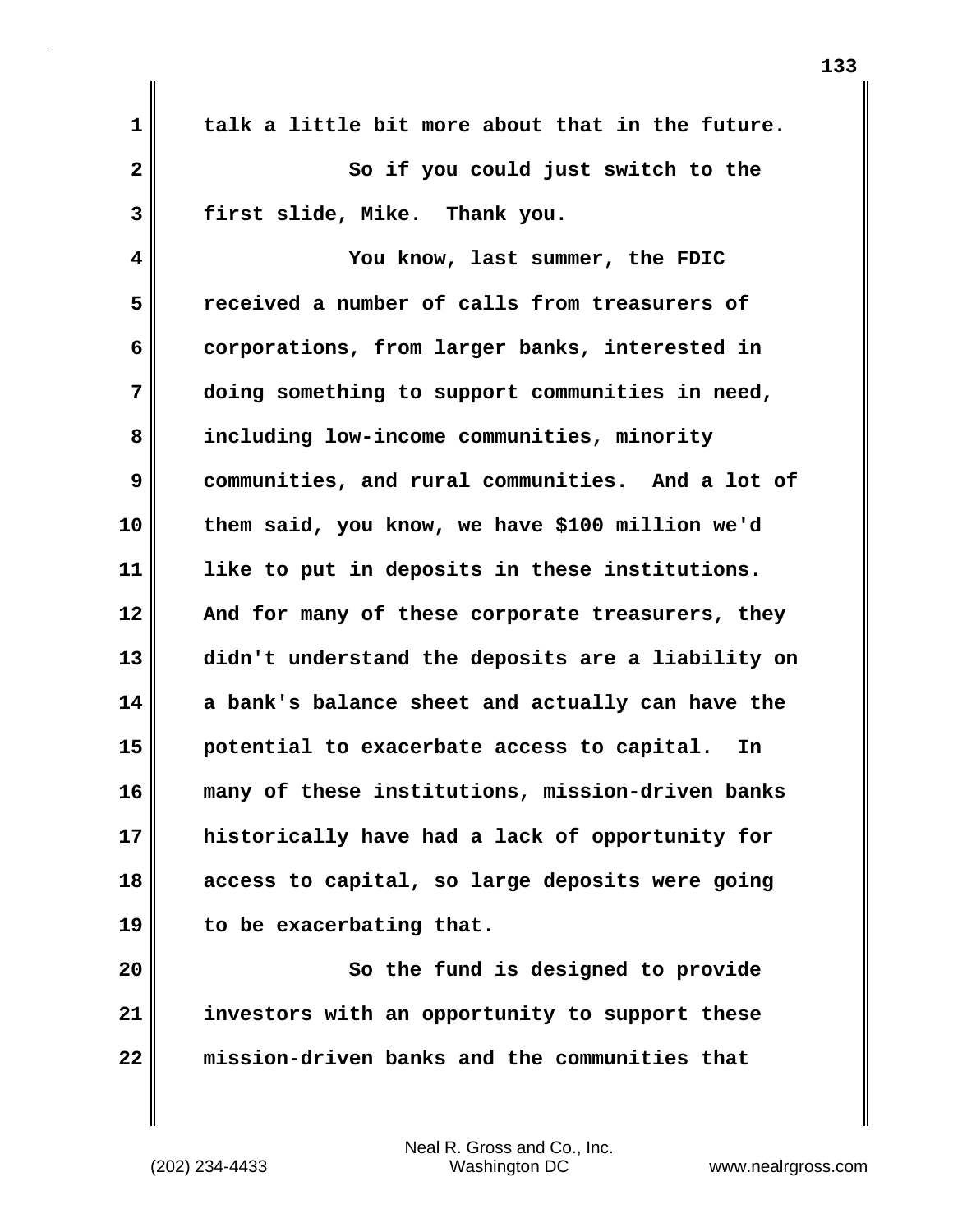**they serve by helping them to build size, scale, and capacity. Many of these are smaller institutions, and funding available from this fund will help them build capacity and have a greater impact in the communities that they serve.**

**7 8 9 10 11 12 13 14 15 16 17 18 19 20 21 22 Next slide, please. So what are mission-driven banks and what do they do? The FDIC describes mission-driven banks as the approximately 280 banks that are minority depository institutions or FDIC-insured community development financial institutions. They operate in about 29 states, and the FDIC has done numerous research studies on these institutions, which show that MDIs commit a larger proportion of their balance sheets to minority and lower-income communities compared to non-MDIs. And by definition, CDFI banks must deliver at least 60 percent of their total lending and other services in low-income communities. Next slide, please. So this is designed to show sort of how other mission-driven** 

**1** 

**2** 

**3** 

**4** 

**5**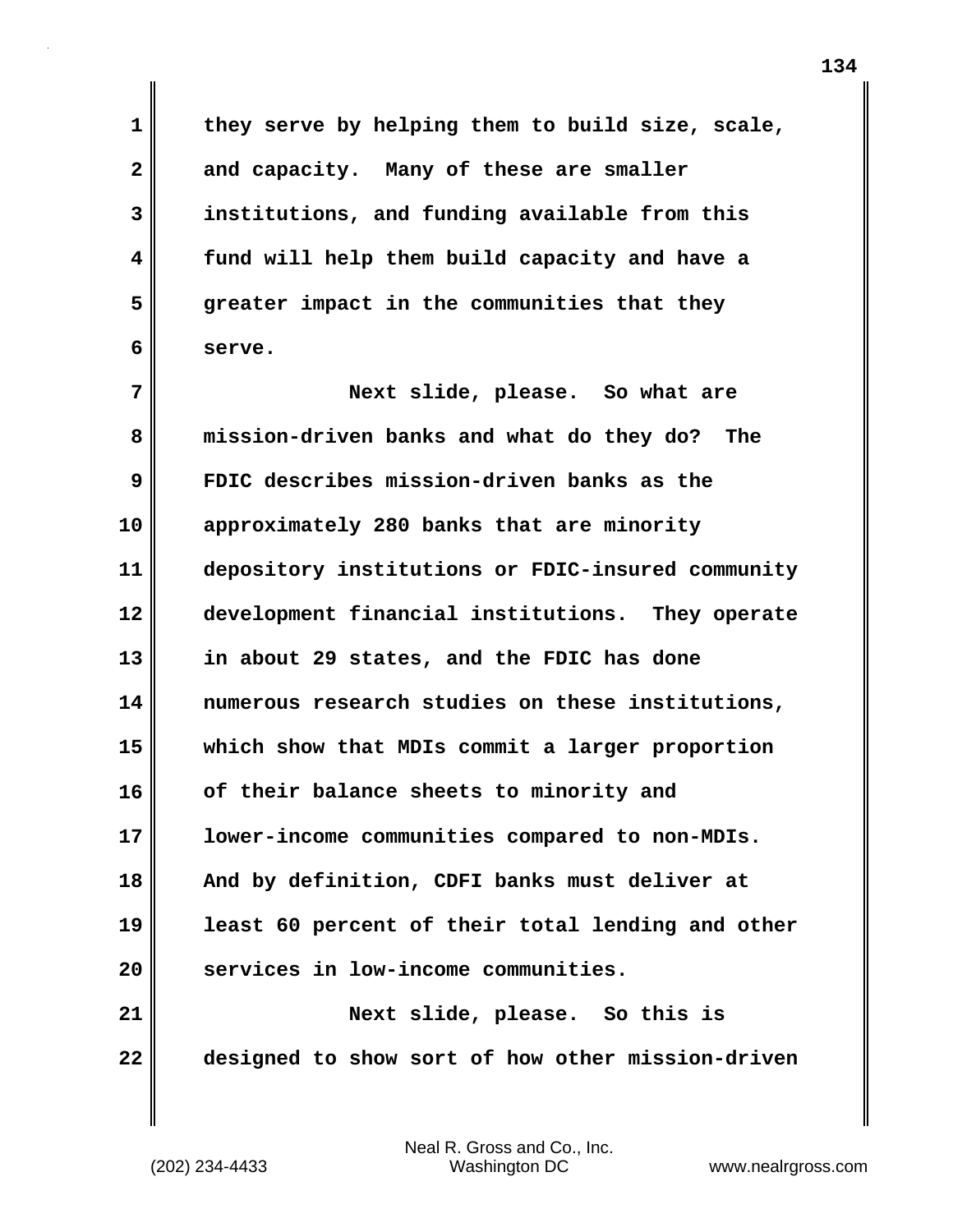**1 2 3 4 5 6 7 8 9 10 11 12 13 14 15 16 17 18 19 20 21 22 bank fund works. And so on the left-hand side there, private investors, including corporations, financial institutions, and philanthropic organizations will make capital investments into the fund. I should pause there and say that the announcement on September 16th included an announcement that Microsoft Corporation and Truist Financial Corporation are the anchor investors in the fund, and Discovery, Incorporated, Discovery Communications, is a founding investor, as well. And for the anchor investors, that means that they will be hiring the fund manager to run the fund. So in total, at announcement on September 16th, we had \$120 million in commitments to the fund and it's growing. We've received a lot of inquiries from companies and financial institutions that are interested in investing in the fund, and we have another \$15 million on the table now in matching funds, so the next \$15 million raised will turn into \$30 million.**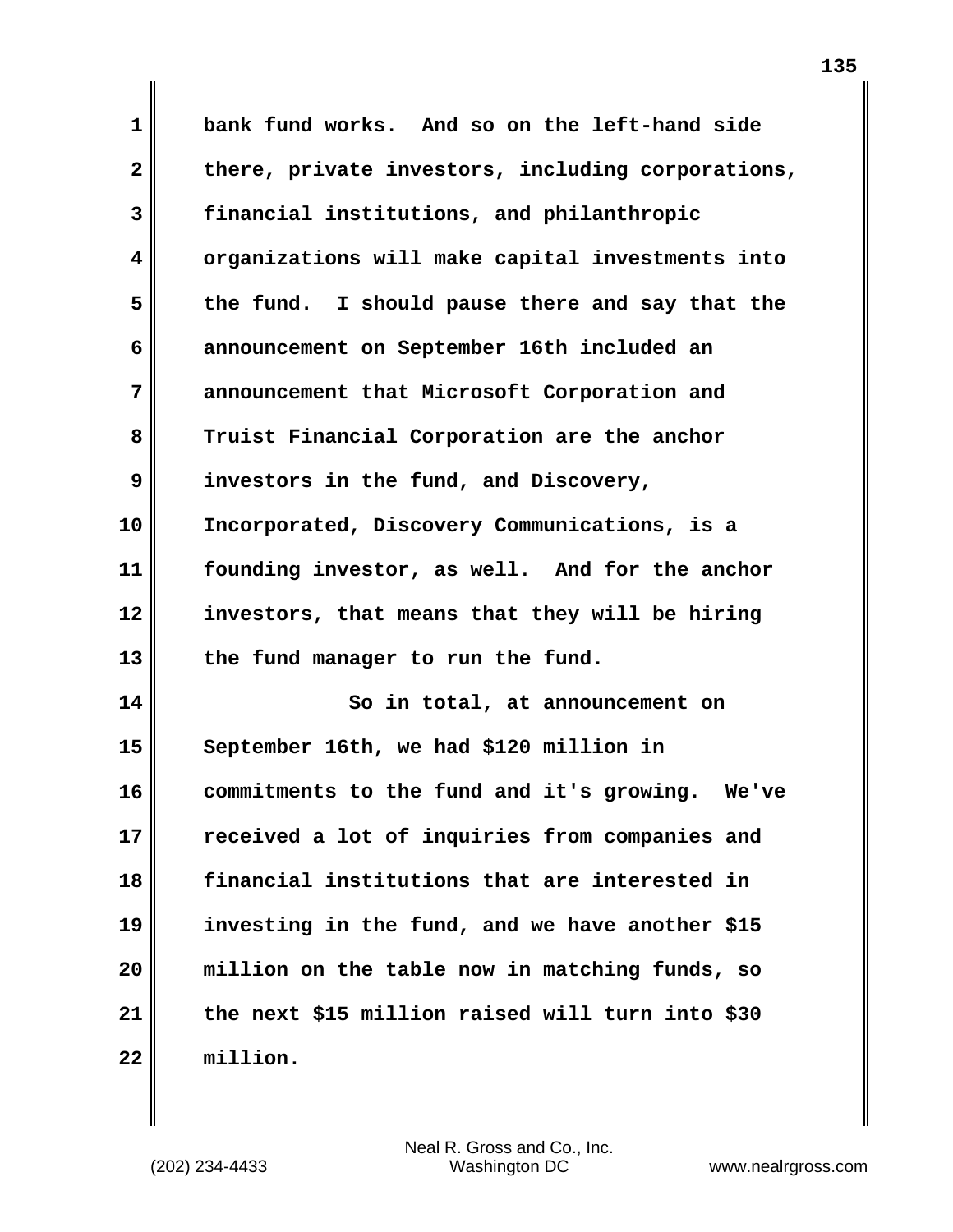**1 2 3 4 5 6 7 8 9 10 11 12 13 14 15 16 17 18 19 20 So the fund will, in turn, invest in the 280 mission-driven banks that come forward and make a pitch to the fund. And they will, in turn, make small business loans, home mortgages, redevelopment loans, and more in the communities that they serve, which are largely minority, low income, and rural. Next slide, please. This slide is designed to depict sort of the stakeholders in the fund, and on the right-hand side they include MDI and CDFI banks, the fund manager, and investors. And we've placed MDI and CDFI banks there at the top of the pyramid, recognizing that the fund design will need to balance the needs of all the stakeholders, but we wanted to prioritize for impact within the communities that MDIs and CDFIs serve. And I'm going to pause here and mention that, in developing the design for this, the FDIC engaged two outside law firms and a** 

**22** 

**21** 

Neal R. Gross and Co., Inc. (202) 234-4433 Washington DC <www.nealrgross.com>

**financial advisor to put together the blueprint** 

**or the design for the fund. And we engaged about**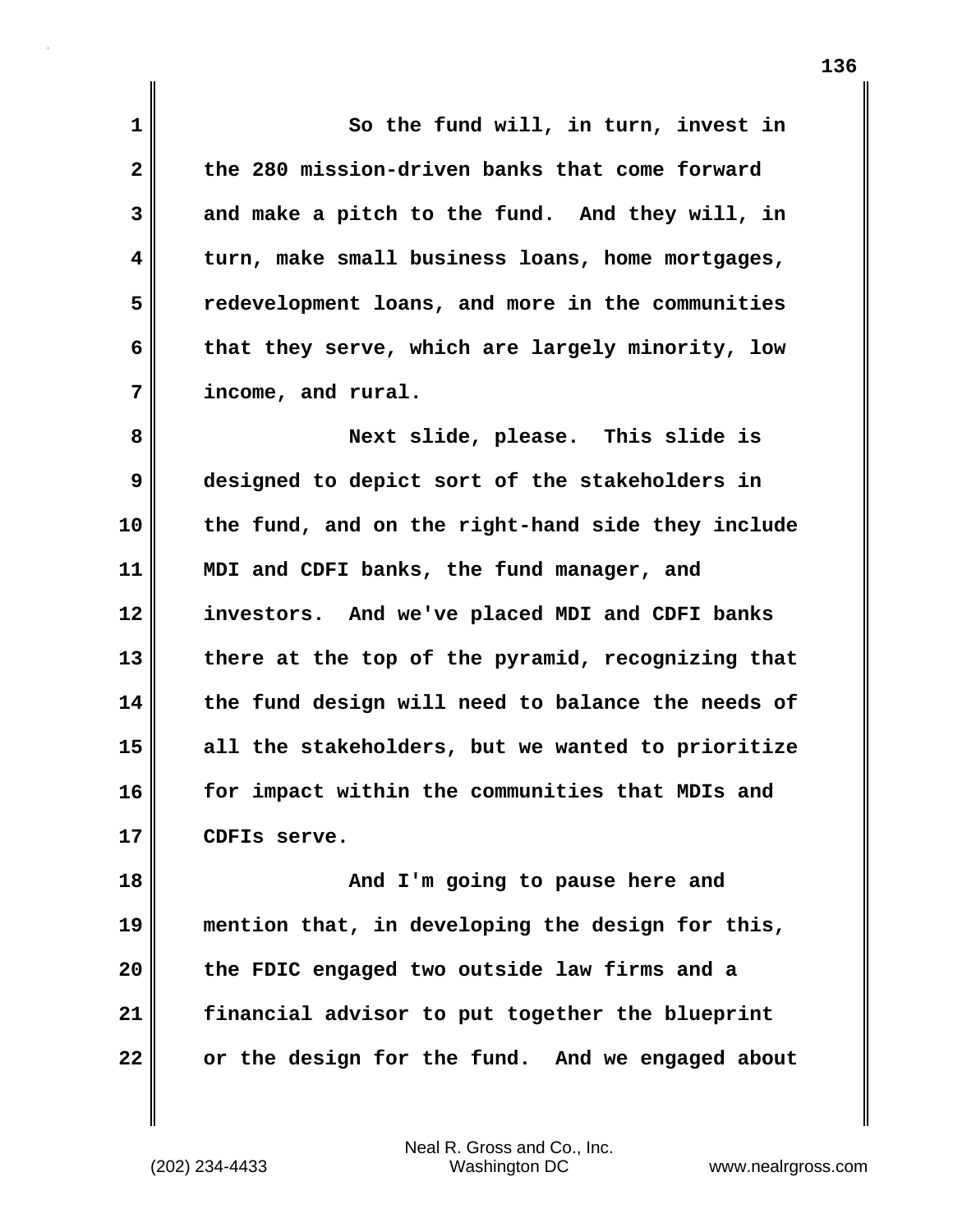**1 2 3 4 5 6 7 8 9 10 11 12 13 14 15 16 17 18 19 20 70 CEOs of minority depository institutions and CDFI banks in that design process and listening sessions and gathered their input, and what they said is they were looking for patient and permanent capital, that they wanted a unique ability to come forward with a pitch for a variety of investments. What we've heard is you've met one MDI, you've only met one MDI. If you've met one CDFI, you've only met one CDFI. There's a variety of unique business models and customers served, and these institutions are not all looking for the same thing from the fund. So flexibility was important. They mentioned the need to reduce some of the operational burden of the underwriting based on experience they've had in the past year with a number of large banks that have made significant investments into these banks. And then from the investment perspective, we've met during that design phase** 

**22** 

**21** 

Neal R. Gross and Co., Inc. (202) 234-4433 Washington DC <www.nealrgross.com>

**with a number of potential investment groups that** 

**are looking for impact investments. So impact in**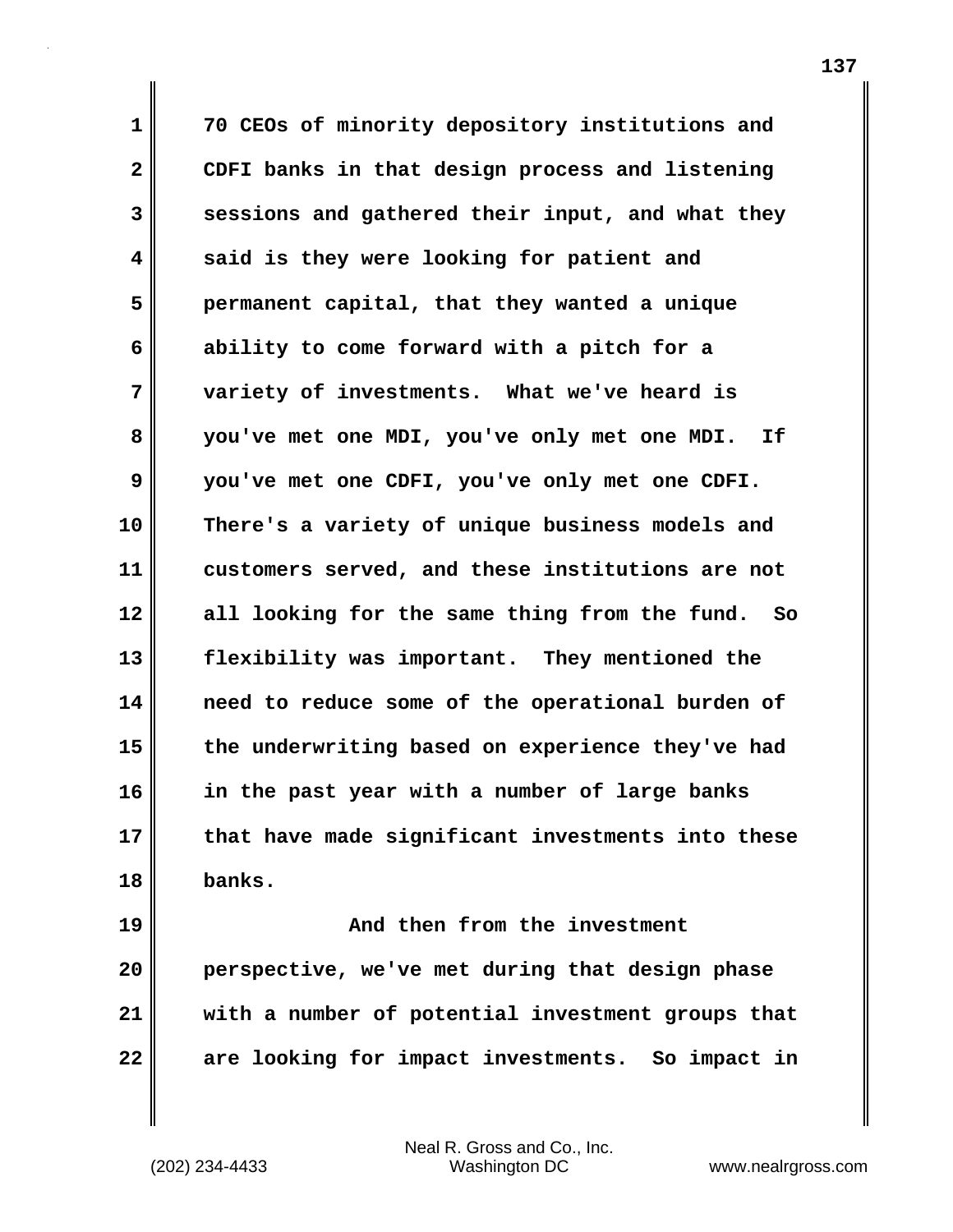**1 2 3 4 5 6 7 8 9 the communities these banks serve is very important. However, they would like to have a return of their capital and a modest return on their capital. Well below market rates is what they're interested in. Access to liquidity and understanding the impact on the community that the investments in these institutions are making. And then the fund manager sort of brings this all together. They will make sure that the fund meets its performance targets from** 

**10 11 12 13 14 an investment perspective, as well as an impact measurement perspective. They will underwrite all of these investments and plan for and execute the fund exit.**

**15 16 17 18 19 20 21 22 Next slide. So this slide is just designed to depict some of the asset classes that based on our listening sessions with the MDI and CDFI bank CEOs yielded, and so they will come forward and make pitches to the fund for potential investments. And the idea behind the pitch process is really to empower these banks to ask for what is needed for their unique needs.**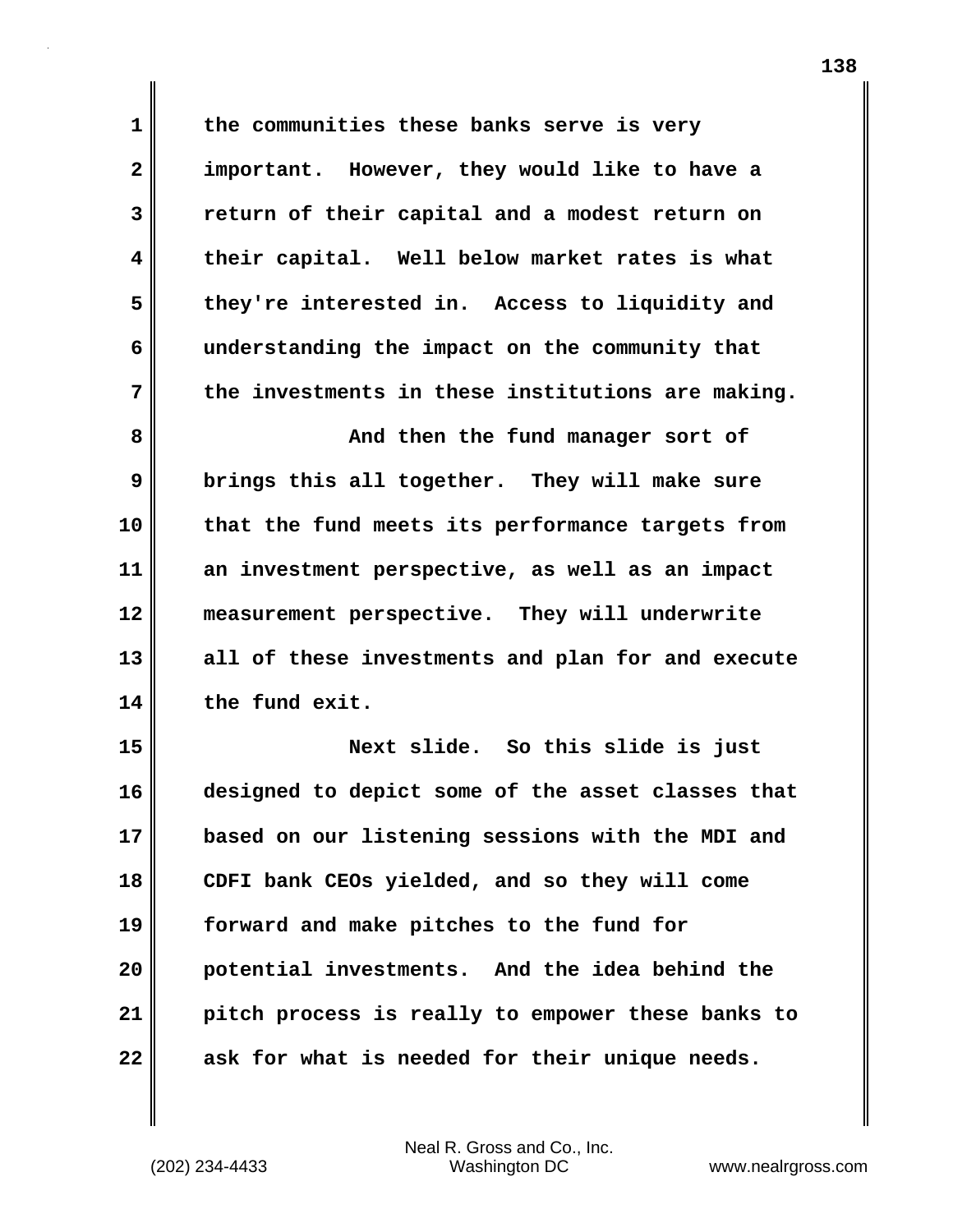**1 2 3 4 5 6 7 8 9 10 They would need to demonstrate how the investments will support minority, lower and moderate income communities, or rural communities. So the products include equity, debt, loan participations, potentially loss-share agreements, and more. And I would just highlight the next to the last bullet here, investments proposed by mission-driven banks is sort of a catch-all designed to allow for banks to come forward with unique pitches.**

**11 12 13 14 15 16 17 18 19 20 21 22 Next slide. So this slide is designed to show the role of the fund manager and how they will support the fund. And on the outer ring there, we have mission-driven banks as a major stakeholder, business leaders, and community leaders. And what we're envisioning here is that the fund is nested inside of a ecosystem that is supportive of this mission focus. An advisory council will be formed by the fund manager and the anchor investors comprised of community leaders, business leaders, and mission-driven bank stakeholders. And that will, this council**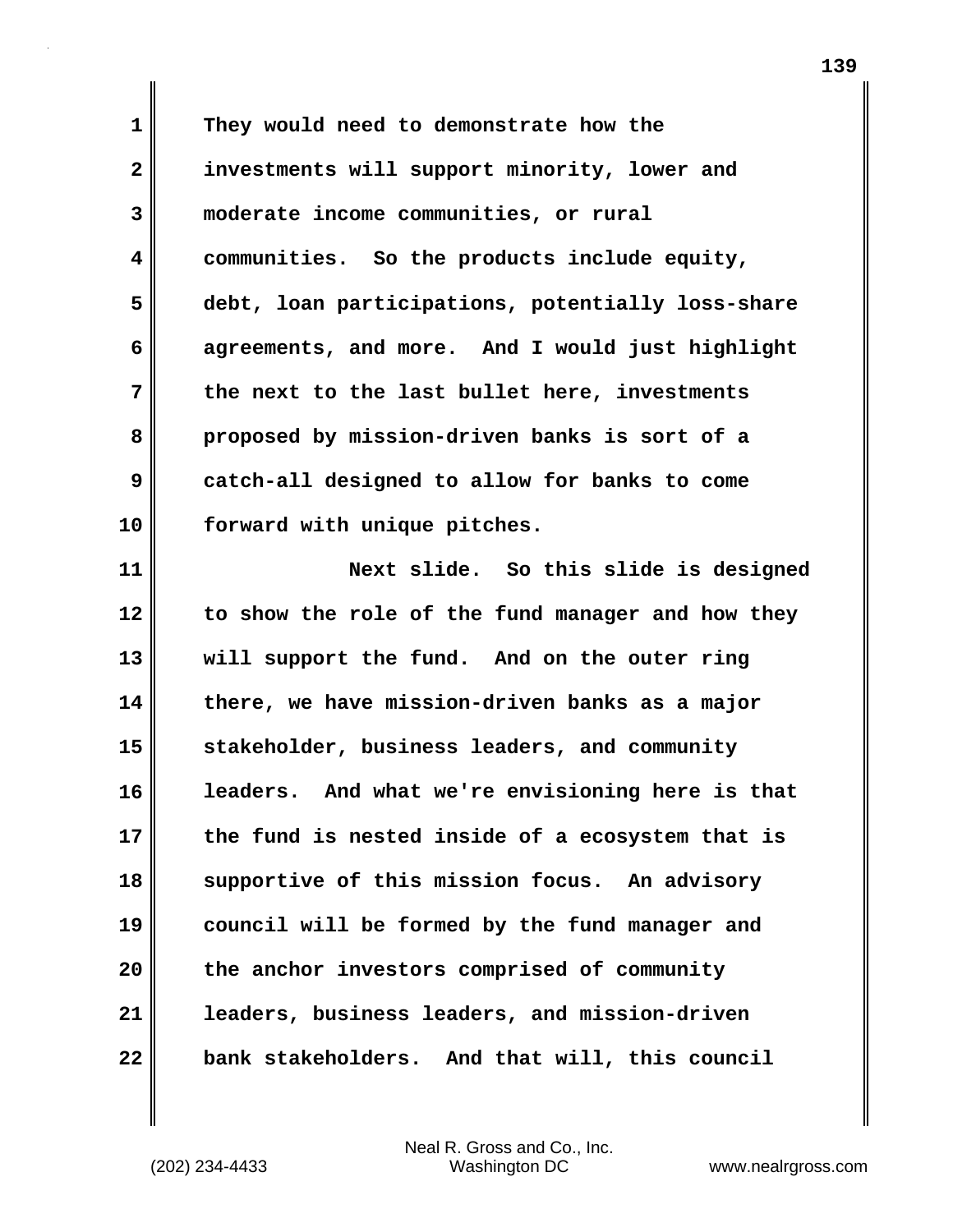**1 2 3 4 5 6 will be designed to support the mission focus, to share community perspectives. And I should mention that the FDIC's role there will be as a nonvoting member. And then the fund manager will be underwriting the pitches, managing the performance targets, planning for the fund exit.** 

**7 8 9 10 11 12 13 14 15 16 17 18 19 20 21 22 And that fourth bullet there I wanted to highlight, the fund manager will be selected by the anchor investors, so by Microsoft and Truist, through a competitive process that will emphasize the mission focus and be informed by input from mission-driven banks. So after the MDI Subcommittee meeting late yesterday afternoon, the anchor investors did have a focus group meeting with the MDI Subcommittee members, as well as the leaders of two trade groups, an MDI trade group and a CDFI bank trade group, to talk through the request for proposal that the anchor investors have put forward to select the fund manager. I think they're getting fairly close to soliciting the fund manager, so we're looking forward to hearing more about that.**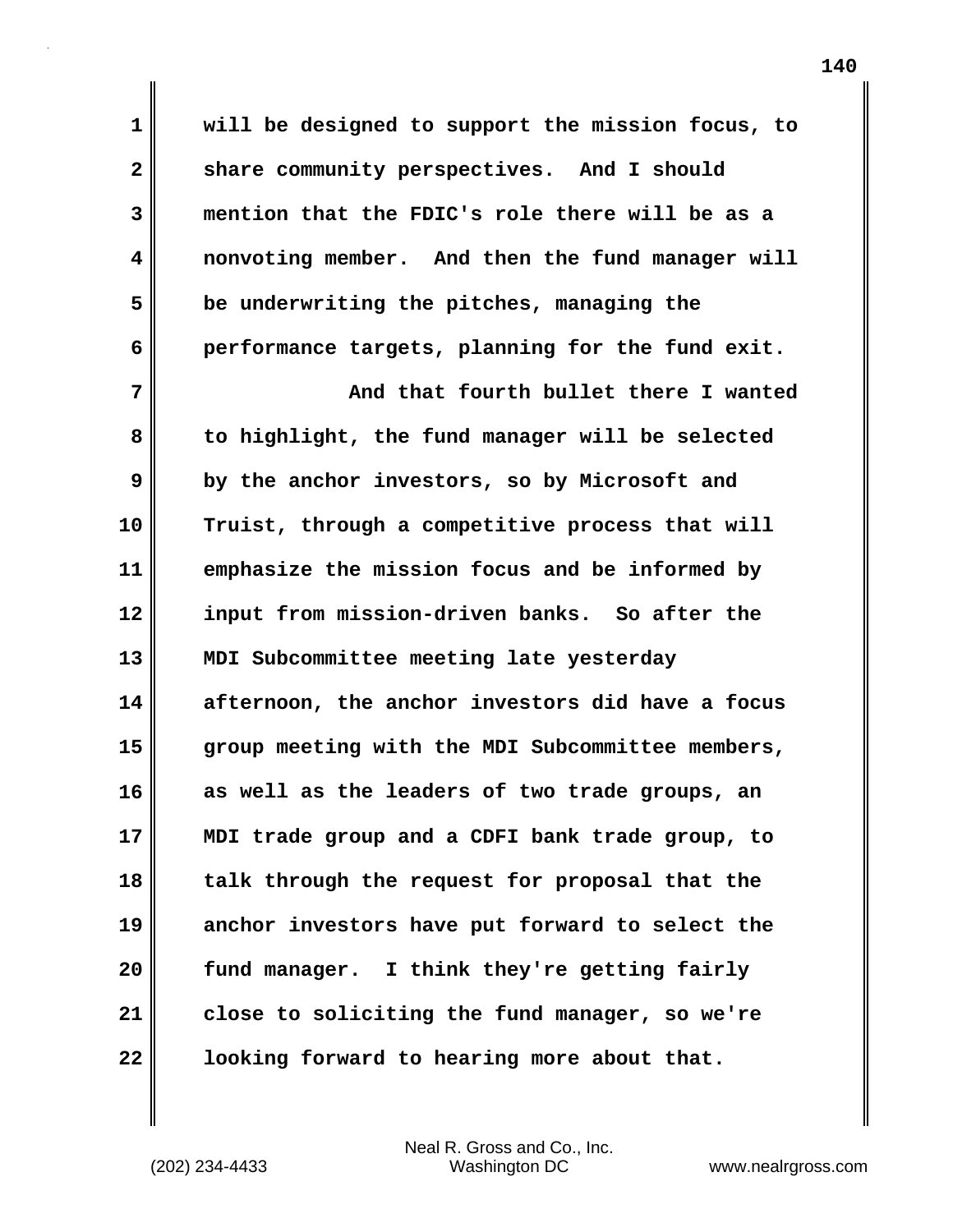| $\mathbf 1$  | Next slide, please. So this slide                 |
|--------------|---------------------------------------------------|
| $\mathbf{2}$ | deck I'm using today was designed and distributed |
| 3            | on our website with the launch of the fund on     |
| 4            | September 16th, and, based on our conversation    |
| 5            | last night, there are some updates to this slide  |
| 6            | which I'll mention. On the left-hand side,        |
| 7            | they're completed. We have secured, to date,      |
| 8            | \$120 million and growing in private investment   |
| 9            | commitments, and we designed the fund, as I       |
| 10           | mentioned, with input from a significant number   |
| 11           | of stakeholders. And our outside law firms        |
| 12           | worked with our legal division to draft the terms |
| 13           | and conditions for the fund.                      |
| 14           | On the right-hand side there, at                  |
| 15           | launch we did announce the anchor investors there |
| 16           | in the third quarter. We've fallen behind the     |
| 17           | investors. Anchor investors are in the process    |
| 18           | of soliciting the fund manager. We didn't meet    |
| 19           | our third-quarter target there. They announced    |
| 20           | last night that they are definitely aiming to do  |
| 21           | that in the coming weeks and for sure in the      |
| 22           | fourth quarter, but that will slip the fourth     |

Neal R. Gross and Co., Inc. (202) 234-4433 Washington DC <www.nealrgross.com>

 $\mathbf{l}$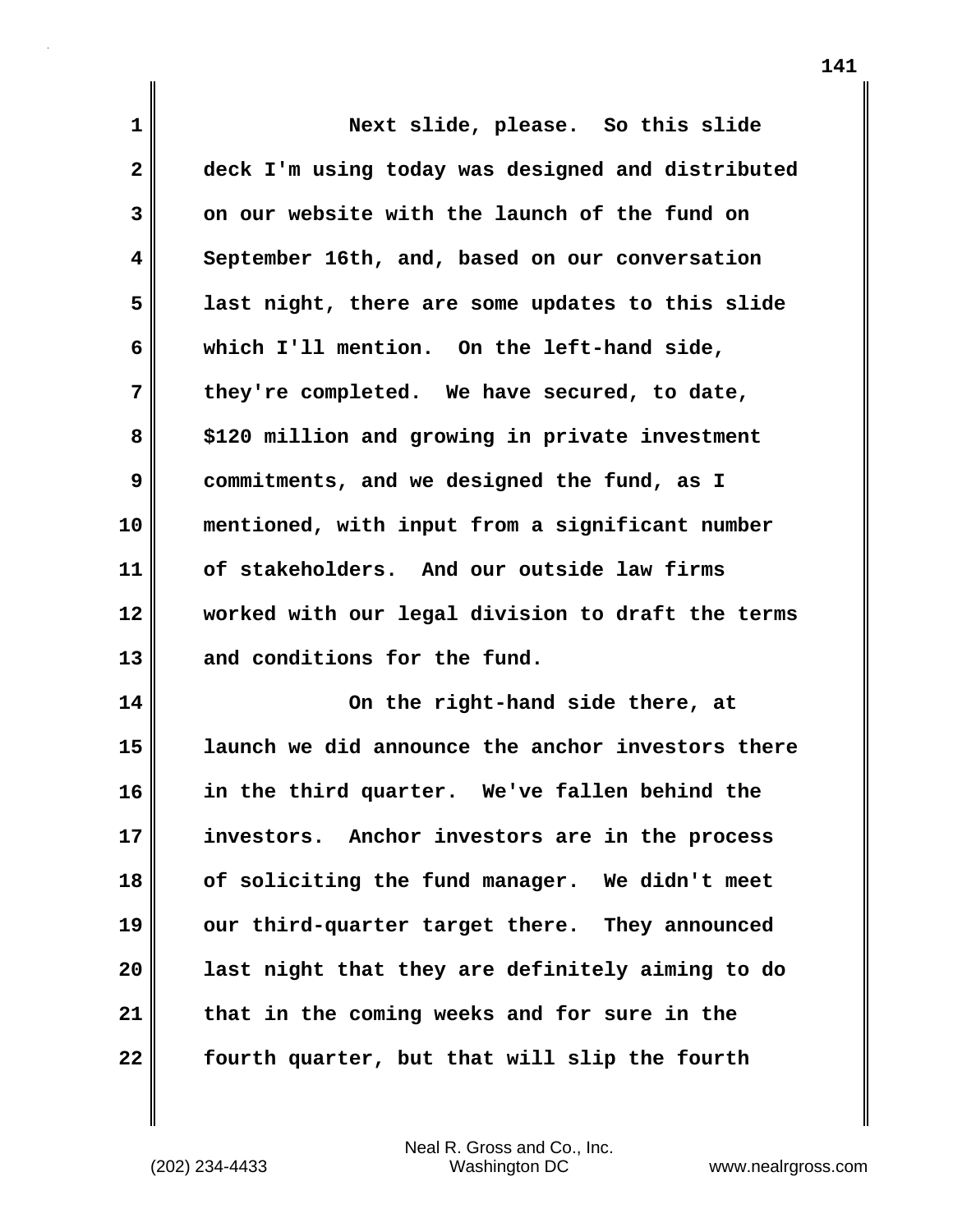**1 2 3 4 5 6 7 8 9 10 11 12 13 14 15 quarter goals there probably into the first quarter, which are to onboard the fund manager, finalize the terms and conditions, form the advisory committee, secure the first round of funding, and advise the mission-driven banks about the pitch process, all in the hopes of allowing the banks to come forward in the first quarter to make their pitches before the fund. Next slide, please. This is just a very detailed summation of the major terms and conditions as drafted in the blueprint that the FDIC produced. I'll just highlight a couple of things here. It's designed to be a ten-year closed-end fund. The aspirational target for this fund is a million to a billion dollars. Ten** 

**16 17 18 19 20 21 22 million is the suggested initial minimum commitment by investors. And there are provisions kind of baked into the founding documents related to mission alignment and the purpose of the fund, which is really to support the mission-driven aspect of the institutions it's supporting.**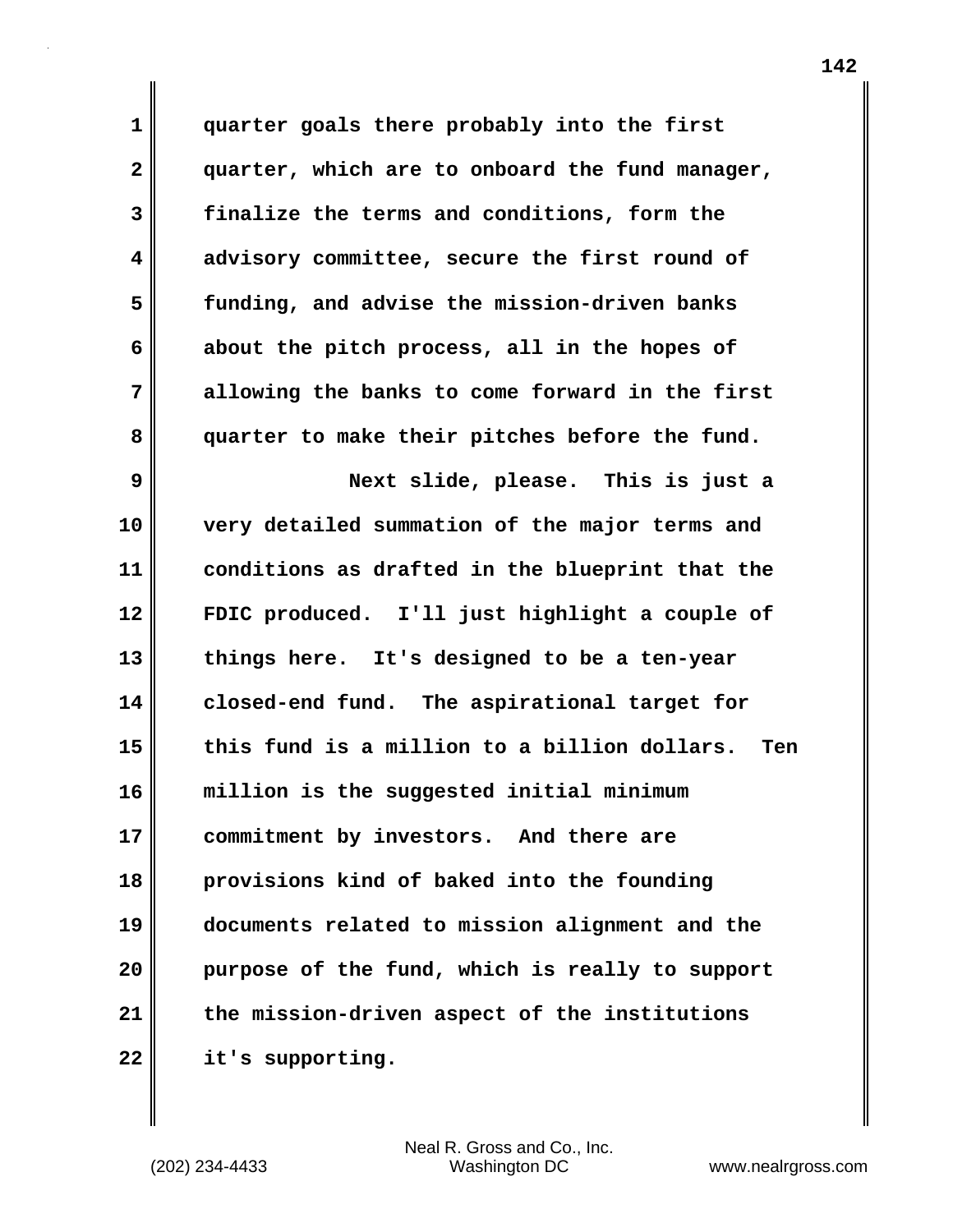**1 2 3 4 5 6 7 8 9 10 11 12 13 14 15 16 17 18 19 20 21 22 And the last slide, Mike, if we could advance to the last slide, is just a confidentiality and securities disclaimer. So I'm going to pause there, and that concludes our briefing on the mission-driven bank fund. I have one other item I wanted to share with the Committee today on behalf of the Minority Depository Institutions Subcommittee. Late last year, the FDIC issued an update to its statement of policy regarding minority depository institutions. This is an affirmative statement from our board of directors that dates back to 1990 and describes our Minority Depository Institutions Program. We updated it, issued it for public comment. We did get input from the MDI Subcommittee, as well. And the statement of policy included, one of the updates was to include an affirmative statement that the financial rating systems for both safety and soundness and compliance both expect examiners to recognize the distinctive characteristics and differences in the core objectives of every**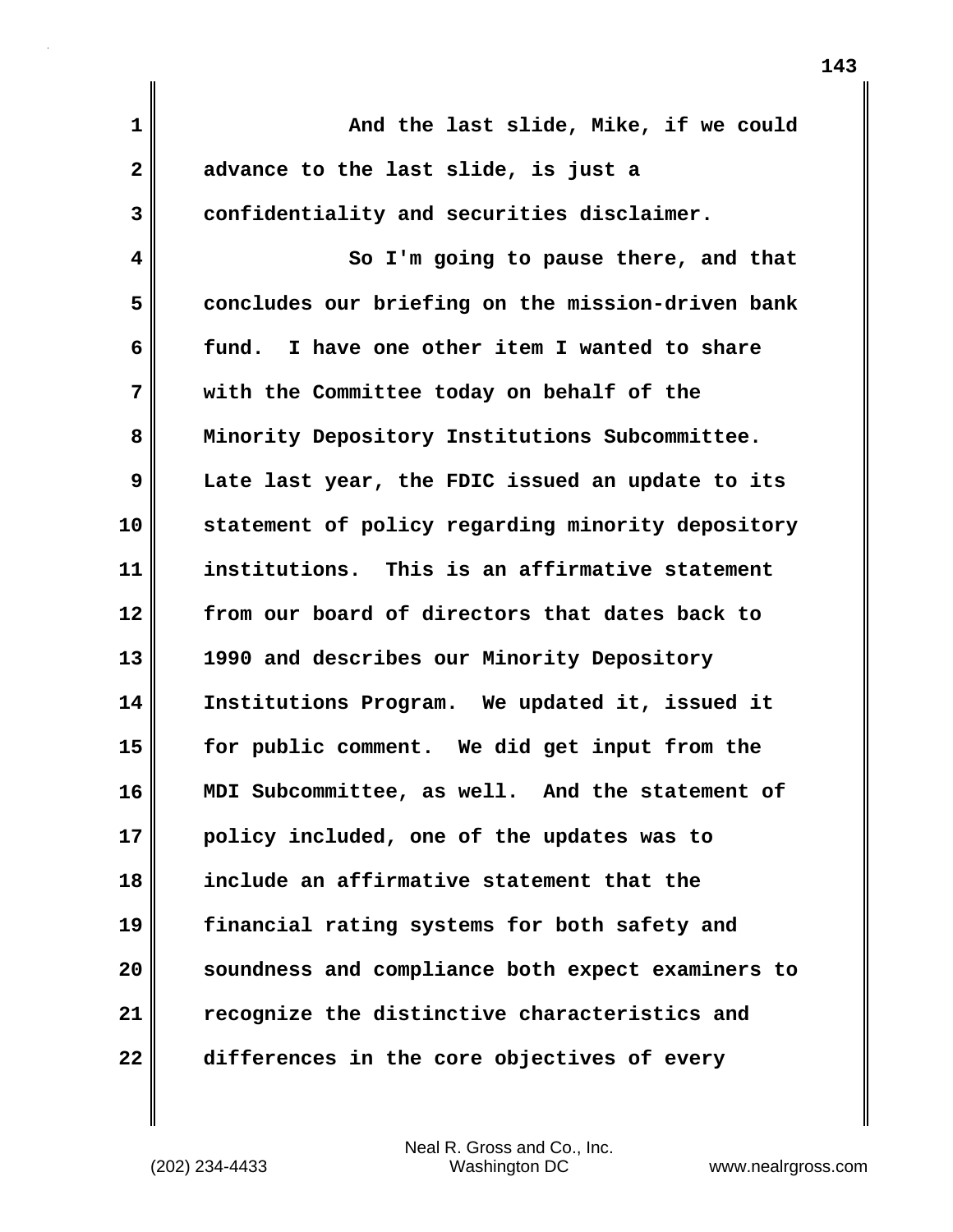**1 2 3 4 5 6 7 8 9 10 11 12 13 financial institution, whether it's a mutual community bank, an MDI, a CDFI bank, a de novo, et cetera, and to consider those unique factors when evaluating an institution's financial condition and risk management practices. And, specifically, examiners under those exam guidelines are expected to consider all relevant factors when assigning a component rating and that these rating systems are designed to reflect an assessment of the individual institution, including its size and sophistication, nature and complexity of its business activities, and risk profile.**

**14 15 16 17 18 So that was approved by our board of directors in June and published in the Federal Register later in June and became effective on August 23rd of this year. I think you have a copy of that in your packet.**

**19 20 21 And with that, that concludes our report from the MDI Subcommittee, and we're happy to answer any questions if you have them.**

 **MS. KEA: Just a reminder to the** 

Neal R. Gross and Co., Inc. (202) 234-4433 Washington DC <www.nealrgross.com>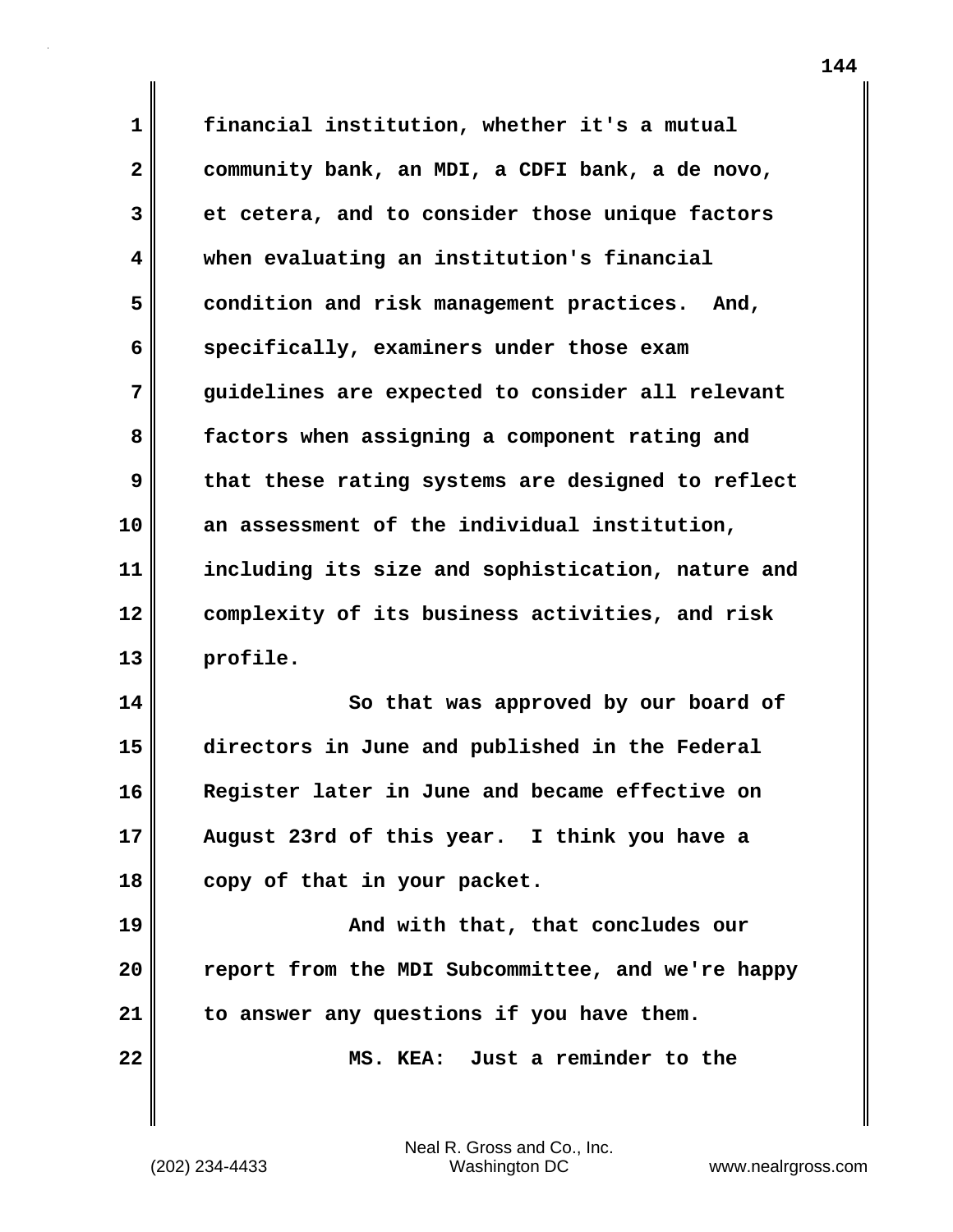**1 2 3 4 5 6 7 8 9 10 11 12 13 14 15 16 17 18 19 20 21 22 Committee members, you may raise your hand, use that feature, or you can just simply speak. Okay. Betty and Gilbert, I'm not seeing any hands, so that was very interesting, very informative, and very thorough. Thank you both very much. MS. RUDOLPH: Thank you. Bye-bye. MS. KEA: So next on the agenda, we're very fortunate to have Sultan Meghji. It seems like whenever he speaks, there's never enough time to hear all of what we would like to have him talk about. I still like to introduce him as our new Chief Innovation Officer, although I think he's been with us about nine months. But everything he comes up with is innovative and creative and he makes it feel new. But Sultan is going to provide an update on the FDIC's efforts surrounding innovation and technology. Sultan, over to you. MR. MEGHJI: Well, thank you so much, Arleas. And as always, it's such a pleasure to talk to this group. I find the advisory**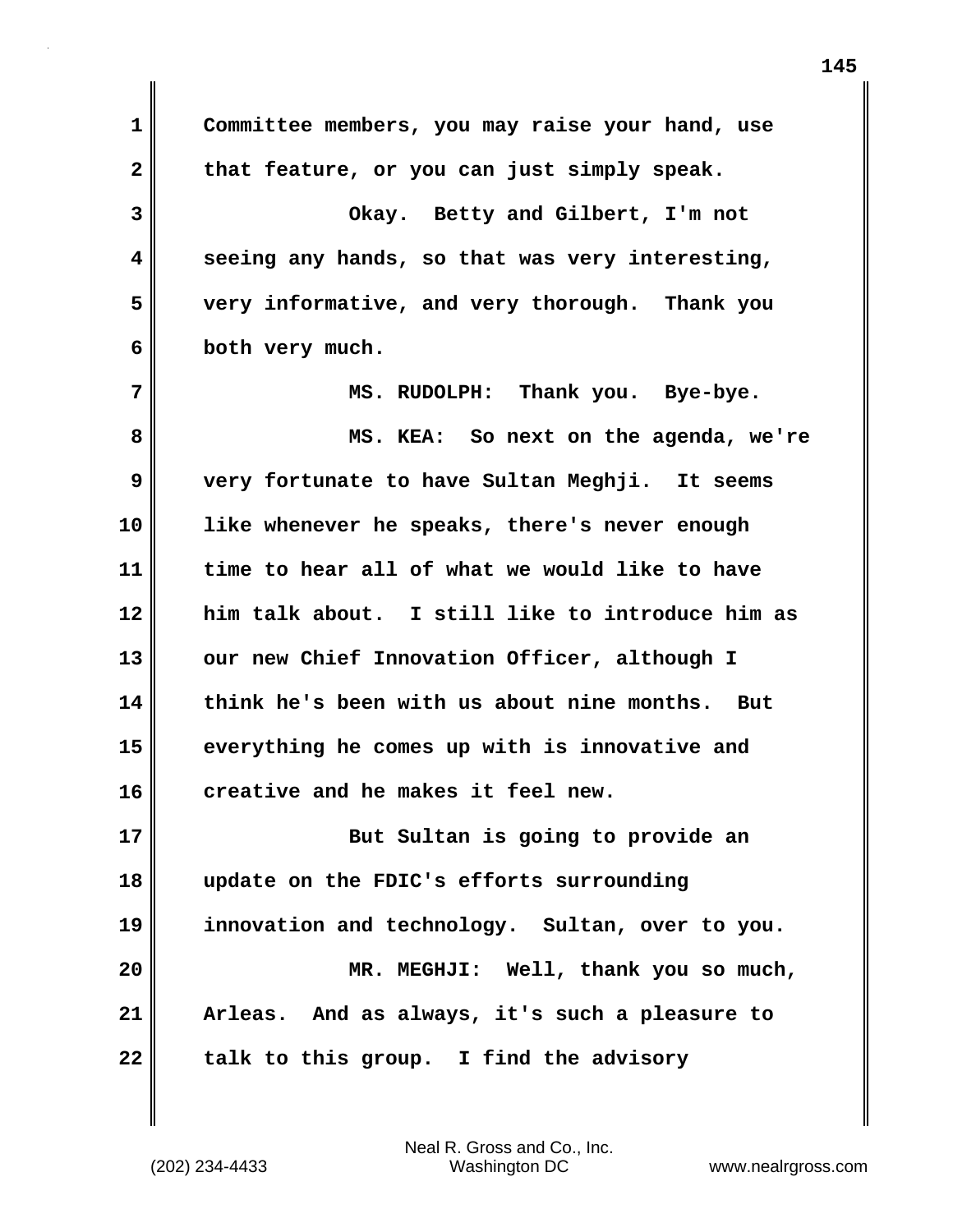| 1                       | committees here at the FDIC to be just so useful  |
|-------------------------|---------------------------------------------------|
| $\overline{\mathbf{2}}$ | and so valuable. And please do, for those who     |
| 3                       | haven't reached out to me already, please do so.  |
| 4                       | I'd love to chat with all of you.                 |
| 5                       | You know, nine months in, I am                    |
| 6                       | reminded that the Chairman quite often asks me    |
| 7                       | what have I done today, and so, hopefully, today  |
| 8                       | I can give you a little bit of color into the     |
| 9                       | things we've been doing.                          |
| 10                      | If we could go to the next slide,                 |
| 11                      | please. And just as a refresher, when I joined,   |
| 12                      | you know, I went on a bit of a listing tour and   |
| 13                      | talked to a lot of people, including some of you, |
| 14                      | you know, various stakeholders across the         |
| 15                      | community. And we came up with these four key     |
| 16                      | pillars with an anchor on data because it's       |
| 17                      | really about data. We spend so much time          |
| 18                      | capturing data, analyzing data, communicating     |
| 19                      | that data, and we wanted to organize it so that,  |
| 20                      | as we began to walk down the programmatic side of |
| 21                      | doing things in innovation, that we had some      |
| 22                      | organizing principles behind it. And I'll very    |

 $\mathbf{I}$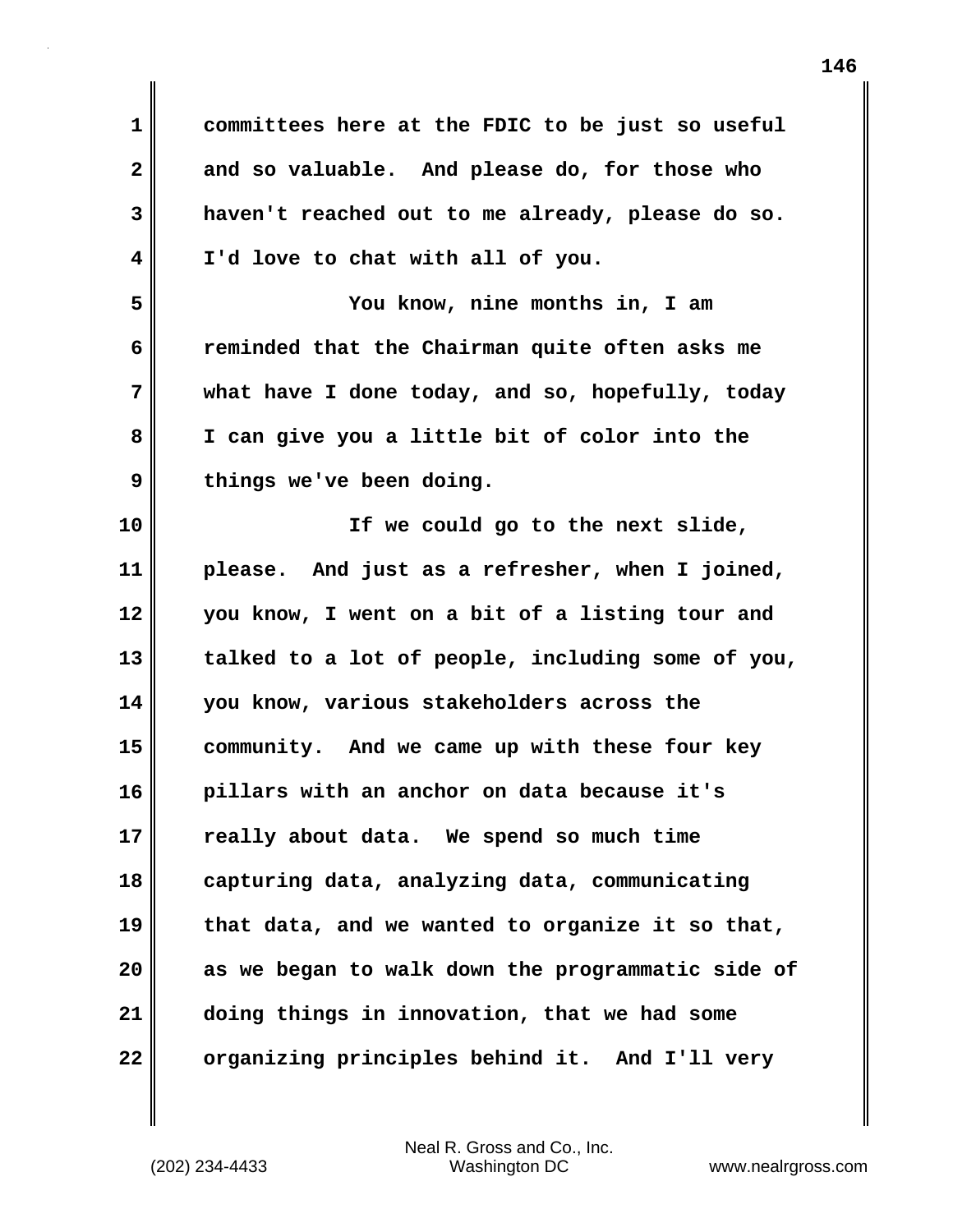**1 quickly just go through them.**

| $\mathbf{2}$ | The first is inclusion. We want to                |
|--------------|---------------------------------------------------|
| 3            | ensure that we're encouraging the creation of the |
| 4            | most inclusive banking system in the world, and   |
| 5            | not just for individuals but also for small       |
| 6            | businesses, especially women- and minority-owned  |
| 7            | small businesses, which make up such a huge piece |
| 8            | of economic development here in this country.     |
| 9            | The second one is around resilience,              |
| 10           | and it's not just operational resilience, it's    |
| 11           | not just cybersecurity, but, as we see the        |
| 12           | utility of banking grow tremendously over the     |
| 13           | last few decades, we also have to respect the     |
| 14           | fact that the risks are evolving on an ongoing    |
| 15           | and even daily basis, whether it's offense of     |
| 16           | cyber activities, like hacking and ransomware,    |
| 17           | from criminal gangs or from state-based actors,   |
| 18           | all the way through to climate or a construction  |
| 19           | accident. You know, a long time ago, I was CIO    |
| 20           | of a very large organization, and we went offline |
| 21           | for a few hours because a backhoe chopped through |
| 22           | the primary fiberoptic cable that connected us to |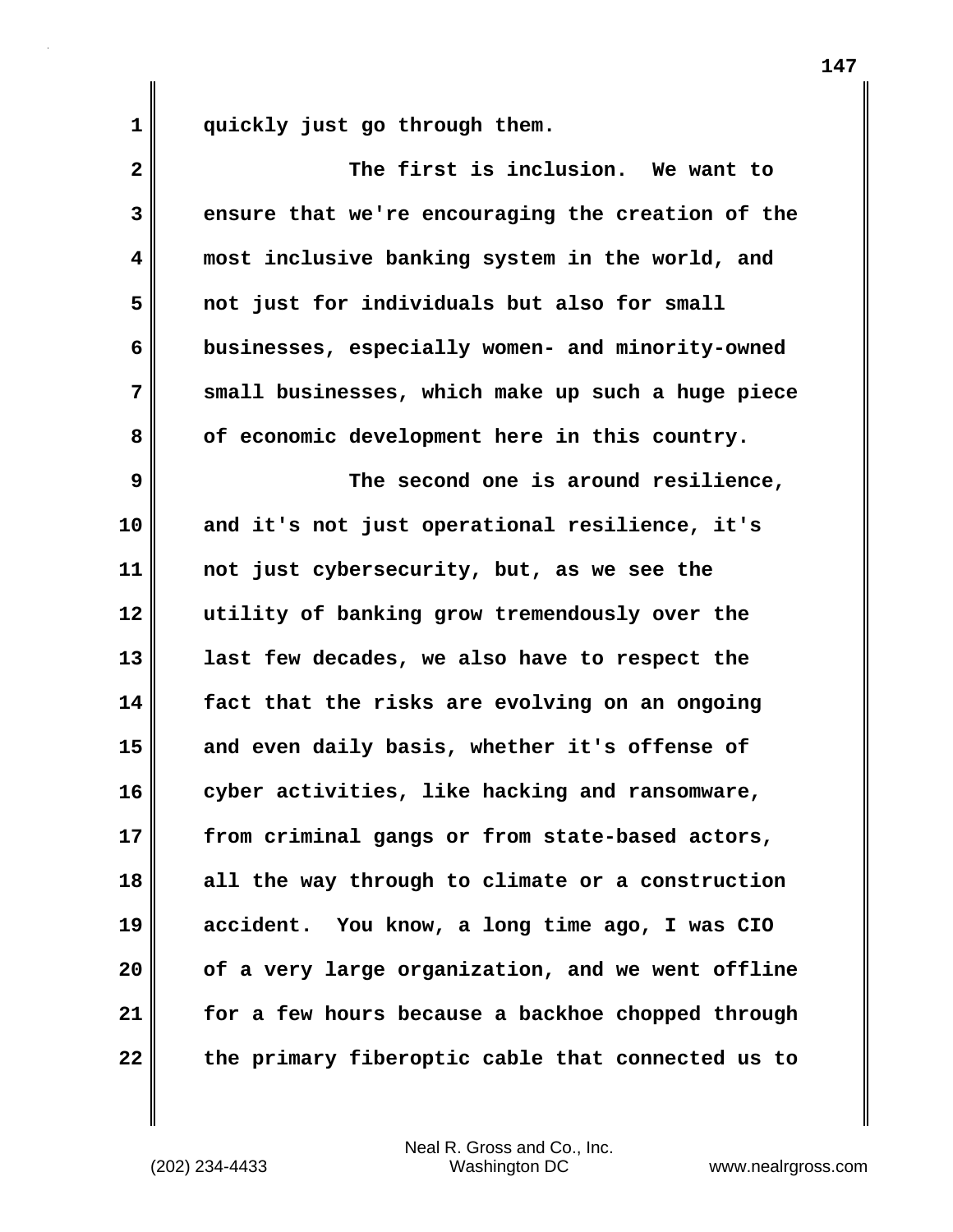**1 2 3 the internet. And it was, you know, we had nothing to do about it, but we had to respond to that.**

**4 5 6 7 8 If you're into podcasts, I interviewed former Homeland Security Secretary Michael Chertoff on the FDIC podcast a few months ago, and we talked just about resilience. It's a great primer if you're looking for it.**

**9 10 11 12 13 14 15 16 17 18 19 20 21 The third category is around amplification, and that's really about making sure that especially FDIC staff but everyone in the system is as powerful as they can because they are just such great experts. We have such wonderful people at FDIC, even though we are losing one of them in our lease at the end of the year, which I think we're all still in shock and trying to adjust to that world order without her. But we want to make sure that all of the people involved can spend time being experts and not have to spend time in, you know, whacking away at a keyboard or something like that.**

**22** 

 **And then, finally, we have to worry**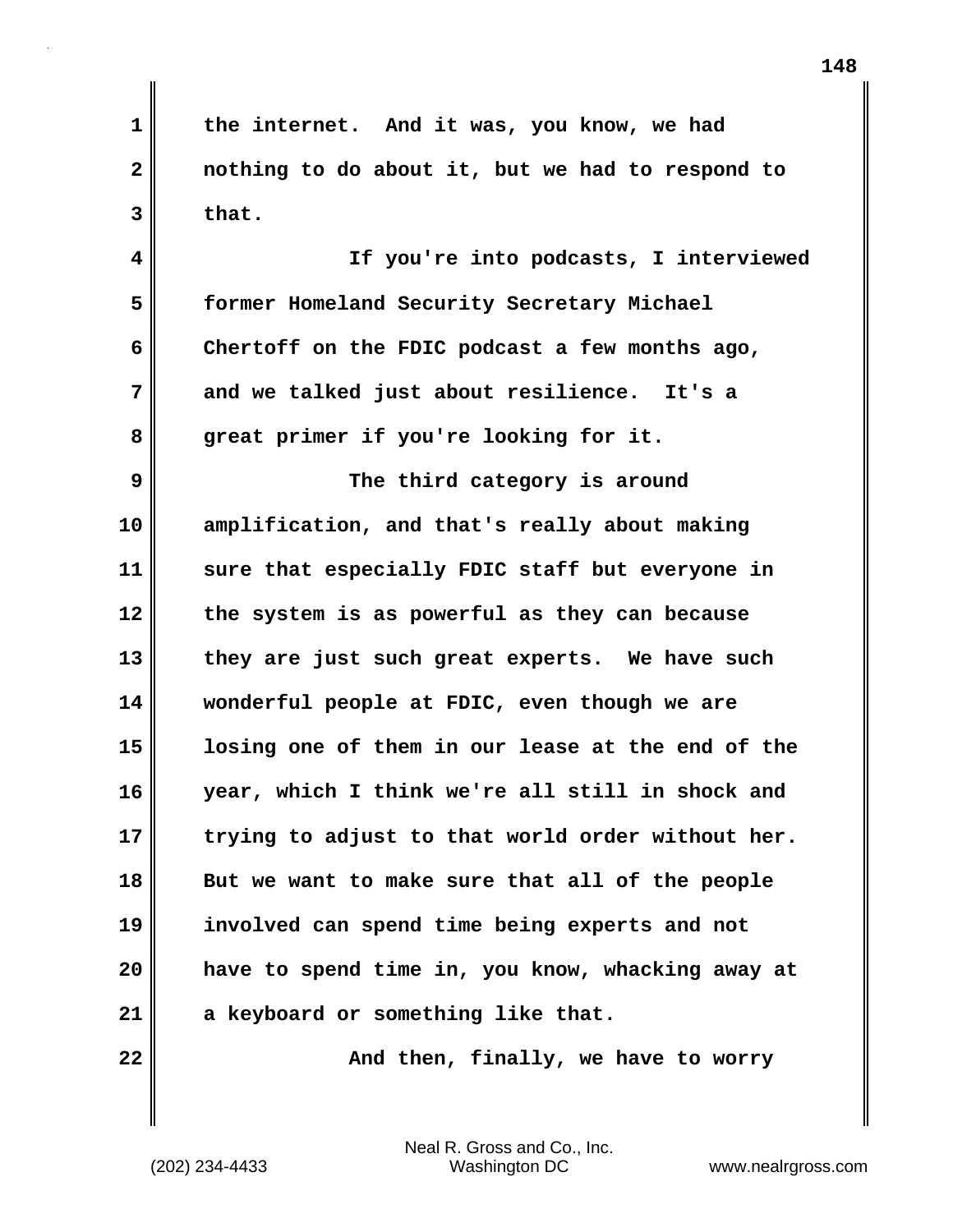**about the future, whether it's digital assets and cryptocurrencies or artificial intelligence or quantum commuting or Elon Musk deciding to put a bank on Mars. The nature of banking products and services will continue to change at an ever-increasing rate, and we need to organize that.**

**8 9 10 11 12 13 14 15 16 17 18 19 20 Next slide, please. So a couple of things have been going on since I spoke to you last. The first is we announced that we have moved into the next phase of our Rapid Phased Prototyping Program. As a reminder, the Rapid Phased Prototyping Program was designed to help us jump farther into the future in terms of adjusting our procurement models to accelerate the adoption of modern technologies to help financial institutions, particularly community banks, provide more timely and granular data while potentially also reducing burdens not just on the FDIC but also on banks.**

**21 22 And, you know, as a reminder, this started last year with a call for concept papers** 

Neal R. Gross and Co., Inc. (202) 234-4433 Washington DC <www.nealrgross.com>

**1** 

**2** 

**3** 

**4** 

**5** 

**6**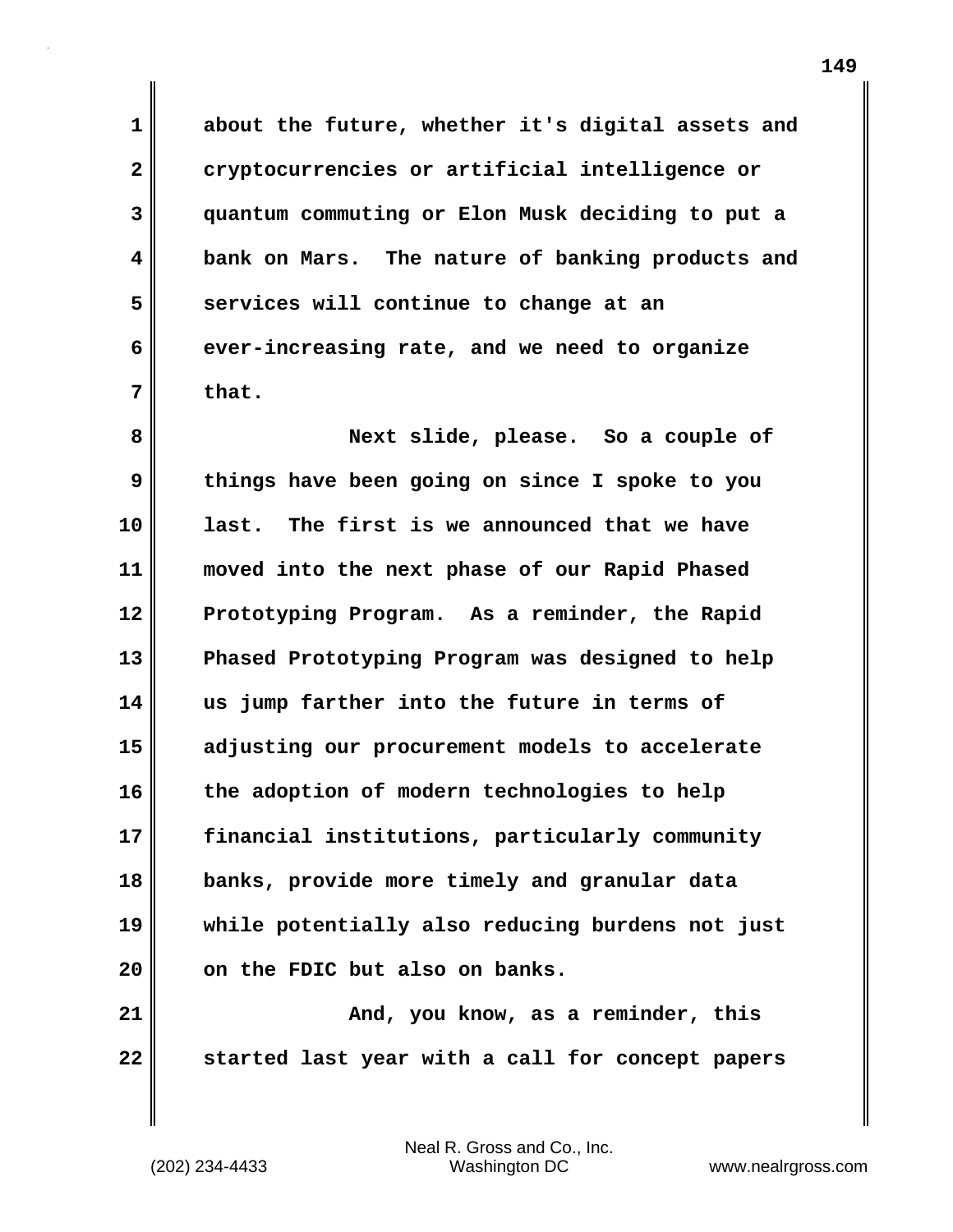**1 2 3 4 5 6 7 8 9 10 11 12 13 14 15 16 17 18 19 20 21 22 and about, I think it was about 30 - 35 organizations across the country responded with concept papers. And we worked through that into an initial prototype, and we winnowed that list down from 30-something to kind of the teens. And then through the end of this last year and into the spring, they did a final prototype that ended, roughly, you know, just shy of six months after the program started in kind of the beginning of the second quarter of this year. And since then, our team and a number of other parts at FDIC have been working to analyze the output of that and really make sure that we align it to the goals of the organization, align it to where the market is going, and then just about two months ago I think we announced the selection of four organizations to propose to us pilot programs to move this on. The basic structure of a pilot program will be a paid pilot. It will be, you know, up to a year, if they so choose. We're kind of working through some of those details right now**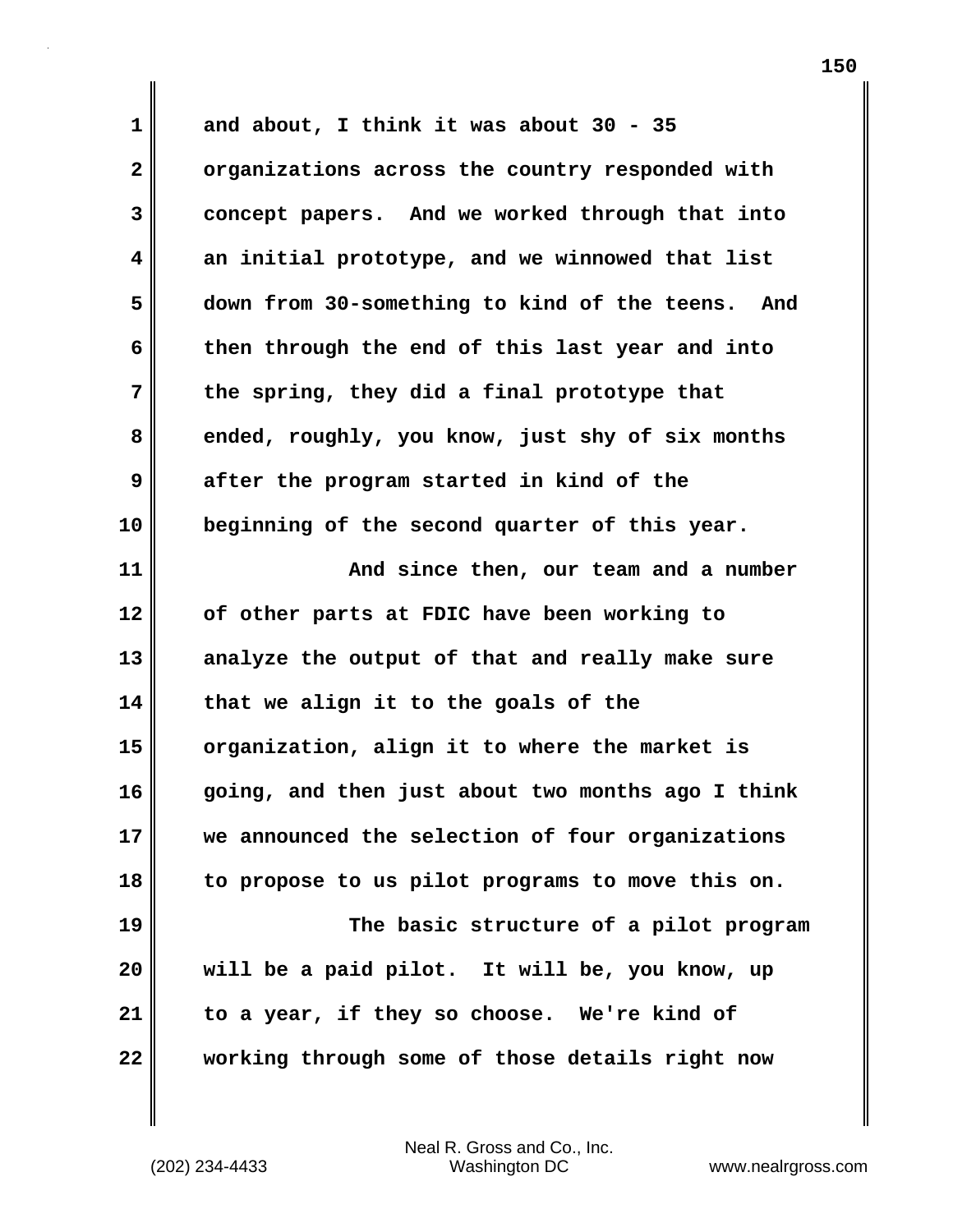**1 2 3 4 5 6 7 8 9 10 11 to really take some of these projects from a prototype to something that's actually piloted and useful that we can analyze and see what the value is, see what the result is, you know. As someone who has spent, you know, a huge amount of my life either in academic research or private sector technology, I like the output. I like what did we get out of it, you know, what makes it real. And so we're spending a lot of time making sure that, as we go down that process, we're doing the same thing.**

**12 13 14 15 16 17 18 19 20 21 22 Next slide, please. The other program, the other big program that's kicked off are our sprint programs. And these are basically programs by which we create very finite questions and then finite selections of time where organizations come in and propose answers to the questions we suggest. They culminate in a demo day. We bring in people from across the federal landscape to be subject matter experts both inside FDIC and others, as well as judges. And then we pick based on some criteria a series of**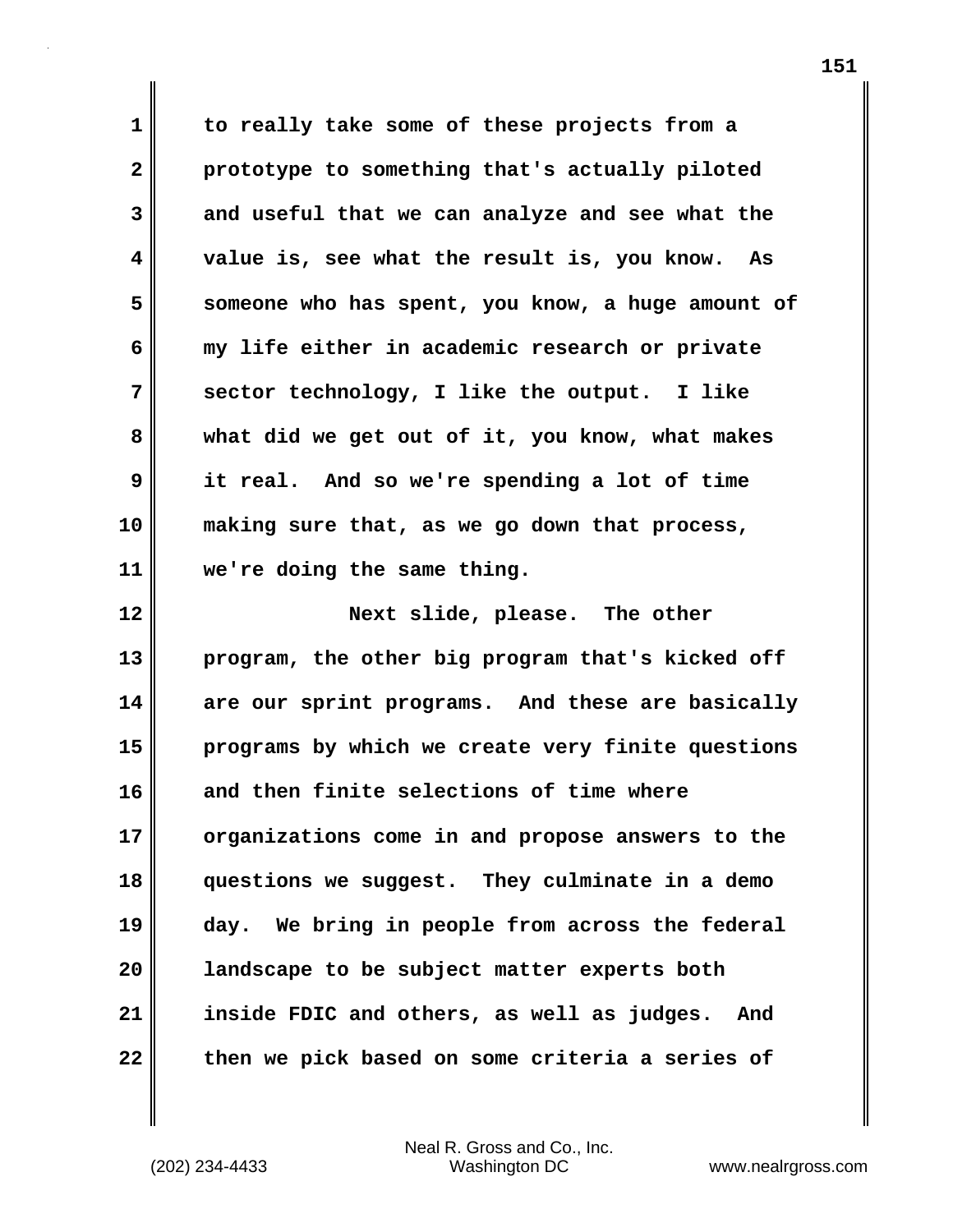**1 winners, if you will.**

| $\mathbf{2}$            | And so we've just finished up our                 |
|-------------------------|---------------------------------------------------|
| 3                       | second tech sprint, and we're incredibly excited  |
| $\overline{\mathbf{4}}$ | about that one. The first was around inclusion.   |
| 5                       | Why don't we go to the next slide. So the first   |
| 6                       | one is called "Breaking Down Barriers: Reaching   |
| 7                       | the Last Mile of the Unbanked." And this one      |
| 8                       | came from a series of conversations that we had   |
| 9                       | been having through the years that basically said |
| 10                      | there are far too many people who don't have a    |
| 11                      | bank account. There are far too many people who   |
| 12                      | don't have the full access of this amazing        |
| 13                      | banking system here in the United States. And so  |
| 14                      | we wanted to pose the question which data tools   |
| 15                      | and other resources could help community banks    |
| 16                      | meet the needs of the unbanked in a cost          |
| 17                      | effective manner and how might the impact of that |
| 18                      | work be measured. Notice the measured part.       |
| 19                      | It was absolutely fantastic. We had               |
| 20                      | community banks, we had large banks, we had       |
| 21                      | regional banks. We had a wonderful selection of   |
| 22                      | banks. We had a wonderful selection of            |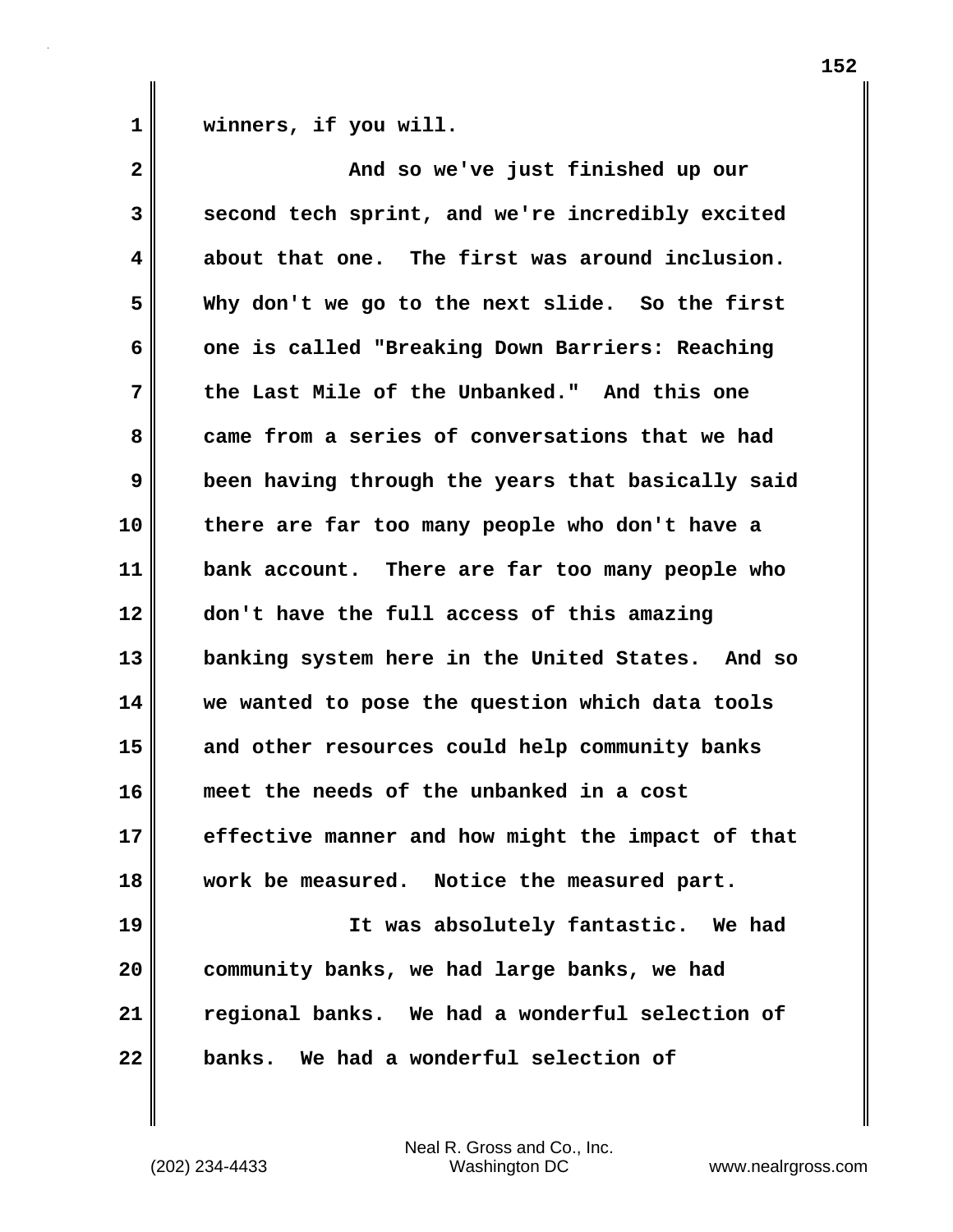**1 2 3 technology vendors. We had a couple of non-profits and trade associations. And it was absolutely fantastic.**

**4 5 6 7 8 9 10 11 12 13 14 15 16 And so we came through that, and there are a couple of outcomes I want to highlight for you. The first is not only were we just seeing work that was already out there in the market, but the teams, in working with us and listening to us, actually realized that there were new and interesting things they could do. And a number of those things created new and interesting things that answered our challenge. And the great thing is is some of them went from idea to prototype during the sprint, which is absolutely fantastic, and are now going into, you know, rolling them out in the market right now.**

**17 18 19 20 21 22 The second thing that it really did was it really helped us understand far better, I think, where the state of the art in the market really is. You know, the system is often accused of being reactive, you know, we don't get in front of problems or get in front of technologies**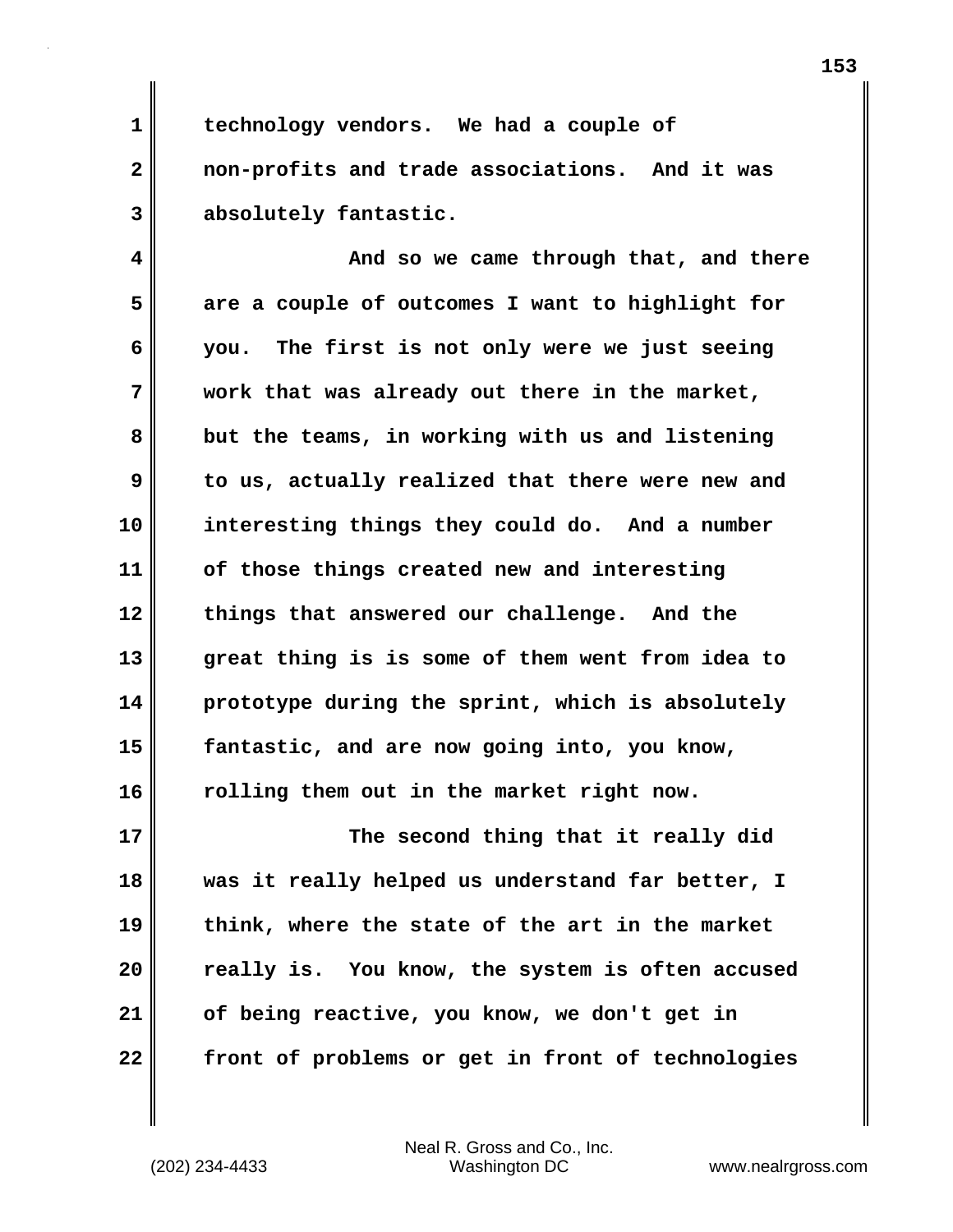**1 2 3 4 5 6 7 8 9 10 11 12 13 14 15 16 17 18 before they're in our face. And we learned a tremendous amount about how people, especially how community banks are looking at using digital technologies to reach new customers and engage with them in new and interesting ways. The third thing is we helped raise the awareness of how much of what we do is already out there, how much data is available, how much other information is publicly available. You know, I think a lot of people don't realize that, when you go to the FDIC website, there is a treasure trove of very useful information there that's in the public already, and I think that really helped a lot of the ecosystem, you know, kind of understand that and also understand that, you know, we don't bite. You can come and talk to us about something or ask us a question, and we have wonderful people whose job it is to** 

**20 21 22 Also, just for anyone who's interested, all of the demo recordings from the demonstration day or being made public, so** 

Neal R. Gross and Co., Inc. (202) 234-4433 Washington DC <www.nealrgross.com>

**answer them.**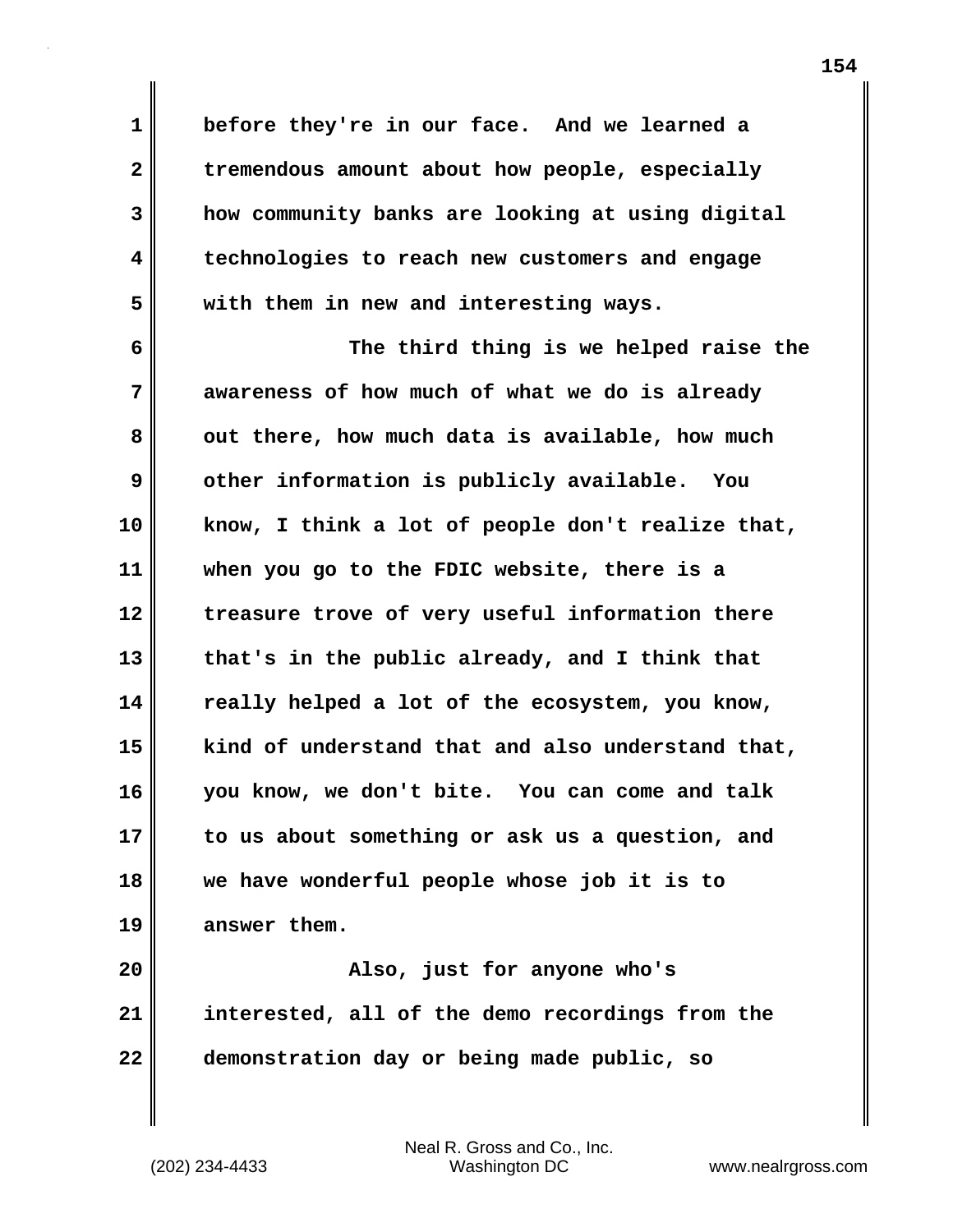**they're easy to find. You can go and review them yourself if you'd like. If you have any trouble or anything, please don't hesitate to reach out to me.**

**5 6 7 8 9 10 11 12 13 And then it also helped us refine tech sprints. You know, tech sprints were a creation of the Financial Conduct Authority in the UK a few years ago. It works very well in highly-centralized environments. We had to build our own version to work in an American context, and so, out of this one, we learned a lot of stuff and that allowed us to launch into our next one much more powerfully.**

**14 15 16 17 18 19 20 21 22 So let's go to the next slide. And so that talks about the second tech sprint. The first one was in the inclusion category. The second is in the resilience category, and it's called "From Hurricanes to Ransomware: Measuring Resilience in the Banking World." And this really came out of a series of conversations where realized that even having a nomenclature, a taxonomy, to talk about resilience didn't really** 

Neal R. Gross and Co., Inc. (202) 234-4433 Washington DC <www.nealrgross.com>

**1** 

**2** 

**3**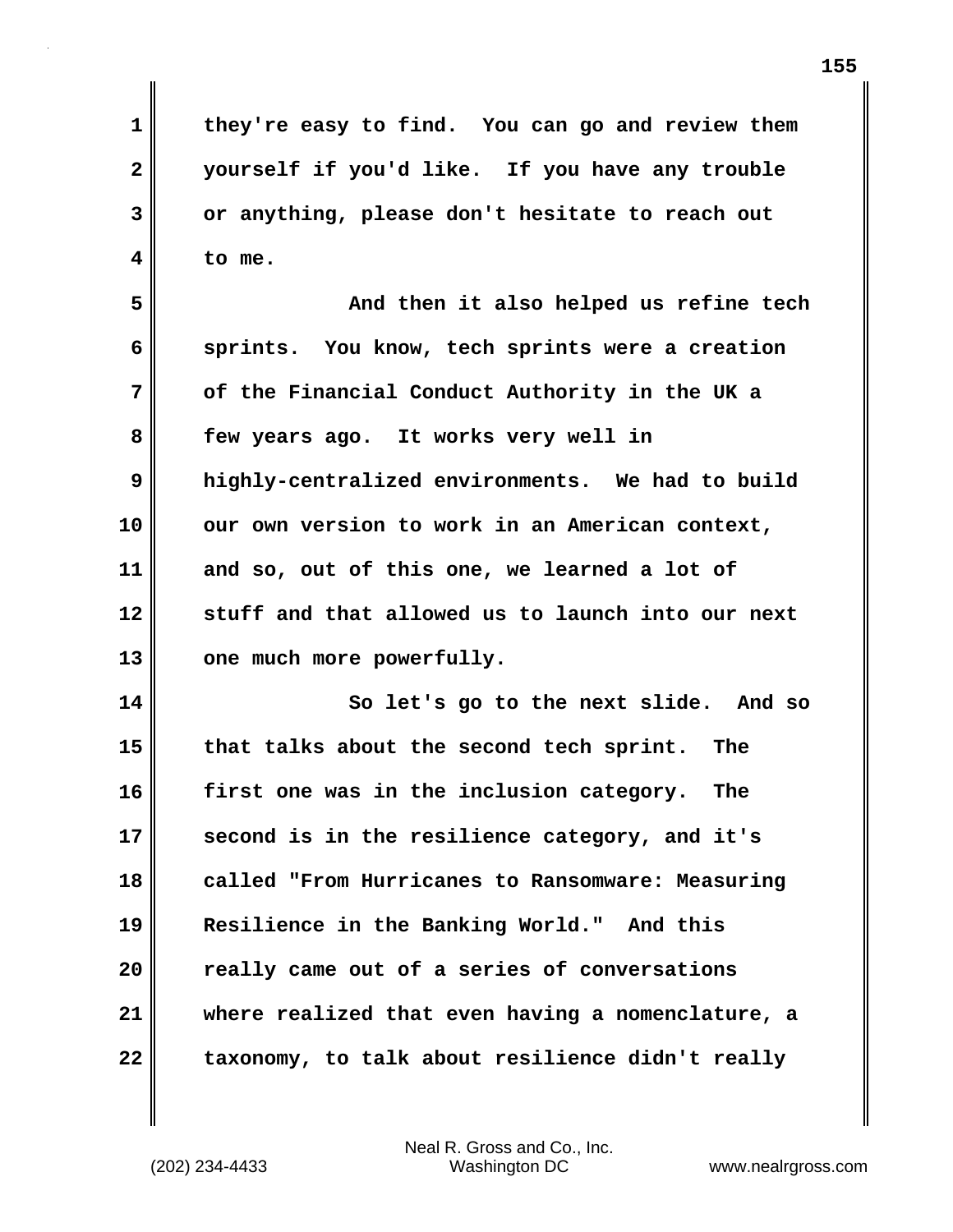**exist in the banking system. You know, people in the technology universe have things like ITIL and ITSM and a bunch of acronyms like SLA; but, outside of technology, there really isn't something there.**

**6 7 8 9 10 11 12 13 14 15 16 17 18 19 20 21 22 And so we thought it would be very interesting to pose the following question: what would be the most helpful set of measures, data, tools, or other capabilities for financial institutions, particularly community banks, to use to determine and to test their operational resilience against a disruption? Now, that's a mouthful. There's a lot in that. But, basically, what should we be helping create so that this entire universe can have a common way of talking to each other? You know, is it just I was, you know, this product of mine was taken offline, but we wanted to make it granular, we wanted to make it quantitative. And it was absolutely fantastic, and there's going to be a new version of this slide in a few days as we start to roll out memos and the work that was** 

**1** 

**2** 

**3** 

**4**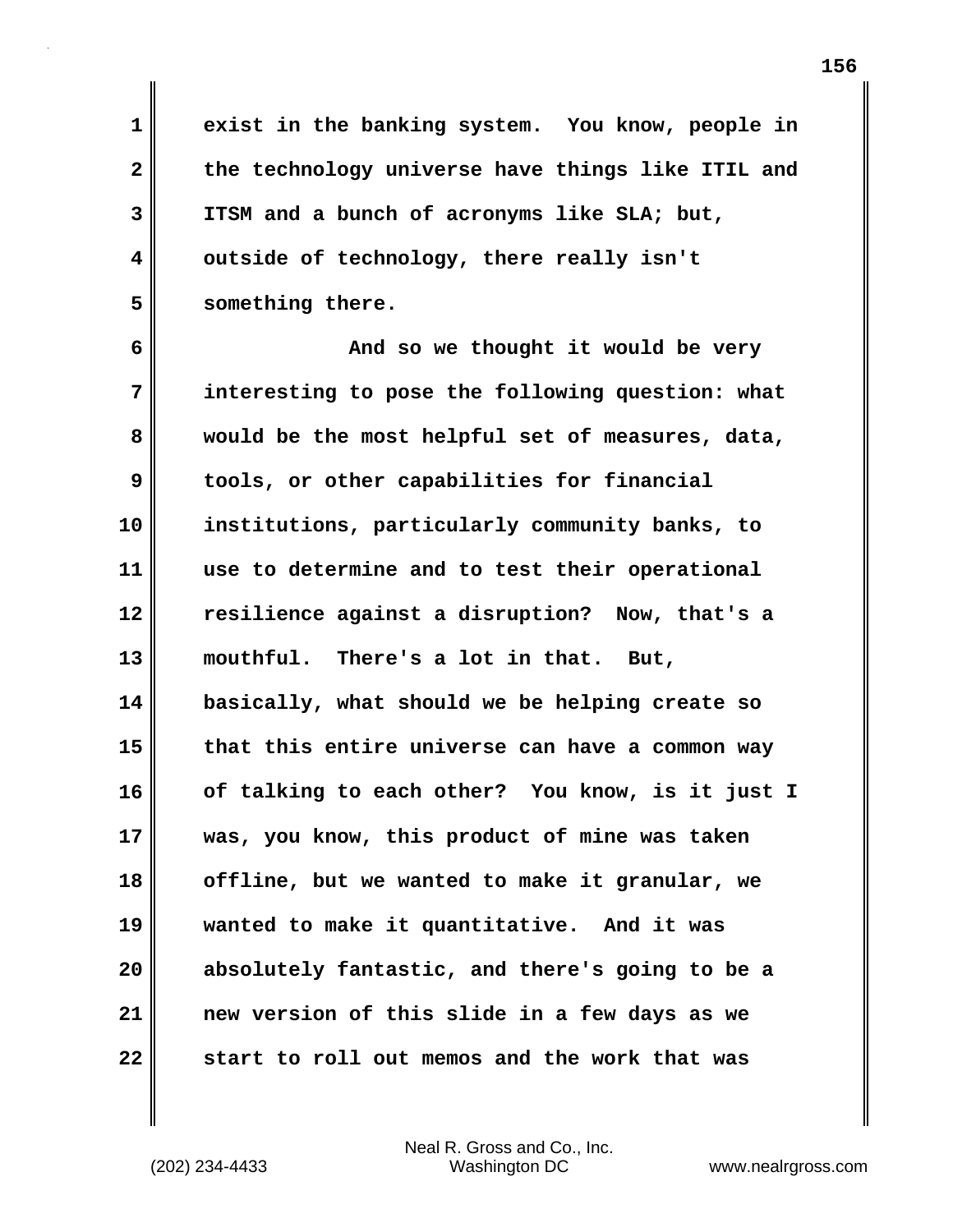**1 created not too long ago.**

| 2  | The first big thing that we learned is            |
|----|---------------------------------------------------|
| 3  | that there is a tremendous amount of great work   |
| 4  | out there that we all need to hear about. This    |
| 5  | is a collaborative effort. You know, whether      |
| 6  | we're talking about cybersecurity or whether      |
| 7  | we're talking about, you know, industrial issues  |
| 8  | or something like that, there is this need for us |
| 9  | to all be working together. And out of that       |
| 10 | working together, we learned that there are       |
| 11 | tremendous emerging technologies that people are  |
| 12 | leveraging already that just we need to know more |
| 13 | about, we need to get in front of.                |
| 14 | We also learned that there's a huge               |
| 15 | discrepancy in terms of the maturity and the      |
| 16 | ability of organizations to attack this problem.  |
| 17 | You know, some organizations are very large, they |
| 18 | have lots of money, they have teams of people     |
| 19 | that can run around and do this; and others       |
| 20 | really don't and they don't even know where to    |
| 21 | start in some cases. So that really helped        |
| 22 | center us in terms of where we need to start      |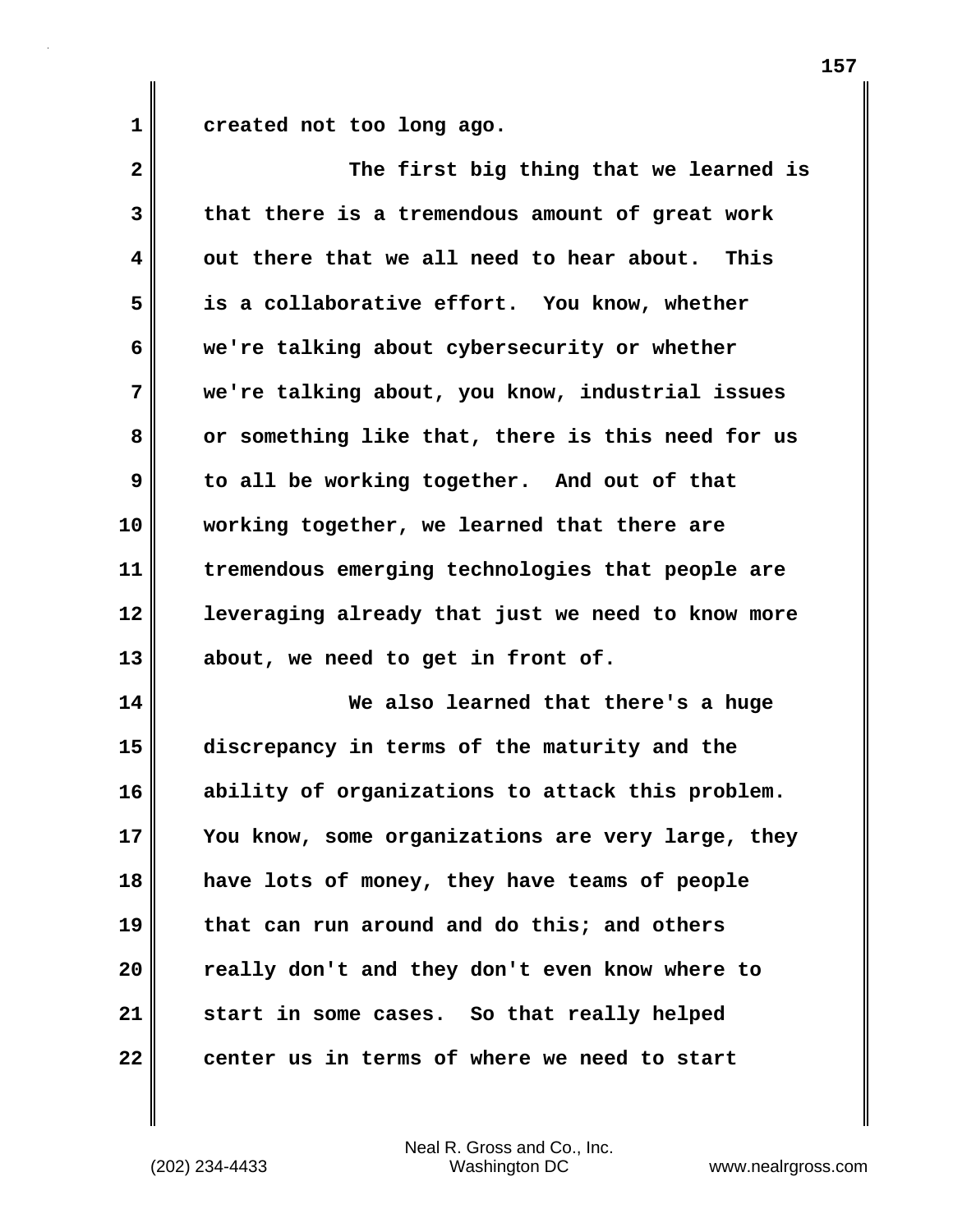**1 thinking about.**

| $\overline{\mathbf{2}}$ | We did start to dig into very specific            |
|-------------------------|---------------------------------------------------|
| 3                       | pieces of data, piece of bank operations that are |
| 4                       | common across all of them that we can start to    |
| 5                       | centralize on. And I'll credit our risk           |
| 6                       | management groups and our supervisory groups here |
| 7                       | at FDIC for really jumping in with two feet into  |
| 8                       | this discussion with helping them move that.      |
| 9                       | The other thing that this is doing is             |
| 10                      | presenting us a framework for next steps in a lot |
| 11                      | of different areas, whether it's our own internal |
| 12                      | processes or engagement or just, you know, how we |
| 13                      | look at the examination process. There's just a   |
| 14                      | tremendous amount of really good stuff there.     |
| 15                      | Okay. Next slide, please. Fantastic.              |
| 16                      | So there have been a number of other things going |
| 17                      | on in the tech lab. We're building our sprint     |
| 18                      | program for next year. We're looking at a         |
| 19                      | variety of different issues, from BSA/AML to      |
| 20                      | onboarding and a variety of other areas. There's  |
| 21                      | a lot of activity around third-party vendor risk. |
| 22                      | There's a lot of activity around AI and quantum   |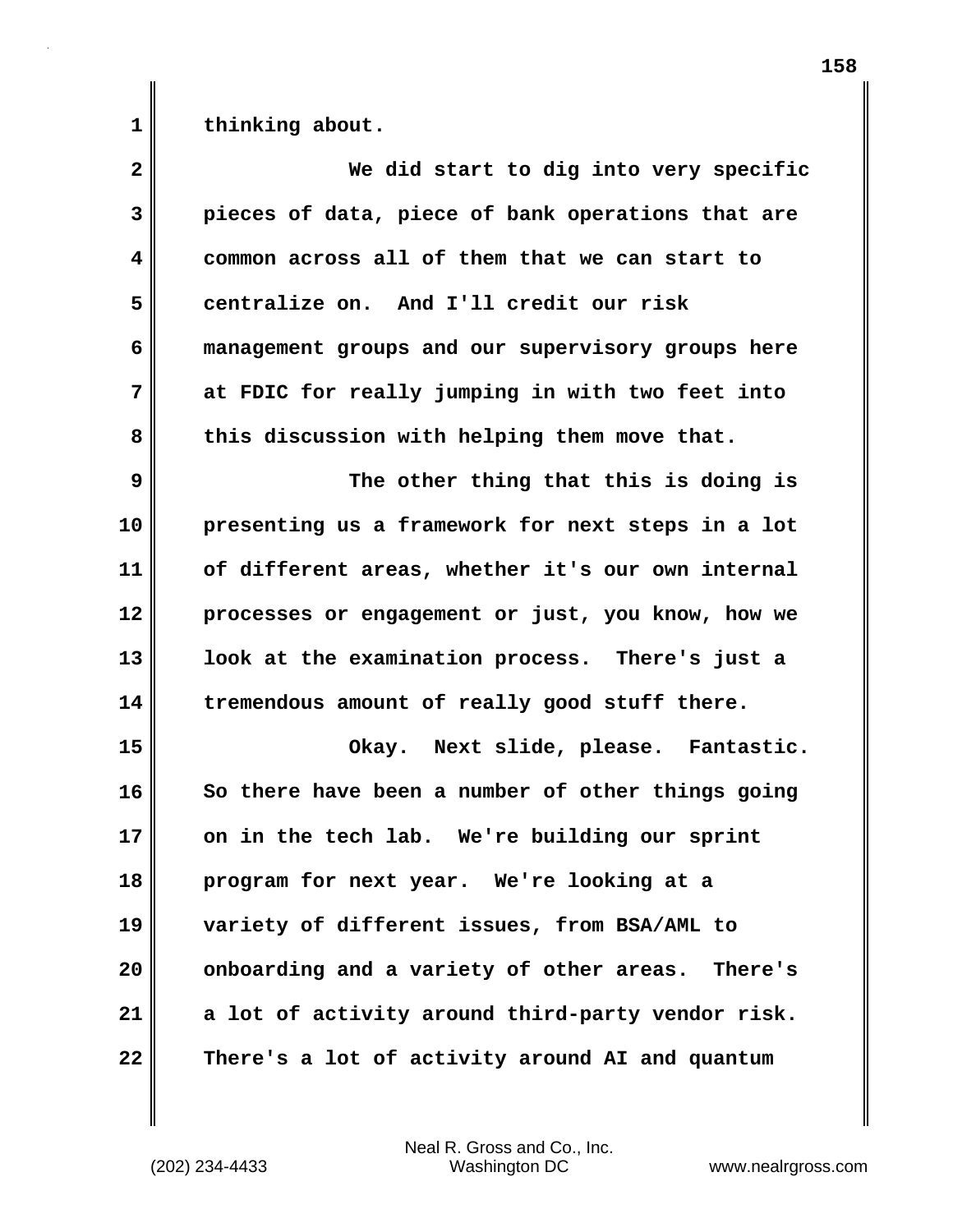**1 2 computing that we're working on, you know, as we continue to go down this.**

**3 4 5 6 7 8 The one thing that I would always say to all of you, everyone listening to the sound of my voice, if you have thoughts or ideas, we'd love to hear them. You see the email right in front of you. Please do reach out to us. Number one.**

**9 10 11 12 13 14 15 16 17 18 19 Number two is we're going to continue to look for ways to engage with the community and make sure that we continue to listen. That's a big piece of this, making sure we really understand where the problems are, where the opportunities are. I call it being continually diagnostic. We always have to be asking the question what's working and what's not working, and so that's a big part of what we're doing right now. We are also hiring. So always keep an** 

**20 21 eye out on USAJOBS if you're looking to join the amazing organization here at FDIC.**

 **And with that, if there are any** 

Neal R. Gross and Co., Inc. (202) 234-4433 Washington DC <www.nealrgross.com>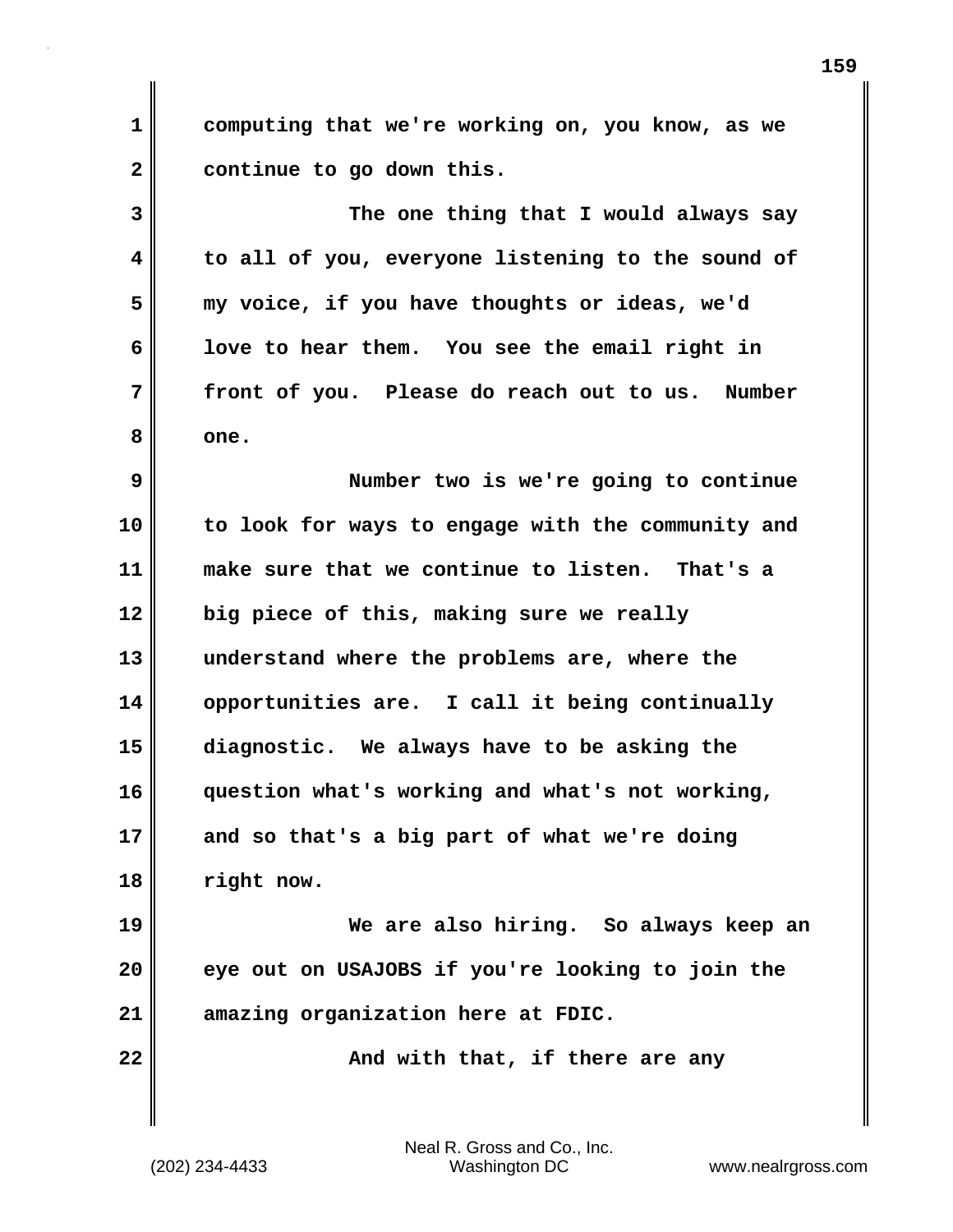**1 2 3 4 5 6 7 8 9 10 11 12 13 14 15 16 17 18 19 20 21 22 questions, I'm, of course, happy to answer them. But if not, I will turn it back over to Arleas and break out the handkerchief because this might be the last time I get to be on this meeting with her. MS. KEA: Thank you so much, Sultan. Let us just pause for a moment, though, to see if there are any questions or comments. It's always a good time when you're with us, Sultan. Thank you so very much. MR. MEGHJI: Thank you. MS. KEA: So we will move on the agenda, and our next item is one that I think that you all will really have a great interest in, as well. Diane Ellis, who is our Director of the Division of Insurance and Research who has one of our economists with her, Dan Hoople, is going to discuss some community bank research. So at this point, Diane and Dan, I will turn it over to you. MS. ELLIS: All right. Yes, thank you, Arleas. And good afternoon, everybody.**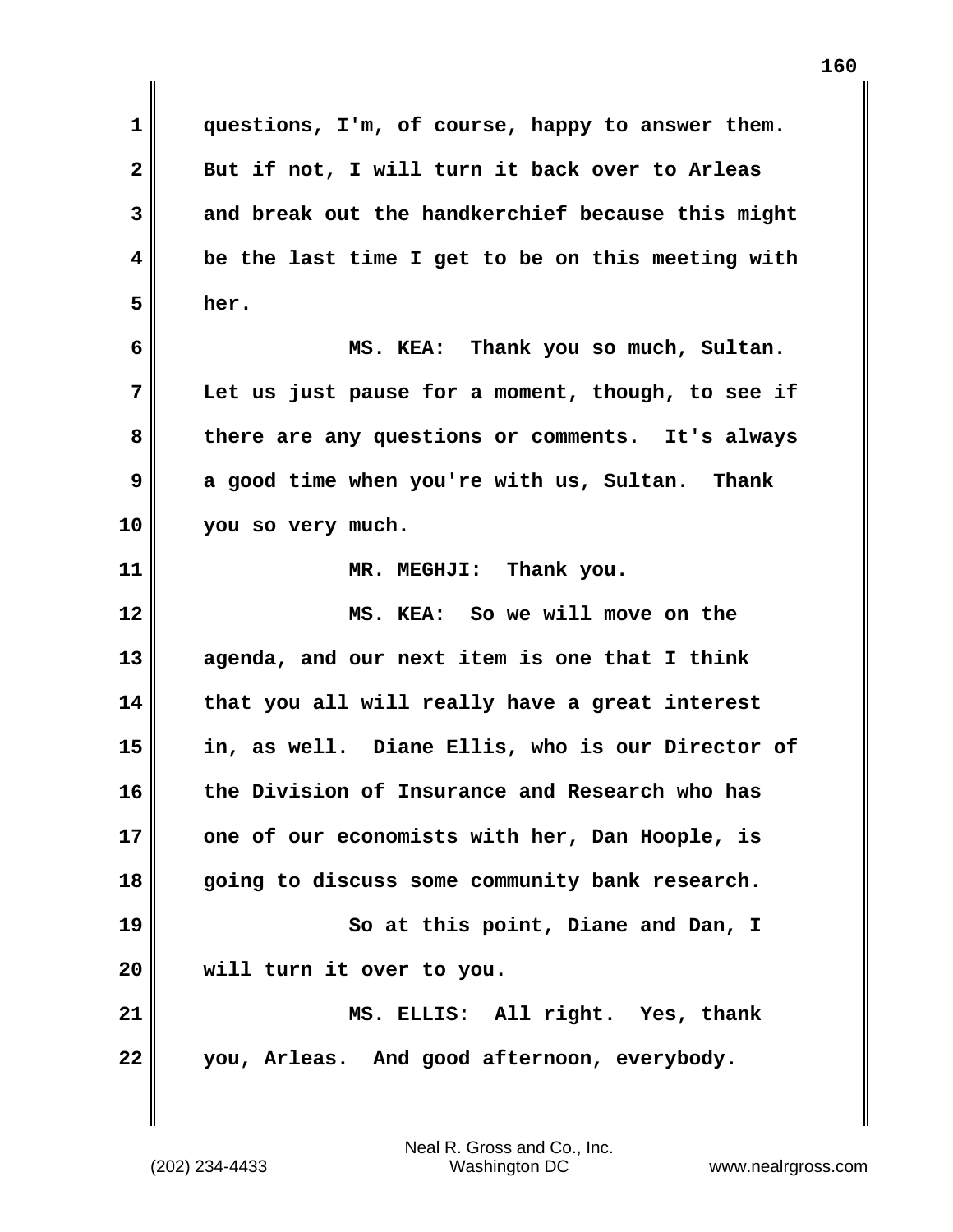**1 2 3 4 5 6 7 8 Very pleased to be here to talk to you about a couple of issues in the area of FDIC research. Really I think the main event is when I turn it over here to Dan in a few minutes. He's going to talk about some work he has done, I think some very interesting work he has done on community bank investments in technology and how that may have affected performance through the pandemic.**

**9 10 11 12 13 14 15 16 17 18 19 20 21 22 So before I do pass the floor or the screen over to him, I wanted to just talk a bit about highlights from the 2021 Community Banking in the 21st Century Research and Policy Conference, and I hope all of you are familiar with that conference. This is a conference that's co-hosted by the FDIC, the Federal Reserve system, and the CSBS. This year, it was held the last couple of days of September. It was the ninth annual conference. And what's really cool, if you will, about that conference, is that it gathers researchers -- it is first and foremost a research conference -- but it also, I think very nicely, incorporates bankers and supervisors into**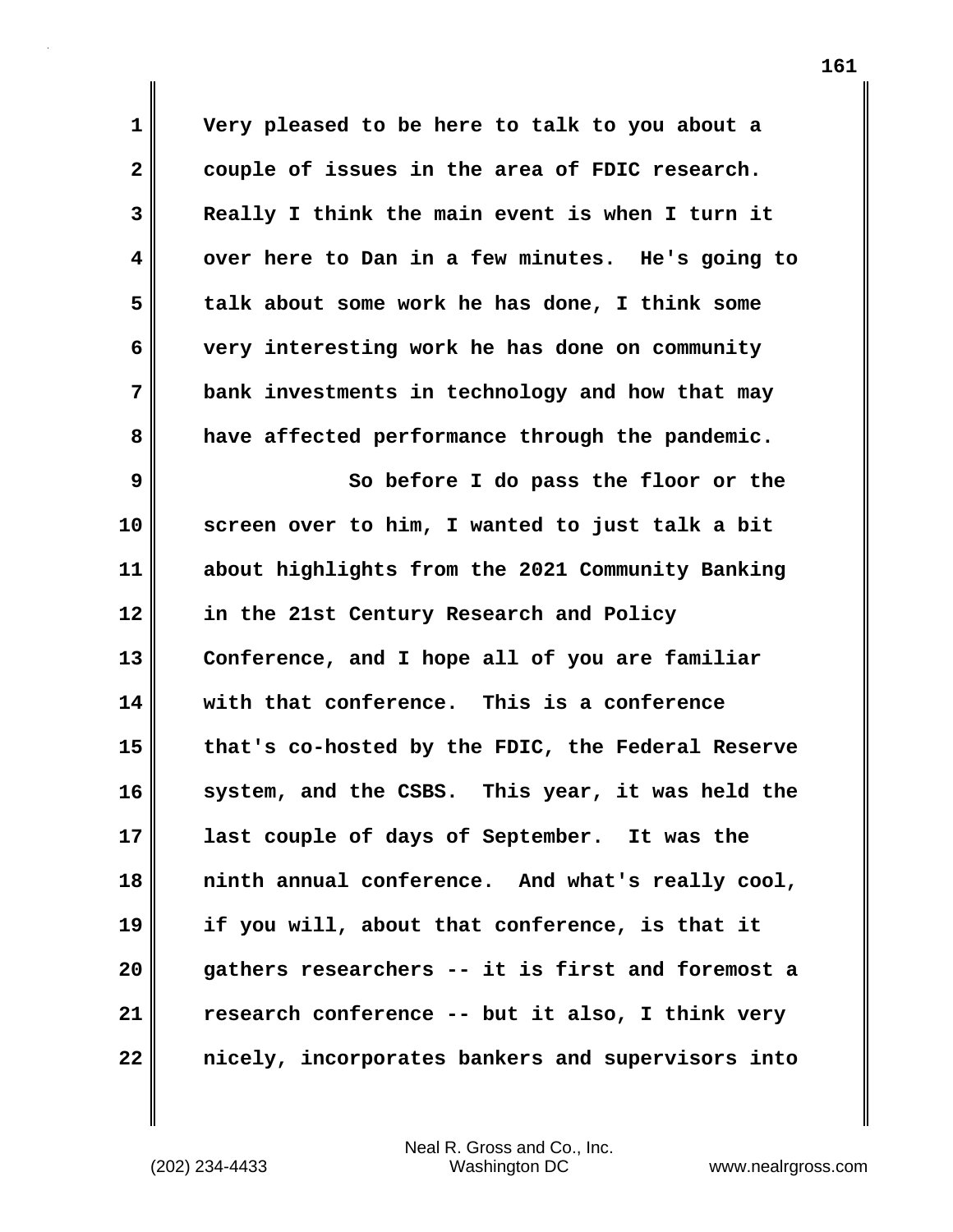**the conference to discuss challenges and opportunities faced by community banks. And I think it's really become an excellent conference with high quality research, keynotes, and policy** 

**discussions.**

**1** 

**2** 

**3** 

**4** 

**5** 

**6 7 8 9 10 11 12 13 14 15 16 17 18 19 20 21 For example, I'll just note a few from this year, we were pleased this year that it included the first ever live FDIC podcast in conjunction with the conference. There's always a bankers panel at that conference, and this year the bankers conference was converted into an FDIC podcast on commercial real estate moderated by our own Brian Sullivan who hosts our podcast series and also incorporated Bob Ichiara, who is on my team and is an expert in commercial real estate, as well as several bankers talking about their perspective on commercial real estate conditions and trends. And that podcast hangs on our, I think it hangs on our website already. It certainly hangs on the conference website, as well, you know, forever.**

**22** 

 **It also contained, the conference also**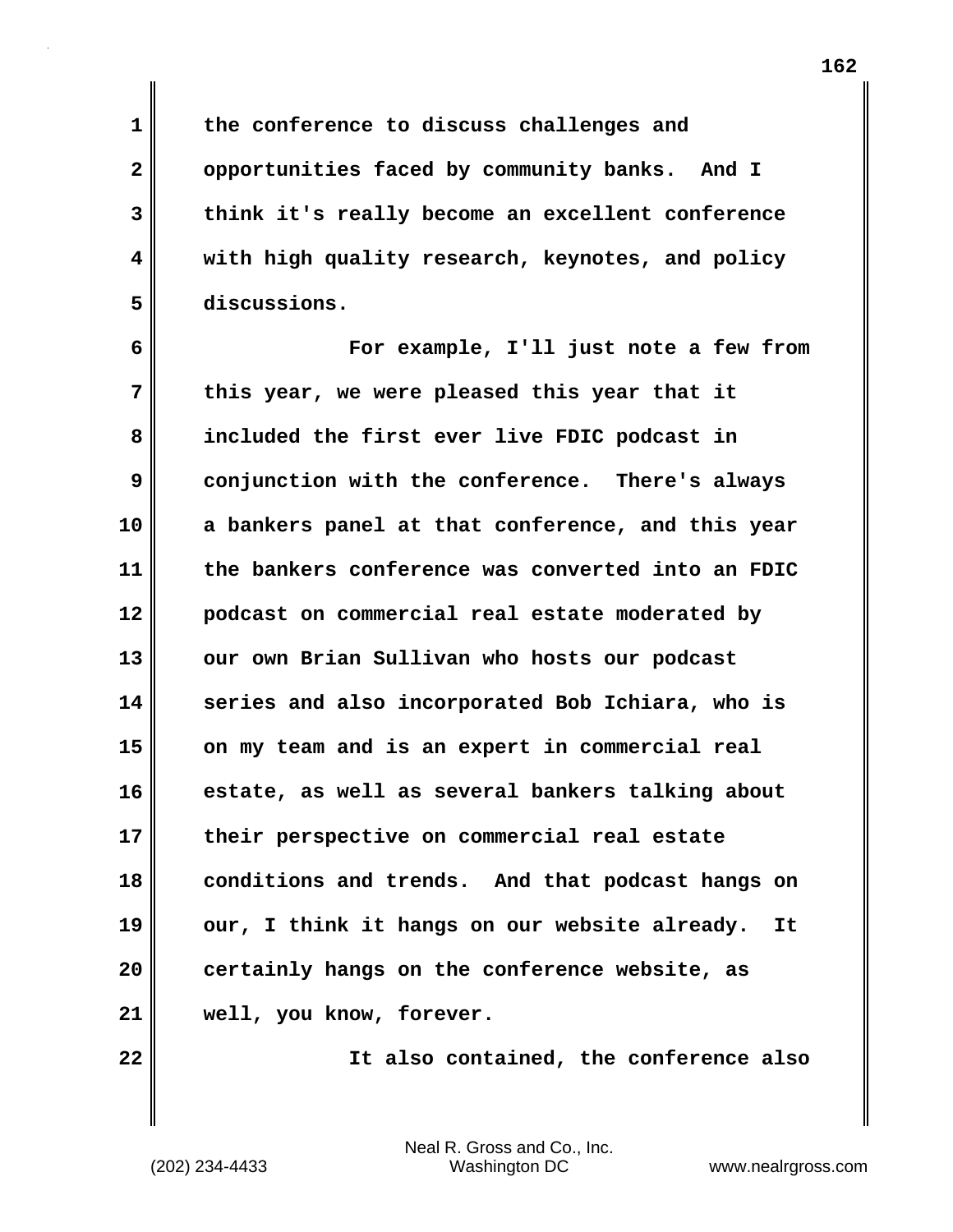**1 2 3 4 5 6 7 8 9 10 11 12 contains keynotes by Governor Bowman and our chairman, Chairman McWilliams, who revisited her transparency initiative and talked about the importance of transparent communication and then highlighted several efforts to that end. And then, again, as I said, it's a primarily research conference. This year, the research sessions reinforced many of the themes of the keynotes. For example, there were a couple of papers that found the Federal Reserve's Paycheck Protection Program Lending Facility allowed banks to make greater-volume small** 

**13 14 15 16 17 18 19 business loans to their communities. One paper demonstrated how the uncertainty of the PP Program led firms to returning some of those loans, and then two papers found that bank supervision has a positive effect on banks' willingness to lend to minority communities and recognize troubled or failing loans.**

**20 21 22 So I really just wanted to spend those couple of minutes for those of you who hadn't tuned in to that conference giving you kind of a**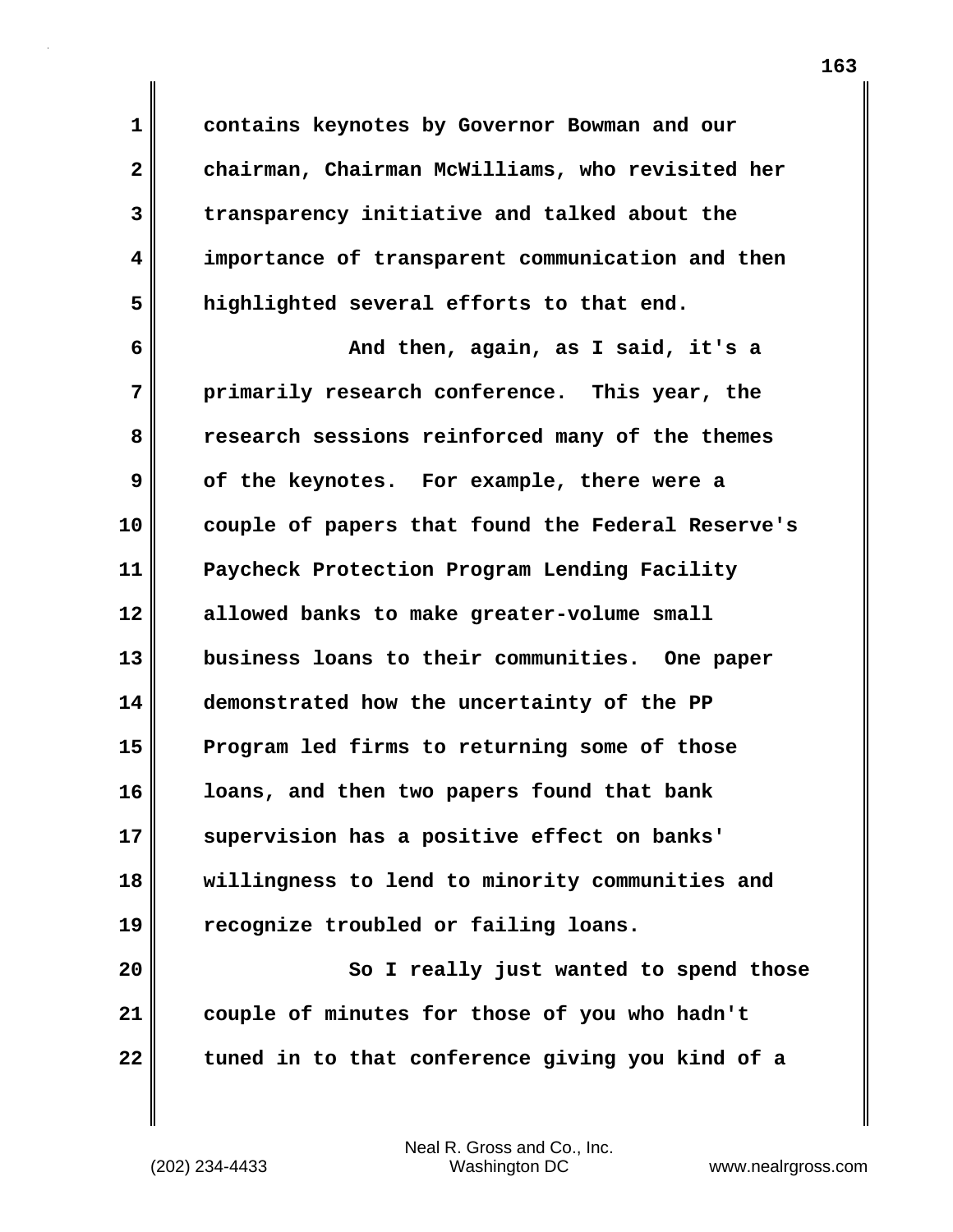**1 2 3 4 5 6 7 8 9 10 11 12 13 14 15 16 17 18 flavor of what goes on at the conference, and I'm highlighting some of the issues so that you'll be encouraged to tune in and participate in the future. We're always looking for community bankers who can serve as discussants on those panels or serve, again, like on the Bankers Roundtable, and members of our advisory committee are always excellent candidates for that. So you never know. We may be reaching out to you next year or in the years to come to see if you'll participate. But, anyway, it's just, I think, a high-level conference that all community bankers should be aware of. So with that then, I'm going to now turn it over to Dan and ask Dan to share with you some of the research he's done on, again, technology investments and community banks. And feel free at the end to ask me or Dan any** 

**questions.**

**19** 

**20** 

 **Dan.**

**21 22 MR. HOOPLE: Thank you, Diane. And thank you to members of the Advisory Committee.**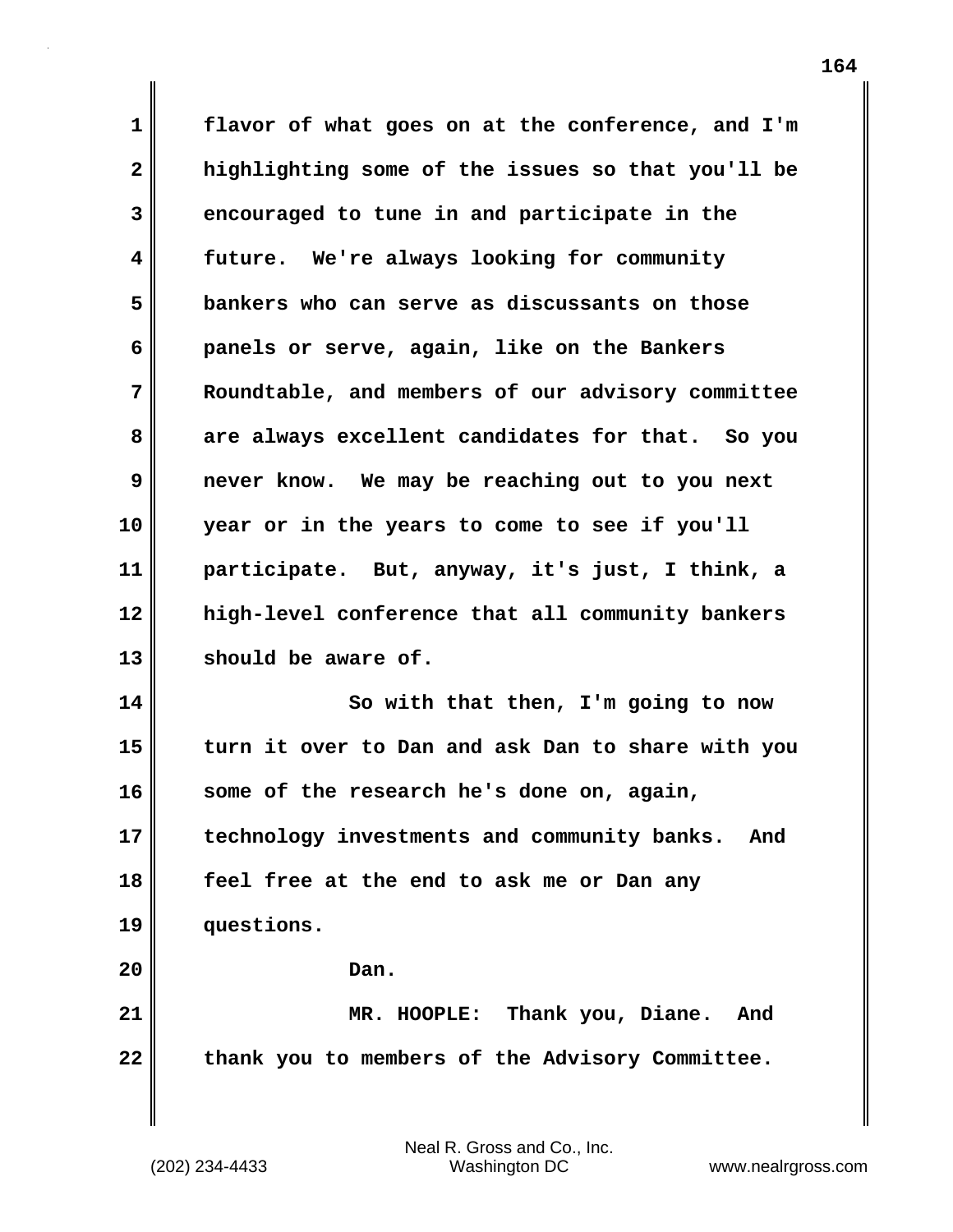**1 2 3 4 5 6 7 8 9 10 11 12 13 14 15 16 17 18 19 20 21 22 Today, I have the pleasure to speak with you a bit more on a few of the themes from the community bank conference and report that Diane mentioned, specifically, technology adoption, which we heard Sultan talk quite a bit about, and how community banks fared during the pandemic. Specifically, I'll be drawing from a recent quarterly article published by the FDIC on the impact of technology investments for community bank lending and deposit-taking during the pandemic. The genesis of this article arose from the experiences shared by community banks and their customers following the onset of the pandemic. For many, temporary branch closures, mandatory stay-at-home orders, and a general desire to limit physical contact shifted the role of banking technology from a convenience to a necessity. Given this sudden shift, the article asked the question did prior technology investment help community banks lend and take deposits during the pandemic?**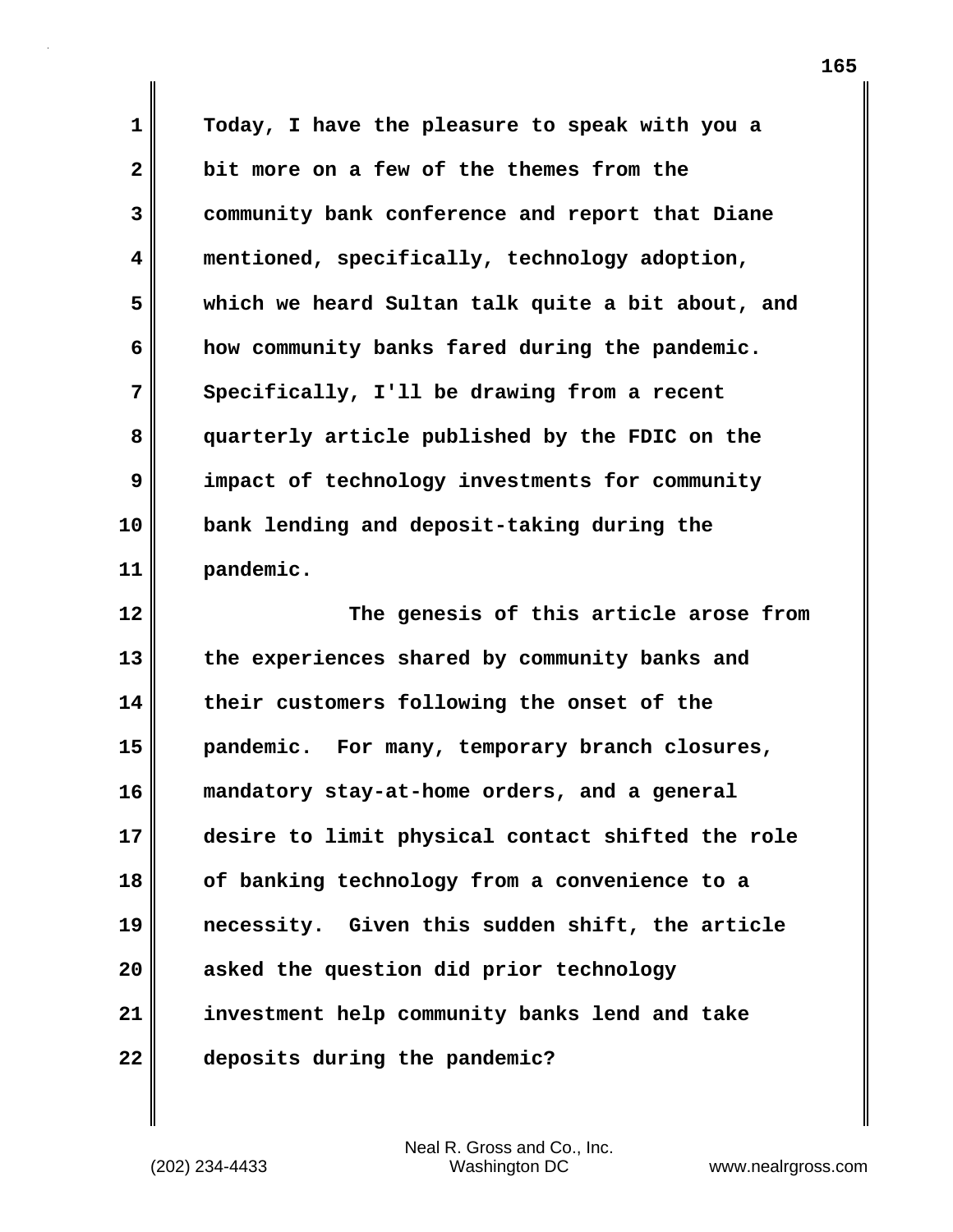| 1                       | The hypothesis was that community                 |
|-------------------------|---------------------------------------------------|
| $\overline{\mathbf{2}}$ | banks with greater technology investment prior to |
| 3                       | the pandemic may have been better positioned to   |
| 4                       | pivot their infrastructure, their customers, and  |
| 5                       | their staff to a more digital-prominent strategy, |
| 6                       | if only temporary. This would translate into      |
| 7                       | differences in lending and deposit-taking,        |
| 8                       | specifically greater loan and deposit growth.     |
| 9                       | Now, admittedly, this is not an easy              |
| 10                      | question to answer given limited data on          |
| 11                      | technology spending and adoption, particularly    |
| 12                      | among community banks. The article then relies    |
| 13                      | on data from the Call Report on data processing   |
| 14                      | expenses, from Aberdeen on IT spending and PC     |
| 15                      | adoption, and from the Conference of State Bank   |
| 16                      | Supervisors' National Survey of Community Banks   |
| 17                      | on adoption of specific technologies, that survey |
| 18                      | being a highlight of the community bank           |
| 19                      | conference that Diane was talking about.          |
| 20                      | Now, given this context and that data,            |
| 21                      | what did we find? Well, community banks, we       |
| 22                      | found, that invested more in technology generally |

 $\mathbf{I}$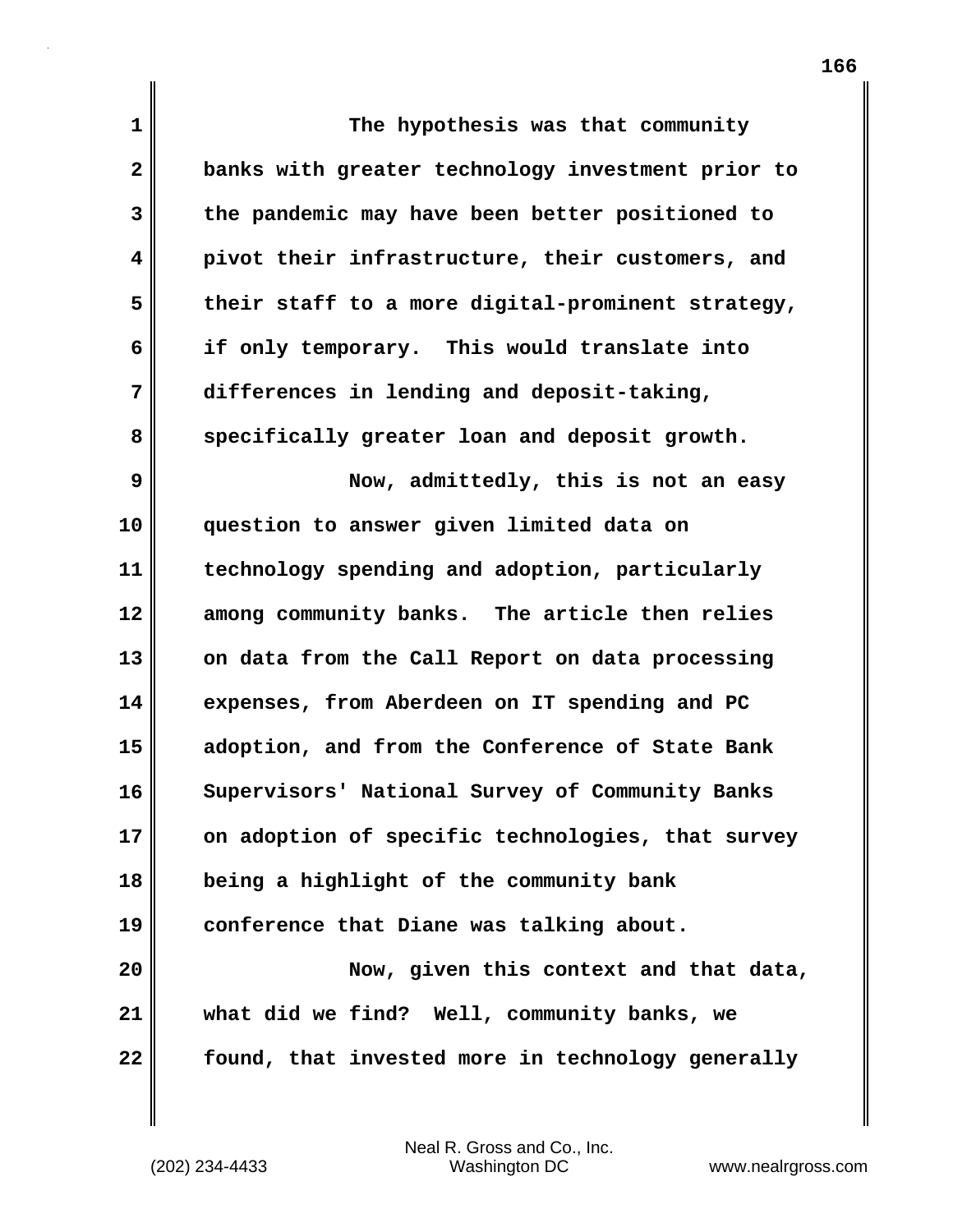**1 2 3 4 5 6 7 8 9 10 11 12 13 14 15 16 reported faster loan growth in 2020 then did banks with less investment. Now, that doesn't necessarily indicate that technology played a unique role during the pandemic. It could have been that technology had a role on lending growth prior to the pandemic. And we see this in this chart a little bit here that's on the slide that's before you. If you look at the bars above the 2015 through 2019 label, the dark blue bars representing or the right-hand bar representing banks with greater technology investment was higher than the light blue or left bar for several of the measures, indicating that, prior to the pandemic, banks with greater technology investment did have faster general loan growth than banks with lesser investor.**

**17 18 19 20 21 22 However, if you shift over to 2020, you'll see the same bars over 2002. You'll see that differential grew during the pandemic further in favor of banks with greater technology investment. And so this indicates that maybe there was a unique role for technology during the**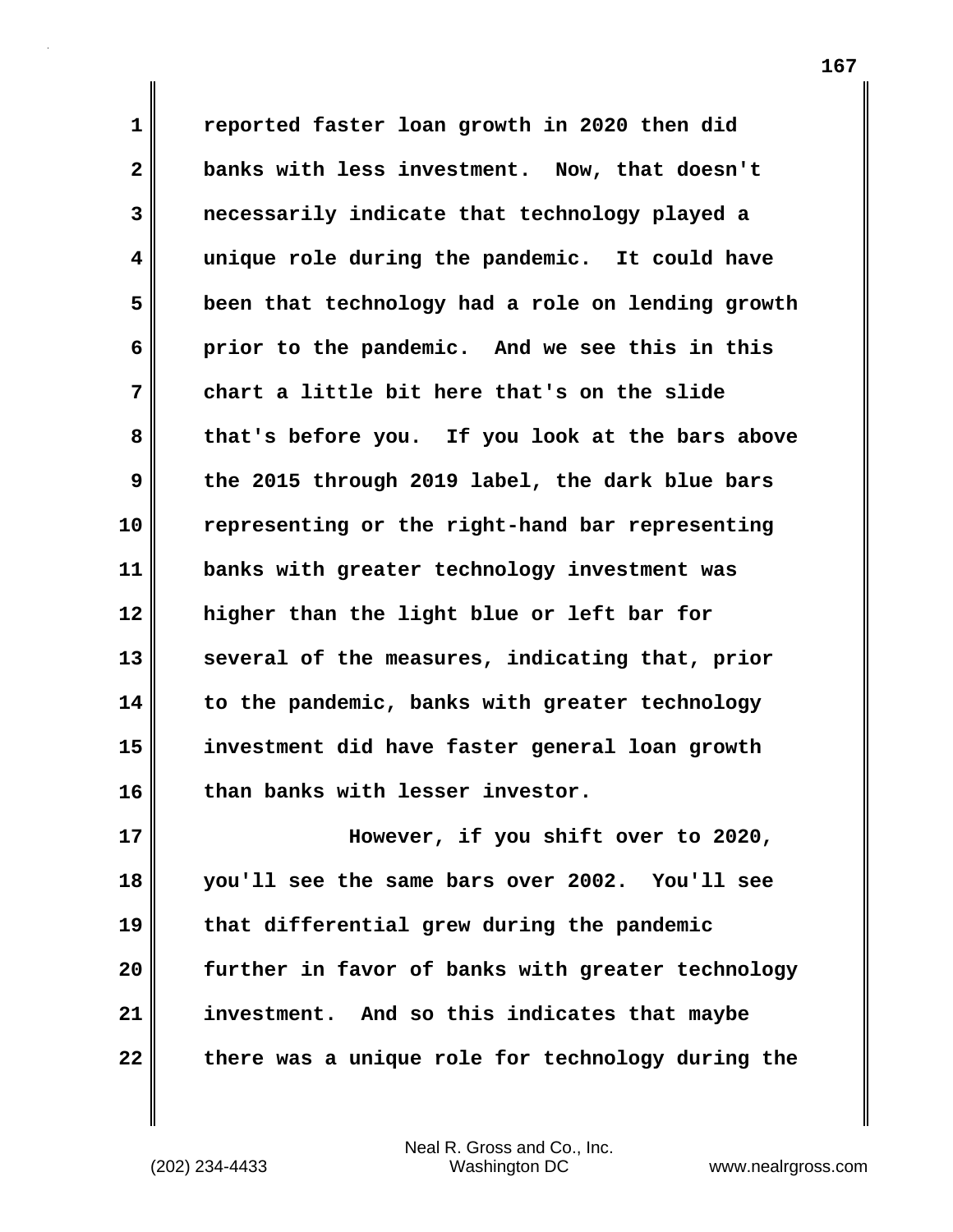**pandemic, and that difference in lending growth widened during that 2020 period.**

**3 4 5 6 7 8 9 10 11 12 13 14 15 Now, this is something that could be an effect of bank size. If you recall, in the 2020 community bank study that the FDIC released, technology adoption was heavily associated with bank size. And so when we looked at this, we did break this down by bank size by looking at banks above and below the median asset size. And what we found is, even for banks below the median asset size, the smaller community banks, this general trend held where technology investment was associated with a wider lending growth during the pandemic. Now, this led us to maybe question** 

**16 17 18 19 20 21 22 what would be driving that growth in particular loan categories. And it may not be surprising that really this differential, this growth, the widening of the gap really came from Paycheck Protection loans, Paycheck Protection Program loans, PPP loans. If you remove these loans from the data set, the difference in loan growth in** 

**1**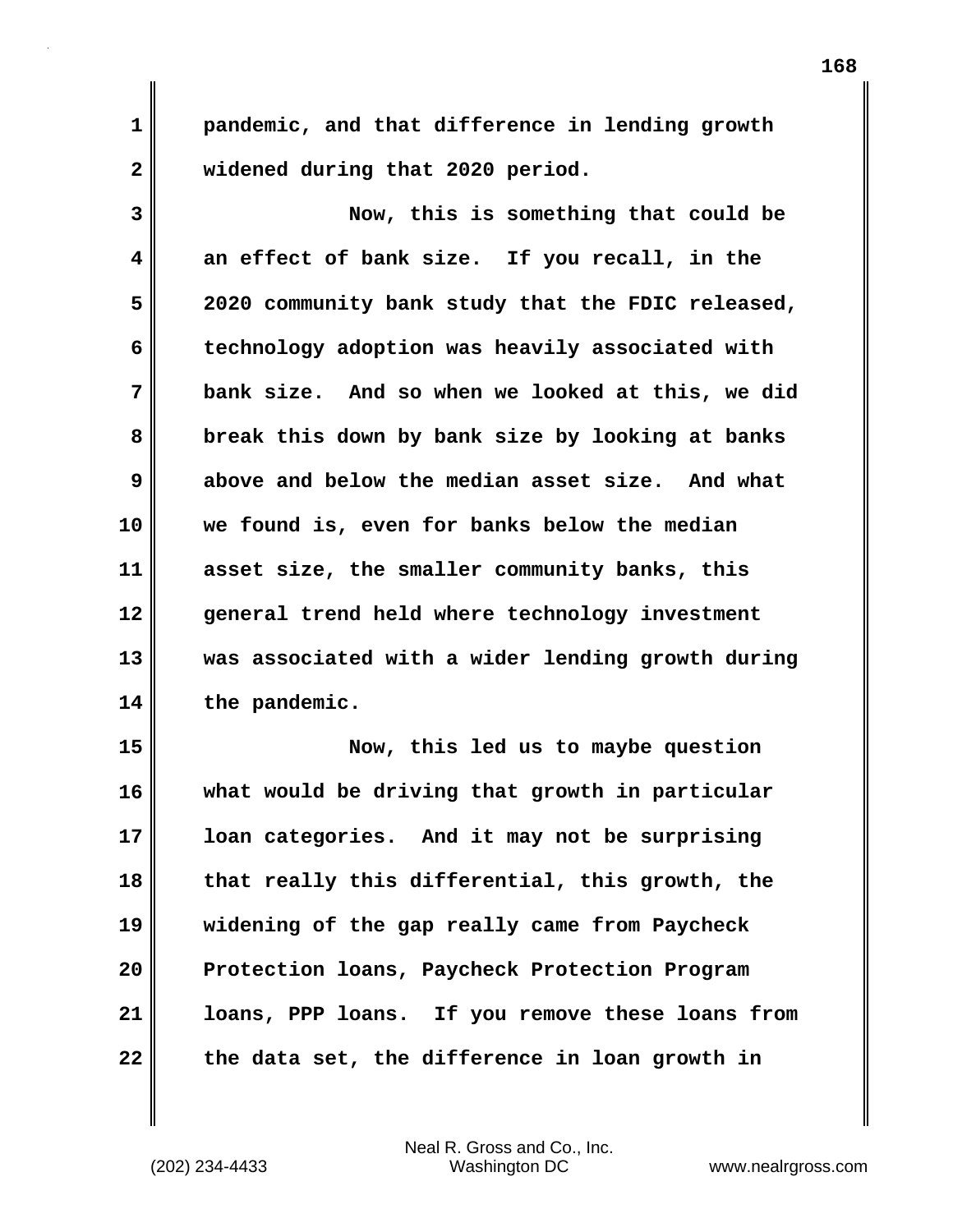**2020 actually reverts back to the pre-pandemic period, so it really was the PPP loans that were driving this widening differential based on technology investment.**

**5 6 7 8 9 And so we thought, okay, well, let's look at a little bit further. Let's examine a couple of characteristics of PPP loans that might be creating the why behind this difference in loan growth.**

**10 11 12 13 14 15 16 17 18 19 So if we move to the next slide, three things that we looked at with PPP loans were loan size, origination date, and borrower distance from the nearest bank branch, with the thought that banks with greater technology investment prior to the pandemic may be better positioned to have larger PPP loans, to have a faster origination date, or to be able to lend further outside their geographic market than banks with lesser technology investment.**

**20 21 22 And what we found when looking at these three different characteristics is that hypothesis did hold true to some extent. So this** 

**1** 

**2** 

**3**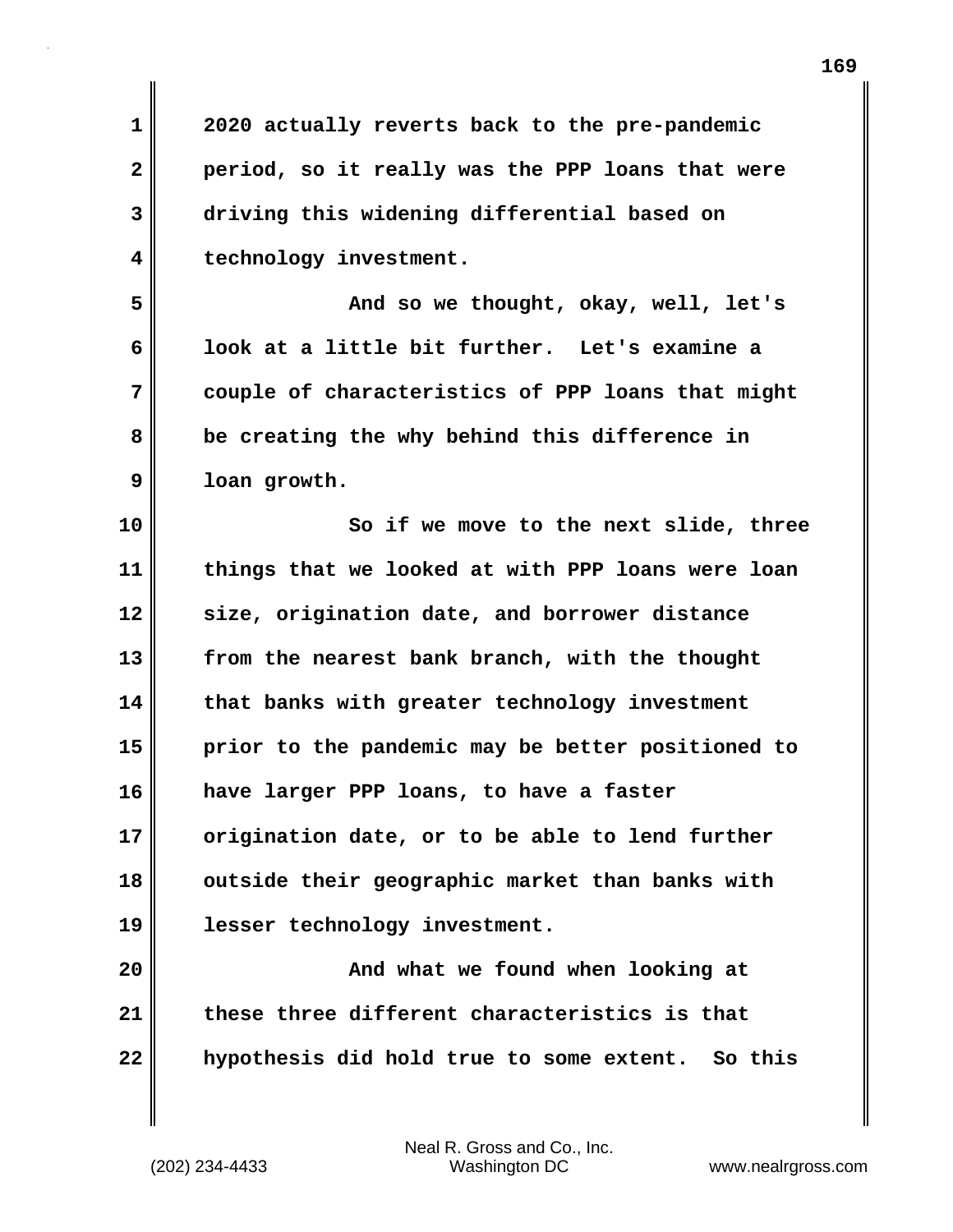**1 2 3 4 5 6 7 8 9 10 11 12 13 14 15 16 17 18 19 20 21 22 chart here focuses on loan size. And so if you look to the far right and look at the more than one million loan size category, once again, banks with greater technology investment did have a greater share of PPP loans, this share of assets, than banks with less technology investment, following along with that hypothesis. But if you look throughout the rest of the graph, there was also disadvantage in other loan sizes, as well. So while loan size could explain some of the difference in PPP lending based on technology investment, it couldn't explain all of it. And those similar patterns were found in looking at origination date or borrower distance from nearest bank branch. In the case of origination date, we saw that there was this difference in favor of banks with greater technology investment only in the program's lifeline. Banks with greater technology investment also had a greater share of PPP lending in every single week of the program.**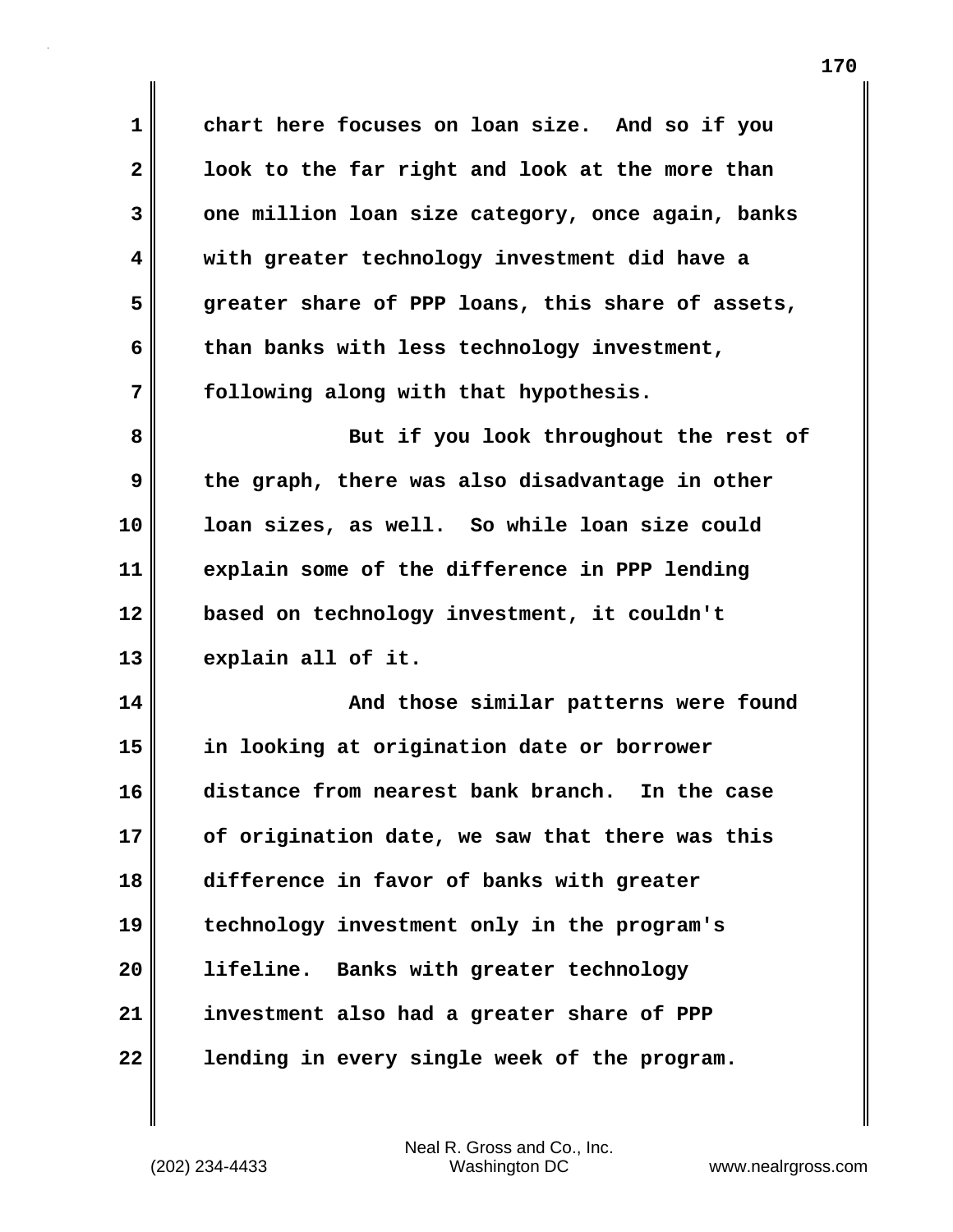| 1            | Similarly, if you look at borrower               |
|--------------|--------------------------------------------------|
| $\mathbf{2}$ | distance, banks with greater technology          |
| 3            | investment had greater share of PPP loans beyond |
| 4            | 100 miles from the nearest bank branch. But they |
| 5            | also had a significant advantage from within two |
| 6            | miles of a bank branch, from borrower from the   |
| 7            | nearest bank branch.                             |
| 8            | And so in each of these cases, it                |
| 9            | could explain a bit of the rationale or reason   |
| 10           | why technology investment might have had an      |
| 11           | impact here but not all of it. So open questions |
| 12           | do remain.                                       |
| 13           | Not to mention we also looked at                 |
| 14           | deposit growth, as well, and whether there would |
| 15           | be differences with technology investment. And   |
| 16           | what was always a very similar pattern to loan   |
| 17           | growth where there was a difference in the 2017  |
| 18           | to 2018 period where banks with greater          |
| 19           | technology investment had a faster deposit       |
| 20           | growth, and that growth then widened in 2020.    |
| 21           | Now, we weren't able to delve into the           |
| 22           | individual deposit data like we were with loans, |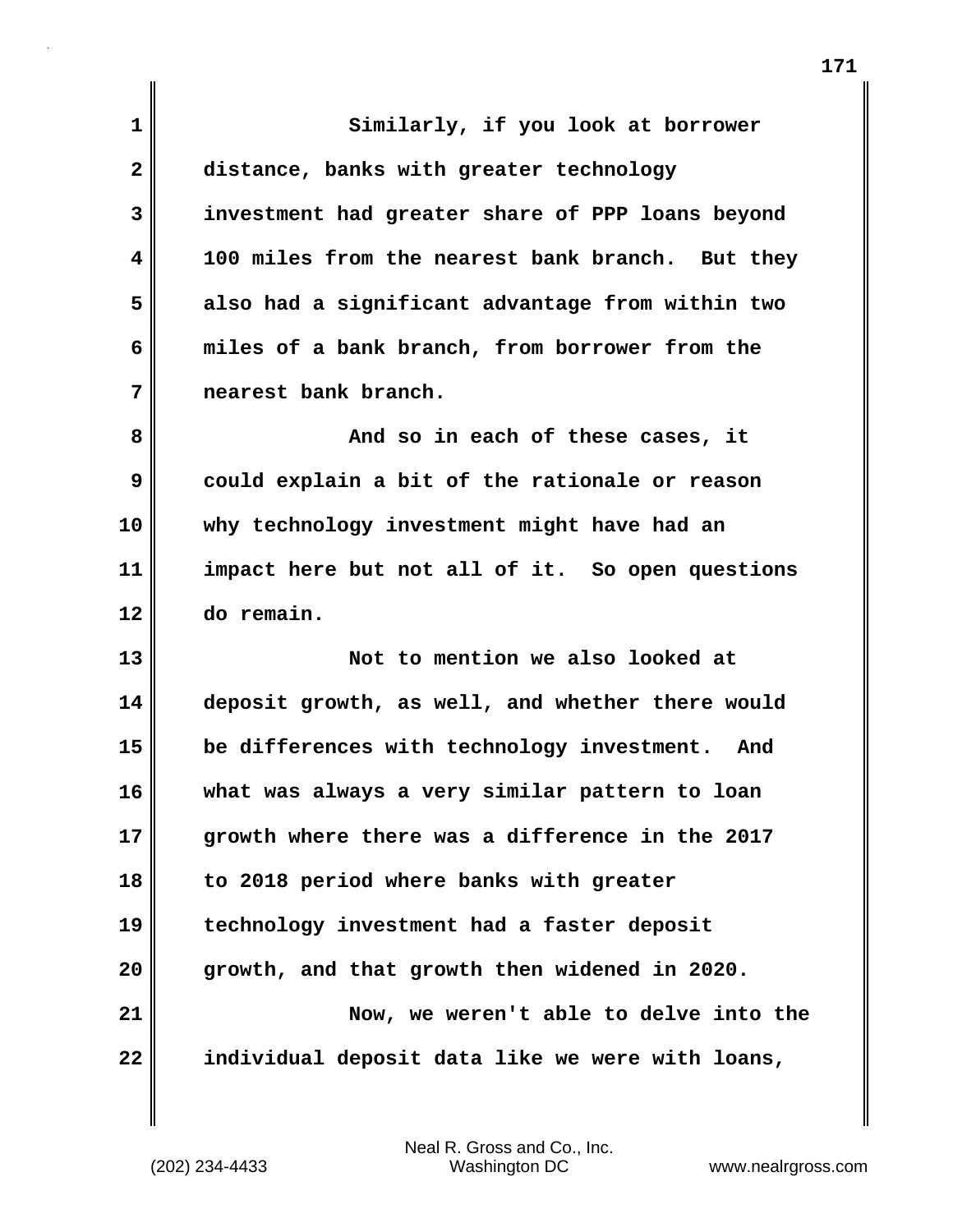**1 2 3 4 5 6 7 8 9 10 11 12 13 14 15 16 17 18 19 20 21 22 but, with available call data, report data, we were able to kind of get a sense that this was largely for existing depositors growing the balances rather than an influx of new depositors. So, overall, to recap, the article really tried to look at whether technology investment prior to the pandemic had a unique role in driving deposit-taking and lending during the pandemic. Many questions still remain. There is a lot of questions surrounding the why. There is some evidence here that loan size, speed to approval, and borrower distance could play a role, but there wasn't really one factor that stood out, so a lot more questions remain. And I think the bigger question, too, which I think is on a lot of people's minds, will some of the trend that we see in the pandemic carry over into the new normal and to what extent? And that's research myself, as well as others at the FDIC, are really looking forward to continuing to put together and present to you all.**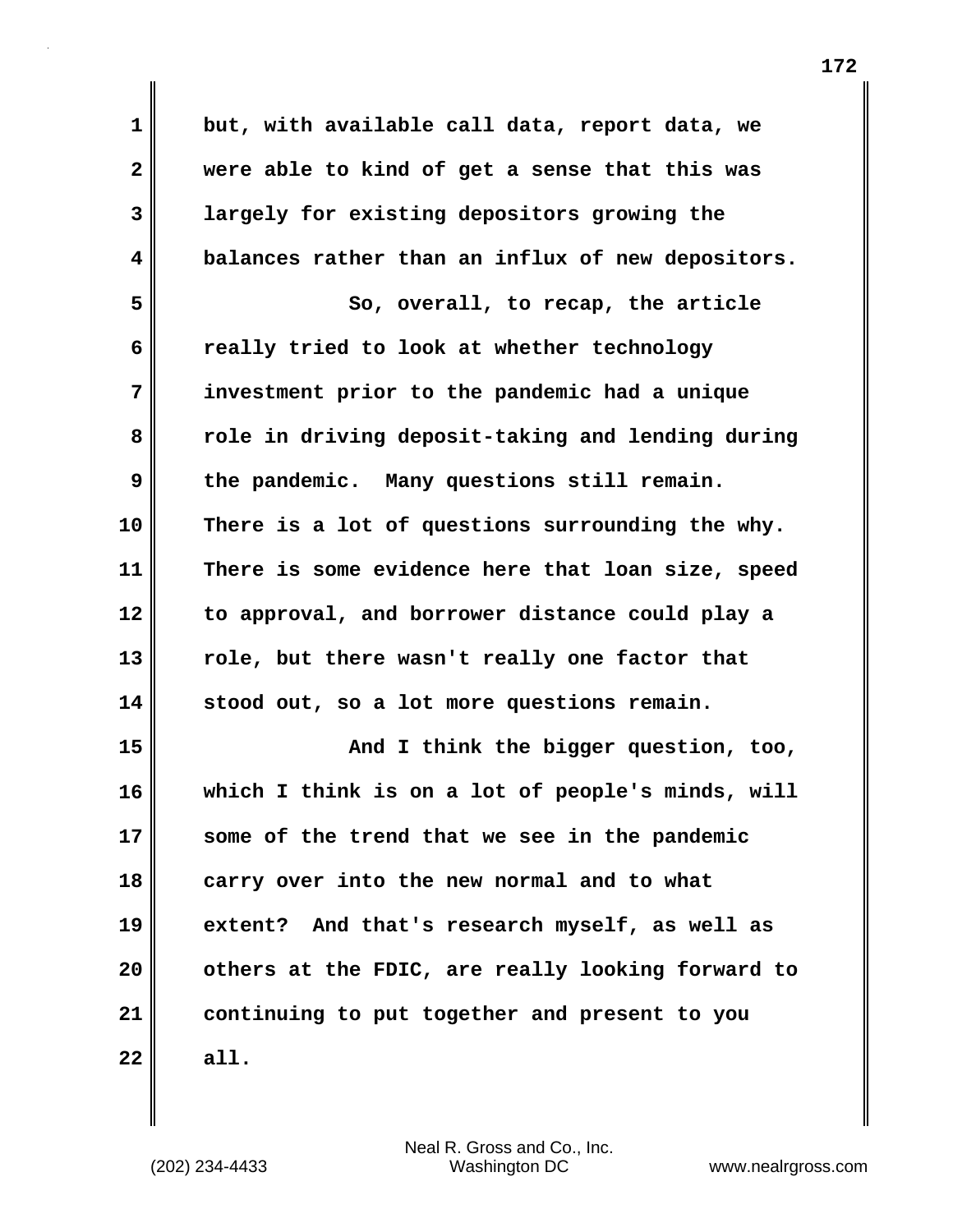| So with that, I'm happy to take any              |
|--------------------------------------------------|
| questions or Diane would be happy to take any    |
| questions or turn it back over to Arleas. Thank  |
| you.                                             |
| MS. KEA: Questions for Dan or Diane,             |
| or comments? Just checking here to see if I see  |
| any hands raised.                                |
| Okay. Dan and Diane, thank you so                |
| very much.                                       |
| MS. ELLIS: Thank you.                            |
| MS. KEA: With that, we will move on              |
| to the next item on our agenda, and next we have |
| Martin Henning who is our Deputy Director of     |
| Operational Risk in our Division of Risk         |
| Management and Supervision. And Martin is going  |
| to provide the Committee with an update on       |
| information technology supervision.              |
| Martin, up to you.                               |
| MR. HENNING: Hello, everybody and                |
| thank you, Arleas. My name is Martin Henning and |
| as Arleas said, I'm the Deputy Director for      |
| Operational Risk in our Risk Management          |
|                                                  |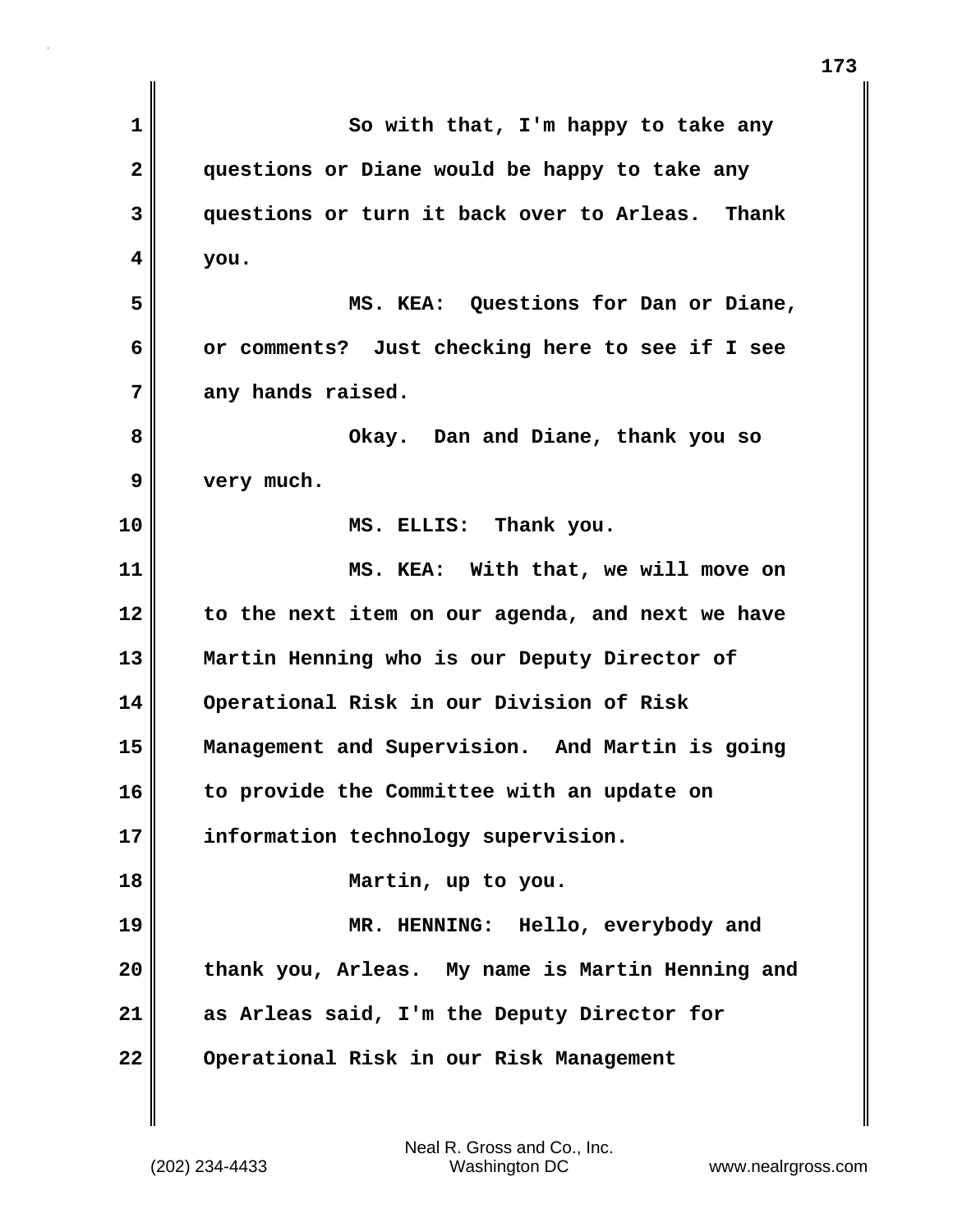**1** 

**Supervision Division.**

**2 3 4 5 6 7 8 9 10 11 12 13 14 15 16 17 18 19 20 21 22 I've got a few things to talk about today with regard to information technology supervision, probably well placed on the heels of talking about how investments in information technology can help an institution. Bank and service provider work to mitigate cybersecurity risk continues to be near the top of our examination focus. When asked what we can do at the FDIC to help bank management and their boards mitigate cyber risk, cybersecurity risk, a foundational answer I give is great, relevant examinations. And we try to continue to push ourselves to get better as we do examinations. I noted, I was here earlier, and I think it was Mr. Kelly made a few comments about just cybersecurity efforts and the need to look at how we can collaborate even more banks with the regulatory community. Definitely do not want to leave any, especially community bank, feeling alone. You're not alone. There are, of course, many fighting this battle with you.**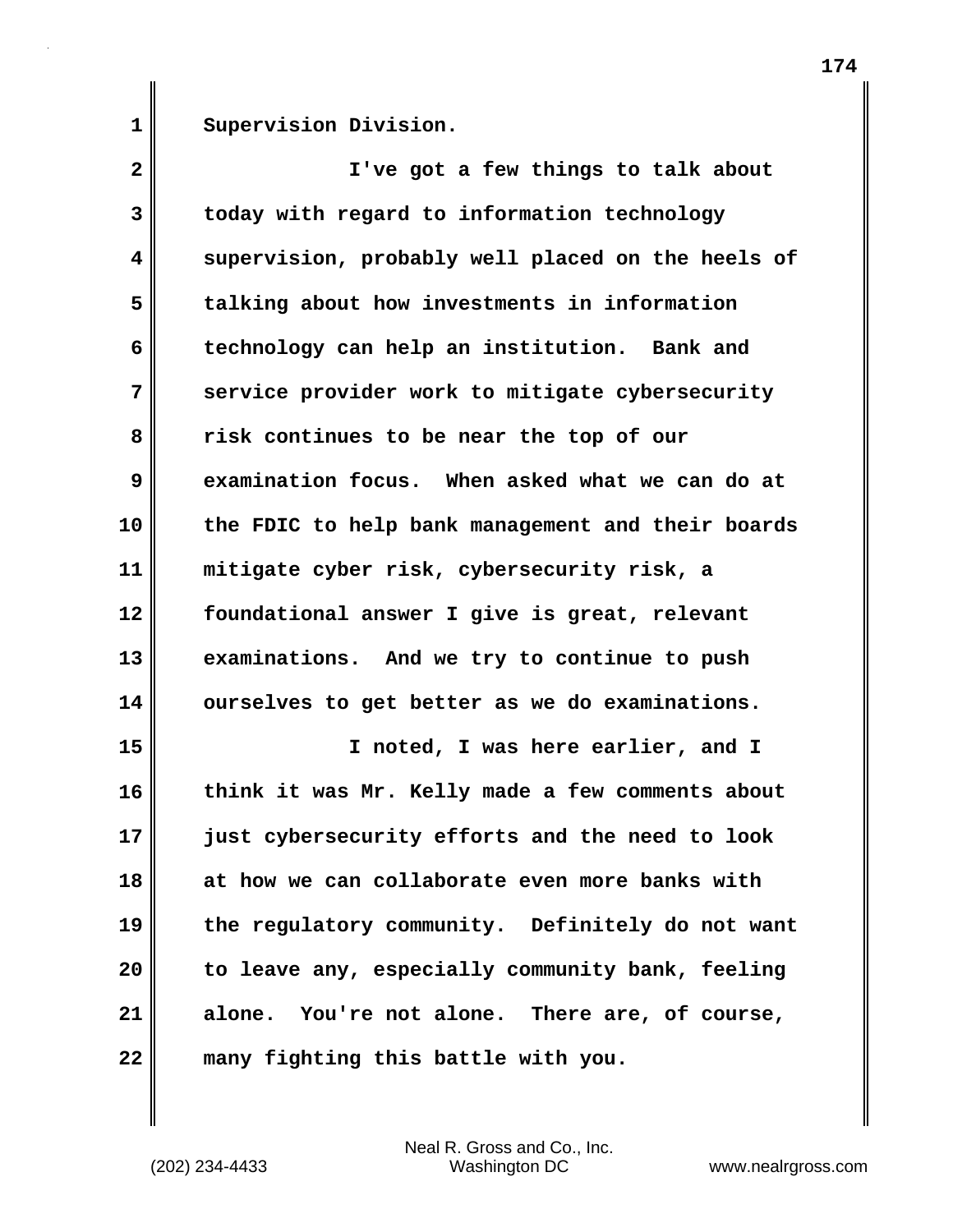**1 2 3 So with that and happy to chat at the end of my presentation here about anything you'd like.** 

**4 5 6 7 8 9 10 11 12 13 14 15 16 17 18 But there are two items I wanted to talk to you about, particularly, that are new since the last time we met. First, I wanted to update you on a key cybersecurity control publication on authentication which is a preventative control. This publication came from the FDIC. And the second thing I wanted to highlight is an update to you on a response-related control incident notification. So Mike has taken us to the second slide here to kind of set the context. I thought we'd talk about ransomware. I think it's a pretty good proxy for any cybersecurity threat. This FinCEN publication came out on, as you see, October 15th, so just last month. FinCEN** 

**19 20 21 22 researched SARs filed between January 1st and june 30th of this year. The subject was a FinCEN ransomware attack. And also compared what they found to similar SARs found in previous years.**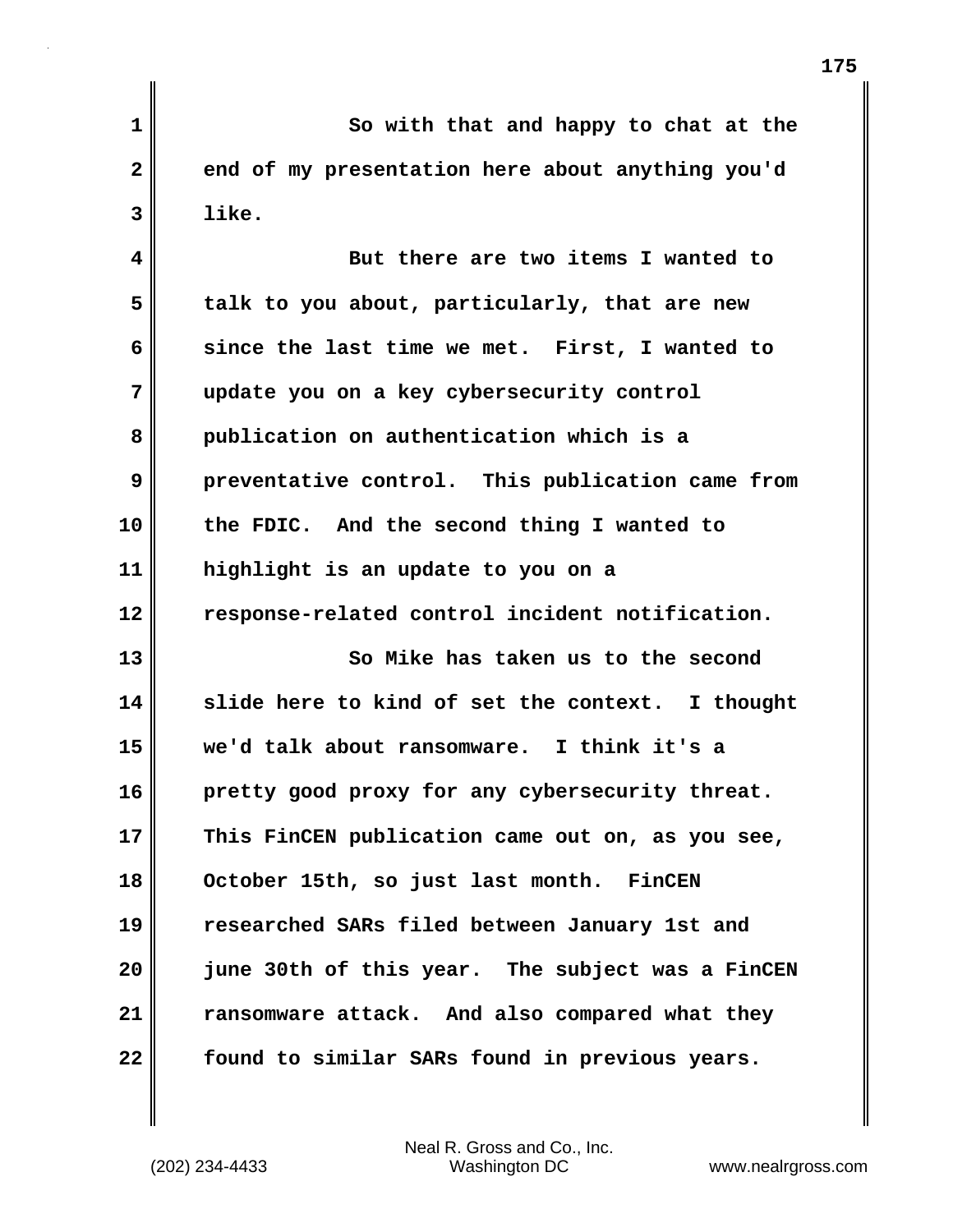**1 2 3 4 5 6 7 8 9 10 11 12 13 14 15 16 17 18 19 20 21 22 It's really worth a read if your team hasn't looked at it yet, but to engage a little bit more with the topic of ransomware and I guess cybersecurity and information technology more broadly, let's answer some questions about the results of FinCEN's research. We're going to do some polling and just make mention that it's an anonymous poll so nobody will see who's answering what. It was really just the goal we have here is getting us into the mindset of threats to IT operations. There also aren't really, really bad answers to these questions. There could be multiple answers in some cases. I'd ask just the committee members, there are several from the FDIC on the line, but just the committee members if you could answer the questions as they come up. And I'll summarize the results of the polling orally. So with that set up, let's go to the first question. So you can see this question on the screen. I'll give you a few minutes to**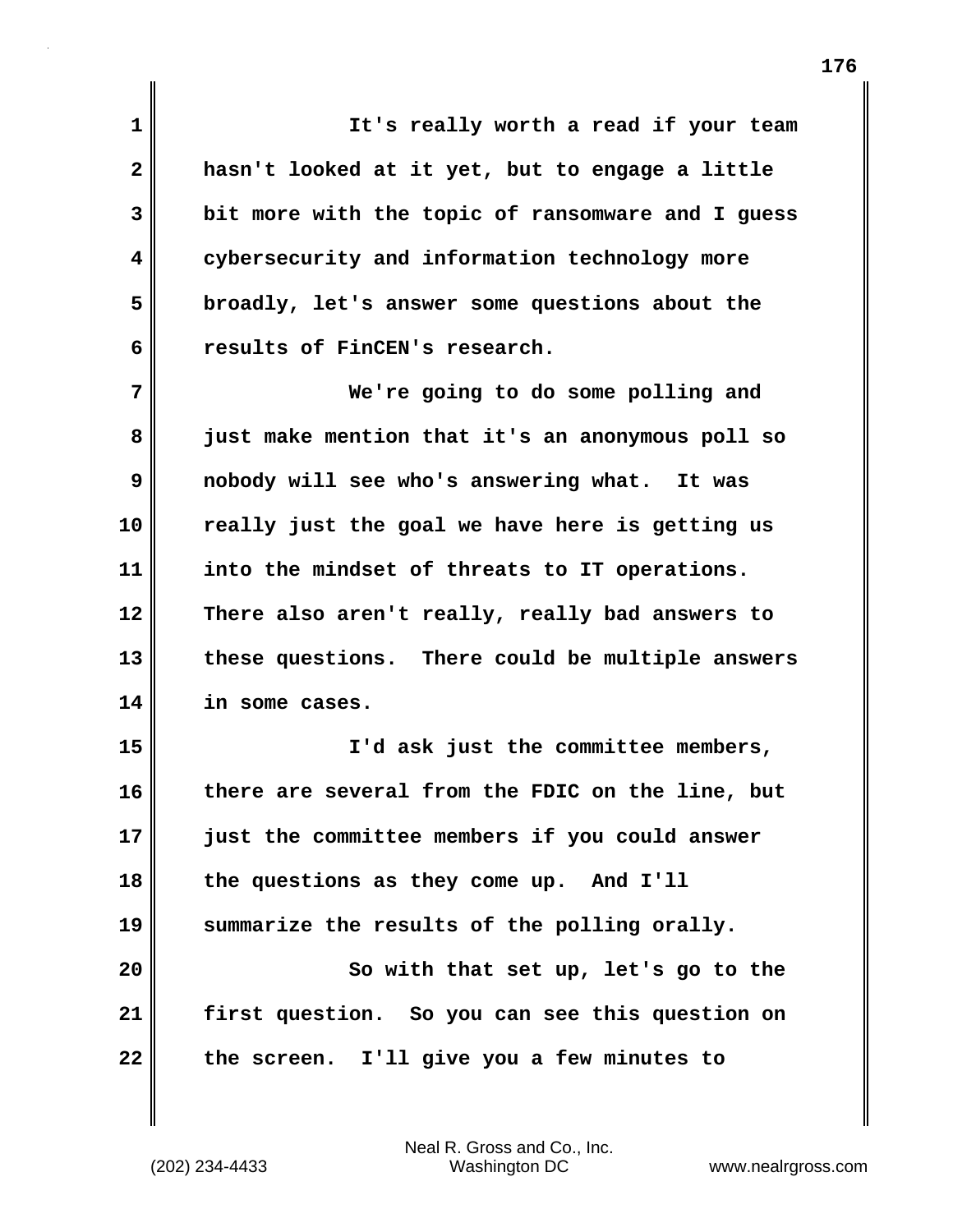**1 2 3 4 5 6 7 8 9 10 11 12 13 14 15 16 17 18 19 20 21 22 answer, but what do you think is the average amount of total reported ransomware transactions per month filed in the first half of 2021 from this FinCEN research published just last month? What do you think the average amount of totals, so all the companies reporting in suspicious activity reports. And a little bit of time to click on A, B, C, or D. I don't expect you've read this report yet, so it probably is a guess for you. Got most folks having answered, we'll show you the poll results. All right, it looks like on my screen polling has ended. We've got a lot of no answers, so I'm wondering if folks are still out there. But of the answers, it looks like C is the winner, 100 million total reported ransomware transactions per month in SARS the first half of 2021 and that's actually the right answer. That's the answer in FinCEN's report. I think the highlight there is that's a lot. That is a lot of money. The level of activity, unfortunately obviously, is very, very**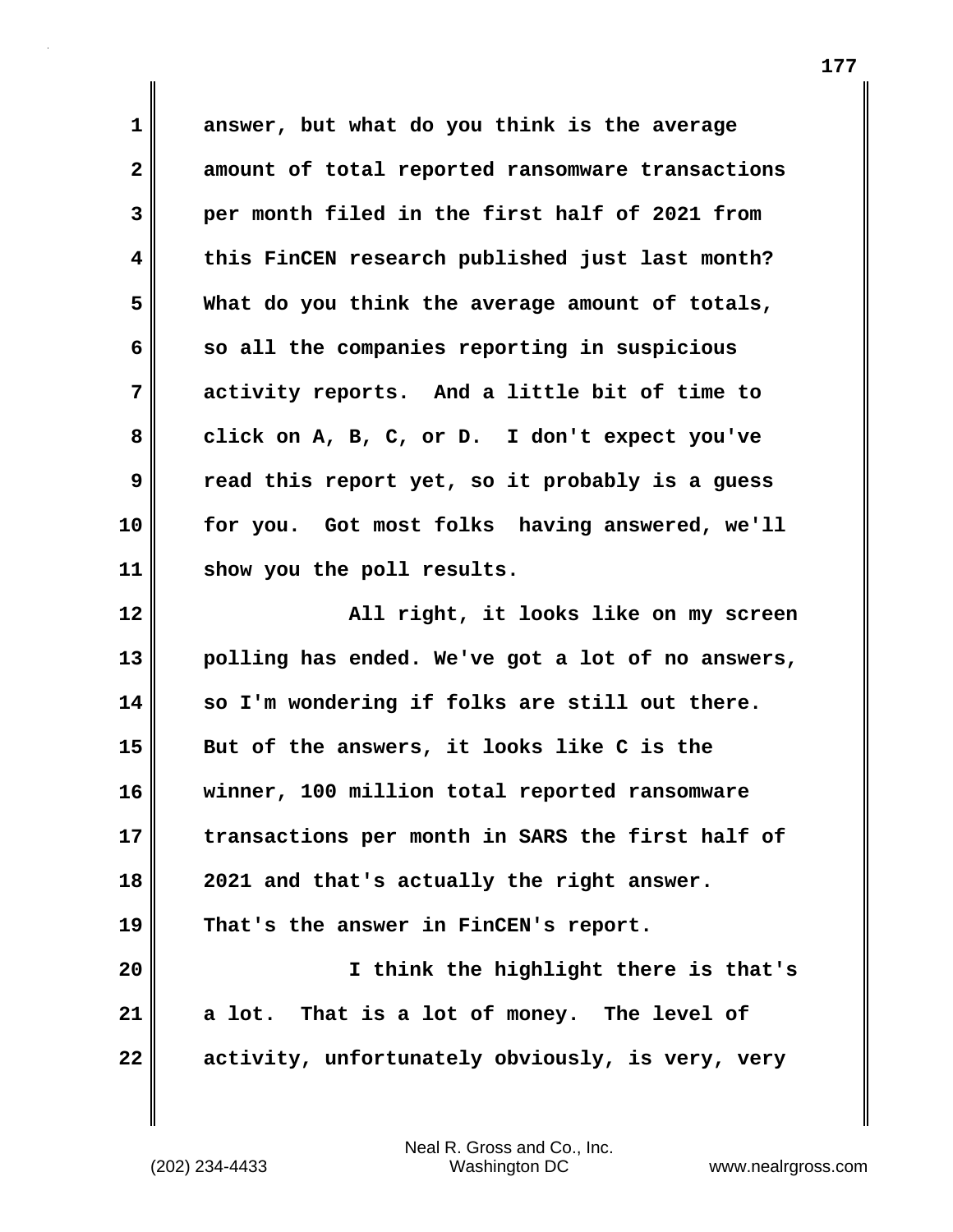**1** 

| $\mathbf{2}$ | Why don't we move to the second                   |
|--------------|---------------------------------------------------|
| 3            | question. The second question is the number of    |
| 4            | ransomware related SARs filed between January     |
| 5            | 1st, this year, and June 30th increased by what   |
| 6            | percent do you think from the total for calendar  |
| 7            | year 2020?                                        |
| 8            | It's A is 5 percent, B 10 percent, C              |
| 9            | 30 and D, 45. I'll give you a little bit of time  |
| 10           | to answer that.                                   |
| 11           | That poll has ended. We'll see the                |
| 12           | results here momentarily. We're doing a little    |
| 13           | bit better -- well, probably the same people on   |
| 14           | the committee answered this time as answered last |
| 15           | time. The best guess, the highest number -- I'm   |
| 16           | sorry, the answer that got the highest number was |
| 17           | D, 45 percent. In this case, the report says      |
| 18           | actually 30 percent of growth, so the level is    |
| 19           | high in terms of ransomware attacks, but it's     |
| 20           | growing. And that's 30 percent over the total     |
| 21           | count for the previous year, calendar year 2020.  |
| 22           | So we're already 30 percent higher in ransomware  |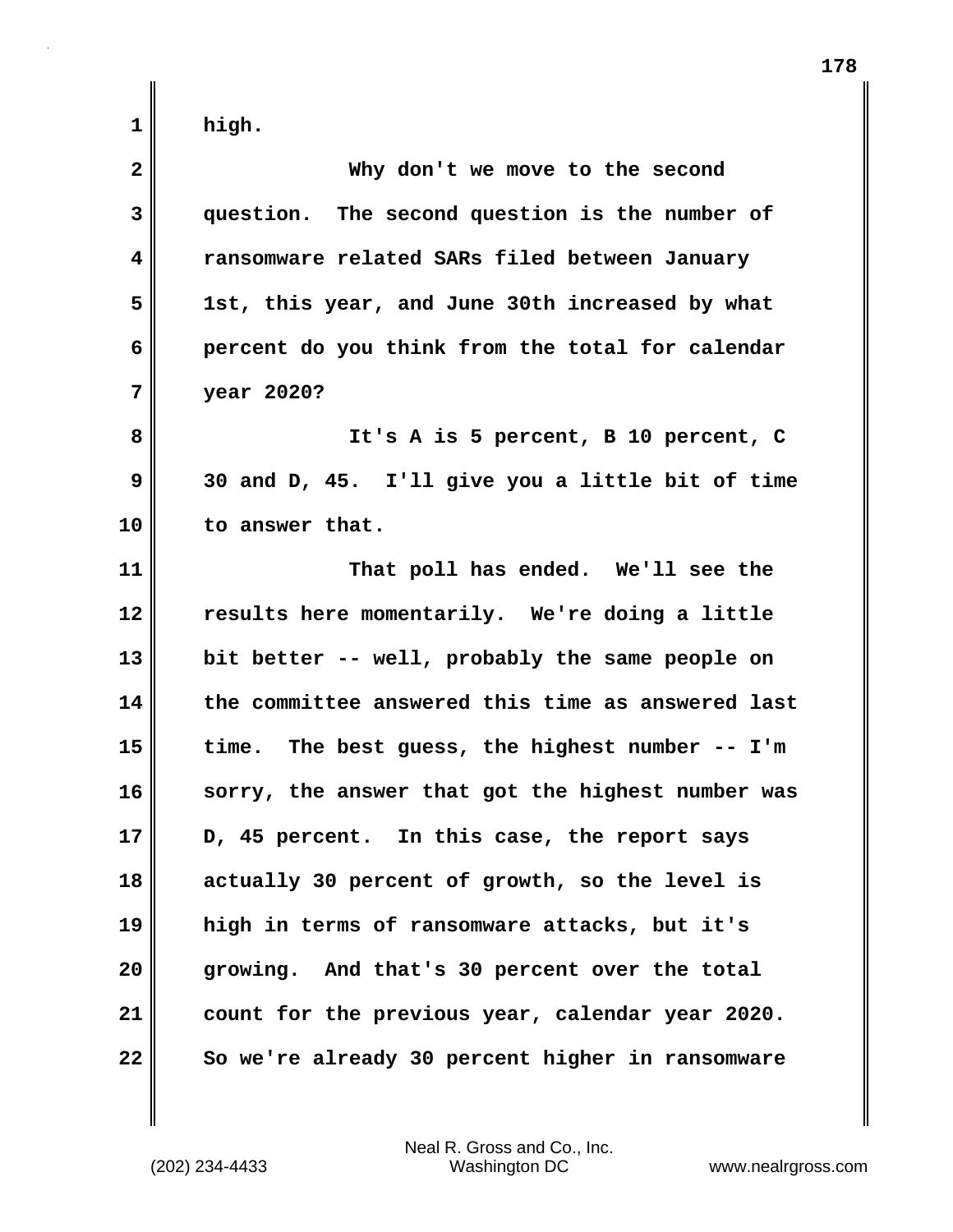**1 2 3 4 5 6 7 8 9 10 11 12 13 14 15 16 17 18 19 20 21 22 SARS this year than for the whole year of 2020 through June 30th. So that's a little while ago. But I guess the message here is it's a large amount of attacks and we've got a growth rate that's pretty significant. Arleas has reminded me, we do only have 14 committee members so we're actually getting good committee member participation. I did ask just for committee members. So thank you. And the last question poll, this last question doesn't have to do with -- is not taken from the FinCEN SAR analysis. It's from another government agency. What is the first general best practice listed on the Cybersecurity and Infrastructure Security Agencies' Multi-State Information Sharing and Analysis Centers September 2020 Ransomware Guide. That's a very long name of a ransomware guide and I bolded the answers, some key words here. What do you think reading through was the first general best practice?**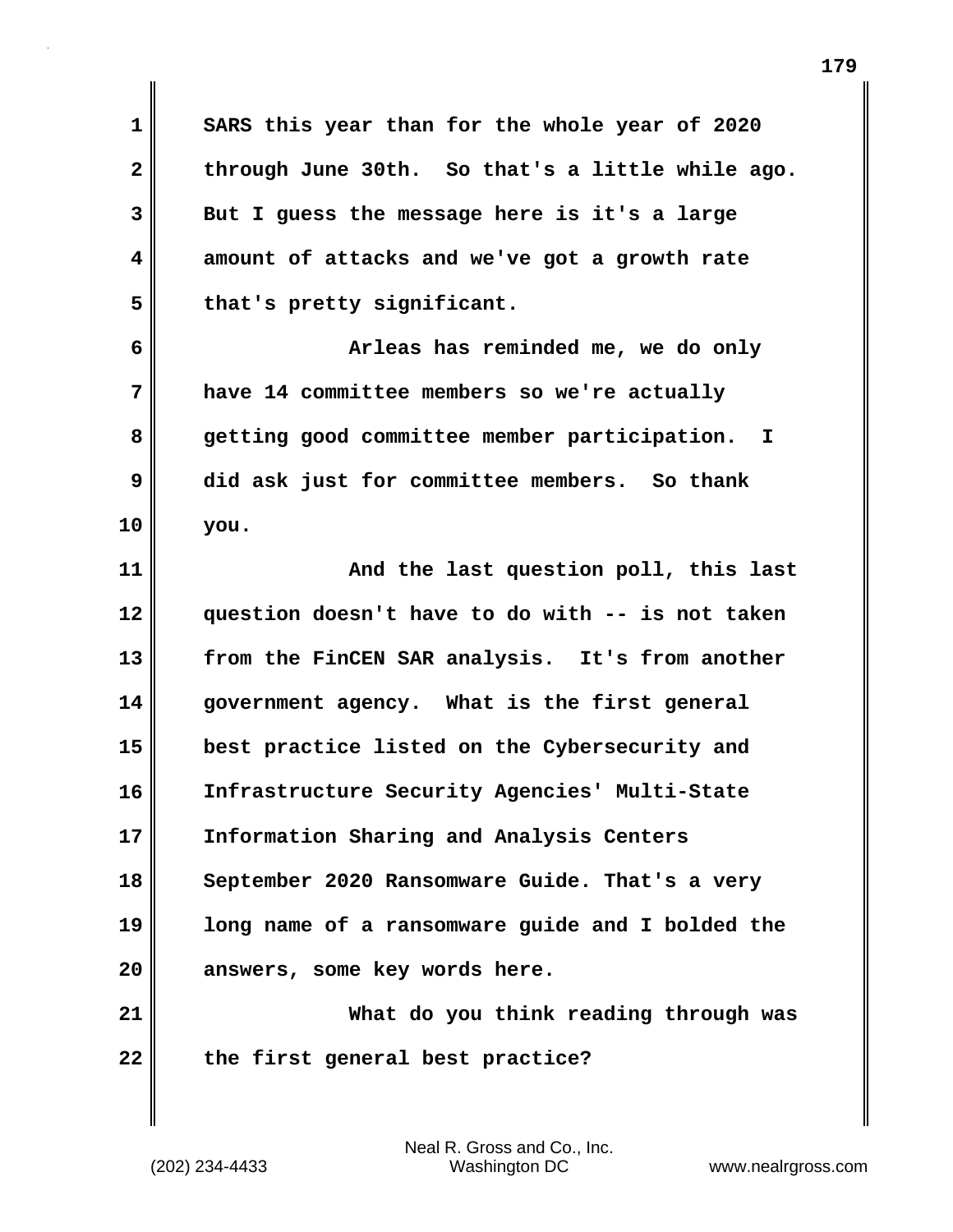| 1            | This really is one where there's not              |
|--------------|---------------------------------------------------|
| $\mathbf{2}$ | a bad answer. These are all very good best        |
| 3            | practices or effective practices. I'll give you   |
| 4            | a few more minutes to answer. Looks like the      |
| 5            | poll has ended. And we'll see the results. Of     |
| 6            | those answers, A, B, C, and D, multi-factor       |
| 7            | authentication was A; least privileged, B;        |
| 8            | offline encrypted backups was C and testing; and  |
| 9            | then D was cyber incident response plans.         |
| 10           | Committee members were split between D, cyber     |
| 11           | incident response plans, and A, multi-factor      |
| 12           | authentication, both really good answers. And     |
| 13           | then the next vote getter was B, least            |
| 14           | privileged; and C, offline encrypted backup. So   |
| 15           | one person voted for that.                        |
| 16           | The correct answer is A, but I just               |
| 17           | emphasize all of these are very effective         |
| 18           | practices in defending against ransomware or many |
| 19           | cybersecurity threats. The reason for really      |
| 20           | asking this polling questions was to draw our     |
| 21           | attention down to the answer A, employing         |
| 22           | multi-factor authentication for all services to   |

 $\mathbf{I}$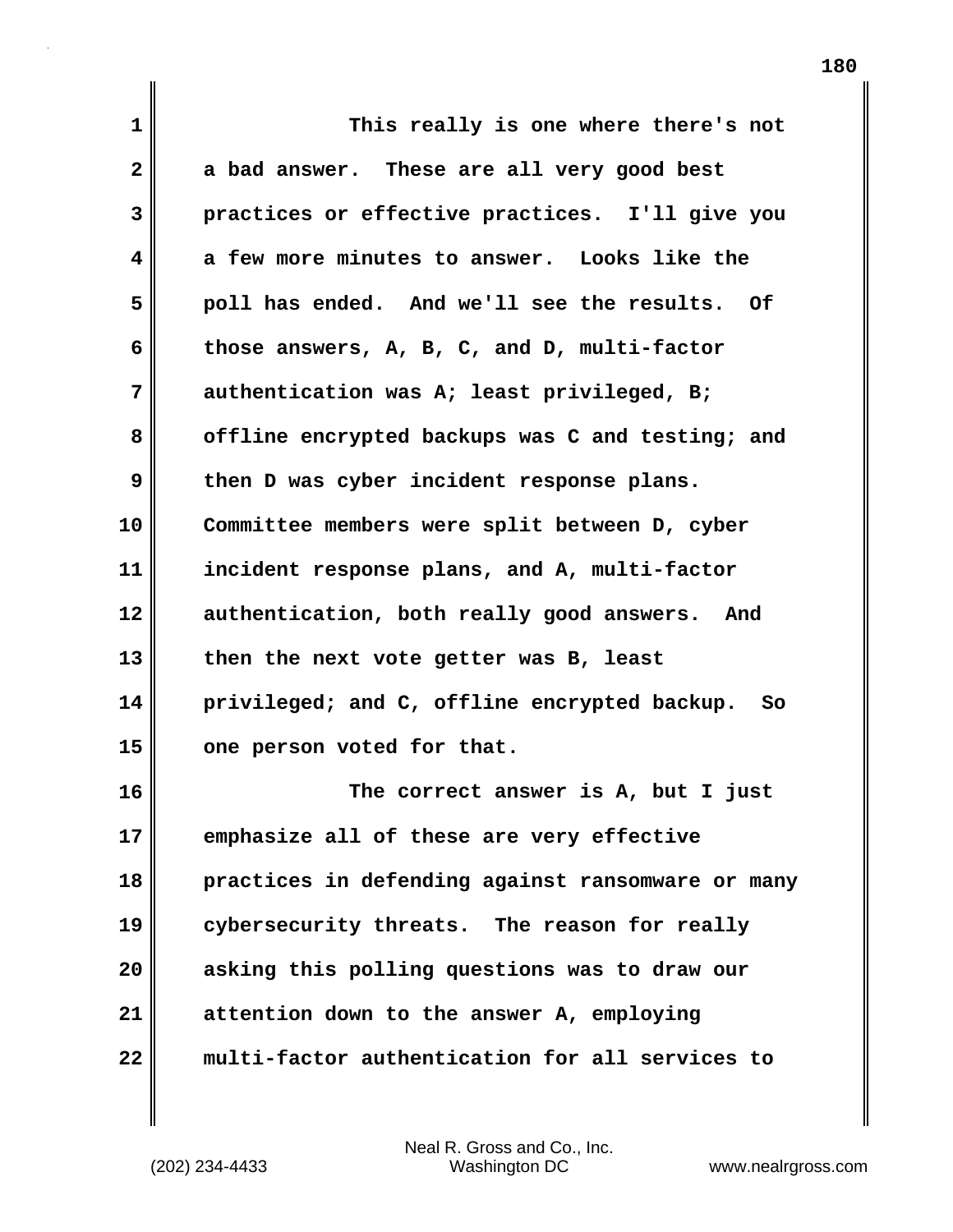**1 2 3 4 5 6 7 8 9 10 11 12 13 14 15 16 17 18 19 20 21 22 the extent possible. They've got some examples there. Mike, why don't we move to the next slide? Again, I said great examinations and one of the things we do from time to time is also update guidance that we send out and then we train our examiners on the guidance. And we're in the process of doing that right now. The FFIEC has published all the way back to 2001, updated in 2005, updated in 2011, and you can see here just recently updated in 2021, what we call authentication guidance. So this is a document that talks about how in this case businesses, business customers, consumer customers, employees, and third parties, both people and computers, for example, fintechs companies that have come up multiple times, how they authenticate to your systems, how do they prove that they are who they say they are, how do they get in. And I pulled out a quote here from**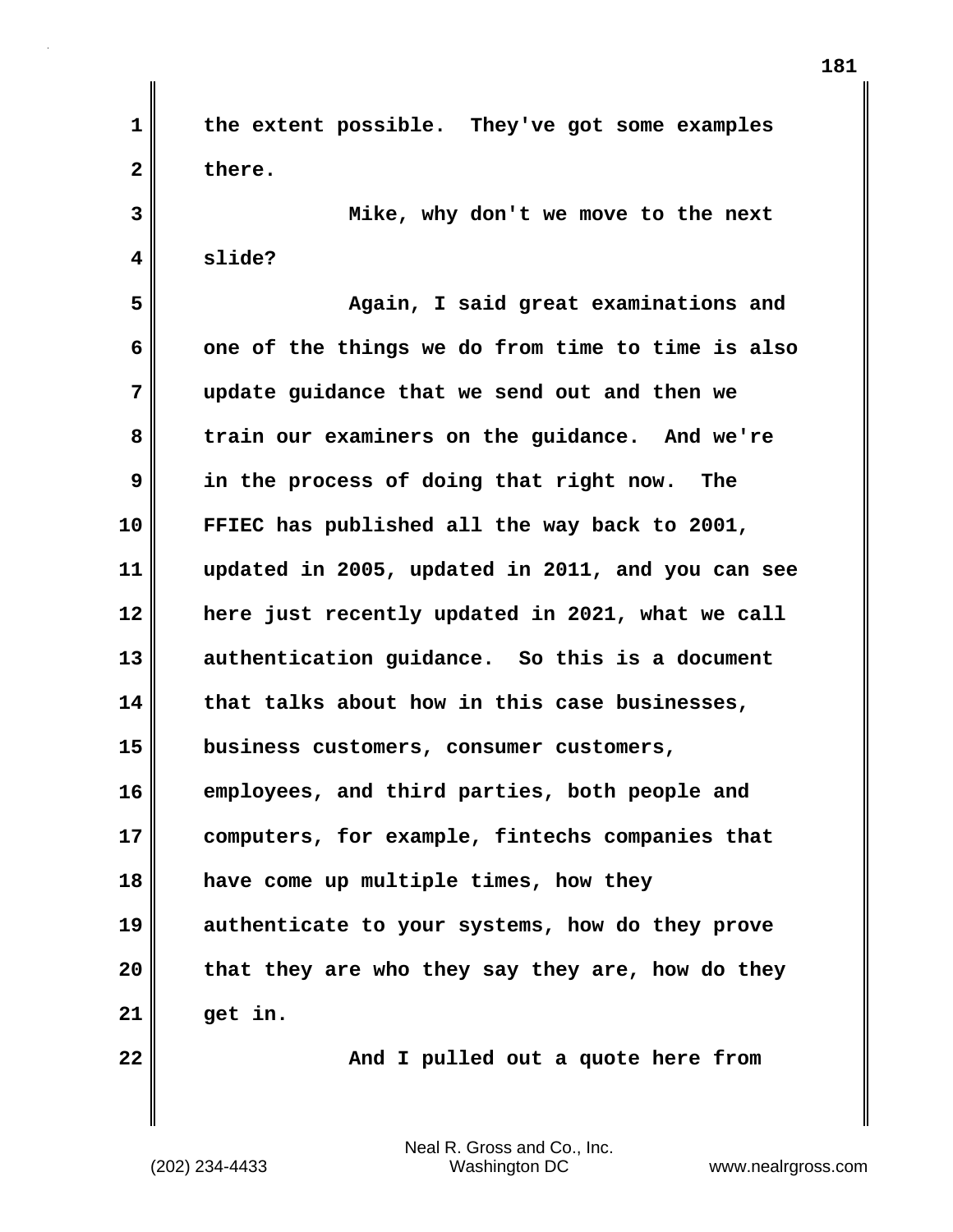**1 2 3 4 5 6 7 8 9 10 11 12 13 14 15 16 17 18 19 20 21 22 this update again. It's something we look at periodically and we've worked on this for quite some time on an inter-agency basis, the FFIEC-member agencies, but one quote out of this update that I really wanted to focus your attention on is the statement that says malicious activity resulting in compromise of customer and user accounts and information systems security has shown that single factor authentication, either alone or in combination with layered security, is inadequate in many situations. And if you compared what the Agency said in 2011 with what we've said in 2021, you would see that that's forward-leaning language. We're really zeroing in on the fact that whether it's a business or consumer customer or an employee to any system or computers and people at third parties communicating with the systems, the IT systems at a bank, and to the extent any of those categories are still using single backdrop indication. A good example of that would be a user ID and password to log into the system.**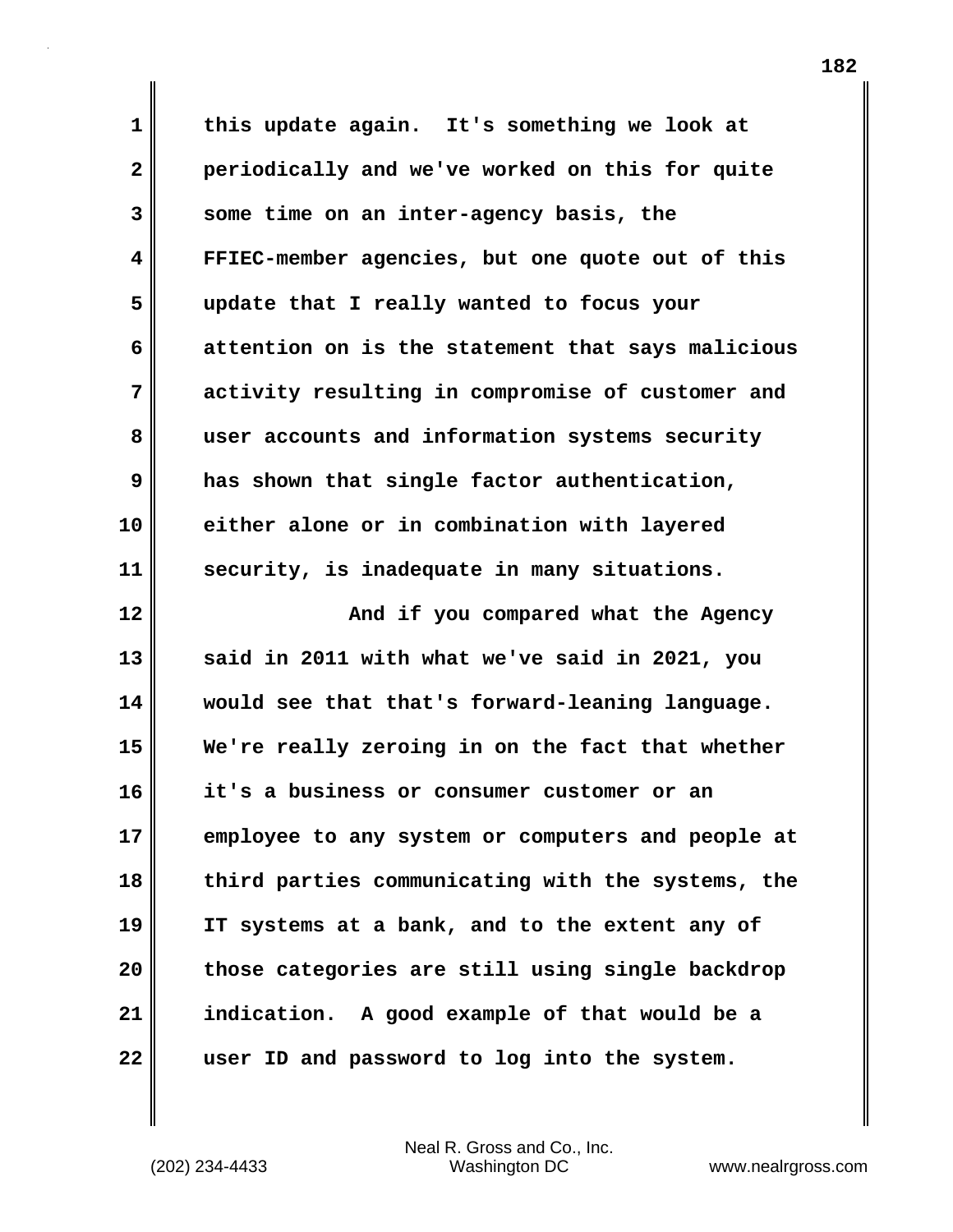**1 2 We're to a point now where that is viewed to be inadequate.** 

**3 4 5 6 7 8 9 10 11 12 13 14 15 16 17 18 19 20 21 22 I would also say over time that the tradeoff has been and it still is today for sure either great security or -- and a negative impact on the customer or employee or third party's experience or no friction in the system in logging in, but lower security. And more and more, innovated techniques and technologies are coming out and I think there's greater and greater familiarity by consumers and people just generally. That tradeoff isn't as dramatic today as I think it was not too long ago. So multi-factor authentication, lots of innovations there, and we're training our examiners, trying to help them understand what's changing, what some of those technologies are and how to do great examinations with regard to authentication. I'd say finally on this slide, many banks have already implemented very strong**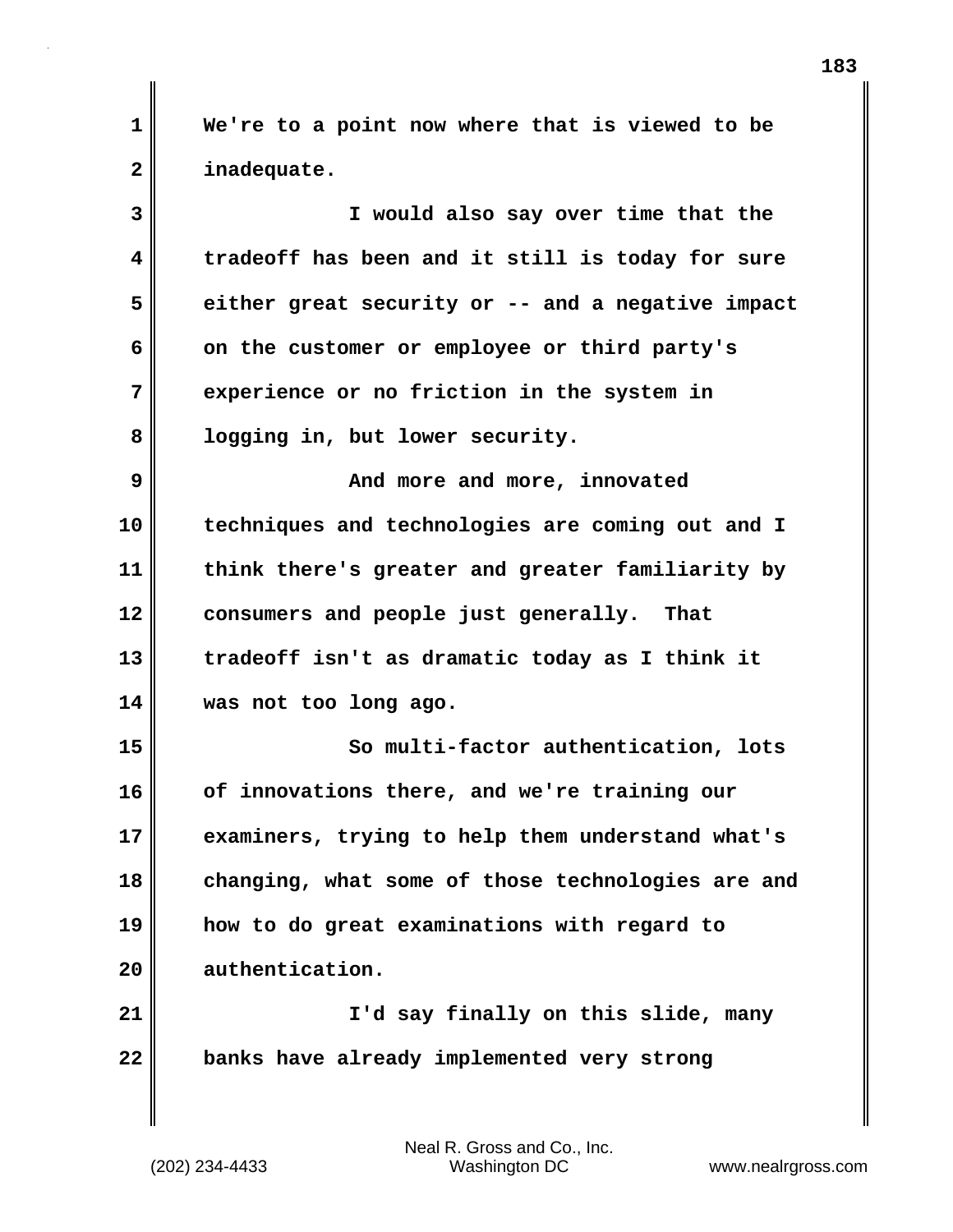**authentication controls for these groups of entities, but for those that haven't and which is going to be a few in the bar (inaudible) for demonstrating that the risks of unauthorized access should be very high.**

**6 7 8 9 10 11 12 13 14 15 16 17 18 19 20 At the FDIC, we're considering what additional support we can provide our examiners to make sure the examinations of authentication controls are the best they can be and I really should end these comments by saying that good authentication controls are not a silver bullet that brings the risk of cyber compromise to zero, but good authentication is a foundational control as the polling question pointed out, a good foundational control that banks and service providers should be improving all the time and boy, I picked out a particular publication where it listed it as the first control to be thinking about, but many publications come to the same conclusion.**

**21 22 So I wanted to highlight that for you. It's new. I wanted to let you know our examiners** 

Neal R. Gross and Co., Inc. (202) 234-4433 Washington DC <www.nealrgross.com>

**1** 

**2** 

**3** 

**4** 

**5**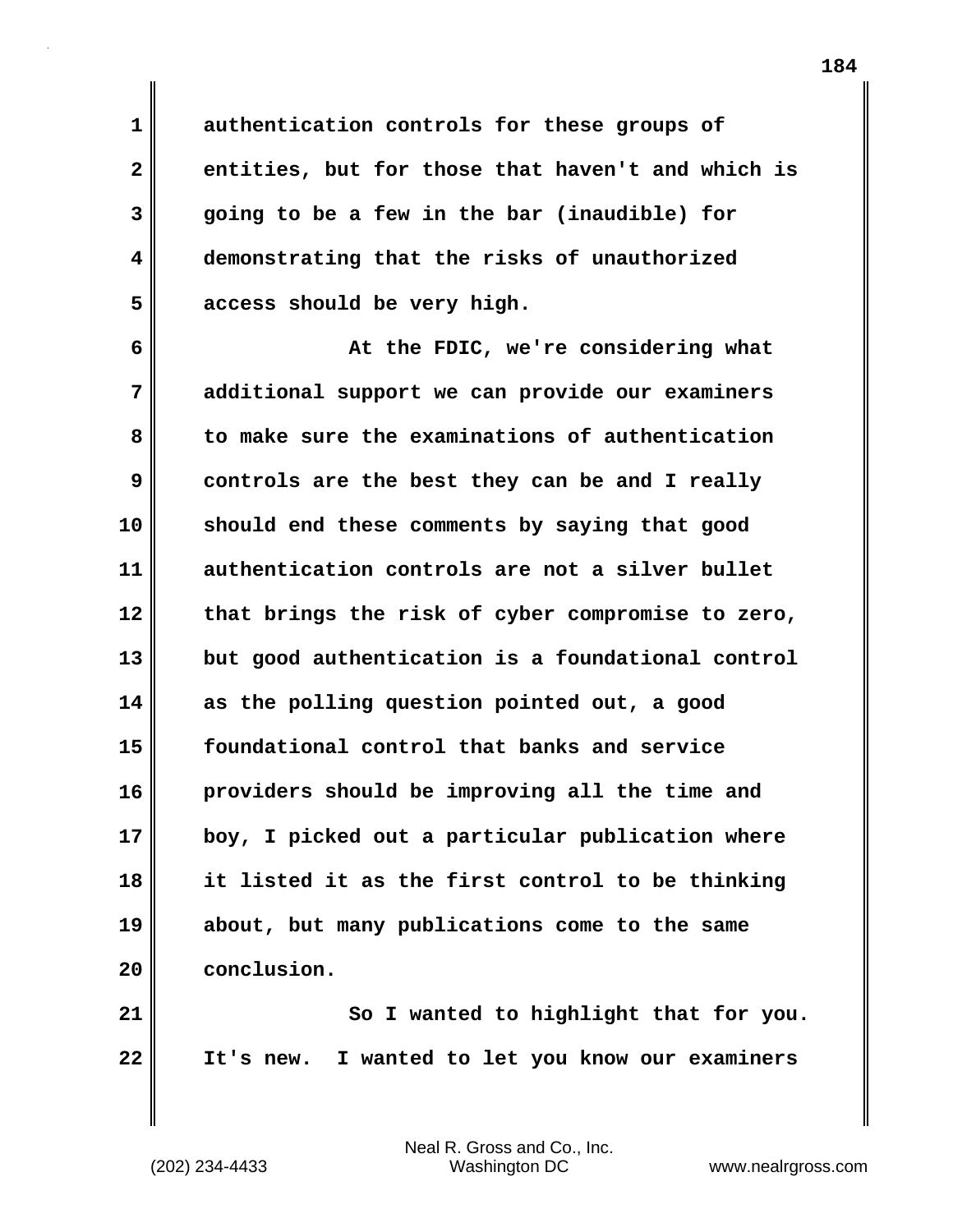**1 2 3 4 5 6 7 8 9 10 11 12 13 14 15 16 17 18 19 20 21 22 are being trained on it and we hope it's helpful. It's kind of an appendix with a ton of resources on authentication controls. I suspect your CIOs and CISOs and IT folks generally are -- I know that they're very familiar with authentication controls and getting into systems. And to the extent they haven't seen this yet, I think they'll find it useful. Why don't we move to the second topic I wanted to mention, so this -- if we could switch to slide 8, I think. I'm sorry, slide 7 cybersecurity, computer security incident notification. I wanted to just give you an update on a rule that our board approved as a proposed rule in December of last year and then we published for the other regulators in January. It's a computer security incident notification rule. I wanted to review a few of the themes in the comments which are public, of course, and let me set the stage by reminding you of the proposal and reiterating the reason why we**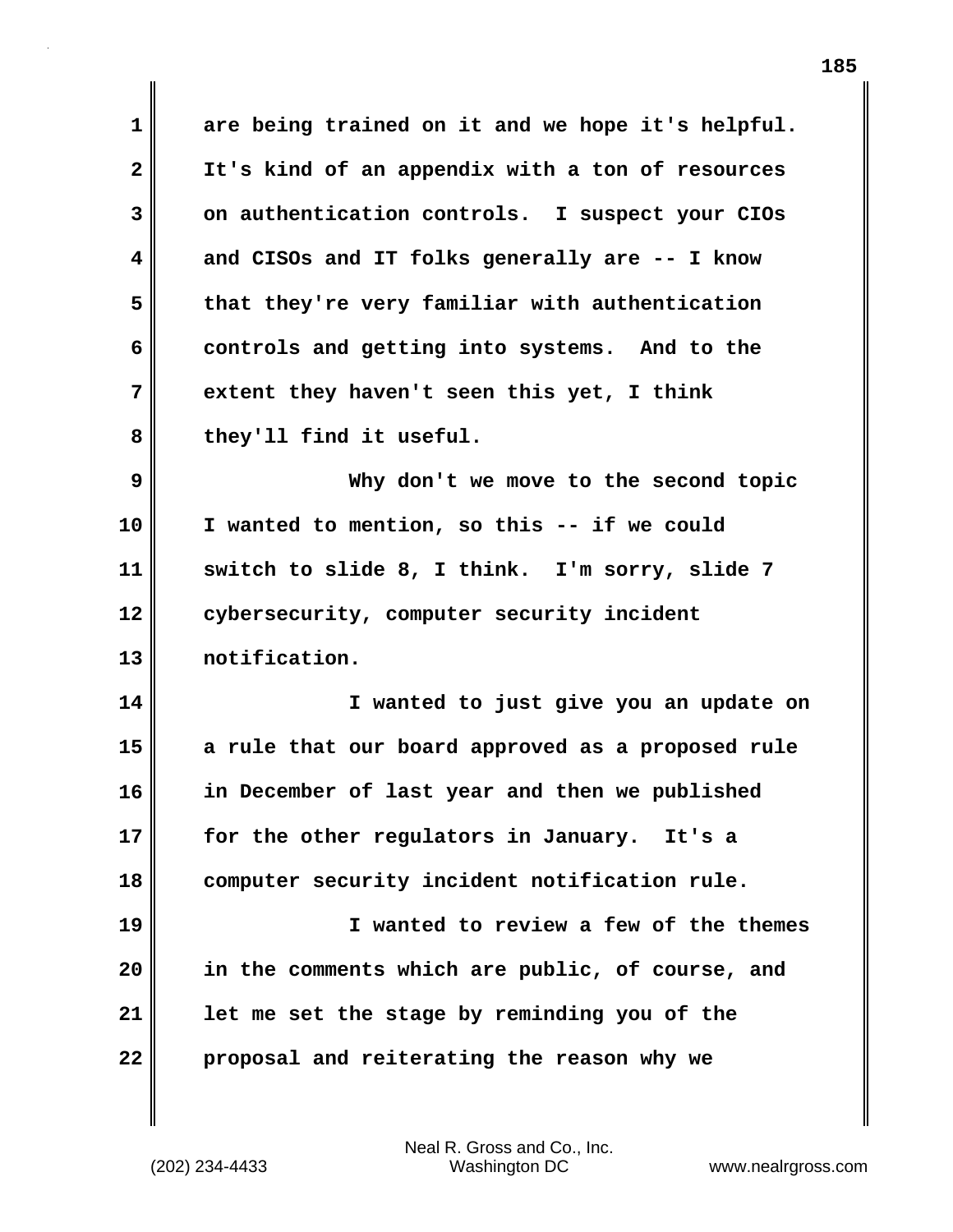**1 2 3 published it, the notice of published rulemaking which was stated in the preamble of the Federal Register Notice.** 

**4 5 6 7 8 9 10 11 12 13 14 The proposal was to establish a requirement that any FDIC-supervised bank notify the FDIC whenever it experiences a computer security incident that disrupts or degrades the bank's ability to carry out material banking operations, disrupts or degrades any of its core business lines, or could pose a threat to the financial stability of the United States with similar requirements to the other federal regulators, depending on who your primary federal regulator is.**

**15 16 17 18 19 20 21 22 The proposed rule would also require bank service providers to notify client banks if such service provider experiences a computer security incident that disrupts or degrades banking services for four or more hours. So the question why? Why do we propose this rule? We stated that this notification requirement is intended to serve as an early**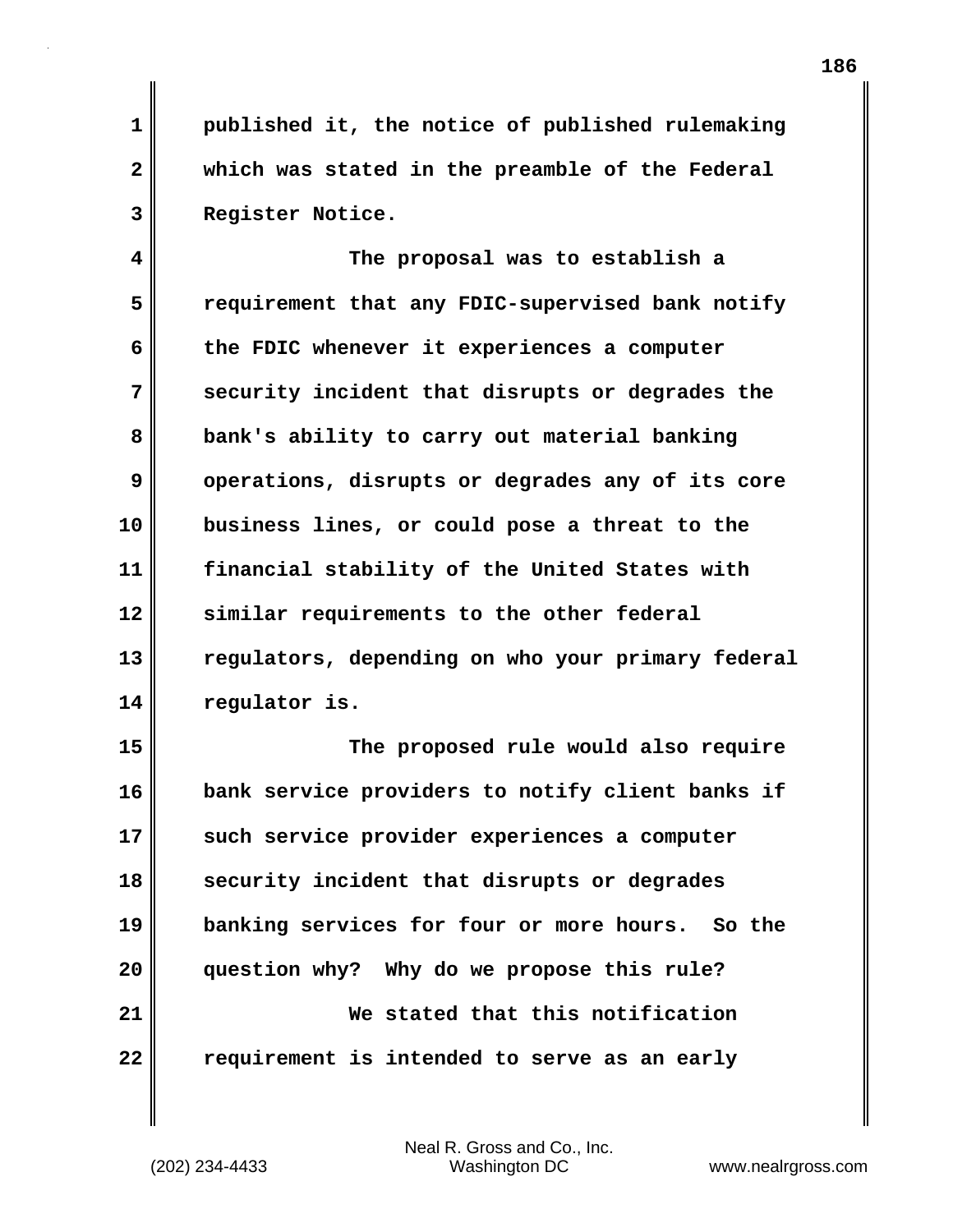**1 2 3 4 5 6 7 8 9 10 11 12 13 14 15 16 17 18 19 20 21 22 alert, an early alert to a banking organization's primary federal regulator and is not intended to provide an assessment of the incident. And I think those words are really key to keep in mind as you look around at other jurisdictions, foreign jurisdictions that have notification requirements, or even other jurisdictions in the United States. Often the purpose of the notification requirement is to assess the incident, the information flowing from a company that's impacted or has had the incident to the regulator is for the purpose of the assessing the incident and that's not the purpose of this role. And I hope we said that clearly. It's really an early alert. It's trying to give us plenty of time to act when there is something as significant as the words I just described. We really don't think very many of these occur. I think even without the rule, many banks tell us. They certainly file, as we've talked about at the beginning of this segment, suspicious activity reports, 30, 60 days down the road. But there**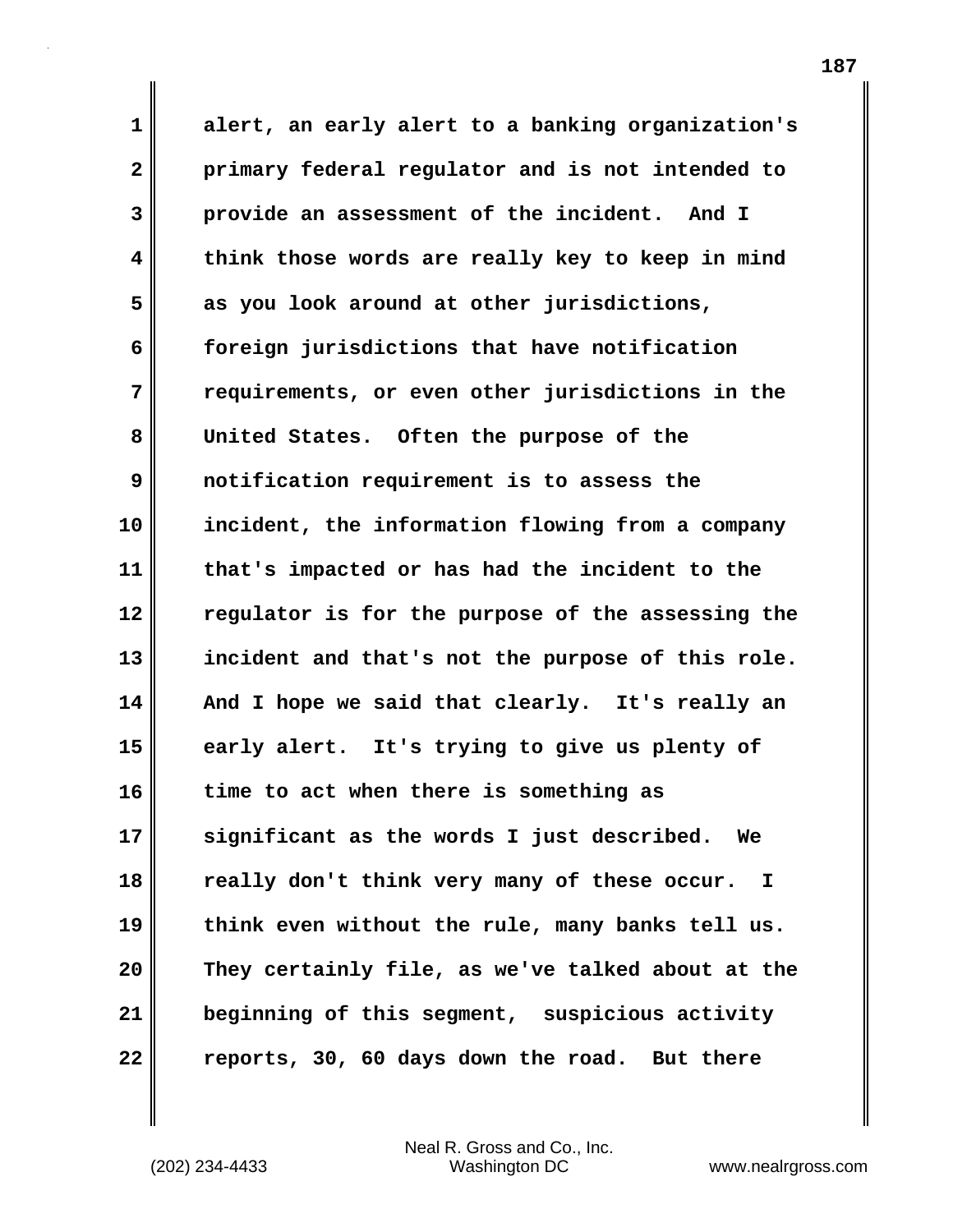**are instances where we are not notified of very significant things that are happening. So that's the why behind this proposed rule.**

**4 5 6 7 8 9 10 11 12 Because the rule was designed to simply provide an early alert and not intended to provide an assessment, the bank notification could be as simple as a phone call to the regulator. We mention that in the preamble. So with that, just kind of coverage of this proposed rule. I just wanted to hit on some of the main themes in the feedback we received. And I've summarized those on this slide for you.** 

**13 14 15 16 17 18 19 20 21 22 The first comment reacted to a part of the National Institute of Standards and Technology computer security incident definition we used when we talked about policy violations, for example. The comments also mentioned planned outages for systems maintenance and that is something we're considering very carefully. We did try to use terms here that your IT folks would be familiar with, so rather than designing new definitions of what a computer security** 

Neal R. Gross and Co., Inc. (202) 234-4433 Washington DC <www.nealrgross.com>

**1** 

**2** 

**3**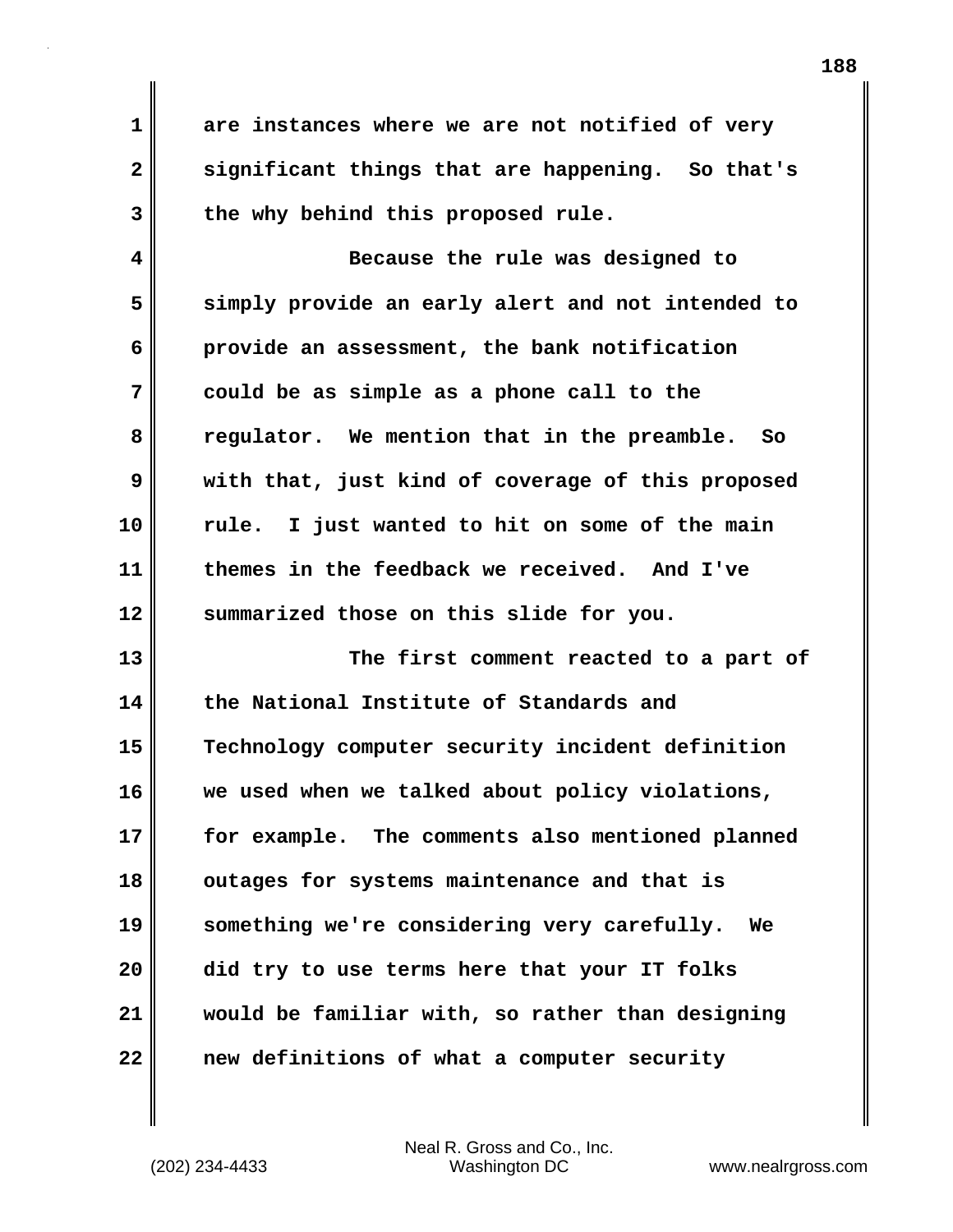**1 2 3 incident is, we went to a standards organization that had already defined it, but we did get some comments about that.**

**4 5 6 7 8 9 10 The second theme here is -- had to do with reporting complexity. One item in relation to these comments was the draft rules service provider requirement was to report to two bank employees. It didn't specify who, it just said that there should be two and we got some feedback on that.**

**11 12 13 14 15 16 17 The third major theme that we received in feedback had to do with the point at which the 36-hour clock starts for notification, so the rule -- the proposed rule stated that an institution would 36 hours and some commenters said it was unclear when that 36-hour clock should start.**

**18 19 20 21 22 The fourth comment pointed to the requirement in many cases for notifications to banks of outages that service providers typically contained in your contracts with them. So there were some comments that said that that already**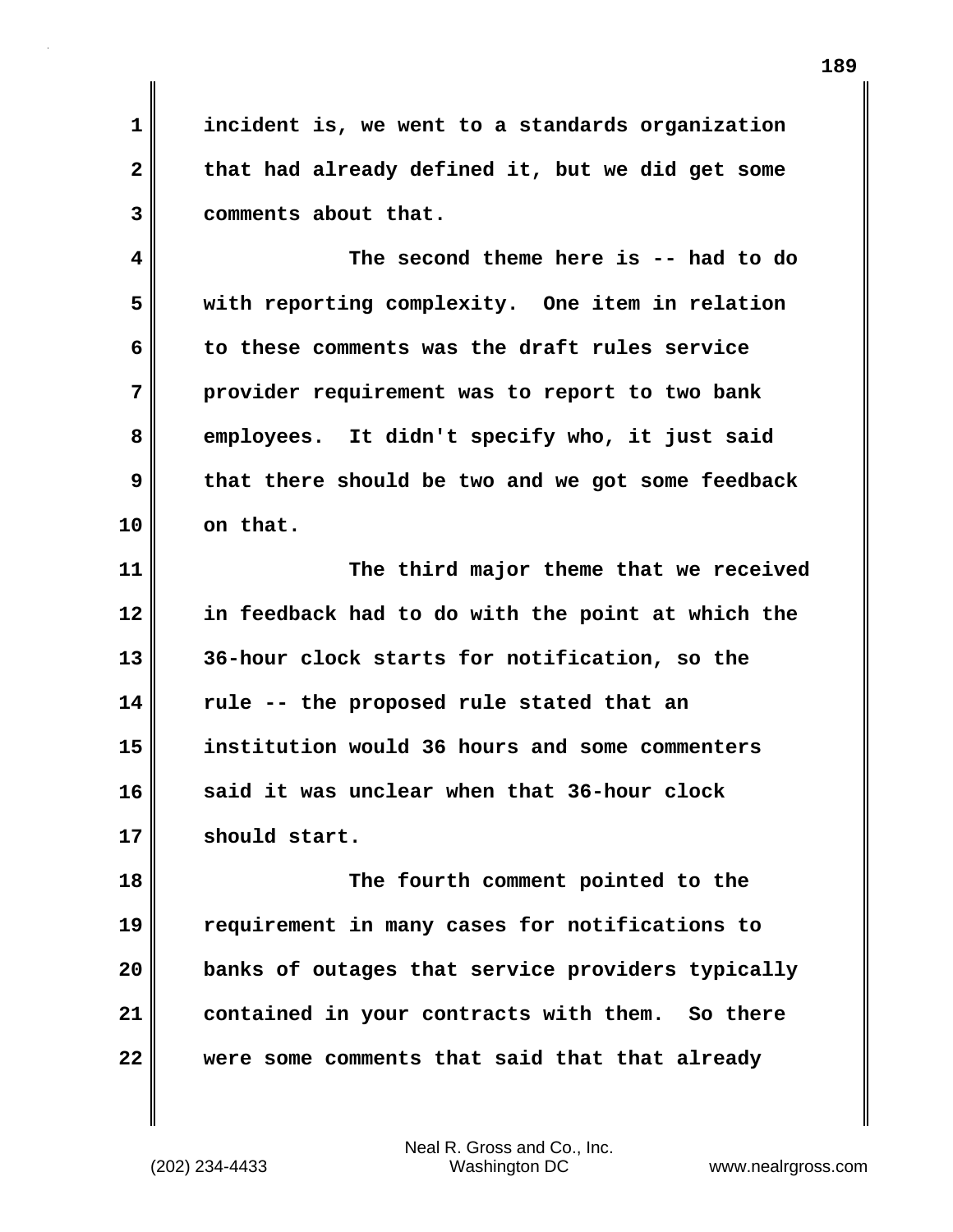**happened.**

**1** 

| $\mathbf{2}$            | And the fifth theme that was pointed             |
|-------------------------|--------------------------------------------------|
| 3                       | to was the existence of other regulations that   |
| $\overline{\mathbf{4}}$ | have some bearing on the situation which were    |
| 5                       | regulations we also identified in the Federal    |
| 6                       | Register Notice and I mentioned there suspicious |
| 7                       | activity reports at the bottom and certainly the |
| 8                       | requirements in our regulations that implemented |
| 9                       | the Gramm-Leach-Bliley Act at the bottom of the  |
| 10                      | page.                                            |
| 11                      | So that's a recap of the proposed                |
| 12                      | rule. I've just gone over some major themes from |
| 13                      | the comments. We're considering all of these     |
| 14                      | comments and thought it might be helpful to      |
| 15                      | review the feedback with you all since incident  |
| 16                      | notification is something in the headlines,      |
| 17                      | certainly more recently. And several states have |
| 18                      | existing incident notification requirements.     |
| 19                      | But before I close, I just say thank             |
| 20                      | you for the interaction today. Again, I listened |
| 21                      | carefully to the comments this morning.          |
| 22                      | Mr. Kelly, I appreciate your comments            |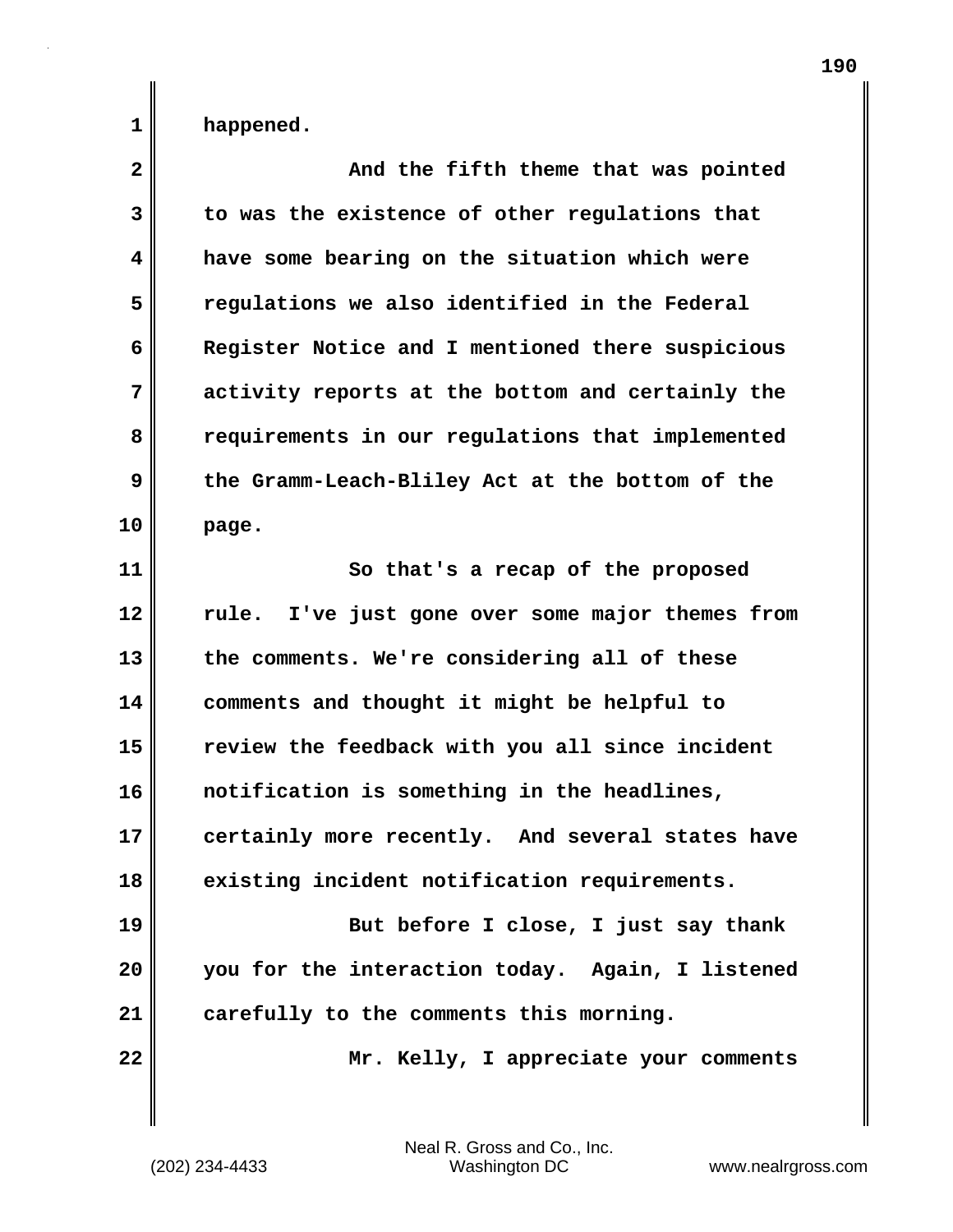**1 2 3 4 5 6 7 8 9 10 11 12 13 14 15 16 17 18 19 20 21 22 about the need to continue to support you all well in the efforts you undertake to defend your companies against cybersecurity threats and yet leverage technology in a lot of the ways that have been talked about today. So with that, I will stop and be glad to any questions. MS. KEA: It appears that Mark Pitkin has his hand raised. Mark, go ahead. MR. PITKIN: Thank you very much. So it's interesting that you said that 2(f)(a) (4:37:12) is so critical and we absolutely positively agree to the extent of we just did a conversion for our online and mobile applications such that all of our customers now have to provide 2(f)(a). So the only thing that I would ask because we do all agree, it seems that the biggest headwinds is not necessarily at the institution level, it's our customers. So the biggest question, problem, and concern of our customers, because we kept track**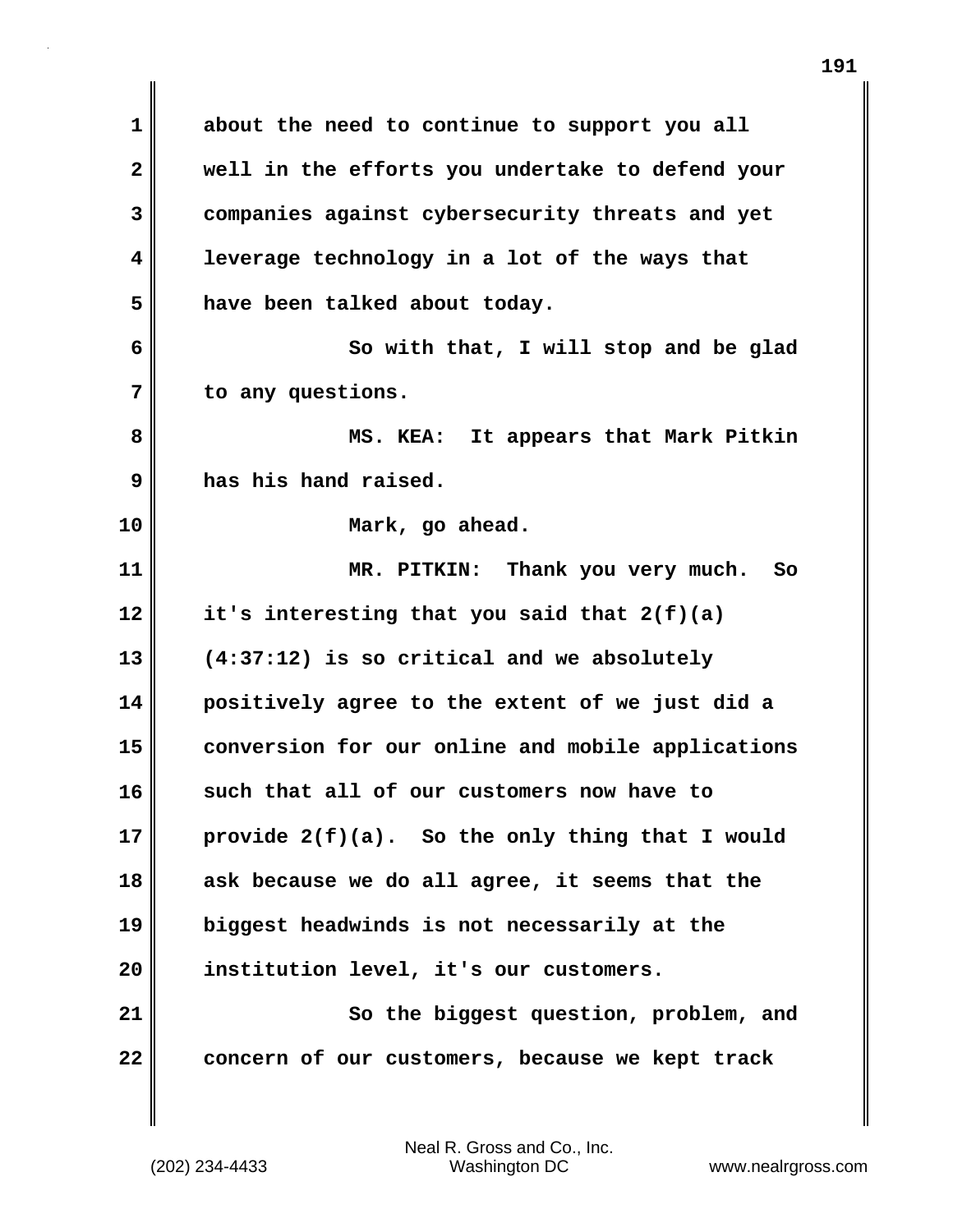**1 2 3 4 5 6 7 8 9 10 11 12 13 14 15 16 17 18 19 20 21 22 of all of the comments that were made, was the fact that they did not want to do 2(f)(a). 2(f)(a) was too difficult. 2(f)(a) required them to have their cell. So while we all appreciate it, I just don't know if there is any communication avenues, whether it is the regulatory agencies or what not, but to have some sort of maybe social media communication just indicating to them why it's so important because that is again by far the number one concern with regards to it makes their life very difficult that came from customers. MR. HENNING: That's very helpful, Mr. Pitkin. Do you sense any change in that? I mentioned that, too. I have heard that before. Do you sense any change in consumer reaction to those requirements or not? MR. PITKIN: So I'm not sure what you mean by change, but obviously, their first reaction from not having to do it to them having to do it was not necessarily all that positive. However, the good news is once you do**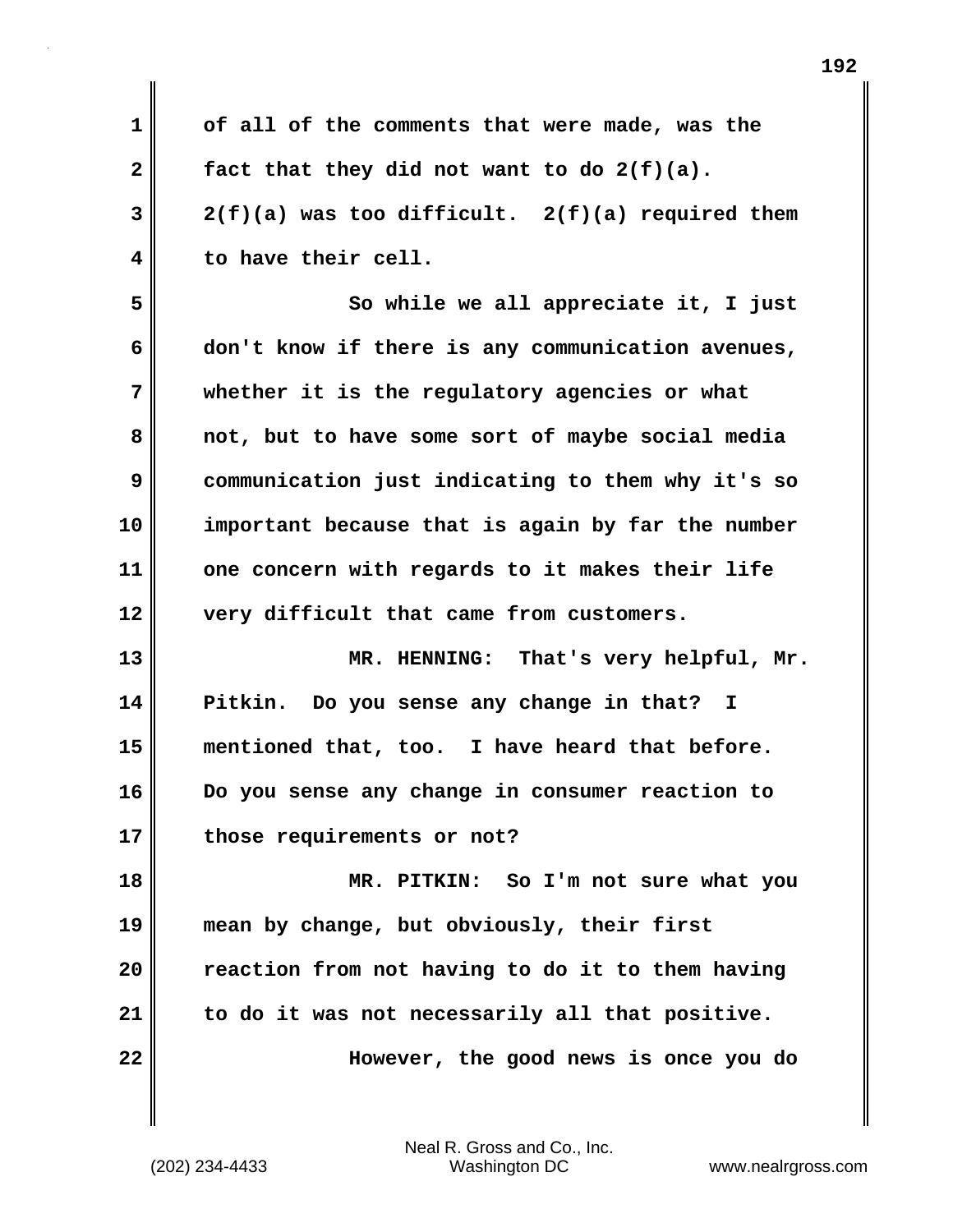**1 2 3 4 5 6 7 8 9 10 11 it once and once you set it up on your device that you need not do it again, it makes people feel a lot less bothered by it. But I do think that initial reactions on 2(f)(a) is not as positive as we all in the industry would like it to be, knowing how critical it is to protect the privacy and security of our institutions. But again, a lot of that I think has to come from getting the word out to sort of our customers and those that are affected by it. MR. HENNING: Thank you. That's** 

**12 13 14 15 16 17 18 19 20 21 helpful. Good points. Would any one institution and any one consumer, there's probably not a lot of change. You know, the first time they're faced with an obstacle to logging into their online account, they probably don't like it. I do hear a little bit that over time, the technologies for providing that second factor of authentication are getting easier and easier to use, so if you look across the entire universe, the problem might be getting better.** 

**22** 

**But I appreciate the feedback, Mr.**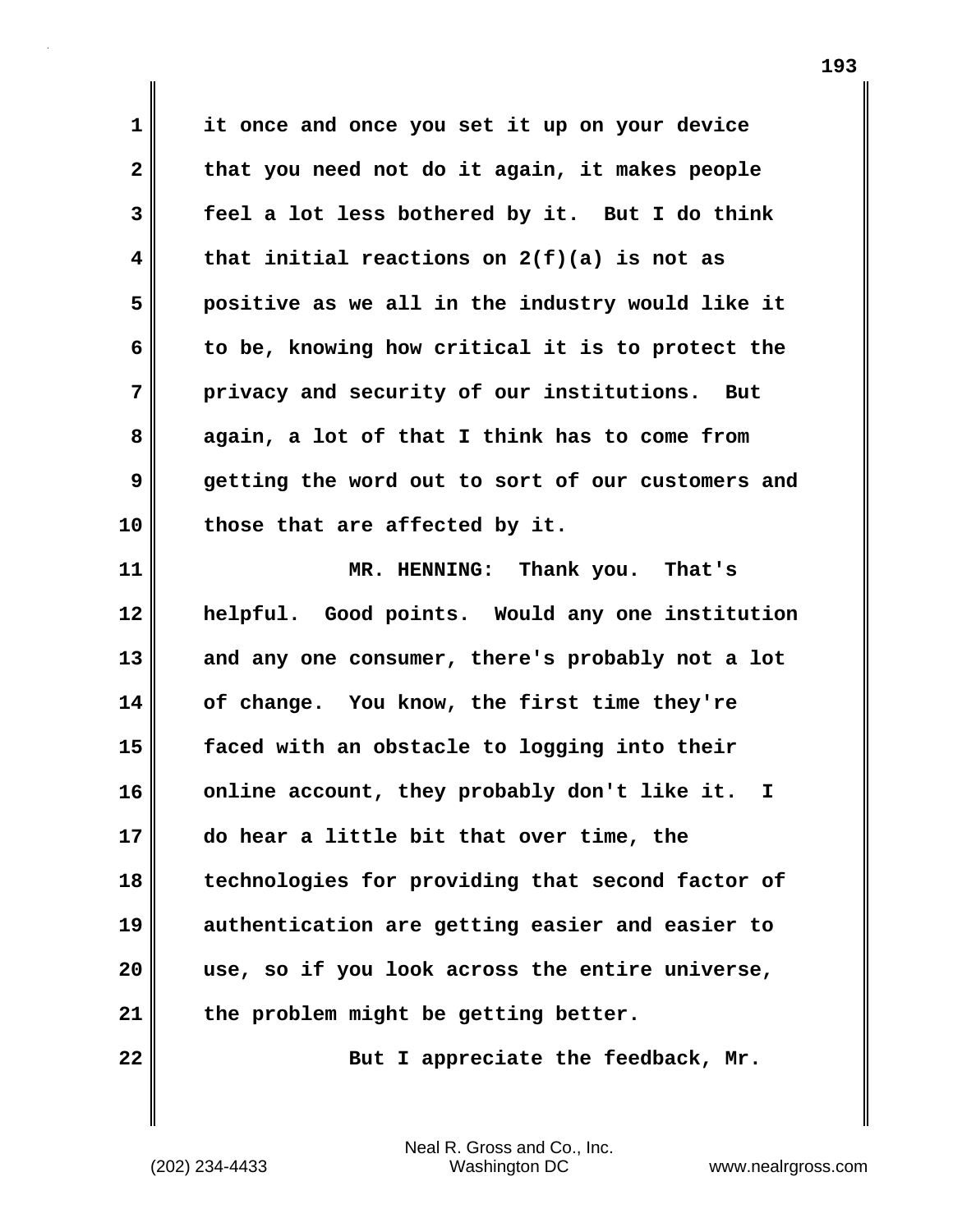**1 2 3 4 5 6 7 8 9 10 11 12 13 14 15 16 17 18 19 20 21 22 Pitkin, and I'm even thinking about some things we could do on our side. We do have publications and directed specifically to consumers and we have had many articles in there about information security and ways they can protect themselves, but with this new publication, perhaps it provides another opportunity to highlight the importance of that and frankly if your bank is improving their security, that's a really good thing that you should climb the learning curve on because it protects not only them, but it protects the U.S., the consumers. So thank you for that. That's one idea I've gotten and I'll take that back to the group. Thank you. Any others? MEMBER KELLY: Martin, this is Kenneth. I just want to say thanks for your remarks and comments and just would continue to encourage the discussion that you have. This is an arms race, as I made reference to earlier, and I think it's going to be something we're just going to have to continue to deal with and I**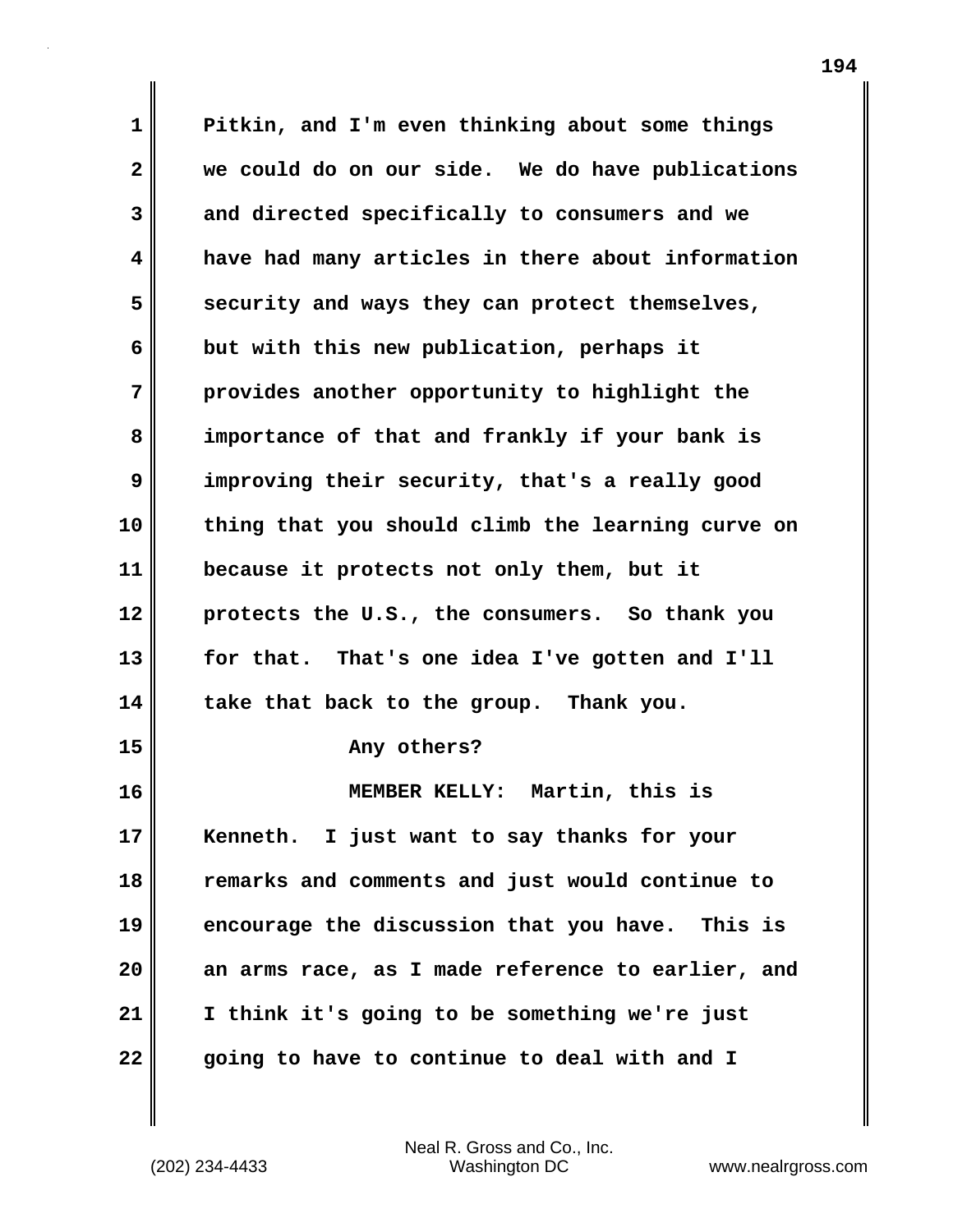**1 2 3 4 5 6 7 8 9 10 11 12 13 14 15 16 17 18 19 20 21 22 think the collective body can certainly be a stronger force than many of us as individual institutions on this. So thank you. MR. HENNING: Thank you, Mr. Kelly. I appreciate that. And by all means, let me know as you have additional ideas on what we can do to help. MS. KEA: Martin, thank you so very much. That was excellent. And thank you for your innovation and creativity. I think that it seems that everyone enjoyed the opportunity to participate in the poll and that was a very thoughtful and creative way for sharing the overview and creating awareness. MR. HENNING: Thank you. Thank you, Arleas. MS. KEA: Thank you. So this does bring us to the end of our meeting. Where does the time go? It certainly went by so very quickly. My sincere thanks to all of my FDIC colleagues who were presenters and then certainly**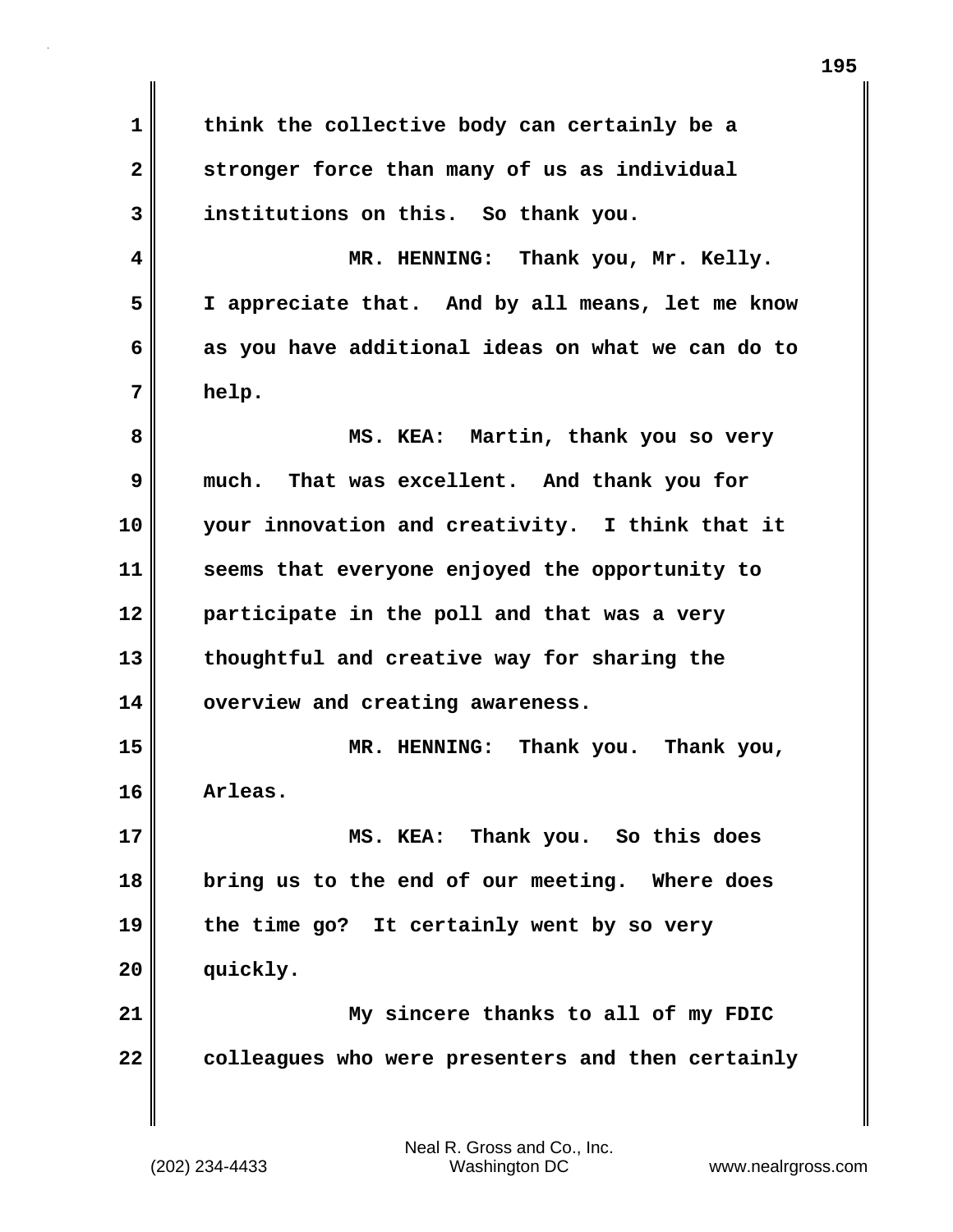**1 2 3 my deepest gratitude to the committee members for the various insights and your open and honest sharing today.**

**4 5 6 7 8 9 10 11 12 13 14 15 16 17 18 19 20 To those who are rotating off, you know, I just want to give my deep appreciation and gratitude. It has been my pleasure to serve and work with you. I feel that there is no higher calling than the one that you all have answered when we asked you to serve on this advisory committee. You all have been very attentive. You all have come very prepared to the meetings and again, for those of you who are rotating off, I sincerely hope that our paths will cross again at some point. At this point, I'd like to turn it over to Director Gruenberg for his closing remarks and he will then dismiss us. Director Gruenberg. Thank you. DIRECTOR GRUENBERG: Thank you, Arleas.** 

**21 22 I also get to say thank you to all the members of the committee for your participation.**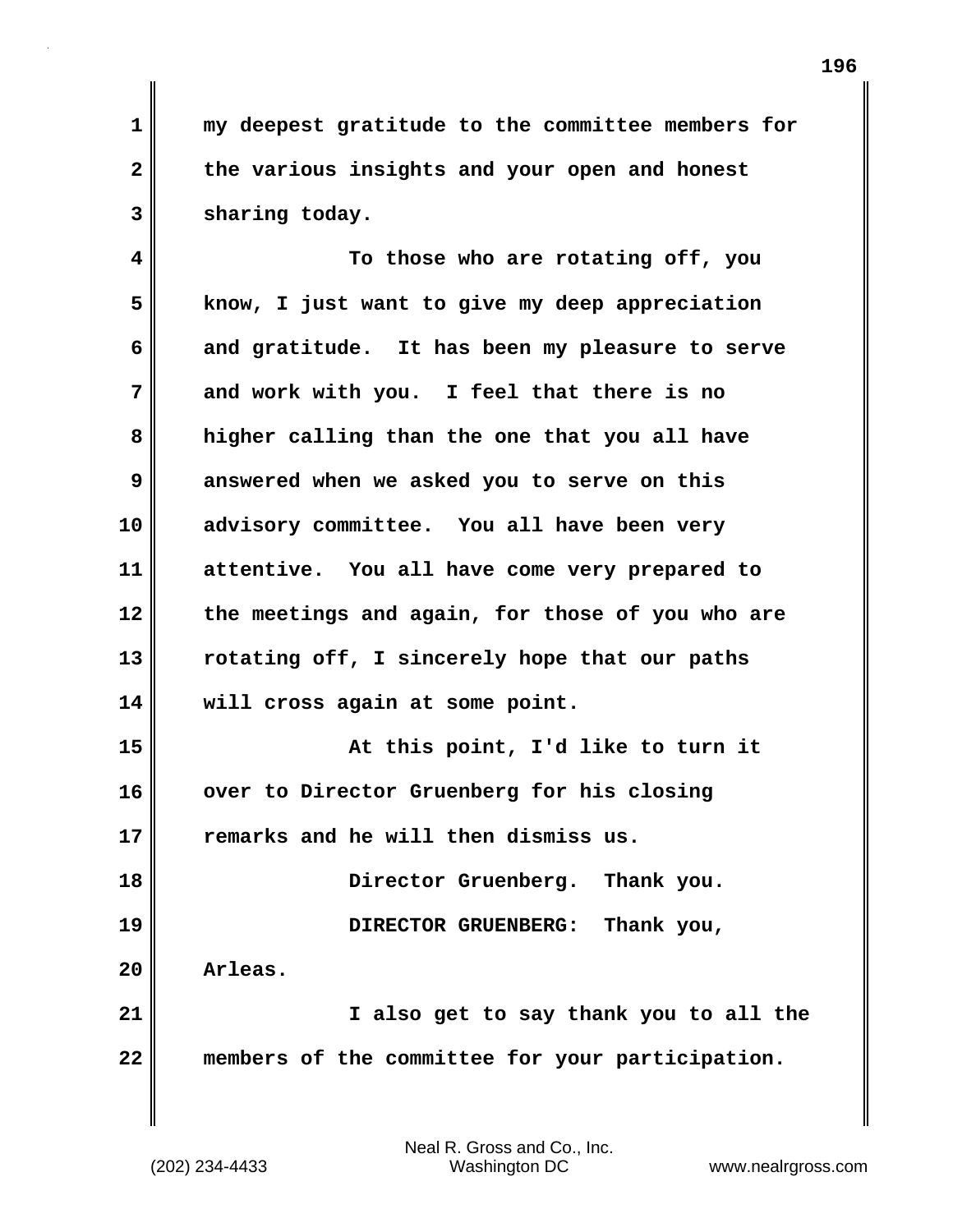**We can't overstate how much we value the input you provide us and what an impact this committee has made on the FDIC over the years of its existence.**

**5 6 7 8 9 10 11 12 13 14 15 16 17 18 19 20 21 As Arleas indicated, before we adjourn, I would like to express our thanks to those committee members whose terms will expire at the end of this year and for whom this is their last committee meeting. Those members are Shaza Andersen, the CEO of Trustar Bank in Great Falls, Virginia; Sarah Getzlaff, CEO of Security First Bank of North Dakota and New Salem, North Dakota; Stephen Hayes, Chairman of the Board and President of Dakota Prairie Bank in Fort Pierre, South Dakota; Kenneth Kelly, Chairman of the Board and CEO of First Independence Bank in Detroit, Michigan; Patty Mongold, Chairperson of the Board, President and CEO of Mount McKinley Bank in Fairbanks, Alaska; and Mark Pitkin, President and CEO of Sugar River Bank in Newport, New Hampshire.**

**22** 

**1** 

**2** 

**3** 

**4** 

 **On behalf of everyone at the FDIC, we**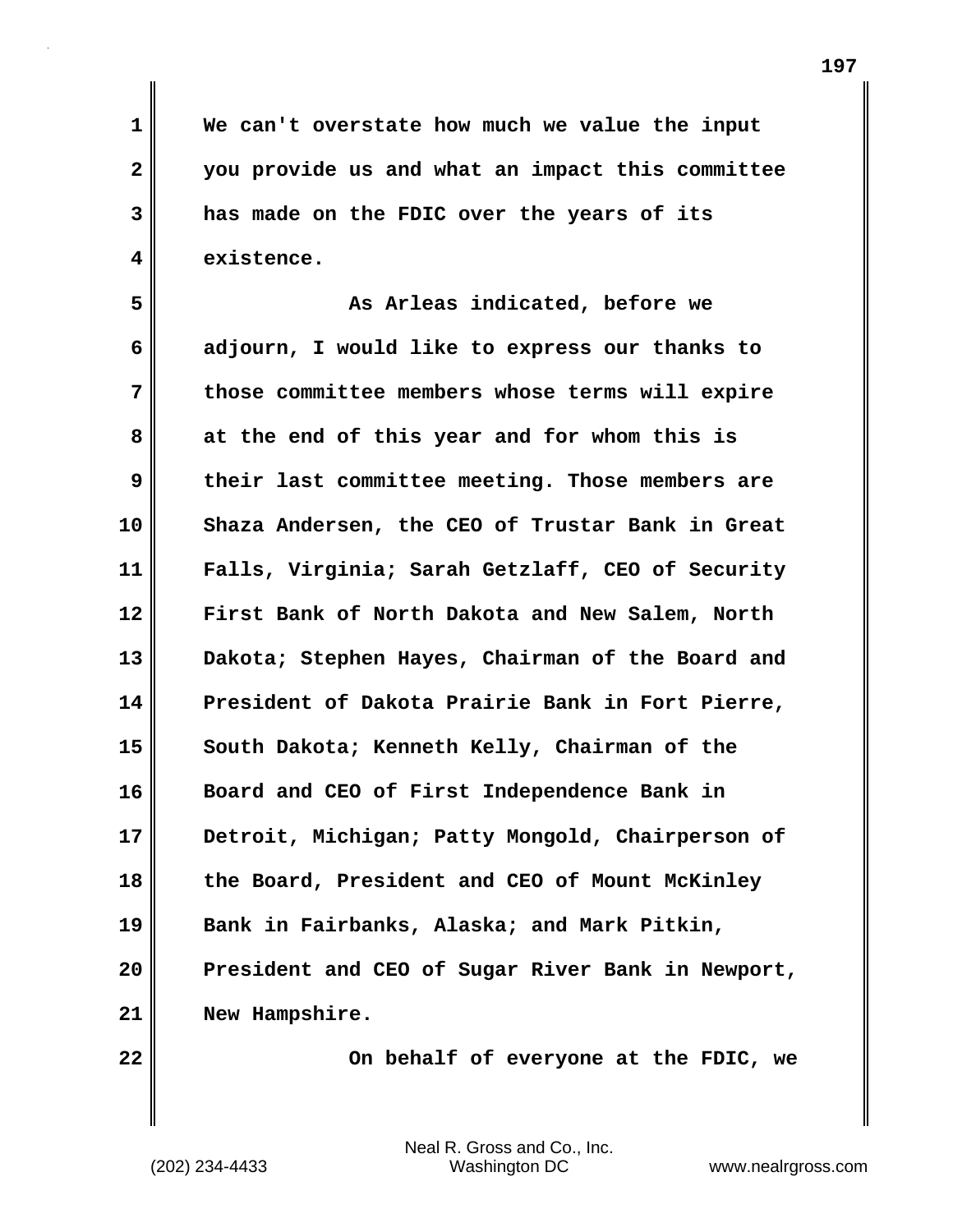**1 2 3 4 5 6 7 8 9 10 11 12 13 14 15 16 17 18 19 20 21 22 would like to thank you for the time and effort that you have devoted to this committee. We have benefitted greatly from your service and look forward to continuing engagement with you as distinguished alumni of this committee. So thank you all. MS. KEA: Thank you very much. DIRECTOR GRUENBERG: Sure. Thank you. Thanks to all of you. With that, I will adjourn the meeting. I wish you all a wonderful holiday season and we look forward to our next meeting in the spring of 2022. Thank you all and take care. Good to see you. Good bye. (Whereupon, the above-entitled matter went off the record at 4:46 p.m.)**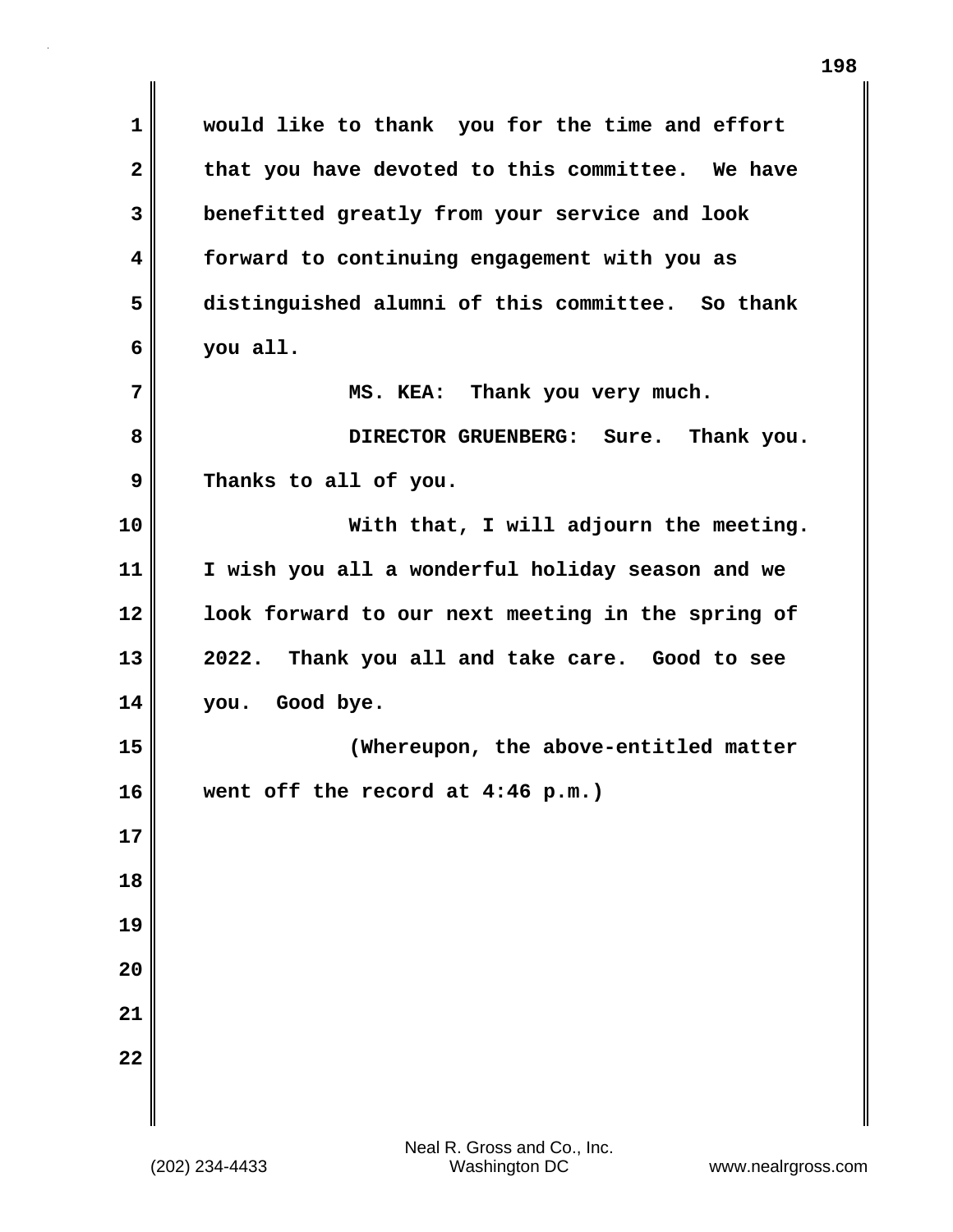A ABA 55:13 abandoned 64:6 Aberdeen 166:14 abiding 64:17 ability 42:6 124:14,17 125:9 137:6 157:16 186:8 able 5:8 8:7,13 15:9 25:6 30:22 39:1 42:1 51:15 80:17 100:8 101:14.21 103:5 112:2 118:13 129:6 169:17 171:21 172:2 above-entitled 198:15 absence 126:16 absolute 8:17 absolutely 152:19 153:3,14 156:20 191:13 absorption 116:3 abundance 63:19 110:21 academic 151:6 accelerate 149:15 access 28:9 105:5 133:15,18 138:5 152:12 184:5 accident 147:19 accomplished 25:17 account 110:18 152:11 193:16 accounts 73:7 78:11 182:8 accused 153:20 achieve 56:4 113:6 acknowledge 6:4 96:20 118:17 acknowledging 126:15 acknowledgments 126:18 acre 71:7 acres 78:20 acronyms 156:3 act 129:14 187:16 190:9 active 23:19 activities 24:5 84:5 144:12 147:16 activity 24:9,16 25:6 72:8 81:13 116:3 119:12 158:21,22 177:7.22 182:7 187:21 190:7 actors 147:17 actual 32:18 add 45:19 86:8 97:21 added 69:1 97:16 addition 33:5 95:11

(202) 234-4433

98:16 107:15 130:12  $131.13$ additional 34:20 41:21 63:12 93:7 96:11 184:7 195:6 additionally 83:15 99:20 address 26:4 61:1  $96.22$ addressed 61:1 adds 91:20 adjourn 197:6 198:10 adjust 96:17 148:17 adjusted 67:7 adjusting 149:15 adjustments 90:20 **Administration 6:16** admittedly 166:9 adoption 149:16 165:4 166:11,15,17 168:6 advance 143:2 advantage 19:2 55:4 56:12 105:2 171:5 advantageous 19:16 adverse 21:22 116:14 advice 5:13 129:15 132:18 advise 142:5 advisor 136:21 advisory 1:4,17 5:5,10 6:12 40:20 52:15 129:12,13 132:22 139:18 142:4 145:22 164:7,22 196:10 advocate 15:19 **Affairs 3:3 6:9** affect 79:22 83:5 124:11 125:13 affinity 35:16,17 affirmative 143:11,18 afford 81:9 affordability 65:17 affordable 65:14,22 66:5.8.12 afraid  $28:14$ African 130:7 131:5 afternoon 5:3 9:9 16:12 22:19 32:1 78:2 94:7 100:17 111:10 118:15 140:14 160:22 ag 47:19 49:19 50:4 68:22,22 69:2 70:6 79:5 age 104:9 agencies 33:11 34:10 124:1 182:4 192:7 Agencies' 179:16 agency 7:10 129:15

179:14 182:12 agenda 9:7 128:18 145:8 160:13 173:12 ages 82:14 Aging 115:16 ago 5:11 11:12,14 35:9 45:6 94:10 100:20 115:18 147:19 148:6 150:16 155:8 157:1 179:2 183:14 agree 66:21 90:10 98:11 113:2 191:14 191:18 agreement 70:5 agreements 139:6 agrees 121:1 agriculture 82:9 87:20 119:12,15 ahead 5:16 10:9.18 67:10 88:10 99:8 191:10 AI 158:22 aiming  $141:20$ Air 45:2,16 airports 11:17 23:3 Alabama 111:20 114:11 117:9 **Alaska 40:8.10.13** 42:15 43:6 44:13,21 45:7 46:4,16 60:20 197:19 alert 187:1.1.15 188:5 align 150:14,15 alignment 142:19 alike 17:11 all-time 25:8.14 **allow 139:9** allowed 155:12 163:12 **allowing 16:18 98:13** 105:22 142:7 alongside 106:1 alternatives 19:15 alumni 198:5 amazed 20:2 amazing 152:12 159:21 Amazon 30:11 97:5 America 37:10 American 2:3 100:5,19 130:7,8,8 155:10 American-owned 131:5 amid 115:15 amount 27:19 43:4 56:3 57:12 80:8 120:6 125:8 151:5 154:2 157:3 158:14 177:2,5 179:4 amounts 89:22 amplification 148:10

amplified 96:12 amplify 9:14 analysis 3:17 9:22 179:13,17 analyze 150:13 151:3 analyzing 146:18 anchor 132:10 135:8,11 139:20 140:9,14,19 141:15,17 146:16 ancillary 61:14 104:5 and/or 66:16 Andersen 2:2 4:5 26:14 26:19,20 197:10 Anderson 26:12 Andrew 2:18 4:9 78:1.4 84:16 130:15 Anecdotally 122:15 anniversary 23:5 27:1 announce 25:17 132:9 141:15 announced 132:6 141:19 149:10 150:17 announcement 36:8 128:7 135:6.7.14 annual 20:1 161:18 anonymous  $66:3$  176:8 answer 144:21 154:19 160:1 166:10 174:12 176:5.17 177:1.18.19 178:10,16 180:2,4,16 180:21 answered 153:12 177:10 178:14.14 196:9 answering 176:9 answers 91:15 151:17 176:12.13 177:13.15 179:20 180:6.12 Anthony 2:3 4:10 100:4 100:7 anticipate 56:19 57:7 63:12 64:1 101:12 anticipated 55:3 63:13 105:10 anticipation 103:3 Antonio 23:11 25:3 anybody 76:21 anymore 81:9 anyway 105:20 164:11 apartment 56:17 apologize 100:14,15 app 104:17 appear 119:18 appears 191:8 appendix 185:2 applaud 36:15 applicants 42:19 applications 85:13

Neal R. Gross and Co., Inc.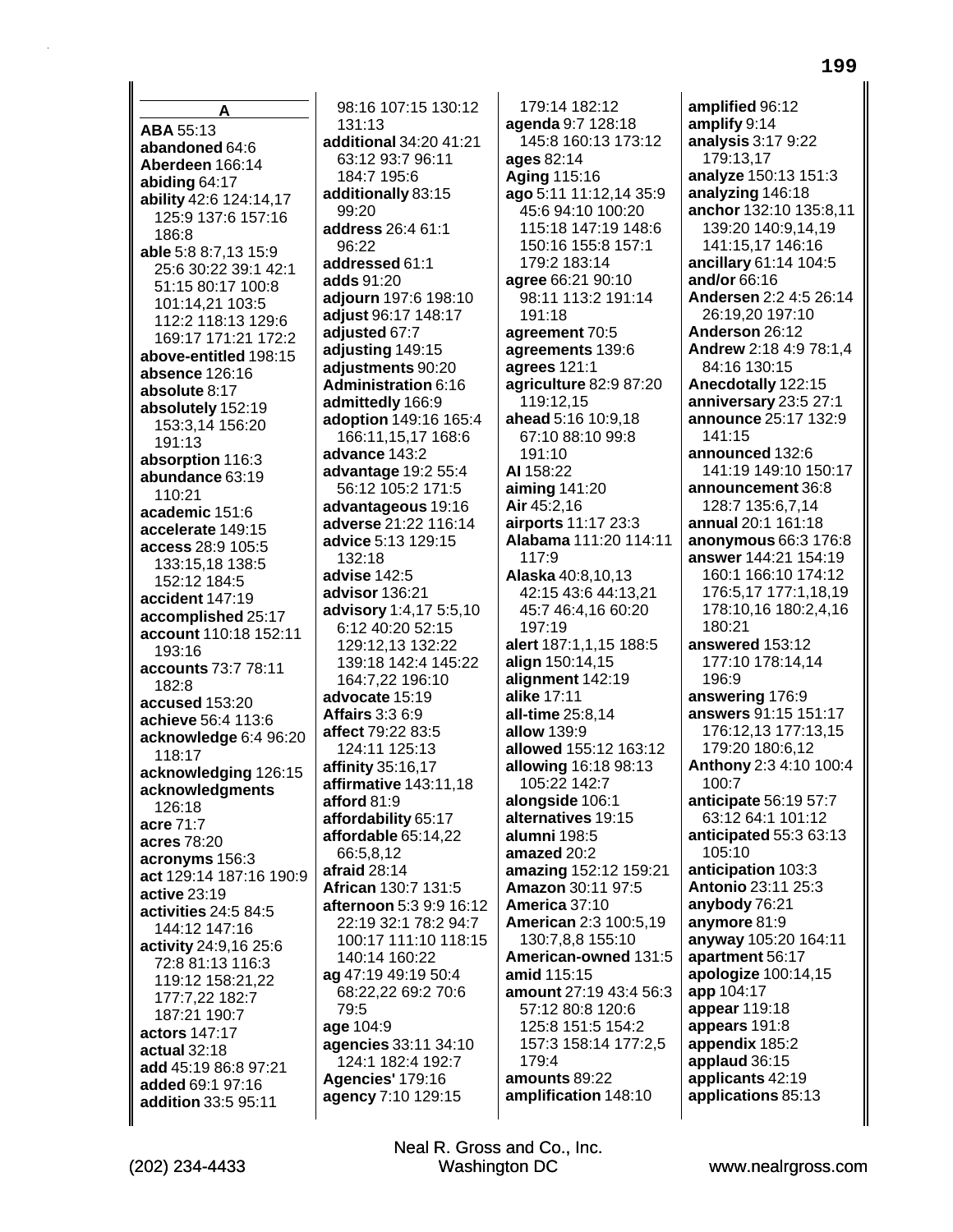101:10 191:15 **applying** 27:21 **appointed** 39:12 **appointment** 72:6 **appreciate** 5:22 16:8 26:6 39:17 40:5,8 41:14 47:7 52:4,12 58:5 94:18 128:22 129:4 190:22 192:5 193:22 195:5 **appreciated** 46:13 **appreciation** 14:17 94:21 118:1 121:4 127:3 196:5 **approach** 38:20 40:20 51:15 97:19 **approaching** 62:18 **appropriate** 8:3 **approval** 172:12 **approved** 62:15 144:14 185:15 **approximately** 60:3 62:12 78:21 80:11 134:10 **April** 74:14 80:9,12 **area** 14:21 23:12 27:4 28:13,22 29:6,7,8 31:3,17 32:17,21 33:14 34:4 45:1,2 54:9,20 55:5 59:18 61:8,8 71:3,12,17,19 84:20 85:1 89:1 91:22 93:11 97:2,8 101:8 124:20 125:16 161:2 **areas** 23:11,15 25:2,5 25:15 31:6 35:16 57:14 72:1,1 76:14 87:18 109:15 110:8 114:7 119:13 124:4 158:11,20 **argue** 61:22 **Arleas** 3:14 6:6,7,14 7:17,19 10:19 26:4 31:11 39:6 68:2 77:10 93:18 99:20 106:4,18 125:21 128:22 129:2 145:21 160:2,22 173:3,20,21 179:6 195:16 196:20 197:5 **Arleas'** 7:2 **arms** 33:16 51:13 194:20 **Army** 45:18 **arose** 165:12 **arrive** 45:16 **art** 153:19 **article** 165:8,12,19 166:12 172:5

**articles** 194:4 **artificial** 149:2 **Asian** 130:8 **asked** 123:17 165:20 174:9 196:9 **asking** 116:19 124:16 126:8 159:15 180:20 **asks** 146:6 **aspect** 14:11 142:21 **aspirational** 142:14 **aspiring** 18:7 **assess** 187:9 **assessing** 187:12 **assessment** 144:10 187:3 188:6 **asset** 41:1 53:11 56:5 59:6 86:3 89:18 94:12 112:14,21 122:19 123:5,12,13 138:16 168:9,11 **assets** 17:4 20:17 22:8 23:7 25:8 27:8 34:13 59:10 78:9 93:7,8 98:3 103:16 113:16 113:18,19 149:1 170:5 **assigning** 144:8 **assistance** 12:7 88:1 **assisted** 8:10 **Associate** 3:16 9:21 **associated** 124:22 168:6,13 **association's** 20:1 **associations** 121:15 153:2 **assume** 26:16 **Atlanta** 3:11 10:5 111:14,17 112:12 113:4,10,13,14 114:8 116:9,16 117:19 118:6 **attack** 157:16 175:21 **attacks** 178:19 179:4 **attention** 74:19 180:21 182:6 **attentive** 196:11 **attitude** 65:12 **attitudes** 48:11 **attract** 18:18 124:14 **attributed** 123:7 **audio** 12:1,3,8,9,12,14 13:10,13,17 14:1,4,17 15:5,20 24:19 32:10 35:9 36:11 72:14 92:7 117:14 **audited** 74:5 **audits** 73:22 85:14 **August** 17:15 144:17

**Austin** 23:12 25:3 **authenticate** 181:19 **authentication** 175:8 180:7,12,22 181:13 182:9 183:15,20 184:1,8,11,13 185:3,5 193:19 **authority** 66:4,5 129:12 155:7 **auto** 120:9,13,20 **available** 18:6 20:4 134:3 154:8,9 172:1 **avenues** 104:2 192:6 **average** 43:9 54:3 62:9 78:8 177:1,5 **averaged** 114:16 **aware** 111:17 164:13 **awareness** 154:7 195:14 **awesome** 8:5 77:11 **B B** 177:8 178:8 180:6,7 180:13 **back** 9:7 11:10,11 12:1 18:1 24:12 34:1 35:3 41:10,10 50:21 55:9 55:18 71:21 74:13 75:15 80:4 81:19 87:11 88:14 90:14,18 90:19 91:13 92:8 101:15,19 106:5 110:20 119:1 121:22 125:20 127:8,12,13 143:12 160:2 169:1 173:3 181:10 194:14 **backdrop** 182:20 **background** 119:8 **backhoe** 147:21 **backlogs** 24:19 **backorder** 29:17 **backup** 180:14 **backups** 180:8 **bad** 74:12,22 176:12 180:2 **bag** 115:14 **baked** 142:18 **balance** 20:14 21:7,13 32:18 34:13,19 43:18 50:4 95:13 96:18 104:6 123:20 133:14 134:16 136:14 **balances** 21:1 73:16,16 73:21 74:1 172:4 **ball** 30:6 72:22 **ballooning** 21:7 34:19 **balmy** 69:10 **bank's** 23:9 83:20

111:12 131:3 133:14 186:8 **banker** 50:4 72:20 74:18,20 76:16 **banker's** 74:21 **bankers** 5:14 17:10 18:8 21:13,17 22:3 50:21 52:8 67:18 71:21 73:20 75:8 76:4 76:15 77:17 112:5 121:15 123:17 124:6 126:20 161:22 162:10 162:11,16 164:5,6,12 **Bankers'** 131:11 **banking** 1:4 3:20 4:3,11 5:5,19 9:11 10:2 17:6 18:4 20:10 26:2 27:13 33:9 34:18 35:4 36:2 36:5,6,9 38:2 47:18 47:22 51:6 64:6,19,19 76:5 79:8 80:2 95:1 95:14 98:11 99:17 101:7 104:14 105:5,8 107:12 119:6 121:18 128:10,13 129:13 130:19 147:4,12 149:4 152:13 155:19 156:1 161:11 165:18 186:8,19 187:1 **bankruptcies** 17:19 **Bankruptcy** 17:17 **banks** 13:8 15:1,22 16:1 18:16 20:4,13 21:11 22:1 35:1,2 36:13,14 37:4 54:14 57:3 60:10 69:1 72:15 78:8 110:22 113:3,5 113:14,17 131:8 133:6,16,22 134:8,9 134:10,18 136:2,11 136:12 137:2,16,18 138:1,21 139:8,9,14 140:12 142:5,7 149:18,20 152:15,20 152:20,21,22 154:3 156:10 162:2 163:12 164:17 165:6,13,21 166:2,12,16,21 167:2 167:11,14,16,20 168:8,10,11 169:14 169:18 170:3,6,18,20 171:2,18 174:18 183:22 184:15 186:16 187:19 189:20 **banks'** 163:17 **bar** 167:10,12 184:3 **bare** 40:19 **barrier** 80:16,18

**200**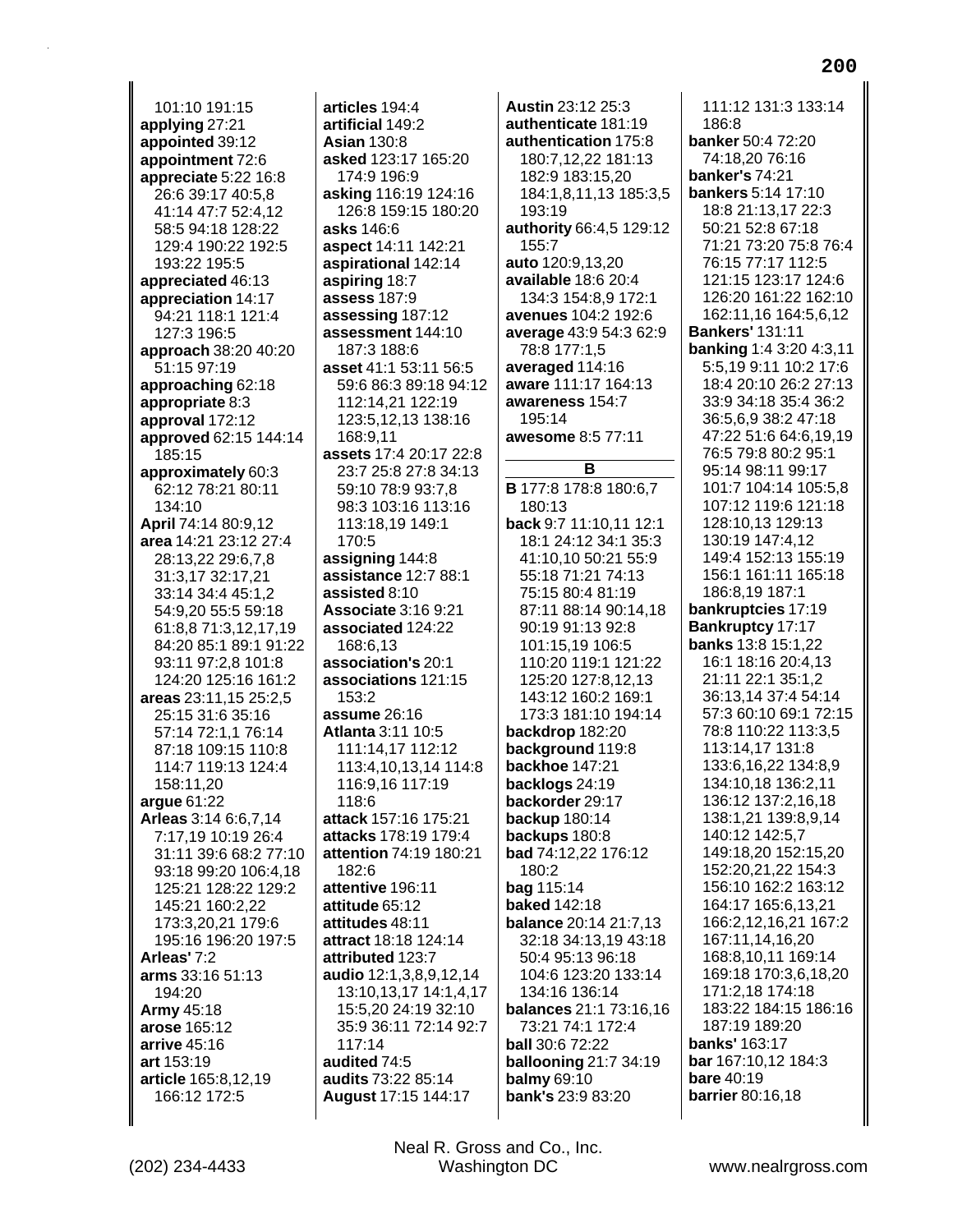Barriers 152:6 **bars** 167:8,9,18 base 45:2,16 59:7 95:18 95:22 96:4 based 32:7 53:12 59:20 78:10 105:10 137:15 138:17 141:4 151:22 169:3 170:12 **basic 150:19** basically 15:10 61:13 77:1 89:2 151:14 152:9 156:14 basis 68:4 76:3 147:15 182:3 battle 45:17 79:18 174:22 Bay 56:15 beacon 37:13 **beans 48:15** bearing 190:4 beautiful 7:22 becoming 89:11 92:13  $97:11$ began 45:7 146:20 **beginning 72:15 103:2** 150:10 187:21 begrudgingly 22:3 **begs 17:22** begun  $81:15$ **behalf** 143:7 197:22 believe 5:20 19:2 21:18 31:1 34:9 35:10.12.13 37:22 38:22 42:10 48:2 75:6 98:8 100:8 believed 122:10 benefit  $104:5$ benefits  $42.12$ benefitted 121:9 198:3 **best** 5:9 19:18 26:8 31:14 52:18 66:20 67:8 68:9 83:21 84:10 105:13 106:3 130:2 130:22 178:15 179:15 179:22 180:2 184:9 Betsy 2:8 4:8 68:10,19  $118.18$ better 13:15 19:19 20:4 42:11 44:1,3 50:9 73:11 81:4 88:13 92:9 98:7 110:5 153:18 166:3 169:15 174:14 178:13 193:21 Betty 3:19 4:15 36:9,17 128:3.4.10.19.19 129:9 130:20 131:21 145:3 beyond 35:17 52:10 102:6 171:3

big 31:15 48:11 49:13 85:7 151:13 157:2 159:12.17 bigger 15:16 172:15 **biggest** 191:19,21 bilingual 65:5,7 **billion** 23:6 53:11 142:15 bit 25:17 30:10 32:17 32:22 33:17 34:7 35:5 38:12 60:6 64:18 70:18 72:12 74:12 75:15 76:8 78:10 81:20 82:3 83:18 90:2 103:13 109:2 119:5 133:1 146:8,12 161:10 165:2,5 167:7 169:6 171:9 176:3 177:7 178:9,13 193:17 bite 154:16 **blame** 91:6 **blessed 8:7 48:8** blockchain 103:22 blue 108:1 109:7 167:9 167:12 blueprint 136:21 142:11 **BNP 64:5** board 52:15 143:12 144:14 185:15 197:13 197:16.18 **boards** 174:10 **Bob** 162:14 Bock 2:2 4:9 84:13,16 84:17 118:19 **body** 195:1 **bolded** 179:19 bonded 8:21 booked 44:11 bookings 44:4 **books** 56:8 82:2 boosted 116:3 border 23:2,4,8 24:7,14 born-and-bred 81:8 borrower 169:12 170:15 171:1,6 172:12 **borrowers** 45:9 107:14 **borrowing 74:6 84:5 Boston 36:12** bothered 193:3 **bottom** 190:7,9 Bottone 3:4 4:13 10:6 111:3 118:8,11,14 **bought** 121:10 boundaries 78:18 **Bowman 163:1** 

bov 184:17 **branch 59:9 64:7** 165:15 169:13 170:16 171:4.6.7 **branches** 17:2 23:12 29:18.20 60:3 63:7  $64.8101.3$ **brand** 132:15 break 78:12 126:11,12 127:7,8 160:3 168:8 Breaking 152:6 **Brian 162:13** bridges 23:22 **brief 132:3** briefing 131:19 143:5 briefly 129:10 bright  $44:7,14$ bring 11:22 15:2 33:5 33:20 35:3,7 39:4 41:6 68:12 88:5 92:6 151:19 195:18 **bringing 24:12 35:22** brings 98:3 131:5 138:9 184:12 broadened 79:4 broadly 176:5 brought 38:14 74:19 86:13 98:16 **BSA/AML** 158:19 budget 55:20 **build** 134:1,4 155:9 builders 45:5 building 42:10 65:16 71:12 158:17 buildings 30:17 buildup 45:7 **built** 45:15 104:22 **bullet** 139:7 140:7  $184.11$ bunch  $156:3$ **burden** 137:14 burdens  $149:19$ busiest 23:2 business 11:16 23:8 24:1,3,5,13,16 30:19 38:18 55:10 62:2,5 69:6 73:11 82:9 87:1 87:7,14,21 91:5 92:8 101:5 113:8 125:14 125:18 130:9 136:4 137:10 139:15,21 144:12 163:13 181:15 182:16 186:10 businesses 13:20 17:21 28:1 29:14 30:10,16 44:3 69:21 79:12 88:4,17 89:5 91:12,20 92:15

114:21 125:13 147:6 147:7 181:14 butcher 15:8 **buy 81:4.9 buyer** 62:16 buyers  $81:6$ bye 198:14 **Bye-bye 145:7** C C 49:11 177:8,15 178:8 180:6,8,14 cable 147:22 calendar 178:6,21 California 81:1 call 30:8 31:7 34:22 37:6 51:8 97:20 111:22 122:17 149:22 159:14 166:13 172:1 181:12 188:7 called 152:6 155:18 calling 196:8 calls 133:5 cam 61:8 candid  $5:13$ candidates 164:8 cannabis 51:6 95:13 capabilities 156:9 capacities 8:15 capacity 6:9 66:7 134:2 134:4 capita 43:7 capital 21:4,9,10 22:5 27:15 34:21 50:13 92:22 93:2 95:19 96:5 96:15,16,17 105:14 112:14 123:5,6,18,19 133:15,18 135:4 137:5 138:3.4 capitalize 25:6 capitalized 25:10 Capobianco 2:3 4:10 100:4,10,13,18 capturing 146:18 car 13:20 86:16,19,21 card 68:12.18 care 92:11 198:13 career 60:21 77:11 98:12 careful 30:7 carefully 188:19 190:21 Carolina 111:19 117:10 117:10 carry 172:18 186:8 carryover 71:1 cars 29:21 30:2,3 87:8 120:12

Neal R. Gross and Co., Inc. Washington DC

case 28:4 170:16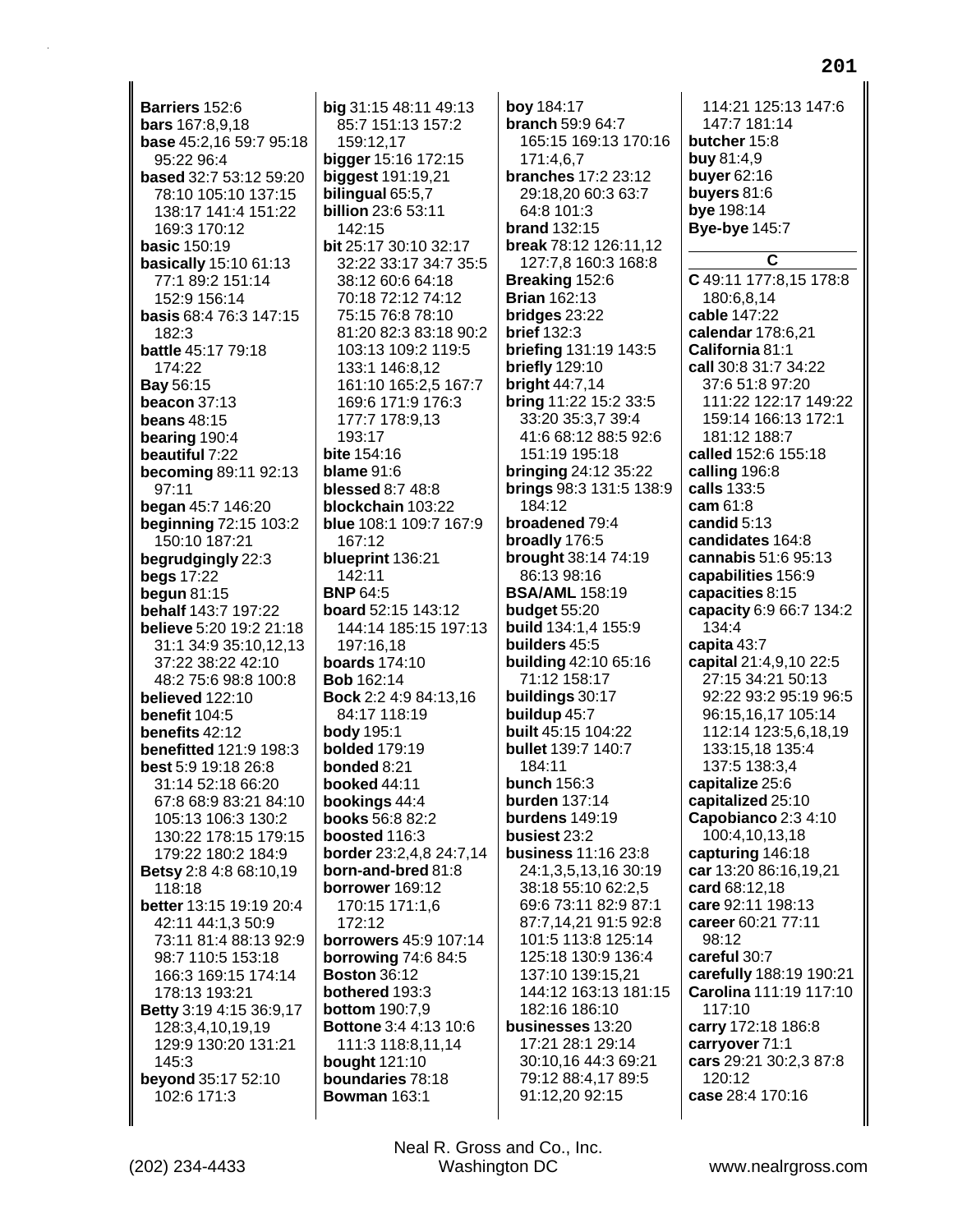178:17 181:14 **cases** 25:13 28:2 42:22 43:7,13 92:14 114:6 157:21 171:8 176:14 189:19 **cash** 22:8 29:5 50:12 63:19,20 81:6 **casually** 14:13 **catalyst** 24:8 **catch-all** 139:9 **categories** 168:17 182:20 **categorize** 67:3 **category** 148:9 155:16 155:17 170:3 **cattle** 82:20 83:4 **caused** 65:8 **cautious** 12:9 57:5 83:22 **cautiously** 84:6 105:18 **CBAC** 118:17 119:17 129:13,17 130:13 131:12 **CDC** 28:7 71:17 **CDFI** 134:18 136:11,12 137:2,9,9 138:18 140:17 144:2 **CDFIs** 136:17 **celebrated** 27:1 **celebrating** 23:5 **cell** 192:4 **center** 40:8 157:22 **centered** 19:3 **centers** 97:5 179:17 **central** 11:4 17:2,3 23:10 47:14 48:3 **centralize** 158:5 **Centreville** 2:7 53:2,10 **Century** 161:12 **CEO** 2:2,2,3,4,6,8,9,11 2:13,15,17,18,19 11:3 16:15 22:21 26:13,20 31:21 32:6 40:1,6 46:22 47:13 53:1,9 58:2 68:19 78:5 84:14 84:17 94:2,9 100:5,18 197:10,11,16,18,20 **CEOs** 137:1 138:18 **certainly** 16:17 22:12 38:6,19 45:11 54:9 57:6 61:12 67:15 84:8 92:22 93:11 94:19 99:4 107:8,17 108:10 109:5,13 110:22 162:20 187:20 190:7 190:17 195:1,19,22 **certified** 25:21 **cetera** 28:21 63:2 67:2

88:11,22 91:18 93:9  $144.3$ **CFPB** 15:3,21 **CHAD** 3:2 **chain** 17:9 31:7 45:14 49:20 62:21 70:3 71:14 88:6 90:3 102:9 107:10 **chains** 73:10,10 88:13 **chair** 40:7 46:10 58:16 **chairman** 2:5,6,9 3:2 6:8,15 8:8 20:7 31:21 32:6 36:7 40:1 51:20 53:1 77:16 94:16 99:14 126:16 128:7 132:6,14 146:6 163:2 163:2 197:13,15 **Chairmen** 8:9 **Chairperson** 2:13 197:17 **Chairwoman** 36:16 39:11 **challenge** 38:5 60:2 61:6 82:3 83:19 88:17 105:9 113:1 124:15 153:12 **challenged** 93:3 **challenges** 5:19 24:17 32:20 34:16 92:20 95:4 96:1 102:11 112:9 114:21 115:15 162:1 **challenging** 97:12 **change** 48:1 112:17 149:5 192:14,16,19 193:14 **changed** 80:1 **changes** 19:9 48:11 60:18,21 91:11,19 96:13 97:17 **changing** 183:18 **channels** 57:10 **characteristic** 113:10 **characteristics** 143:21 169:7,21 **chargeoffs** 123:4 **chart** 167:7 170:1 **charter** 21:8 **chartered** 94:10 **chat** 126:8 146:4 175:1 **check** 111:5 **checking** 173:6 **Chertoff** 148:6 **Chicago** 3:4 10:7 36:12 69:9 71:20 118:18 119:5,9 120:2 125:2 **Chief** 3:15 6:14 10:12 145:13

**child** 63:17 **chip** 108:2 109:8 120:10,17 **chips** 120:14,15,18 **choice** 65:9 **choose** 150:21 **chopped** 147:21 **Cindy** 4:10 94:2,4,8 100:16 111:22 **CIO** 147:19 **CIOs** 185:3 **circumstance** 66:1 **CISOs** 185:4 **cited** 124:13 **cities** 23:11 24:6,14 71:22 131:4,8 **citing** 124:6 **citizens** 17:11 **City** 100:21 **claims** 17:14,17 **clamping** 84:5 **clarity** 124:7 **classes** 138:16 **clean** 12:4,5 92:11 **clearly** 110:5 187:14 **click** 177:8 **client** 186:16 **climate** 147:18 **climb** 84:3,4 95:16 110:14 194:10 **clock** 76:18,18 189:13 189:16 **close** 24:3 55:2 69:15 77:10 101:9 127:2 140:21 190:19 **closed** 44:9 72:4 79:20 **closed-end** 142:14 **closely** 21:21 51:12 95:17 96:15 110:12 114:3 117:1 **closing** 4:21 39:5 64:7 196:16 **closures** 116:5 165:15 **co-hosted** 161:15 **coal-powered** 59:14 **Coast** 32:2 **code** 15:5 91:11,19 **cold** 11:10 **collaborate** 174:18 **collaboration** 130:1 **collaborative** 20:11 33:11 157:5 **colleagues** 32:15 33:6 38:8 54:7 94:20 106:1 195:22 **collective** 195:1 **color** 7:5 146:8 **Colorado** 59:2,9 64:8

**combination** 82:14 182:10 **come** 9:3 11:10 15:3 34:21 45:4 48:20 51:11 59:1 71:21 75:11,13 76:15 81:3 92:8 93:21 109:2 132:11 136:2 137:6 138:18 139:9 142:7 151:17 154:16 164:10 176:18 181:18 184:19 193:8 196:11 **comes** 47:20 71:8,9 86:10,21 87:20 145:15 **coming** 25:3 51:10 80:16 87:15 88:2,21 89:7 92:2,17 141:21 183:10 **command** 71:14 **commend** 41:1 **commending** 76:12 **comment** 52:14 68:11 74:17 143:15 188:13 189:18 **commenters** 189:15 **comments** 32:14 47:10 118:16 119:17 126:13 160:8 173:6 174:16 184:10 185:20 188:17 189:3,6,22 190:13,14 190:21,22 192:1 194:18 **commercial** 20:22 47:20 49:9,20 55:21 56:10 69:6 79:5 81:22 82:7 86:14,15 87:14 88:8 90:4 91:9 101:5 109:17,19,21 115:12 115:13 124:20,22 162:12,15,17 **Commission** 48:1 **commit** 134:15 **commitment** 52:21 94:22 98:4 99:17 142:17 **commitments** 35:1 135:16 141:9 **committee** 1:4,17 5:5 5:10,20 6:11,12 8:16 9:10,17 10:10,14 16:20 26:7 31:15,18 39:11,20 46:18 67:19 93:16 102:5 105:22 106:20 118:20 127:20 128:2 129:10,12,14 129:16 130:10 142:4 143:7 145:1 164:7,22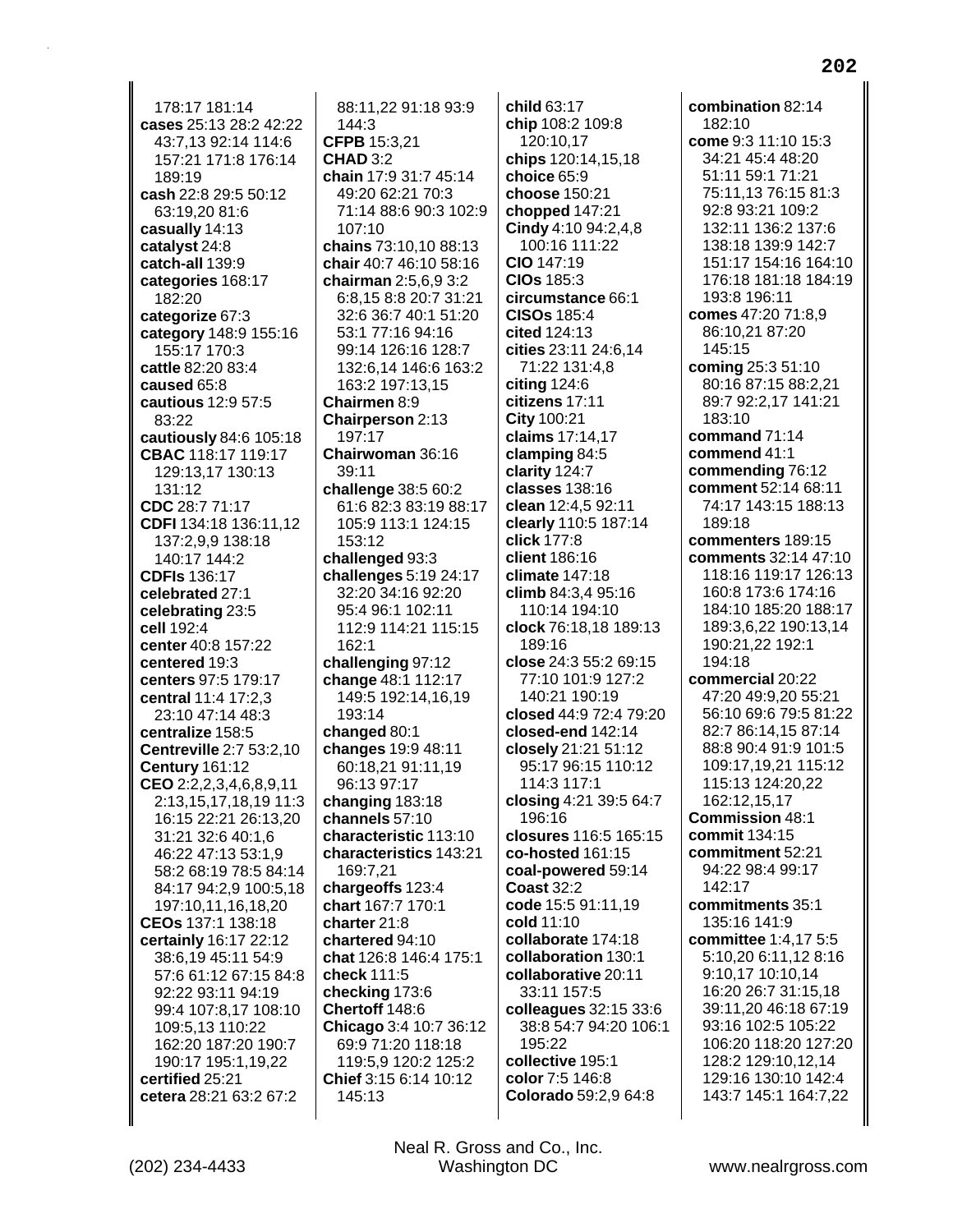173:16 176:15,17 178:14 179:7,8,9 180:10 196:1,10,22 197:2,7,9 198:2,5 **committees** 129:3  $146.1$ **commodities** 88:7 119:18 **commodity** 48:18 54:11 69:20 **common** 92:13 156:15 158:4 **communicating** 146:18 182:18 **communication** 75:8 75:14,20 163:4 192:6 192:9 **Communications** 135:10 **communities** 9:13 23:12 36:15 49:10 52:20 59:4,5 65:5,15 65:19,20 67:22 95:9 98:2 106:9 130:4 133:7,8,9,9,22 134:5 134:17,20 136:5,16 138:1 139:3,4 163:13 163:18 **community** 1:4 2:3 3:20 4:18 5:5,14,19 13:8 15:15 18:7,16 20:12 22:4 27:13 28:3 35:14 36:2 43:1 46:15 52:8 55:14 59:6 61:21 63:16,18,21 64:6,14 64:22 65:9 66:3 67:18 76:3,14 95:1 97:10,16 97:20 98:5,6,21 99:17 100:5,19 101:2 126:19 128:9,12 129:13 130:18 131:6 131:8 134:11 138:6 139:15,20 140:2 144:2 146:15 149:17 152:15,20 154:3 156:10 159:10 160:18 161:6,11 162:2 164:4 164:12,17 165:3,6,9 165:13,21 166:1,12 166:16,18,21 168:5 168:11 174:19,20 **community-based** 11:5 **commuting** 149:3 **companies** 110:10 115:15 125:8 135:17 177:6 181:17 191:3 **company** 187:10 **compared** 17:15 73:3

82:1 110:1 116:18 134:17 175:21 182:12 **compares** 113:21 **compete** 36:3 **competing** 83:18 **competition** 19:14 96:6 105:11 113:7 124:18 **competitive** 19:1 97:11 105:2 140:10 **competitors** 64:4,9,10 **compiled** 42:5 **complaints** 75:4 **complete** 57:18 69:19 **completed** 141:7 **completely** 55:10,11 **complexity** 144:12 189:5 **compliance** 41:7 143:20 **component** 144:8 **compressed** 112:20 **compression** 67:12 84:3 96:8 99:11 105:10 121:20 **comprised** 23:13 130:5 139:20 **compromise** 182:7 184:12 **computer** 185:12,18 186:6,17 188:15,22 **computers** 181:17 182:17 **computing** 159:1 **concentrated** 125:16 **concentration** 68:22 69:5 **concept** 149:22 150:3 **concern** 18:3 37:18 49:19 51:6 54:10 56:1 109:16,19 124:3 191:22 192:11 **concerned** 14:4 15:6,12 21:14 84:4 **concerning** 19:10 108:11 114:12 **concerns** 17:8 30:5 50:3 95:5,11 97:1 99:10 109:6,14 **conclude** 6:3 25:20 **concluded** 117:17 **concludes** 26:11 143:5 144:19 **conclusion** 184:20 **concur** 51:1 72:10 **condition** 144:5 **conditions** 4:3,11 9:12 11:8 18:17 47:19 79:9 101:7 105:8 107:4,19

118:2 119:4,6 121:18 124:8 125:17 141:13 142:3,11 162:18 **condominiums** 30:17 **conduct** 23:7 155:7 **conducting** 55:10 **Confederated** 78:15 **conference** 132:7 161:13,14,14,18,19 161:21 162:1,3,9,10 162:11,20,22 163:7 163:22 164:1,12 165:3 166:15,19 **confidence** 28:12 **confident** 20:11 **confidentiality** 143:3 **conflict** 5:7 132:19 **congrats** 77:10 **congratulate** 99:22 **congratulated** 112:5 **congratulation** 58:6 106:4 **congratulations** 31:13 130:20 **Congress** 124:11 **conjunction** 162:9 **connected** 98:14,21 147:22 **Connecticut** 53:16,16 53:18 **connecting** 98:5 **consensus** 108:2 109:8 **consequences** 64:15 96:21 **conservative** 90:5 91:13 **consider** 5:18 34:12 51:4 144:3,7 **considerable** 56:13 112:8 **considerably** 107:21 114:15 **considered** 35:4 37:21 38:1 **considering** 184:6 188:19 190:13 **consists** 78:17 119:9 **constant** 45:17 102:19 **constraints** 107:10 **construction** 46:1 56:13 62:4,5,13,16,17 73:12 90:13 147:18 **consumer** 47:21 73:2 83:6,13,16,19 120:6 181:15 182:16 192:16 193:13 **consumers** 183:12 194:3,12

**contact** 39:18 77:3 165:17 **contained** 162:22 189:21 **contains** 163:1 **CONTENTS** 4:1 **context** 155:10 166:20 175:14 **continually** 159:14 **continue** 17:21 19:11 19:17 21:20 23:19 25:22 27:5,14,18 31:2 33:3 35:11 36:9 43:18 44:18 46:6,8 52:10 55:5,7 56:1,20 57:7 57:13 64:13 71:2 79:3 84:3 90:17 96:7,15,20 98:12 102:9 105:4,12 105:14 107:4 121:1 149:5 159:2,9,11 174:13 191:1 194:18 194:22 **continued** 17:9 20:6,20 21:2,14 36:19 99:16 101:8 105:19 108:19 110:14 **continued-on** 49:16 **continues** 13:9 16:21 18:21 20:15 21:4 24:21 27:3 30:9 37:3 43:16 56:11 102:8 105:1 109:8 115:14 120:10 174:8 **continuing** 65:10 172:21 198:4 **contracts** 189:21 **contrast** 55:12,17 **contributing** 114:20 117:13 **contribution** 77:13 **contributions** 7:2 26:6 **control** 175:7,9,12 184:13,15,18 **controlled** 131:6 **controls** 184:1,9,11 185:3,6 **convened** 1:17 **convenience** 30:21 104:18 165:18 **convention** 20:1 **conventions** 125:15 **conversation** 75:22 141:4 **conversations** 152:8 155:20 **conversion** 191:15 **converted** 162:11 **cool** 161:18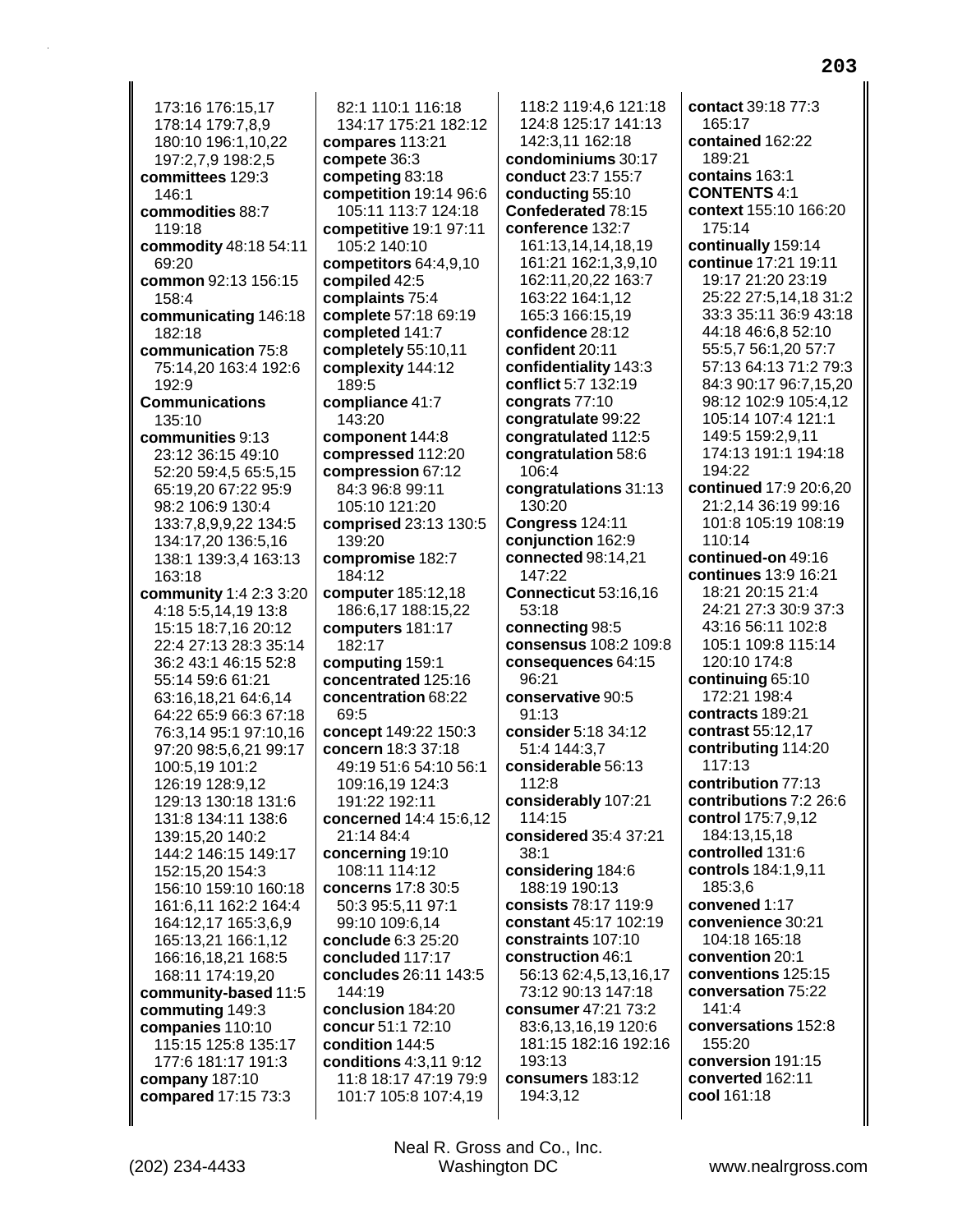**Coordinator** 97:17 **copy** 144:18 **core** 97:22 98:22 143:22 186:9 **corner** 58:20 **corns** 48:16 **corporate** 95:22 102:20 133:12 **Corporation** 1:1 135:7 135:8 **corporations** 97:7 133:6 135:2 **correct** 180:16 **correspondingly** 102:17 **cost** 50:6 62:9,10,17 71:13 90:13 102:16 122:1 152:16 **costs** 62:11,14 65:16 70:1 88:15 90:17,18 91:18,18 92:5 112:22 **council** 55:14 139:19 139:22 **count** 178:21 **counties** 95:9 100:22 101:4 **country** 5:15 13:9 61:18 107:7 121:2 147:8  $150.2$ **county** 14:19,20 30:12 59:8 79:16 80:10,11 **couple** 41:12 46:12 51:14 95:18 104:10 129:3 142:12 149:8 153:1,5 161:2,17 163:10,21 169:7 **Coupled** 48:19 **courage** 7:8 **course** 6:20 72:6 90:6 101:22 107:4 110:13 117:22 160:1 174:21 185:20 **Cove** 100:19 **cover** 10:1 **coverage** 188:9 **covers** 111:17 **COVID** 11:9,9 12:19 25:12,13 28:2,2,5 38:14 42:22 43:7 46:3 67:1 71:16,19 72:4 79:15 80:7 88:21 89:6 90:15 95:7 101:8 102:1,7 **COVID-19** 17:10 43:5 **COVID-related** 122:21 **cowboy** 59:11 **CRA** 35:8 41:7 57:18 **Craig** 59:9 64:7,21

**create** 20:10 151:15 156:14 **created** 45:8 80:21 128:8 132:13 153:11 157:1 **creating** 130:19 169:8 195:14 **creation** 130:18 131:15 147:3 155:6 **creative** 145:16 195:13 **creativity** 195:10 **credit** 13:19 83:15 93:10 105:15 107:3 107:13 123:2 158:5 **criminal** 147:17 **crippled** 17:9 **crises** 8:11 **criteria** 151:22 **critical** 20:12 191:13 193:6 **crop** 12:13,15,17 69:15 69:20 70:21 **crops** 82:16,17 **cross** 196:14 **crossings** 23:4 **crucial** 102:4 **cryptocurrencies** 149:2 **cryptocurrency** 37:19 **crystal** 30:6 72:22 **CSBS** 161:16 **culminate** 151:18 **culture** 39:2 **currency** 38:1 **current** 17:3 18:9 59:20 98:10 104:9 108:2 119:22 123:2 **currently** 6:8 17:5 23:6 27:4,7 44:22 48:15 60:2 89:1 110:11 124:11 **curve** 88:10 122:4 194:10 **custom** 62:6 **customer** 14:17 20:9 44:8 104:14 182:7,16 183:6 **customers** 15:14 19:4 19:20 22:1 23:14 28:8 30:15 69:3 70:6 77:3 80:1 85:7 90:4 91:2,3 91:9 92:12 98:22 104:18 137:11 154:4 165:14 166:4 181:15 181:15 191:16,20,22 192:12 193:9 **cyber** 147:16 174:11 180:9,10 184:12 **cybersecurity** 33:8,12

102:19 147:11 157:6 174:7,11,17 175:7,16 176:4 179:15 180:19 185:12 191:3 **cycle** 52:11 88:15 111:1 **cycles** 88:12 **Cynthia** 2:11 4:10 **D D** 177:8 178:9,17 180:6 180:9,10 **d'Oreille** 78:16 **D.C** 30:16 55:13,16 58:11 **D.C./Washington** 28:13 **daily** 11:15 68:4 147:15 **Dairy** 2:2 84:14,17,18 **Dakota** 2:4,5 10:13 11:4 11:4,7 47:13,14 48:4 50:21 197:12,13,14 197:15 **damaging** 120:4 **Dan** 3:12 4:19 160:17 160:19 161:4 164:15 164:15,18,20 173:5,8 **dark** 167:9 **data** 15:10 146:16,17 146:18,18,19 149:18 152:14 154:8 156:8 158:3 166:10,13,13 166:20 168:22 171:22 172:1,1 **date** 20:16 21:3 60:8 73:3 141:7 169:12,17 170:15,17 **dates** 113:15 143:12 **daunting** 38:6 **DAVIS** 3:2 **day** 11:13 33:17 36:19 79:3 93:21 151:19 154:22 **days** 108:16 156:21 161:17 187:22 **de** 144:2 **deal** 33:12 70:16 194:22 **dealers** 13:20 86:16,17 87:5 **dealerships** 30:3 **dealing** 24:17 **deals** 36:7 **dearly** 26:8 **death** 43:7,13 **debated** 124:11 **debt** 15:6 110:19 139:5 **decades** 147:13 **December** 64:3 185:16 **decent** 43:22 **decide** 110:10

**deciding** 149:3 **deck** 141:2 **decline** 43:13 115:19 118:2 122:1 123:6,18 **declined** 21:5 25:14 28:3 123:1,5 **declining** 112:21 **decommissioned** 59:15 **decrease** 67:14,16 73:5 **decreased** 57:6 **decreasing** 103:12 **dedicated** 66:8 **deed-restricted** 66:14 **deep** 103:22 196:5 **deeper** 98:1 **deepest** 196:1 **deeply** 5:22 58:10 **Deere** 70:4 **defend** 191:2 **defending** 180:18 **deferrals** 56:7 **defined** 122:22 189:2 **definitely** 11:9 14:11 19:10 44:1 45:22 67:10 92:17 110:17 141:20 174:19 **definition** 134:18 188:15 **definitions** 188:22 **degrades** 186:7,9,18 **degree** 60:14 **degrees** 69:10,11 **delaying** 115:15 **delinquencies** 12:6 25:7 112:16 **delinquency** 56:6 **deliver** 134:18 **delivery** 115:10 **delve** 171:21 **demand** 13:17 14:2 20:20 24:21 27:12 30:14 54:21 55:4 56:14 71:8,11 81:22 82:7 83:12 86:12 105:11 115:6,20 119:21 120:12 121:16 122:12 **demands** 14:3 18:10 19:8 **demo** 151:18 154:21 **demonstrate** 139:1 **demonstrated** 36:12 125:10 163:14 **demonstrating** 184:4 **demonstration** 154:22 **dentist** 15:7 **department** 71:18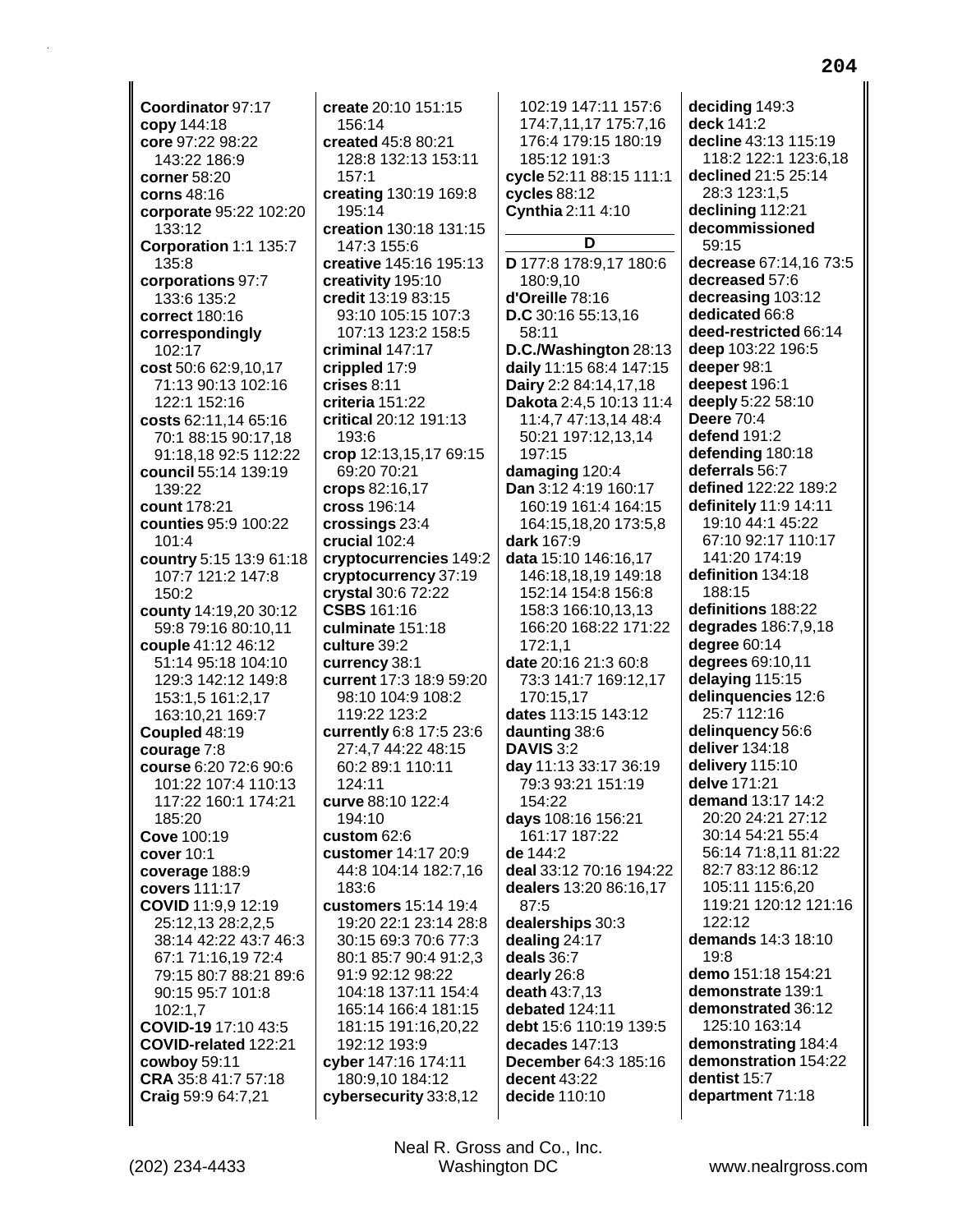depending 71:5 186:13 depict 136:9 138:16 deploy 103:5 deposit 1:1 20:15 63:4 63:7.9 73:5 78:11 96:4,9 103:12 122:9 166:8 171:14,19,22 deposit-taking 165:10 166:7 172:8 depositors 172:3,4 depository 4:14 127:19 132:16 134:11 137:1 143:8,10,13 deposits 22:4 25:9 27:10 34:3,7 57:2 63:6,13 64:11 72:9,14 104:16 113:16 133:11 133:13,18 165:22 depressed 50:10 depth  $95:19$ Deputy 3:2,8 6:8,15 173:13,21 describe 8:4 described 66:2 187:17 describes 134:9 143:13 description 35:13 design 136:14,19,22 137:2,20 Designated 3:14 6:10 designed 133:20 134:22 136:9 138:16 139:9.11 140:1 141:2 141:9 142:13 144:9 149:13 188:4 designing 188:21 desire 98:1 165:17 desired 113:6 desk 38:17 despite 17:20 25:9 71:12 80:6 108:16 121:19 destroyed 82:16,17 detailed 142:10 details 150:22 deteriorate 118:3 determine 156:11 detriments 17:10 Detroit 32:7,9 130:14 131:2 197:17 developing 98:4 136:19 development 3:20 73:12 98:13 128:9,13 134:12 147:8 device 193:1 devoted 198:2 devotion 7:8 diagnostic 159:15 Diane 3:6 4:18 160:15

160:19 164:21 165:3 166:19 173:2,5,8 die 102:7 difference 11:14 16:3 26:1 41:13 48:11 98:15 114:17 168:1 168:22 169:8 170:11 170:18 171:17 differences 143:22 166:7 171:15 different 16:1 31:6 36:1 59:5 60:17 72:12 87:18 97:19 106:21 158:11.19 169:21 differential 167:19 168:18 169:3 difficult 41:3,10 44:20 65:18 66:22 67:11 82:10 113:5 114:6 192:3.12 difficulties 100:15 108:20 difficulty 92:10 dig 158:2 digit 117:9 digital 57:10 104:9,10 104:19 105:5 149:1 154:3 digital-prominent 166:5 digits 73:17.22 diligent 30:7 dinner 14:17 direct 116:7 directed 194:3 direction 20:6 directly 59:12,16 129:17 director 1:19 3:2,4,6,8 3:11,16,19 5:3 6:15 7:20 9:4,13,21 10:5,6 16:17 26:17 31:10 39:15 46:9 51:21 68:1 77:14 94:19 99:14 127:2 128:13.19 160:15 173:13,21 196:16,18,19 198:8 directors 10:22 143:12 144:15 Directory 128:12 disadvantage 170:9 disappointed 58:9 disclaimer 143:3 disclose 15:5 **Discovery 135:9,10** discrepancy 32:17,22 157:15 discuss 9:18 10:7

160:18 162:1 discussants 164:5 discussed 32:19 37:16 91:11 92:21 93:4 99:12 112:20 131:13 131:14 discussion 4:3,11 9:10 33:7,21 35:8 37:18 106:10 117:15 127:15 128:17 158:8 194:19 discussions 50:20 74:18 106:19 121:15 127:21 162:5 dismiss 196:17 disposal 121:10 disruption 156:12 disruptions 62:22 120:15 disrupts 186:7,9,18 distance 169:12 170:16 171:2 172:12 distinction 59:11 distinctive 143:21 distinguished 198:5 distributed 141:2 distributing 97:5 dive 104:1 diverse 20:10 59:4 diversity 130:6 divided 120:21 division 3:6,9,12,17 6:16.18 9:22 141:12 160:16 173:14 174:1 document 181:13 documents 40:18 142:19 doing 38:15 39:3 49:8 50:8 61:5 74:15 76:1 83:20 92:9 119:16,21 120:9 133:7 146:9,21 151:11 158:9 159:17 178:12 181:9 dollars 81:3 87:2 89:22 142:15 donated 66:6 donor 66:3 double-117:8 double-check 126:9 double-checks 85:15 doubled 69:11 downgrade 123:19 downside 80:21 107:9 downtown 69:9 71:20  $125.2$ downturn 84:9 86:11 downward 105:17 draft 141:12 189:6 drafted 142:11

dramatic 60:18 183:13 drastically 28:18 draw 180:20 drawback 90:11 drawing 13:18 165:7 drawn 91:12 dressed 14:12 drive 65:21 drive-through 80:3 94:15 drive-through-only 94:14 driving 81:7 168:16 169:3 172:8 drop 71:4 122:11 dropped 17:14 63:21 116:9 dropping 90:19 122:1 drought 13:1 48:3,17 82:13 dry 69:17 due 20:20 21:6,8,12 48:17 56:22 110:10 122:20 132:19 dues 83:12 105:16 dynamic 97:19

## $\overline{\sf E}$

 $E$  2:19 **Eagle** 2:18 78:1,5,7 130:15 earlier 34:7 38:8 57:15 90:8 98:19 109:11 115:8 116:21 127:22 131:13 174:15 194:20 early 108:16 109:3.18 122:16 186:22 187:1 187:15 188:5 earned 64:10 127:6 earning  $103:16$ earnings 13:7 43:16,19 64:2 99:7,10 105:18 107:16 112:16 113:1 121:19 123:12 ears 69:15 ease 102:2 120:22 easier 193:19.19 east 84:19 119:8 eastern 53:16 94:11 easy 41:3 155:1 166:9 echo 57:15 59:22 63:15 98:18 109:6 echoing 72:17 economic 11:8 53:17 59:21 79:8 107:3.18 119:4,12 124:7 125:17 147:8 economies 24:2

Neal R. Gross and Co., Inc. Washington DC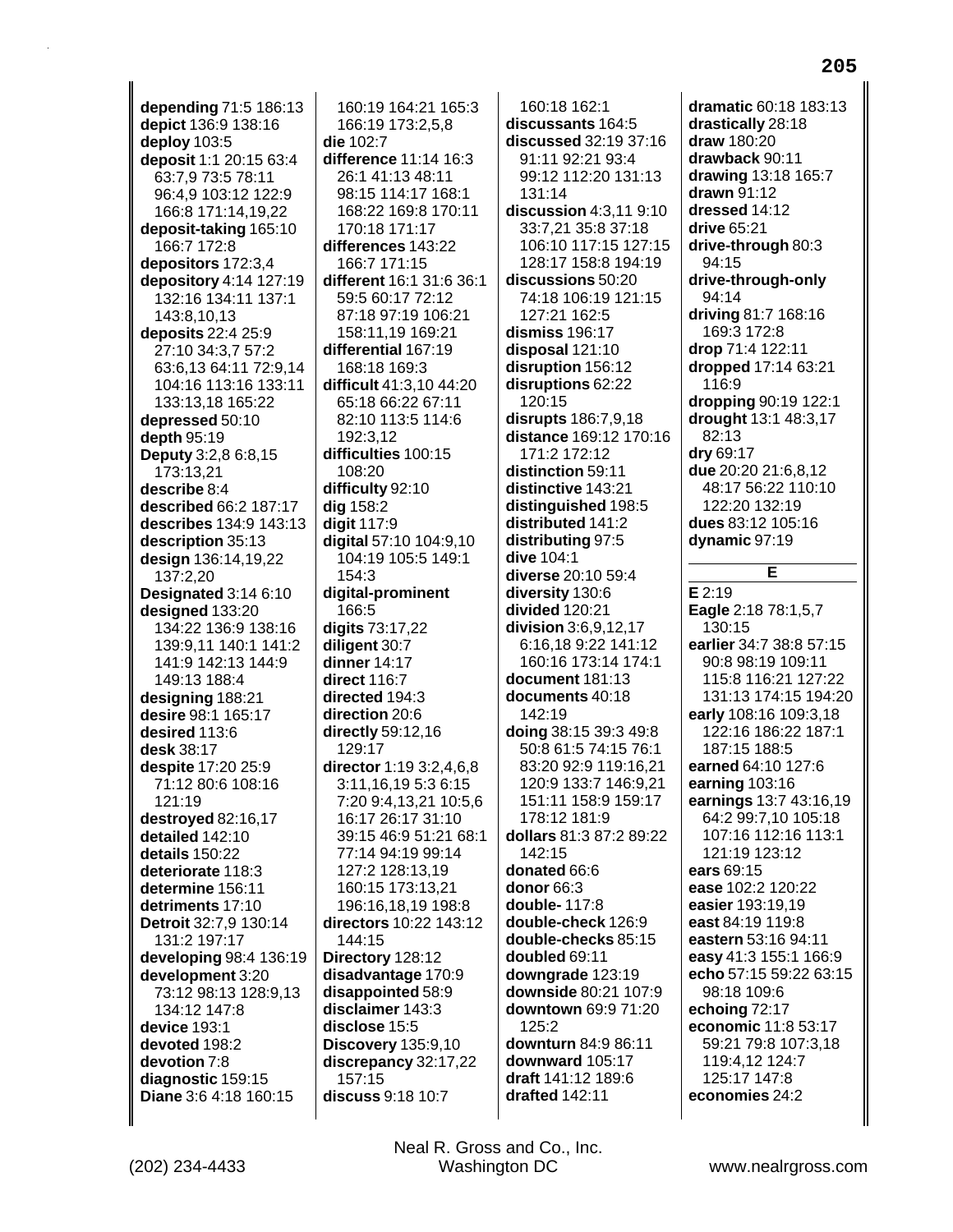**Economist** 3:12 **economists** 160:17 **economy** 10:2 17:6 46:7 80:19 84:9 105:20 108:14 **ecosystem** 139:17 154:14 **EDT** 1:18 **educated** 60:15 **education** 65:11 **effect** 48:3 70:15 125:17 163:17 168:4 **effective** 144:16 152:17 180:3,17 **effectively** 64:6 **effects** 21:22 **efficiency** 18:11 **effort** 20:12 33:11 37:2 65:4 157:5 198:1 **efforts** 33:8 36:16 98:8 112:8 126:19 145:18 163:5 174:17 191:2 **egg** 87:17 91:22 **eight** 53:15 123:10 **either** 62:7 65:17 92:16 123:2 151:6 182:10 183:5 **elapsed** 43:4 **electronic** 104:12 **elephant** 117:3 **elevated** 113:13,19 **Ellis** 3:6 4:18 160:15,21 173:10 **Elon** 149:3 **email** 159:6 **embrace** 18:21 19:7 20:7 38:7 95:21 105:4 **emerging** 157:11 **emotional** 67:3 **emphasize** 140:11 180:17 **employee** 19:8 102:11 116:14 182:17 183:6 **employees** 7:9 18:18 18:21 19:6 43:2 60:9 60:19 61:9 65:5,7,20 70:5 94:13 97:9 98:20 101:4 115:21 181:16 189:8 **employees'** 125:9 **employing** 180:21 **employment** 65:22 97:3 108:12 114:8,19 **empower** 138:21 **encompasses** 78:19 **encourage** 38:19 63:17 77:5 194:19 **encouraged** 20:5 164:3

**encouraging** 53:22 147:3 **encrypted** 180:8,14 **ended** 69:17 150:8 177:13 178:11 180:5 **ends** 81:6 **energy** 98:17 **engage** 38:7 106:12 126:5 128:16 154:4 159:10 176:2 **engaged** 131:3 136:20 136:22 **engagement** 158:12 198:4 **enhance** 20:9 **enjoy** 26:9 105:12 **enjoyable** 106:20 **enjoyed** 111:11 119:2 195:11 **enjoying** 30:20 **enormous** 59:19 **enrollments** 104:15 **ensure** 19:18 147:3 **ensuring** 33:2 **entire** 14:19 16:18 25:15 28:5 156:15 193:20 **entities** 184:2 **envious** 113:4 **environment** 23:20 34:17 59:21 99:3 **environments** 19:9 155:9 **envisioning** 139:16 **epitomizes** 6:22 **equals** 74:22 **equitable** 20:10 35:4 **equity** 33:2 34:15 110:17,18,21 139:4 **era** 86:13 **eroding** 21:9 **erosion** 18:14 22:5 **escalating** 88:9 **especially** 10:21 13:5 21:15 42:21 44:20 76:13 109:22 126:13 126:21 147:6 148:11 154:2 174:20 **establish** 186:4 **established** 5:11 129:11 **establishing** 36:16 **estate** 12:4 20:22 30:14 56:10 81:13,15 89:20 90:12 95:15,16 101:5 109:17,19,21 115:12 115:14 117:4 121:3,8 124:21,22 162:12,16

162:17 **et** 28:20 63:2 67:2 88:11 88:22 91:18 93:9 144:3 **evaluate** 98:14 **evaluating** 144:4 **event** 161:3 **events** 124:8 125:14 **Eventually** 91:15 **ever-increasing** 149:6 **everybody** 5:4 12:20 13:3 29:5 31:9 52:2 58:13 77:5 80:17 90:19 100:14 126:10 160:22 173:19 **evidence** 172:11 **evidenced** 119:16 **evolving** 147:14 **exacerbate** 133:15 **exacerbating** 133:19 **exact** 63:13 **exactly** 15:10 33:22 **exam** 40:13,16 41:7,11 41:17 51:3 57:18,19  $144.6$ **examination** 74:22 75:1 75:5,16 158:13 174:9 **examinations** 38:12,15 74:18 76:2 174:13,14 181:5 183:19 184:8 **examine** 169:6 **examiner** 42:2 74:20 76:9 **examiners** 42:9,10 75:9 75:14 76:6 143:20 144:6 181:8 183:17 184:7,22 **example** 61:7,16 97:15 162:6 163:9 181:17 182:21 188:17 **examples** 181:1 **exams** 40:22 41:9,10,13 50:22 51:1 57:16 **exceeding** 43:17 **excellent** 92:1 162:3 164:8 195:9 **exception** 24:4 50:16 121:11 **exceptional** 81:12 **exceptionally** 41:4 82:11 **excess** 67:6 103:5 117:1 **excited** 58:21 66:18 152:3 **exciting** 98:15 **execute** 138:13 **Executive** 10:12

**executives** 130:6 **exhausted** 67:4 **exhibited** 121:13 **exhibiting** 121:19 **exist** 156:1 **existence** 190:3 197:4 **existing** 76:1 172:3 190:18 **exists** 71:19 **exit** 138:14 140:6 **expand** 27:3 131:3 **expanded** 44:10 **expansion** 44:17 45:19 115:6 **expect** 24:10 50:8 57:4 57:6 67:10 78:12 81:19 105:17 143:20 177:8 **expectation** 123:14 **expectations** 40:22 43:17 107:22 116:15 **expected** 92:5 102:21 108:8 116:13 144:7 **expense** 50:4 **expenses** 112:19 166:14 **expensive** 120:16 **experience** 8:5 20:9 26:5 52:1,3 75:18 118:1 137:15 183:7 **experienced** 18:5,6 79:14 84:2 85:18 86:1 86:11 90:12 93:3 97:17 122:8 **experiences** 111:12 165:13 186:6,17 **experiencing** 24:3,16 32:16 45:13 61:17 63:1 85:9 **expert** 162:15 **experts** 120:21 148:13 148:19 151:20 **expire** 197:7 **explain** 170:11,13 171:9 **explained** 74:20 **explanation** 74:21 **exploring** 103:3 **exposed** 120:14 **exposure** 43:5 113:12 120:20 **exposures** 42:22 **express** 72:18 197:6 **extended** 108:21 113:15 114:1 **extends** 23:9 **extent** 124:22 127:21 169:22 172:19 181:1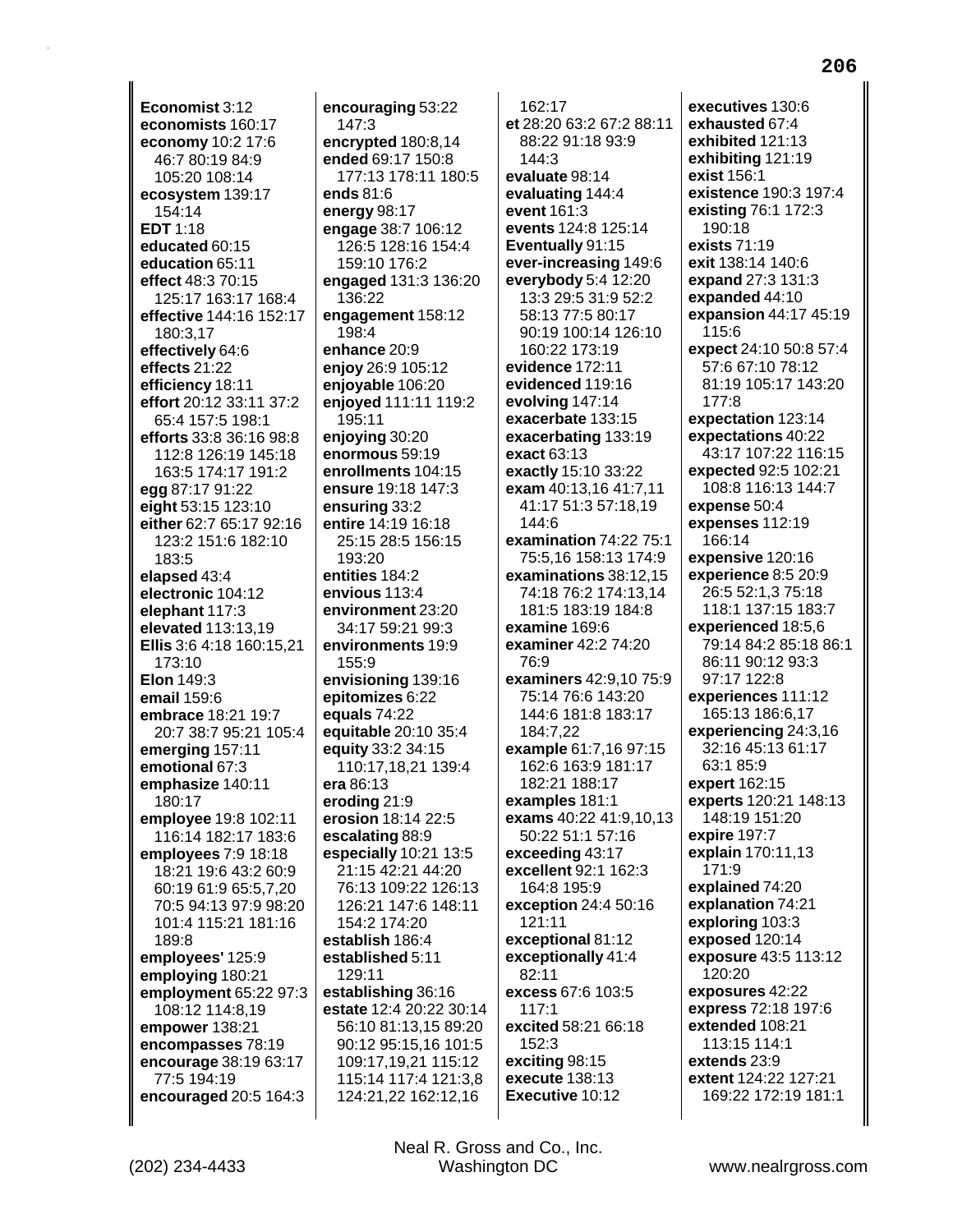182:19 185:7 191:14 **exterior** 78:18 **External** 3:3 6:9 **extraordinarily** 121:3 **extremely** 77:9 79:17 **eye** 31:4 70:19 159:20 **F Fab** 37:7 **Fabulous** 37:7 **face** 31:16 45:14 58:12 58:12 68:3,3 115:15 154:1 **face-to-face** 41:20 93:21 105:3 **faced** 65:14 162:2 193:15 **faces** 107:9 **facilitated** 131:9 **facilities** 11:17 **facility** 45:9 163:11 **facing** 5:19 33:9 114:21 **fact** 111:21 113:6,17 116:4 128:6 147:14 182:15 192:2 **factor** 63:3 79:19 172:13 182:9 193:18 **factors** 117:13 122:4 123:7 144:3,8 **failing** 163:19 **failings** 12:13 **Fair** 6:19 **Fairbanks** 40:11 45:1 46:5 197:19 **Fairfax** 30:12 **fairly** 46:4 69:17 122:11 140:20 **Falcon** 2:15 22:21 **fall** 54:4 61:9 **fallen** 141:16 **Falls** 197:11 **familiar** 98:11 161:13 185:5 188:21 **familiarity** 183:11 **families** 45:10 **family** 20:21 62:5 **family-** 47:14 **family-owned** 11:6 **fantastic** 152:19 153:3 153:15 156:20 158:15 **far** 11:15 12:7 43:22 50:7,18 55:9 101:22 120:1 126:13 152:10 152:11 153:18 170:2 192:10 **fare** 109:20 **fared** 165:6 **Fargo** 37:9 64:5 **farm** 12:18 71:9 **farmers** 13:22 48:14,20 49:21 51:9 92:4 **farming** 85:6 **farms** 119:21 **farther** 149:14 **fast** 27:11 **faster** 73:12 112:21 167:1,15 169:16 171:19 **fastest** 117:11 **favor** 167:20 170:18 **favorable** 112:13 **FDIC** 3:2,15 5:21 6:6,18 6:20,22 7:3,6,8 8:6,9 9:2,18 10:8,22 15:19 16:18 20:6 21:20 22:10 40:13 41:2,4 46:11,18 51:21 52:7 52:13 64:12 68:6 94:20 99:15 100:1 106:2,11 129:11,18 129:21 130:12,19 131:17,20 132:5,13 132:17 133:4 134:9 134:13 136:20 142:12 143:9 146:1 148:6,11 148:14 149:20 150:12 151:21 154:11 158:7 159:21 161:2,15 162:8,11 165:8 168:5 172:20 174:10 175:10 176:16 184:6 186:6 195:21 197:3,22 **FDIC's** 5:5 6:16,16 140:3 145:18 **FDIC-insured** 134:11 **FDIC-supervised** 186:5 **FDITECH** 4:16 **feature** 145:2 **features** 132:12 **February** 68:14 **Fed** 90:22 **federal** 1:1 3:14 6:10 129:13 144:15 151:19 161:15 163:10 186:2 186:12,13 187:2 190:5 **FedEx** 97:5 **fee** 67:13 85:17 104:3 **feed** 14:18 48:7 **feedback** 77:19 129:20 188:11 189:9,12 190:15 193:22 **feel** 8:7,19,20 15:16 39:1 50:15 96:19 104:4 145:16 164:18 193:3 196:7 **feeling** 42:20 174:20 **feet** 158:7 **fellow** 67:18 68:6 **felt** 96:4 **fewer** 18:6,7 19:14 43:22 108:17 114:18 **FFIEC** 181:10 **FFIEC-member** 182:4 **fiberoptic** 147:22 **field** 92:2 **fields** 13:6 **fierce** 124:18 **fifth** 190:2 **fighting** 174:22 **figure** 15:10 33:15,18 34:3 35:18 50:11 **file** 42:2 187:20 **filed** 71:17 175:19 177:3 178:4 **fill** 61:10 114:22 **filled** 60:7 **final** 5:17 24:11 68:11 150:7 **finalize** 142:3 **finally** 65:13 66:19 110:12 130:2 148:22 183:21 **finance** 81:17 86:16,16 86:17 **financed** 81:18 **financial** 3:12 8:11 20:8 43:15 66:20 108:20 134:12 135:3,8,18 136:21 143:19 144:1 144:4 149:17 155:7 156:9 186:11 **financially** 50:7 **financials** 55:19 66:19 **financing** 87:1,12 119:22 **FinCEN** 175:17,18,20 177:4 179:13 **FinCEN's** 176:6 177:19 **find** 17:22 79:12 106:19 145:22 155:1 166:21 185:8 **finding** 18:16 54:22 87:7 89:6 92:10 97:11 113:5 **fine** 26:18 48:21 **finish** 57:4 **finished** 41:18 43:21 152:2 **finite** 151:15,16 **fintech** 19:17 35:21 38:5 **fintech-related** 103:19 **fintechs** 19:12,22 181:17 **fires** 58:18 **firms** 136:20 141:11 163:15 **first** 2:4,9 7:20 10:12 11:3 24:22 27:17 31:21 32:6 40:14 75:19 77:3 101:13 107:20 109:17 111:9 116:10 117:7 122:10 130:14 131:1,9 133:3 142:1,4,7 147:2 149:10 152:4,5 153:6 155:16 157:2 161:20 162:8 175:6 176:21 177:3,17 179:14,22 184:18 188:13 192:19 193:14 197:12,16 **first-time** 64:19 **five** 14:6,7 30:3 37:7,7 101:3 115:20 **flat** 122:4 **Flathead** 78:13 80:10 **flavor** 164:1 **flexibility** 41:15 137:13 **floor** 106:5 161:9 **Florida** 111:20 114:11 117:21 **flowing** 187:10 **fluctuates** 78:9 **flush** 29:5 83:13 **focus** 57:13 99:2 102:3 117:15 132:21 139:18 140:1,11,14 174:9 182:5 **focuses** 170:1 **focusing** 33:2 97:22 **folks** 25:3 51:16 52:13 62:6 67:1 86:17 91:22 93:15 106:2 177:10 177:14 185:4 188:20 **follow** 42:18 89:9 **followed** 10:13 28:7 **followers** 38:10 **following** 156:7 165:14 170:7 **fondness** 18:14 **food** 70:13 **foot** 62:11,12,12,19 **footings** 101:2 **footprint** 131:3 **footprints** 23:9 **forbearance** 107:15 108:22 **force** 45:2,16 54:5 89:11 114:13 195:2 **forced** 65:21 **forces** 89:16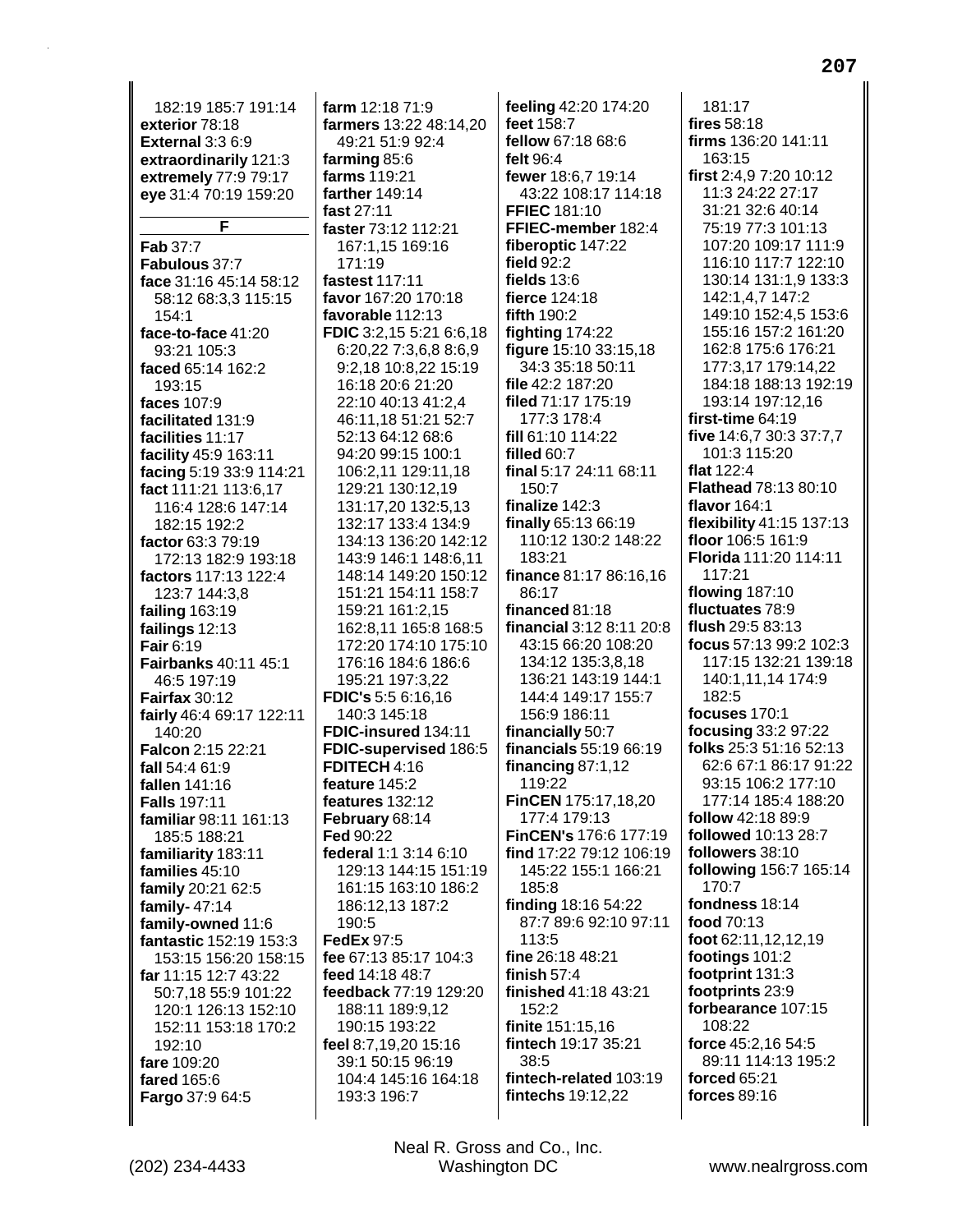**Ford 87:1** forecast 108:2,2,6 109:8 Forecasters 115:18 forecasts 109:10.11 foregoing 127:11 foreign 187:6 foremost 161:20 forever 86:8 162:21 forget  $52.4$ forgiven 27:18 85:11 forgiveness 27:21 73:18,20 101:9,11,13 form 98:2 142:3 formed 139:19 former 74:19 148:5 Fort 197:14 forth 48:20 72:7 forthcoming 6:5 fortunate 19:5 23:21 25:5 93:1 145:9 fortunately 12:15 41:11 101:21 103:10 forward 9:2 22:7,15 35:11 36:4 37:14 38:21 39:19 52:19 57:4 58:11 67:20 83:5 84:1 89:15 90:15,21 92:20 93:11,13,22 119:7 132:11 136:2 137:6 138:19 139:10 140:19.22 142:7 172:20 198:4,12 forward-leaning 182:14 forward-looking 36:3 found 18:14 33:13 163:10,16 166:22 168:10 169:20 170:14 175:22.22 foundational 174:12 184:13,15 founding 135:11 142:18 four 20:21 27:5 29:18 43:9 47:16 117:8 146:15 150:17 186:19 fourth 64:18 82:4 101:20 140:7 141:22 141:22 189:18 framework 158:10 frankly 194:8 fraud 33:18 free 164:18 fresh 58:20 friction 183:7 friends 59:8 front 24:20 25:12 44:16 109:14 153:22,22

157:13 159:7 frontline 76:17 77:2 fronts  $87:22$ frustrating 42:3 fulfill 129:21 full 101:12 108:3,7,8 152:12 fully 11:16 25:18 62:7 fund 131:19 132:4,10 132:13,17,22 133:20 134:4 135:1,5,9,13,13 135:16,19 136:1,3,10 136:11,14,22 137:12 138:8,10,14,19 139:12,13,17,19 140:4,6,8,20,21 141:3 141:9,13,18 142:2,8 142:14,15,20 143:6 fundamentals 116:1 funding 96:11 103:21 112:22 134:3 142:5 funds 13:12 73:6 102:16 103:11 122:2 123:21 135:20 further 96:12 119:16 167:20 169:6,17 future 5:18 18:10 19:8 20:13 22:4.15 29:2 40:22 42:5 49:15 58:21 68:9 87:10 118:21 124:10 125:11 133:1 149:1,14 164:4 G gain 50:11 qains 117:9 gallon 28:17,17 gangs 147:17 gap 168:19 gas 28:16,20 49:11 gasoline 63:2 gathered 137:3 gathering 58:12 qathers 161:20 GDP 107:19 general 165:16 167:15 168:12 179:14,22 generally 38:13 119:4 120:9.15.22 166:22 183:12 185:4 generate 30:22

generators 59:14

geographic 130:9

geographies 35:22

geography 35:14,18

genesis 165:12

80:13 84:21

169:18

Georgia 111:19 117:9  $117:19$ aetter 180:13 getting 30:18 73:22 74:7 127:14 140:20 176:10 179:8 185:6 193.919.21 Getzlaff 2:4 4:4 10:11 10:19 11:3 197:11 Gilbert 2:15 4:5.15 22:17,20 128:1,3,16 129:1,6 132:1,6 145:3 give 6:1 16:4 39:10,14 46:15 76:11 128:16 146:8 174:12 176:22 178:9 180:3 185:14 187:15 196:5 given 5:16 83:9 112:6 115:20 125:9 165:19 166:10,20 giving 128:6 163:22 glad 93:4 112:1 191:6 **glass** 29:18,19 Glen 100:19 global 34:22 116:14 goal 176:10 goals 129:19,21 132:15 142:1 150:14 qoods 120:7 **gotten** 51:9 91:13 194:13 aovernment 12:7 54:16 79:17 83:9.10 122:22 124:1,8 179:14 governments 45:21 Governor 163:1 grace 7:8 39:7,8 grading  $123:19$ **grain** 48:13,20 **Gramm-Leach-Bliley** 190:9 grant 87:19 granular 149:18 156:18 graph 170:9 grasshopper 82:13,15 grasshoppers 82:16 grateful  $37:4,10$ gratitude 196:1,6 gray 35:15 greater 98:9 117:22 118:1 134:5 166:2,8 167:11,14,20 169:14 170:4,5,18,20,21 171:2,3,18 183:11,11 greater-volume 163:12 greatest 58:8 greatly 198:3 Green 59:12

Grea 10:6 106:12.16 111:3 118:7,10 126:1 Gregory 3:4 4:13 grew 21:3 167:19 group 5:14 41:2 52:5 58:8 60:15 140:15.17 140:17 145:22 194:14 groups 137:21 140:16 158:6,6 184:1 grow 13:10 20:15 27:6 37:3 40:22 147:12 growing 18:3 27:11 44:13 113:16 135:16 141:8 172:3 178:20 arown 17:4 20:17.19 86:4 99:1 growth 20:2,15 21:17 21:18 22:7 25:9 30:7 32:19,20 54:15 57:13 63:4,8,9 86:3 89:18 93:2 95:13 96:5,6,13 96:18 105:11 107:19 108:3,13 110:15 113:6 116:13 117:6 117:11 121:13 122:9 122:12,15,18 123:6,6 123:13,15 124:2,12 166:8 167:1.5.15 168:1,13,16,18,22 169:9 171:14,17,20 171:20 178:18 179:4 **Gruenberg 1:19 3:2 4:2** 4:22 5:3 7:21 9:4.13 16:18 26:17 31:10 39:15 46:10 51:21 68:1 77:14 94:19 99:14 127:2 196:16 196:18.19 198:8 **GSIBs 34:22** guess 51:6 74:12 75:15 176:3 177:9 178:15 179:3 guidance 181:7,8,13 quide 179:18,19 quided 31:17 guidelines 28:7 144:7 н hacking  $147:16$ hair 15:8

Hal 4:7 53:1,3,5,9 58:4 half 27:2 32:9,10 34:2 35:9 37:2 43:8 81:3 112:10 177:3,17 Hampshire 16:16 17:8 17:21 18:16 21:11 22:14 197:21 Hampshire's 17:12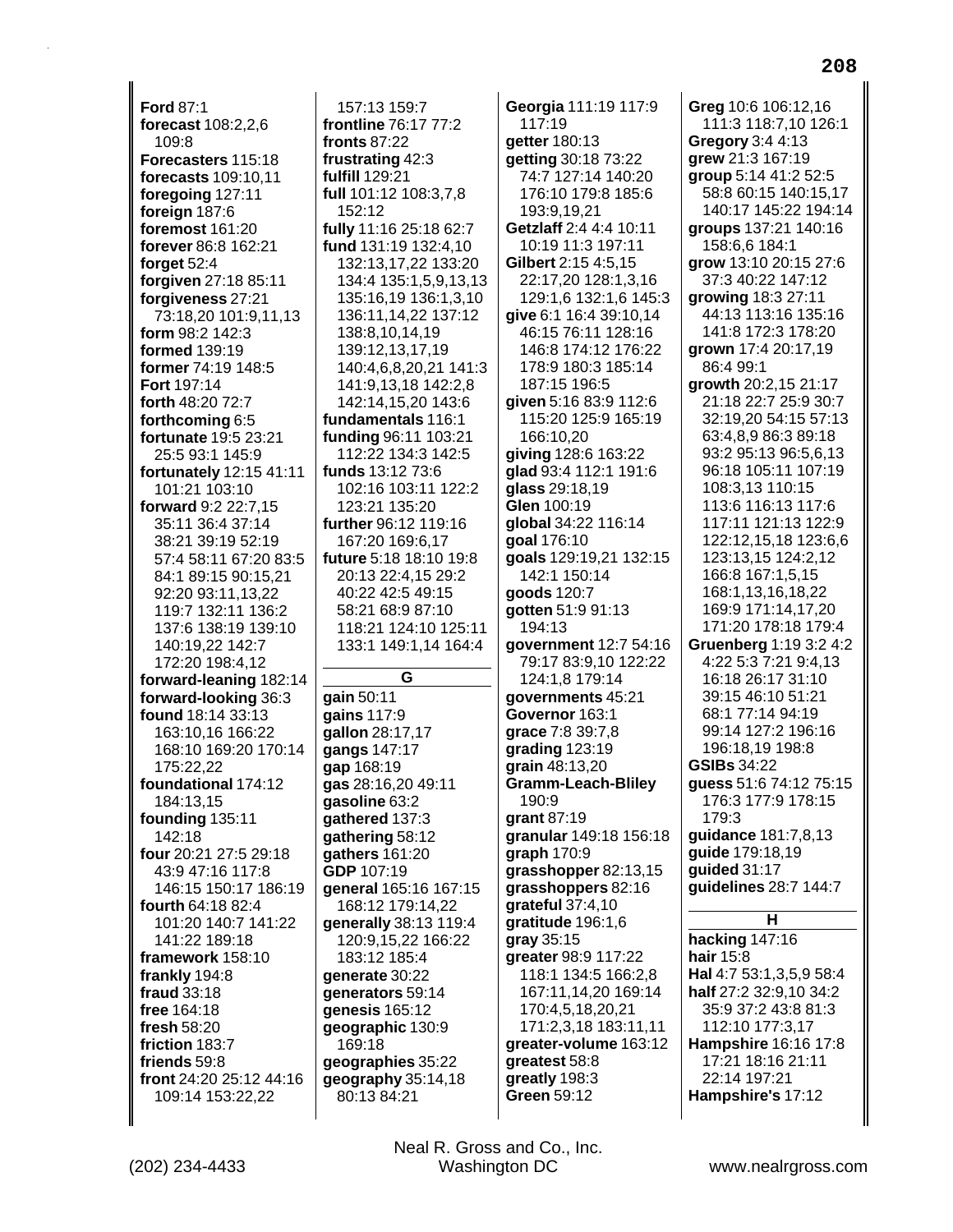hand 13:12 16:9 42:1 115:22 145:1 191:9 handful 85:12 handkerchief 160:3 hands 126:7 145:4  $173.7$ handshake 93:20 hangs 162:18,19,20 happen 29:1 64:3 66:14 72:21 73:1 happened 190:1 happening 28:15 36:20 51:14 67:21 81:7  $188.2$ happy 25:16 28:9 44:14 48:8 92:4 119:15 144:20 160:1 173:1,2 175:1 hard 62:11 79:2 84:8 87:21,21 128:11 HAROLD 2:6 harvest 69:19 harvesting 48:15 hatch 82:13,15 hay 48:7 49:3,5,6 82:16 82:17.18.22 Hayes 2:5 4:7 47:3,4,6 47:12 58:7 197:13 heading 56:1 headlines 190:16 headquartered 22:22 headwinds 115:7  $191.19$ health  $71:18$ healthy 43:3 57:2 hear 9:17,21 10:4 26:15 26:17 42:17 47:4,5 70:4,10,12 73:19 77:19 100:8,10 111:6 127:1 128:20 145:11 157:4 159:6 193:17 heard 9:16 22:2,5 32:14 38:8,14 39:6 42:16 50:2 63:1 65:19 67:11 98:19 102:9 107:6 113:3 123:16 130:22 131:12 137:7 165:5 192:15 hearing 67:20 74:3 91:8 103:7 111:11 119:20 122:15 140:22 heat 82:14,16 heavily 125:15 168:6 heavy 95:14 heels 174:4 held 6:17 69:18 132:7 161:16 168:12 hello 118:22 173:19

help 16:4 34:10 40:17 49:1 54:22 79:1.12 80:19 126:19 134:4 149:13,16 152:15 165:21 174:6.10 183:17 195:7 helped 34:20 35:3 41:14 44:2 98:2 110:16 153:18 154:6 154:14 155:5 157:21 helpful 156:8 185:1 190:14 192:13 193:12 helping 11:22 45:11 134:1 156:14 158:8 helps 69:20 **Henning 3:8 4:20** 173:13,19,20 192:13 193:11 195:4,15 Henrie 3:11 4:12 10:5 111:3,5,8 **herd** 48:6 herds  $83:2$ heritage 95:21 hesitate 155:3 hesitation 29:1 high 21:1,6 37:15 43:1 50:18 56:14 57:21 71:7 81:8 85:22 110:8 120:20 122:10 162:4 178:1,19 184:5 high-level 164:12 high-priced 88:14 higher 14:2 18:11 45:6 71:13 74:11 103:16 167:12 178:22 196:8 higher-than-normal 79:15 80:6 highest 95:8 125:4 178:15,16 highlight  $9:14,20$ 104:10 130:3 139:6 140:8 142:12 153:5 166:18 175:11 177:20 184:21 194:7 highlighted 163:5 highlighting 164:2 highlights 36:5 161:11 highly 19:16 60:15 highly-centralized 155:9 hire 29:9 61:9 65:5 124:14 hiring 29:14 97:9,13 135:12 159:19 Hispanic 23:13 65:6,9 130:7 historic 7:3 114:1 historical 108:4 125:7

historically 21:1 68:21 121:20 133:17 history 86:1 105:13 hit 5:9 28:22 188:10 hits 13:6 hitting  $77:15$ hold 49:6 169:22 holding 48:19 50:14 holiday 198:11 home 18:15 29:11 30:21 43:2 55:5,18 62:8,17,18,19 65:16 78:14 80:18 110:15 110:21 117:5,11 136:4 Homeland 148:5 homeownership 65:18 homes 45:15 62:6 66:17 110:16,18 121:11 hometown 14:15 15:14 honest 111:13 196:2 honestly 11:18 honor 16:21 67:19 honored 52:1 Hoople 3:12 4:19 160:17 164:21 hope 15:18 16:2 26:9 37:13 46:6,14 49:3 51:3 69:13 73:10 74:1 111:21 118:20 161:13 185:1 187:14 196:13 hopeful 31:2 44:5 hopefully 5:17 43:12 49:1 53:5 93:21 146:7 hopes 142:6 hoping 25:22 52:2 84:10 Horvat 2:6 4:7 53:1,4,5 53:9 hospitality 24:9,13 54:16,19 57:8 92:8  $125:1$ hospitalization 25:13 hospitalizations 11:22 host 59:1 106:4 hosts 162:13 hot 82:11 hotel 116:9 hotels 55:2 125:13 hour 61:3,4 hours 55:2 147:21 186:19 189:15 house 19:13 81:2,9,18  $81:18$ household 121:10 housing 44:16,19,19 45:1 57:1 62:9 65:14

65:22 66:4.5.6.9.12 80:22 81:7,11 110:13 110:13 117:12,17 121:12 hover 78:11 hubs 56:16 huge 25:4 27:12 60:11 89:22 147:7 151:5 157:14 **human** 29:6 humble 105:3 humbling 51:22 Hurricanes 155:18 hybrid 28:6 38:20 42:9 51:1,3 57:16 74:17  $75.16$ hypothesis 166:1 169:22 170:7 I **Ichiara** 162:14 **ID** 182:22 idea 37:19 138:20 153:13 194:13 ideas 159:5 195:6 identified 12:5 190:5 identify 130:3 **Illinois 68:21 69:16** 70:22 71:11 73:19 74:8,10,14 77:17,20 119:10 121:6 imagine 73:5 immediate 30:15 **immigrant** 65:1 **impact** 34:14 36:13 95:12 96:3 97:7.16 98:9 104:3 116:8 125:17 134:5 136:16 137:22,22 138:6,11 152:17 165:9 171:11 183:5 197:2 impacted 59:12,16 187:11 impacting  $11:1534:8$ impacts 34:5 implemented 183:22 190:8 importance 18:21 98:18,19 163:4 194:8 important 5:21 6:5 23:19 52:9 54:20 75:7 77:4,9 99:17 104:10 105:2 108:5 112:2 120:1 137:13 138:2 192:10 importantly 11:20 70:20,22 impressive 10:21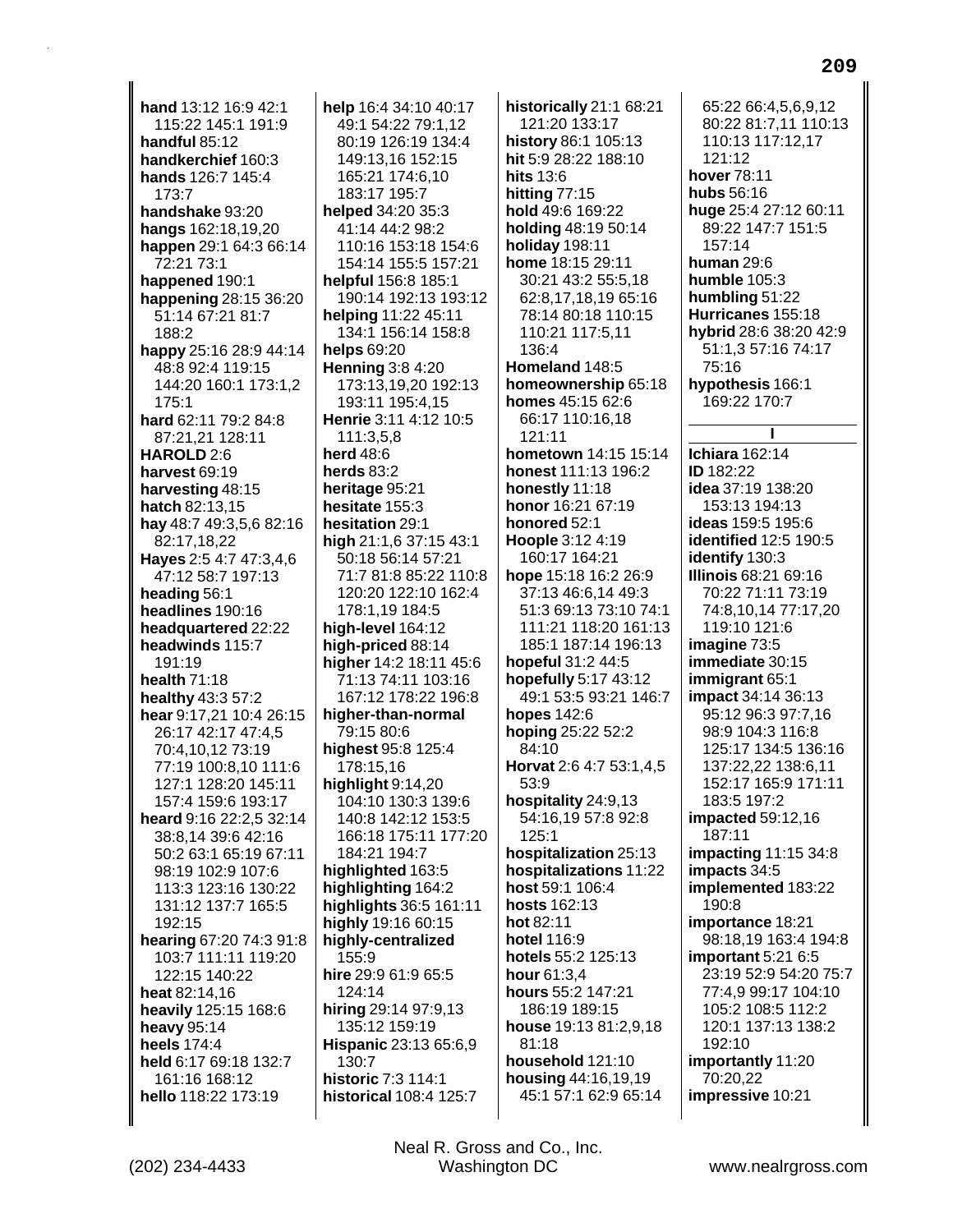**improve** 73:11 98:9 101:8 107:4 **improved** 49:12 53:19 54:6 95:7 116:1 **improvement** 54:3 75:19 **improvements** 46:7 **improving** 24:12 184:16 194:9 **in-depth** 103:18 **inadequate** 182:11 183:2 **incentive** 120:18 **inches** 58:20 **incident** 175:12 180:9 180:11 185:12,18 186:7,18 187:3,10,11 187:13 188:15 189:1 190:15,18 **include** 103:19 107:12 136:10 139:4 143:18 **included** 135:6 143:17 162:8 **includes** 23:10 37:8 **including** 18:4 21:18 65:7 96:16 97:5 111:18 123:7 124:10 133:8 135:2 144:11 146:13 **inclusion** 16:20 147:2 152:4 155:16 **inclusive** 147:4 **income** 23:15 43:18 55:19 56:4 67:13,15 85:17 102:6,20 104:3 122:5 136:7 139:3 **incomes** 121:10 **incorporated** 135:10 162:14 **incorporates** 161:22 **increase** 13:21 56:13 61:4 62:11,14 96:3 102:13,17,17 104:13 104:15 110:9 115:20 116:6,21 121:14 122:16,18 123:8 124:17 **increased** 40:16 57:12 61:3 63:5 72:16 105:11 113:7 114:5 116:2 122:5,12 178:5 **increases** 76:12,22 90:4 104:11 121:5 **increasing** 18:4 31:5 70:2 104:5 115:10 116:22 120:12 123:15 **increasingly** 97:12 **incredible** 65:16 68:7

**incredibly** 152:3 **incurred** 87:9 **Independence** 2:10 31:22 32:6 197:16 **Independent** 130:14 131:2,9 **index** 115:5 **Indian** 78:13 **Indiana** 119:10 120:19 **indicate** 167:3 **indicated** 16:14 114:9 115:8 128:4 197:5 **indicates** 167:21 **indicating** 167:13 192:9 **indication** 182:21 **indications** 122:17 **individual** 144:10 171:22 195:2 **individuals** 33:18 124:16 147:5 **industrial** 56:15 85:5 157:7 **industries** 46:2 85:4 88:8 **industry** 20:1 38:2 54:19 57:8 60:17 87:17,21 91:2 92:8 93:12 96:19 105:6 120:21 193:5 **industrywide** 92:19 **infection** 79:16 80:7 **infinities** 36:1 **inflation** 17:8 28:15,21 31:5 54:11 61:20,21 62:22 88:7 90:8 95:12 102:8 109:7,9,14 **inflows** 78:10 **influencer** 97:20 **influx** 80:20 83:7 172:4 **information** 4:20 40:17 41:21 111:16 132:8 154:9,12 173:17 174:3,5 176:4 179:17 182:8 187:10 194:4 **information/feedback** 74:7 **informative** 106:20 145:5 **informed** 140:11 **infrastructure** 166:4 179:16 **infringe** 37:8 **initial** 142:16 150:4 193:4 **initiative** 131:5,10 163:3 **inland** 23:1,17 **innovated** 183:9

**innovation** 3:15 20:9 145:13,19 146:21 195:10 **innovations** 183:16 **innovative** 130:22 145:15 **input** 5:20 70:1 92:5 137:3 140:12 141:10 143:15 197:1 **inquiries** 135:17 **inside** 139:17 151:21 **insight** 40:21 46:16 **insights** 111:4 196:2 **instances** 41:20 188:1 **Institute** 188:14 **institution** 17:1 18:12 53:11 127:19 144:1 144:10 174:6 189:15 191:20 193:12 **institution's** 123:20 144:4 **institutions** 4:14 18:20 33:19 34:9,11,21,22 125:15 132:16,20 133:11,16 134:3,11 134:12,14 135:3,18 137:1,11 138:7 142:21 143:8,11,14 149:17 156:10 193:7 195:3 **insulate** 110:22 **insulated** 30:10 **insurance** 1:1 3:6,13,18 10:1 12:16,17 132:20 160:16 **Integrated** 64:22 **intelligence** 149:2 **intended** 186:22 187:2 188:5 **intense** 19:14 **intention** 33:1 **inter-agency** 182:3 **interact** 8:17 **interaction** 190:20 **interactions** 19:4 99:21 **interest** 14:10 27:16 37:1 50:10,17 56:12 67:12,15 83:16,17 84:3 87:9 90:22 102:15 107:16 112:20 113:12 114:2 117:12 121:9,21 122:3 132:19 160:14 **interest-** 56:8 **interested** 133:6 135:18 138:5 154:21 **interesting** 77:18 87:4 89:15 145:4 153:10

153:11 154:5 156:7 161:6 191:12 **interface** 80:2 **interference** 12:1,3,8,9 12:13,15 13:11,14,18 14:1,5,18 15:5,21 24:19 32:11 35:9 36:11 72:14 92:7 117:14 **interior** 44:13,17,21 **internal** 158:11 **international** 2:16 23:18,22 24:1 **internet** 148:1 **interviewed** 148:4 **introduce** 26:12 46:21 94:2 100:3 145:12 **introducing** 39:22 **introduction** 58:5 **Introductory** 4:2 **invaluable** 5:12 **inventory** 13:18,21 55:7 56:22 81:17 86:16 87:11 88:15 89:12 90:3 **invest** 136:1 **invested** 22:7 166:22 **investing** 135:19 **investment** 19:15 21:2 132:18 137:19,21 138:11 141:8 165:21 166:2 167:2,11,15,21 168:12 169:4,14,19 170:4,6,12,19,21 171:3,10,15,19 172:7 **investments** 25:4 35:2 63:20 123:14,22 135:4 137:7,17,22 138:7,13,20 139:2,7 161:7 164:17 165:9 174:5 **investor** 132:17 135:11 167:16 **investors** 56:11 132:10 132:11 133:21 135:2 135:9,12 136:12 139:20 140:9,14,19 141:15,17,17 142:17 **invite** 128:15 129:1 132:11 **invited** 128:3 **involved** 148:19 **involves** 114:12 **involving** 115:7 **Island** 53:13,15,18 54:2 55:18 100:22 **ISM** 115:4 **issue** 29:13 33:22 34:12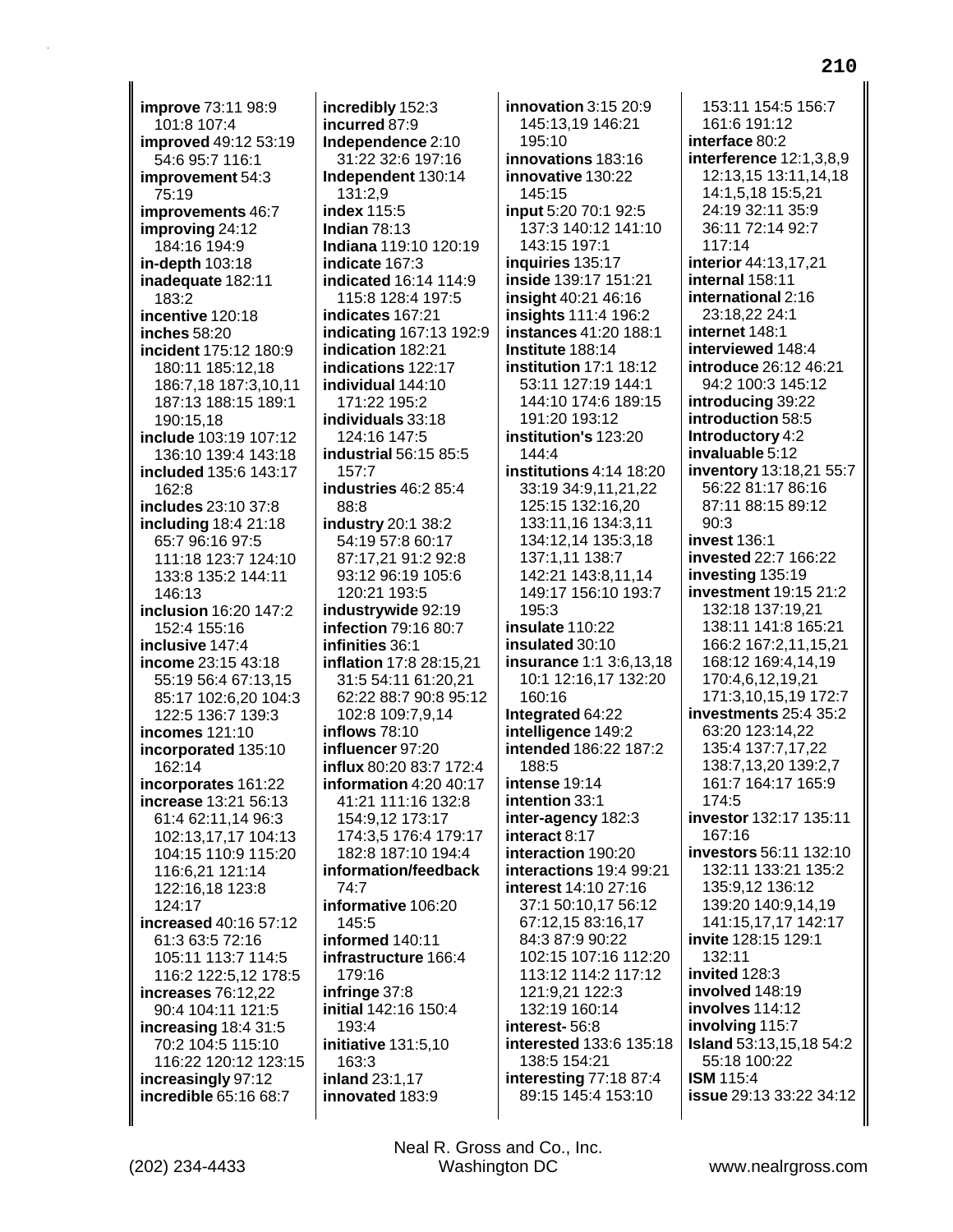37:17 38:12 49:2.6.17 49:22 50:10 51:12,17 54:8 55:1 60:11 92:10 120:8 123:11 124:14 issued 117:16 143:9.14 issues 9:11 29:16 33:4 35:12 45:14 50:19 88:6,7 90:3 92:16,17 99:12 102:9 105:8 122:7 157:7 158:19 161:2 164:2 item 51:5 143:6 160:13 173:12 189:5 items 75:7 85:19 128:17 175:4 **ITIL 156:2 ITMs** 57:11 **ITSM 156:3**  $J3:2$ January 69:2 175:19 178:4 185:17 jealous 68:2 Jefferson 2:11 94:3.9 Jelena 5:6 iob 89:14 108:13 154:18 jobs 60:13 80:17 108:15.17 115:3 **John** 2:19 3:11 4:12 10:4 70:4 106:12,16 111:3,7 118:8 125:22 Johnson 2:8 4:8 68:11 68:16,19 118:18 join 67:17 129:1,6 159:20 joined 146:11 ioint 50:22 Jr 2:15 22:20 judges 151:21 juggle 88:18 July 13:11 27:2 40:14 48:1.2 jump 149:14 jumped 74:11 jumping 158:7 june 79:21 108:7 113:20 122:14 144:15 144:16 175:20 178:5 179:2 jurisdictions 187:5,6,7 K  $K2:5$ Kea 3:14 6:6 7:20 26:10 100:7,12 106:7 118:10.13 125:22

127:13 144:22 145:8 160:6,12 173:5,11 191:8 195:8,17 198:7 keep 29:16 70:7,19 86:7 93:12 99:5 159:19  $187.4$ keeping 31:4 keeps 14:9 87:15 Kelly 2:9 4:6 31:21 32:1 32:5 50:22 58:7 118:19 128:4 130:13 174:16 190:22 194:16 195:4 197:15 **Kelly's 131:1** Ken 77:12 128:4 Kenneth 2:9 4:6 31:21 32:5 40:4 118:18 130:13 131:1 194:17 197:15 Kentucky 119:10 120:20 kept 191:22 key 107:12 109:15 112:13 146:15 175:7 179:20 187:4 keyboard 148:21 keynotes 162:4 163:1,9 kicked 151:13 kinds 89:12 Kitner 2:11 4:10 94:2.5  $94:8$ knew 11:9 97:18,21 knowing 193:6 knows 83:7 114:5 Kootenai 78:15 lab 158:17 label 167:9 labor 24:18 42:21 45:12 49:16 54:5,8 89:6,11 90:16,16,18,20 91:18 92:9 95:12 107:9 108:19 114:13 lack 42:6 67:13 80:16 124:7 133:17 lag 73:7 lagging  $71:13$ lags 71:11 Lake 79:16 84:18 land 51:10 71:5 119:19 landscape 151:20 language 182:14

Laredo 22:22 23:1,16

large 22:4 65:6 80:13

83:7 96:9 97:7 104:11

125:14 131:8 133:18

137:16 147:20 152:20

157:17 179:3 largely 86:14 123:13,19 136:6 172:3 larger 89:4 91:9 133:6 134:15 169:16 largest 23:1,16 54:22 last-minute 5:7 lasting 21:19 lastly 38:11 late 140:13 143:9 launch 141:3,15 155:12 launched 131:20 law 136:20 141:11 layered 182:10 lead 36:10 38:9 43:12  $99.9$ leaders 32:9 139:15,16 139:21,21 140:16 leadership 6:20 7:6,7 20:7 39:9,16 leads 43:6 90:6 learned 130:17 131:7 154:1 155:11 157:2 157:10.14 learning 194:10 lease 45:10 51:10 148:15 leased 125:12 leases 30:18 110:9 **leave** 7:10 174:20 **leaving 14:14 18:2** 60:10 74:4 120:14 led 14:1 39:18 163:15 168:15 ledger 104:4 left 69:10 167:12 left-hand 135:1 141:6 legal 6:18 141:12 legislation 123:1 leisure  $54:16$ lend 163:18 165:21 169:17 lender 19:14 95:15 **lenders 110:22** lending 19:13 30:8 56:10,18 68:22 71:15 73:7 79:5 81:13 123:8 124:11 134:19 163:11 165:10 166:7 167:5 168:1,13 170:11,22  $172.8$ lent 73:13 lesser 124:22 167:16 169:19 let's 37:1 68:13.18 91:14 155:14 169:5.6 176:5,20 level 25:16 37:16 56:4

90:14 109:12 116:18 177:21 178:18 191:20 levels 12:2 24:17 53:21 55:7 80:6 87:11 96:16 110:14 113:7 121:20 122:11 123:4,5,9  $125:7$ leverage 21:4,15 34:8 37:16 63:16,18,21 64:14 72:20 191:4 leveraging 157:12 liability 133:13 lie 84:22  $lies 5:16$ life 11:15 60:21 151:6 192:11 lifeline 170:20 lifetime 66:12 light 167:12 lightening 24:12 Likewise 17:14 19:16  $114.4$ limit 22:4 165:17 limited 56:8 99:21 117:11 166:10 **limiting 120:11,18** line 13:19 61:2 88:21 176:16 lined  $30:4$ lines 107:18 125:18 186:10 lingering 102:19 lion's 64:10 101:4 **liquidity** 13:9 14:3,10 24:21 29:3 33:22 50:11 103:6,14,14 114:5 122:10.11 123:8 138:5 list 22:11 102:22 150:4 **listed** 179:15 184:18 **listen** 159:11 listened 190:20 **listening 111:11 137:2** 138:17 153:8 159:4 **listing 146:12** literally 14:18 85:12 86:17 90:19 little 13:2 14:4,13 20:16 25:17 30:10 32:17,22 33:16 34:6 35:5 38:12 47:10 50:12 51:20 53:7 56:6 60:6 64:18 70:18 72:11 75:15 76:3,8 78:10 81:20,21 82:3 83:18 85:19 90:2 91:20 103:13 118:5 119:5 133:1 146:8 167:7 169:6 176:2

Neal R. Gross and Co., Inc. Washington DC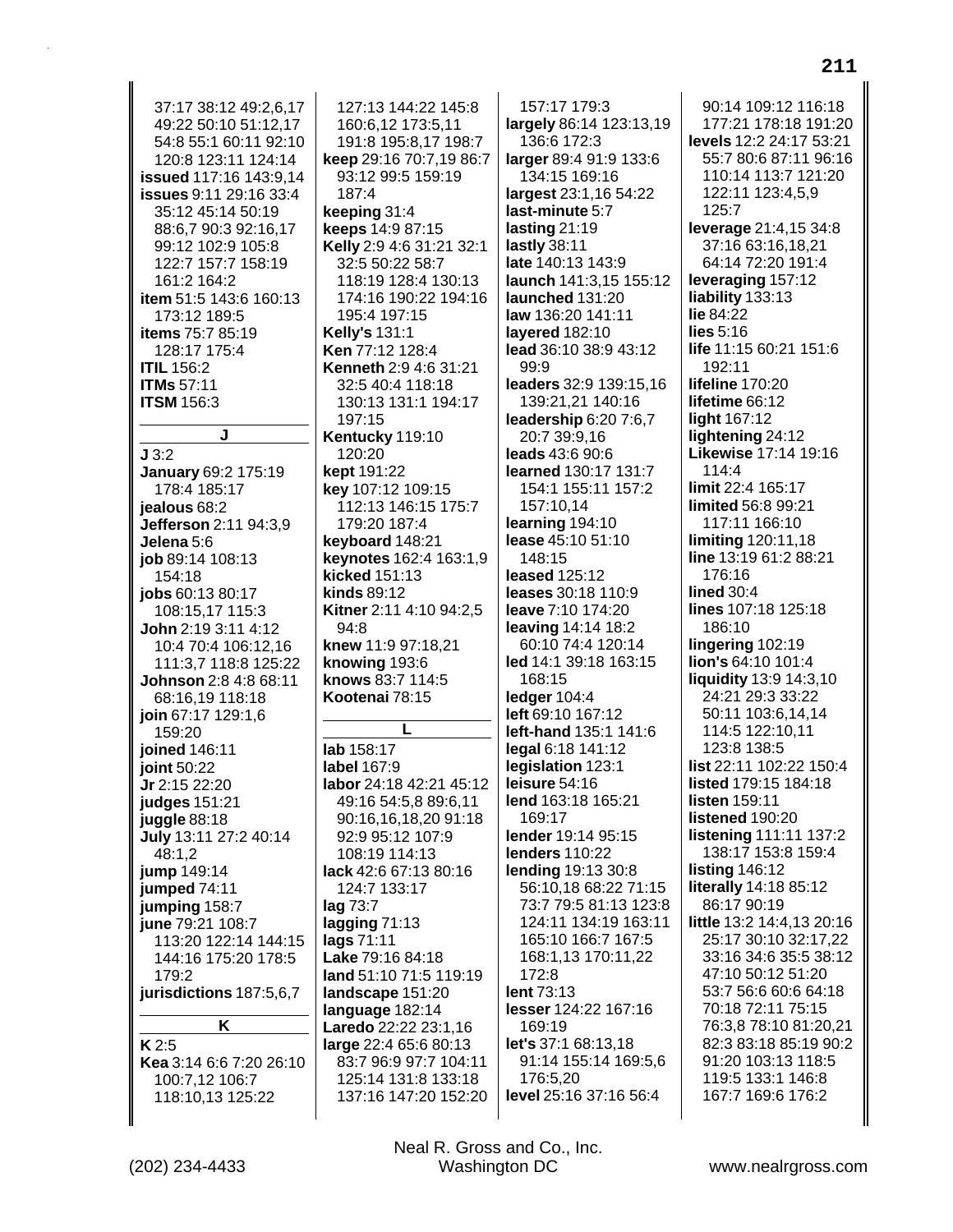177:7 178:9,12 179:2 193:17 **live** 66:15 83:8 162:8 **livestock** 48:5,6,22 49:8 70:9,11 **living** 78:20 **load** 40:17 **loan** 12:3 13:17 14:2,3 14:6 15:6,7 24:21 25:7 32:20 45:9 50:14 55:21,22 62:16 81:22 82:7 85:12 86:12 96:5 101:15 102:18 105:11 107:15 113:6,8 122:6 122:12,12,15,21 123:3,15 124:2 139:5 166:8 167:1,15 168:17,22 169:9,11 170:1,3,10,10 171:16 172:11 **loan-to-deposit** 96:14 **loans** 12:20 15:11 20:18,19 27:9,10,17 27:19 41:22 48:19 56:9 82:2 83:13,14,17 85:10 86:14 101:10 103:9 122:18,20 136:4,5 163:13,16,19 168:20,21,21,21 169:2,7,11,16 170:5 171:3,22 **lobbies** 55:11 72:3,5 **lobby** 79:20 **local** 4:3,11 10:8 17:7 18:14 20:20 22:4 24:2 45:2,20 46:15 66:4 71:18,21 96:7 98:13 101:8 105:8,20 **localized** 101:1 **located** 16:16 19:1 47:14 68:20 78:13 94:10 100:21 **location** 14:16 **locations** 27:5 47:17 53:14 94:13 **lock** 49:21 **lockdown** 58:11 **locked** 50:1 55:15 88:11 **lodging** 49:11 110:3 **log** 182:22 **logged** 117:8 **logging** 85:4 183:8 193:15 **long** 39:19 53:12 93:13 100:22 147:19 157:1 179:19 183:14 **long-** 19:18

**long-term** 113:18 **longer** 21:19 **longer-term** 110:9 **longest** 91:4 **look** 9:2 15:9 19:17 21:21 22:14 33:10 34:10 35:20 36:20 38:7,9 57:13 58:11 64:13 67:10,20 77:6 87:6 158:13 159:10 167:8 169:6 170:2,2,8 171:1 172:6 174:17 182:1 187:5 193:20 198:3,12 **looked** 168:7 169:11 171:13 176:2 **looking** 34:2 36:3 37:11 57:3 89:21 91:3 93:5 103:18 114:3,19 137:4,12,22 140:22 148:8 154:3 158:18 159:20 164:4 168:8 169:20 170:15 172:20 **looks** 177:12,15 180:4 **losing** 148:15 **loss** 122:6 **loss-share** 139:5 **losses** 111:1 **lost** 108:15 115:3 **lot** 12:5 13:4 25:3 27:22 29:15 34:5 35:8 38:15 70:9 77:1 80:14,22 81:1,6 82:2,6 83:1,22 85:3 86:14 87:8 88:17 89:15 90:4 91:12 92:3 92:9,14 93:7 95:4 103:1 109:18 113:3 126:16 133:9 135:17 146:13 151:9 154:10 154:14 155:11 156:13 158:10,21,22 172:10 172:14,16 177:13,21 177:21 191:4 193:3,8 193:13 **lots** 13:20 86:18 157:18 183:15 **love** 9:1 39:18 58:22 69:12 146:4 159:6 **loves** 58:13 **low** 17:13,18 19:13 23:15 55:8 56:12 73:21 74:1 83:12,16 89:3 93:10 107:16 117:12 121:20 122:3 136:6 **low-income** 133:8 134:20 **low-risk** 22:8 93:8

**lower** 13:17 14:3 21:12 112:19 114:2,15 116:2 121:9 122:6 139:2 183:8 **lower-income** 134:17 **lowest** 17:16,18 91:4 116:18 121:6,21 123:9 **lows** 25:8,14 **luck** 85:19 **M Macy's** 97:6 **main** 56:1 102:3 161:3 188:10 **mainstream** 19:9 **maintenance** 188:18 **major** 6:19 60:20 97:4 120:8 122:4 124:3,8 139:14 142:10 189:11 190:12 **majority** 19:6 51:2 **making** 25:4 76:19 138:7 148:10 151:10 159:12 **malicious** 182:6 **manage** 35:19 **management** 3:9 66:21 67:2 144:5 158:6 173:15,22 174:10 **manager** 65:8 135:13 136:11 138:8 139:12 139:19 140:4,8,20,21 141:18 142:2 **managers'** 115:5 **managing** 35:21 140:5 **mandate** 79:1 89:7 **mandatory** 165:16 **manner** 152:17 **manufacturers** 120:13 120:17 **manufacturing** 88:9 97:4 115:1 119:13 120:1,4 **March** 28:4 **margin** 27:16 67:12,15 84:2 96:7 99:11 105:10 121:19 122:7 **margins** 14:4 19:14 50:10,17 55:22 57:6 112:20 121:21 **mark** 2:17 4:4 7:10 16:9 16:14 22:18 72:10 118:22 119:1 191:8 191:10 197:19 **market** 13:14 24:18 27:13 28:1,12 29:4,22 30:9,15 31:2 32:21

37:5,5,6,12,13 44:14 44:19 45:20 71:10 78:17 83:4,5 85:1 90:12,13 93:9 96:7 107:9 108:20 117:18 118:2 125:2 138:4 150:15 153:7,16,19 169:18 **marketing** 83:16 97:18 **marketplace** 19:18 103:4 **markets** 17:7 19:1 24:15 92:7 110:13 116:22 117:16 121:8 125:6 **Mars** 149:4 **Martin** 1:18 3:2,8 4:2,20 4:22 173:13,15,18,20 194:16 195:8 **masks** 55:16 68:13 **massive** 104:15 **matching** 135:20 **material** 29:7 91:17 115:8 186:8 **materials** 29:16 89:13 **matter** 21:21 39:1,2 89:12 127:11 151:20 198:15 **maturities** 113:15 **maturity** 157:15 **McCurry** 46:21 **McKinley** 2:14 40:1,7 40:12 42:20 43:15 197:18 **McWilliams** 5:6 46:10 51:21 77:16 94:17 99:14 132:6,14 163:2 **MDA** 28:10 **MDI** 6:11 7:1 26:6 128:2 129:11,16,19 130:5,6 130:10,21 131:14,15 131:16 136:11,12 137:8,8 138:17 140:13,15,17 143:16 144:2,20 **MDIs** 129:22 130:1,3,7 130:11,12 134:15 136:16 **mean** 31:8 49:21 125:11 192:19 **meaning** 34:12 **meaningful** 22:6 **means** 126:16 135:12 195:5 **meant** 52:17 **measured** 152:18,18 **measurement** 138:12 **measures** 156:8 167:13

**212**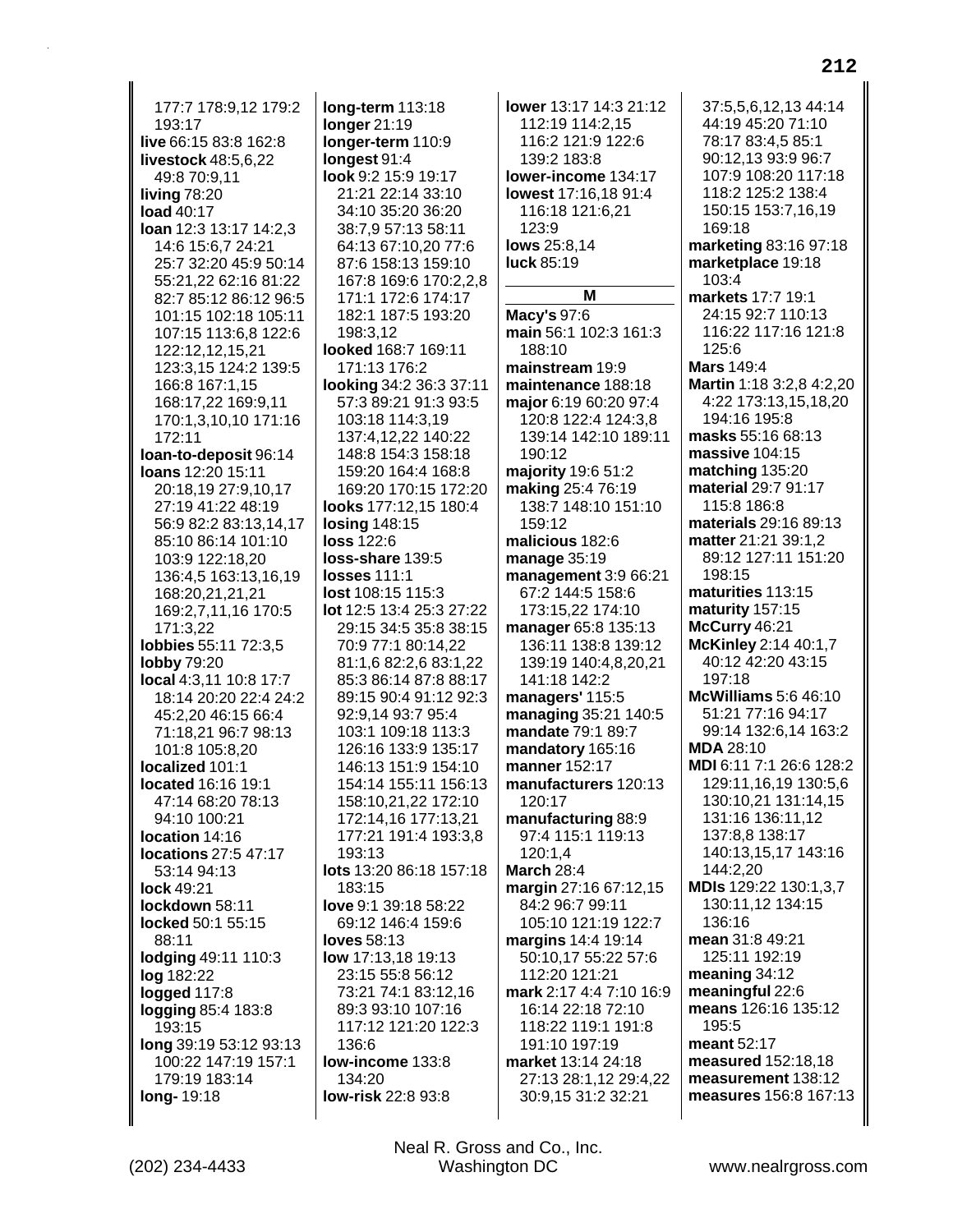Measuring 155:18 media 192:8 **median** 168:9,10 medical 11:17 56:17 meet 19:22 40:22 42:7 52:16 58:9 68:13 93:19 112:6 118:20 141:18 152:16 meeting 1:8 5:4,8 7:18 9:8,15 14:14 47:9 48:1 51:19 55:14 77:17 90:22 101:18 127:2,5,18 128:5,18 140:13.15 160:4 195:18 197:9 198:10 198:12 meetings 8:20,21 22:15 41:20 196:12 meets 138:10 Meghji 3:15 4:17 145:9 145:20 160:11 member 10:19 16:11 22:18 26:11,14,19 32:1 40:4 47:4,6 53:4 58:4 68:16 78:2 84:16 94:5 100:10.13 129:7 129:9 140:4 179:8 194:16 members 8:16 9:10.17 9:18 10:10.14 46:18 52:15 78:22 79:7 126:2.14.19 127:4 130:10 131:13 140:15 145:1 164:7,22 176:15,17 179:7,9 180:10 196:1,22 197:7.9 memos 156:22 mention 14:9 38:8 70:20 71:16 74:16 81:10 95:14 109:15 136:19 140:3 141:6 171:13 176:8 185:10 188:8 mentioned 7:1 10:10.21 11:2 33:6 34:1,6 51:18 54:7 57:3 74:9 95:5 102:9 107:11 108:12 109:1.7 137:13 141:10 165:4 188:17 190:6 192:15 mentorship 39:16 merge 69:2 message 72:12 179:3 met 8:18 13:11 68:3 97:19 137:8,8,9,9,20 175:6 methodically 96:22

metrics 17:21 112:13 metro 23:11 25:2 metropolitan 27:4 28:13 31:3 72:1 110:8  $119.13$ Mexico 23:2,17 mic 111:5 Michael 148:5 Michigan 32:7 60:20 119:10 120:19 130:14 131:2 197:17 Microsoft 30:11 135:7 140:9 mid 73:21 mid-Wisconsin 85:2 middle 85:6 midst 38:14 migrating 104:18 Mike 2:2 4:9 84:13,17 94:6 118:19 132:1 133:3 143:1 175:13 181:3 **Mile 152:7** miles 47:16 58:16 65:21 66:11 78:19 84:19 171:4,6 military 44:16 45:8,10  $m$ ilk 63:2 million 11:5 13:12,13 17:5 27:8,8,9,10 47:15 59:7.10 62:18 63:6,8,10 66:6 72:16 78:9,12,19 81:2,3 86:5.6.9 94:12 101:3 108:17 133:10 135:15 135:20,21,22 141:8 142:15,16 170:3  $177:16$ mind 21:20 72:19 111:21 187:4 minds 107:17 172:16 mindset 75:6 176:11 mine 156:17 minimum 76:19,20 142:16  $minimums$  103:15 Minneapolis 37:5 131:4 Minneapolis-84:19 Minnesota 37:5,13 minority 3:19 4:14 32:21 34:18 35:1 36:6 36:8,13,14,22 64:19 127:19 128:9,12 130:18 132:16 133:8 134:10,16 136:6 137:1 139:2 143:8,10 143:13 163:18 minority-owned 147:6

minute 9:6 115:11 minutes 106:22 127:8 161:4 163:21 176:22 180:4 mirror  $43:19$ mirroring 72:17 missed 26:8 mission 7:9 97:22 132:21 139:18 140:1 140:11 142:19 mission-driven 130:20 131:19 132:4 133:16 133:22 134:8,9,22 136:2 139:8,14,21 140:12 142:5,21 143:5 mitigate 174:7,11 mitigated 122:7 mix 130:9 mixed 115:14 mobile 80:2 104:14,17 191:15 model 18:19 19:7 28:6 42:9 57:16 76:16.17 87:7 99:6 130:9 models 137:10 149:15 moderate 23:15 82:1 115:19 139:3 moderated 162:12 moderating 121:17 moderator  $3:2$  7:18 modern 149:16 modest 115:19 121:13 122:18 138:3 modifications 122:22 modified 123:2 Moffat 59:8 moisture 49:4 moment 8:1 123:11 128:4 160:7 momentarily 178:12 Monday-Tuesday 92:14 money 73:13 74:4 80:20 81:2 83:8,10 86:10 87:15 92:20 157:18 177:21 Mongold 2:13 4:6 39:22 40:4,6 197:17 monitor 72:8 96:15 monitoring 95:17 114:8 117:2 Montana 78:6,14 79:9 80:15 82:10,11 130:15 Montanan 81:8 month 19:21 21:3 48:9 86:8 115:5 175:18 177:3,4,17

months 20:3 24:22 28:20 29:19 54:21 63:7,9 91:14 103:19 108:6 110:6 145:14 146:5 148:6 150:8.16 months'  $41:12$ more-than-adequate 25:10 morning 16:12 32:2 190:21 morphing 35:15 mortgage 79:5 110:19 mortgages 20:21 103:21 136:4 **Mount 197:18** mountain 58:17 59:19  $61.12$ mountains 65:20 mouth 65:8 mouthful 156:13 move 36:4 37:12 47:3 52:19 62:6 80:8,9,12 150:18 158:8 160:12 169:10 173:11 178:2 181:3 185:9 moved 60:19 109:11 149:11 Movement 59:13 moving 30:12 59:20 60:16 67:2 80:15 81:1  $85:5$ **MSRP 29:22** Mt 2:14 40:1,7,12 42:20 43:15 much-69:17 98:16 much-needed 54:21 multi-factor 180:6.11 180:22 183:15 Multi-State 179:16 multifamily 116:16 121:12 multiple 41:9 176:13 181:18 **Musk 149:3** mute 100:8 muted 119:22 mutual 17:1 21:8 40:7  $144:1$ N name 47:12 53:9 78:4 86:20 173:20 179:19

name's 53:5 Narvaez 2:15 4:5,15 22:17,18,20 26:11 128:1 129:1,7,9 Nassau 101:1 nation 43:6 54:18 79:14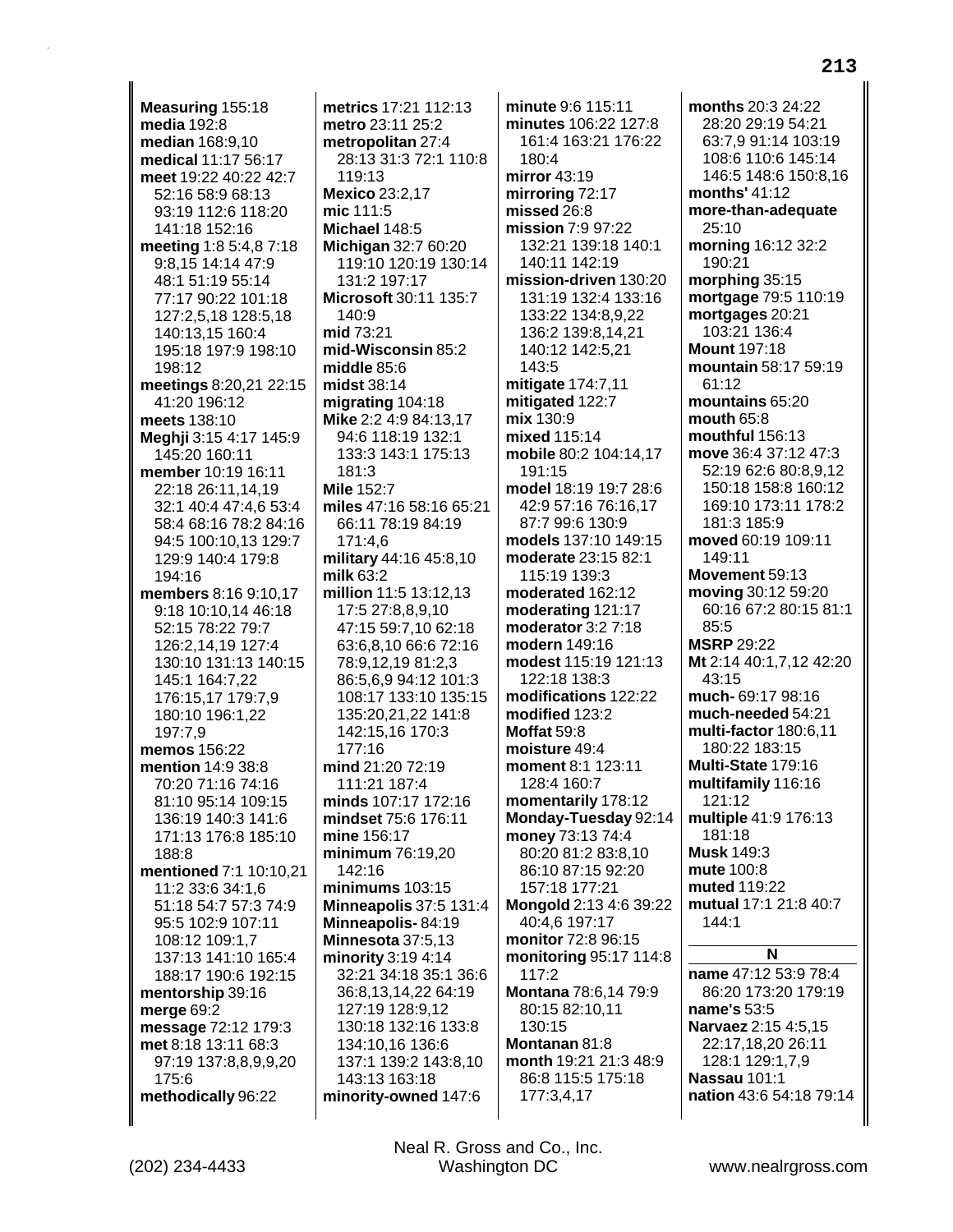nation's 23:2 national 3:16.19 9:22 10:2 43:9 54:2 88:20 107:2 121:5 128:12 166:16 188:14 nationally 109:4 nationwide 14:22 117:17 **Native 130:8** nature 38:18 144:11 149:4 navigate 112:8 near 174:8 near-term 124:7 nearby 53:16,18 nearest 169:13 170:16 171:4,7 nearly 109:3 116:6,20 necessarily 123:10 167:3 191:19 192:21 necessary 18:17 42:1 103:14 necessities 40:19 necessity 57:11 165:19 need 8:1 30:6 33:10 36:13 38:6 42:15 45:22 49:4.4 70:7 83:14 92:12 96:19 99:3 110:10 114:4 131:6 133:7 136:14 137:14 139:1 149:6 157:4.8.12.13.22 174:17 191:1 193:2 **needed 69:18 92:2** 97:21 98:17 125:9 138:22 needs 35:10 37:18 61:8 61:16 98:7 136:14 138:22 152:16 negative 64:15 73:4 102:7 110:17,18 119:20 122:13 183:5 negatively 34:14 neighbor's 71:9 neighboring 95:9 Neil 46:21 nervous 13:2 **nested 139:17** net 27:16 50:10.16 55:19 67:12,15,15 112:20 113:18 121:20 never 8:18 12:5 52:4 87:11 145:10 164:9 new 11:13 16:16 17:8 17:12,21 18:16 21:11 22:7,14 25:12 41:1 43:7 61:9 80:8 87:6,6 97:13 100:19,21

101:15.16 115:6 120:12 128:8,8,13,14 130:18,21 145:13,16 153:9,11 154:4,5 156:21 172:4.18 175:5 184:22 188:22 194:6 197:12,21 newly 18:14 Newport 16:16 197:20 news 43:11 74:10,12,13 105:12 109:5 120:4 125:5 192:22 nice 54:3 62:19 nicely 87:18 161:22 night 14:9,18 141:5,20 nighttime 61:14 nine 53:14 130:6,10 145:14 146:5 ninth 161:18 nomenclature 155:21 non-conforming 103:20 non-essential 24:6.7 non-existent 24:5 non-interest 104:3 122:4 non-MDIs 134:17 non-performing 25:8 non-profits 153:2 non-tax- 67:6 nonprofit 64:22 nonvoting 140:4 normal 70:2 74:2 81:8 101:16,16 124:2 172:18 normally 34:12 82:18 north 2:4 10:13 11:3,4,7 80:10 85:3 111:19 117:9 197:12.12 northern 68:20 85:2 87:16 not-so-good 75:1 notably 19:12 note 21:11 108:5 122:19 162:6 noted 69:12 174:15 notice 14:12 152:18 186:1,3 190:6 notification 175:12 185:13.18 186:21 187:6,9 188:6 189:13 190:16,18 notifications 189:19 notified 188:1 notify 186:5,16 November 1:13 24:10 novo 144:2 number 17:18 18:5

19:12 21:11 25:12 40:18 42:22 56:8 89:8 104:16 115:21 116:22 133:5 137:16.21 141:10 150:11 153:10 158:16 159:7,9 178:3 178:15,16 192:10 numbers 43:11,22 45:3 46:3 59:19 72:11 73:20 81:15 95:7.8  $114.17$ numerous 48:9 62:6 134:14  $\Omega$ objectives 143:22 observations 9:19 10:2 10:8 106:9.13 107:1 126:3 obstacle 193:15 obvious 13:3 68:5 obviously 11:13 12:20 27:20 48:10 49:16 50:9 59:19 62:21 65:14 86:13 114:3 116:7 117:3 119:11 177:22 192:19 **OCC** 35:10 occupancy 116:9 **occur** 187:18 occurred 63:14 114:1 **October 20:17 21:2.4** 108:1 175:18 offense 147:15 office 36:9.17 71:22 99:5 110:3.7.9 115:13 115:14,16,19 124:21 125:2,6,12 128:8,9,10 128:14 130:18 Officer 3:15 6:14 10:12 145:13 offices  $97.4$   $98.20$ **Official 3:14 6:10** offline 147:20 156:18 180:8.14 offset 112:19 offshoots 51:8 oftentimes 33:14 Ohio 119:10 old 17:1 27:2 53:11 older 120:16,17 Olesiuk 3:16 4:12 9:21 106:17 111:7 Ombudsman 6:17 onboard 142:2 onboarding 158:20 once 42:6 54:12 104:19 170:3 192:22 193:1.1

once-in-a-66:11 one-offs 74:1 ongoing 79:13 147:14 online 191:15 193:16 onset 165:14 onsite 18:22 open 11:16,16 23:22 24:10 28:5 55:11 58:22 60:4,5 61:12,15 72:4,7 80:4 92:14,15 171:11 196:2 opened 27:5 72:5 openings 116:4 operate 30:13 94:13 134:12 operating 6:14 23:20 25:15 53:21 operation 82:21 operational 3:8 137:14 147:10 156:11 173:14 173:22 operations 44:10 158:3 176:11 186:9 opinion 41:4 105:3 opportunities 19:17 60:14 69:7 103:3,17 159:14 162:2 opportunity 6:4 7:12,14 8:13 16:8.19 19:22 22:13 26:3 37:12 38:16 40:9 41:19 46:11.13 47:7 52:5.16 58:3 65:12 66:12 68:4 94:21 105:22 118:5 125:19 126:4 133:17 133:21 194:7 195:11 opposed 39:2 60:13 opposite 63:14 optimism 83:22 optimistic 43:19 46:5 84:7 105:19 option 13:14 options 20:3 orally 176:19 order 10:15 56:3 77:6 86:20 103:15 148:17 ordered 29:17 orders 88:10 115:6 165:16 organization 32:11 147:20 150:15 159:21  $189.1$ organization's 187:1 organizations 35:16 135:4 150:2.17 151:17 157:16,17 organize 146:19 149:6 organizing 146:22

Neal R. Gross and Co., Inc. **Washington DC**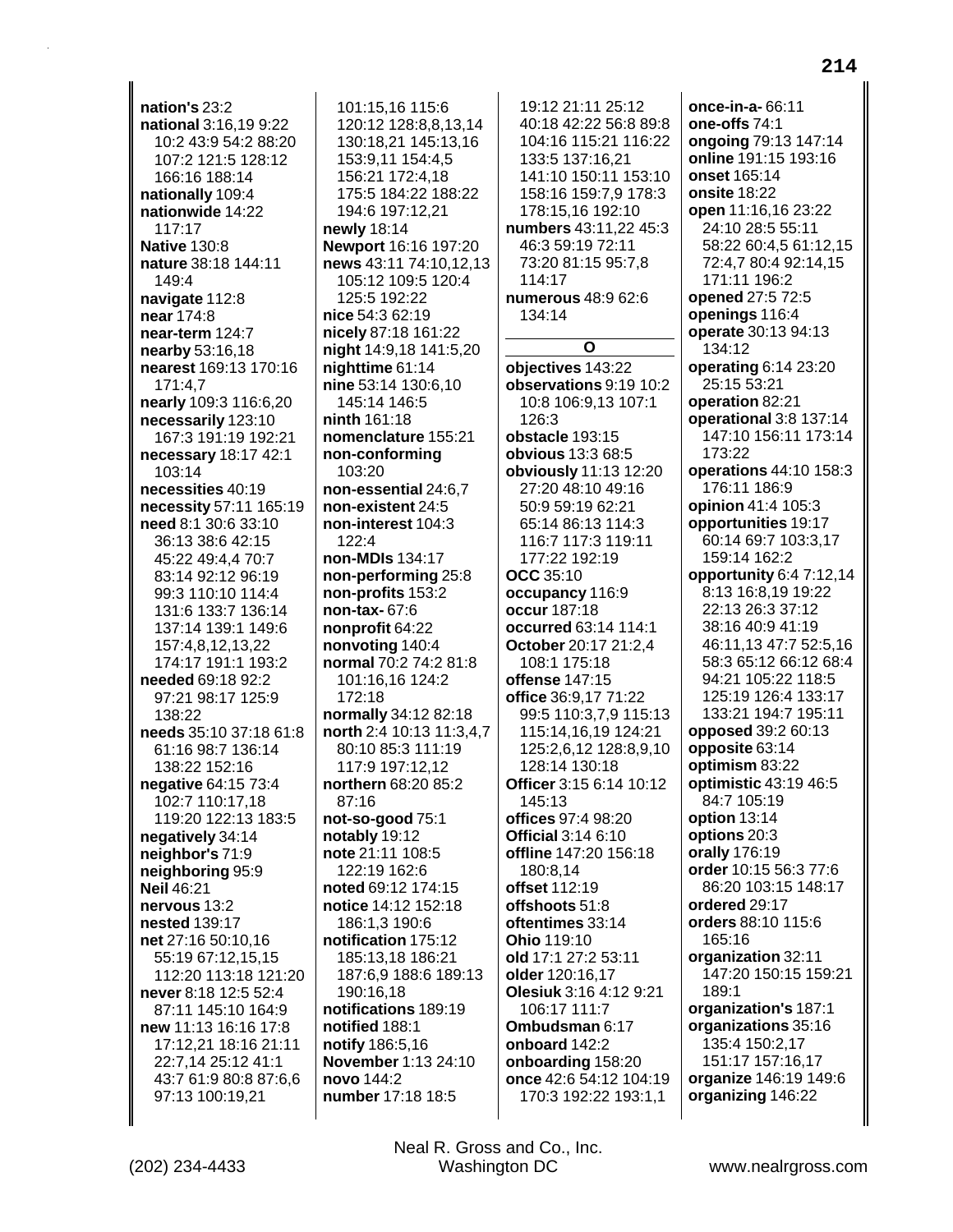**origin** 131:15 **original** 14:15 73:16 79:1 **originally** 21:16 **origination** 169:12,17 170:15,17 **originations** 55:22 101:15 **ought** 38:3 **outages** 188:18 189:20 **outcome** 57:22 103:4 **outcomes** 32:8 153:5 **outdone** 66:10 **outdoor** 60:16 **outer** 139:13 **outflows** 78:10 **outlook** 53:17 107:8 **outpaced** 54:17 116:4 123:6 **output** 150:13 151:7 **outreach** 57:10 **outside** 100:21 136:20 141:11 156:4 169:18 **outstanding** 11:1 87:3 **overall** 13:7 14:2 17:6 50:13 60:10 64:12 67:3 83:20 105:7 124:12 125:16 172:5 **overcome** 18:13 34:17 **overdrafts** 28:11 **overhead** 87:8 122:5 **overly** 102:7 **overstate** 197:1 **oversupply** 34:4 **overvalued** 117:16,18 117:20,21 **overview** 118:5 195:14 **overwhelming** 19:6 **owned** 47:15 **owners** 77:2 **P P-R-O-C-E-E-D-I-N-G-S** 5:1 **P&G** 97:6 **P&I** 56:7 **p.m** 1:18 5:2 127:10,12 198:16 **pace** 27:11 73:13 117:11 **packet** 144:18 **packets** 10:16 **page** 190:10 **paid** 20:19 150:20 **pain** 42:21

31:12,17 52:10,19 94:15 95:10 96:2,21 103:9 107:6,13 108:16,18 109:3,18 109:20 115:3 116:7 116:19 120:5 122:9 124:15 125:11 161:8 165:6,11,15,22 166:3 167:4,6,14,19 168:1 168:14 169:15 172:7 172:9,17 **panel** 162:10 **panels** 164:6 **panhandle** 94:11 **paper** 163:13 **papers** 149:22 150:3 163:10,16 **paradigm** 18:8 **parameters** 101:20 **parcel** 66:7 **pardon** 100:7 **parent** 129:16 **Paribas** 64:5 **part** 14:10 17:3 23:7 26:1 52:5 60:16 75:13 78:16 86:22 87:10,14 106:10 152:18 159:17 188:13 **partially** 41:17 **participants** 106:19 **participate** 5:8 112:2 164:3,11 195:12 **participation** 6:1 54:5 114:13 129:4 179:8 196:22 **participations** 139:5 **particular** 36:6 46:5 91:10 113:13 124:21 168:16 184:17 **particularly** 7:4 25:2 34:14,18 35:1,22 36:21 54:13,15 56:15 72:3 97:8 120:3 149:17 156:10 166:11 175:5 **parties** 181:16 182:18 **partner** 19:11 **partnered** 37:11 **partnership** 131:1,7 132:5,9 **partnerships** 19:15 103:20 130:2 **parts** 108:19 121:2 150:12 **party's** 183:6 **pass** 161:9 **pass-** 89:19 **pass-through** 104:1

**passed** 8:4 **passionate** 76:5 128:11 **password** 182:22 **path** 107:5 **paths** 196:13 **patient** 137:4 **pattern** 171:16 **patterns** 170:14 **Patty** 2:13 4:6 39:22 40:3,6 197:17 **Paul** 84:20 131:4 **pause** 9:6 118:9 128:3 135:5 136:18 143:4 160:7 **pay** 81:6 86:21 **Paycheck** 163:11 168:19,20 **paying** 29:12 **payment** 51:10 104:1 **payments** 12:8,18,19 13:22 **PC** 166:14 **peak** 109:3 110:20 **peaked** 116:20 **peaks** 110:4 **peers** 60:1 **Pend** 78:16 **penetrate** 33:19 **people** 12:14,18 14:16 15:9 18:7 28:14 29:9 29:10,14 30:18 48:12 51:2,15 59:6,20 60:3 74:4 76:18,22 78:20 78:22 80:8,11,14,22 83:2,13 87:21 89:14 90:18 92:10 146:13 148:14,18 151:19 152:10,11 154:2,10 154:18 156:1 157:11 157:18 178:13 181:16 182:17 183:12 193:2 **people's** 172:16 **peopled** 12:19 **percent** 11:12,19,20 12:2 17:13,15 20:17 20:18 21:3,5,6 25:18 25:19 27:15 28:10,11 28:19 30:1 47:20 54:2 60:5,7,9 61:4,11 62:14 63:8,10,22 64:3 67:6,7 73:17 74:13 79:10,11 86:4 89:3 101:11,12,19 102:14 104:13,15 107:19,22 108:3,8,9 109:3,4,9 110:19,21 113:18,19 113:21 114:11,11,14 114:15 115:2,17,18

116:6,10,11,18,19,20 117:18,20,22 121:6 122:21 125:3 130:11 134:19 178:6,8,8,17 178:18,20,22 **percent-plus** 101:6 **percentage** 104:11 108:7 113:17 **performance** 20:14 21:22 24:20 79:22 110:1 112:13 138:10 140:6 161:8 **period** 20:3 114:1 120:11 168:2 169:2 171:18 **periodically** 182:2 **periods** 107:15 **permanent** 21:19 137:5 **permits** 71:12 **person** 6:5 8:19 42:2,7 42:12 52:17 55:10 58:9 68:8,13 118:21 180:15 **personal** 16:21 19:3 76:3,4 77:2 **personally** 35:13 **personnel** 45:16 **perspective** 16:2 37:20 61:21 64:16 66:22 99:8 108:5 137:20 138:11,12 162:17 **perspectives** 111:4 140:2 **phase** 137:20 149:11 **Phased** 149:11,13 **phases** 62:1 **phenomenal** 39:17 89:19 92:3 **philanthropic** 135:3 **phone** 188:7 **physical** 165:17 **pick** 81:19 82:5 151:22 **picked** 25:1 116:12 184:17 **picture** 104:17 **piece** 147:7 158:3 159:12 **pieces** 158:3 **Pierre** 197:14 **pike** 92:17 **pillars** 146:16 **pilot** 150:18,19,20 **piloted** 151:2 **pinch** 5:9 **pitch** 77:15 136:3 137:6 138:21 142:6 **pitches** 138:19 139:10 140:5 142:8

**Palm** 46:22

**pandemic** 5:18 8:12 12:6 18:15 23:21 28:6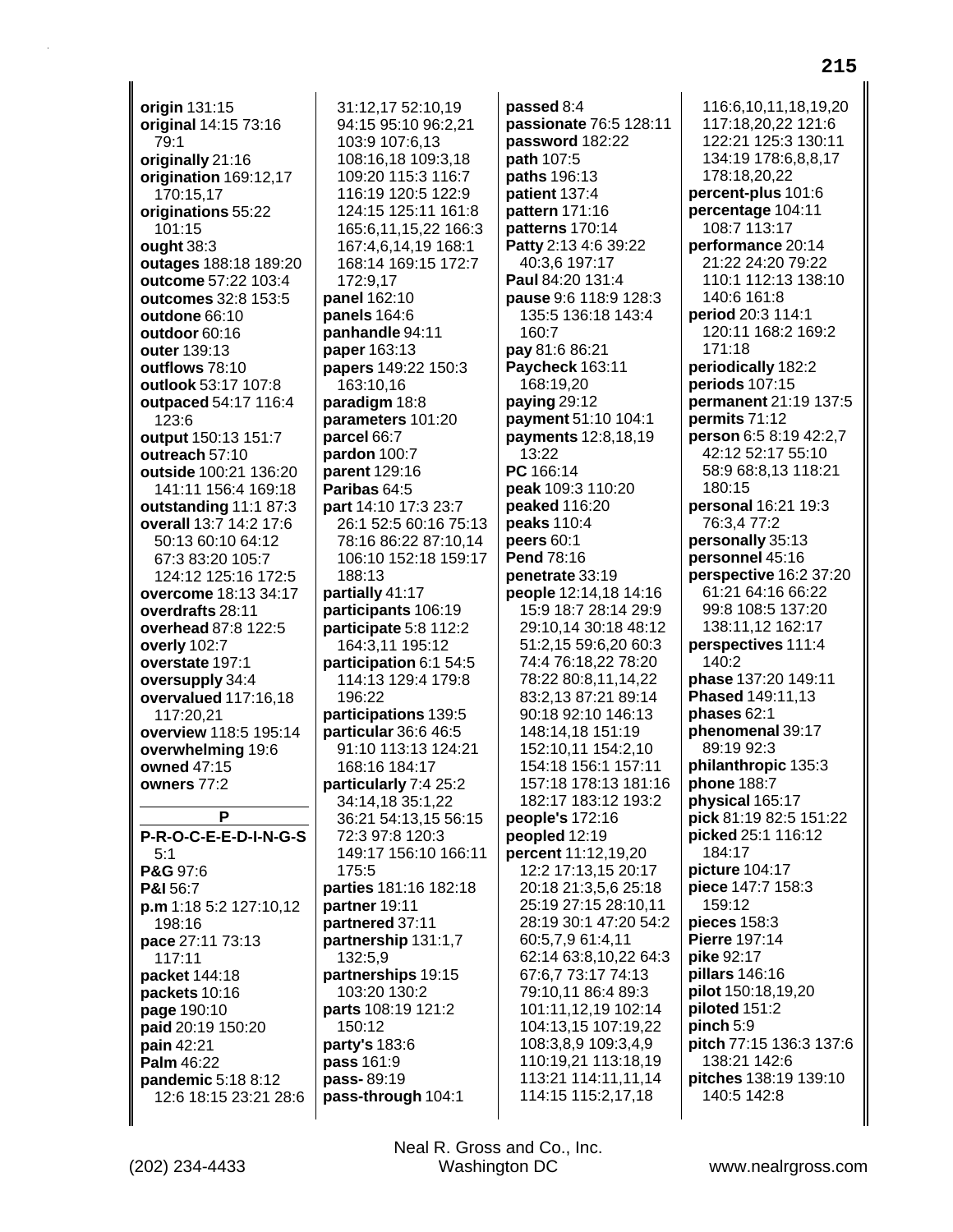**Pitkin** 2:17 4:4 16:10,11 16:14 119:1 191:8,11 192:14,18 194:1 197:19 **Pitkin's** 63:15 **Pittsburgh** 30:12 **pivot** 166:4 **PJ** 4:8 58:2 68:16 69:11 76:11 **place** 45:22 57:11 **placed** 123:22 136:12 174:4 **places** 60:19 **plan** 101:19 123:21 138:13 **planned** 188:17 **planning** 84:10 90:6 140:6 **plans** 115:16 180:9,11 **plant** 59:13 87:1 **planting** 13:6 **plateauing** 43:12 **platform** 130:1 **play** 172:12 **played** 6:19 167:3 **plays** 91:14 **please** 39:10,14 68:11 68:12,12 134:7,21 136:8 141:1 142:9 146:2,3,11 149:8 151:12 155:3 158:15 159:7 **pleased** 40:15 57:21 161:1 162:7 **pleasure** 8:17 26:5 39:12,22 46:17 145:21 165:1 196:6 **plentiful** 24:21 **plenty** 187:15 **plus** 85:19 115:3 **podcast** 148:6 162:8,12 162:13,18 **podcasts** 148:4 **point** 10:9,17 15:21 35:20 37:22 39:21 50:18 56:21 58:17 61:19 64:14 85:10 86:19 88:16 89:21 92:4 95:2 106:15 108:7 109:8 116:17 128:20 160:19 183:1 189:12 196:14,15 **pointed** 184:14 189:18 190:2 **points** 107:6 193:12 **policy** 143:10,17 161:12 162:4 188:16 **poll** 176:8 177:11

178:11 179:11 180:5 195:12 **polling** 176:7,19 177:13 180:20 184:14 **Polson** 78:5 130:15 **population** 23:14 65:2 65:6 80:14 **port** 22:22 23:1,2,17 **portfolio** 12:4,4,21 21:2 **pose** 152:14 156:7 186:10 **position** 25:11 98:2 119:2 **positioned** 84:9 166:3 169:15 **positions** 6:18 7:6 42:19 60:4,5,7 61:11 114:22 **positive** 32:8 43:7,13 55:20 73:4 105:9 107:8 121:13 123:12 163:17 192:21 193:5 **positively** 191:14 **possible** 82:22 91:5 131:14 181:1 **post** 45:18 130:21 **poster** 63:17 **potential** 88:20 89:6 91:11,19 107:13 108:20 133:15 137:21 138:20 **potentially** 139:5 149:19 **poultry/beef/eggs/milk** 28:18 **powder** 61:8 **power** 59:13 **powerful** 148:12 **powerfully** 155:13 **PP** 163:14 **PPP** 12:20 20:18 27:17 48:19 67:13 72:17 73:15 82:2 85:10 86:13 101:10 102:5 103:9 123:7 168:21 169:2,7,11,16 170:5 170:11,21 171:3 **practice** 74:2 179:15,22 **practices** 130:2,22 144:5 180:3,3,18 **Prairie** 2:5 47:13 197:14 **praying** 13:4 **pre-** 90:14 **pre-COVID** 12:2 18:1 44:1 86:4 **pre-pandemic** 24:4,16 53:21 110:4 123:4 169:1

**preamble** 186:2 188:8 **predicted** 13:1 **predominantly** 23:13 **preferred** 45:2 **premise** 32:13 **premium** 29:21 30:1 **preparation** 124:2 **prepare** 84:8 96:5 **prepared** 196:11 **presence** 8:19 **present** 2:1 3:1 106:1 118:5 172:21 **presentation** 53:8 72:10 95:2 175:2 **presentations** 102:10 **presenter** 100:4 **presenters** 111:11 195:22 **presenting** 31:9 158:10 **presents** 95:22 **preserve** 129:22 132:15 **President** 2:3,5,6,8,11 2:13,15,17,18,19 16:15 22:21 40:1,6 46:22 47:13 53:1,10 68:20 78:1,5 94:2,8 100:4,18 197:14,18 197:20 **presiding** 1:19 **press** 132:7 **pressure** 21:15 44:18 45:19 96:14 **pressured** 112:21 **pressures** 24:18 91:7 107:16 **pretty** 48:14 53:19 55:15 80:18 101:15 103:18 175:16 179:5 **preventative** 175:9 **previous** 119:2 120:3 175:22 178:21 **previously** 68:21 80:15 95:5 **price** 28:20 30:1 49:7 50:1 70:11 81:7 88:9 90:3 117:5,11,22 121:4 **prices** 12:16,17 28:16 48:18 49:7,21 54:11 55:5 63:2,2 69:20 70:13 71:5 82:20 88:11,13 92:3 109:21 110:4,13,15 117:5 119:18 121:14,16 **pricing** 31:6 113:15 **primarily** 20:20 48:17 78:17 103:8 104:2 163:7

**primary** 65:4 147:22 186:13 187:2 **primer** 148:8 **principles** 146:22 **prior** 6:13 82:1 96:2 116:6,11 165:20 166:2 167:6,13 169:15 172:7 **prioritize** 136:15 **priority** 104:7 **pristine** 105:15 **privacy** 15:17 193:7 **private** 135:2 141:8 151:6 **privilege** 7:16 **privileged** 180:7,14 **proactive** 79:18 **probably** 33:10 34:2 47:19 50:20 54:22 57:17 62:4 66:22 83:21 85:22 103:2 142:1 174:4 177:9 178:13 193:13,16 **problem** 71:1,2,3 75:12 76:13 79:12 80:4 81:10 157:16 191:21 193:21 **problems** 153:22 159:13 **proceeds** 51:11 **process** 27:20 41:3,7 85:16 137:2 138:21 140:10 141:17 142:6 151:10 158:13 181:9 **processes** 158:12 **processing** 104:1 166:13 **procurement** 149:15 **produce** 56:2 **produced** 142:12 **producers** 48:5,22 49:8 49:19,20 **product** 50:2 104:19 156:17 **production** 55:21 56:3 69:16,21 70:8,11,21 81:15 115:9 120:11 120:19 **productivity** 18:11 **products** 89:14 139:4 149:4 **professionalism** 57:19 **professionals** 41:2 **profile** 144:13 **profit** 120:17 **profitability** 85:21 86:2 **program** 7:17 27:21 87:20 128:13 143:14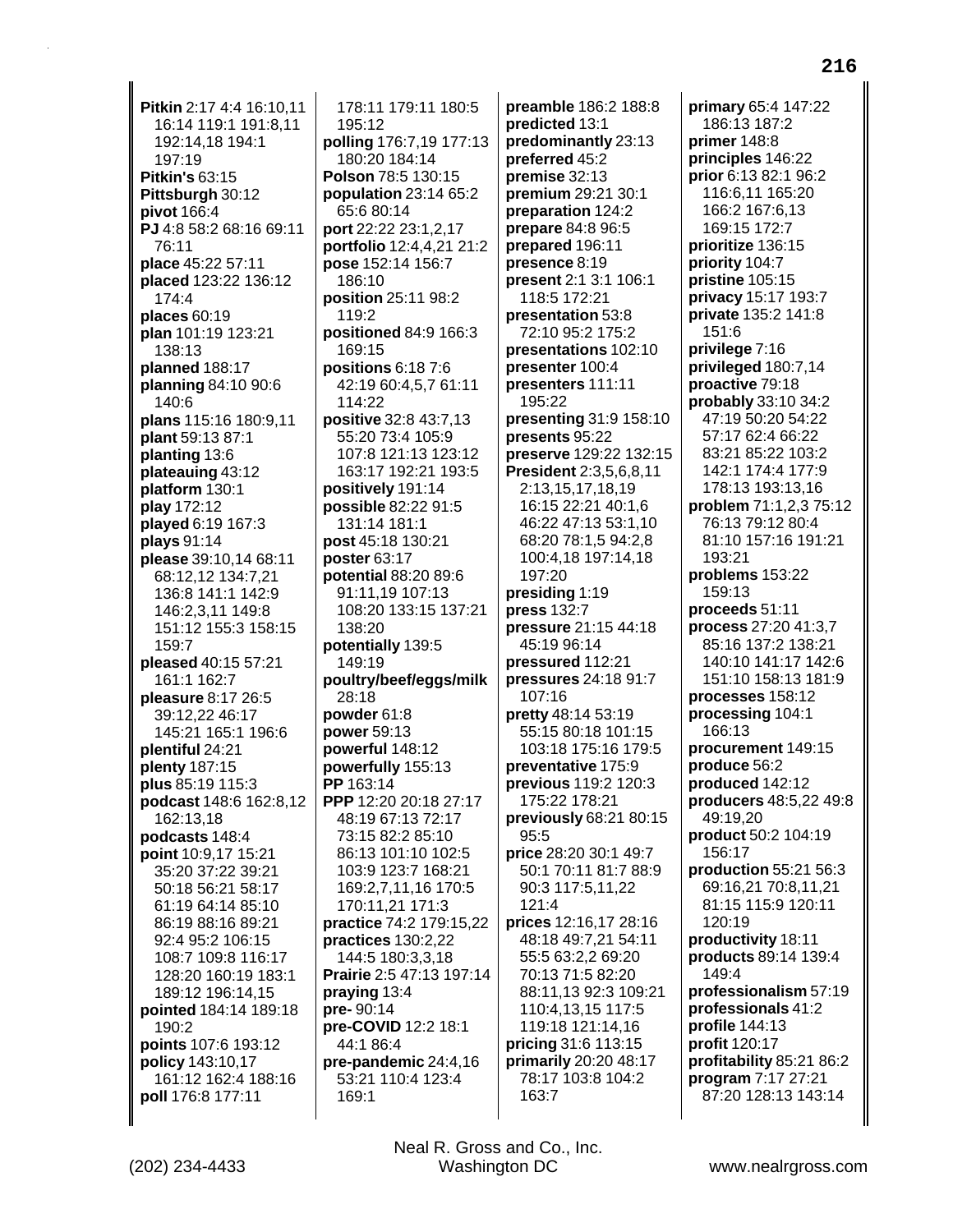149:12,13 150:9,19 151:13,13 158:18 163:11,15 168:20 170:22 **program's** 170:19 **programmatic** 146:20 **programs** 107:14 108:21 124:9 150:18 151:14,15 **projected** 63:11 102:16 **projecting** 61:10,13 67:14 115:19 **projects** 56:13,17 151:1 **promote** 129:22 130:1 132:16 **properties** 45:10 56:15 **property** 37:21 109:21 110:3 **proportion** 134:15 **proposal** 15:4 140:18 185:22 186:4 **propose** 150:18 151:17 186:20 **proposed** 124:10 139:8 185:15 186:15 188:3 188:9 189:14 190:11 **protect** 193:6 194:5 **Protection** 163:11 168:20,20 **protects** 194:11,12 **protocols** 88:21 **prototype** 150:4,7 151:2 153:14 **Prototyping** 149:12,13 **proud** 26:22 32:12 43:10 64:20 65:10 **prove** 181:19 **proven** 5:12 19:16 **provide** 19:19 127:3 129:14,22 132:18 133:20 145:17 149:18 173:16 184:7 187:3 188:5,6 191:17 197:2 **provided** 7:7 **provider** 25:22 174:7 186:17 189:7 **providers** 184:16 186:16 189:20 **provides** 66:5 194:7 **providing** 36:10 193:18 **provisions** 122:6 142:18 **proxy** 175:16 **prudent** 20:8 **public** 8:14 15:13 96:9 143:15 154:13,22 185:20 **public-private** 132:5,9

**publication** 175:8,9,17 184:17 194:6 **publications** 184:19 194:2 **publicly** 154:9 **published** 144:15 165:8 177:4 181:10 185:16 186:1,1 **pulled** 181:22 **purchase** 66:6 **purchasing** 115:5 **purpose** 142:20 187:8 187:12,13 **purposes** 73:14 **push** 174:13 **put** 41:12 44:18 48:7 67:5,8 72:10 84:20 86:20,20 91:6 96:14 100:1 133:11 136:21 140:19 149:3 172:21 **pyramid** 136:13 **Q qualified** 42:18 46:1 124:16 **quality** 50:14 56:5 71:5 89:18 105:15 112:14 122:19 123:12 162:4 **quantitative** 156:19 **quantum** 149:3 158:22 **quarter** 53:20 82:4 101:13,21 107:20,21 108:1 112:17 115:17 116:10 117:7 122:16 141:16,22 142:1,2,8 150:10 **quarterly** 92:19 165:8 **quarters** 25:2 108:15 **question** 18:1 91:1 102:4 152:14 154:17 156:7 159:16 165:20 166:10 168:15 172:15 176:21,21 178:3,3 179:11,12 184:14 186:20 191:21 **questions** 88:4 91:16 126:3 144:21 151:15 151:18 160:1,8 164:19 171:11 172:9 172:10,14 173:2,3,5 176:5,13,18 180:20 191:7 **queue** 132:1 **quickly** 95:6 122:11 147:1 195:20 **quite** 10:20 40:15 43:1 65:10 70:5 73:18 92:6 108:4 109:2 146:6

165:5 182:2 **quote** 181:22 182:4 **R race** 33:16 194:20 **radius** 97:3 **rain** 49:1 69:18 92:1 **rains** 48:10,10 **raise** 145:1 154:6 **raised** 44:10 126:8 135:21 173:7 191:9 **ramp** 101:15 120:18 **ranch** 82:21 **ranchers** 82:19 **rang** 113:8 **range** 71:6 114:10 117:20,21 130:8 **ransomware** 147:16 155:18 175:15,21 176:3 177:2,16 178:4 178:19,22 179:18,19 180:18 **Rapid** 149:11,12 **rate** 11:13 14:10 17:12 25:18 43:6,8,14 54:5 79:9,16 83:16 91:5 109:2 113:12 114:13 121:5 125:3 149:6 179:4 **rated** 22:8 123:19 **rates** 11:11 12:10 14:6 25:13 44:11 56:12 73:6 74:10 84:3 89:2 90:22 102:15,20 107:16 110:7 114:2 114:10 116:9 117:12 121:9 122:3 138:4 **rating** 74:22 75:1 143:19 144:8,9 **ratio** 21:15 22:6 37:16 63:16,18,21 64:14 92:22 93:2 96:14 **rationale** 171:9 **ratios** 21:12 34:8 72:20 96:15 105:14 123:18 **raw** 89:13 91:17 **reach** 5:17 65:11 66:3 98:1 109:12 154:4 155:3 159:7 **reached** 70:5 86:19 146:3 **reaches** 65:1 **reaching** 26:2 98:6,10 110:14 152:6 164:9 **reacted** 188:13 **reaction** 192:16,20 **reactions** 193:4 **reactive** 153:21

**read** 176:1 177:9 **reading** 179:21 **ready** 126:11 127:14 **real** 12:4 20:22 29:13 30:14 37:17,20 49:2 50:8 51:17 54:7,10 56:10 62:1 81:10,13 81:15 89:20 90:9,12 95:15,15 101:5 109:17,19,21 115:12 115:13 117:4 121:3,8 124:20,22 151:9 162:12,15,17 **reality** 29:3 **realize** 154:10 **realized** 153:9 155:21 **realm** 83:6 **reason** 15:2 65:4 171:9 180:19 185:22 **recall** 168:4 **recap** 172:5 190:11 **received** 12:18,19 13:22 57:20 75:1 96:12 133:5 135:17 188:11 189:11 **recession** 110:2,7 114:16 115:4 125:5 **recessions** 120:3 **recognize** 16:3 143:21 163:19 **recognized** 40:16 **recognizing** 136:13 **recommendations** 129:15 131:17 **record** 10:21 17:18 99:9 110:14 127:11,12 198:16 **recorded** 117:10 125:4 **recordings** 154:21 **recovered** 115:2 **recovery** 57:7 105:19 **recreation** 60:17 **recruit** 19:7 **recruitment** 18:9 **redeploy** 103:15 114:6 **redevelopment** 136:5 **reduce** 40:18 110:16 137:14 **reduced** 96:13 **reducing** 149:19 **reduction** 122:5 **reductions** 125:12 **reevaluating** 125:8 **reference** 194:20 **referenced** 127:21 128:6 **referred** 115:4 **Refinance** 56:20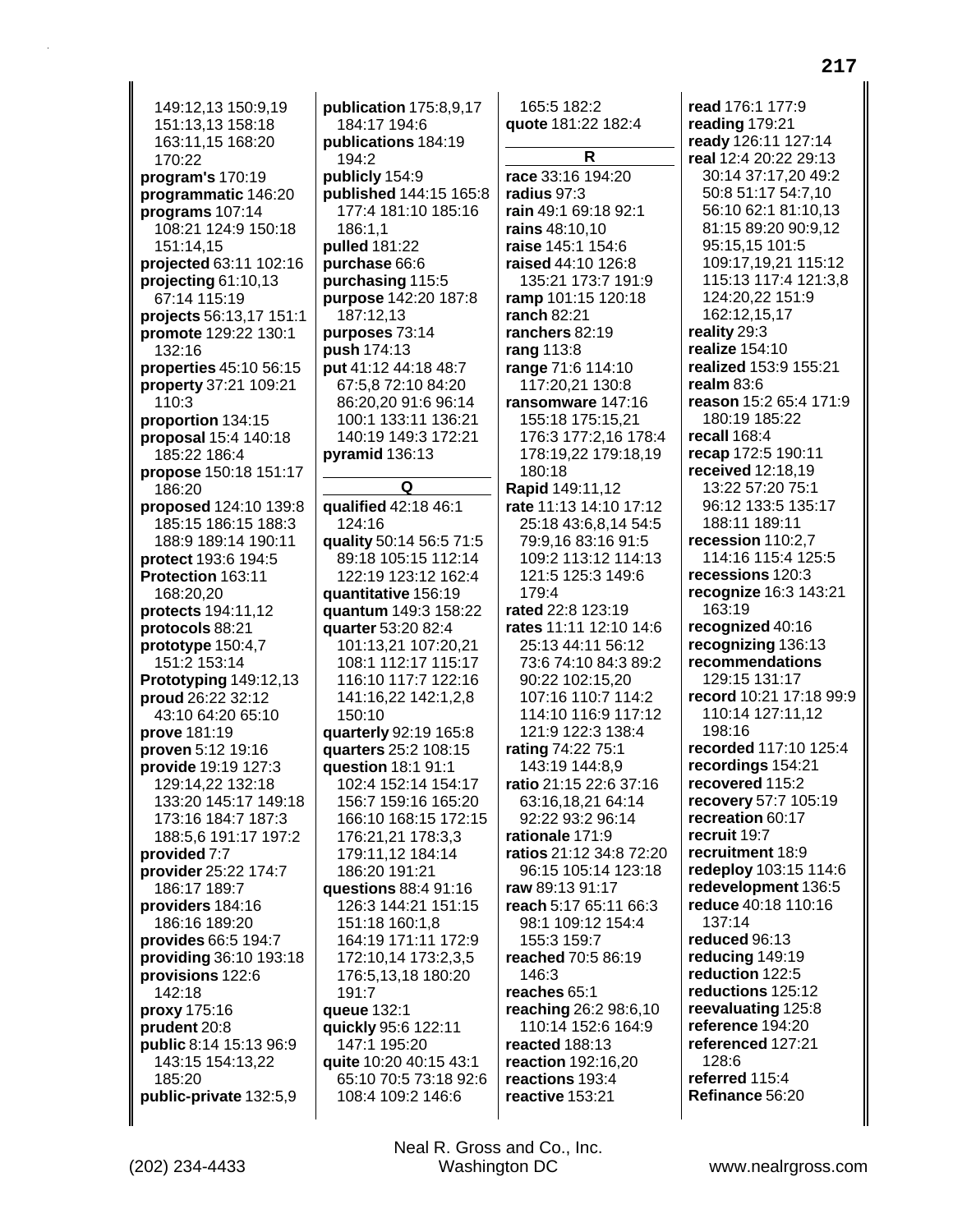**refinanced** 81:19 **refine** 155:5 **refined** 35:11 **reflect** 144:9 **reflected** 82:7 **refresher** 146:11 **refreshers** 76:1 **regained** 108:14 **regard** 63:16 127:16 174:3 183:19 **regarding** 35:8 79:8 143:10 **regards** 39:10,14 95:19 192:11 **region** 3:5,11 10:5,7 23:10 54:17 111:15 111:17 112:12 113:5 113:11,13,14 114:8 114:10 116:9,16,20 117:19 118:6,18 119:5,9 120:2 121:6 121:16,21 122:14,20 125:6 **Region's** 114:13 117:8 **regional** 3:4,11,17 9:22 10:5,6 111:4 114:19 124:6 152:21 **Register** 144:16 186:3 190:6 **regret** 5:7 58:8 **regular** 101:20 **regulate** 15:22 16:1 **regulation** 15:20 16:4 **regulations** 190:3,5,8 **regulator** 186:14 187:2 187:12 188:8 **regulators** 6:12 38:3 93:5 185:17 186:13 **regulatory** 21:10,16 33:11 34:9 37:20 123:11 174:19 192:7 **reinforced** 163:8 **Reinvent** 26:2 **reiterating** 185:22 **related** 9:11 103:21 142:19 178:4 **relates** 21:15 34:15 66:2 **relation** 189:5 **relationship** 42:13 64:21 **relationships** 19:3 38:22 52:8,9 96:10 98:10 104:22 105:1 **relatively** 18:22 41:3 89:3 120:5 122:3 **release** 112:18 **released** 168:5

**relevant** 144:7 174:12 **relief** 55:7 **relies** 44:8 166:12 **rely** 125:13 **remain** 17:7 21:9,14 25:9,10 69:21 95:20 105:18 110:4,7 116:13 171:12 172:9 172:14 **remained** 23:22 28:5 109:22 117:6 **remaining** 18:22 27:19 **remains** 17:13 22:10 27:16 56:5 60:10 61:6 99:2 105:15 112:14 113:19 122:10,19 **remarkably** 109:22 **remarks** 4:2,21 6:3 194:18 196:17 **Remer** 37:9 **remind** 127:22 129:10 **reminded** 146:6 179:6 **reminder** 144:22 149:12,21 **reminding** 185:21 **remodeled** 121:11 **remote** 18:17 38:16 57:16 62:7 99:3 105:5 **remotely** 39:3 115:21 124:17 125:10 **remove** 168:21 **renewing** 30:18 **rental** 65:17 **rents** 116:2,5,19 **reopened** 79:21 **reopening** 24:11 **repetitive** 95:3 **replace** 41:19 70:7 82:4 102:5 **report** 15:4 25:20 26:12 42:2 84:12 117:17,19 122:17 128:16 144:20 165:3 166:13 172:1 177:9,19 178:17 189:7 **reported** 101:18 121:22 125:1 167:1 177:2,16 **reporting** 21:12 113:7 125:3 177:6 189:5 **reports** 41:22 129:17 177:7 187:22 190:7 **represent** 130:10 **representative** 5:14 **representatives** 118:17 **representatives'** 119:17 **represented** 41:4 130:13

**representing** 130:6 167:10,10 **represents** 59:4 **request** 140:18 **require** 186:15 **required** 41:21 43:2 55:17 66:15 192:3 **requirement** 186:5,22 187:9 189:7,19 **requirements** 21:10 64:17 88:22 186:12 187:7 190:8,18 192:17 **requires** 18:8 129:14 **research** 3:7,13,18 4:18 131:14 134:14 151:6 160:16,18 161:2,12 161:21 162:4 163:7,8 164:16 172:19 176:6 177:4 **researched** 175:19 **researchers** 161:20 **reservation** 78:14,18 78:21 79:6,11 80:9 83:8 **Reserve** 161:15 **Reserve's** 163:10 **reserves** 112:18 **reset** 14:7 **residential** 55:22 56:18 71:10 103:20 117:4 121:3,8 **residents** 79:6 80:9 114:19 **resilience** 147:9,10 148:7 155:17,19,22 156:12 **resilient** 109:22 **resolutions** 45:21 **resolved** 123:3 **resolving** 8:10 **resort** 65:15,20 **resource** 5:12 29:6 **resources** 36:10 152:15 185:2 **respect** 58:10 68:5 147:13 **respectfully** 21:20 22:9 64:13 **respective** 36:14 67:21 **respond** 148:2 **responded** 45:5,8 150:2 **response** 126:6 180:9 180:11 **response-related** 175:12 **rest** 46:10 93:22 170:8

**restaurant** 24:13 **restaurant-related** 24:9 **restaurants** 29:8 55:1 61:14 **restrictions** 42:7 **result** 63:20 65:6 70:14 91:12 123:18 151:4 **resulted** 85:17 103:8 **resulting** 96:3 123:8 182:7 **results** 30:22 43:3 66:20 176:6,19 177:11 178:12 180:5 **resume** 127:9 **retail** 24:8,13 110:3 115:22 116:4 **retain** 18:17 76:13 77:6 124:14 **retire** 66:16 **retired** 93:20 **retirement** 6:5 99:22 **retiring** 18:5 **return** 64:2 109:9 138:3 138:3 **return-to-office** 115:16 **returned** 123:2 **returning** 163:15 **returns** 121:19 **revenue** 50:12 67:14 **reverse** 86:10 **reverts** 169:1 **review** 155:1 185:19 190:15 **revisited** 163:2 **Rhode** 53:13,15,18 54:1 55:18 **Rice** 84:18 **ridiculous** 80:7 **right-hand** 136:10 141:14 167:10 **righthand** 58:19 **ring** 139:13 **riots** 32:8 **rise** 7:5 102:8 110:15 **risk** 3:9,9,17 9:22 93:6 93:9,9,10 107:9 113:12 123:20 144:5 144:12 158:5,21 173:14,14,22,22 174:8,11,11 184:12 **risk-based** 27:15 96:16 **risks** 107:12 147:14 184:4 **River** 2:17 16:10,15,22 18:20 197:20 **ROA** 105:14 **road** 52:11 187:22 **ROE** 67:7 105:14

**218**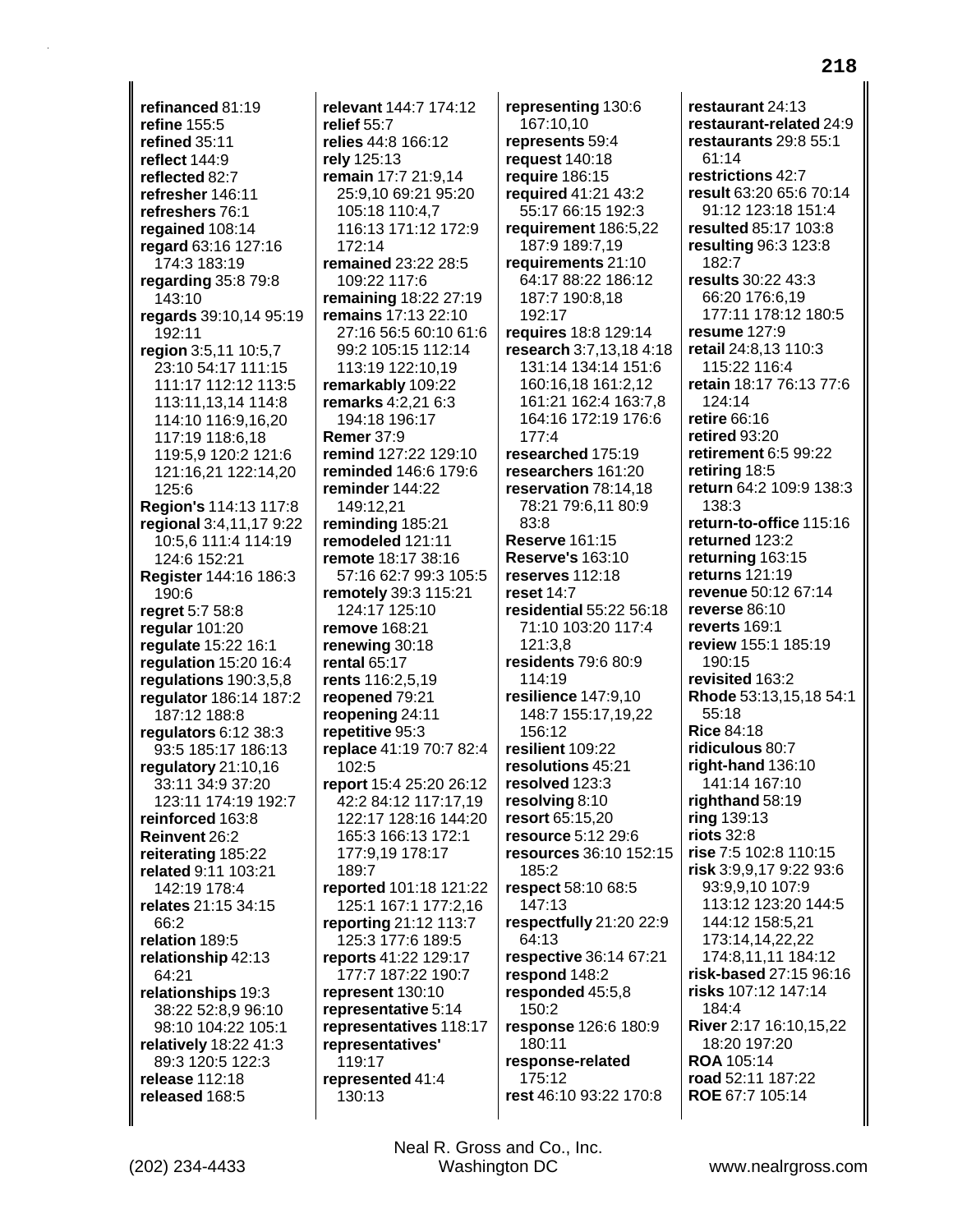**ROI** 67:6 **role** 6:20 39:13 132:19 132:20,22 139:12 140:3 165:17 167:4,5 167:22 172:8,13 187:13 **roll** 82:2 156:22 **rolling** 90:14 153:16 **room** 52:2 117:4 **rooms** 92:11 **rose** 115:17 **rotating** 127:4 196:4,13 **roughly** 86:1 114:18 115:2 117:18 150:8 **round** 101:10,12 142:4 **roundtable** 50:20 131:11 164:7 **row** 99:9 **ROY** 47:2,5 **Rudolph** 3:19 4:15 36:9 36:18 128:21 129:8 131:21,22 145:7 **rule** 185:15,15,18 186:15,20 187:19 188:3,4,10 189:14,14 190:12 **rulemaking** 186:1 **rules** 189:6 **run** 82:21 135:13 157:19 **running** 81:16 86:6 89:2 **runs** 13:5 85:1 **rural** 19:1 68:21 71:11 71:17 72:1 133:9 136:7 139:3 **RV** 86:17 **S S** 67:6 **S&P** 117:16 **Sabal** 46:22 **safe** 38:21 **safely** 96:22 **safety** 40:13 57:18 143:19 **salary** 61:2 124:18 **sale** 71:9 **Salem** 197:12 **Salish** 78:15 **salon** 15:8 **salutes** 31:18 **San** 23:11 25:2 **SAR** 179:13 **Sarah** 2:4 4:4 10:10,11 10:17 11:2 16:11,14 69:14 70:10 197:11 **SARs** 175:19,22 177:17

178:4 179:1 **sat** 50:19 **Saturdays** 72:4 **saw** 81:12 111:1 170:17 **saying** 29:17 72:9 77:10 109:12 113:2 184:10 **says** 178:17 182:6 **scale** 18:9 134:1 **scarcities** 115:9 **scared** 29:11 **schools** 11:16 **scope** 79:4 **screen** 58:14 161:10 176:22 177:12 **seaports** 23:3 **season** 13:6 43:21 198:11 **seasonal** 97:9 **seat** 32:12 **second** 7:9 27:20 41:6 41:8 59:9 61:19 62:8 66:17 68:17 107:20 112:17 115:17 117:7 147:9 150:10 152:3 153:17 155:15,17 175:10,13 178:2,3 185:9 189:4 193:18 **Secretary** 148:5 **sector** 18:4 24:6,8 36:18 120:5,9 151:7 **sectors** 23:18 54:17 120:16 **secure** 142:4 **secured** 141:7 **securities** 143:3 **security** 2:4,12 10:12 11:3 94:3,9 148:5 179:16 182:8,11 183:5,8 185:12,18 186:7,18 188:15,22 193:7 194:5,9 197:11 **seeing** 29:6 55:18 60:17 71:12 83:1 89:10 108:10 112:11 116:22 145:4 153:6 **seen** 13:17 32:18,20 34:16 54:15 56:12,16 57:9 62:10,13 71:4 83:11 96:6,12,19 108:13 109:20 185:7 **segment** 187:21 **segments** 24:14 **select** 140:19 **selected** 140:8 **selection** 150:17 152:21,22 **selections** 151:16

**sell** 30:2 81:2 86:18 **selling** 29:21 48:5 83:2 **semiconductor** 120:10 **send** 181:7 **senior** 6:17 7:6 **sense** 18:19 38:20 57:17 172:2 192:14 192:16 **sensitive** 107:5 **sent** 10:14 **sentiment** 67:18 **sentiments** 57:15 59:22 63:15 126:22 **separate** 60:9 **September** 17:13,17 56:7 63:5 108:13 109:4 131:20 132:7 135:6,15 141:4 161:17 179:18 **series** 6:17 151:22 152:8 155:20 162:14 **servant** 8:14 **serve** 7:17 20:4 23:14 32:5 39:13 129:20 131:6 134:1,6 136:6 136:17 138:1 164:5,6 186:22 196:6,9 **served** 6:14 129:2 137:11 **servers** 29:9 **serves** 6:8,10 128:1 **service** 6:21 7:14 10:20 19:20 23:12 39:19 58:7 92:12 93:17,19 174:7 184:15 186:16 186:17 189:6,20 198:3 **services** 61:15 104:12 120:7 124:19 134:20 149:5 180:22 186:19 **serving** 52:19 **sessions** 137:3 138:17 163:8 **set** 11:10 156:8 168:22 175:14 176:20 185:21 193:1 **seven** 60:18 111:17 117:8 **severe** 64:15 70:18 **share** 16:19 22:13 25:21 32:22 47:10 58:14 64:10 94:22 95:4 97:15 99:10 101:5 110:16 111:3 113:11 131:18 132:8 140:2 143:6 164:15 170:5,5,21 171:3 **shared** 17:10 46:14

111:14 165:13 **shareholder** 95:22 104:5 **shareholders** 67:9 **sharing** 47:22 48:2 106:9 107:1 179:17 195:13 196:3 **Shayna** 3:16 4:12 9:21 106:12,16 111:6,9 125:22 **Shaza** 2:2 4:5 26:12,18 26:20 32:3 70:13 111:21 113:2 197:10 **she'll** 10:13 **sheet** 20:15 21:7 32:19 34:13,19 43:18 50:5 95:13 96:18 104:6 123:20 133:14 **sheets** 21:13 134:16 **shift** 18:8 113:22 117:15 118:2 165:19 167:17 **shifted** 165:17 **shock** 148:16 **shop** 15:9 **short** 44:22 89:5,10 93:14 **short-term** 113:16 123:14,22 **shortage** 42:18 44:19 45:6 49:3,5,15 54:8 80:22 81:11 90:16 120:11,22 **shortages** 18:13 42:21 45:13 56:22 95:12,13 115:8 116:14 **shorter** 89:11,11 **shoutout** 76:11 **show** 134:15,22 139:12 177:11 **showed** 61:7 **showing** 58:15 112:13 116:5 117:1 121:12 **shown** 54:3 121:5 182:9 **shows** 20:15 117:19 **shrink** 63:13 **shy** 150:8 **side** 19:13 30:19 43:15 49:9 50:4 69:5 73:8 76:7 104:3 123:13 135:1 136:10 141:6 141:14 146:20 194:2 **sign** 20:16 **significant** 17:15 23:7 26:1 56:3 57:12 86:3 86:11,22 87:13 96:3 103:5 112:17 116:8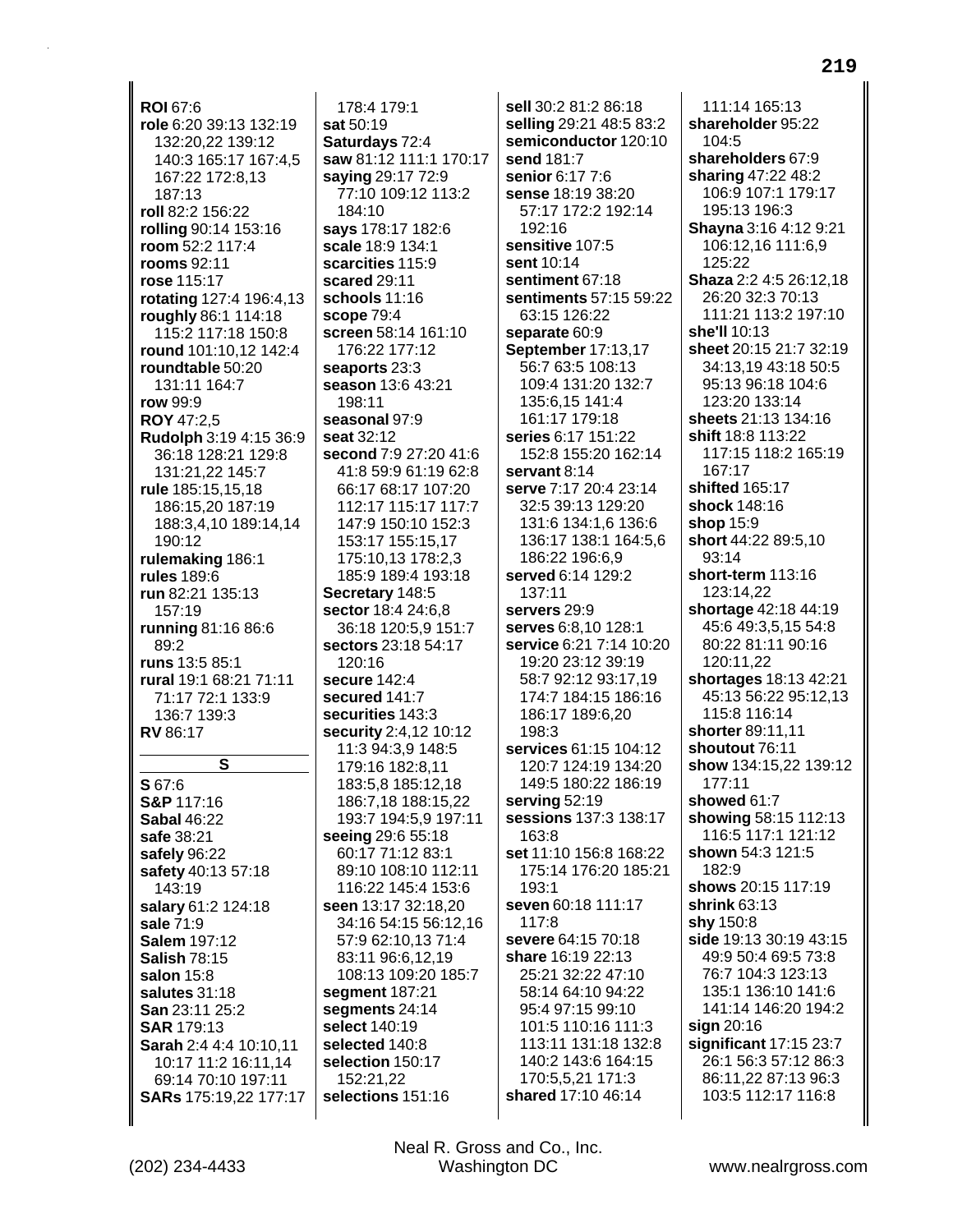120:6 123:11 137:17 141:10 171:5 179:5 187:17 188:2 significantly 53:19 59:16 97:7 signs 53:21 55:6 silence 33:14 silver 184:11 similar 111:14 123:4 170:14 171:16 175:22 186:12 similarities 127:17 Similarly 171:1 simple 188:7 simply 89:8 104:16 145:2 188:5 sincere 195:21 sincerely 51:20 196:13 single 33:17 62:5 73:17 170:22 182:9,20 siren  $61:20$ sit 32:12 52:1 74:4  $75:15$ sitting 50:12 77:14 88:14 situation 15:1 75:12 190:4 situations 182:11 six 17:2 24:22 30:3 58:15 66:10 91:14 94:13 150:8 **Sixty 11:19** size 16:2 94:12 130:9 134:1 144:11 168:4,7 168:8,9,11 169:12 170:1,3,10 172:11 sizes 170:10 ski 58:16 59:19 61:8.8 61:15 skiing 58:21 **SLA** 156:3 slated 24:10 slide 133:3 134:7,21 136:8,8 138:15,15 139:11,11 141:1,1,5 142:9 143:1,2 146:10 149:8 151:12 152:5 155:14 156:21 158:15 167:7 169:10 175:14 181:4 183:21 185:11 185:11 188:12 slides 132:2 slight 74:12 112:15 slightly 105:17 125:6 slip 141:22 slow 24:22 81:21 slowdown 108:10 slowed 107:21 108:7

slowing 115:9 sluggish  $122:13$ small 18:22 27:19,22 44:13 59:6 76:14 80:12.13 97:10 101:1 136:4 147:5,7 163:12 smaller 29:13 83:14 134:2 168:11 smile 31:15 68:7 smoke 58:18 smoothly 85:14 snapping 104:16 snow 13:4 49:4 58:20 snowball 70:15 social 192:8 soil 71:6 sold 81:5 soliciting 140:21 141:18 solid 121:19 solidly 44:11 solution 75:11 **Solutions 2:8 68:20** somebody 8:3 someday 52:11 somewhat 87:6 soon 11:10 sophisticated 33:17 sophistication 144:11 sorry 27:9 94:17 100:11 118:12 178:16 185:11 sort 16:4 42:8 134:22 136:9 138:8 139:8 192:8 193:9 sound 61:20 102:6 112:14.14 159:4 soundness 40:13 57:19 143:20 sounds  $13:3$ source 129:20 south 23:10 47:14 48:4 50:21 85:6 111:19 117:10 197:15 southeastern 111:18 space 33:3,9 34:18 35:5 36:4,6,21,22 38:10 41:13 110:11 115:13 115:14,22 116:3 124:21 125:9,12 spanning 17:2 speak 62:3 119:3 125:20 145:2 165:1 speaker 26:13 46:21 speakers 42:17 49:15 speaks 145:10 special 8:13 68:8 106:3 specially 59:9 specific 38:13 114:7

158:2 166:17 specifically 63:19 64:4 65:1 144:6 165:4,7 166:8 194:3 specify 189:8 speculative 66:17 speed 172:11 spend 46:17 51:19 106:22 115:11 146:17 148:19,20 163:20 spending 73:2 103:1 120:7 151:9 166:11 166:14 spent 151:5 spirit 6:22 split 180:10 spoke 149:9 spoken 21:14 123:16 spot 44:7,15 spotlight 128:6 130:21 spring 13:5 49:2 81:20 150:7 198:12 **Springs 59:3.5 64:20** sprint 151:14 152:3 153:14 155:15 158:17 **sprints** 155:6,6 square 62:10,19 78:19 square-foot 62:18 St 84:20 131:4 stability 186:11 stable 69:21 staff 9:18 10:8 18:10.13 46:11.18 51:22 60:5 76:1,13,14,17 77:2,7 89:8 94:20 98:6,19 99:5.15 106:11 148:11 166:5 **staffing 60:1,8 61:16** 92:16 102:11 124:13 staffs  $57:20$ stage 185:21 stages 5:17 stakeholder 139:15 stakeholders 136:9.15 139:22 141:11 146:14 stand 7:11 23:6 standards 188:14 189:1 standpoint 91:5 stands 114:14 StarKist 30:11 start 9:9 10:9,11,18 53:8 110:6 127:14 156:22 157:21,22 158:2,4 189:17 started 53:6 94:15 98:22 100:20 108:18 149:22 150:9 starting 61:1,2 82:5

88:3 117:15 starts 189:13 state 2:2 6:12 11:19 17:3,11,19 18:3 23:10 25:4,15 32:15 40:8,13 42:14 45:7 51:3 53:14 53:15 59:2 60:19 62:7 67:2 69:16 70:22 73:19 74:14 77:19 80:12 84:14,17,18 87:18 95:3.8 119:14 153:19 166:15 state-based 147:17 State-chartered 17:1 stated 36:7 90:8 186:2 186:21 189:14 statement 143:10,11,16 143:18 182:6 statements 126:3 states 5:20 42:15 78:8 111:18 117:6,8 119:9 120:19 121:4 134:13 152:13 186:11 187:8 190:17 statewide 12:12 17:7 44:20 stations 49:11 status 123:3 statutory 129:21 132:15 **stav** 13:1 31:3 43:2 90:17 98:14 stay-at-home 165:16 staying 29:11 97:10 **Steamboat** 58:16 59:3 59:5.7 64:20 69:13 stemming 24:5 step 75:15 89:9 Stephen 2:5 4:7 197:13 steps 158:10 Steve 47:12 53:4 69:14 70:10 77:12 stick 104:19 112:4 stimulus 12:8,18 63:12 63:19 83:8,10 122:22  $124:9$ stood 172:14 stop 191:6 store 116:5 stores 49:11 story 93:13 108:11 131:15 straight 84:19 strains 107:13 strategic 123:21 strategically 96:17 strategies 129:21 strategy 166:5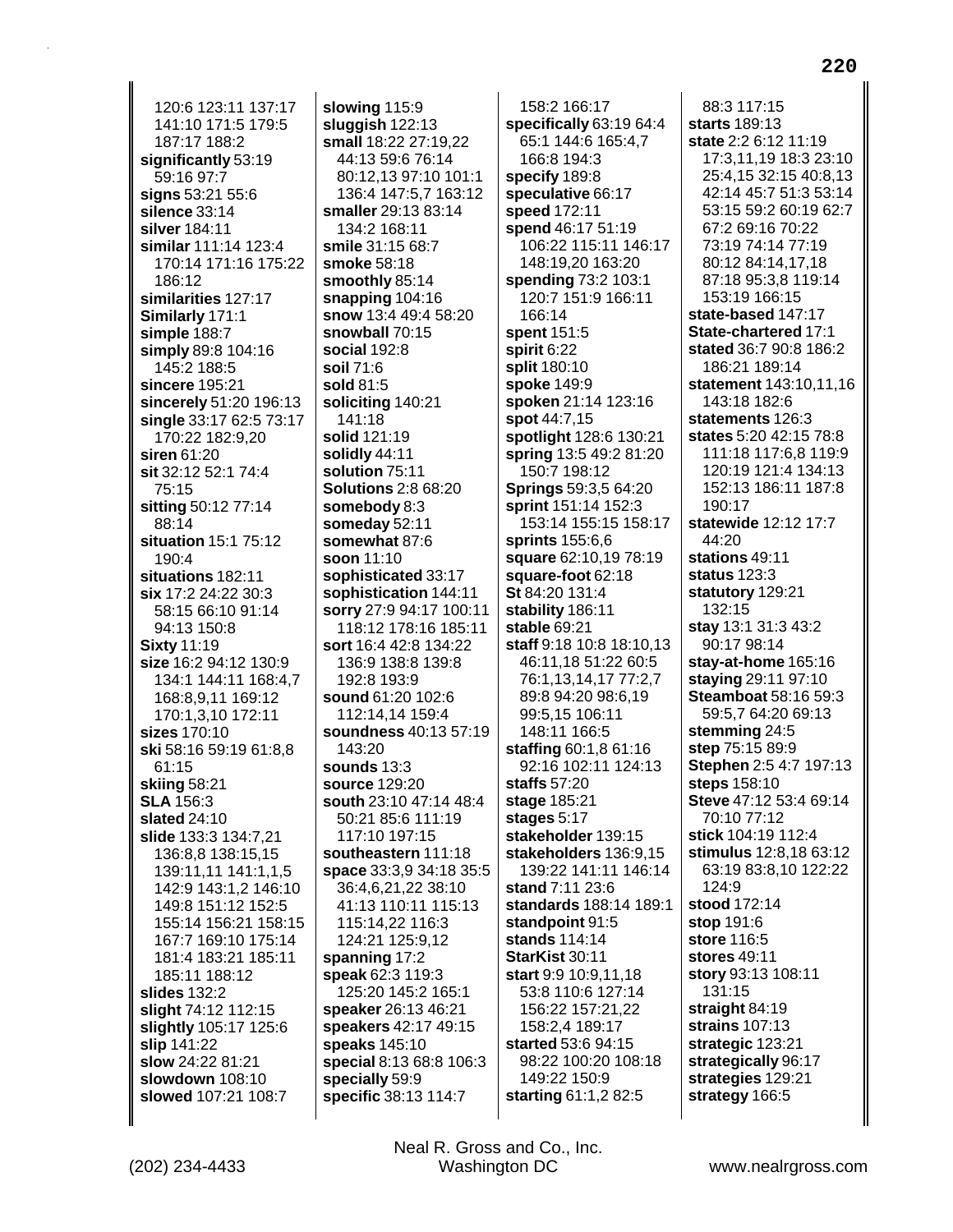**strong** 12:21 13:7 17:7 21:5 28:14 31:3 54:21 55:4,6,20,21 56:6,11 56:18 57:5 64:2,21 69:22 96:6 98:1,4 105:15,19 108:4 115:6 117:6 119:19 122:8 183:22 **stronger** 195:2 **structure** 95:22 150:19 **struggle** 17:22 **studies** 134:14 **study** 168:5 **stuff** 85:5 155:12 158:14 **style** 39:8 **Sub** 67:6 **subcommittee** 4:14 6:11 7:2 26:7 127:19 127:20 128:2,5 129:11,17,19 130:5 131:16,18 140:13,15 143:8,16 144:20 **subcommittees** 129:14 **subject** 151:20 175:20 **subjects** 42:14 **substandards** 105:16 **substantially** 17:4 44:10 123:1 **suburbs** 100:22 **success** 36:19 97:13 **successful** 65:3 85:11 85:21 **successfully** 19:11 101:22 **sudden** 165:19 **suddenly** 88:13 **suffer** 33:13 120:10 **sufficient** 43:4 **Suffolk** 101:1 **Sugar** 2:17 16:10,15,22 18:20 197:20 **suggest** 151:18 **suggested** 142:16 **suggestion** 75:12 **Sullivan** 162:13 **Sultan** 3:15 4:17 145:9 145:17,19 160:6,9 165:5 **summarize** 176:19 **summarized** 188:12 **summary** 107:3 **summation** 142:10 **summer** 43:21 44:9 54:4,21 60:6 69:17 82:12,12 116:12 133:4 **sunflowers** 48:16

**sunshine** 31:15 **super** 15:6 **superlative** 17:20 **supervised** 130:11 **supervision** 3:10 4:20 163:17 173:15,17 174:1,4 **supervisors** 161:22 **Supervisors'** 166:16 **supervisory** 132:19 158:6 **supplemented** 87:18 **supplies** 29:7,16 **supply** 17:9 31:7 45:14 49:20 62:21 70:3 71:10,14 73:9,10 88:6 88:13 90:3 95:12 102:8 107:10 117:1 117:12 120:15 **support** 99:16 107:13 130:19 132:21 133:7 133:21 139:2,13 140:1 142:20 184:7 191:1 **supported** 119:19 **supporting** 106:2 142:22 **supportive** 139:18 **surge** 102:1 **surprised** 55:15 **surprising** 168:17 **surrounding** 145:18 172:10 **survey** 166:16,17 **survival** 20:12 **suspect** 185:3 **suspicious** 177:6 187:21 190:6 **sustainability** 19:19 **sustained** 36:22 **swelling** 21:12 **switch** 133:2 185:11 **system** 20:11 85:13 87:16 88:16 147:4 148:12 152:13 153:20 156:1 161:16 182:17 182:22 183:7 **systems** 143:19 144:9 181:19 182:8,18,19 185:6 188:18 **T table** 33:5 103:21 135:20 **taken** 93:6 156:17

175:13 179:12 **talent** 18:14 97:11 124:15

38:11 40:9 47:18 63:3 64:18 72:20 74:9 75:5 87:5 89:4 106:13 111:12 113:3 114:4 119:5 133:1 140:18 145:12,22 154:16 155:22 161:1,5,10 165:5 174:2 175:5,15 **talked** 49:14 51:2 65:15 88:5 146:13 148:7 163:3 187:20 188:16 191:5 **talking** 11:8 34:7 38:3 44:17 45:18 50:22 86:7 115:12 156:16 157:6,7 162:16 166:19 174:5 **talks** 155:15 181:14 **taper** 81:16 **target** 32:15 141:19 142:14 **targets** 138:10 140:6 **tax** 91:11,19 102:20 **taxonomy** 155:22 **TCL/Huntington** 37:9 **teach** 98:12 **team** 16:18 40:16,20 60:2 67:3 97:21 98:9 98:16 126:4,8 150:11 162:15 176:1 **team's** 107:1 **teammates** 68:6 **teams** 41:11 153:8 157:18 **tech** 152:3 155:5,6,15 158:17 **technical** 100:14 **techniques** 97:14 183:10 **technologies** 149:16 153:22 154:4 157:11 166:17 183:10,18 193:18 **technology** 4:20 20:2,8 103:22 145:19 151:7 153:1 156:2,4 161:7 164:17 165:4,9,18,20 166:2,11,22 167:3,5 167:11,14,20,22 168:6,12 169:4,14,19 170:4,6,12,19,20 171:2,10,15,19 172:6 173:17 174:3,6 176:4 188:15 191:4 **teens** 150:5 **telewages** 102:14 **tell** 31:11 51:22 69:15

**talk** 11:7 35:5 37:15

187:19 **teller** 61:2 **tells** 27:12 **temper** 116:15 **temporary** 165:15 166:6 **Ten** 142:15 **ten-year** 142:13 **tend** 90:10 **tendencies** 91:6 **tendency** 54:13 **term** 19:19 91:4 **terms** 24:18 53:17 55:19 57:3 63:18 87:2 88:21 89:5,13 90:6 91:11,17 93:5,9 105:13 114:7 115:1 141:12 142:3,10 149:14 157:15,22 178:19 188:20 197:7 **terrible** 12:14 **terribly** 31:13 **terrific** 132:2 **test** 7:11 43:3 156:11 **testing** 88:22 180:8 **Texas** 22:22 25:16 **Texas-Mexico** 23:8 24:7 **thanking** 51:20 **thanks** 77:14 194:17 195:21 197:6 198:9 **Thanksgiving** 58:22 **theme** 92:13 189:4,11 190:2 **themes** 131:12 163:8 165:2 185:19 188:11 190:12 **things** 9:2 32:16 40:10 42:4 43:10 45:11,22 46:3 49:18 50:15 58:17 82:5 92:11 95:19 106:14 111:13 119:6 124:16 142:13 146:9,21 149:9 153:10,11,12 156:2 158:16 169:11 174:2 181:6 188:2 194:1 **third** 23:2 53:20 63:3 99:9 107:21 108:1 122:16 141:16 148:9 154:6 181:16 182:18 183:6 189:11 **third-generation** 11:5 **third-party** 158:21 **third-quarter** 141:19 **thorough** 145:5 **thoroughly** 119:1 **thought** 21:17 50:9

Neal R. Gross and Co., Inc. (202) 234-4433 Washington DC <www.nealrgross.com>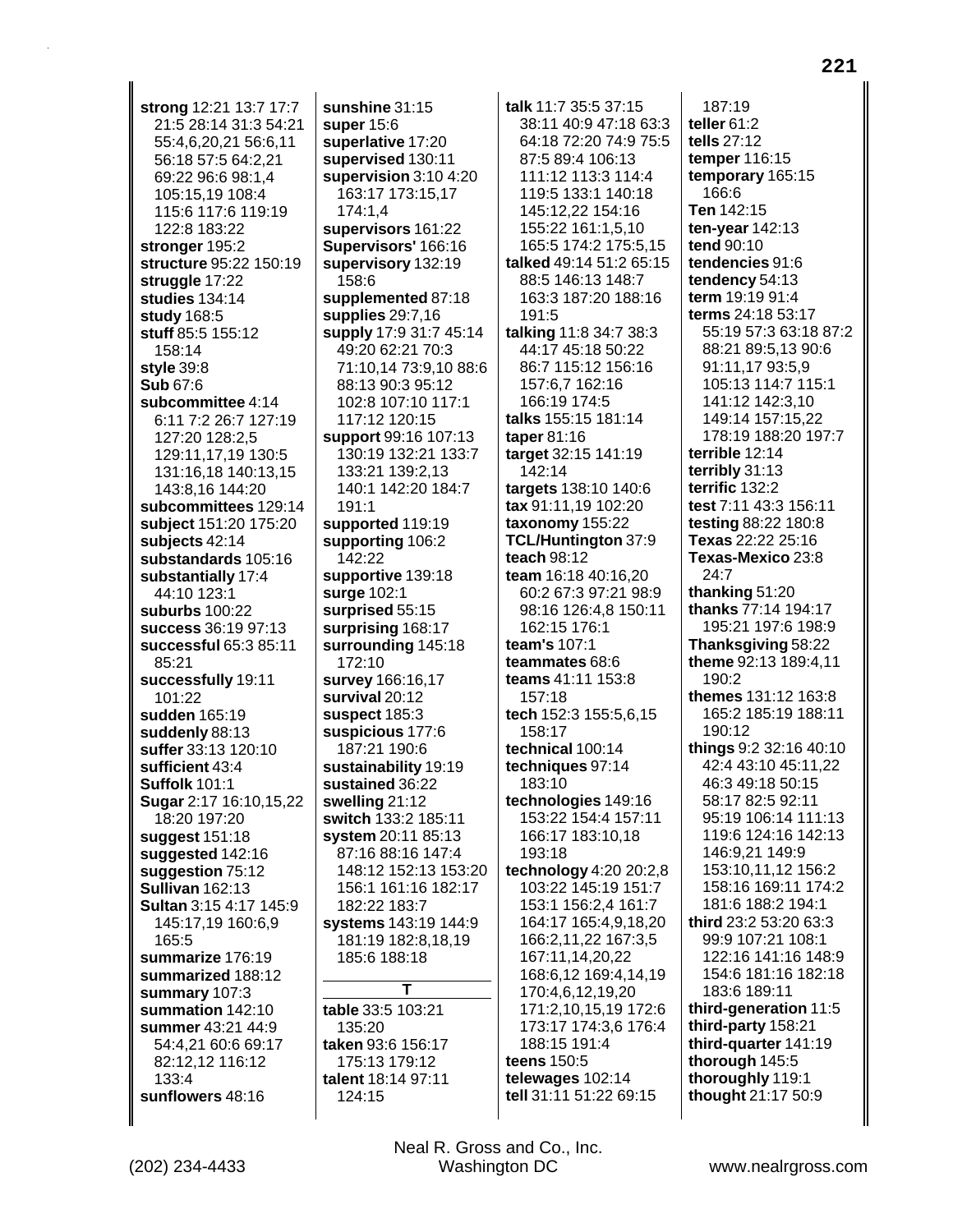119:3 156:6 169:5,13 175:14 190:14 **thoughtful** 5:13 195:13 **thoughts** 16:19 126:5 159:5 **thousand** 61:9 71:7 **threat** 102:19 175:16 186:10 **threats** 176:11 180:19 191:3 **three** 32:9 50:20 59:13 62:13 64:8,8 65:7 124:4 130:12 169:10 169:21 **three-** 108:14 **thresholds** 21:16 41:1 **thrive** 46:8 **throughs** 89:20 **Throwing** 91:18 **Tier** 21:4 22:6 92:21 93:2 **tiered** 16:4 **tiering** 15:19 **timeframe** 113:22 **timely** 48:10 149:18 **times** 24:4 31:16 43:9 46:12 86:4 92:21 115:10 181:18 **tissue** 8:4 **today** 9:8 14:13 24:2 25:7 31:9 34:4 35:21 37:21 39:6 40:9 42:17 55:13 69:9 71:20 77:15 86:5 87:20 91:1 94:18,20 99:12,16 106:21 107:6 112:7 119:3,17 123:16 125:20 131:13 141:2 143:7 146:7,7 165:1 174:3 183:4,13 190:20 191:5 196:3 **today's** 5:8 7:18 **ton** 82:18,20 185:2 **Tony** 100:18 106:7 **tools** 152:14 156:9 **top** 22:10 58:16 62:20 72:19 91:19 136:13 174:8 **topic** 33:20 35:7,10 39:4 176:3 185:9 **topics** 131:12,14 **total** 20:17,19 69:5 86:9 101:2 110:19 113:18 122:20 134:19 135:14 177:2,16 178:6,20 **totaled** 17:17 **totally** 41:17 **totals** 177:5

**touch** 24:11 39:2 95:18  $97.2$ **touched** 7:22 **tour** 146:12 **tourism** 44:12 49:9 54:19 59:18 60:15 85:4 116:12 **tourism-related** 44:2 **tourist** 43:21 **town** 14:16,19,19 15:7 15:8,9 59:11 60:15 64:8 66:11 **track** 93:13 191:22 **trade** 23:18 24:1 140:16 140:17,17 153:2 **trademarks** 37:8 **tradeoff** 183:4,13 **trailblazer** 7:5 **train** 181:8 **trained** 185:1 **training** 18:9 75:22 183:16 **tranche** 27:17,20 **transactions** 177:2,17 **transitory** 21:17 61:22 90:10 **translate** 166:6 **translates** 108:18 114:18 **transparency** 163:3 **transparent** 163:4 **transportation** 23:18 56:16 **travel** 24:6,8 42:7 116:8 116:11 125:14 **travelers** 44:8 **treasure** 154:12 **treasurers** 133:5,12 **Treasuries** 124:1 **Treasury** 38:1 **tremendous** 40:21 52:3 82:13 154:2 157:3,11 158:14 **tremendously** 147:12 **trend** 105:8,17 114:12 168:12 172:17 **trended** 116:2 **trends** 9:11 10:3 104:11 114:9 115:12 116:8 116:15 117:13 127:16 162:18 **tribal** 78:11,22 79:7,17 83:9 **tribally-owned** 78:7 **Tribe** 78:16 **Tribes** 78:15 **tried** 172:6 **tripled** 49:7

**tripling** 50:5 81:14 **troops** 45:3 **trouble** 53:7 155:2 **troubled** 163:19 **trove** 154:12 **truck** 86:21 **trucks** 120:12 **true** 54:9,14 113:9 169:22 **Truist** 135:8 140:10 **truly** 52:1 59:10 **Trustar** 2:2 26:13,21 197:10 **try** 33:15 34:3 45:21 60:22 79:2 95:3 174:13 188:20 **trying** 33:17 49:21 50:1 50:11 51:13 76:13 79:18 84:20 88:10,17 114:22 148:17 183:17 187:15 **tuna** 30:11 **tune** 164:3 **tuned** 163:22 **turn** 7:16 22:16 31:20 36:7 48:14 52:22 58:1 68:10 77:22 83:3 84:13 85:17 106:5,15 111:2 118:6 125:20 131:21 135:21 136:1 136:4 160:2,20 161:3 164:15 173:3 196:15 **turned** 120:7 **turning** 9:10 22:3 30:16 **turnover** 102:12 **Twin** 131:4,8 **two** 8:10,11 25:1 27:2 29:8 32:10 34:1 41:10 50:20 58:17 59:4,4 60:3,22 61:4 62:10 63:6 64:9 69:1 94:13 98:3 101:4,10,12 102:14 106:10 109:15 114:17 115:11 125:15 129:22 136:20 140:16 150:16 158:7 159:9 163:16 171:5 175:4 189:7,9 **two-year** 27:1 **types** 85:4 130:7 **typical** 74:21 **typically** 14:6 189:20 **U U.S** 23:17 83:10 194:12 **U.S.-** 23:1 **unanticipated** 21:7

**unbanked** 79:2 152:7 152:16 **uncertainties** 91:16 **uncertainty** 5:16 19:8 82:6 91:10,20 163:14 **unclear** 189:16 **underbanked** 79:2 **underscore** 7:4 **understand** 38:18 76:8 98:7 133:13 153:18 154:15,15 159:13 183:17 **understanding** 39:1 42:11 75:3,8 138:6 **understood** 75:9 **undertake** 191:2 **underwrite** 138:12 **underwriting** 101:20 137:15 140:5 **undiscovered** 97:20 **unemployment** 17:12 17:14 31:5 54:1 74:9 79:9 108:21 109:2 114:10 **unexpected** 96:18 **unfolding** 124:9 **unfortunately** 5:6 45:12 71:18 177:22 **unintended** 96:20 **unions** 83:15 **unique** 14:21,22 46:12 59:11 60:12 66:1 87:4 96:1 132:4,8,12 137:5 137:10 138:22 139:10 144:3 167:4,22 172:7 **United** 5:19 78:8 152:13 186:11 187:8 **units** 45:1 66:8 **universal** 76:16 **universe** 156:2,15 193:20 **university** 98:13 **unknown** 90:2 **unsure** 74:5 **update** 4:14,16,20 143:9 145:18 173:16 175:7,11 181:7 182:1 182:5 185:14 **updated** 143:14 181:11 181:11,12 **updates** 141:5 143:17 **upload** 41:21 **uploaded** 42:4 **uptick** 56:14 57:9 112:15 **Upton** 3:14 6:6 **usage** 57:9,12 **USAJOBS** 159:20

**unauthorized** 184:4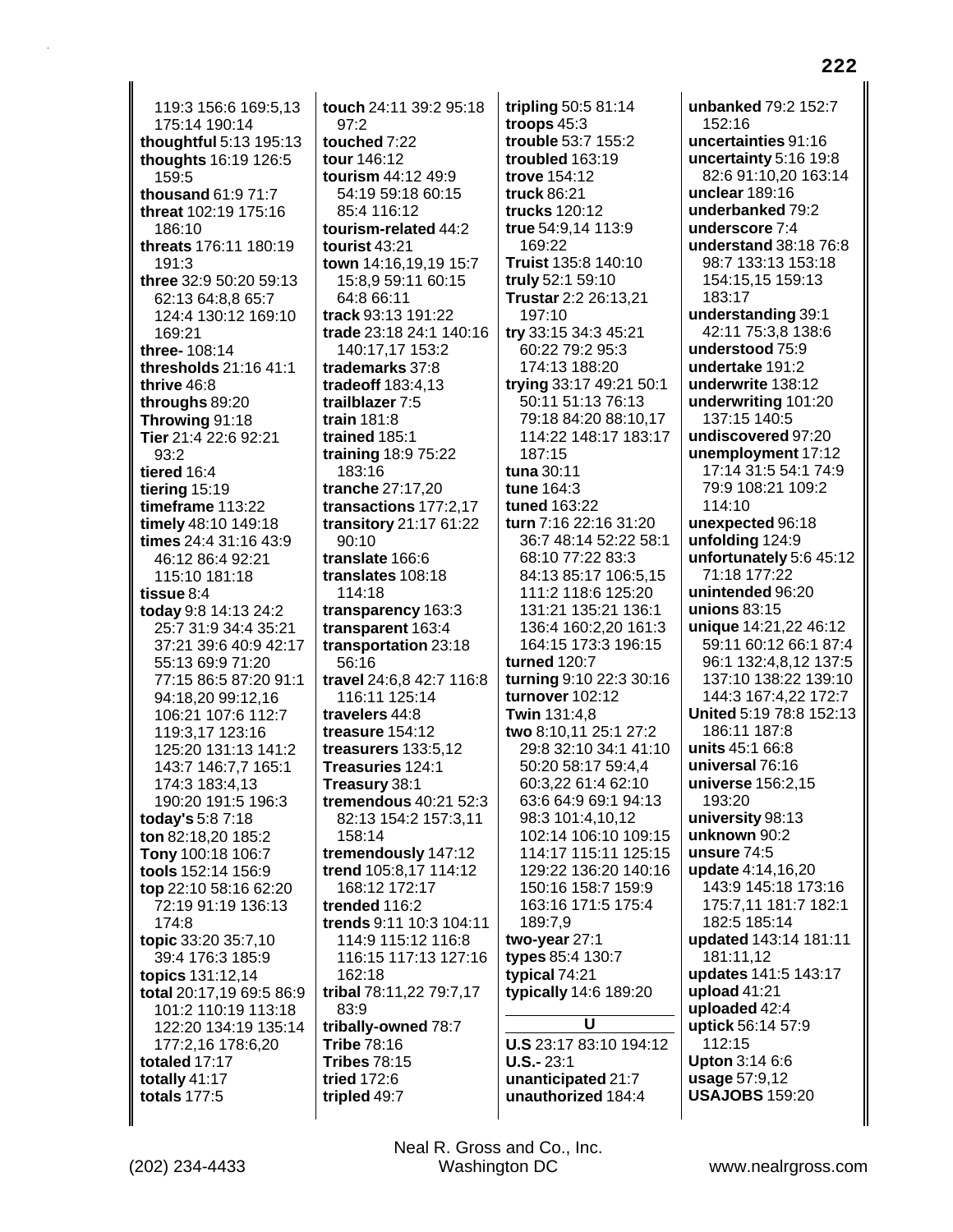**use** 20:8 33:18 68:18 73:6 103:11 120:13 145:1 156:11 188:20 193:20 **useful** 146:1 151:3 154:12 185:8 **user** 182:8,22 **usual** 24:3 **utility** 147:12 **utilize** 92:20 **V V** 2:19 **vacancies** 115:16 116:1 116:17 **vacancy** 110:7 125:3 **vaccinated** 11:20,21 25:18 **vaccination** 68:12,18 88:22 89:1 **vaccine** 89:7 **valley** 2:20 58:2 59:3,17 62:4 63:5 **valuable** 146:2 **value** 76:22 93:9 104:5 118:1 151:4 197:1 **values** 95:16 97:22 119:19 **variants** 102:2 **varies** 71:22 **varieties** 120:13 **variety** 85:7 119:11 137:7,10 158:19,20 **various** 8:14 146:14 196:2 **vehicles** 120:14 **vendor** 158:21 **vendors** 153:1 **version** 155:10 156:21 **viable** 80:17 82:21 **video** 53:6,7 **Video-Teleconference** 1:18 **videos** 131:15 **view** 113:12 **viewed** 183:1 **viewpoint** 107:2 **violations** 188:16 **Virginia** 60:20 94:11 111:18,19 197:11 **virtual** 40:14 41:17 75:17,21 **virtually** 89:19 **virtue** 8:20 **visit** 46:11 **visitors** 43:22 **visuals** 58:13 **voice** 159:5

**volume** 56:21 **vote** 180:13 **voted** 180:15 **VRBO** 66:17 **W wage** 18:9 54:10 61:2 76:12,19,20 **wages** 54:12 76:22 97:7 **wait** 42:4 **walk** 146:20 **wanted** 7:4,12,13 70:20 74:16 81:17 97:2 129:10 132:3 136:15 137:5 140:7 143:6 146:19 152:14 156:18 156:19 161:10 163:20 175:4,6,10 182:5 184:21,22 185:10,14 185:19 188:10 **wanting** 51:9 **warm** 32:3 126:21 **Warwick** 53:13 **Washington** 27:4 31:3 55:13,16 **wasn't** 48:6 52:17 172:13 **watch** 92:22 **watching** 12:9 51:12 95:15 109:16 110:12 119:7 124:5 **wavering** 28:12 **way** 14:21 33:15 39:18 45:15 76:19 101:11 102:13 103:14 119:1 147:18 156:15 181:10 195:13 **ways** 6:21 7:3 8:21 130:3 154:5 159:10 191:4 194:5 **weakening** 20:16 **weakness** 108:19 **wealth** 63:4 66:2 **weather** 11:10 **weathered** 120:5 **website** 141:3 154:11 162:19,20 **Wednesday** 1:12 92:16 **week** 13:10 41:6 43:8 62:15 77:18 170:22 **weeks** 98:17 141:21 **weight** 132:14 **welcome** 5:4 127:13 **welcome/introduction** 32:4 **welcoming** 37:6 65:11 **well-** 119:18 **well-capitalized** 27:14

95:20 **well-qualified** 62:16 **well-stocked** 93:1 **Wells** 37:8 64:5 **went** 40:15 86:5 126:14 127:11,11 146:12 147:20 153:13 189:1 195:19 198:16 **weren't** 112:7 171:21 **west** 2:18 4:9 17:2 32:2 53:13 59:8 64:5,7 78:1,2,4 94:11 111:18 119:8 130:15 **western** 48:4 78:14 82:11 **whacking** 148:20 **Wharton** 2:19 4:8 58:2 58:4 **whatsoever** 48:7 **wholeheartedly** 68:17 **wide-ranging** 91:22 **widened** 168:2 171:20 **widening** 168:19 169:3 **wider** 168:13 **widespread** 73:19 **willing** 81:5 **willingness** 6:1 163:18 **wind** 107:14 **window** 29:19 **winner** 177:16 **winners** 152:1 **winnowed** 150:4 **winter** 13:4 28:20 44:8 44:12 49:5 69:12 **Wisconsin** 84:18,21 85:2 87:17,19 119:11 **wish** 26:8 31:14 36:19 52:16,17 68:8 72:22 198:11 **wishes** 106:4 **women** 7:5 **women-** 147:6 **wonderful** 69:3,7 148:14 152:21,22 154:18 198:11 **wondering** 177:14 **word** 15:12 39:6 65:8  $193.9$ **words** 7:22 8:3 47:7 127:3 179:20 187:4 187:17 **work** 8:7,14 18:2 27:18 30:21 66:4,16 68:4 80:18 85:8 89:16 95:20 96:21 100:1 124:17 125:10 130:3 152:18 153:7 155:10 156:22 157:3 161:5,6

174:7 196:7 **worked** 10:22 27:22 28:8 31:12 40:18 41:11 84:8 128:11 141:12 150:3 182:2 **worker** 115:8 **workers** 17:22 18:1,5,6 42:16 46:1 66:13 **workforce** 18:2 30:19 89:10 **working** 8:5,12 18:15 18:17 19:9 25:19 26:5 42:13 45:20 52:12 96:17 115:21 119:2 150:12,22 153:8 157:9,10 159:1,16,16 **workload** 40:17 **works** 135:1 155:8 **world** 86:15 91:17 147:4 148:17 155:19 **worry** 51:7 148:22 **worse** 44:5 75:2 **worsening** 29:6 **worst** 84:11 **worth** 77:8 176:1 **wrap** 94:1 **wrapped** 51:13 **wrapping** 93:15 **X Y Yampa** 2:19 58:2 59:3 62:4 63:4 **Yay** 111:8 **years** 5:11 6:21 8:6 14:6,7 27:2 32:10,10 34:2 39:14 44:1 45:6 52:20 53:11 59:15 60:22 61:5 62:10,13 79:4 82:1 83:5 94:10 99:2 100:20 102:15 115:20 116:18 123:10 129:3 152:9 155:8 164:10 175:22 197:3 **yesterday** 7:2 36:8 39:7 127:18 128:5 130:17 140:13 **yesterday's** 128:18 **yield** 122:4 **yielded** 138:18 **yields** 48:16 69:19 92:2 102:18 112:21 122:1 **York** 100:20,21 **young** 18:7 **youth** 98:4,14 **Z**

Neal R. Gross and Co., Inc. (202) 234-4433 Washington DC <www.nealrgross.com>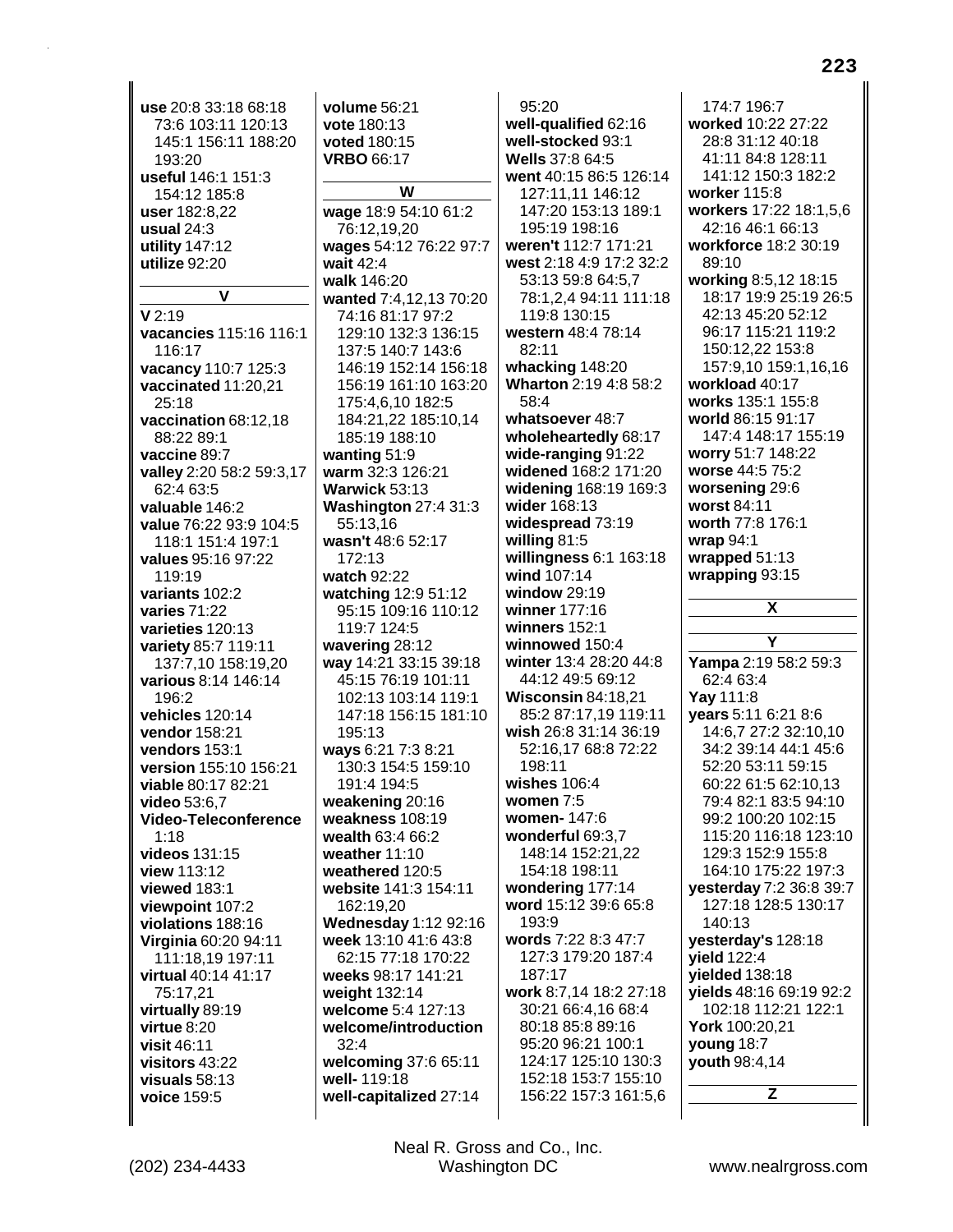| zero 28:10,11 87:2         | 1970s 96:11                                      | 28 17:15 60:7 63:8            | 117:18,20 178:8                   |
|----------------------------|--------------------------------------------------|-------------------------------|-----------------------------------|
| 105:16,16 184:12           | 1986 17:19                                       | 280 134:10 136:2              | 5,000 78:21                       |
| zeroing 182:15             | 1990 143:13                                      | 29 134:13                     | 5.2 54:2                          |
| zone 45:9                  | 1st 175:19 178:5                                 |                               | 5.4 116:18                        |
|                            |                                                  | $\overline{\mathbf{3}}$       | 5.7 108:3,9                       |
| 0                          | $\mathbf{2}$                                     | 3 1:13 75:1 110:19            | 50 47:16 89:2                     |
|                            | 258:1967:674:22                                  | 116:6                         | 500 44:22 62:12 86:5              |
| 1                          | 107:22 109:9                                     | 3,000 66:8 80:8               | 500,000 81:4                      |
| 1,400 116:20               | 2(f)(a) 191:12,17 192:2                          | 3.1 114:11                    | 52 13:13                          |
| 1,938 78:19                | 192:3,3 193:4                                    | 3.2 27:16                     | 53 4:7 116:10                     |
| 1.378:19                   | 2.40 28:16                                       | 3.4 62:18                     | 55 89:2                           |
| 1.5 25:19                  | 2.8 12:2                                         | 3.40 28:17                    | 550 14:16                         |
| 1.7 23:6                   | 2.9 17:13                                        | 3.7-3.879:10                  | 57 63:10                          |
| 1.9 53:10                  | 20 60:5 61:3 79:11                               | 3:10 127:10                   | 58 4:8 89:3                       |
| 1:001:18                   | 100:20 117:22 125:3                              | 3:25 127:12                   | 59.4 114:14                       |
| 1:045:2                    | 20-30 30:1                                       | 30 20:17 135:21 150:1         |                                   |
| 10 4:4 8:9 58:20 59:15     | 200,000-115:2                                    | 178:9,18,20,22                | $6\overline{6}$                   |
| 73:17 117:20 130:11        | 2000 17:16 121:22                                | 187:22                        | 6 107:19                          |
| 178:8                      | 2001 181:10                                      | 30-something 150:5            | 6.7 108:8                         |
| 10-mile 97:3               | 2002 167:18                                      | 30,000 78:20 80:11            | 60 60:3 62:14 134:19              |
| 100 4:10 78:12 82:18,19    | 2005 181:11                                      | 300 27:9 62:12                | 187:22                            |
| 84:19 101:12,19            | 2009 110:20                                      | 300-acre 66:7                 | 60-percent-plus 47:19             |
| 133:10 171:4 177:16        | 2010 113:21                                      | 30th 56:7 113:20              | 60-year 86:1                      |
| 1064:12                    | 2011 181:11 182:13                               | 175:20 178:5 179:2            | 61 60:7 116:11                    |
| 1071 15:4                  | 2015 167:9                                       | <b>31st</b> 64:3              | 62.7 114:15                       |
| 11.2 21:5                  | 2017 171:17                                      | 324:6                         | 65 11:21                          |
| 111 4:12                   | 2018 171:18                                      | 33 21:3 104:13                | 684:8                             |
| 115 59:10                  | 2019 21:6 69:1 81:14                             | 35 6:21 8:6 13:12 150:1       | $\overline{7}$                    |
| 1184:13                    | 114:16 167:9                                     | 350 82:19                     |                                   |
| 12 5:11 20:3 27:15 63:7    | 2020 43:20 74:14 81:12                           | <b>350-a-ton 82:22</b>        | 7 11:12 185:11                    |
| 12,500 59:6                | 167:1,17 168:2,5                                 | 35th 23:5                     | 7.274:11                          |
| 12.7 20:17                 | 169:1 171:20 178:7                               | 36 189:15                     | 7.7 116:19                        |
| 120 47:15 135:15 141:8     | 178:21 179:1,18                                  | 36-hour 189:13,16<br>360 59:7 | 7.8 115:18                        |
| 126-year-16:22             | 2021 1:13 17:5 43:16,19<br>44:4 57:4 63:11 66:19 | 371 17:5                      | 7.9 121:6<br>70 61:11 82:19 94:12 |
| 129 4:15                   | 80:10 81:12 89:17                                | 373 27:10                     | 104:15 137:1                      |
| 13 21:5 116:20<br>131 4:15 | 92:18 93:14 108:1,3,9                            |                               | 700,000 114:18                    |
| 14 60:9 179:7              | 109:13 110:15 112:18                             | 4                             | 72 113:19                         |
| 1454:17                    | 116:10 161:11 177:3                              | 4,000-62:17                   | 740 86:6                          |
| 15 28:19 71:7 109:3        | 177:18 181:12 182:13                             | 4.7 20:19                     | 784:9                             |
| 117:21 127:8 135:19        | 2022 44:4,12 46:6 56:2                           | 4.8 109:4                     |                                   |
| 135:21                     | 67:16 69:2 84:1 90:1                             | 4.9 114:11                    | 8                                 |
| 15-minute 127:7            | 101:14 102:6 105:9                               | 4:37:12 191:13                | 871:6 185:11                      |
| 152 94:10 99:1             | 105:18 109:10 121:1                              | 4:46 198:16                   | 8.43 63:22                        |
| 15th 175:18                | 198:13                                           | 40 4:6 47:20 62:14 86:4       | 82 11:20 115:2                    |
| 16 4:4 61:3 74:13          | 2023 44:12                                       | 101:3 113:18                  | 844:9                             |
| 1604:18                    | 2024 45:3,4                                      | 401 27:8,9                    | 86 20:18                          |
| 161 63:9                   | 21st 161:12                                      | 430 94:12                     | 8th 24:10                         |
| 164 4:19                   | 22 4:5 32:9 49:22 50:16                          | 44 65:21 69:11                |                                   |
| 16th 115:5 132:7 135:6     | 69:10                                            | 445 63:6                      | 9                                 |
| 135:15 141:4               | 220 11:5                                         | 45 47:15 178:9,17             | 964:2                             |
| 17 53:13                   | 23 49:22                                         | 450 23:3                      | 9.2 115:17                        |
| 17-branch 23:9             | 23rd 144:17                                      | 474:7                         | 9/30 122:17                       |
| 1734:20                    | 24 63:9 113:21                                   | 470 27:7                      | 900 62:19                         |
| 18 78:7 110:6              | 25 61:4 65:21 66:6 67:7                          | 48 17:18 72:16                | 94 4:10                           |
| 192 53:11                  | 101:11 102:14                                    | 5                             | 95 78:9,11 101:6                  |
| 1964:22                    | 250 101:2                                        |                               | 96 130:11                         |
| 1967 32:8                  | 26 4:5 110:21                                    | 54:286:8108:17                | 98 25:18 63:8                     |
|                            |                                                  |                               |                                   |

Neal R. Gross and Co., Inc.<br>Washington DC